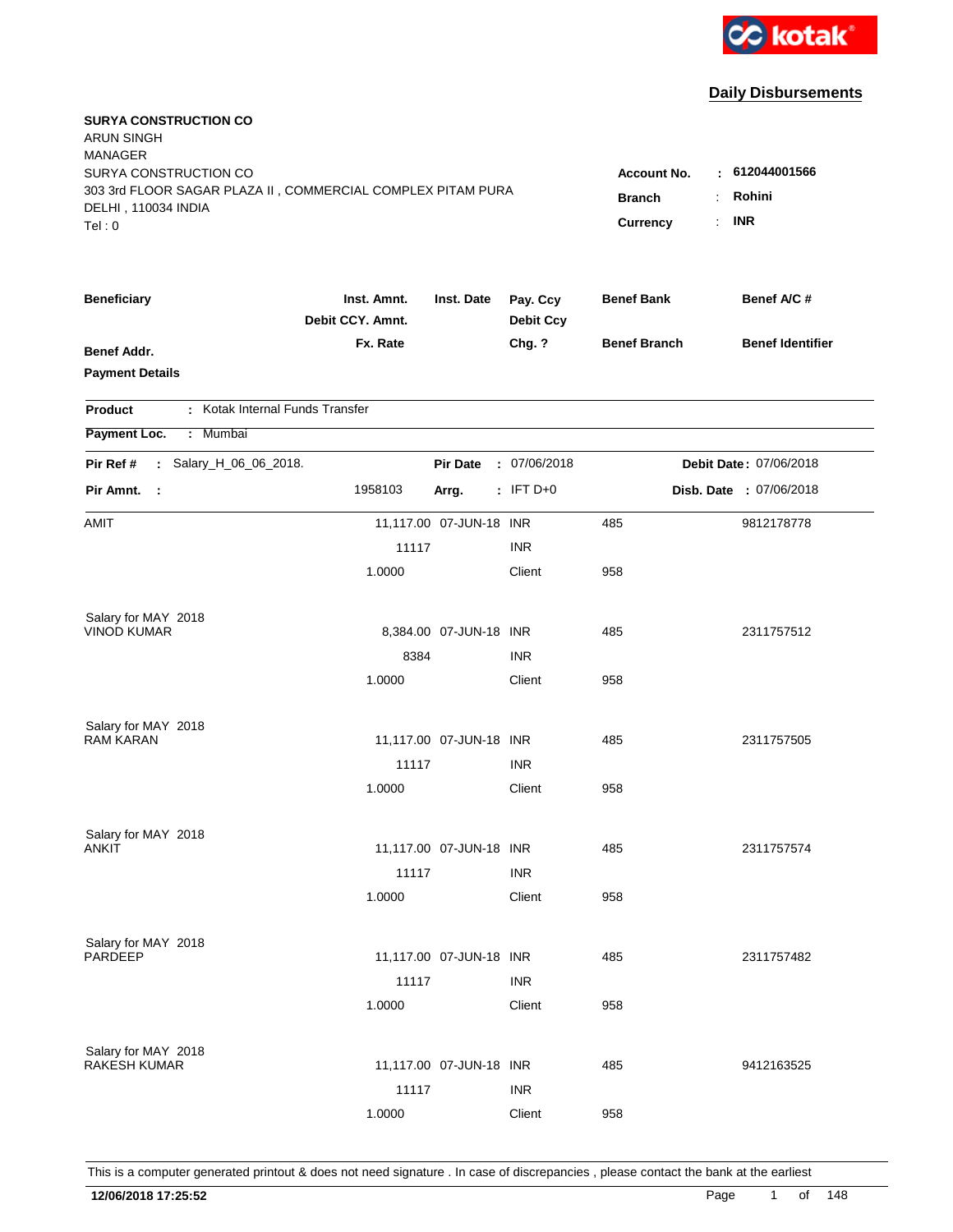

| <b>SURYA CONSTRUCTION CO</b><br>ARUN SINGH<br><b>MANAGER</b><br>SURYA CONSTRUCTION CO        |                                 |                                 |                              | <b>Account No.</b>  | : 612044001566          |
|----------------------------------------------------------------------------------------------|---------------------------------|---------------------------------|------------------------------|---------------------|-------------------------|
| 303 3rd FLOOR SAGAR PLAZA II, COMMERCIAL COMPLEX PITAM PURA<br>DELHI, 110034 INDIA<br>Tel: 0 | <b>Branch</b><br>Currency       | Rohini<br>÷<br><b>INR</b><br>÷. |                              |                     |                         |
| <b>Beneficiary</b>                                                                           | Inst. Amnt.<br>Debit CCY. Amnt. | Inst. Date                      | Pay. Ccy<br><b>Debit Ccy</b> | <b>Benef Bank</b>   | Benef A/C #             |
| <b>Benef Addr.</b><br><b>Payment Details</b>                                                 | Fx. Rate                        |                                 | Chg. ?                       | <b>Benef Branch</b> | <b>Benef Identifier</b> |
| : Kotak Internal Funds Transfer<br><b>Product</b>                                            |                                 |                                 |                              |                     |                         |
| Payment Loc.<br>: Mumbai                                                                     |                                 |                                 |                              |                     |                         |
| : Salary_H_06_06_2018.<br>Pir Ref #                                                          |                                 | <b>Pir Date</b>                 | : 07/06/2018                 |                     | Debit Date: 07/06/2018  |
| Pir Amnt. :                                                                                  | 1958103                         | Arrg.                           | $:$ IFT D+0                  |                     | Disb. Date : 07/06/2018 |
| RAKESH KUMAR                                                                                 |                                 | 11,117.00 07-JUN-18 INR         |                              | 485                 | 9412163525              |
|                                                                                              | 1.0000                          |                                 | Client                       | 958                 |                         |
| Salary for MAY 2018                                                                          |                                 |                                 |                              |                     |                         |
| <b>GUDDU</b>                                                                                 | 11117                           | 11,117.00 07-JUN-18 INR         | <b>INR</b>                   | 485                 | 9412165659              |
|                                                                                              | 1.0000                          |                                 | Client                       | 958                 |                         |
|                                                                                              |                                 |                                 |                              |                     |                         |
| Salary for MAY 2018                                                                          |                                 |                                 |                              |                     |                         |
| <b>VINOD KUMAR</b>                                                                           |                                 | 11,117.00 07-JUN-18 INR         |                              | 485                 | 3711739665              |
|                                                                                              | 11117                           |                                 | <b>INR</b>                   |                     |                         |
|                                                                                              | 1.0000                          |                                 | Client                       | 958                 |                         |
| Salary for MAY 2018                                                                          |                                 |                                 |                              |                     |                         |
| <b>JAGBIR</b>                                                                                |                                 | 8,384.00 07-JUN-18 INR          |                              | 485                 | 3911739403              |
|                                                                                              | 8384                            |                                 | <b>INR</b>                   |                     |                         |
|                                                                                              | 1.0000                          |                                 | Client                       | 958                 |                         |
| Salary for MAY 2018                                                                          |                                 |                                 |                              |                     |                         |
| ASHWANI KUMAR                                                                                |                                 | 8,963.00 07-JUN-18 INR          |                              | 485                 | 3811726282              |
|                                                                                              | 8963                            |                                 | <b>INR</b>                   |                     |                         |
|                                                                                              | 1.0000                          |                                 | Client                       | 958                 |                         |
|                                                                                              |                                 |                                 |                              |                     |                         |
| Salary for MAY 2018<br>SATYAWAN                                                              |                                 | 8,963.00 07-JUN-18 INR          |                              | 485                 | 3811726350              |
|                                                                                              | 8963                            |                                 | <b>INR</b>                   |                     |                         |
|                                                                                              | 1.0000                          |                                 | Client                       | 958                 |                         |
|                                                                                              |                                 |                                 |                              |                     |                         |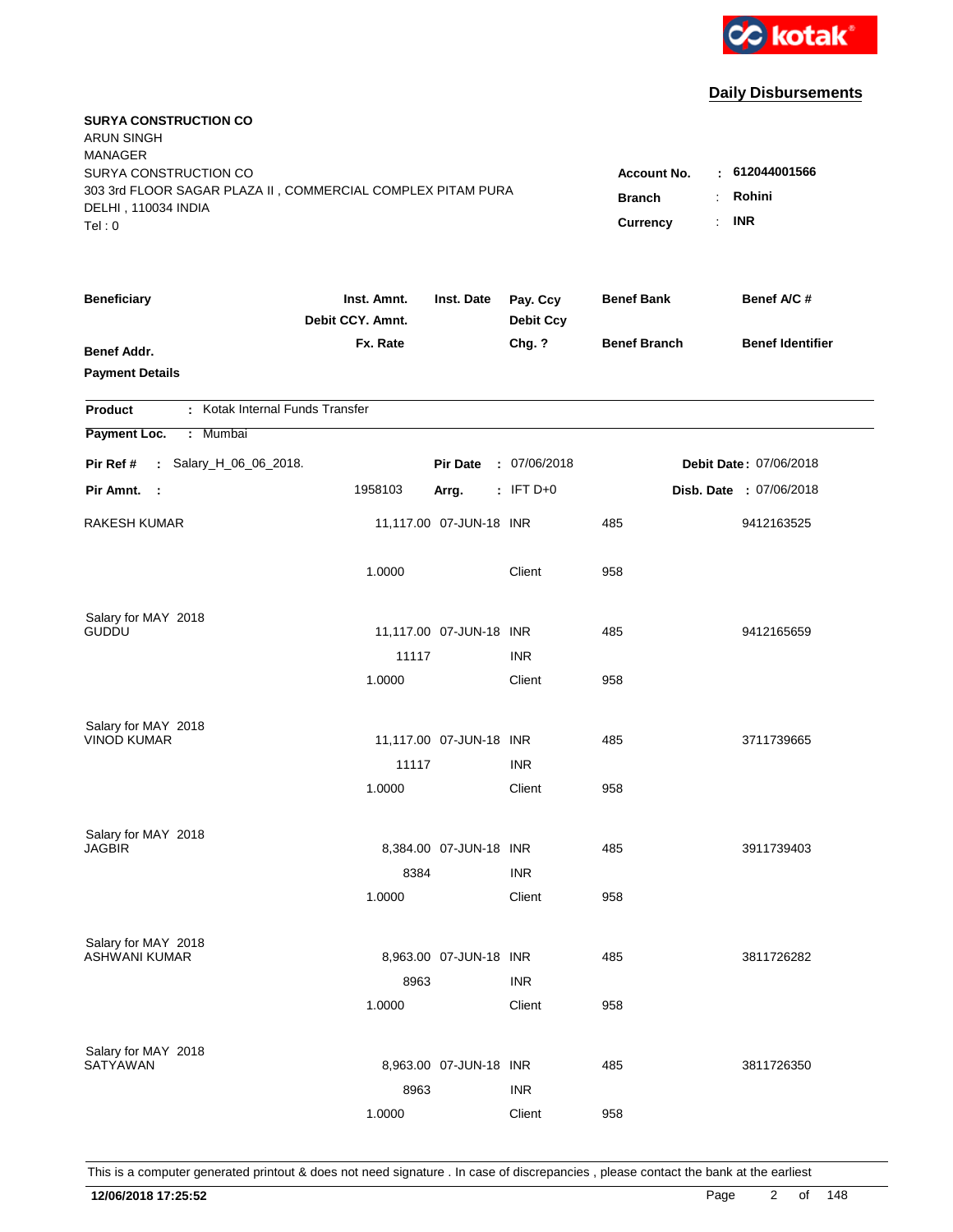

| <b>SURYA CONSTRUCTION CO</b><br><b>ARUN SINGH</b><br><b>MANAGER</b>                |                                 |                         |                              |                     |                         |
|------------------------------------------------------------------------------------|---------------------------------|-------------------------|------------------------------|---------------------|-------------------------|
| SURYA CONSTRUCTION CO                                                              |                                 |                         |                              | <b>Account No.</b>  | : 612044001566          |
| 303 3rd FLOOR SAGAR PLAZA II, COMMERCIAL COMPLEX PITAM PURA<br>DELHI, 110034 INDIA | <b>Branch</b>                   | Rohini<br>÷.            |                              |                     |                         |
| Tel: 0                                                                             |                                 |                         |                              | Currency            | <b>INR</b><br>÷.        |
|                                                                                    |                                 |                         |                              |                     |                         |
| <b>Beneficiary</b>                                                                 | Inst. Amnt.<br>Debit CCY. Amnt. | Inst. Date              | Pay. Ccy<br><b>Debit Ccy</b> | <b>Benef Bank</b>   | Benef A/C #             |
| <b>Benef Addr.</b>                                                                 | Fx. Rate                        |                         | Chg. ?                       | <b>Benef Branch</b> | <b>Benef Identifier</b> |
| <b>Payment Details</b>                                                             |                                 |                         |                              |                     |                         |
| : Kotak Internal Funds Transfer<br><b>Product</b>                                  |                                 |                         |                              |                     |                         |
| Payment Loc.<br>Mumbai<br>÷.                                                       |                                 |                         |                              |                     |                         |
| : Salary_H_06_06_2018.<br>Pir Ref #                                                |                                 | <b>Pir Date</b>         | : 07/06/2018                 |                     | Debit Date: 07/06/2018  |
| Pir Amnt. :                                                                        | 1958103                         | Arrg.                   | $:$ IFT D+0                  |                     | Disb. Date : 07/06/2018 |
| SATYAWAN                                                                           |                                 | 8,963.00 07-JUN-18 INR  |                              | 485                 | 3811726350              |
|                                                                                    | 1.0000                          |                         | Client                       | 958                 |                         |
| Salary for MAY 2018                                                                |                                 |                         |                              |                     |                         |
| SANDEEP                                                                            |                                 | 8,963.00 07-JUN-18 INR  |                              | 485                 | 9412163587              |
|                                                                                    | 8963                            |                         | <b>INR</b>                   |                     |                         |
|                                                                                    | 1.0000                          |                         | Client                       | 958                 |                         |
| Salary for MAY 2018                                                                |                                 |                         |                              |                     |                         |
| <b>AJAY SINGH</b>                                                                  |                                 | 8,963.00 07-JUN-18 INR  |                              | 485                 | 3911739502              |
|                                                                                    | 8963                            |                         | <b>INR</b>                   |                     |                         |
|                                                                                    | 1.0000                          |                         | Client                       | 958                 |                         |
| Salary for MAY 2018                                                                |                                 |                         |                              |                     |                         |
| <b>VIKAS KUMAR</b>                                                                 |                                 | 8,963.00 07-JUN-18 INR  |                              | 485                 | 9412163563              |
|                                                                                    | 8963                            |                         | <b>INR</b>                   |                     |                         |
|                                                                                    | 1.0000                          |                         | Client                       | 958                 |                         |
| Salary for MAY 2018                                                                |                                 |                         |                              |                     |                         |
| <b>BINTU SINGLA</b>                                                                |                                 | 11,117.00 07-JUN-18 INR |                              | 485                 | 2311757499              |
|                                                                                    | 11117                           |                         | <b>INR</b>                   |                     |                         |
|                                                                                    | 1.0000                          |                         | Client                       | 958                 |                         |
| Salary for MAY 2018                                                                |                                 |                         |                              |                     |                         |
| <b>BHARAT BHUSHAN</b>                                                              |                                 | 11,117.00 07-JUN-18 INR |                              | 485                 | 2311757536              |
|                                                                                    | 11117                           |                         | <b>INR</b>                   |                     |                         |
|                                                                                    | 1.0000                          |                         | Client                       | 958                 |                         |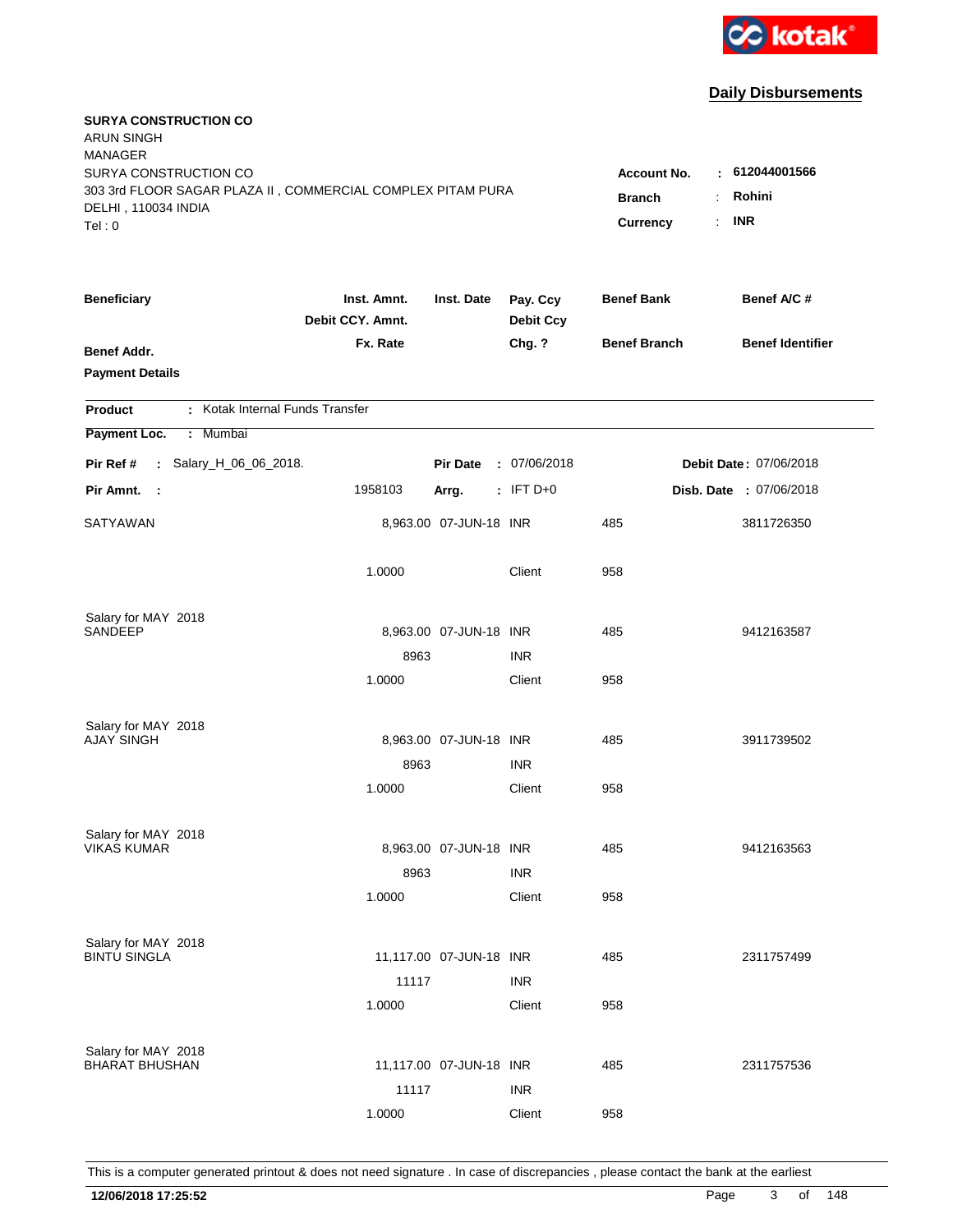

| <b>SURYA CONSTRUCTION CO</b><br><b>ARUN SINGH</b><br><b>MANAGER</b><br>SURYA CONSTRUCTION CO |                                          |                                                    |                              |                     | $\pm 612044001566$      |
|----------------------------------------------------------------------------------------------|------------------------------------------|----------------------------------------------------|------------------------------|---------------------|-------------------------|
| 303 3rd FLOOR SAGAR PLAZA II, COMMERCIAL COMPLEX PITAM PURA<br>DELHI, 110034 INDIA<br>Tel: 0 | Account No.<br><b>Branch</b><br>Currency | Rohini<br>$\ddot{\phantom{a}}$<br><b>INR</b><br>÷. |                              |                     |                         |
| <b>Beneficiary</b>                                                                           | Inst. Amnt.<br>Debit CCY. Amnt.          | Inst. Date                                         | Pay. Ccy<br><b>Debit Ccy</b> | <b>Benef Bank</b>   | Benef A/C #             |
| Benef Addr.<br><b>Payment Details</b>                                                        | Fx. Rate                                 |                                                    | Chg. ?                       | <b>Benef Branch</b> | <b>Benef Identifier</b> |
| : Kotak Internal Funds Transfer<br><b>Product</b>                                            |                                          |                                                    |                              |                     |                         |
| Payment Loc.<br>Mumbai<br>÷.                                                                 |                                          |                                                    |                              |                     |                         |
| Pir Ref #<br>: Salary_H_06_06_2018.                                                          |                                          | <b>Pir Date</b>                                    | : 07/06/2018                 |                     | Debit Date: 07/06/2018  |
| Pir Amnt.<br>$\sim$ 1                                                                        | 1958103                                  | Arrg.                                              | $:$ IFT D+0                  |                     | Disb. Date : 07/06/2018 |
| <b>BHARAT BHUSHAN</b>                                                                        |                                          | 11,117.00 07-JUN-18 INR                            |                              | 485                 | 2311757536              |
|                                                                                              | 1.0000                                   |                                                    | Client                       | 958                 |                         |
| Salary for MAY 2018                                                                          |                                          |                                                    |                              |                     |                         |
| RAJ KUMAR                                                                                    |                                          | 8,963.00 07-JUN-18 INR                             |                              | 485                 | 3911739359              |
|                                                                                              | 8963<br>1.0000                           |                                                    | <b>INR</b><br>Client         | 958                 |                         |
|                                                                                              |                                          |                                                    |                              |                     |                         |
| Salary for MAY 2018                                                                          |                                          |                                                    |                              |                     |                         |
| <b>DEVENDER</b>                                                                              |                                          | 8,963.00 07-JUN-18 INR                             |                              | 485                 | 2311757550              |
|                                                                                              | 8963                                     |                                                    | <b>INR</b>                   |                     |                         |
|                                                                                              | 1.0000                                   |                                                    | Client                       | 958                 |                         |
| Salary for MAY 2018                                                                          |                                          |                                                    |                              |                     |                         |
| <b>BIJENDER</b>                                                                              |                                          | 11,117.00 07-JUN-18 INR                            |                              | 485                 | 3211751488              |
|                                                                                              | 11117                                    |                                                    | <b>INR</b>                   |                     |                         |
|                                                                                              | 1.0000                                   |                                                    | Client                       | 958                 |                         |
| Salary for MAY 2018                                                                          |                                          |                                                    |                              |                     |                         |
| <b>NARESH</b>                                                                                |                                          | 11,117.00 07-JUN-18 INR                            |                              | 485                 | 3711739634              |
|                                                                                              | 11117                                    |                                                    | <b>INR</b>                   |                     |                         |
|                                                                                              | 1.0000                                   |                                                    | Client                       | 958                 |                         |
|                                                                                              |                                          |                                                    |                              |                     |                         |
| Salary for MAY 2018<br><b>RAJESH KUMAR</b>                                                   |                                          | 11,117.00 07-JUN-18 INR                            |                              | 485                 | 2411749387              |
|                                                                                              | 11117                                    |                                                    | <b>INR</b>                   |                     |                         |
|                                                                                              | 1.0000                                   |                                                    | Client                       | 958                 |                         |
|                                                                                              |                                          |                                                    |                              |                     |                         |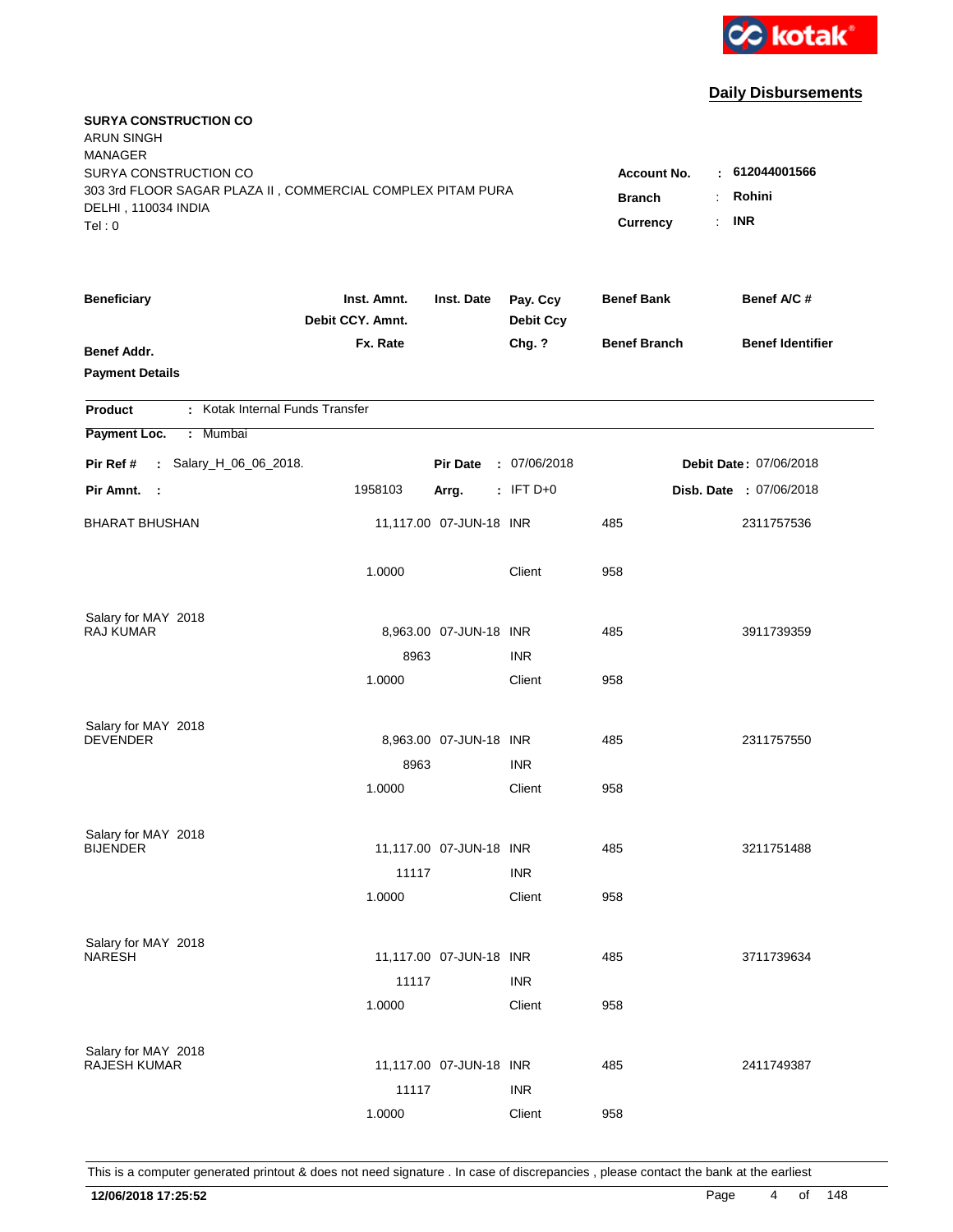

| <b>SURYA CONSTRUCTION CO</b><br><b>ARUN SINGH</b><br><b>MANAGER</b>                                         |                                 |                          |                              |                     |                               |
|-------------------------------------------------------------------------------------------------------------|---------------------------------|--------------------------|------------------------------|---------------------|-------------------------------|
| SURYA CONSTRUCTION CO<br>303 3rd FLOOR SAGAR PLAZA II, COMMERCIAL COMPLEX PITAM PURA<br>DELHI, 110034 INDIA | Account No.<br><b>Branch</b>    | : 612044001566<br>Rohini |                              |                     |                               |
| Tel: 0                                                                                                      |                                 |                          |                              | Currency            | <b>INR</b><br>÷.              |
| <b>Beneficiary</b>                                                                                          | Inst. Amnt.<br>Debit CCY. Amnt. | Inst. Date               | Pay. Ccy<br><b>Debit Ccy</b> | <b>Benef Bank</b>   | Benef A/C #                   |
| <b>Benef Addr.</b><br><b>Payment Details</b>                                                                | Fx. Rate                        |                          | Chg. ?                       | <b>Benef Branch</b> | <b>Benef Identifier</b>       |
| : Kotak Internal Funds Transfer<br><b>Product</b>                                                           |                                 |                          |                              |                     |                               |
| Payment Loc.<br>Mumbai<br>÷.                                                                                |                                 |                          |                              |                     |                               |
| : Salary_H_06_06_2018.<br>Pir Ref #                                                                         |                                 | <b>Pir Date</b>          | : 07/06/2018                 |                     | <b>Debit Date: 07/06/2018</b> |
| Pir Amnt.<br>$\sim$ :                                                                                       | 1958103                         | Arrg.                    | $:$ IFT D+0                  |                     | Disb. Date : 07/06/2018       |
| RAJESH KUMAR                                                                                                |                                 | 11,117.00 07-JUN-18 INR  |                              | 485                 | 2411749387                    |
|                                                                                                             | 1.0000                          |                          | Client                       | 958                 |                               |
| Salary for MAY 2018                                                                                         |                                 |                          |                              |                     |                               |
| SANDEEP SAINI                                                                                               |                                 | 11,117.00 07-JUN-18 INR  |                              | 485                 | 3911739472                    |
|                                                                                                             | 11117                           |                          | <b>INR</b>                   |                     |                               |
|                                                                                                             | 1.0000                          |                          | Client                       | 958                 |                               |
| Salary for MAY 2018                                                                                         |                                 |                          |                              |                     |                               |
| <b>DEEPAK SINGH</b>                                                                                         |                                 | 11,117.00 07-JUN-18 INR  |                              | 485                 | 3811726336                    |
|                                                                                                             | 11117                           |                          | <b>INR</b>                   |                     |                               |
|                                                                                                             | 1.0000                          |                          | Client                       | 958                 |                               |
| Salary for MAY 2018                                                                                         |                                 |                          |                              |                     |                               |
| <b>GAFUR</b>                                                                                                |                                 | 11,117.00 07-JUN-18 INR  |                              | 485                 | 2311757604                    |
|                                                                                                             | 11117                           |                          | <b>INR</b>                   |                     |                               |
|                                                                                                             | 1.0000                          |                          | Client                       | 958                 |                               |
| Salary for MAY 2018                                                                                         |                                 |                          |                              |                     |                               |
| <b>JAGGU RAM</b>                                                                                            |                                 | 11,117.00 07-JUN-18 INR  |                              | 485                 | 3911739427                    |
|                                                                                                             | 11117                           |                          | <b>INR</b>                   |                     |                               |
|                                                                                                             | 1.0000                          |                          | Client                       | 958                 |                               |
| Salary for MAY 2018                                                                                         |                                 |                          |                              |                     |                               |
| <b>SURENDER SAINI</b>                                                                                       |                                 | 11,117.00 07-JUN-18 INR  |                              | 485                 | 3911739373                    |
|                                                                                                             | 11117                           |                          | <b>INR</b>                   |                     |                               |
|                                                                                                             | 1.0000                          |                          | Client                       | 958                 |                               |
|                                                                                                             |                                 |                          |                              |                     |                               |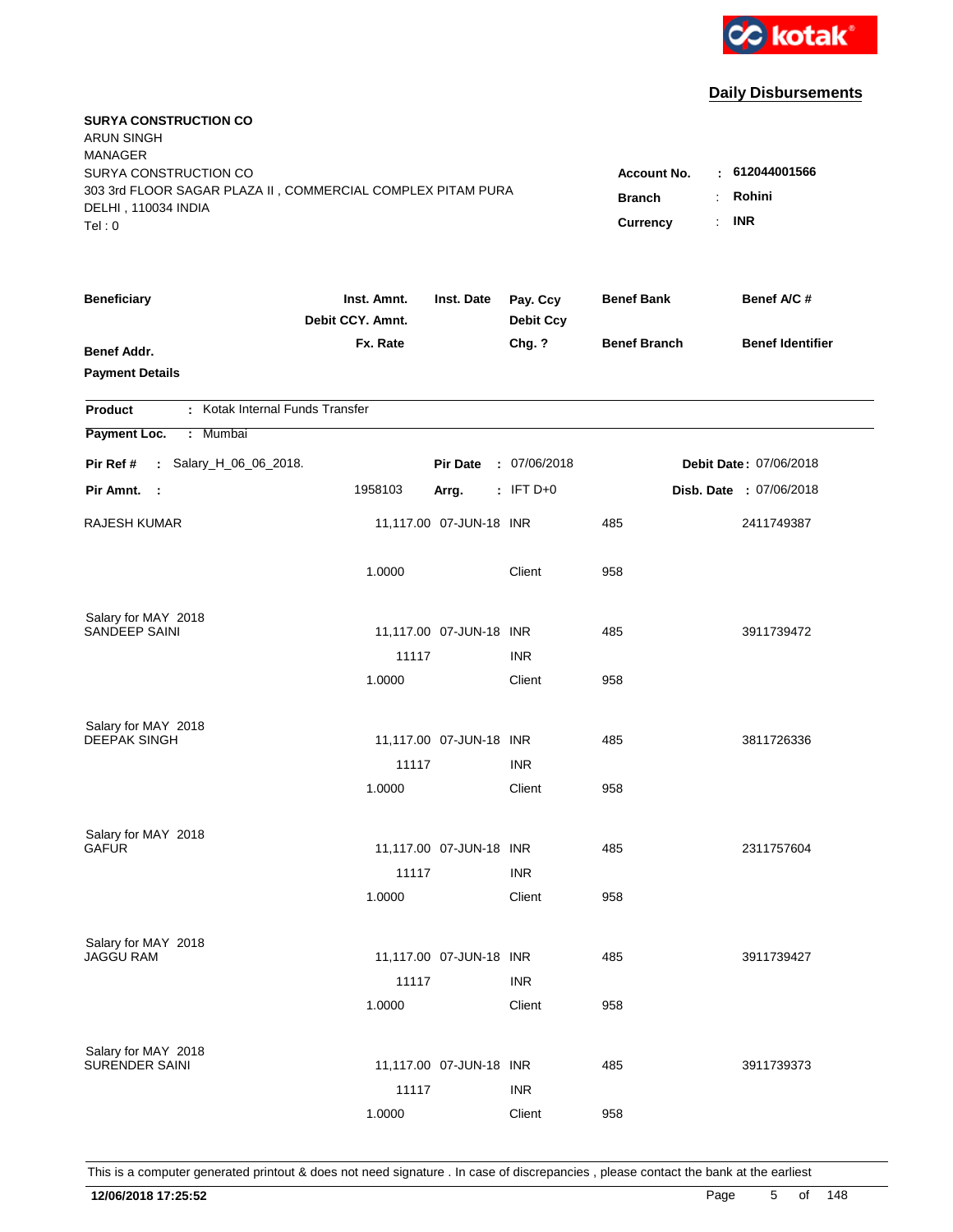

| <b>SURYA CONSTRUCTION CO</b><br><b>ARUN SINGH</b><br><b>MANAGER</b>                                         |                                          |                                              |                              |                     |                               |
|-------------------------------------------------------------------------------------------------------------|------------------------------------------|----------------------------------------------|------------------------------|---------------------|-------------------------------|
| SURYA CONSTRUCTION CO<br>303 3rd FLOOR SAGAR PLAZA II, COMMERCIAL COMPLEX PITAM PURA<br>DELHI, 110034 INDIA | Account No.<br><b>Branch</b><br>Currency | : 612044001566<br>Rohini<br><b>INR</b><br>÷. |                              |                     |                               |
| Tel: 0                                                                                                      |                                          |                                              |                              |                     |                               |
| <b>Beneficiary</b>                                                                                          | Inst. Amnt.<br>Debit CCY. Amnt.          | Inst. Date                                   | Pay. Ccy<br><b>Debit Ccy</b> | <b>Benef Bank</b>   | Benef A/C #                   |
| <b>Benef Addr.</b><br><b>Payment Details</b>                                                                | Fx. Rate                                 |                                              | Chg. ?                       | <b>Benef Branch</b> | <b>Benef Identifier</b>       |
| : Kotak Internal Funds Transfer<br><b>Product</b>                                                           |                                          |                                              |                              |                     |                               |
| Payment Loc.<br>Mumbai<br>÷.                                                                                |                                          |                                              |                              |                     |                               |
| : Salary_H_06_06_2018.<br>Pir Ref #                                                                         |                                          | <b>Pir Date</b>                              | : 07/06/2018                 |                     | <b>Debit Date: 07/06/2018</b> |
| Pir Amnt.<br>- 1                                                                                            | 1958103                                  | Arrg.                                        | $:$ IFT D+0                  |                     | Disb. Date : 07/06/2018       |
| <b>SURENDER SAINI</b>                                                                                       |                                          | 11,117.00 07-JUN-18 INR                      |                              | 485                 | 3911739373                    |
|                                                                                                             | 1.0000                                   |                                              | Client                       | 958                 |                               |
| Salary for MAY 2018                                                                                         |                                          |                                              |                              |                     |                               |
| <b>SATYA PARKASH</b>                                                                                        |                                          | 11,117.00 07-JUN-18 INR                      |                              | 485                 | 3711739597                    |
|                                                                                                             | 11117<br>1.0000                          |                                              | <b>INR</b><br>Client         | 958                 |                               |
|                                                                                                             |                                          |                                              |                              |                     |                               |
| Salary for MAY 2018                                                                                         |                                          |                                              |                              |                     |                               |
| <b>JAGBIR SINGH</b>                                                                                         |                                          | 11,117.00 07-JUN-18 INR                      |                              | 485                 | 3911739434                    |
|                                                                                                             | 11117                                    |                                              | <b>INR</b>                   |                     |                               |
|                                                                                                             | 1.0000                                   |                                              | Client                       | 958                 |                               |
| Salary for MAY 2018                                                                                         |                                          |                                              |                              |                     |                               |
| <b>RAJ SINGH</b>                                                                                            |                                          | 11,117.00 07-JUN-18 INR                      |                              | 485                 | 2411749417                    |
|                                                                                                             | 11117                                    |                                              | <b>INR</b>                   |                     |                               |
|                                                                                                             | 1.0000                                   |                                              | Client                       | 958                 |                               |
| Salary for MAY 2018                                                                                         |                                          |                                              |                              |                     |                               |
| <b>RAKESH</b>                                                                                               |                                          | 11,117.00 07-JUN-18 INR                      |                              | 485                 | 3811726176                    |
|                                                                                                             | 11117                                    |                                              | <b>INR</b>                   |                     |                               |
|                                                                                                             | 1.0000                                   |                                              | Client                       | 958                 |                               |
|                                                                                                             |                                          |                                              |                              |                     |                               |
| Salary for MAY 2018<br><b>SATISH</b>                                                                        |                                          | 11,117.00 07-JUN-18 INR                      |                              | 485                 | 3811726190                    |
|                                                                                                             | 11117                                    |                                              | <b>INR</b>                   |                     |                               |
|                                                                                                             | 1.0000                                   |                                              | Client                       | 958                 |                               |
|                                                                                                             |                                          |                                              |                              |                     |                               |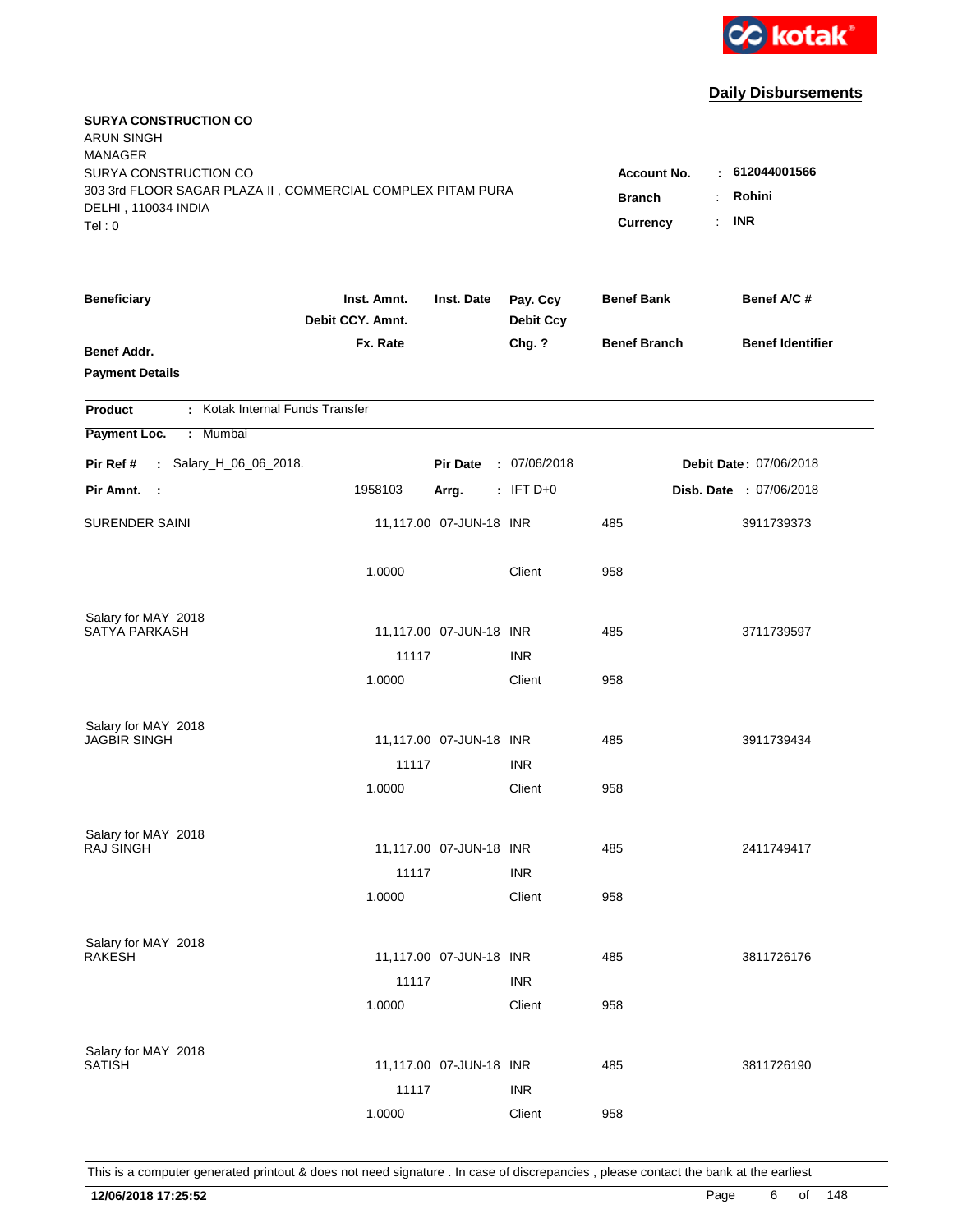

| <b>SURYA CONSTRUCTION CO</b><br><b>ARUN SINGH</b><br><b>MANAGER</b>                  |                                 |                         |                              |                                     |                                 |
|--------------------------------------------------------------------------------------|---------------------------------|-------------------------|------------------------------|-------------------------------------|---------------------------------|
| SURYA CONSTRUCTION CO<br>303 3rd FLOOR SAGAR PLAZA II, COMMERCIAL COMPLEX PITAM PURA |                                 |                         |                              | <b>Account No.</b><br><b>Branch</b> | $-612044001566$<br>Rohini<br>÷. |
| DELHI, 110034 INDIA<br>Tel: 0                                                        |                                 |                         |                              | Currency                            | <b>INR</b><br>÷.                |
| <b>Beneficiary</b>                                                                   | Inst. Amnt.<br>Debit CCY. Amnt. | Inst. Date              | Pay. Ccy<br><b>Debit Ccy</b> | <b>Benef Bank</b>                   | Benef A/C #                     |
| <b>Benef Addr.</b><br><b>Payment Details</b>                                         | Fx. Rate                        |                         | Chg. ?                       | <b>Benef Branch</b>                 | <b>Benef Identifier</b>         |
| : Kotak Internal Funds Transfer<br><b>Product</b>                                    |                                 |                         |                              |                                     |                                 |
| Payment Loc.<br>: Mumbai                                                             |                                 |                         |                              |                                     |                                 |
| Pir Ref #<br>: Salary_H_06_06_2018.                                                  |                                 | <b>Pir Date</b>         | : 07/06/2018                 |                                     | Debit Date: 07/06/2018          |
| Pir Amnt.<br>$\sim$                                                                  | 1958103                         | Arrg.                   | $:$ IFT D+0                  |                                     | Disb. Date : 07/06/2018         |
| <b>SATISH</b>                                                                        |                                 | 11,117.00 07-JUN-18 INR |                              | 485                                 | 3811726190                      |
|                                                                                      | 1.0000                          |                         | Client                       | 958                                 |                                 |
| Salary for MAY 2018                                                                  |                                 |                         |                              |                                     |                                 |
| <b>VARINDER</b>                                                                      |                                 | 8,963.00 07-JUN-18 INR  |                              | 485                                 | 3811726329                      |
|                                                                                      | 8963<br>1.0000                  |                         | <b>INR</b><br>Client         | 958                                 |                                 |
|                                                                                      |                                 |                         |                              |                                     |                                 |
| Salary for MAY 2018                                                                  |                                 |                         |                              |                                     |                                 |
| <b>RAKESH KUMAR</b>                                                                  |                                 | 8,963.00 07-JUN-18 INR  |                              | 485                                 | 3811726305                      |
|                                                                                      | 8963                            |                         | <b>INR</b>                   |                                     |                                 |
|                                                                                      | 1.0000                          |                         | Client                       | 958                                 |                                 |
| Salary for MAY 2018                                                                  |                                 |                         |                              |                                     |                                 |
| PAWAN KUMAR                                                                          |                                 | 8,963.00 07-JUN-18 INR  |                              | 485                                 | 2311757543                      |
|                                                                                      | 8963                            |                         | <b>INR</b>                   |                                     |                                 |
|                                                                                      | 1.0000                          |                         | Client                       | 958                                 |                                 |
| Salary for MAY 2018                                                                  |                                 |                         |                              |                                     |                                 |
| PRADEEP                                                                              |                                 | 8,963.00 07-JUN-18 INR  |                              | 485                                 | 3811726183                      |
|                                                                                      | 8963                            |                         | <b>INR</b>                   |                                     |                                 |
|                                                                                      | 1.0000                          |                         | Client                       | 958                                 |                                 |
|                                                                                      |                                 |                         |                              |                                     |                                 |
| Salary for MAY 2018<br><b>SUBHASH</b>                                                |                                 | 8,963.00 07-JUN-18 INR  |                              | 485                                 | 3511755131                      |
|                                                                                      | 8963                            |                         | <b>INR</b>                   |                                     |                                 |
|                                                                                      | 1.0000                          |                         | Client                       | 958                                 |                                 |
|                                                                                      |                                 |                         |                              |                                     |                                 |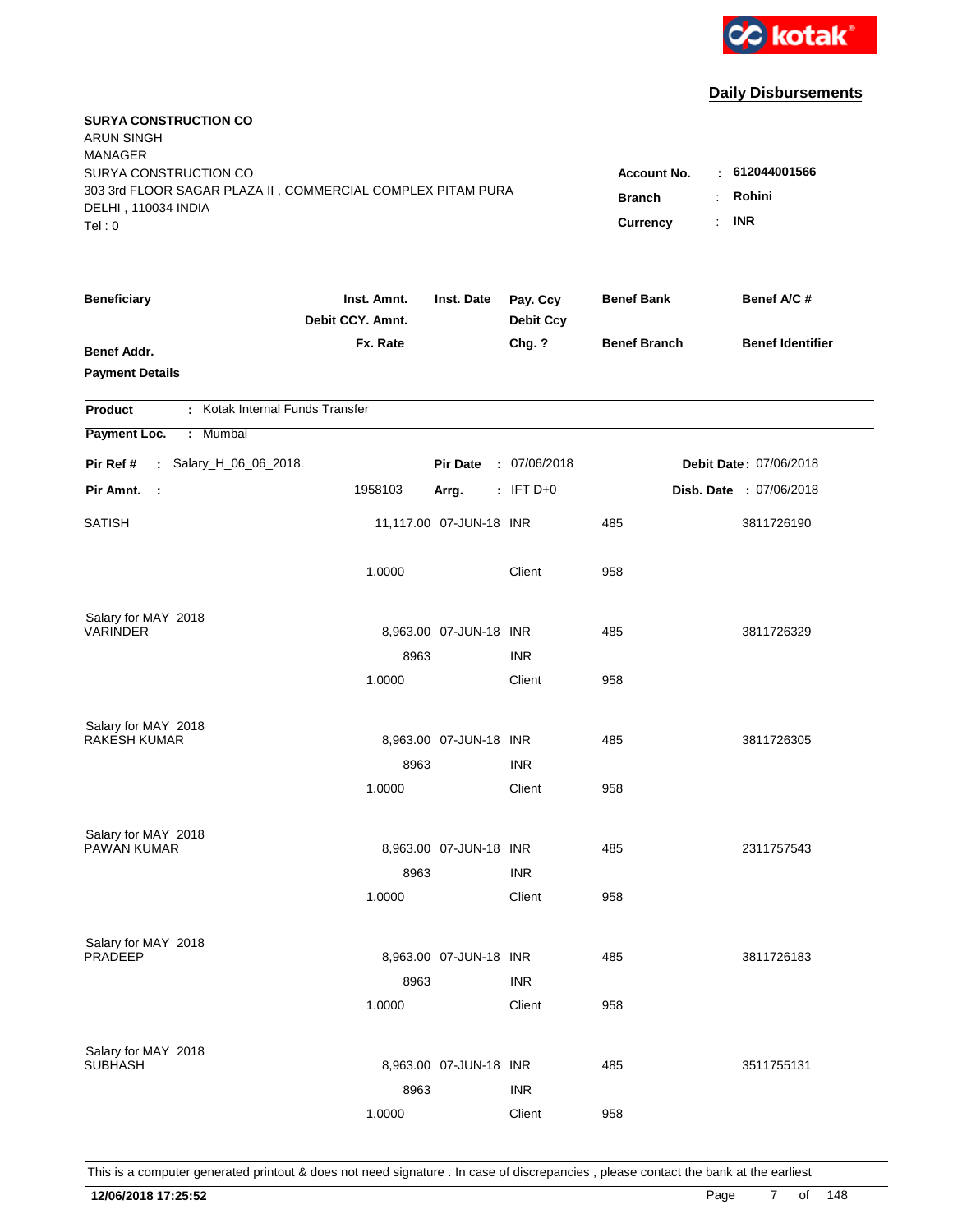

| <b>SURYA CONSTRUCTION CO</b><br><b>ARUN SINGH</b><br><b>MANAGER</b>                  |                                 |                         |                              |                                     |                               |
|--------------------------------------------------------------------------------------|---------------------------------|-------------------------|------------------------------|-------------------------------------|-------------------------------|
| SURYA CONSTRUCTION CO<br>303 3rd FLOOR SAGAR PLAZA II, COMMERCIAL COMPLEX PITAM PURA |                                 |                         |                              | <b>Account No.</b><br><b>Branch</b> | : 612044001566<br>Rohini<br>÷ |
| DELHI, 110034 INDIA<br>Tel: 0                                                        |                                 |                         |                              | Currency                            | <b>INR</b><br>÷.              |
| <b>Beneficiary</b>                                                                   | Inst. Amnt.<br>Debit CCY. Amnt. | Inst. Date              | Pay. Ccy<br><b>Debit Ccy</b> | <b>Benef Bank</b>                   | Benef A/C #                   |
| <b>Benef Addr.</b><br><b>Payment Details</b>                                         | Fx. Rate                        |                         | Chg. ?                       | <b>Benef Branch</b>                 | <b>Benef Identifier</b>       |
| : Kotak Internal Funds Transfer<br><b>Product</b>                                    |                                 |                         |                              |                                     |                               |
| Payment Loc.<br>: Mumbai                                                             |                                 |                         |                              |                                     |                               |
| Pir Ref #<br>: Salary_H_06_06_2018.                                                  |                                 | <b>Pir Date</b>         | : 07/06/2018                 |                                     | Debit Date: 07/06/2018        |
| Pir Amnt.<br>$\mathbb{R}^2$                                                          | 1958103                         | Arrg.                   | $:$ IFT D+0                  |                                     | Disb. Date : 07/06/2018       |
| <b>SUBHASH</b>                                                                       |                                 | 8,963.00 07-JUN-18 INR  |                              | 485                                 | 3511755131                    |
|                                                                                      | 1.0000                          |                         | Client                       | 958                                 |                               |
| Salary for MAY 2018                                                                  |                                 |                         |                              |                                     |                               |
| SONU                                                                                 |                                 | 8,963.00 07-JUN-18 INR  | <b>INR</b>                   | 485                                 | 2311757581                    |
|                                                                                      | 8963<br>1.0000                  |                         | Client                       | 958                                 |                               |
|                                                                                      |                                 |                         |                              |                                     |                               |
| Salary for MAY 2018<br><b>VIKAS</b>                                                  |                                 | 8,963.00 07-JUN-18 INR  |                              | 485                                 | 3911739526                    |
|                                                                                      | 8963                            |                         | <b>INR</b>                   |                                     |                               |
|                                                                                      | 1.0000                          |                         | Client                       | 958                                 |                               |
|                                                                                      |                                 |                         |                              |                                     |                               |
| Salary for MAY 2018                                                                  |                                 |                         |                              |                                     |                               |
| <b>SATISH KUMAR</b>                                                                  |                                 | 8,963.00 07-JUN-18 INR  |                              | 485                                 | 3711739603                    |
|                                                                                      | 8963                            |                         | <b>INR</b>                   |                                     |                               |
|                                                                                      | 1.0000                          |                         | Client                       | 958                                 |                               |
| Salary for MAY 2018                                                                  |                                 |                         |                              |                                     |                               |
| <b>RAVINDER</b>                                                                      |                                 | 8,963.00 07-JUN-18 INR  |                              | 485                                 | 2411749448                    |
|                                                                                      | 8963                            |                         | <b>INR</b>                   |                                     |                               |
|                                                                                      | 1.0000                          |                         | Client                       | 958                                 |                               |
|                                                                                      |                                 |                         |                              |                                     |                               |
| Salary for MAY 2018<br><b>KULDEEP KUMAR</b>                                          |                                 | 11,117.00 07-JUN-18 INR |                              | 485                                 | 3511755100                    |
|                                                                                      | 11117                           |                         | <b>INR</b>                   |                                     |                               |
|                                                                                      | 1.0000                          |                         | Client                       | 958                                 |                               |
|                                                                                      |                                 |                         |                              |                                     |                               |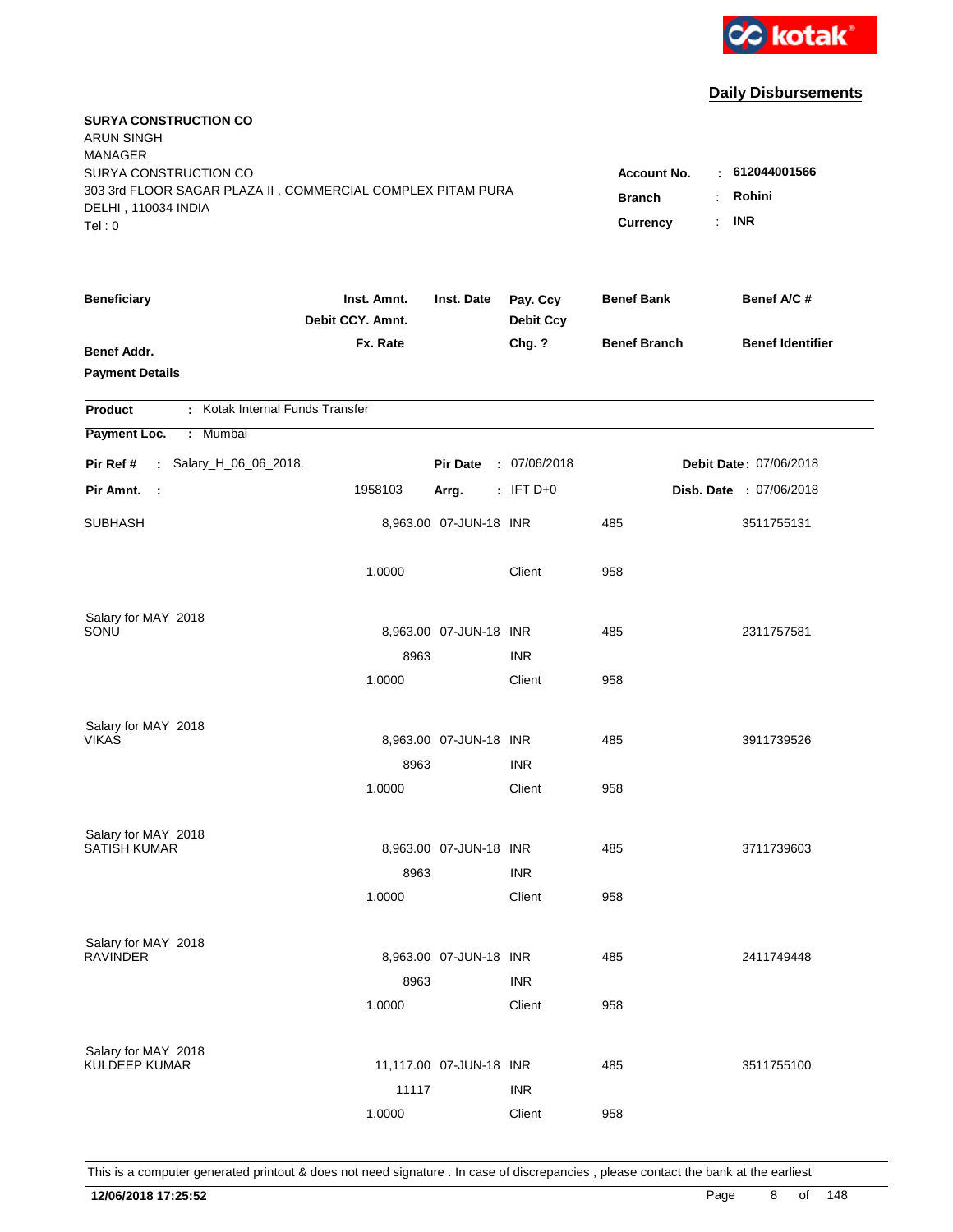

| <b>SURYA CONSTRUCTION CO</b><br><b>ARUN SINGH</b><br><b>MANAGER</b>                |                                 |                         |                              |                     |                               |
|------------------------------------------------------------------------------------|---------------------------------|-------------------------|------------------------------|---------------------|-------------------------------|
| SURYA CONSTRUCTION CO                                                              |                                 |                         |                              | Account No.         | $\pm 612044001566$            |
| 303 3rd FLOOR SAGAR PLAZA II, COMMERCIAL COMPLEX PITAM PURA<br>DELHI, 110034 INDIA | <b>Branch</b>                   | Rohini                  |                              |                     |                               |
| Tel: 0                                                                             |                                 |                         |                              | Currency            | <b>INR</b><br>÷.              |
| <b>Beneficiary</b>                                                                 | Inst. Amnt.<br>Debit CCY. Amnt. | Inst. Date              | Pay. Ccy<br><b>Debit Ccy</b> | <b>Benef Bank</b>   | Benef A/C #                   |
| <b>Benef Addr.</b>                                                                 | Fx. Rate                        |                         | Chg. ?                       | <b>Benef Branch</b> | <b>Benef Identifier</b>       |
| <b>Payment Details</b>                                                             |                                 |                         |                              |                     |                               |
| : Kotak Internal Funds Transfer<br><b>Product</b>                                  |                                 |                         |                              |                     |                               |
| Payment Loc.<br>Mumbai<br>÷.                                                       |                                 |                         |                              |                     |                               |
| : Salary_H_06_06_2018.<br>Pir Ref #                                                |                                 | <b>Pir Date</b>         | : 07/06/2018                 |                     | <b>Debit Date: 07/06/2018</b> |
| Pir Amnt.<br>$\sim$                                                                | 1958103                         | Arrg.                   | $:$ IFT D+0                  |                     | Disb. Date : 07/06/2018       |
| <b>KULDEEP KUMAR</b>                                                               |                                 | 11,117.00 07-JUN-18 INR |                              | 485                 | 3511755100                    |
|                                                                                    | 1.0000                          |                         | Client                       | 958                 |                               |
| Salary for MAY 2018                                                                |                                 |                         |                              |                     |                               |
| <b>RAJ KUMAR</b>                                                                   |                                 | 11,117.00 07-JUN-18 INR |                              | 485                 | 2311757611                    |
|                                                                                    | 11117                           |                         | <b>INR</b>                   |                     |                               |
|                                                                                    | 1.0000                          |                         | Client                       | 958                 |                               |
| Salary for MAY 2018                                                                |                                 |                         |                              |                     |                               |
| <b>ROSHAN</b>                                                                      |                                 | 11,117.00 07-JUN-18 INR |                              | 485                 | 3811726114                    |
|                                                                                    | 11117                           |                         | <b>INR</b>                   |                     |                               |
|                                                                                    | 1.0000                          |                         | Client                       | 958                 |                               |
| Salary for MAY 2018                                                                |                                 |                         |                              |                     |                               |
| <b>NARESH KUMAR</b>                                                                |                                 | 8,963.00 07-JUN-18 INR  |                              | 485                 | 2411749424                    |
|                                                                                    | 8963                            |                         | <b>INR</b>                   |                     |                               |
|                                                                                    | 1.0000                          |                         | Client                       | 958                 |                               |
| Salary for MAY 2018                                                                |                                 |                         |                              |                     |                               |
| ANKIT                                                                              |                                 | 8,963.00 07-JUN-18 INR  |                              | 485                 | 3911739410                    |
|                                                                                    | 8963                            |                         | <b>INR</b>                   |                     |                               |
|                                                                                    | 1.0000                          |                         | Client                       | 958                 |                               |
| Salary for MAY 2018                                                                |                                 |                         |                              |                     |                               |
| KULDEEP SINGH                                                                      |                                 | 8,963.00 07-JUN-18 INR  |                              | 485                 | 2311757529                    |
|                                                                                    | 8963                            |                         | <b>INR</b>                   |                     |                               |
|                                                                                    | 1.0000                          |                         | Client                       | 958                 |                               |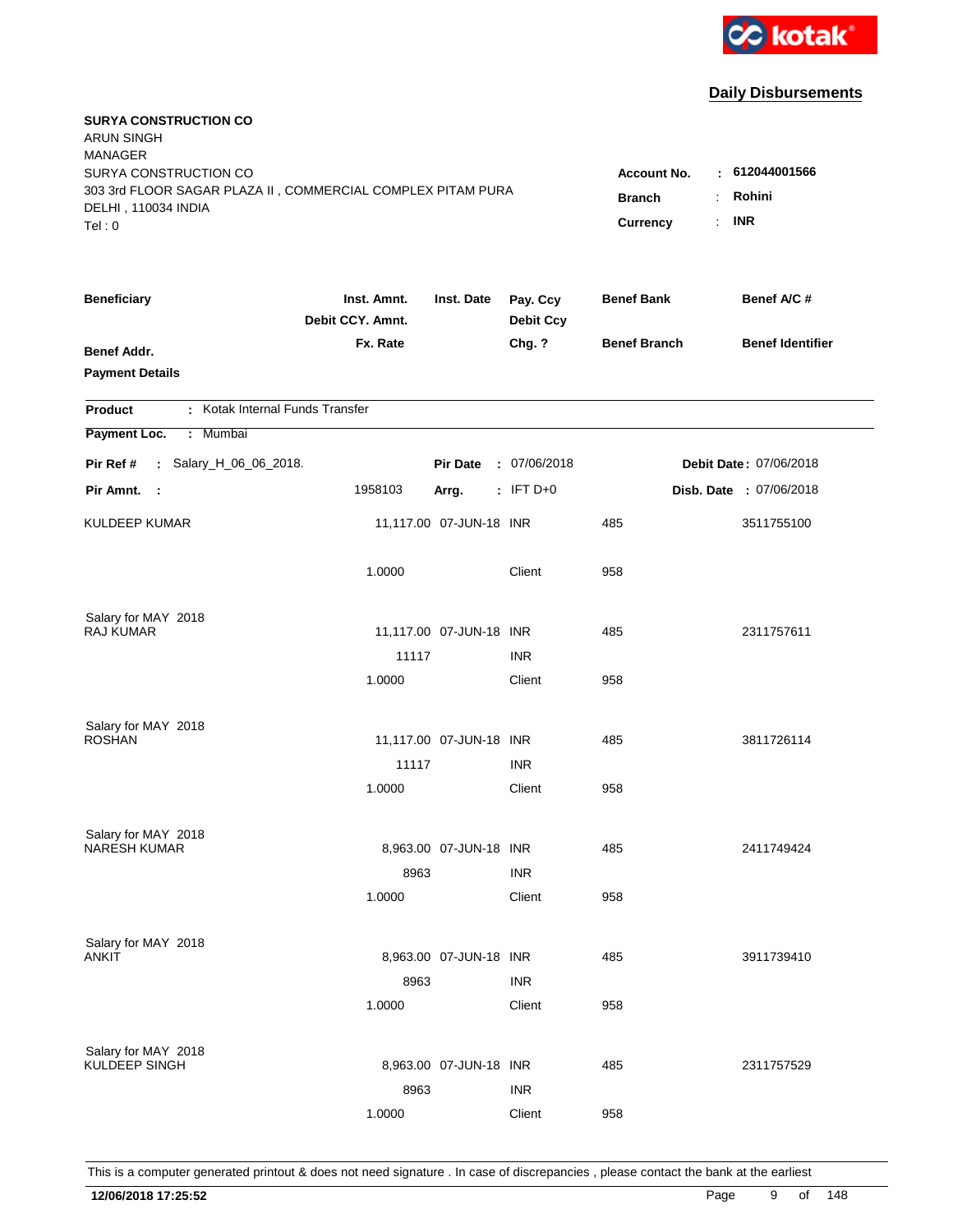

| <b>SURYA CONSTRUCTION CO</b><br><b>ARUN SINGH</b><br><b>MANAGER</b>                |                                 |                         |                              |                     |                               |
|------------------------------------------------------------------------------------|---------------------------------|-------------------------|------------------------------|---------------------|-------------------------------|
| SURYA CONSTRUCTION CO                                                              |                                 |                         |                              | Account No.         | $-612044001566$               |
| 303 3rd FLOOR SAGAR PLAZA II, COMMERCIAL COMPLEX PITAM PURA<br>DELHI, 110034 INDIA | <b>Branch</b>                   | Rohini                  |                              |                     |                               |
| Tel: 0                                                                             |                                 |                         |                              | Currency            | <b>INR</b><br>÷.              |
|                                                                                    |                                 |                         |                              |                     |                               |
| <b>Beneficiary</b>                                                                 | Inst. Amnt.<br>Debit CCY. Amnt. | Inst. Date              | Pay. Ccy<br><b>Debit Ccy</b> | <b>Benef Bank</b>   | Benef A/C #                   |
| <b>Benef Addr.</b>                                                                 | Fx. Rate                        |                         | Chg. ?                       | <b>Benef Branch</b> | <b>Benef Identifier</b>       |
| <b>Payment Details</b>                                                             |                                 |                         |                              |                     |                               |
| : Kotak Internal Funds Transfer<br>Product                                         |                                 |                         |                              |                     |                               |
| Payment Loc.<br>Mumbai<br>÷.                                                       |                                 |                         |                              |                     |                               |
| : Salary_H_06_06_2018.<br>Pir Ref #                                                |                                 | <b>Pir Date</b>         | : 07/06/2018                 |                     | <b>Debit Date: 07/06/2018</b> |
| Pir Amnt.<br>$\sim$                                                                | 1958103                         | Arrg.                   | $:$ IFT D+0                  |                     | Disb. Date : 07/06/2018       |
| KULDEEP SINGH                                                                      |                                 | 8,963.00 07-JUN-18 INR  |                              | 485                 | 2311757529                    |
|                                                                                    | 1.0000                          |                         | Client                       | 958                 |                               |
| Salary for MAY 2018                                                                |                                 |                         |                              |                     |                               |
| <b>BALRAJ SINGH</b>                                                                |                                 | 8,963.00 07-JUN-18 INR  |                              | 485                 | 2311757598                    |
|                                                                                    | 8963                            |                         | <b>INR</b>                   |                     |                               |
|                                                                                    | 1.0000                          |                         | Client                       | 958                 |                               |
| Salary for MAY 2018                                                                |                                 |                         |                              |                     |                               |
| MANJEET                                                                            |                                 | 8,963.00 07-JUN-18 INR  |                              | 485                 | 3511755117                    |
|                                                                                    | 8963                            |                         | <b>INR</b>                   |                     |                               |
|                                                                                    | 1.0000                          |                         | Client                       | 958                 |                               |
| Salary for MAY 2018                                                                |                                 |                         |                              |                     |                               |
| SANDEEP KUMAR                                                                      |                                 | 8,963.00 07-JUN-18 INR  |                              | 485                 | 3911739380                    |
|                                                                                    | 8963                            |                         | <b>INR</b>                   |                     |                               |
|                                                                                    | 1.0000                          |                         | Client                       | 958                 |                               |
|                                                                                    |                                 |                         |                              |                     |                               |
| Salary for MAY 2018<br><b>GAURAV TULI</b>                                          |                                 | 11,117.00 07-JUN-18 INR |                              | 485                 | 3811726299                    |
|                                                                                    | 11117                           |                         | <b>INR</b>                   |                     |                               |
|                                                                                    | 1.0000                          |                         | Client                       | 958                 |                               |
|                                                                                    |                                 |                         |                              |                     |                               |
| Salary for MAY 2018<br><b>SATISH KUMAR</b>                                         |                                 | 11,117.00 07-JUN-18 INR |                              | 485                 | 3911739397                    |
|                                                                                    | 11117                           |                         | <b>INR</b>                   |                     |                               |
|                                                                                    | 1.0000                          |                         | Client                       | 958                 |                               |
|                                                                                    |                                 |                         |                              |                     |                               |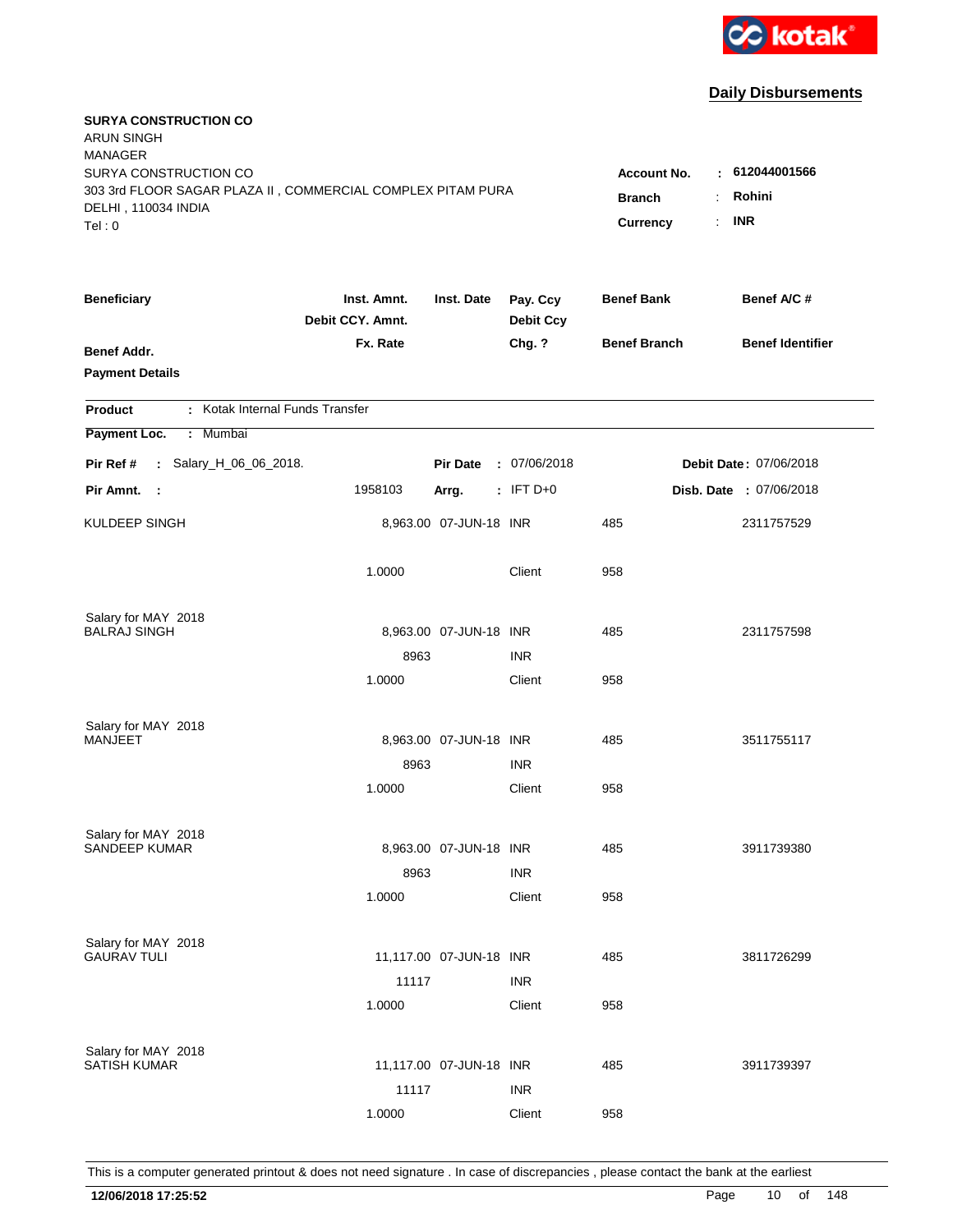

| <b>SURYA CONSTRUCTION CO</b><br><b>ARUN SINGH</b><br><b>MANAGER</b><br>SURYA CONSTRUCTION CO |                                 |                         |                              | <b>Account No.</b><br>٠         | 612044001566            |
|----------------------------------------------------------------------------------------------|---------------------------------|-------------------------|------------------------------|---------------------------------|-------------------------|
| 303 3rd FLOOR SAGAR PLAZA II, COMMERCIAL COMPLEX PITAM PURA<br>DELHI, 110034 INDIA<br>Tel: 0 |                                 |                         |                              | <b>Branch</b><br>Currency<br>÷. | Rohini<br><b>INR</b>    |
| <b>Beneficiary</b>                                                                           | Inst. Amnt.<br>Debit CCY. Amnt. | Inst. Date              | Pay. Ccy<br><b>Debit Ccy</b> | <b>Benef Bank</b>               | Benef A/C #             |
| <b>Benef Addr.</b><br><b>Payment Details</b>                                                 | Fx. Rate                        |                         | Chg. ?                       | <b>Benef Branch</b>             | <b>Benef Identifier</b> |
| : Kotak Internal Funds Transfer<br>Product                                                   |                                 |                         |                              |                                 |                         |
| Payment Loc.<br>: Mumbai                                                                     |                                 |                         |                              |                                 |                         |
| : Salary_H_06_06_2018.<br>Pir Ref #                                                          |                                 | <b>Pir Date</b>         | : 07/06/2018                 |                                 | Debit Date: 07/06/2018  |
| Pir Amnt. :                                                                                  | 1958103                         | Arrg.                   | $:$ IFT D+0                  |                                 | Disb. Date : 07/06/2018 |
| <b>SATISH KUMAR</b>                                                                          |                                 | 11,117.00 07-JUN-18 INR |                              | 485                             | 3911739397              |
|                                                                                              | 1.0000                          |                         | Client                       | 958                             |                         |
| Salary for MAY 2018<br><b>SAILESH KUMAR</b>                                                  |                                 | 11,117.00 07-JUN-18 INR |                              | 485                             | 9412163570              |
|                                                                                              | 11117                           |                         | <b>INR</b>                   |                                 |                         |
|                                                                                              | 1.0000                          |                         | Client                       | 958                             |                         |
|                                                                                              |                                 |                         |                              |                                 |                         |
| Salary for MAY 2018<br><b>VINOD KUMAR</b>                                                    |                                 | 11,117.00 07-JUN-18 INR |                              | 485                             | 9412163532              |
|                                                                                              | 11117                           |                         | <b>INR</b>                   |                                 |                         |
|                                                                                              | 1.0000                          |                         | Client                       | 958                             |                         |
|                                                                                              |                                 |                         |                              |                                 |                         |
| Salary for MAY 2018                                                                          |                                 |                         |                              |                                 |                         |
| AMARDEEP                                                                                     |                                 | 8,963.00 07-JUN-18 INR  |                              | 485                             | 9412163518              |
|                                                                                              | 8963<br>1.0000                  |                         | <b>INR</b><br>Client         | 958                             |                         |
|                                                                                              |                                 |                         |                              |                                 |                         |
| Salary for MAY 2018                                                                          |                                 |                         |                              |                                 |                         |
| <b>SATYAWAN MOR</b>                                                                          |                                 | 22,571.00 07-JUN-18 INR |                              | 485                             | 645010256914            |
|                                                                                              | 22571<br>1.0000                 |                         | <b>INR</b><br>Client         | 958                             |                         |
|                                                                                              |                                 |                         |                              |                                 |                         |
| Salary for MAY 2018                                                                          |                                 |                         |                              |                                 |                         |
| HIMANSHU SHARMA                                                                              |                                 | 17,675.00 07-JUN-18 INR |                              | 485                             | 9812186711              |
|                                                                                              | 17675                           |                         | <b>INR</b>                   |                                 |                         |
|                                                                                              | 1.0000                          |                         | Client                       | 958                             |                         |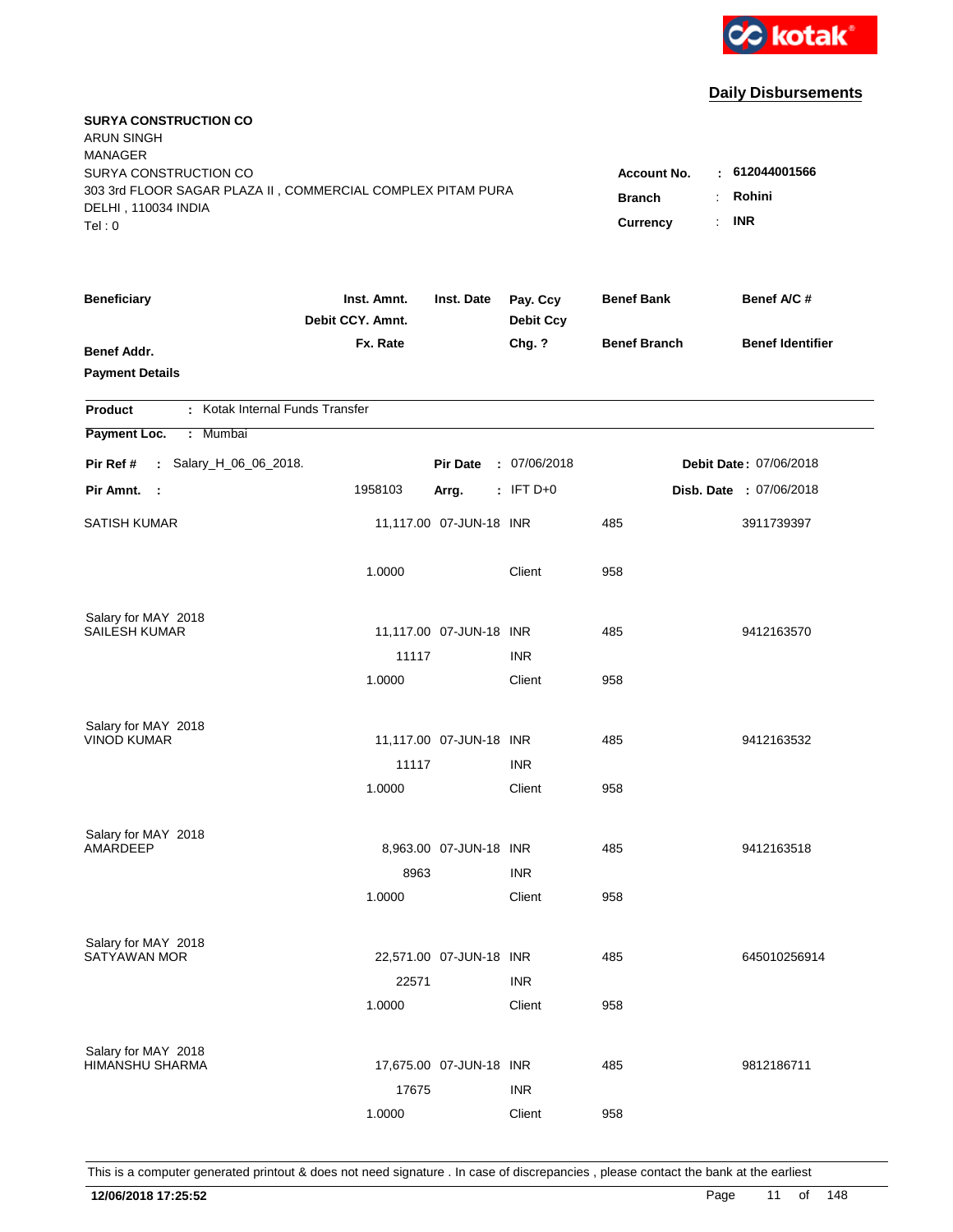

| <b>SURYA CONSTRUCTION CO</b><br><b>ARUN SINGH</b><br><b>MANAGER</b><br>SURYA CONSTRUCTION CO<br>303 3rd FLOOR SAGAR PLAZA II, COMMERCIAL COMPLEX PITAM PURA<br>DELHI, 110034 INDIA<br>Tel: 0 | <b>Account No.</b><br><b>Branch</b><br>Currency | : 612044001566<br>Rohini<br>$\ddot{\phantom{a}}$<br><b>INR</b><br>÷. |                              |                     |                         |
|----------------------------------------------------------------------------------------------------------------------------------------------------------------------------------------------|-------------------------------------------------|----------------------------------------------------------------------|------------------------------|---------------------|-------------------------|
| <b>Beneficiary</b>                                                                                                                                                                           | Inst. Amnt.<br>Debit CCY. Amnt.                 | Inst. Date                                                           | Pay. Ccy<br><b>Debit Ccy</b> | <b>Benef Bank</b>   | Benef A/C #             |
| Benef Addr.<br><b>Payment Details</b>                                                                                                                                                        | Fx. Rate                                        |                                                                      | Chg. ?                       | <b>Benef Branch</b> | <b>Benef Identifier</b> |
| : Kotak Internal Funds Transfer<br>Product                                                                                                                                                   |                                                 |                                                                      |                              |                     |                         |
| Payment Loc.<br>Mumbai<br>÷.                                                                                                                                                                 |                                                 |                                                                      |                              |                     |                         |
| : Salary_H_06_06_2018.<br>Pir Ref #                                                                                                                                                          |                                                 | <b>Pir Date</b>                                                      | : 07/06/2018                 |                     | Debit Date: 07/06/2018  |
| Pir Amnt.<br>- 1                                                                                                                                                                             | 1958103                                         | Arrg.                                                                | $:$ IFT D+0                  |                     | Disb. Date : 07/06/2018 |
| <b>HIMANSHU SHARMA</b>                                                                                                                                                                       |                                                 | 17,675.00 07-JUN-18 INR                                              |                              | 485                 | 9812186711              |
|                                                                                                                                                                                              | 1.0000                                          |                                                                      | Client                       | 958                 |                         |
| Salary for MAY 2018                                                                                                                                                                          |                                                 |                                                                      |                              |                     |                         |
| <b>SUSHIL KUMAR</b>                                                                                                                                                                          |                                                 | 11,117.00 07-JUN-18 INR                                              |                              | 485                 | 9412163549              |
|                                                                                                                                                                                              | 11117<br>1.0000                                 |                                                                      | <b>INR</b><br>Client         | 958                 |                         |
|                                                                                                                                                                                              |                                                 |                                                                      |                              |                     |                         |
| Salary for MAY 2018                                                                                                                                                                          |                                                 |                                                                      |                              |                     |                         |
| <b>SUKHDEV</b>                                                                                                                                                                               |                                                 | 8,963.00 07-JUN-18 INR                                               |                              | 485                 | 9412165642              |
|                                                                                                                                                                                              | 8963                                            |                                                                      | <b>INR</b>                   |                     |                         |
|                                                                                                                                                                                              | 1.0000                                          |                                                                      | Client                       | 958                 |                         |
| Salary for MAY 2018                                                                                                                                                                          |                                                 |                                                                      |                              |                     |                         |
| <b>MONU</b>                                                                                                                                                                                  |                                                 | 11,117.00 07-JUN-18 INR                                              |                              | 485                 | 9411795017              |
|                                                                                                                                                                                              | 11117                                           |                                                                      | <b>INR</b>                   |                     |                         |
|                                                                                                                                                                                              | 1.0000                                          |                                                                      | Client                       | 958                 |                         |
| Salary for MAY 2018                                                                                                                                                                          |                                                 |                                                                      |                              |                     |                         |
| ANUJ                                                                                                                                                                                         |                                                 | 7,515.00 07-JUN-18 INR                                               |                              | 485                 | 9412163631              |
|                                                                                                                                                                                              | 7515                                            |                                                                      | <b>INR</b>                   |                     |                         |
|                                                                                                                                                                                              | 1.0000                                          |                                                                      | Client                       | 958                 |                         |
|                                                                                                                                                                                              |                                                 |                                                                      |                              |                     |                         |
| Salary for MAY 2018<br><b>RAMPHAL</b>                                                                                                                                                        |                                                 | 11,117.00 07-JUN-18 INR                                              |                              | 485                 | 9812186643              |
|                                                                                                                                                                                              | 11117                                           |                                                                      | <b>INR</b>                   |                     |                         |
|                                                                                                                                                                                              | 1.0000                                          |                                                                      | Client                       | 958                 |                         |
|                                                                                                                                                                                              |                                                 |                                                                      |                              |                     |                         |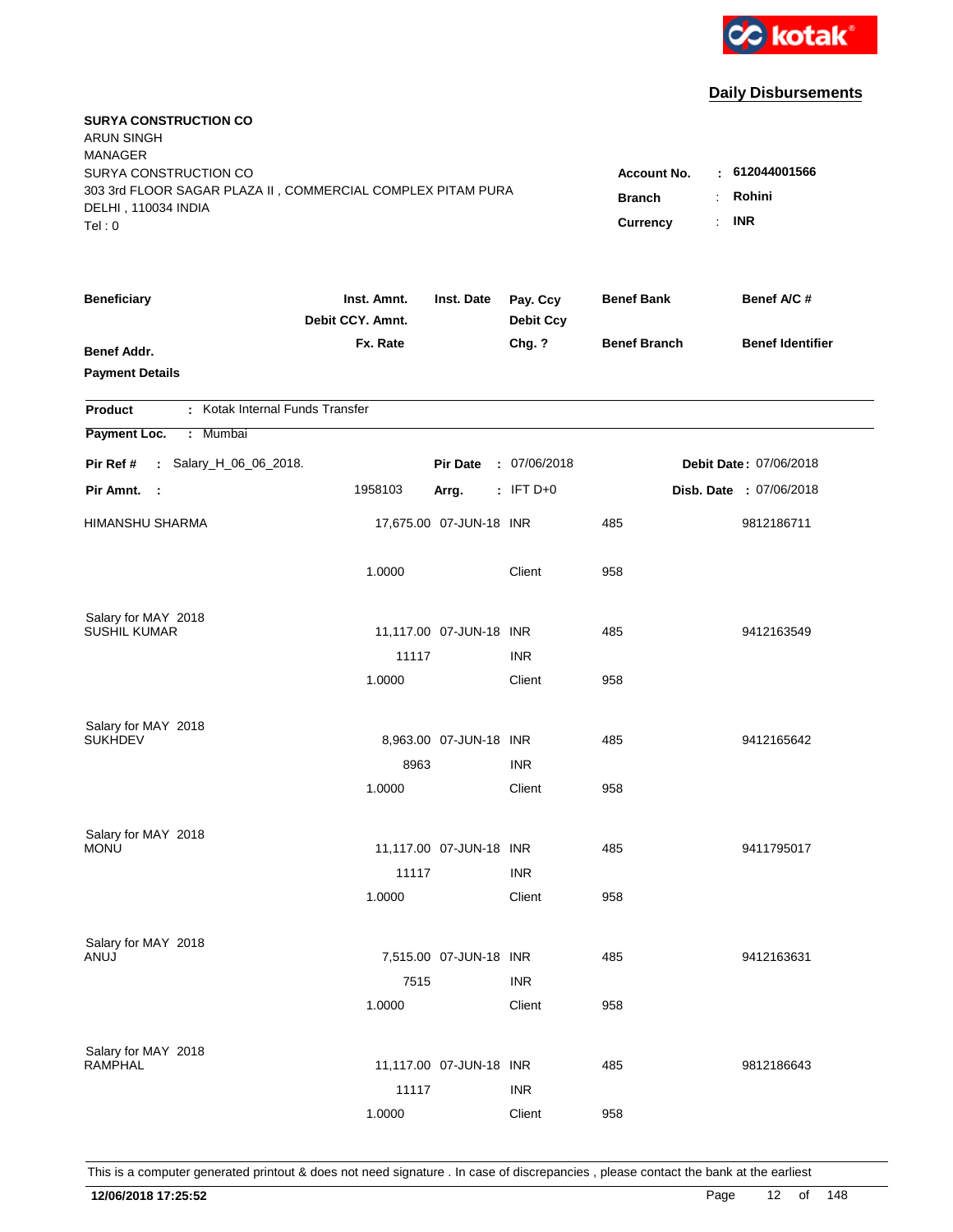

| <b>SURYA CONSTRUCTION CO</b><br><b>ARUN SINGH</b><br><b>MANAGER</b>                  |                                 |                         |                              |                                     |                           |
|--------------------------------------------------------------------------------------|---------------------------------|-------------------------|------------------------------|-------------------------------------|---------------------------|
| SURYA CONSTRUCTION CO<br>303 3rd FLOOR SAGAR PLAZA II, COMMERCIAL COMPLEX PITAM PURA |                                 |                         |                              | <b>Account No.</b><br><b>Branch</b> | $-612044001566$<br>Rohini |
| DELHI, 110034 INDIA<br>Tel: 0                                                        |                                 |                         |                              | <b>Currency</b>                     | <b>INR</b><br>÷.          |
| <b>Beneficiary</b>                                                                   | Inst. Amnt.<br>Debit CCY. Amnt. | Inst. Date              | Pay. Ccy<br><b>Debit Ccy</b> | <b>Benef Bank</b>                   | Benef A/C #               |
| <b>Benef Addr.</b><br><b>Payment Details</b>                                         | Fx. Rate                        |                         | Chg. ?                       | <b>Benef Branch</b>                 | <b>Benef Identifier</b>   |
| : Kotak Internal Funds Transfer<br><b>Product</b>                                    |                                 |                         |                              |                                     |                           |
| Payment Loc.<br>: Mumbai                                                             |                                 |                         |                              |                                     |                           |
| : Salary_H_06_06_2018.<br>Pir Ref #                                                  |                                 | <b>Pir Date</b>         | : 07/06/2018                 |                                     | Debit Date: 07/06/2018    |
| Pir Amnt.<br>$\mathbb{R}^2$                                                          | 1958103                         | Arrg.                   | $:$ IFT D+0                  |                                     | Disb. Date : 07/06/2018   |
| <b>RAMPHAL</b>                                                                       |                                 | 11,117.00 07-JUN-18 INR |                              | 485                                 | 9812186643                |
|                                                                                      | 1.0000                          |                         | Client                       | 958                                 |                           |
| Salary for MAY 2018                                                                  |                                 |                         |                              |                                     |                           |
| PARVEEN KUMAR                                                                        |                                 | 11,117.00 07-JUN-18 INR |                              | 485                                 | 9812177238                |
|                                                                                      | 11117<br>1.0000                 |                         | <b>INR</b><br>Client         | 958                                 |                           |
|                                                                                      |                                 |                         |                              |                                     |                           |
| Salary for MAY 2018                                                                  |                                 |                         |                              |                                     |                           |
| <b>SATPAL SINGH</b>                                                                  |                                 | 11,117.00 07-JUN-18 INR |                              | 485                                 | 9812177214                |
|                                                                                      | 11117                           |                         | <b>INR</b>                   |                                     |                           |
|                                                                                      | 1.0000                          |                         | Client                       | 958                                 |                           |
| Salary for MAY 2018                                                                  |                                 |                         |                              |                                     |                           |
| <b>GOVIND</b>                                                                        |                                 | 8,963.00 07-JUN-18 INR  |                              | 485                                 | 9812177184                |
|                                                                                      | 8963                            |                         | <b>INR</b>                   |                                     |                           |
|                                                                                      | 1.0000                          |                         | Client                       | 958                                 |                           |
| Salary for MAY 2018                                                                  |                                 |                         |                              |                                     |                           |
| <b>AMIT GUMBER</b>                                                                   |                                 | 8,963.00 07-JUN-18 INR  |                              | 485                                 | 9812186636                |
|                                                                                      | 8963                            |                         | <b>INR</b>                   |                                     |                           |
|                                                                                      | 1.0000                          |                         | Client                       | 958                                 |                           |
|                                                                                      |                                 |                         |                              |                                     |                           |
| Salary for MAY 2018<br>PARVEEN KUMAR                                                 |                                 | 8,963.00 07-JUN-18 INR  |                              | 485                                 | 9812178747                |
|                                                                                      | 8963                            |                         | <b>INR</b>                   |                                     |                           |
|                                                                                      | 1.0000                          |                         | Client                       | 958                                 |                           |
|                                                                                      |                                 |                         |                              |                                     |                           |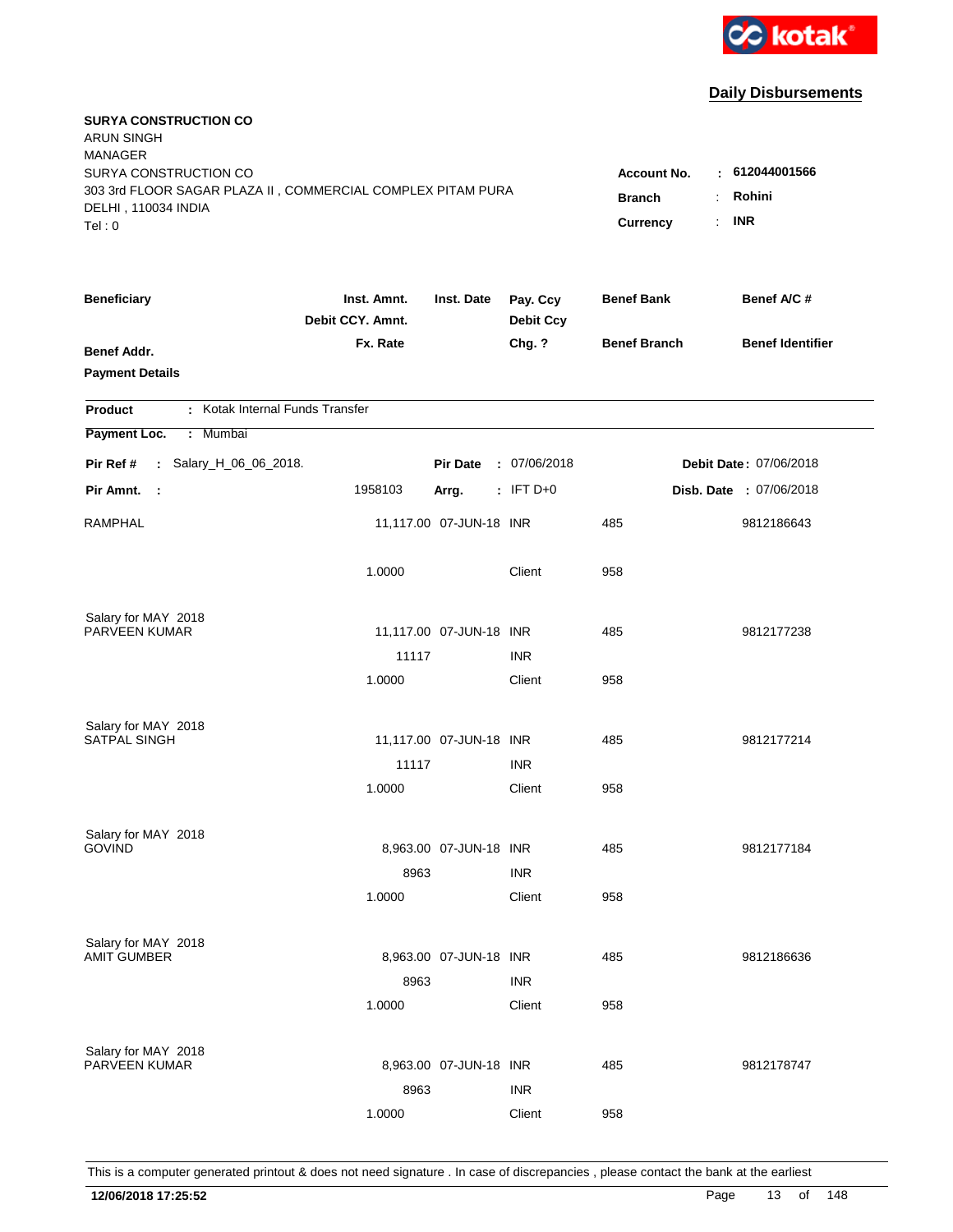

| <b>SURYA CONSTRUCTION CO</b><br><b>ARUN SINGH</b><br><b>MANAGER</b><br>SURYA CONSTRUCTION CO |                                  |                            |                              | <b>Account No.</b>  | : 612044001566          |
|----------------------------------------------------------------------------------------------|----------------------------------|----------------------------|------------------------------|---------------------|-------------------------|
| 303 3rd FLOOR SAGAR PLAZA II, COMMERCIAL COMPLEX PITAM PURA<br>DELHI, 110034 INDIA<br>Tel: 0 | <b>Branch</b><br><b>Currency</b> | Rohini<br><b>INR</b><br>÷. |                              |                     |                         |
| <b>Beneficiary</b>                                                                           | Inst. Amnt.<br>Debit CCY. Amnt.  | Inst. Date                 | Pay. Ccy<br><b>Debit Ccy</b> | <b>Benef Bank</b>   | Benef A/C #             |
| Benef Addr.<br><b>Payment Details</b>                                                        | Fx. Rate                         |                            | Chg. ?                       | <b>Benef Branch</b> | <b>Benef Identifier</b> |
| : Kotak Internal Funds Transfer<br><b>Product</b>                                            |                                  |                            |                              |                     |                         |
| Payment Loc.<br>Mumbai<br>÷.                                                                 |                                  |                            |                              |                     |                         |
| : Salary_H_06_06_2018.<br>Pir Ref #                                                          |                                  | <b>Pir Date</b>            | : 07/06/2018                 |                     | Debit Date: 07/06/2018  |
| Pir Amnt.<br>$\sim$ 1                                                                        | 1958103                          | Arrg.                      | $:$ IFT D+0                  |                     | Disb. Date : 07/06/2018 |
| <b>PARVEEN KUMAR</b>                                                                         |                                  | 8,963.00 07-JUN-18 INR     |                              | 485                 | 9812178747              |
|                                                                                              | 1.0000                           |                            | Client                       | 958                 |                         |
| Salary for MAY 2018                                                                          |                                  |                            |                              |                     |                         |
| <b>CHARAN SINGH</b>                                                                          | 8963                             | 8,963.00 07-JUN-18 INR     | <b>INR</b>                   | 485                 | 1011781292              |
|                                                                                              | 1.0000                           |                            | Client                       | 958                 |                         |
|                                                                                              |                                  |                            |                              |                     |                         |
| Salary for MAY 2018<br><b>MANISH KUMAR</b>                                                   |                                  | 11,117.00 07-JUN-18 INR    |                              | 485                 | 1311754675              |
|                                                                                              | 11117                            |                            | <b>INR</b>                   |                     |                         |
|                                                                                              | 1.0000                           |                            | Client                       | 958                 |                         |
| Salary for MAY 2018                                                                          |                                  |                            |                              |                     |                         |
| <b>UDAY SINGH</b>                                                                            |                                  | 11,117.00 07-JUN-18 INR    |                              | 485                 | 1311754507              |
|                                                                                              | 11117                            |                            | <b>INR</b>                   |                     |                         |
|                                                                                              | 1.0000                           |                            | Client                       | 958                 |                         |
| Salary for MAY 2018                                                                          |                                  |                            |                              |                     |                         |
| <b>BINDER LAL VIRK</b>                                                                       |                                  | 3,938.00 07-JUN-18 INR     |                              | 485                 | 1311754491              |
|                                                                                              | 3938                             |                            | <b>INR</b>                   |                     |                         |
|                                                                                              | 1.0000                           |                            | Client                       | 958                 |                         |
| Salary for MAY 2018                                                                          |                                  |                            |                              |                     |                         |
| <b>RAMESH CHAND</b>                                                                          |                                  | 10,399.00 07-JUN-18 INR    |                              | 485                 | 9412190033              |
|                                                                                              | 10399                            |                            | <b>INR</b>                   |                     |                         |
|                                                                                              | 1.0000                           |                            | Client                       | 958                 |                         |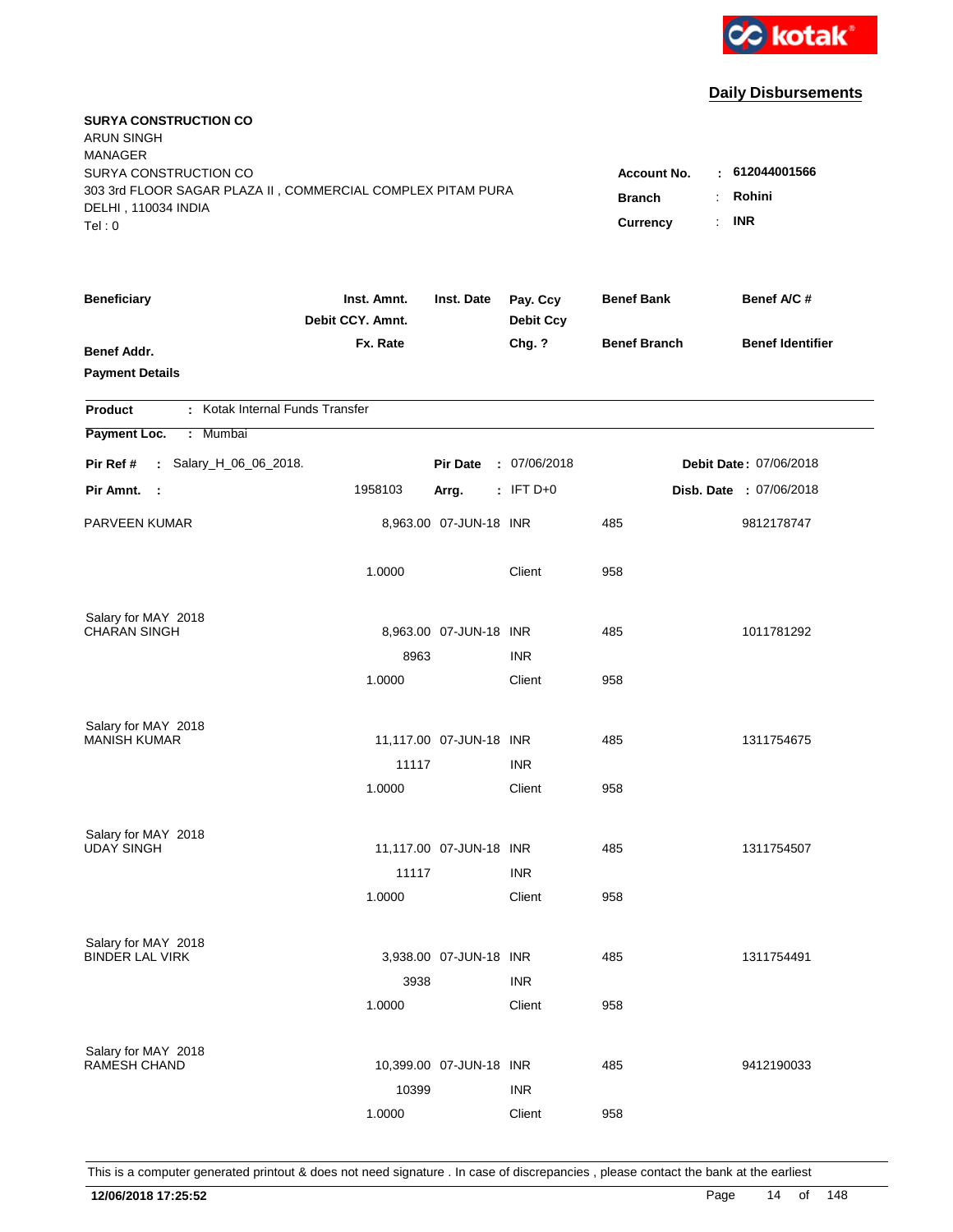

| <b>SURYA CONSTRUCTION CO</b><br><b>ARUN SINGH</b><br><b>MANAGER</b>                |                                 |                         |                              |                     |                               |
|------------------------------------------------------------------------------------|---------------------------------|-------------------------|------------------------------|---------------------|-------------------------------|
| SURYA CONSTRUCTION CO                                                              |                                 |                         |                              | Account No.         | $\pm 612044001566$            |
| 303 3rd FLOOR SAGAR PLAZA II, COMMERCIAL COMPLEX PITAM PURA<br>DELHI, 110034 INDIA | <b>Branch</b>                   | Rohini                  |                              |                     |                               |
| Tel: 0                                                                             |                                 |                         |                              | Currency            | <b>INR</b><br>÷.              |
| <b>Beneficiary</b>                                                                 | Inst. Amnt.<br>Debit CCY. Amnt. | Inst. Date              | Pay. Ccy<br><b>Debit Ccy</b> | <b>Benef Bank</b>   | Benef A/C #                   |
| <b>Benef Addr.</b>                                                                 | Fx. Rate                        |                         | Chg. ?                       | <b>Benef Branch</b> | <b>Benef Identifier</b>       |
| <b>Payment Details</b>                                                             |                                 |                         |                              |                     |                               |
| : Kotak Internal Funds Transfer<br>Product                                         |                                 |                         |                              |                     |                               |
| Payment Loc.<br>Mumbai<br>÷.                                                       |                                 |                         |                              |                     |                               |
| : Salary_H_06_06_2018.<br>Pir Ref #                                                |                                 | <b>Pir Date</b>         | : 07/06/2018                 |                     | <b>Debit Date: 07/06/2018</b> |
| Pir Amnt.<br>- 1                                                                   | 1958103                         | Arrg.                   | $:$ IFT D+0                  |                     | Disb. Date : 07/06/2018       |
| <b>RAMESH CHAND</b>                                                                |                                 | 10,399.00 07-JUN-18 INR |                              | 485                 | 9412190033                    |
|                                                                                    | 1.0000                          |                         | Client                       | 958                 |                               |
| Salary for MAY 2018                                                                |                                 |                         |                              |                     |                               |
| <b>RAJ KRISHAN</b>                                                                 |                                 | 11,117.00 07-JUN-18 INR |                              | 485                 | 1011782022                    |
|                                                                                    | 11117                           |                         | <b>INR</b>                   |                     |                               |
|                                                                                    | 1.0000                          |                         | Client                       | 958                 |                               |
| Salary for MAY 2018                                                                |                                 |                         |                              |                     |                               |
| <b>KHEM RAJ</b>                                                                    |                                 | 11,117.00 07-JUN-18 INR |                              | 485                 | 1011781865                    |
|                                                                                    | 11117                           |                         | <b>INR</b>                   |                     |                               |
|                                                                                    | 1.0000                          |                         | Client                       | 958                 |                               |
| Salary for MAY 2018                                                                |                                 |                         |                              |                     |                               |
| <b>RAMESH KUMAR</b>                                                                |                                 | 11,117.00 07-JUN-18 INR |                              | 485                 | 1211755802                    |
|                                                                                    | 11117                           |                         | <b>INR</b>                   |                     |                               |
|                                                                                    | 1.0000                          |                         | Client                       | 958                 |                               |
| Salary for MAY 2018                                                                |                                 |                         |                              |                     |                               |
| <b>MANGA RAM</b>                                                                   |                                 | 8,963.00 07-JUN-18 INR  |                              | 485                 | 1211755420                    |
|                                                                                    | 8963                            |                         | <b>INR</b>                   |                     |                               |
|                                                                                    | 1.0000                          |                         | Client                       | 958                 |                               |
| Salary for MAY 2018                                                                |                                 |                         |                              |                     |                               |
| <b>MANJIT SINGH</b>                                                                |                                 | 8,963.00 07-JUN-18 INR  |                              | 485                 | 4511753066                    |
|                                                                                    | 8963                            |                         | <b>INR</b>                   |                     |                               |
|                                                                                    | 1.0000                          |                         | Client                       | 958                 |                               |
|                                                                                    |                                 |                         |                              |                     |                               |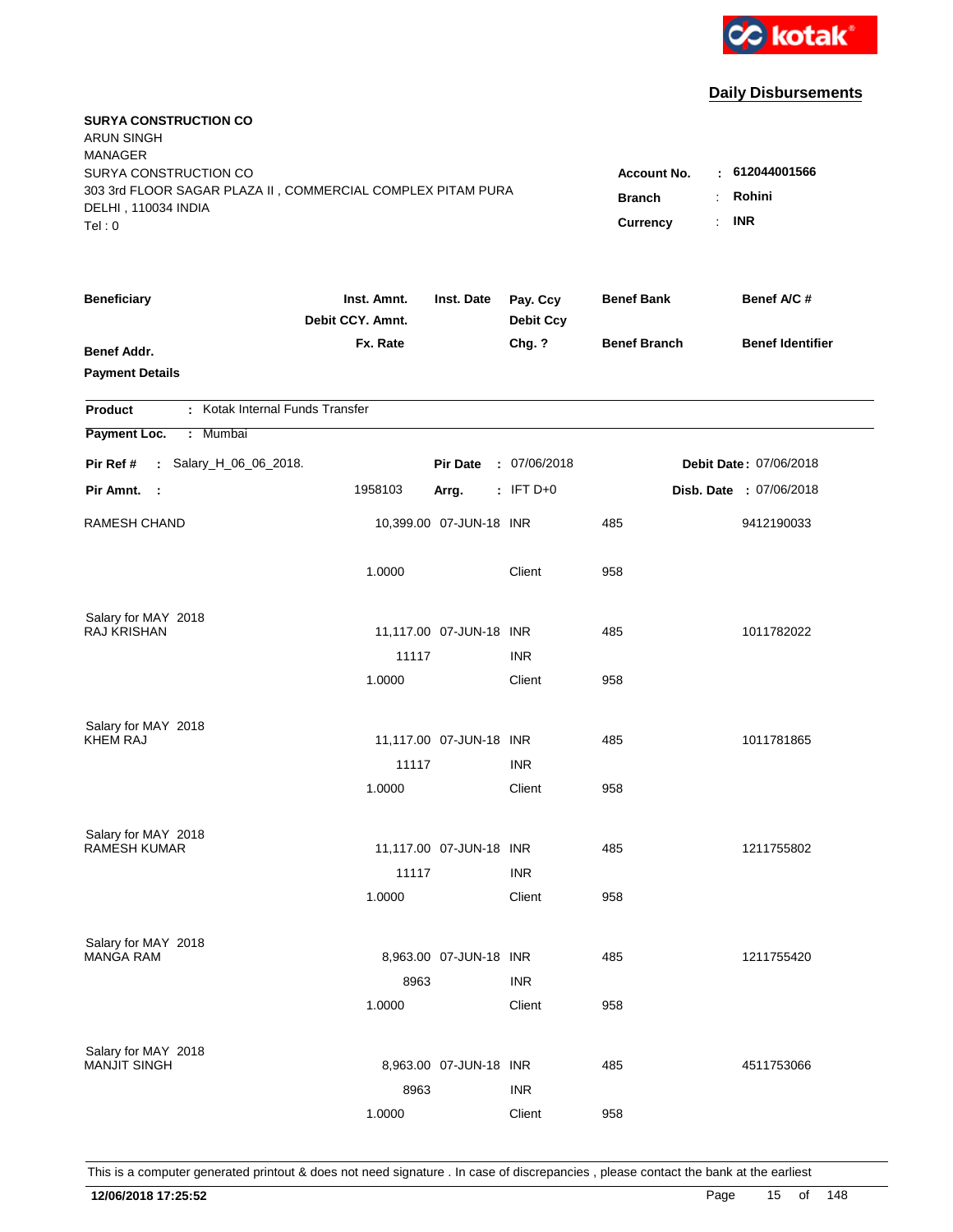

| <b>SURYA CONSTRUCTION CO</b><br><b>ARUN SINGH</b><br><b>MANAGER</b><br>SURYA CONSTRUCTION CO<br>303 3rd FLOOR SAGAR PLAZA II, COMMERCIAL COMPLEX PITAM PURA<br>DELHI, 110034 INDIA |                                 |                         |                              | Account No.<br><b>Branch</b> | : 612044001566<br>Rohini<br>÷. |
|------------------------------------------------------------------------------------------------------------------------------------------------------------------------------------|---------------------------------|-------------------------|------------------------------|------------------------------|--------------------------------|
| Tel: 0                                                                                                                                                                             |                                 |                         |                              | Currency                     | <b>INR</b><br>÷.               |
| <b>Beneficiary</b>                                                                                                                                                                 | Inst. Amnt.<br>Debit CCY. Amnt. | Inst. Date              | Pay. Ccy<br><b>Debit Ccy</b> | <b>Benef Bank</b>            | Benef A/C #                    |
| Benef Addr.<br><b>Payment Details</b>                                                                                                                                              | Fx. Rate                        |                         | Chg. ?                       | <b>Benef Branch</b>          | <b>Benef Identifier</b>        |
| : Kotak Internal Funds Transfer<br><b>Product</b>                                                                                                                                  |                                 |                         |                              |                              |                                |
| Payment Loc.<br>Mumbai<br>÷.                                                                                                                                                       |                                 |                         |                              |                              |                                |
| Pir Ref #<br>: Salary_H_06_06_2018.                                                                                                                                                |                                 | <b>Pir Date</b>         | : 07/06/2018                 |                              | Debit Date: 07/06/2018         |
| Pir Amnt. :                                                                                                                                                                        | 1958103                         | Arrg.                   | $:$ IFT D+0                  |                              | Disb. Date : 07/06/2018        |
| <b>MANJIT SINGH</b>                                                                                                                                                                |                                 | 8,963.00 07-JUN-18 INR  |                              | 485                          | 4511753066                     |
|                                                                                                                                                                                    | 1.0000                          |                         | Client                       | 958                          |                                |
| Salary for MAY 2018                                                                                                                                                                |                                 |                         |                              |                              |                                |
| <b>MANISH KUMAR</b>                                                                                                                                                                | 8963                            | 8,963.00 07-JUN-18 INR  | <b>INR</b>                   | 485                          | 1011781995                     |
|                                                                                                                                                                                    | 1.0000                          |                         | Client                       | 958                          |                                |
|                                                                                                                                                                                    |                                 |                         |                              |                              |                                |
| Salary for MAY 2018<br><b>DAVINDER KUMAR</b>                                                                                                                                       |                                 | 11,117.00 07-JUN-18 INR |                              | 485                          | 1011781902                     |
|                                                                                                                                                                                    | 11117                           |                         | <b>INR</b>                   |                              |                                |
|                                                                                                                                                                                    | 1.0000                          |                         | Client                       | 958                          |                                |
|                                                                                                                                                                                    |                                 |                         |                              |                              |                                |
| Salary for MAY 2018                                                                                                                                                                |                                 |                         |                              |                              |                                |
| <b>MANOJ KUMAR</b>                                                                                                                                                                 |                                 | 7,515.00 07-JUN-18 INR  |                              | 485                          | 0611764919                     |
|                                                                                                                                                                                    | 7515<br>1.0000                  |                         | <b>INR</b><br>Client         | 958                          |                                |
|                                                                                                                                                                                    |                                 |                         |                              |                              |                                |
| Salary for MAY 2018                                                                                                                                                                |                                 |                         |                              |                              |                                |
| <b>SUNIL KUMAR</b>                                                                                                                                                                 |                                 | 11,117.00 07-JUN-18 INR |                              | 485                          | 1211755697                     |
|                                                                                                                                                                                    | 11117<br>1.0000                 |                         | <b>INR</b><br>Client         | 958                          |                                |
|                                                                                                                                                                                    |                                 |                         |                              |                              |                                |
| Salary for MAY 2018                                                                                                                                                                |                                 |                         |                              |                              |                                |
| <b>NARENDER KUMAR</b>                                                                                                                                                              |                                 | 11,117.00 07-JUN-18 INR |                              | 485                          | 1011781988                     |
|                                                                                                                                                                                    | 11117                           |                         | <b>INR</b>                   |                              |                                |
|                                                                                                                                                                                    | 1.0000                          |                         | Client                       | 958                          |                                |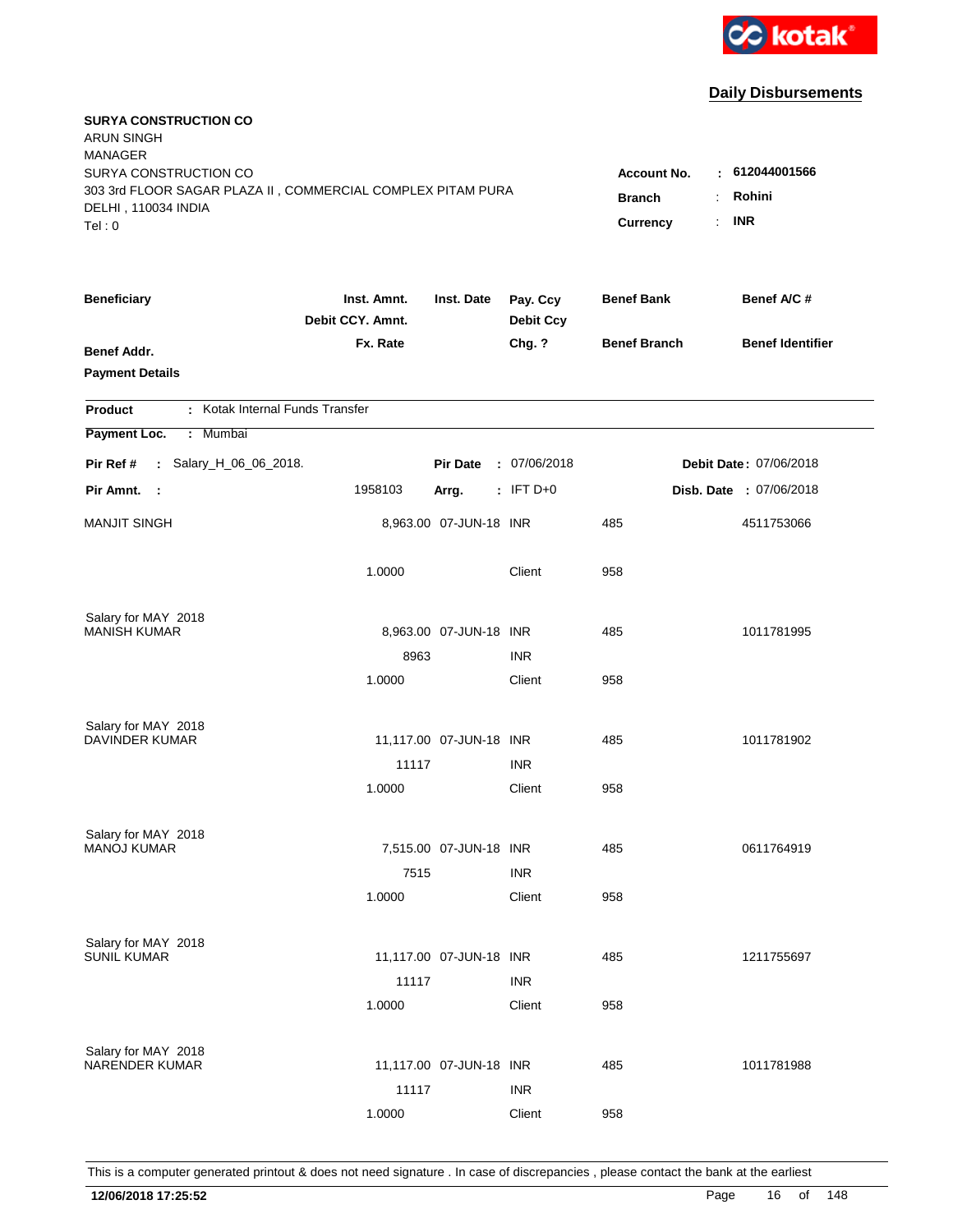

| <b>SURYA CONSTRUCTION CO</b><br><b>ARUN SINGH</b><br><b>MANAGER</b>                |                                 |                         |                              |                     |                               |
|------------------------------------------------------------------------------------|---------------------------------|-------------------------|------------------------------|---------------------|-------------------------------|
| SURYA CONSTRUCTION CO                                                              |                                 |                         |                              | Account No.         | : 612044001566                |
| 303 3rd FLOOR SAGAR PLAZA II, COMMERCIAL COMPLEX PITAM PURA<br>DELHI, 110034 INDIA | <b>Branch</b>                   | Rohini                  |                              |                     |                               |
| Tel: 0                                                                             |                                 |                         |                              | ÷.<br>Currency      | <b>INR</b>                    |
|                                                                                    |                                 |                         |                              |                     |                               |
| <b>Beneficiary</b>                                                                 | Inst. Amnt.<br>Debit CCY. Amnt. | Inst. Date              | Pay. Ccy<br><b>Debit Ccy</b> | <b>Benef Bank</b>   | Benef A/C #                   |
| <b>Benef Addr.</b>                                                                 | Fx. Rate                        |                         | Chg. ?                       | <b>Benef Branch</b> | <b>Benef Identifier</b>       |
| <b>Payment Details</b>                                                             |                                 |                         |                              |                     |                               |
| : Kotak Internal Funds Transfer<br>Product                                         |                                 |                         |                              |                     |                               |
| Payment Loc.<br>Mumbai<br>÷.                                                       |                                 |                         |                              |                     |                               |
| : Salary_H_06_06_2018.<br>Pir Ref #                                                |                                 | <b>Pir Date</b>         | : 07/06/2018                 |                     | <b>Debit Date: 07/06/2018</b> |
| Pir Amnt.<br>$\mathbf{L}$                                                          | 1958103                         | Arrg.                   | $:$ IFT D+0                  |                     | Disb. Date : 07/06/2018       |
| <b>NARENDER KUMAR</b>                                                              |                                 | 11,117.00 07-JUN-18 INR |                              | 485                 | 1011781988                    |
|                                                                                    | 1.0000                          |                         | Client                       | 958                 |                               |
| Salary for MAY 2018                                                                |                                 |                         |                              |                     |                               |
| <b>MANDEEP KUMAR</b>                                                               |                                 | 8,963.00 07-JUN-18 INR  |                              | 485                 | 1011782046                    |
|                                                                                    | 8963                            |                         | <b>INR</b>                   |                     |                               |
|                                                                                    | 1.0000                          |                         | Client                       | 958                 |                               |
| Salary for MAY 2018                                                                |                                 |                         |                              |                     |                               |
| <b>HARDEEP SINGH</b>                                                               |                                 | 8,963.00 07-JUN-18 INR  |                              | 485                 | 1011781940                    |
|                                                                                    | 8963                            |                         | <b>INR</b>                   |                     |                               |
|                                                                                    | 1.0000                          |                         | Client                       | 958                 |                               |
| Salary for MAY 2018                                                                |                                 |                         |                              |                     |                               |
| <b>GAURAV KUMAR</b>                                                                |                                 | 8,963.00 07-JUN-18 INR  |                              | 485                 | 9412190088                    |
|                                                                                    | 8963                            |                         | <b>INR</b>                   |                     |                               |
|                                                                                    | 1.0000                          |                         | Client                       | 958                 |                               |
| Salary for MAY 2018                                                                |                                 |                         |                              |                     |                               |
| <b>ARVINDER SINGH</b>                                                              |                                 | 11,117.00 07-JUN-18 INR |                              | 485                 | 1011781391                    |
|                                                                                    | 11117                           |                         | <b>INR</b>                   |                     |                               |
|                                                                                    | 1.0000                          |                         | Client                       | 958                 |                               |
| Salary for MAY 2018                                                                |                                 |                         |                              |                     |                               |
| <b>TEKCHAND</b>                                                                    |                                 | 11,117.00 07-JUN-18 INR |                              | 485                 | 1211755994                    |
|                                                                                    | 11117                           |                         | <b>INR</b>                   |                     |                               |
|                                                                                    | 1.0000                          |                         | Client                       | 958                 |                               |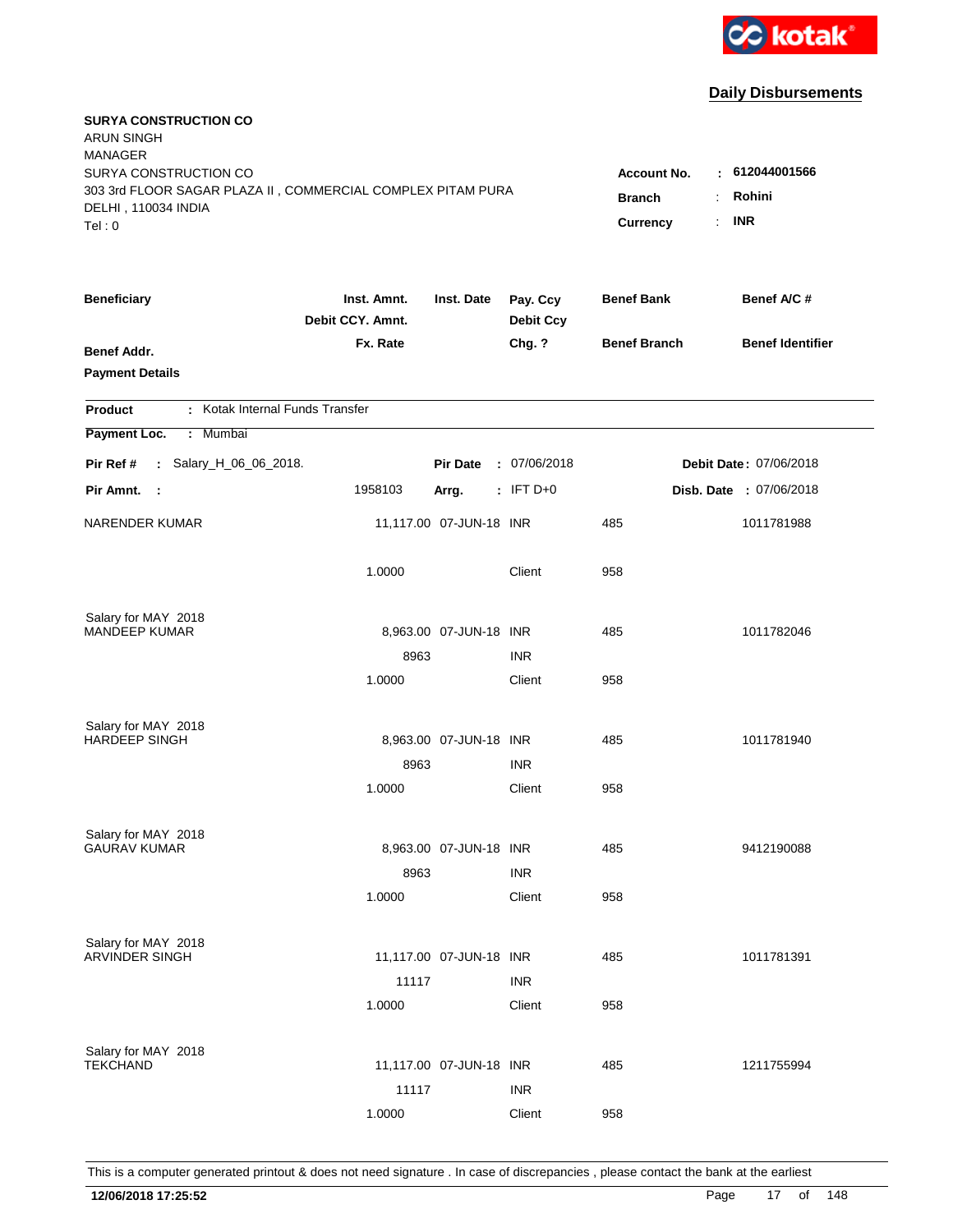

| <b>SURYA CONSTRUCTION CO</b><br><b>ARUN SINGH</b><br><b>MANAGER</b> |                                 |                         |                              |                     |                               |
|---------------------------------------------------------------------|---------------------------------|-------------------------|------------------------------|---------------------|-------------------------------|
| SURYA CONSTRUCTION CO                                               |                                 |                         |                              | <b>Account No.</b>  | : 612044001566                |
| 303 3rd FLOOR SAGAR PLAZA II, COMMERCIAL COMPLEX PITAM PURA         | <b>Branch</b>                   | Rohini                  |                              |                     |                               |
| DELHI, 110034 INDIA<br>Tel: 0                                       |                                 |                         |                              | Currency            | <b>INR</b><br>÷.              |
|                                                                     |                                 |                         |                              |                     |                               |
| <b>Beneficiary</b>                                                  | Inst. Amnt.<br>Debit CCY. Amnt. | Inst. Date              | Pay. Ccy<br><b>Debit Ccy</b> | <b>Benef Bank</b>   | Benef A/C #                   |
| <b>Benef Addr.</b>                                                  | Fx. Rate                        |                         | Chg. ?                       | <b>Benef Branch</b> | <b>Benef Identifier</b>       |
| <b>Payment Details</b>                                              |                                 |                         |                              |                     |                               |
| : Kotak Internal Funds Transfer<br>Product                          |                                 |                         |                              |                     |                               |
| Payment Loc.<br>Mumbai<br>÷.                                        |                                 |                         |                              |                     |                               |
| : Salary_H_06_06_2018.<br>Pir Ref #                                 |                                 | <b>Pir Date</b>         | : 07/06/2018                 |                     | <b>Debit Date: 07/06/2018</b> |
| Pir Amnt.<br>$\sim$ :                                               | 1958103                         | Arrg.                   | $:$ IFT D+0                  |                     | Disb. Date : 07/06/2018       |
| <b>TEKCHAND</b>                                                     |                                 | 11,117.00 07-JUN-18 INR |                              | 485                 | 1211755994                    |
|                                                                     | 1.0000                          |                         | Client                       | 958                 |                               |
| Salary for MAY 2018                                                 |                                 |                         |                              |                     |                               |
| <b>GULSHAN KUMAR</b>                                                |                                 | 8,963.00 07-JUN-18 INR  |                              | 485                 | 1011781407                    |
|                                                                     | 8963                            |                         | <b>INR</b>                   |                     |                               |
|                                                                     | 1.0000                          |                         | Client                       | 958                 |                               |
| Salary for MAY 2018                                                 |                                 |                         |                              |                     |                               |
| <b>JONI SHARMA</b>                                                  |                                 | 8,963.00 07-JUN-18 INR  |                              | 485                 | 9412193065                    |
|                                                                     | 8963                            |                         | <b>INR</b>                   |                     |                               |
|                                                                     | 1.0000                          |                         | Client                       | 958                 |                               |
| Salary for MAY 2018                                                 |                                 |                         |                              |                     |                               |
| <b>RAMESH KUMAR</b>                                                 |                                 | 11,117.00 07-JUN-18 INR |                              | 485                 | 1211755390                    |
|                                                                     | 11117                           |                         | <b>INR</b>                   |                     |                               |
|                                                                     | 1.0000                          |                         | Client                       | 958                 |                               |
| Salary for MAY 2018                                                 |                                 |                         |                              |                     |                               |
| <b>MANGAT RAM</b>                                                   |                                 | 8,963.00 07-JUN-18 INR  |                              | 485                 | 1211755857                    |
|                                                                     | 8963                            |                         | <b>INR</b>                   |                     |                               |
|                                                                     | 1.0000                          |                         | Client                       | 958                 |                               |
| Salary for MAY 2018                                                 |                                 |                         |                              |                     |                               |
| PARDEEP KUMAR                                                       |                                 | 8,963.00 07-JUN-18 INR  |                              | 485                 | 1311748926                    |
|                                                                     | 8963                            |                         | <b>INR</b>                   |                     |                               |
|                                                                     | 1.0000                          |                         | Client                       | 958                 |                               |
|                                                                     |                                 |                         |                              |                     |                               |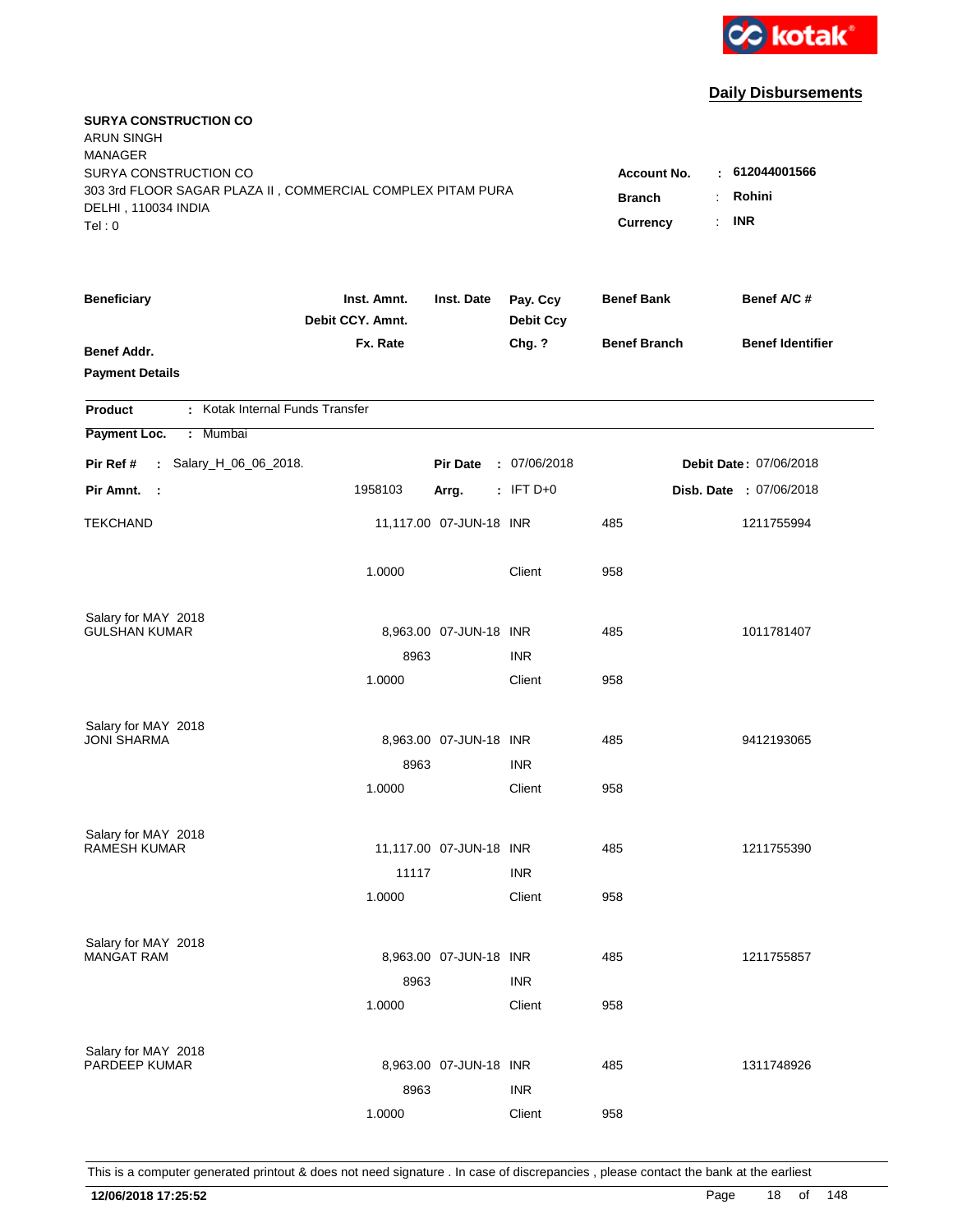

| <b>SURYA CONSTRUCTION CO</b><br><b>ARUN SINGH</b><br><b>MANAGER</b><br>SURYA CONSTRUCTION CO |                                  |                            |                              | <b>Account No.</b>  | : 612044001566          |
|----------------------------------------------------------------------------------------------|----------------------------------|----------------------------|------------------------------|---------------------|-------------------------|
| 303 3rd FLOOR SAGAR PLAZA II, COMMERCIAL COMPLEX PITAM PURA<br>DELHI, 110034 INDIA<br>Tel: 0 | <b>Branch</b><br><b>Currency</b> | Rohini<br><b>INR</b><br>÷. |                              |                     |                         |
| <b>Beneficiary</b>                                                                           | Inst. Amnt.<br>Debit CCY. Amnt.  | Inst. Date                 | Pay. Ccy<br><b>Debit Ccy</b> | <b>Benef Bank</b>   | Benef A/C #             |
| Benef Addr.<br><b>Payment Details</b>                                                        | Fx. Rate                         |                            | Chg. ?                       | <b>Benef Branch</b> | <b>Benef Identifier</b> |
| : Kotak Internal Funds Transfer<br><b>Product</b>                                            |                                  |                            |                              |                     |                         |
| Payment Loc.<br>Mumbai<br>÷.                                                                 |                                  |                            |                              |                     |                         |
| : Salary_H_06_06_2018.<br>Pir Ref #                                                          |                                  | <b>Pir Date</b>            | : 07/06/2018                 |                     | Debit Date: 07/06/2018  |
| Pir Amnt.<br>$\sim$ 1                                                                        | 1958103                          | Arrg.                      | : IFT $D+0$                  |                     | Disb. Date : 07/06/2018 |
| PARDEEP KUMAR                                                                                |                                  | 8,963.00 07-JUN-18 INR     |                              | 485                 | 1311748926              |
|                                                                                              | 1.0000                           |                            | Client                       | 958                 |                         |
| Salary for MAY 2018<br><b>ROHIT</b>                                                          |                                  | 11,117.00 07-JUN-18 INR    |                              | 485                 | 1311748933              |
|                                                                                              | 11117                            |                            | <b>INR</b>                   |                     |                         |
|                                                                                              | 1.0000                           |                            | Client                       | 958                 |                         |
| Salary for MAY 2018                                                                          |                                  |                            |                              |                     |                         |
| <b>HARPREET SINGH</b>                                                                        |                                  | 9,681.00 07-JUN-18 INR     |                              | 485                 | 9412191849              |
|                                                                                              | 9681                             |                            | <b>INR</b>                   |                     |                         |
|                                                                                              | 1.0000                           |                            | Client                       | 958                 |                         |
| Salary for MAY 2018                                                                          |                                  |                            |                              |                     |                         |
| <b>SUNIL KUMAR</b>                                                                           |                                  | 8,963.00 07-JUN-18 INR     |                              | 485                 | 1011781414              |
|                                                                                              | 8963                             |                            | <b>INR</b>                   |                     |                         |
|                                                                                              | 1.0000                           |                            | Client                       | 958                 |                         |
| Salary for MAY 2018                                                                          |                                  |                            |                              |                     |                         |
| RAVI DHIMAN                                                                                  |                                  | 11,117.00 07-JUN-18 INR    |                              | 485                 | 1011781230              |
|                                                                                              | 11117                            |                            | <b>INR</b>                   |                     |                         |
|                                                                                              | 1.0000                           |                            | Client                       | 958                 |                         |
| Salary for MAY 2018                                                                          |                                  |                            |                              |                     |                         |
| PARDEEP SINGH                                                                                |                                  | 8,963.00 07-JUN-18 INR     |                              | 485                 | 1011781964              |
|                                                                                              | 8963                             |                            | <b>INR</b>                   |                     |                         |
|                                                                                              | 1.0000                           |                            | Client                       | 958                 |                         |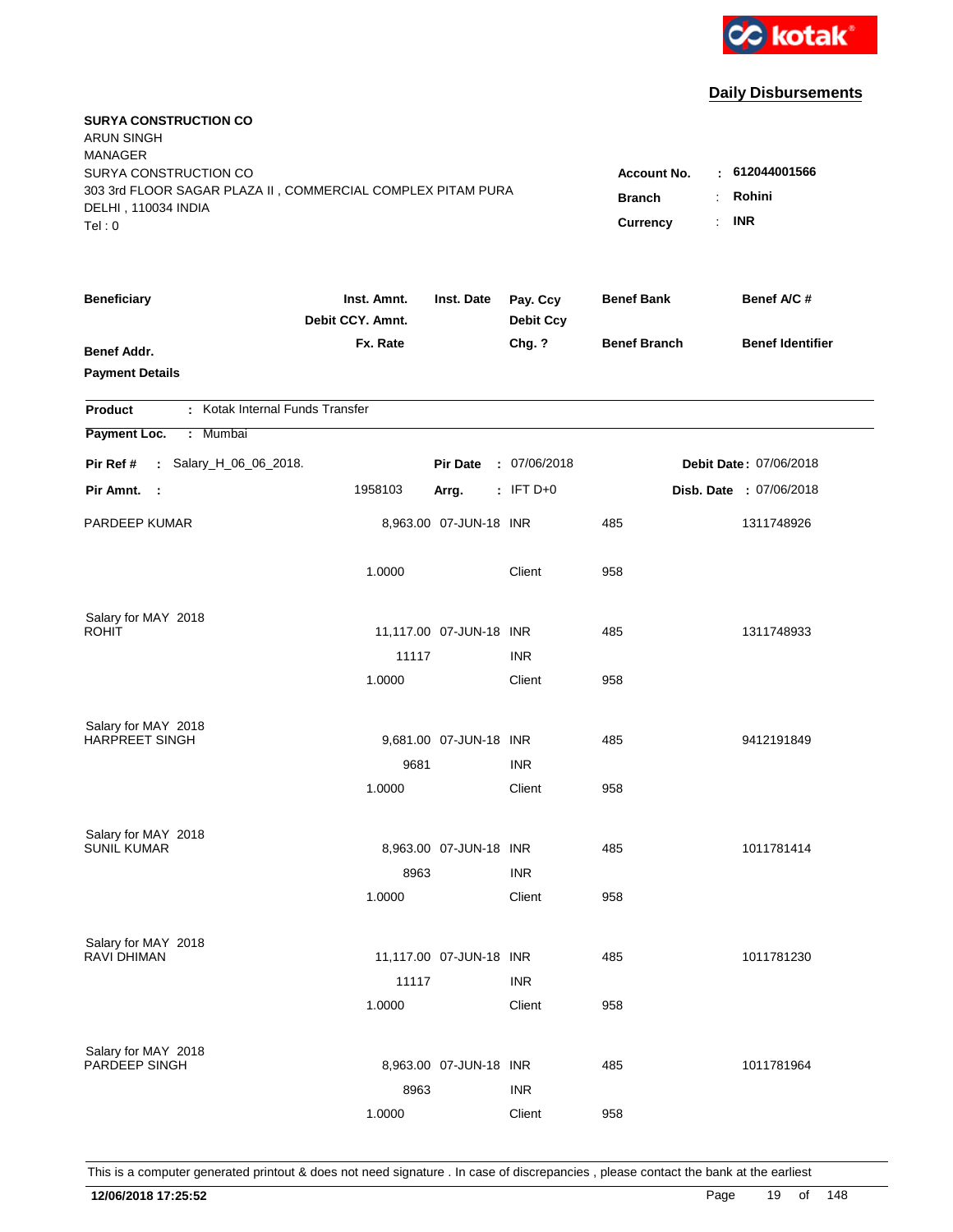

| <b>SURYA CONSTRUCTION CO</b><br><b>ARUN SINGH</b><br><b>MANAGER</b>                                         |                                 |                         |                              |                                     |                            |
|-------------------------------------------------------------------------------------------------------------|---------------------------------|-------------------------|------------------------------|-------------------------------------|----------------------------|
| SURYA CONSTRUCTION CO<br>303 3rd FLOOR SAGAR PLAZA II, COMMERCIAL COMPLEX PITAM PURA<br>DELHI, 110034 INDIA |                                 |                         |                              | <b>Account No.</b><br><b>Branch</b> | : 612044001566<br>Rohini   |
| Tel: 0                                                                                                      |                                 |                         |                              | <b>Currency</b>                     | <b>INR</b><br>$\mathbf{r}$ |
| <b>Beneficiary</b>                                                                                          | Inst. Amnt.<br>Debit CCY. Amnt. | Inst. Date              | Pay. Ccy<br><b>Debit Ccy</b> | <b>Benef Bank</b>                   | Benef A/C #                |
| <b>Benef Addr.</b><br><b>Payment Details</b>                                                                | Fx. Rate                        |                         | Chg. ?                       | <b>Benef Branch</b>                 | <b>Benef Identifier</b>    |
| : Kotak Internal Funds Transfer<br><b>Product</b>                                                           |                                 |                         |                              |                                     |                            |
| Payment Loc.<br>: Mumbai                                                                                    |                                 |                         |                              |                                     |                            |
| : Salary_H_06_06_2018.<br>Pir Ref #                                                                         |                                 | <b>Pir Date</b>         | : 07/06/2018                 |                                     | Debit Date: 07/06/2018     |
| Pir Amnt.<br>$\sim$ 1                                                                                       | 1958103                         | Arrg.                   | $:$ IFT D+0                  |                                     | Disb. Date : 07/06/2018    |
| PARDEEP SINGH                                                                                               |                                 | 8,963.00 07-JUN-18 INR  |                              | 485                                 | 1011781964                 |
|                                                                                                             | 1.0000                          |                         | Client                       | 958                                 |                            |
| Salary for MAY 2018                                                                                         |                                 |                         |                              |                                     |                            |
| NAVNEET KUMAR                                                                                               |                                 | 11,117.00 07-JUN-18 INR |                              | 485                                 | 1311754538                 |
|                                                                                                             | 11117<br>1.0000                 |                         | <b>INR</b><br>Client         | 958                                 |                            |
|                                                                                                             |                                 |                         |                              |                                     |                            |
| Salary for MAY 2018                                                                                         |                                 |                         |                              |                                     |                            |
| SAHIL                                                                                                       |                                 | 8,963.00 07-JUN-18 INR  |                              | 485                                 | 9412193102                 |
|                                                                                                             | 8963                            |                         | <b>INR</b>                   |                                     |                            |
|                                                                                                             | 1.0000                          |                         | Client                       | 958                                 |                            |
| Salary for MAY 2018                                                                                         |                                 |                         |                              |                                     |                            |
| <b>VIKRAM</b>                                                                                               |                                 | 11,117.00 07-JUN-18 INR |                              | 485                                 | 9412193089                 |
|                                                                                                             | 11117                           |                         | <b>INR</b>                   |                                     |                            |
|                                                                                                             | 1.0000                          |                         | Client                       | 958                                 |                            |
| Salary for MAY 2018                                                                                         |                                 |                         |                              |                                     |                            |
| <b>ASHOK KUMAR</b>                                                                                          |                                 | 8,963.00 07-JUN-18 INR  |                              | 485                                 | 1011781247                 |
|                                                                                                             | 8963                            |                         | <b>INR</b>                   |                                     |                            |
|                                                                                                             | 1.0000                          |                         | Client                       | 958                                 |                            |
|                                                                                                             |                                 |                         |                              |                                     |                            |
| Salary for MAY 2018<br><b>ROBIN</b>                                                                         |                                 | 11,117.00 07-JUN-18 INR |                              | 485                                 | 1011781933                 |
|                                                                                                             | 11117                           |                         | <b>INR</b>                   |                                     |                            |
|                                                                                                             | 1.0000                          |                         | Client                       | 958                                 |                            |
|                                                                                                             |                                 |                         |                              |                                     |                            |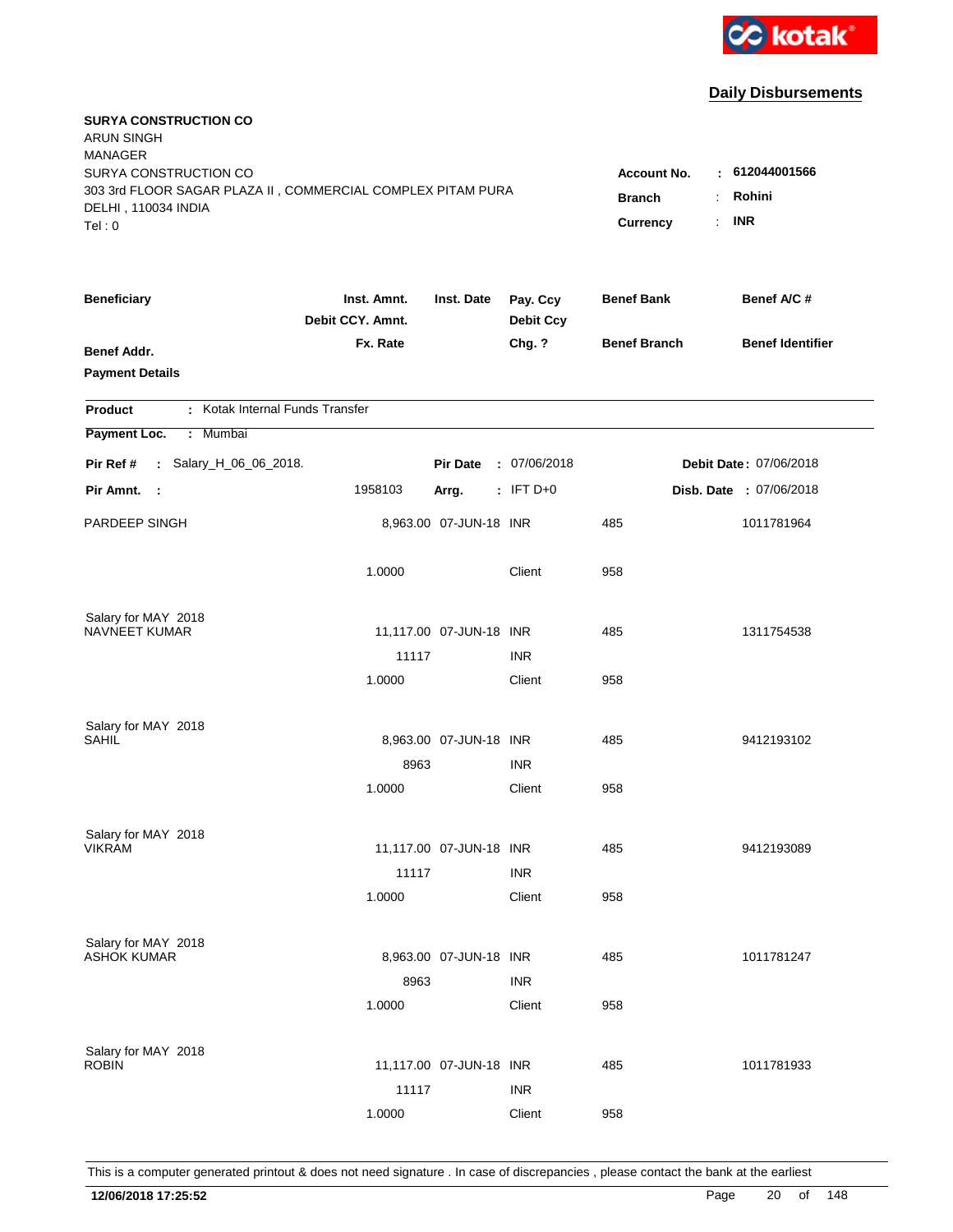

| <b>SURYA CONSTRUCTION CO</b><br><b>ARUN SINGH</b><br><b>MANAGER</b>                                         |                                 |                         |                              |                                     |                          |
|-------------------------------------------------------------------------------------------------------------|---------------------------------|-------------------------|------------------------------|-------------------------------------|--------------------------|
| SURYA CONSTRUCTION CO<br>303 3rd FLOOR SAGAR PLAZA II, COMMERCIAL COMPLEX PITAM PURA<br>DELHI, 110034 INDIA |                                 |                         |                              | <b>Account No.</b><br><b>Branch</b> | : 612044001566<br>Rohini |
| Tel: 0                                                                                                      |                                 |                         |                              | <b>Currency</b>                     | <b>INR</b><br>÷.         |
| <b>Beneficiary</b>                                                                                          | Inst. Amnt.<br>Debit CCY. Amnt. | Inst. Date              | Pay. Ccy<br><b>Debit Ccy</b> | <b>Benef Bank</b>                   | Benef A/C #              |
| <b>Benef Addr.</b><br><b>Payment Details</b>                                                                | Fx. Rate                        |                         | Chg. ?                       | <b>Benef Branch</b>                 | <b>Benef Identifier</b>  |
| : Kotak Internal Funds Transfer<br><b>Product</b>                                                           |                                 |                         |                              |                                     |                          |
| Payment Loc.<br>: Mumbai                                                                                    |                                 |                         |                              |                                     |                          |
| Pir Ref #<br>: Salary_H_06_06_2018.                                                                         |                                 | <b>Pir Date</b>         | : 07/06/2018                 |                                     | Debit Date: 07/06/2018   |
| Pir Amnt.<br>$\mathbb{R}^2$                                                                                 | 1958103                         | Arrg.                   | $:$ IFT D+0                  |                                     | Disb. Date : 07/06/2018  |
| <b>ROBIN</b>                                                                                                |                                 | 11,117.00 07-JUN-18 INR |                              | 485                                 | 1011781933               |
|                                                                                                             | 1.0000                          |                         | Client                       | 958                                 |                          |
| Salary for MAY 2018                                                                                         |                                 |                         |                              |                                     |                          |
| <b>VIPEN</b>                                                                                                | 11117                           | 11,117.00 07-JUN-18 INR | <b>INR</b>                   | 485                                 | 1011781889               |
|                                                                                                             | 1.0000                          |                         | Client                       | 958                                 |                          |
|                                                                                                             |                                 |                         |                              |                                     |                          |
| Salary for MAY 2018<br><b>ROHIT KUMAR</b>                                                                   |                                 |                         |                              |                                     |                          |
|                                                                                                             |                                 | 8,963.00 07-JUN-18 INR  |                              | 485                                 | 1011781360               |
|                                                                                                             | 8963<br>1.0000                  |                         | <b>INR</b><br>Client         | 958                                 |                          |
|                                                                                                             |                                 |                         |                              |                                     |                          |
| Salary for MAY 2018                                                                                         |                                 |                         |                              |                                     |                          |
| <b>GURJIT SINGH</b>                                                                                         |                                 | 11,117.00 07-JUN-18 INR |                              | 485                                 | 1011781261               |
|                                                                                                             | 11117                           |                         | <b>INR</b>                   |                                     |                          |
|                                                                                                             | 1.0000                          |                         | Client                       | 958                                 |                          |
| Salary for MAY 2018                                                                                         |                                 |                         |                              |                                     |                          |
| <b>MANISH</b>                                                                                               |                                 | 11,117.00 07-JUN-18 INR |                              | 485                                 | 9412193249               |
|                                                                                                             | 11117                           |                         | <b>INR</b>                   |                                     |                          |
|                                                                                                             | 1.0000                          |                         | Client                       | 958                                 |                          |
|                                                                                                             |                                 |                         |                              |                                     |                          |
| Salary for MAY 2018<br>JITENDER KUMAR                                                                       |                                 | 8,963.00 07-JUN-18 INR  |                              | 485                                 | 1011781841               |
|                                                                                                             | 8963                            |                         | <b>INR</b>                   |                                     |                          |
|                                                                                                             | 1.0000                          |                         | Client                       | 958                                 |                          |
|                                                                                                             |                                 |                         |                              |                                     |                          |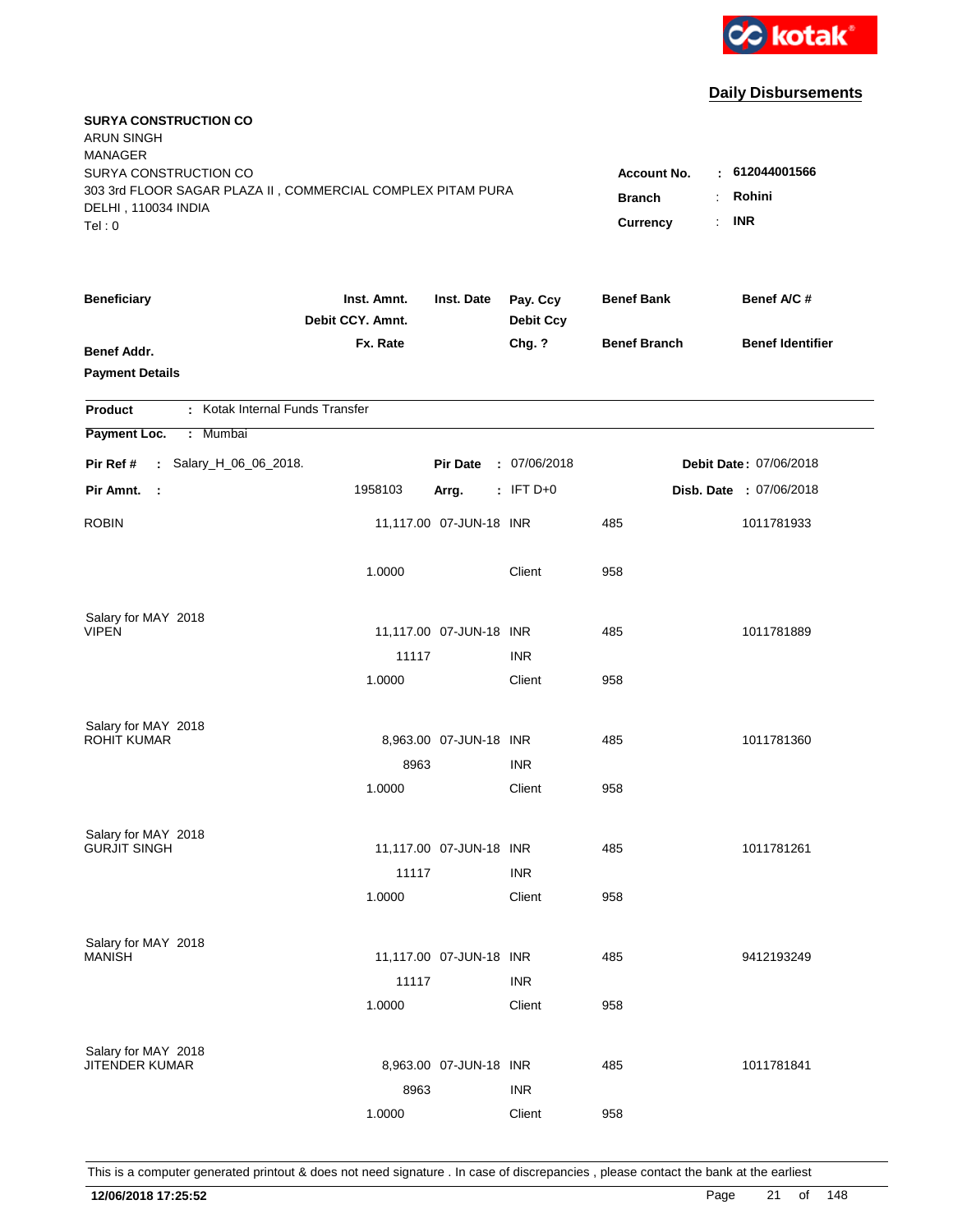

| <b>SURYA CONSTRUCTION CO</b><br><b>ARUN SINGH</b><br><b>MANAGER</b>                                                   |                                                        |                                                   |                              |                     |                         |
|-----------------------------------------------------------------------------------------------------------------------|--------------------------------------------------------|---------------------------------------------------|------------------------------|---------------------|-------------------------|
| SURYA CONSTRUCTION CO<br>303 3rd FLOOR SAGAR PLAZA II, COMMERCIAL COMPLEX PITAM PURA<br>DELHI, 110034 INDIA<br>Tel: 0 | <b>Account No.</b><br><b>Branch</b><br><b>Currency</b> | : 612044001566<br>Rohini<br>÷<br><b>INR</b><br>÷. |                              |                     |                         |
| <b>Beneficiary</b>                                                                                                    | Inst. Amnt.<br>Debit CCY. Amnt.                        | Inst. Date                                        | Pay. Ccy<br><b>Debit Ccy</b> | <b>Benef Bank</b>   | Benef A/C #             |
| Benef Addr.<br><b>Payment Details</b>                                                                                 | Fx. Rate                                               |                                                   | Chg. ?                       | <b>Benef Branch</b> | <b>Benef Identifier</b> |
| : Kotak Internal Funds Transfer<br><b>Product</b>                                                                     |                                                        |                                                   |                              |                     |                         |
| Payment Loc.<br>Mumbai<br>÷.                                                                                          |                                                        |                                                   |                              |                     |                         |
| : Salary_H_06_06_2018.<br>Pir Ref #                                                                                   |                                                        | <b>Pir Date</b>                                   | : 07/06/2018                 |                     | Debit Date: 07/06/2018  |
| Pir Amnt.<br>$\sim$ :                                                                                                 | 1958103                                                | Arrg.                                             | $:$ IFT D+0                  |                     | Disb. Date : 07/06/2018 |
| JITENDER KUMAR                                                                                                        |                                                        | 8,963.00 07-JUN-18 INR                            |                              | 485                 | 1011781841              |
|                                                                                                                       | 1.0000                                                 |                                                   | Client                       | 958                 |                         |
| Salary for MAY 2018                                                                                                   |                                                        |                                                   |                              |                     |                         |
| SHER SINGH                                                                                                            |                                                        | 8,963.00 07-JUN-18 INR                            |                              | 485                 | 9412192389              |
|                                                                                                                       | 8963                                                   |                                                   | <b>INR</b>                   |                     |                         |
|                                                                                                                       | 1.0000                                                 |                                                   | Client                       | 958                 |                         |
| Salary for MAY 2018                                                                                                   |                                                        |                                                   |                              |                     |                         |
| <b>ANKIT</b>                                                                                                          |                                                        | 8,963.00 07-JUN-18 INR                            |                              | 485                 | 1011781919              |
|                                                                                                                       | 8963                                                   |                                                   | <b>INR</b>                   |                     |                         |
|                                                                                                                       | 1.0000                                                 |                                                   | Client                       | 958                 |                         |
| Salary for MAY 2018                                                                                                   |                                                        |                                                   |                              |                     |                         |
| <b>SANDEEP KUMAR</b>                                                                                                  |                                                        | 11,117.00 07-JUN-18 INR                           |                              | 485                 | 1011781384              |
|                                                                                                                       | 11117                                                  |                                                   | <b>INR</b>                   |                     |                         |
|                                                                                                                       | 1.0000                                                 |                                                   | Client                       | 958                 |                         |
| Salary for MAY 2018                                                                                                   |                                                        |                                                   |                              |                     |                         |
| <b>DEEPAK SHARMA</b>                                                                                                  |                                                        | 8,963.00 07-JUN-18 INR                            |                              | 485                 | 1011781377              |
|                                                                                                                       | 8963                                                   |                                                   | <b>INR</b>                   |                     |                         |
|                                                                                                                       | 1.0000                                                 |                                                   | Client                       | 958                 |                         |
|                                                                                                                       |                                                        |                                                   |                              |                     |                         |
| Salary for MAY 2018<br><b>JAI PAL</b>                                                                                 |                                                        | 8,963.00 07-JUN-18 INR                            |                              | 485                 | 1211755970              |
|                                                                                                                       | 8963                                                   |                                                   | <b>INR</b>                   |                     |                         |
|                                                                                                                       | 1.0000                                                 |                                                   | Client                       | 958                 |                         |
|                                                                                                                       |                                                        |                                                   |                              |                     |                         |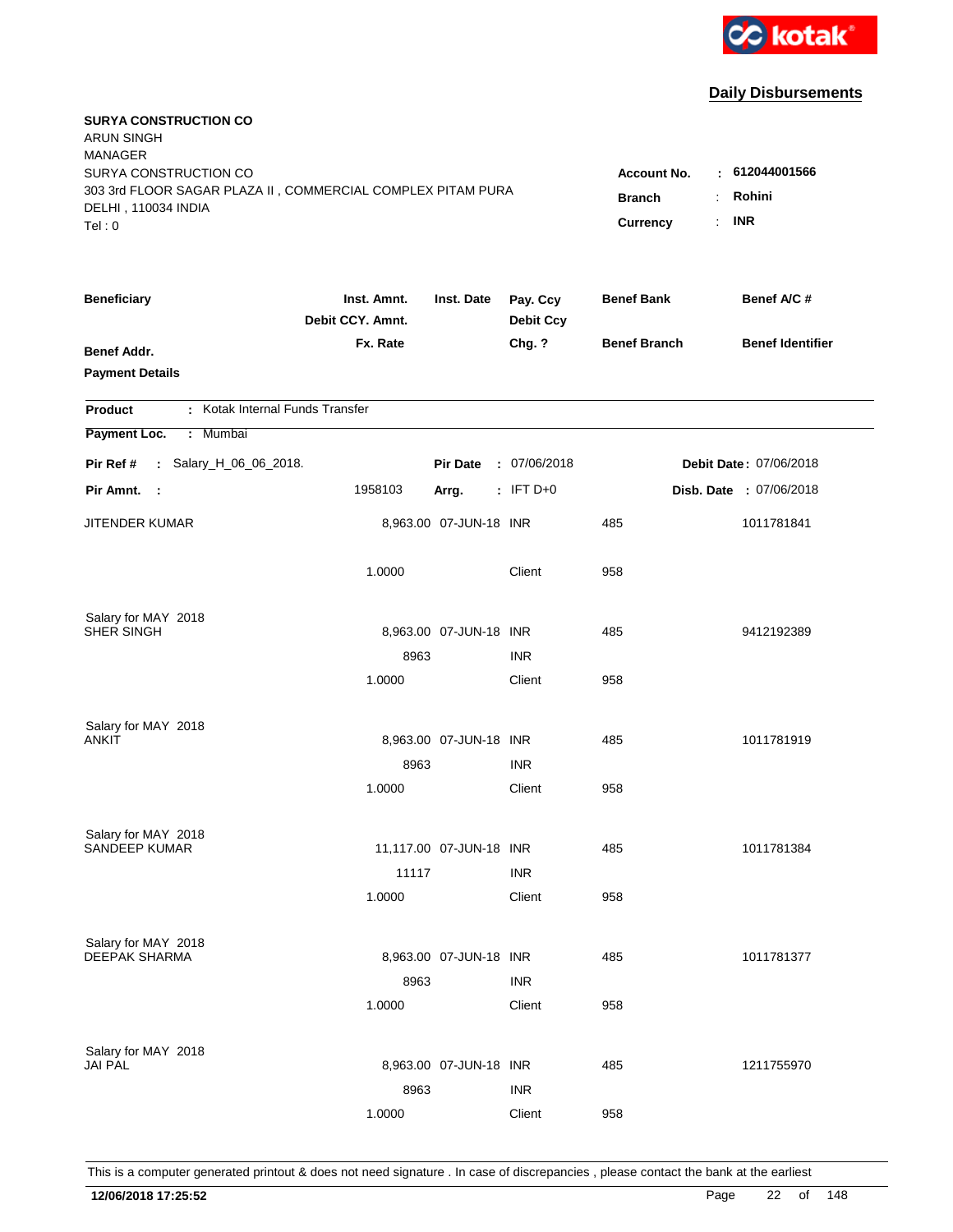

| <b>SURYA CONSTRUCTION CO</b><br><b>ARUN SINGH</b><br><b>MANAGER</b>                  |                                 |                        |                              |                                     |                                                   |
|--------------------------------------------------------------------------------------|---------------------------------|------------------------|------------------------------|-------------------------------------|---------------------------------------------------|
| SURYA CONSTRUCTION CO<br>303 3rd FLOOR SAGAR PLAZA II, COMMERCIAL COMPLEX PITAM PURA |                                 |                        |                              | <b>Account No.</b><br><b>Branch</b> | $-612044001566$<br>Rohini<br>$\ddot{\phantom{a}}$ |
| DELHI, 110034 INDIA<br>Tel: 0                                                        |                                 |                        |                              | Currency                            | <b>INR</b><br>÷.                                  |
| <b>Beneficiary</b>                                                                   | Inst. Amnt.<br>Debit CCY. Amnt. | Inst. Date             | Pay. Ccy<br><b>Debit Ccy</b> | <b>Benef Bank</b>                   | Benef A/C #                                       |
| <b>Benef Addr.</b><br><b>Payment Details</b>                                         | Fx. Rate                        |                        | Chg. ?                       | <b>Benef Branch</b>                 | <b>Benef Identifier</b>                           |
| : Kotak Internal Funds Transfer<br><b>Product</b>                                    |                                 |                        |                              |                                     |                                                   |
| Payment Loc.<br>Mumbai<br>÷.                                                         |                                 |                        |                              |                                     |                                                   |
| : Salary_H_06_06_2018.<br>Pir Ref #                                                  |                                 | <b>Pir Date</b>        | : 07/06/2018                 |                                     | Debit Date: 07/06/2018                            |
| Pir Amnt.<br>$\sim$                                                                  | 1958103                         | Arrg.                  | $:$ IFT D+0                  |                                     | Disb. Date : 07/06/2018                           |
| <b>JAI PAL</b>                                                                       |                                 | 8,963.00 07-JUN-18 INR |                              | 485                                 | 1211755970                                        |
|                                                                                      | 1.0000                          |                        | Client                       | 958                                 |                                                   |
| Salary for MAY 2018                                                                  |                                 |                        |                              |                                     |                                                   |
| <b>HITESH KUMAR</b>                                                                  |                                 | 8,963.00 07-JUN-18 INR |                              | 485                                 | 1311748810                                        |
|                                                                                      | 8963<br>1.0000                  |                        | <b>INR</b><br>Client         | 958                                 |                                                   |
|                                                                                      |                                 |                        |                              |                                     |                                                   |
| Salary for MAY 2018                                                                  |                                 |                        |                              |                                     |                                                   |
| <b>MANISH KUMAR</b>                                                                  |                                 | 8,963.00 07-JUN-18 INR |                              | 485                                 | 1011781254                                        |
|                                                                                      | 8963                            |                        | <b>INR</b>                   |                                     |                                                   |
|                                                                                      | 1.0000                          |                        | Client                       | 958                                 |                                                   |
| Salary for MAY 2018                                                                  |                                 |                        |                              |                                     |                                                   |
| <b>AMAN KUMAR</b>                                                                    |                                 | 8,963.00 07-JUN-18 INR |                              | 485                                 | 1311754569                                        |
|                                                                                      | 8963                            |                        | <b>INR</b>                   |                                     |                                                   |
|                                                                                      | 1.0000                          |                        | Client                       | 958                                 |                                                   |
|                                                                                      |                                 |                        |                              |                                     |                                                   |
| Salary for MAY 2018<br><b>GOPAL</b>                                                  |                                 | 8,963.00 07-JUN-18 INR |                              | 485                                 | 1211755987                                        |
|                                                                                      | 8963                            |                        | <b>INR</b>                   |                                     |                                                   |
|                                                                                      | 1.0000                          |                        | Client                       | 958                                 |                                                   |
|                                                                                      |                                 |                        |                              |                                     |                                                   |
| Salary for MAY 2018<br><b>KAPIL DEV</b>                                              |                                 | 8,963.00 07-JUN-18 INR |                              | 485                                 | 1011782039                                        |
|                                                                                      | 8963                            |                        | <b>INR</b>                   |                                     |                                                   |
|                                                                                      | 1.0000                          |                        | Client                       | 958                                 |                                                   |
|                                                                                      |                                 |                        |                              |                                     |                                                   |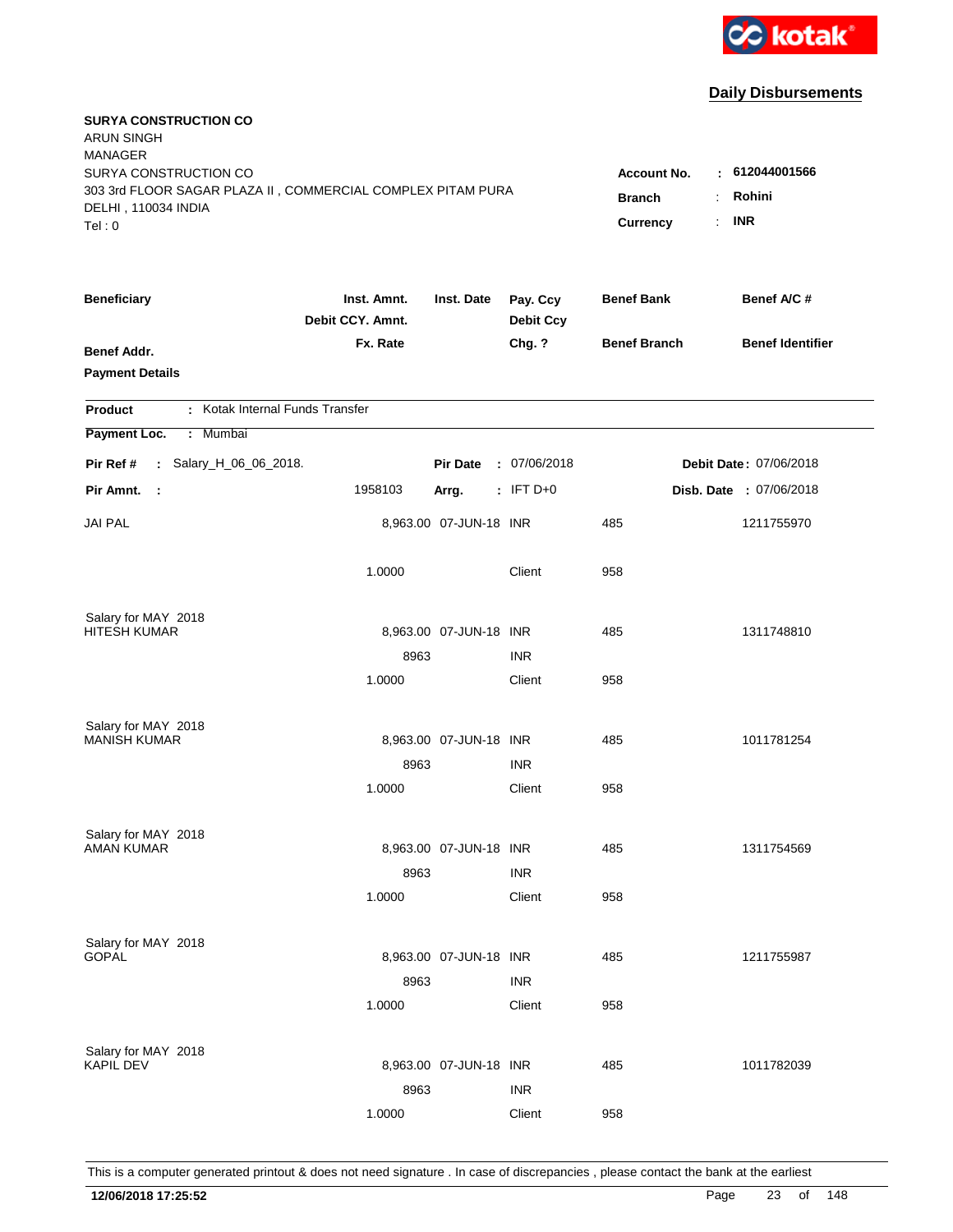

| <b>SURYA CONSTRUCTION CO</b><br><b>ARUN SINGH</b><br><b>MANAGER</b> |                                 |                         |                              |                     |                         |
|---------------------------------------------------------------------|---------------------------------|-------------------------|------------------------------|---------------------|-------------------------|
| SURYA CONSTRUCTION CO                                               |                                 |                         |                              | <b>Account No.</b>  | : 612044001566          |
| 303 3rd FLOOR SAGAR PLAZA II, COMMERCIAL COMPLEX PITAM PURA         | <b>Branch</b>                   | Rohini<br>÷             |                              |                     |                         |
| DELHI, 110034 INDIA<br>Tel: 0                                       |                                 |                         |                              | <b>Currency</b>     | <b>INR</b><br>÷.        |
|                                                                     |                                 |                         |                              |                     |                         |
| <b>Beneficiary</b>                                                  | Inst. Amnt.<br>Debit CCY. Amnt. | Inst. Date              | Pay. Ccy<br><b>Debit Ccy</b> | <b>Benef Bank</b>   | Benef A/C #             |
| Benef Addr.                                                         | Fx. Rate                        |                         | Chg. ?                       | <b>Benef Branch</b> | <b>Benef Identifier</b> |
| <b>Payment Details</b>                                              |                                 |                         |                              |                     |                         |
|                                                                     |                                 |                         |                              |                     |                         |
| : Kotak Internal Funds Transfer<br><b>Product</b>                   |                                 |                         |                              |                     |                         |
| Payment Loc.<br>: Mumbai                                            |                                 |                         |                              |                     |                         |
| : Salary_H_06_06_2018.<br>Pir Ref #                                 |                                 | <b>Pir Date</b>         | : 07/06/2018                 |                     | Debit Date: 07/06/2018  |
| Pir Amnt.<br>- 1                                                    | 1958103                         | Arrg.                   | $:$ IFT D+0                  |                     | Disb. Date : 07/06/2018 |
| <b>KAPIL DEV</b>                                                    |                                 | 8,963.00 07-JUN-18 INR  |                              | 485                 | 1011782039              |
|                                                                     | 1.0000                          |                         | Client                       | 958                 |                         |
| Salary for MAY 2018                                                 |                                 |                         |                              |                     |                         |
| <b>PARDEEP</b>                                                      |                                 | 8,963.00 07-JUN-18 INR  |                              | 485                 | 1011781421              |
|                                                                     | 8963                            |                         | <b>INR</b>                   |                     |                         |
|                                                                     | 1.0000                          |                         | Client                       | 958                 |                         |
| Salary for MAY 2018                                                 |                                 |                         |                              |                     |                         |
| <b>MAHINDER PAL</b>                                                 |                                 | 8,963.00 07-JUN-18 INR  |                              | 485                 | 1311754477              |
|                                                                     | 8963                            |                         | <b>INR</b>                   |                     |                         |
|                                                                     | 1.0000                          |                         | Client                       | 958                 |                         |
| Salary for MAY 2018                                                 |                                 |                         |                              |                     |                         |
| <b>PRINCE</b>                                                       |                                 | 8,963.00 07-JUN-18 INR  |                              | 485                 | 1311754576              |
|                                                                     | 8963                            |                         | <b>INR</b>                   |                     |                         |
|                                                                     | 1.0000                          |                         | Client                       | 958                 |                         |
|                                                                     |                                 |                         |                              |                     |                         |
| Salary for MAY 2018<br><b>SATISH</b>                                |                                 | 8,963.00 07-JUN-18 INR  |                              | 485                 | 9412191801              |
|                                                                     | 8963                            |                         | <b>INR</b>                   |                     |                         |
|                                                                     | 1.0000                          |                         | Client                       | 958                 |                         |
|                                                                     |                                 |                         |                              |                     |                         |
| Salary for MAY 2018<br>NARENDER                                     |                                 | 11,117.00 07-JUN-18 INR |                              | 485                 | 1311754637              |
|                                                                     | 11117                           |                         | <b>INR</b>                   |                     |                         |
|                                                                     |                                 |                         |                              |                     |                         |
|                                                                     | 1.0000                          |                         | Client                       | 958                 |                         |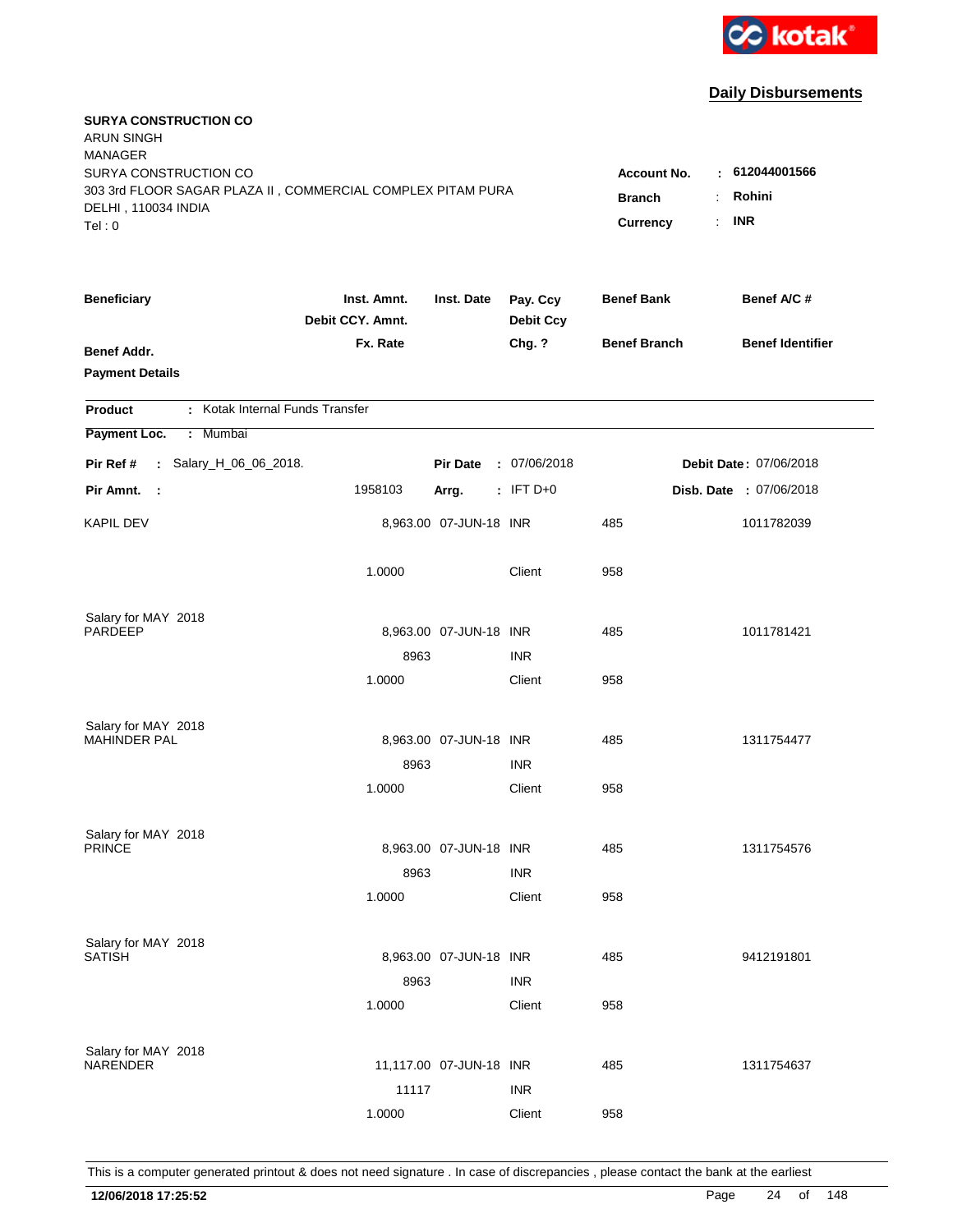

| <b>SURYA CONSTRUCTION CO</b><br><b>ARUN SINGH</b><br><b>MANAGER</b>                                         |                                     |                          |                              |                     |                         |
|-------------------------------------------------------------------------------------------------------------|-------------------------------------|--------------------------|------------------------------|---------------------|-------------------------|
| SURYA CONSTRUCTION CO<br>303 3rd FLOOR SAGAR PLAZA II, COMMERCIAL COMPLEX PITAM PURA<br>DELHI, 110034 INDIA | <b>Account No.</b><br><b>Branch</b> | : 612044001566<br>Rohini |                              |                     |                         |
| Tel: 0                                                                                                      |                                     |                          |                              | <b>Currency</b>     | <b>INR</b><br>÷.        |
| <b>Beneficiary</b>                                                                                          | Inst. Amnt.<br>Debit CCY. Amnt.     | Inst. Date               | Pay. Ccy<br><b>Debit Ccy</b> | <b>Benef Bank</b>   | Benef A/C #             |
| <b>Benef Addr.</b><br><b>Payment Details</b>                                                                | Fx. Rate                            |                          | Chg. ?                       | <b>Benef Branch</b> | <b>Benef Identifier</b> |
| : Kotak Internal Funds Transfer<br><b>Product</b>                                                           |                                     |                          |                              |                     |                         |
| Payment Loc.<br>: Mumbai                                                                                    |                                     |                          |                              |                     |                         |
| : Salary_H_06_06_2018.<br>Pir Ref #                                                                         |                                     | <b>Pir Date</b>          | : 07/06/2018                 |                     | Debit Date: 07/06/2018  |
| Pir Amnt.<br>- 1                                                                                            | 1958103                             | Arrg.                    | $:$ IFT D+0                  |                     | Disb. Date : 07/06/2018 |
| NARENDER                                                                                                    |                                     | 11,117.00 07-JUN-18 INR  |                              | 485                 | 1311754637              |
|                                                                                                             | 1.0000                              |                          | Client                       | 958                 |                         |
| Salary for MAY 2018                                                                                         |                                     |                          |                              |                     |                         |
| <b>HARISH CHANDER</b>                                                                                       |                                     | 20,622.00 07-JUN-18 INR  | <b>INR</b>                   | 485                 | 3711739641              |
|                                                                                                             | 20622<br>1.0000                     |                          | Client                       | 958                 |                         |
|                                                                                                             |                                     |                          |                              |                     |                         |
| Salary for MAY 2018                                                                                         |                                     |                          |                              |                     |                         |
| <b>ROHIT SHARMA</b>                                                                                         |                                     | 16,692.00 07-JUN-18 INR  |                              | 485                 | 9412191832              |
|                                                                                                             | 16692                               |                          | <b>INR</b>                   |                     |                         |
|                                                                                                             | 1.0000                              |                          | Client                       | 958                 |                         |
| Salary for MAY 2018                                                                                         |                                     |                          |                              |                     |                         |
| <b>KAPIL</b>                                                                                                |                                     | 16,692.00 07-JUN-18 INR  |                              | 485                 | 1011781957              |
|                                                                                                             | 16692                               |                          | <b>INR</b>                   |                     |                         |
|                                                                                                             | 1.0000                              |                          | Client                       | 958                 |                         |
| Salary for MAY 2018                                                                                         |                                     |                          |                              |                     |                         |
| <b>KAPIL KANT</b>                                                                                           |                                     | 8,963.00 07-JUN-18 INR   |                              | 485                 | 9412159306              |
|                                                                                                             | 8963                                |                          | <b>INR</b>                   |                     |                         |
|                                                                                                             | 1.0000                              |                          | Client                       | 958                 |                         |
|                                                                                                             |                                     |                          |                              |                     |                         |
| Salary for MAY 2018<br><b>RAMNIWAS</b>                                                                      |                                     | 8,963.00 07-JUN-18 INR   |                              | 485                 | 3211751471              |
|                                                                                                             | 8963                                |                          | <b>INR</b>                   |                     |                         |
|                                                                                                             | 1.0000                              |                          | Client                       | 958                 |                         |
|                                                                                                             |                                     |                          |                              |                     |                         |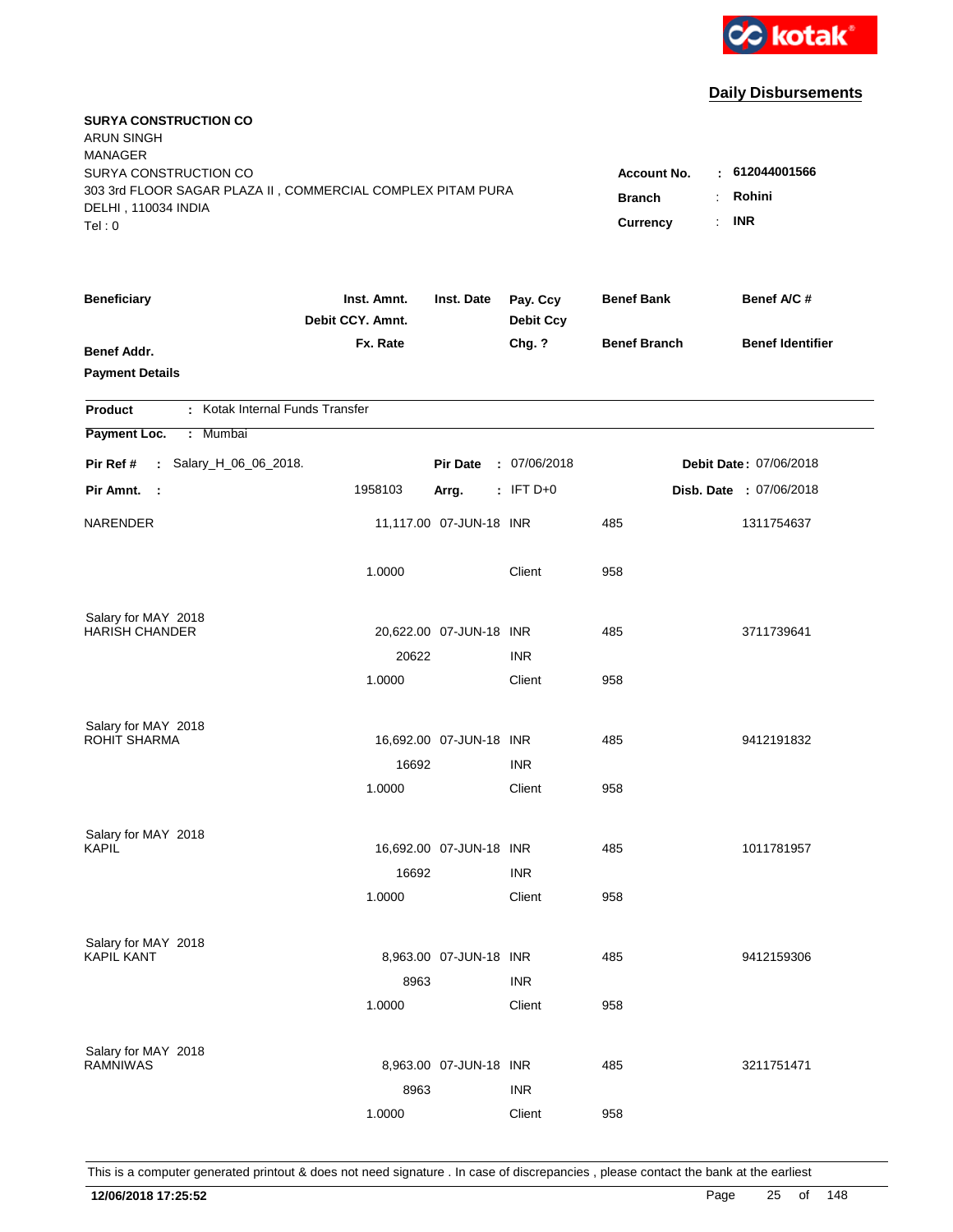

| <b>SURYA CONSTRUCTION CO</b><br><b>ARUN SINGH</b><br><b>MANAGER</b><br>SURYA CONSTRUCTION CO |                                 |                            |                              | Account No.         | $\pm 612044001566$            |
|----------------------------------------------------------------------------------------------|---------------------------------|----------------------------|------------------------------|---------------------|-------------------------------|
| 303 3rd FLOOR SAGAR PLAZA II, COMMERCIAL COMPLEX PITAM PURA<br>DELHI, 110034 INDIA<br>Tel: 0 | <b>Branch</b><br>Currency       | Rohini<br><b>INR</b><br>÷. |                              |                     |                               |
| <b>Beneficiary</b>                                                                           | Inst. Amnt.<br>Debit CCY. Amnt. | Inst. Date                 | Pay. Ccy<br><b>Debit Ccy</b> | <b>Benef Bank</b>   | Benef A/C #                   |
| <b>Benef Addr.</b><br><b>Payment Details</b>                                                 | Fx. Rate                        |                            | Chg. ?                       | <b>Benef Branch</b> | <b>Benef Identifier</b>       |
| : Kotak Internal Funds Transfer<br>Product                                                   |                                 |                            |                              |                     |                               |
| Payment Loc.<br>Mumbai<br>÷.                                                                 |                                 |                            |                              |                     |                               |
| : Salary_H_06_06_2018.<br>Pir Ref #                                                          |                                 | <b>Pir Date</b>            | : 07/06/2018                 |                     | <b>Debit Date: 07/06/2018</b> |
| Pir Amnt.<br>- 1                                                                             | 1958103                         | Arrg.                      | $:$ IFT D+0                  |                     | Disb. Date : 07/06/2018       |
| <b>RAMNIWAS</b>                                                                              |                                 | 8,963.00 07-JUN-18 INR     |                              | 485                 | 3211751471                    |
|                                                                                              | 1.0000                          |                            | Client                       | 958                 |                               |
| Salary for MAY 2018                                                                          |                                 |                            |                              |                     |                               |
| <b>DALBIR</b>                                                                                |                                 | 11,117.00 07-JUN-18 INR    |                              | 485                 | 3511755179                    |
|                                                                                              | 11117                           |                            | <b>INR</b>                   |                     |                               |
|                                                                                              | 1.0000                          |                            | Client                       | 958                 |                               |
| Salary for MAY 2018                                                                          |                                 |                            |                              |                     |                               |
| <b>SUMIT</b>                                                                                 |                                 | 11,117.00 07-JUN-18 INR    |                              | 485                 | 2411749431                    |
|                                                                                              | 11117                           |                            | <b>INR</b>                   |                     |                               |
|                                                                                              | 1.0000                          |                            | Client                       | 958                 |                               |
| Salary for MAY 2018                                                                          |                                 |                            |                              |                     |                               |
| <b>DILDAR</b>                                                                                |                                 | 11,117.00 07-JUN-18 INR    |                              | 485                 | 3811726220                    |
|                                                                                              | 11117                           |                            | <b>INR</b>                   |                     |                               |
|                                                                                              | 1.0000                          |                            | Client                       | 958                 |                               |
| Salary for MAY 2018                                                                          |                                 |                            |                              |                     |                               |
| <b>DESRAJ</b>                                                                                |                                 | 11,117.00 07-JUN-18 INR    |                              | 485                 | 3811726169                    |
|                                                                                              | 11117                           |                            | <b>INR</b>                   |                     |                               |
|                                                                                              | 1.0000                          |                            | Client                       | 958                 |                               |
| Salary for MAY 2018                                                                          |                                 |                            |                              |                     |                               |
| <b>AJAY KUMAR</b>                                                                            |                                 | 8,963.00 07-JUN-18 INR     |                              | 485                 | 3411758065                    |
|                                                                                              | 8963                            |                            | <b>INR</b>                   |                     |                               |
|                                                                                              | 1.0000                          |                            | Client                       | 958                 |                               |
|                                                                                              |                                 |                            |                              |                     |                               |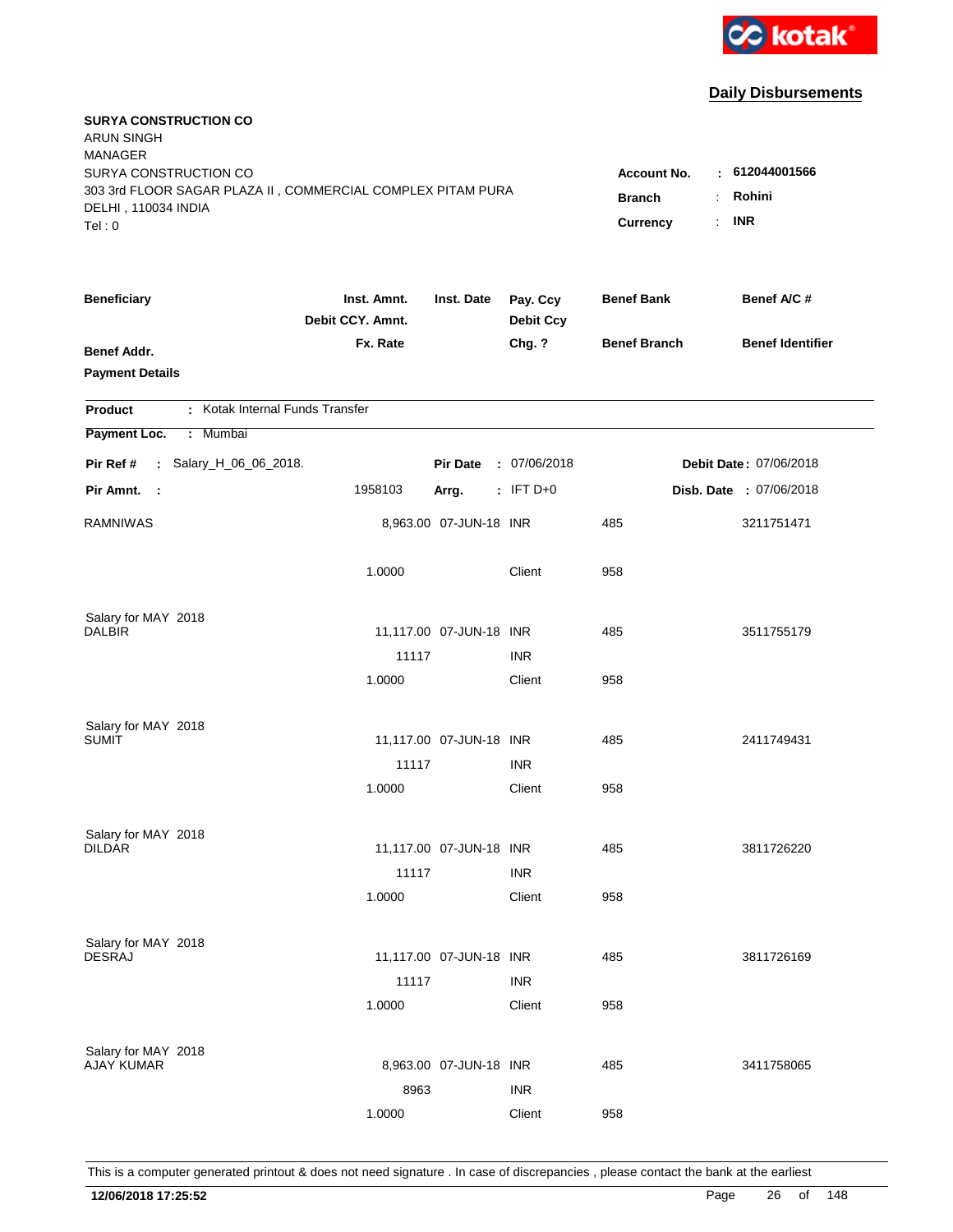

| <b>SURYA CONSTRUCTION CO</b><br><b>ARUN SINGH</b><br><b>MANAGER</b><br>SURYA CONSTRUCTION CO |                                 |                        |                              | <b>Account No.</b>              | : 612044001566          |
|----------------------------------------------------------------------------------------------|---------------------------------|------------------------|------------------------------|---------------------------------|-------------------------|
| 303 3rd FLOOR SAGAR PLAZA II, COMMERCIAL COMPLEX PITAM PURA<br>DELHI, 110034 INDIA<br>Tel: 0 |                                 |                        | <b>Branch</b><br>Currency    | Rohini<br>÷<br><b>INR</b><br>÷. |                         |
| <b>Beneficiary</b>                                                                           | Inst. Amnt.<br>Debit CCY. Amnt. | Inst. Date             | Pay. Ccy<br><b>Debit Ccy</b> | <b>Benef Bank</b>               | Benef A/C #             |
| <b>Benef Addr.</b><br><b>Payment Details</b>                                                 | Fx. Rate                        |                        | Chg. ?                       | <b>Benef Branch</b>             | <b>Benef Identifier</b> |
| : Kotak Internal Funds Transfer<br>Product                                                   |                                 |                        |                              |                                 |                         |
| Payment Loc.<br>Mumbai<br>÷.                                                                 |                                 |                        |                              |                                 |                         |
| : Salary_H_06_06_2018.<br>Pir Ref #                                                          |                                 | <b>Pir Date</b>        | : 07/06/2018                 |                                 | Debit Date: 07/06/2018  |
| Pir Amnt.<br>$\sim$ 1                                                                        | 1958103                         | Arrg.                  | $:$ IFT D+0                  |                                 | Disb. Date : 07/06/2018 |
| AJAY KUMAR                                                                                   |                                 | 8,963.00 07-JUN-18 INR |                              | 485                             | 3411758065              |
|                                                                                              | 1.0000                          |                        | Client                       | 958                             |                         |
| Salary for MAY 2018<br><b>SATISH KUMAR</b>                                                   |                                 |                        |                              |                                 |                         |
|                                                                                              | 8963                            | 8,963.00 07-JUN-18 INR | <b>INR</b>                   | 485                             | 0711767117              |
|                                                                                              | 1.0000                          |                        | Client                       | 958                             |                         |
| Salary for MAY 2018                                                                          |                                 |                        |                              |                                 |                         |
| <b>DEVENDER</b>                                                                              |                                 | 9,681.00 07-JUN-18 INR |                              | 485                             | 0711767124              |
|                                                                                              | 9681                            |                        | <b>INR</b>                   |                                 |                         |
|                                                                                              | 1.0000                          |                        | Client                       | 958                             |                         |
| Salary for MAY 2018                                                                          |                                 |                        |                              |                                 |                         |
| <b>PARDEEP KUMAR</b>                                                                         |                                 | 8,963.00 07-JUN-18 INR |                              | 485                             | 0711767261              |
|                                                                                              | 8963<br>1.0000                  |                        | <b>INR</b><br>Client         | 958                             |                         |
|                                                                                              |                                 |                        |                              |                                 |                         |
| Salary for MAY 2018<br><b>SATISH KUMAR</b>                                                   |                                 |                        |                              |                                 |                         |
|                                                                                              | 8963                            | 8,963.00 07-JUN-18 INR | <b>INR</b>                   | 485                             | 0511766969              |
|                                                                                              | 1.0000                          |                        | Client                       | 958                             |                         |
|                                                                                              |                                 |                        |                              |                                 |                         |
| Salary for MAY 2018<br><b>JEET SINGH</b>                                                     |                                 | 8,672.00 07-JUN-18 INR |                              | 485                             | 1511744728              |
|                                                                                              | 8672                            |                        | <b>INR</b>                   |                                 |                         |
|                                                                                              | 1.0000                          |                        | Client                       | 958                             |                         |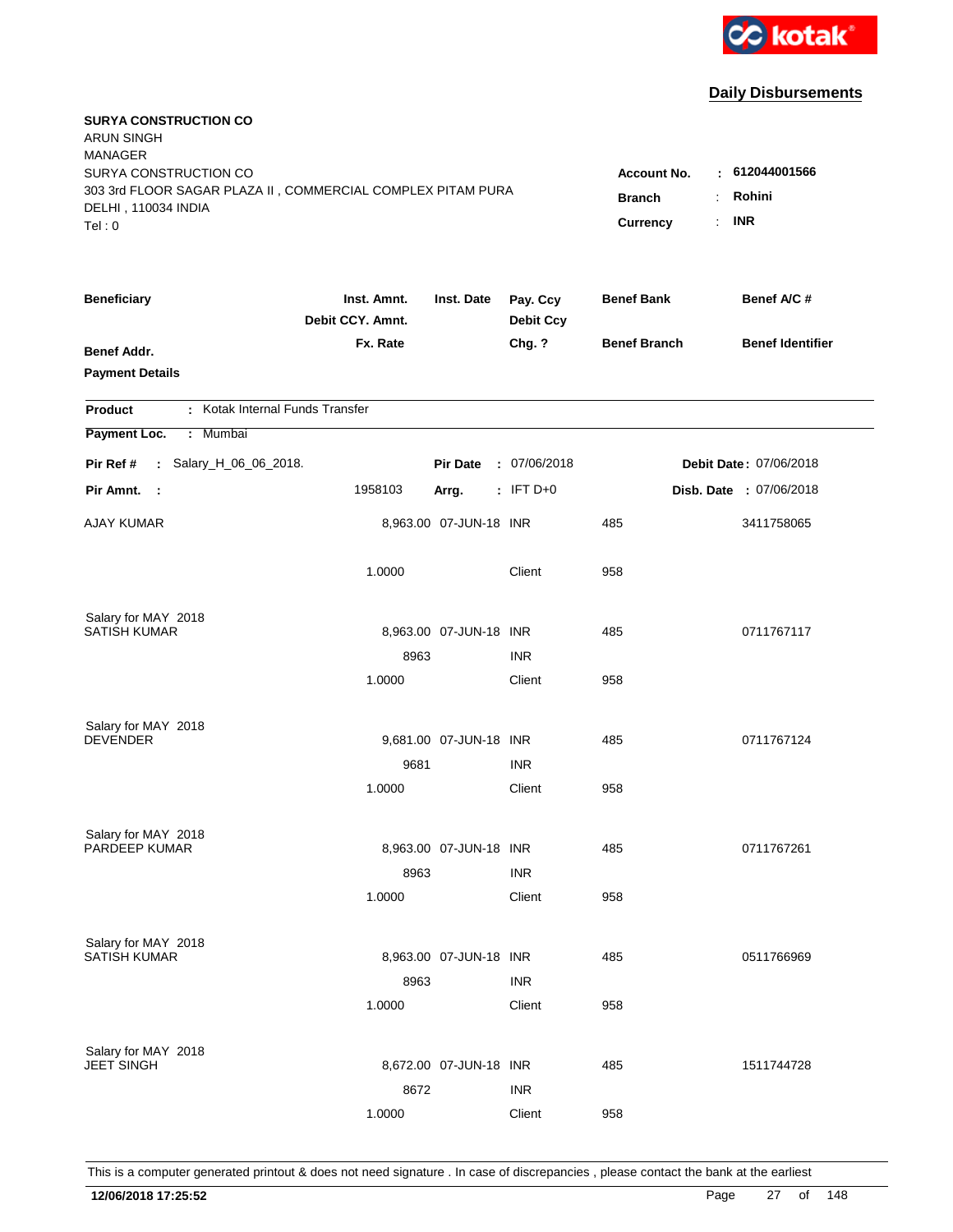

| <b>SURYA CONSTRUCTION CO</b><br><b>ARUN SINGH</b><br><b>MANAGER</b>                                         |                                 |                         |                              |                                     |                          |
|-------------------------------------------------------------------------------------------------------------|---------------------------------|-------------------------|------------------------------|-------------------------------------|--------------------------|
| SURYA CONSTRUCTION CO<br>303 3rd FLOOR SAGAR PLAZA II, COMMERCIAL COMPLEX PITAM PURA<br>DELHI, 110034 INDIA |                                 |                         |                              | <b>Account No.</b><br><b>Branch</b> | : 612044001566<br>Rohini |
| Tel: 0                                                                                                      |                                 |                         |                              | <b>Currency</b>                     | <b>INR</b><br>÷.         |
| <b>Beneficiary</b>                                                                                          | Inst. Amnt.<br>Debit CCY. Amnt. | Inst. Date              | Pay. Ccy<br><b>Debit Ccy</b> | <b>Benef Bank</b>                   | Benef A/C #              |
| <b>Benef Addr.</b><br><b>Payment Details</b>                                                                | Fx. Rate                        |                         | Chg. ?                       | <b>Benef Branch</b>                 | <b>Benef Identifier</b>  |
| : Kotak Internal Funds Transfer<br><b>Product</b>                                                           |                                 |                         |                              |                                     |                          |
| Payment Loc.<br>: Mumbai                                                                                    |                                 |                         |                              |                                     |                          |
| : Salary_H_06_06_2018.<br>Pir Ref #                                                                         |                                 | <b>Pir Date</b>         | : 07/06/2018                 |                                     | Debit Date: 07/06/2018   |
| Pir Amnt.<br>- 1                                                                                            | 1958103                         | Arrg.                   | $:$ IFT D+0                  |                                     | Disb. Date : 07/06/2018  |
| <b>JEET SINGH</b>                                                                                           |                                 | 8,672.00 07-JUN-18 INR  |                              | 485                                 | 1511744728               |
|                                                                                                             | 1.0000                          |                         | Client                       | 958                                 |                          |
| Salary for MAY 2018                                                                                         |                                 |                         |                              |                                     |                          |
| <b>NAVDEEP</b>                                                                                              |                                 | 11,117.00 07-JUN-18 INR |                              | 485                                 | 3311748951               |
|                                                                                                             | 11117<br>1.0000                 |                         | <b>INR</b><br>Client         | 958                                 |                          |
|                                                                                                             |                                 |                         |                              |                                     |                          |
| Salary for MAY 2018                                                                                         |                                 |                         |                              |                                     |                          |
| <b>SANJAY KUMAR</b>                                                                                         |                                 | 11,117.00 07-JUN-18 INR |                              | 485                                 | 0511766938               |
|                                                                                                             | 11117                           |                         | <b>INR</b>                   |                                     |                          |
|                                                                                                             | 1.0000                          |                         | Client                       | 958                                 |                          |
| Salary for MAY 2018                                                                                         |                                 |                         |                              |                                     |                          |
| RAVINDER SINGH                                                                                              |                                 | 11,117.00 07-JUN-18 INR |                              | 485                                 | 0711767094               |
|                                                                                                             | 11117                           |                         | <b>INR</b>                   |                                     |                          |
|                                                                                                             | 1.0000                          |                         | Client                       | 958                                 |                          |
| Salary for MAY 2018                                                                                         |                                 |                         |                              |                                     |                          |
| <b>MANJEET KUMAR</b>                                                                                        |                                 | 11,117.00 07-JUN-18 INR |                              | 485                                 | 0511766952               |
|                                                                                                             | 11117                           |                         | <b>INR</b>                   |                                     |                          |
|                                                                                                             | 1.0000                          |                         | Client                       | 958                                 |                          |
|                                                                                                             |                                 |                         |                              |                                     |                          |
| Salary for MAY 2018<br>PARDEEP KUMAR                                                                        |                                 | 8,963.00 07-JUN-18 INR  |                              | 485                                 | 1411752335               |
|                                                                                                             | 8963                            |                         | <b>INR</b>                   |                                     |                          |
|                                                                                                             | 1.0000                          |                         | Client                       | 958                                 |                          |
|                                                                                                             |                                 |                         |                              |                                     |                          |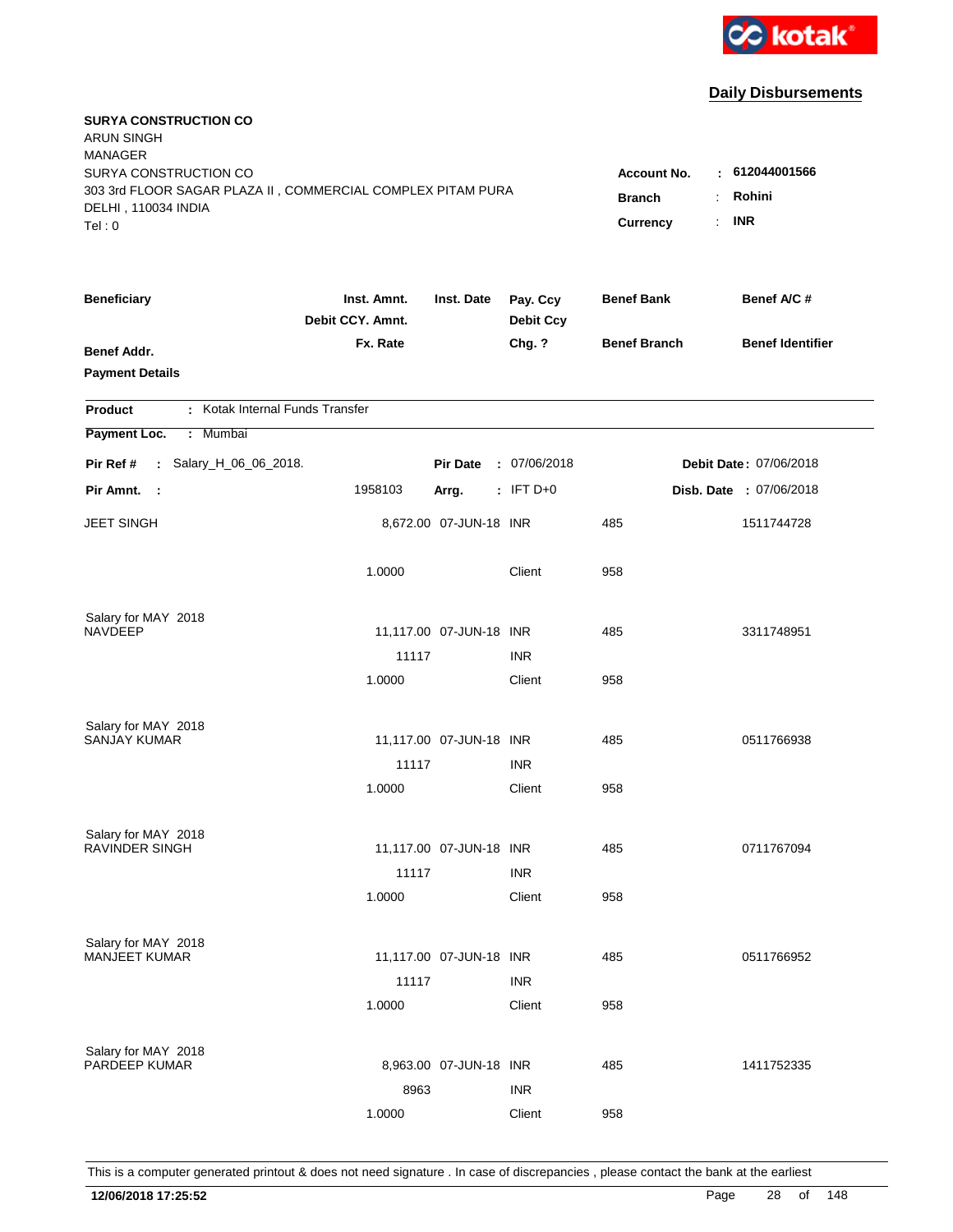

| <b>SURYA CONSTRUCTION CO</b><br>ARUN SINGH<br><b>MANAGER</b>                                                |                                     |                               |                              |                     |                         |
|-------------------------------------------------------------------------------------------------------------|-------------------------------------|-------------------------------|------------------------------|---------------------|-------------------------|
| SURYA CONSTRUCTION CO<br>303 3rd FLOOR SAGAR PLAZA II, COMMERCIAL COMPLEX PITAM PURA<br>DELHI, 110034 INDIA | <b>Account No.</b><br><b>Branch</b> | : 612044001566<br>Rohini<br>÷ |                              |                     |                         |
| Tel: 0                                                                                                      |                                     |                               |                              | Currency            | <b>INR</b><br>÷.        |
| <b>Beneficiary</b>                                                                                          | Inst. Amnt.<br>Debit CCY. Amnt.     | Inst. Date                    | Pay. Ccy<br><b>Debit Ccy</b> | <b>Benef Bank</b>   | Benef A/C #             |
| <b>Benef Addr.</b><br><b>Payment Details</b>                                                                | Fx. Rate                            |                               | Chg. ?                       | <b>Benef Branch</b> | <b>Benef Identifier</b> |
| : Kotak Internal Funds Transfer<br>Product                                                                  |                                     |                               |                              |                     |                         |
| Payment Loc.<br>: Mumbai                                                                                    |                                     |                               |                              |                     |                         |
| : Salary_H_06_06_2018.<br>Pir Ref #                                                                         |                                     | <b>Pir Date</b>               | : 07/06/2018                 |                     | Debit Date: 07/06/2018  |
| Pir Amnt.<br>$\sim$ :                                                                                       | 1958103                             | Arrg.                         | $:$ IFT D+0                  |                     | Disb. Date : 07/06/2018 |
| PARDEEP KUMAR                                                                                               |                                     | 8,963.00 07-JUN-18 INR        |                              | 485                 | 1411752335              |
|                                                                                                             | 1.0000                              |                               | Client                       | 958                 |                         |
| Salary for MAY 2018                                                                                         |                                     |                               |                              |                     |                         |
| <b>RAJ KUMAR</b>                                                                                            |                                     | 11,117.00 07-JUN-18 INR       |                              | 485                 | 3311748876              |
|                                                                                                             | 11117<br>1.0000                     |                               | <b>INR</b><br>Client         | 958                 |                         |
|                                                                                                             |                                     |                               |                              |                     |                         |
| Salary for MAY 2018                                                                                         |                                     |                               |                              |                     |                         |
| <b>SANDEEP KUMAR</b>                                                                                        |                                     | 8,604.00 07-JUN-18 INR        |                              | 485                 | 1111760395              |
|                                                                                                             | 8604                                |                               | <b>INR</b>                   |                     |                         |
|                                                                                                             | 1.0000                              |                               | Client                       | 958                 |                         |
| Salary for MAY 2018                                                                                         |                                     |                               |                              |                     |                         |
| <b>VIKASH KUMAR</b>                                                                                         |                                     | 11,117.00 07-JUN-18 INR       |                              | 485                 | 1111760715              |
|                                                                                                             | 11117                               |                               | <b>INR</b>                   |                     |                         |
|                                                                                                             | 1.0000                              |                               | Client                       | 958                 |                         |
| Salary for MAY 2018                                                                                         |                                     |                               |                              |                     |                         |
| <b>TARUN SHARMA</b>                                                                                         |                                     | 6,936.00 07-JUN-18 INR        |                              | 485                 | 0711767193              |
|                                                                                                             | 6936                                |                               | <b>INR</b>                   |                     |                         |
|                                                                                                             | 1.0000                              |                               | Client                       | 958                 |                         |
|                                                                                                             |                                     |                               |                              |                     |                         |
| Salary for MAY 2018<br><b>VIKASH KUMAR</b>                                                                  |                                     | 11,117.00 07-JUN-18 INR       |                              | 485                 | 0811749556              |
|                                                                                                             | 11117                               |                               | <b>INR</b>                   |                     |                         |
|                                                                                                             | 1.0000                              |                               | Client                       | 958                 |                         |
|                                                                                                             |                                     |                               |                              |                     |                         |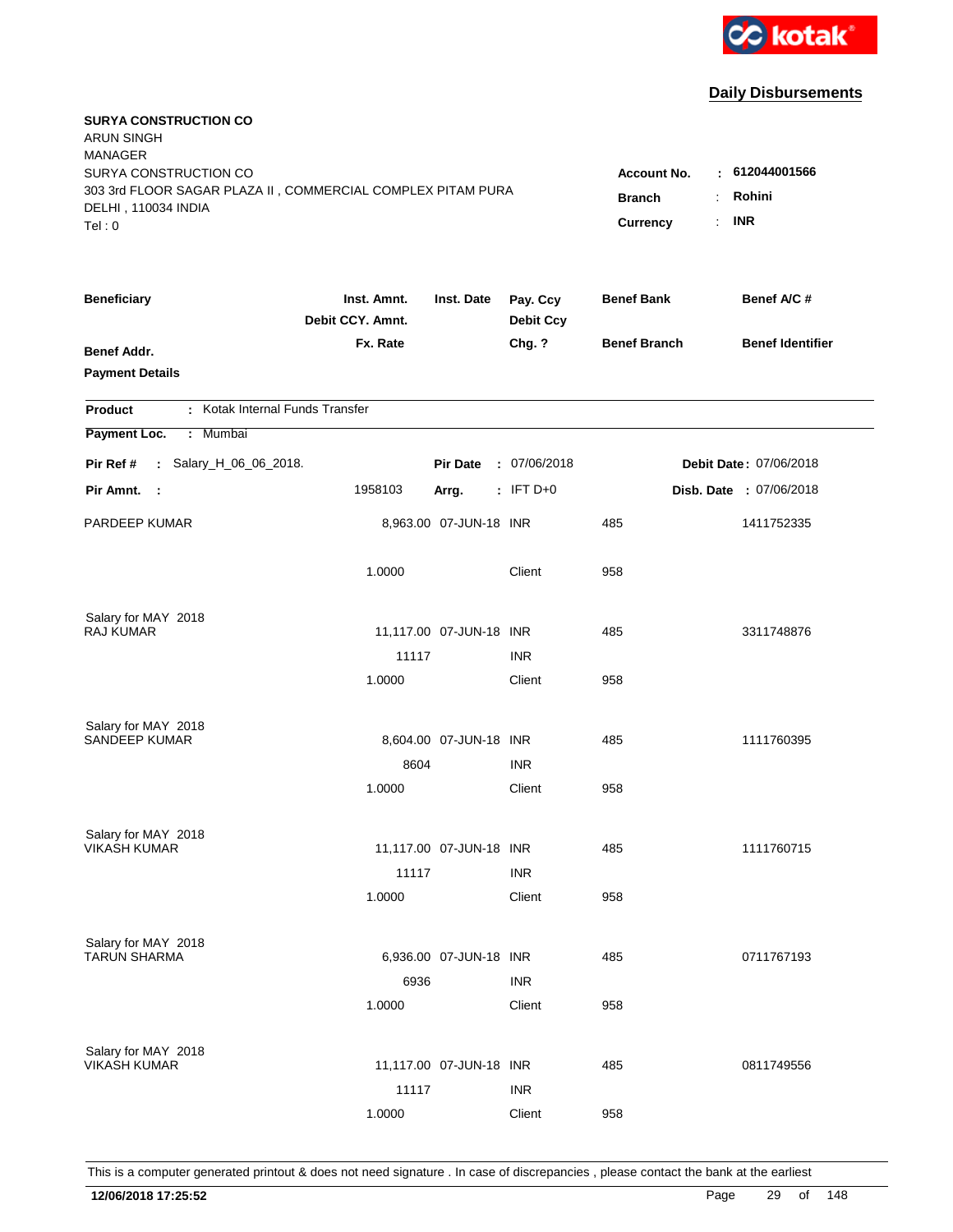

| <b>SURYA CONSTRUCTION CO</b><br><b>ARUN SINGH</b><br><b>MANAGER</b>                |                                 |                         |                              |                     |                               |
|------------------------------------------------------------------------------------|---------------------------------|-------------------------|------------------------------|---------------------|-------------------------------|
| SURYA CONSTRUCTION CO                                                              |                                 |                         |                              | Account No.         | : 612044001566                |
| 303 3rd FLOOR SAGAR PLAZA II, COMMERCIAL COMPLEX PITAM PURA<br>DELHI, 110034 INDIA | <b>Branch</b>                   | Rohini                  |                              |                     |                               |
| Tel: 0                                                                             |                                 |                         |                              | Currency            | <b>INR</b><br>÷.              |
| <b>Beneficiary</b>                                                                 | Inst. Amnt.<br>Debit CCY. Amnt. | Inst. Date              | Pay. Ccy<br><b>Debit Ccy</b> | <b>Benef Bank</b>   | Benef A/C #                   |
| <b>Benef Addr.</b>                                                                 | Fx. Rate                        |                         | Chg. ?                       | <b>Benef Branch</b> | <b>Benef Identifier</b>       |
| <b>Payment Details</b>                                                             |                                 |                         |                              |                     |                               |
| : Kotak Internal Funds Transfer<br>Product                                         |                                 |                         |                              |                     |                               |
| Payment Loc.<br>Mumbai<br>÷.                                                       |                                 |                         |                              |                     |                               |
| : Salary_H_06_06_2018.<br>Pir Ref #                                                |                                 | <b>Pir Date</b>         | : 07/06/2018                 |                     | <b>Debit Date: 07/06/2018</b> |
| Pir Amnt.<br>$\sim$ :                                                              | 1958103                         | Arrg.                   | $:$ IFT D+0                  |                     | Disb. Date : 07/06/2018       |
| <b>VIKASH KUMAR</b>                                                                |                                 | 11,117.00 07-JUN-18 INR |                              | 485                 | 0811749556                    |
|                                                                                    | 1.0000                          |                         | Client                       | 958                 |                               |
| Salary for MAY 2018                                                                |                                 |                         |                              |                     |                               |
| PAWAN KUMAR                                                                        |                                 | 11,117.00 07-JUN-18 INR |                              | 485                 | 9412162092                    |
|                                                                                    | 11117                           |                         | <b>INR</b>                   |                     |                               |
|                                                                                    | 1.0000                          |                         | Client                       | 958                 |                               |
| Salary for MAY 2018                                                                |                                 |                         |                              |                     |                               |
| <b>SATNARAIN</b>                                                                   |                                 | 10,758.00 07-JUN-18 INR |                              | 485                 | 0711766882                    |
|                                                                                    | 10758                           |                         | <b>INR</b>                   |                     |                               |
|                                                                                    | 1.0000                          |                         | Client                       | 958                 |                               |
| Salary for MAY 2018                                                                |                                 |                         |                              |                     |                               |
| YOGESH                                                                             |                                 | 11,117.00 07-JUN-18 INR |                              | 485                 | 0711766905                    |
|                                                                                    | 11117                           |                         | <b>INR</b>                   |                     |                               |
|                                                                                    | 1.0000                          |                         | Client                       | 958                 |                               |
| Salary for MAY 2018                                                                |                                 |                         |                              |                     |                               |
| NEERAJ SHARMA                                                                      |                                 | 8,963.00 07-JUN-18 INR  |                              | 485                 | 0711767162                    |
|                                                                                    | 8963                            |                         | <b>INR</b>                   |                     |                               |
|                                                                                    | 1.0000                          |                         | Client                       | 958                 |                               |
| Salary for MAY 2018                                                                |                                 |                         |                              |                     |                               |
| <b>MAHAVIR</b>                                                                     |                                 | 8,963.00 07-JUN-18 INR  |                              | 485                 | 0811749457                    |
|                                                                                    | 8963                            |                         | <b>INR</b>                   |                     |                               |
|                                                                                    | 1.0000                          |                         | Client                       | 958                 |                               |
|                                                                                    |                                 |                         |                              |                     |                               |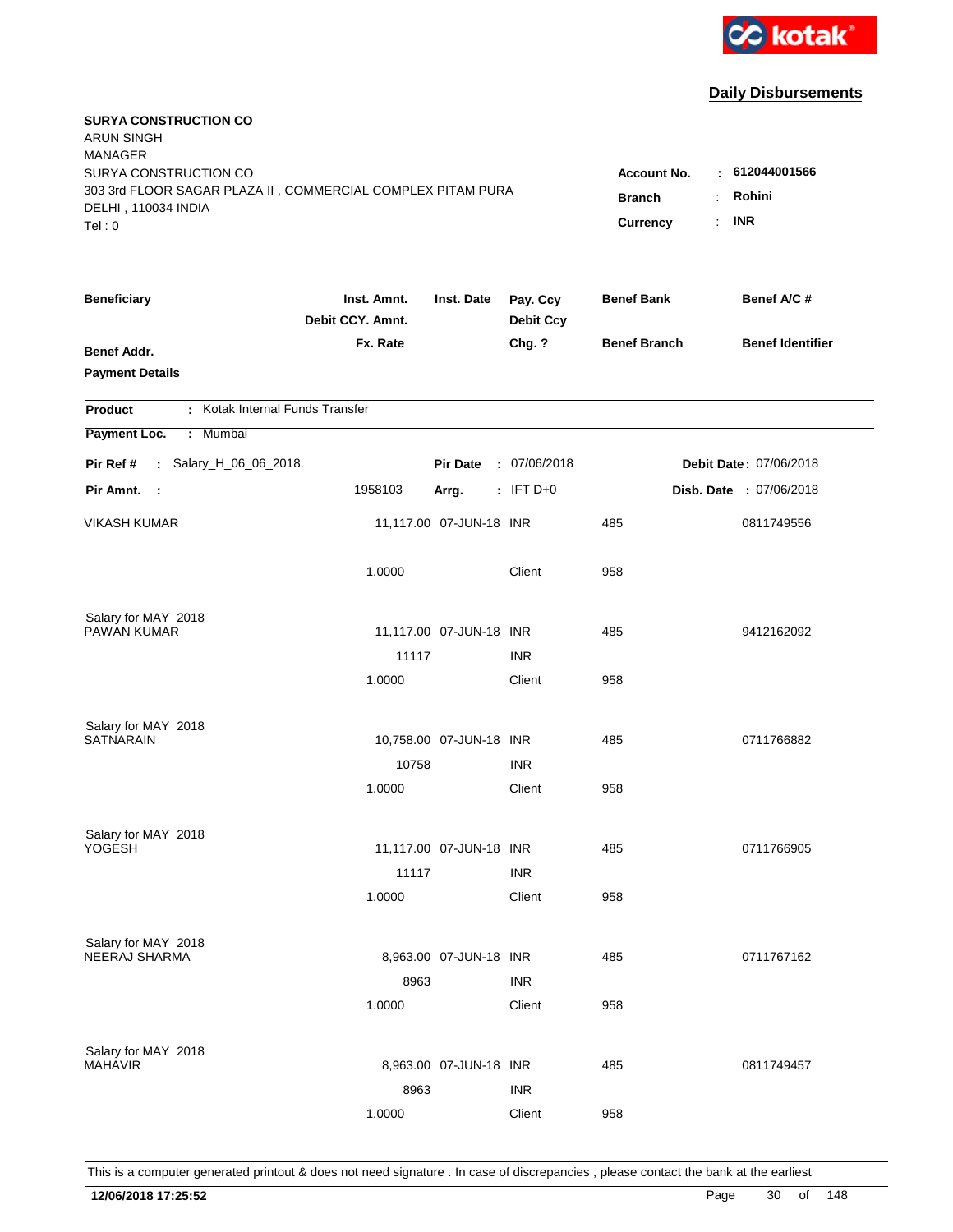

| <b>SURYA CONSTRUCTION CO</b><br><b>ARUN SINGH</b><br><b>MANAGER</b> |                                 |                         |                              |                     |                         |
|---------------------------------------------------------------------|---------------------------------|-------------------------|------------------------------|---------------------|-------------------------|
| SURYA CONSTRUCTION CO                                               |                                 |                         |                              | <b>Account No.</b>  | : 612044001566          |
| 303 3rd FLOOR SAGAR PLAZA II, COMMERCIAL COMPLEX PITAM PURA         | <b>Branch</b>                   | Rohini<br>÷             |                              |                     |                         |
| DELHI, 110034 INDIA<br>Tel: 0                                       |                                 |                         |                              | Currency            | <b>INR</b><br>÷.        |
|                                                                     |                                 |                         |                              |                     |                         |
| <b>Beneficiary</b>                                                  | Inst. Amnt.<br>Debit CCY. Amnt. | Inst. Date              | Pay. Ccy<br><b>Debit Ccy</b> | <b>Benef Bank</b>   | Benef A/C #             |
| Benef Addr.                                                         | Fx. Rate                        |                         | Chg. ?                       | <b>Benef Branch</b> | <b>Benef Identifier</b> |
| <b>Payment Details</b>                                              |                                 |                         |                              |                     |                         |
|                                                                     |                                 |                         |                              |                     |                         |
| : Kotak Internal Funds Transfer<br><b>Product</b>                   |                                 |                         |                              |                     |                         |
| Payment Loc.<br>: Mumbai                                            |                                 |                         |                              |                     |                         |
| Pir Ref #<br>: Salary_H_06_06_2018.                                 |                                 | <b>Pir Date</b>         | : 07/06/2018                 |                     | Debit Date: 07/06/2018  |
| Pir Amnt.<br>- 1                                                    | 1958103                         | Arrg.                   | $:$ IFT D+0                  |                     | Disb. Date : 07/06/2018 |
| <b>MAHAVIR</b>                                                      |                                 | 8,963.00 07-JUN-18 INR  |                              | 485                 | 0811749457              |
|                                                                     | 1.0000                          |                         | Client                       | 958                 |                         |
| Salary for MAY 2018                                                 |                                 |                         |                              |                     |                         |
| <b>NARENDER</b>                                                     |                                 | 11,117.00 07-JUN-18 INR |                              | 485                 | 1011781575              |
|                                                                     | 11117                           |                         | <b>INR</b>                   |                     |                         |
|                                                                     | 1.0000                          |                         | Client                       | 958                 |                         |
|                                                                     |                                 |                         |                              |                     |                         |
| Salary for MAY 2018<br><b>SOMVIR</b>                                |                                 | 6,451.00 07-JUN-18 INR  |                              | 485                 | 9412190248              |
|                                                                     | 6451                            |                         | <b>INR</b>                   |                     |                         |
|                                                                     | 1.0000                          |                         | Client                       | 958                 |                         |
|                                                                     |                                 |                         |                              |                     |                         |
| Salary for MAY 2018<br><b>MANJEET</b>                               |                                 | 8,093.00 07-JUN-18 INR  |                              |                     |                         |
|                                                                     |                                 |                         |                              | 485                 | 3311748869              |
|                                                                     | 8093                            |                         | <b>INR</b>                   |                     |                         |
|                                                                     | 1.0000                          |                         | Client                       | 958                 |                         |
| Salary for MAY 2018                                                 |                                 |                         |                              |                     |                         |
| <b>LALIT KUMAR</b>                                                  |                                 | 8,963.00 07-JUN-18 INR  |                              | 485                 | 3411758096              |
|                                                                     | 8963                            |                         | <b>INR</b>                   |                     |                         |
|                                                                     | 1.0000                          |                         | Client                       | 958                 |                         |
|                                                                     |                                 |                         |                              |                     |                         |
| Salary for MAY 2018<br><b>MONU</b>                                  |                                 | 6,648.00 07-JUN-18 INR  |                              | 485                 | 0711767131              |
|                                                                     | 6648                            |                         | <b>INR</b>                   |                     |                         |
|                                                                     | 1.0000                          |                         | Client                       | 958                 |                         |
|                                                                     |                                 |                         |                              |                     |                         |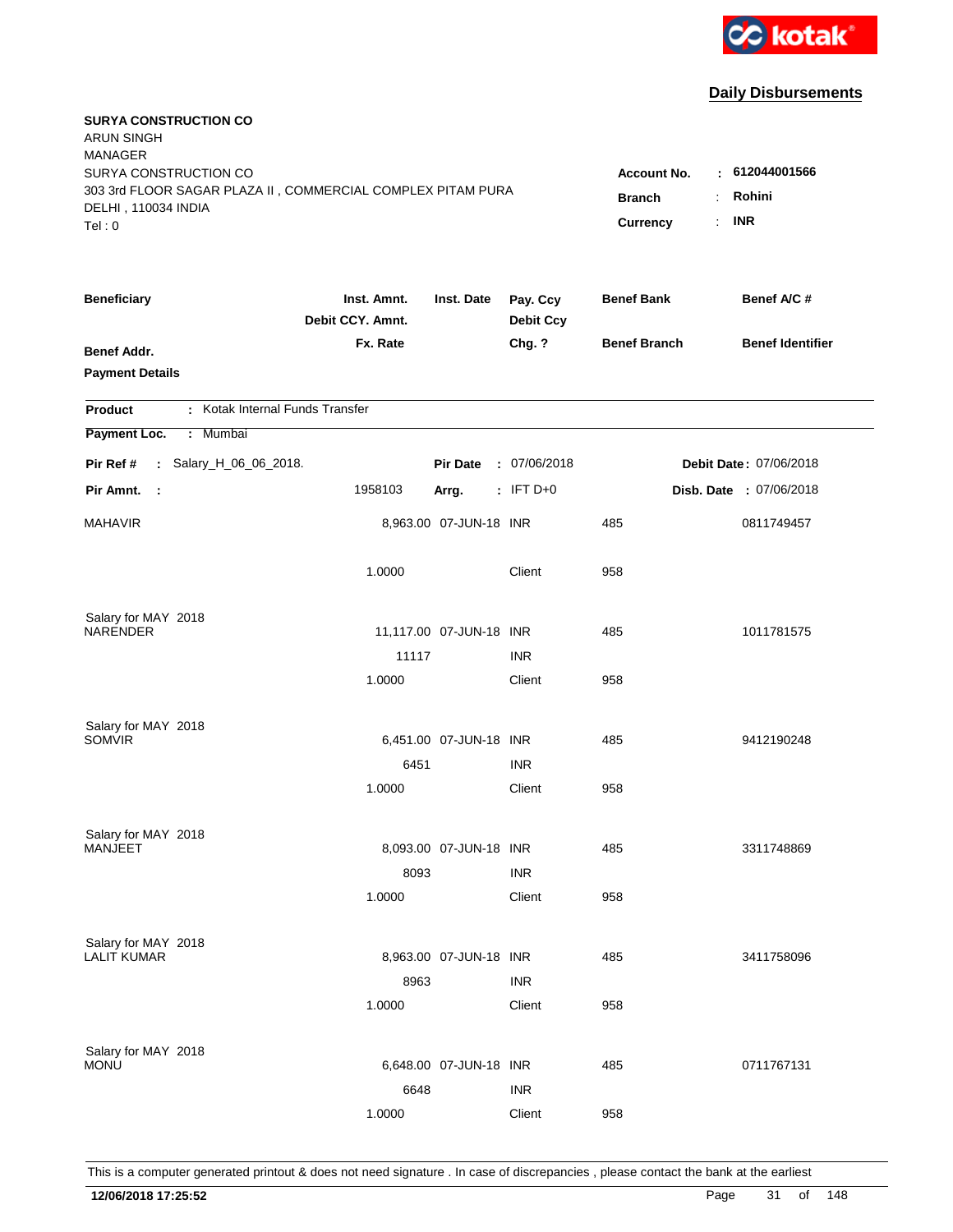

| <b>SURYA CONSTRUCTION CO</b><br><b>ARUN SINGH</b><br><b>MANAGER</b>                  |                                 |                         |                              |                                     |                                |
|--------------------------------------------------------------------------------------|---------------------------------|-------------------------|------------------------------|-------------------------------------|--------------------------------|
| SURYA CONSTRUCTION CO<br>303 3rd FLOOR SAGAR PLAZA II, COMMERCIAL COMPLEX PITAM PURA |                                 |                         |                              | <b>Account No.</b><br><b>Branch</b> | $-612044001566$<br>Rohini<br>÷ |
| DELHI, 110034 INDIA<br>Tel: 0                                                        |                                 |                         |                              | <b>Currency</b>                     | <b>INR</b><br>÷.               |
|                                                                                      |                                 |                         |                              |                                     |                                |
| <b>Beneficiary</b>                                                                   | Inst. Amnt.<br>Debit CCY. Amnt. | Inst. Date              | Pay. Ccy<br><b>Debit Ccy</b> | <b>Benef Bank</b>                   | Benef A/C #                    |
| <b>Benef Addr.</b>                                                                   | Fx. Rate                        |                         | Chg. ?                       | <b>Benef Branch</b>                 | <b>Benef Identifier</b>        |
| <b>Payment Details</b>                                                               |                                 |                         |                              |                                     |                                |
| : Kotak Internal Funds Transfer<br><b>Product</b>                                    |                                 |                         |                              |                                     |                                |
| Payment Loc.<br>: Mumbai                                                             |                                 |                         |                              |                                     |                                |
| Pir Ref #<br>: Salary_H_06_06_2018.                                                  |                                 | <b>Pir Date</b>         | : 07/06/2018                 |                                     | Debit Date: 07/06/2018         |
| Pir Amnt.<br>$\mathbb{R}^2$                                                          | 1958103                         | Arrg.                   | $:$ IFT D+0                  |                                     | Disb. Date : 07/06/2018        |
| <b>MONU</b>                                                                          |                                 | 6,648.00 07-JUN-18 INR  |                              | 485                                 | 0711767131                     |
|                                                                                      | 1.0000                          |                         | Client                       | 958                                 |                                |
| Salary for MAY 2018                                                                  |                                 |                         |                              |                                     |                                |
| <b>KULDEEP</b>                                                                       | 8963                            | 8,963.00 07-JUN-18 INR  | <b>INR</b>                   | 485                                 | 0711767148                     |
|                                                                                      | 1.0000                          |                         | Client                       | 958                                 |                                |
|                                                                                      |                                 |                         |                              |                                     |                                |
| Salary for MAY 2018                                                                  |                                 |                         |                              |                                     |                                |
| <b>CHAND SINGH</b>                                                                   |                                 | 11,117.00 07-JUN-18 INR |                              | 485                                 | 3311748814                     |
|                                                                                      | 11117                           |                         | <b>INR</b>                   |                                     |                                |
|                                                                                      | 1.0000                          |                         | Client                       | 958                                 |                                |
| Salary for MAY 2018                                                                  |                                 |                         |                              |                                     |                                |
| <b>RAVI KUMAR</b>                                                                    |                                 | 8,384.00 07-JUN-18 INR  |                              | 485                                 | 1111760685                     |
|                                                                                      | 8384                            |                         | <b>INR</b>                   |                                     |                                |
|                                                                                      | 1.0000                          |                         | Client                       | 958                                 |                                |
| Salary for MAY 2018                                                                  |                                 |                         |                              |                                     |                                |
| <b>SACHIN RANA</b>                                                                   |                                 | 11,117.00 07-JUN-18 INR |                              | 485                                 | 0711767247                     |
|                                                                                      | 11117                           |                         | <b>INR</b>                   |                                     |                                |
|                                                                                      | 1.0000                          |                         | Client                       | 958                                 |                                |
| Salary for MAY 2018                                                                  |                                 |                         |                              |                                     |                                |
| <b>SAGAR SHARMA</b>                                                                  |                                 | 16,692.00 07-JUN-18 INR |                              | 485                                 | 0711766950                     |
|                                                                                      | 16692                           |                         | <b>INR</b>                   |                                     |                                |
|                                                                                      | 1.0000                          |                         | Client                       | 958                                 |                                |
|                                                                                      |                                 |                         |                              |                                     |                                |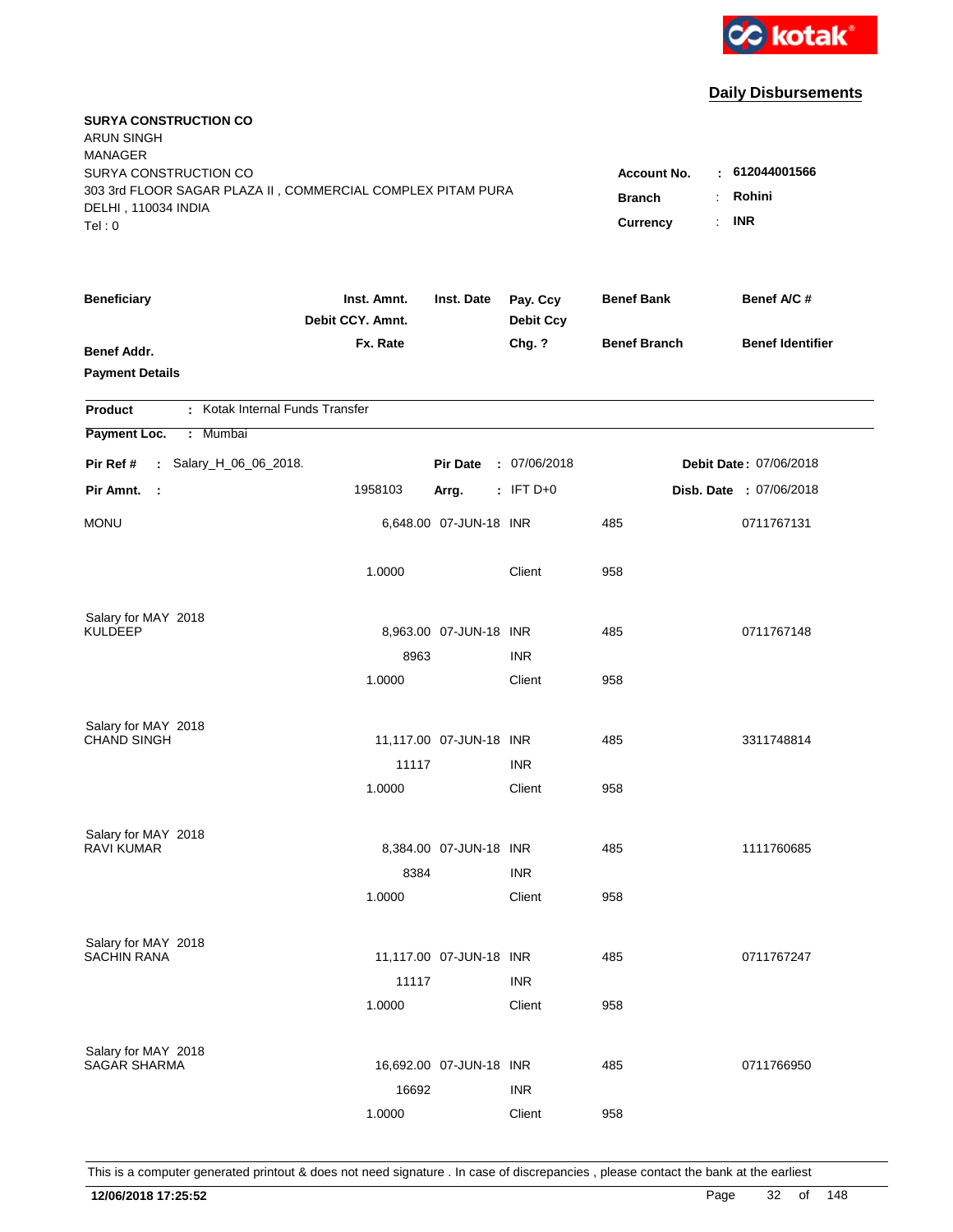

| <b>SURYA CONSTRUCTION CO</b><br><b>ARUN SINGH</b><br><b>MANAGER</b>                  |                                 |                         |                              |                                          |                                |  |
|--------------------------------------------------------------------------------------|---------------------------------|-------------------------|------------------------------|------------------------------------------|--------------------------------|--|
| SURYA CONSTRUCTION CO<br>303 3rd FLOOR SAGAR PLAZA II, COMMERCIAL COMPLEX PITAM PURA |                                 |                         |                              | <b>Account No.</b><br><b>Branch</b><br>÷ | : 612044001566<br>Rohini       |  |
| DELHI, 110034 INDIA<br>Tel: 0                                                        |                                 |                         |                              | Currency<br>÷.                           | <b>INR</b>                     |  |
| <b>Beneficiary</b>                                                                   | Inst. Amnt.<br>Debit CCY. Amnt. | Inst. Date              | Pay. Ccy<br><b>Debit Ccy</b> | <b>Benef Bank</b>                        | Benef A/C #                    |  |
| Benef Addr.<br><b>Payment Details</b>                                                | Fx. Rate                        |                         | Chg. ?                       | <b>Benef Branch</b>                      | <b>Benef Identifier</b>        |  |
| : Kotak Internal Funds Transfer<br><b>Product</b>                                    |                                 |                         |                              |                                          |                                |  |
| Payment Loc.<br>Mumbai<br>÷.                                                         |                                 |                         |                              |                                          |                                |  |
| Pir Ref #<br>: Salary_H_06_06_2018.                                                  |                                 | <b>Pir Date</b>         | : 07/06/2018                 |                                          | Debit Date: 07/06/2018         |  |
| Pir Amnt. :                                                                          | 1958103                         | Arrg.                   | $:$ IFT D+0                  |                                          | <b>Disb. Date : 07/06/2018</b> |  |
| <b>SAGAR SHARMA</b>                                                                  |                                 | 16,692.00 07-JUN-18 INR |                              | 485                                      | 0711766950                     |  |
|                                                                                      | 1.0000                          |                         | Client                       | 958                                      |                                |  |
| Salary for MAY 2018                                                                  |                                 |                         |                              |                                          |                                |  |
| <b>VIKAS</b>                                                                         |                                 | 19,640.00 07-JUN-18 INR |                              | 485                                      | 684010099302                   |  |
|                                                                                      | 19640                           |                         | <b>INR</b>                   |                                          |                                |  |
|                                                                                      | 1.0000                          |                         | Client                       | 958                                      |                                |  |
| Salary for MAY 2018                                                                  |                                 |                         |                              |                                          |                                |  |
| <b>HARIOM</b>                                                                        |                                 | 11,117.00 07-JUN-18 INR |                              | 485                                      | 0411754028                     |  |
|                                                                                      | 11117                           |                         | <b>INR</b>                   |                                          |                                |  |
|                                                                                      | 1.0000                          |                         | Client                       | 958                                      |                                |  |
| Salary for MAY 2018                                                                  |                                 |                         |                              |                                          |                                |  |
| <b>PARVEEN</b>                                                                       |                                 | 8,963.00 07-JUN-18 INR  |                              | 485                                      | 1111760661                     |  |
|                                                                                      | 8963                            |                         | <b>INR</b>                   |                                          |                                |  |
|                                                                                      | 1.0000                          |                         | Client                       | 958                                      |                                |  |
| Salary for MAY 2018                                                                  |                                 |                         |                              |                                          |                                |  |
| <b>DINESH KUMAR</b>                                                                  |                                 | 7,805.00 07-JUN-18 INR  |                              | 485                                      | 0511767027                     |  |
|                                                                                      | 7805                            |                         | <b>INR</b>                   |                                          |                                |  |
|                                                                                      | 1.0000                          |                         | Client                       | 958                                      |                                |  |
| Salary for MAY 2018                                                                  |                                 |                         |                              |                                          |                                |  |
| <b>SUNIL KUMAR</b>                                                                   |                                 | 11,117.00 07-JUN-18 INR |                              | 485                                      | 1111760708                     |  |
|                                                                                      | 11117                           |                         | <b>INR</b>                   |                                          |                                |  |
|                                                                                      | 1.0000                          |                         | Client                       | 958                                      |                                |  |
|                                                                                      |                                 |                         |                              |                                          |                                |  |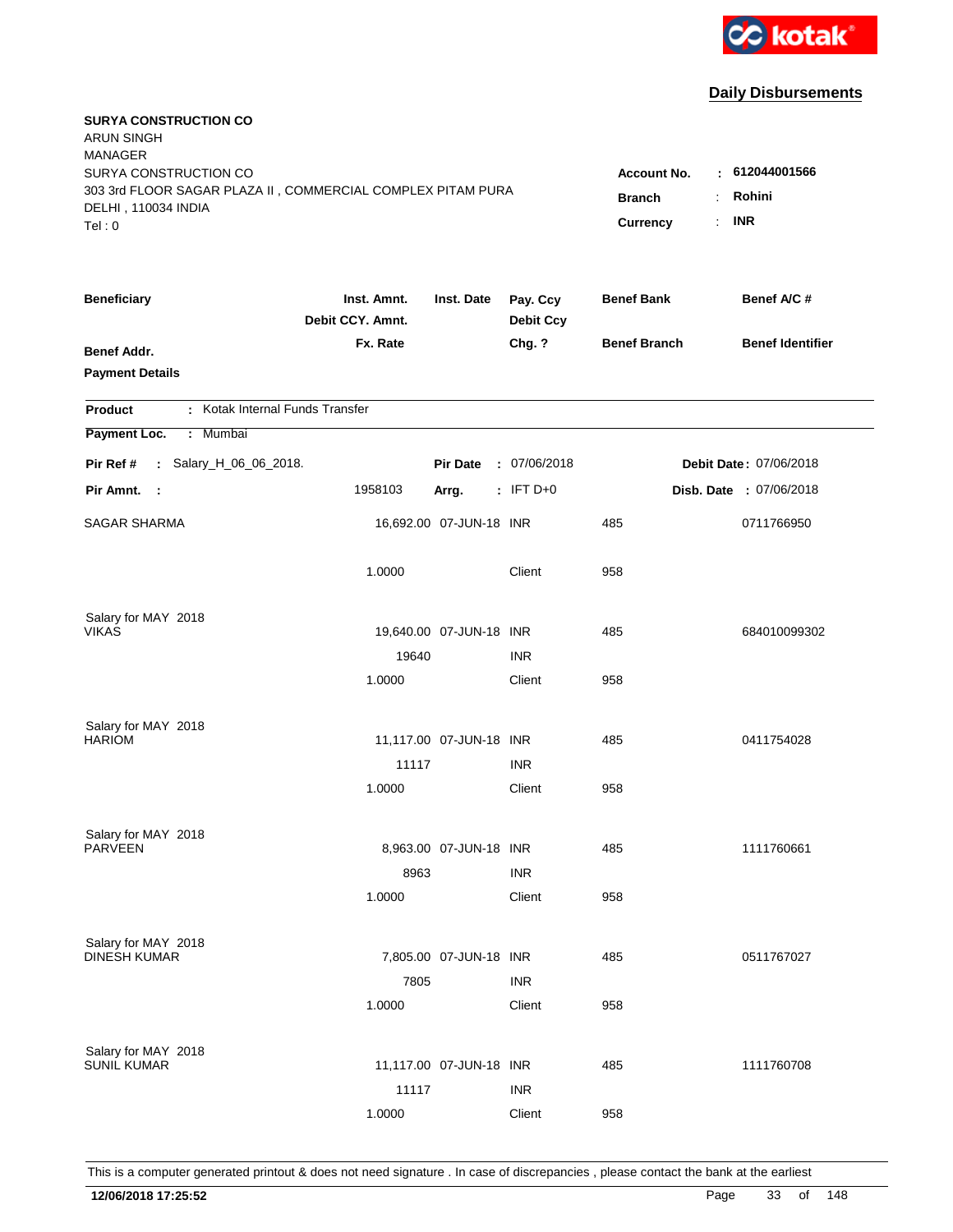

| <b>SURYA CONSTRUCTION CO</b><br>ARUN SINGH<br><b>MANAGER</b><br>SURYA CONSTRUCTION CO        |                                 |                                 |                              | <b>Account No.</b>  | : 612044001566          |
|----------------------------------------------------------------------------------------------|---------------------------------|---------------------------------|------------------------------|---------------------|-------------------------|
| 303 3rd FLOOR SAGAR PLAZA II, COMMERCIAL COMPLEX PITAM PURA<br>DELHI, 110034 INDIA<br>Tel: 0 | <b>Branch</b><br>Currency       | Rohini<br>÷<br><b>INR</b><br>÷. |                              |                     |                         |
| <b>Beneficiary</b>                                                                           | Inst. Amnt.<br>Debit CCY. Amnt. | Inst. Date                      | Pay. Ccy<br><b>Debit Ccy</b> | <b>Benef Bank</b>   | Benef A/C #             |
| <b>Benef Addr.</b><br><b>Payment Details</b>                                                 | Fx. Rate                        |                                 | Chg. ?                       | <b>Benef Branch</b> | <b>Benef Identifier</b> |
| : Kotak Internal Funds Transfer<br>Product                                                   |                                 |                                 |                              |                     |                         |
| Payment Loc.<br>: Mumbai                                                                     |                                 |                                 |                              |                     |                         |
| : Salary_H_06_06_2018.<br>Pir Ref #                                                          |                                 | <b>Pir Date</b>                 | : 07/06/2018                 |                     | Debit Date: 07/06/2018  |
| Pir Amnt. :                                                                                  | 1958103                         | Arrg.                           | $:$ IFT D+0                  |                     | Disb. Date : 07/06/2018 |
| <b>SUNIL KUMAR</b>                                                                           |                                 | 11,117.00 07-JUN-18 INR         |                              | 485                 | 1111760708              |
|                                                                                              | 1.0000                          |                                 | Client                       | 958                 |                         |
| Salary for MAY 2018                                                                          |                                 |                                 |                              |                     |                         |
| SANJAY                                                                                       | 10758                           | 10,758.00 07-JUN-18 INR         | <b>INR</b>                   | 485                 | 1011781582              |
|                                                                                              | 1.0000                          |                                 | Client                       | 958                 |                         |
|                                                                                              |                                 |                                 |                              |                     |                         |
| Salary for MAY 2018<br><b>RAMESH KUMAR</b>                                                   |                                 | 8,963.00 07-JUN-18 INR          |                              | 485                 | 3411758027              |
|                                                                                              | 8963                            |                                 | <b>INR</b>                   |                     |                         |
|                                                                                              | 1.0000                          |                                 | Client                       | 958                 |                         |
| Salary for MAY 2018                                                                          |                                 |                                 |                              |                     |                         |
| <b>AMIT KUMAR</b>                                                                            |                                 | 5,200.00 07-JUN-18 INR          |                              | 485                 | 3311748920              |
|                                                                                              | 5200                            |                                 | <b>INR</b>                   |                     |                         |
|                                                                                              | 1.0000                          |                                 | Client                       | 958                 |                         |
| Salary for MAY 2018                                                                          |                                 |                                 |                              |                     |                         |
| <b>MOHIT</b>                                                                                 |                                 | 8,963.00 07-JUN-18 INR          | <b>INR</b>                   | 485                 | 9412162177              |
|                                                                                              | 8963<br>1.0000                  |                                 | Client                       | 958                 |                         |
|                                                                                              |                                 |                                 |                              |                     |                         |
| Salary for MAY 2018<br><b>SUKHMANDER</b>                                                     |                                 | 11,117.00 07-JUN-18 INR         |                              | 485                 | 0711766899              |
|                                                                                              | 11117                           |                                 | <b>INR</b>                   |                     |                         |
|                                                                                              | 1.0000                          |                                 | Client                       | 958                 |                         |
|                                                                                              |                                 |                                 |                              |                     |                         |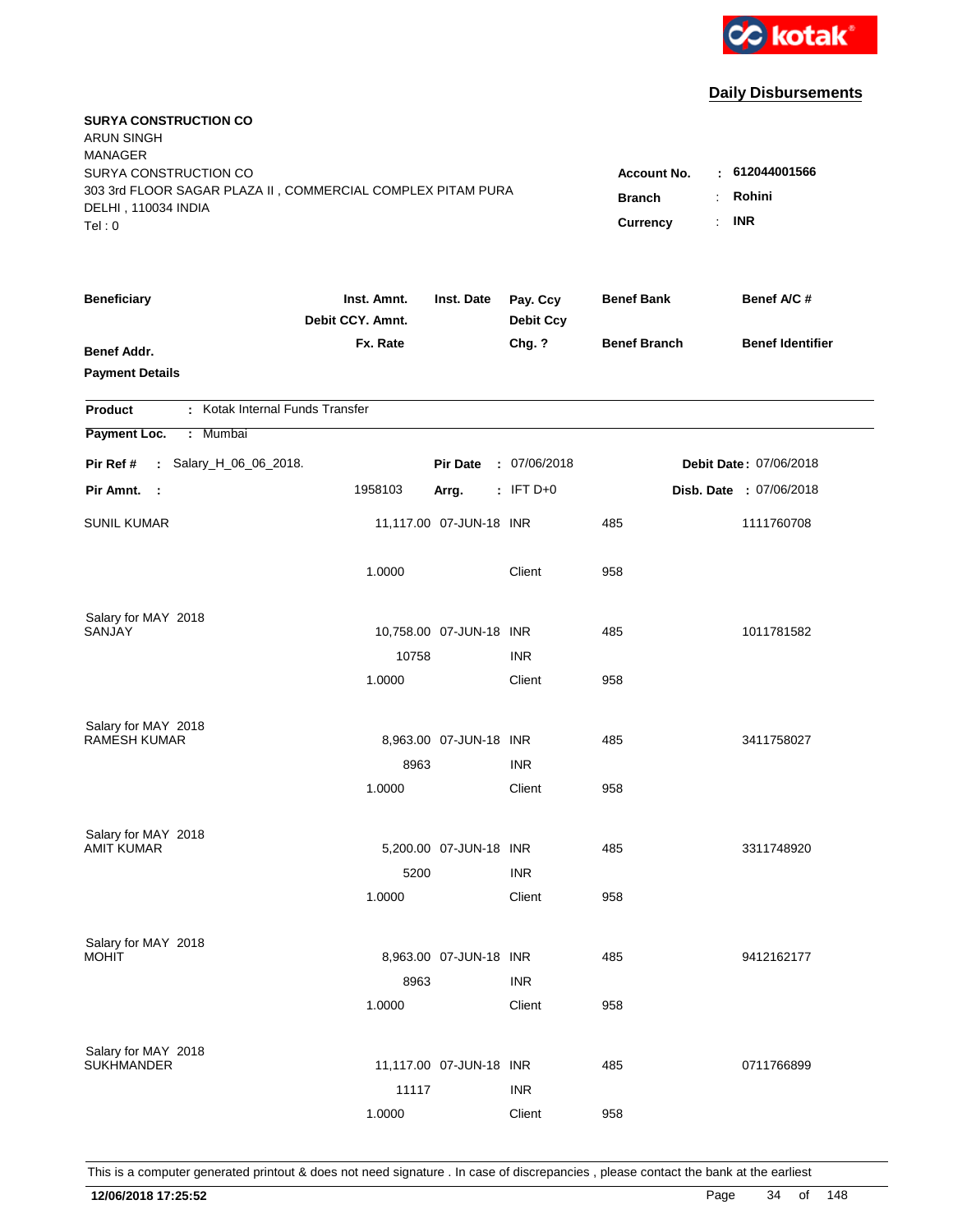

| <b>SURYA CONSTRUCTION CO</b><br><b>ARUN SINGH</b><br><b>MANAGER</b>                                                   |                                                        |                                                    |                              |                     |                         |
|-----------------------------------------------------------------------------------------------------------------------|--------------------------------------------------------|----------------------------------------------------|------------------------------|---------------------|-------------------------|
| SURYA CONSTRUCTION CO<br>303 3rd FLOOR SAGAR PLAZA II, COMMERCIAL COMPLEX PITAM PURA<br>DELHI, 110034 INDIA<br>Tel: 0 | <b>Account No.</b><br><b>Branch</b><br><b>Currency</b> | $-612044001566$<br>Rohini<br>÷<br><b>INR</b><br>÷. |                              |                     |                         |
| <b>Beneficiary</b>                                                                                                    | Inst. Amnt.<br>Debit CCY. Amnt.                        | Inst. Date                                         | Pay. Ccy<br><b>Debit Ccy</b> | <b>Benef Bank</b>   | Benef A/C #             |
| Benef Addr.<br><b>Payment Details</b>                                                                                 | Fx. Rate                                               |                                                    | Chg. ?                       | <b>Benef Branch</b> | <b>Benef Identifier</b> |
| : Kotak Internal Funds Transfer<br><b>Product</b>                                                                     |                                                        |                                                    |                              |                     |                         |
| Payment Loc.<br>Mumbai<br>÷.                                                                                          |                                                        |                                                    |                              |                     |                         |
| : Salary_H_06_06_2018.<br>Pir Ref #                                                                                   |                                                        | <b>Pir Date</b>                                    | : 07/06/2018                 |                     | Debit Date: 07/06/2018  |
| Pir Amnt.<br>$\sim$ 1                                                                                                 | 1958103                                                | Arrg.                                              | $:$ IFT D+0                  |                     | Disb. Date : 07/06/2018 |
| <b>SUKHMANDER</b>                                                                                                     |                                                        | 11,117.00 07-JUN-18 INR                            |                              | 485                 | 0711766899              |
|                                                                                                                       | 1.0000                                                 |                                                    | Client                       | 958                 |                         |
| Salary for MAY 2018                                                                                                   |                                                        |                                                    |                              |                     |                         |
| <b>SUDHIR KUMAR</b>                                                                                                   |                                                        | 8,963.00 07-JUN-18 INR                             |                              | 485                 | 9412162030              |
|                                                                                                                       | 8963                                                   |                                                    | <b>INR</b>                   |                     |                         |
|                                                                                                                       | 1.0000                                                 |                                                    | Client                       | 958                 |                         |
| Salary for MAY 2018                                                                                                   |                                                        |                                                    |                              |                     |                         |
| <b>PRITAM</b>                                                                                                         |                                                        | 10,399.00 07-JUN-18 INR                            |                              | 485                 | 9812224253              |
|                                                                                                                       | 10399                                                  |                                                    | <b>INR</b>                   |                     |                         |
|                                                                                                                       | 1.0000                                                 |                                                    | Client                       | 958                 |                         |
| Salary for MAY 2018                                                                                                   |                                                        |                                                    |                              |                     |                         |
| <b>PARVEEN</b>                                                                                                        |                                                        | 8,963.00 07-JUN-18 INR                             |                              | 485                 | 3311748883              |
|                                                                                                                       | 8963                                                   |                                                    | <b>INR</b>                   |                     |                         |
|                                                                                                                       | 1.0000                                                 |                                                    | Client                       | 958                 |                         |
| Salary for MAY 2018                                                                                                   |                                                        |                                                    |                              |                     |                         |
| <b>SUMIT</b>                                                                                                          |                                                        | 11,117.00 07-JUN-18 INR                            |                              | 485                 | 1011776083              |
|                                                                                                                       | 11117                                                  |                                                    | <b>INR</b>                   |                     |                         |
|                                                                                                                       | 1.0000                                                 |                                                    | Client                       | 958                 |                         |
| Salary for MAY 2018                                                                                                   |                                                        |                                                    |                              |                     |                         |
| AJIT                                                                                                                  |                                                        | 2,304.00 07-JUN-18 INR                             |                              | 485                 | 9412162221              |
|                                                                                                                       | 2304                                                   |                                                    | <b>INR</b>                   |                     |                         |
|                                                                                                                       | 1.0000                                                 |                                                    | Client                       | 958                 |                         |
|                                                                                                                       |                                                        |                                                    |                              |                     |                         |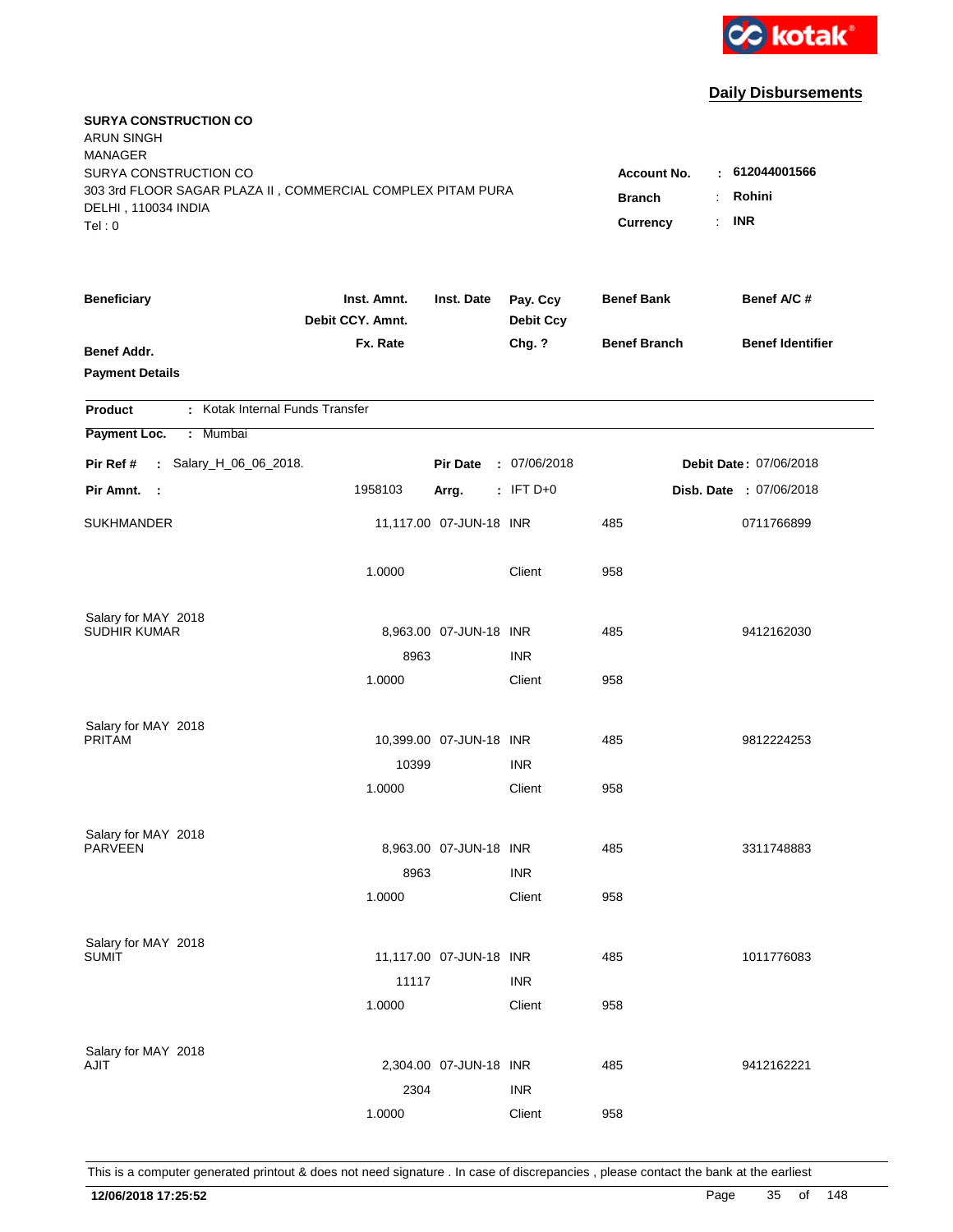

| <b>SURYA CONSTRUCTION CO</b><br><b>ARUN SINGH</b><br><b>MANAGER</b>                |                                 |                         |                              |                     |                         |
|------------------------------------------------------------------------------------|---------------------------------|-------------------------|------------------------------|---------------------|-------------------------|
| SURYA CONSTRUCTION CO                                                              |                                 |                         |                              | <b>Account No.</b>  | $-612044001566$         |
| 303 3rd FLOOR SAGAR PLAZA II, COMMERCIAL COMPLEX PITAM PURA<br>DELHI, 110034 INDIA | <b>Branch</b>                   | Rohini<br>÷.            |                              |                     |                         |
| Tel: 0                                                                             |                                 |                         |                              | Currency            | <b>INR</b><br>÷.        |
| <b>Beneficiary</b>                                                                 | Inst. Amnt.<br>Debit CCY. Amnt. | Inst. Date              | Pay. Ccy<br><b>Debit Ccy</b> | <b>Benef Bank</b>   | Benef A/C #             |
| <b>Benef Addr.</b>                                                                 | Fx. Rate                        |                         | Chg. ?                       | <b>Benef Branch</b> | <b>Benef Identifier</b> |
| <b>Payment Details</b>                                                             |                                 |                         |                              |                     |                         |
| : Kotak Internal Funds Transfer<br><b>Product</b>                                  |                                 |                         |                              |                     |                         |
| Payment Loc.<br>Mumbai<br>÷.                                                       |                                 |                         |                              |                     |                         |
| : Salary_H_06_06_2018.<br>Pir Ref #                                                |                                 | <b>Pir Date</b>         | : 07/06/2018                 |                     | Debit Date: 07/06/2018  |
| Pir Amnt.<br>$\sim$ 1                                                              | 1958103                         | Arrg.                   | $:$ IFT D+0                  |                     | Disb. Date : 07/06/2018 |
| <b>AJIT</b>                                                                        |                                 | 2,304.00 07-JUN-18 INR  |                              | 485                 | 9412162221              |
|                                                                                    | 1.0000                          |                         | Client                       | 958                 |                         |
| Salary for MAY 2018                                                                |                                 |                         |                              |                     |                         |
| <b>HARDEEP</b>                                                                     |                                 | 8,672.00 07-JUN-18 INR  |                              | 485                 | 3311748968              |
|                                                                                    | 8672                            |                         | <b>INR</b>                   |                     |                         |
|                                                                                    | 1.0000                          |                         | Client                       | 958                 |                         |
| Salary for MAY 2018                                                                |                                 |                         |                              |                     |                         |
| <b>NITESH KUMAR</b>                                                                |                                 | 8,963.00 07-JUN-18 INR  |                              | 485                 | 1111760692              |
|                                                                                    | 8963                            |                         | <b>INR</b>                   |                     |                         |
|                                                                                    | 1.0000                          |                         | Client                       | 958                 |                         |
| Salary for MAY 2018                                                                |                                 |                         |                              |                     |                         |
| <b>KULDEEP</b>                                                                     |                                 | 11,117.00 07-JUN-18 INR |                              | 485                 | 0511766945              |
|                                                                                    | 11117                           |                         | <b>INR</b>                   |                     |                         |
|                                                                                    | 1.0000                          |                         | Client                       | 958                 |                         |
| Salary for MAY 2018                                                                |                                 |                         |                              |                     |                         |
| <b>ANIL</b>                                                                        |                                 | 8,963.00 07-JUN-18 INR  |                              | 485                 | 9412162078              |
|                                                                                    | 8963                            |                         | <b>INR</b>                   |                     |                         |
|                                                                                    | 1.0000                          |                         | Client                       | 958                 |                         |
|                                                                                    |                                 |                         |                              |                     |                         |
| Salary for MAY 2018<br><b>PARVEEN</b>                                              |                                 | 11,117.00 07-JUN-18 INR |                              | 485                 | 9812221962              |
|                                                                                    | 11117                           |                         | <b>INR</b>                   |                     |                         |
|                                                                                    | 1.0000                          |                         | Client                       | 958                 |                         |
|                                                                                    |                                 |                         |                              |                     |                         |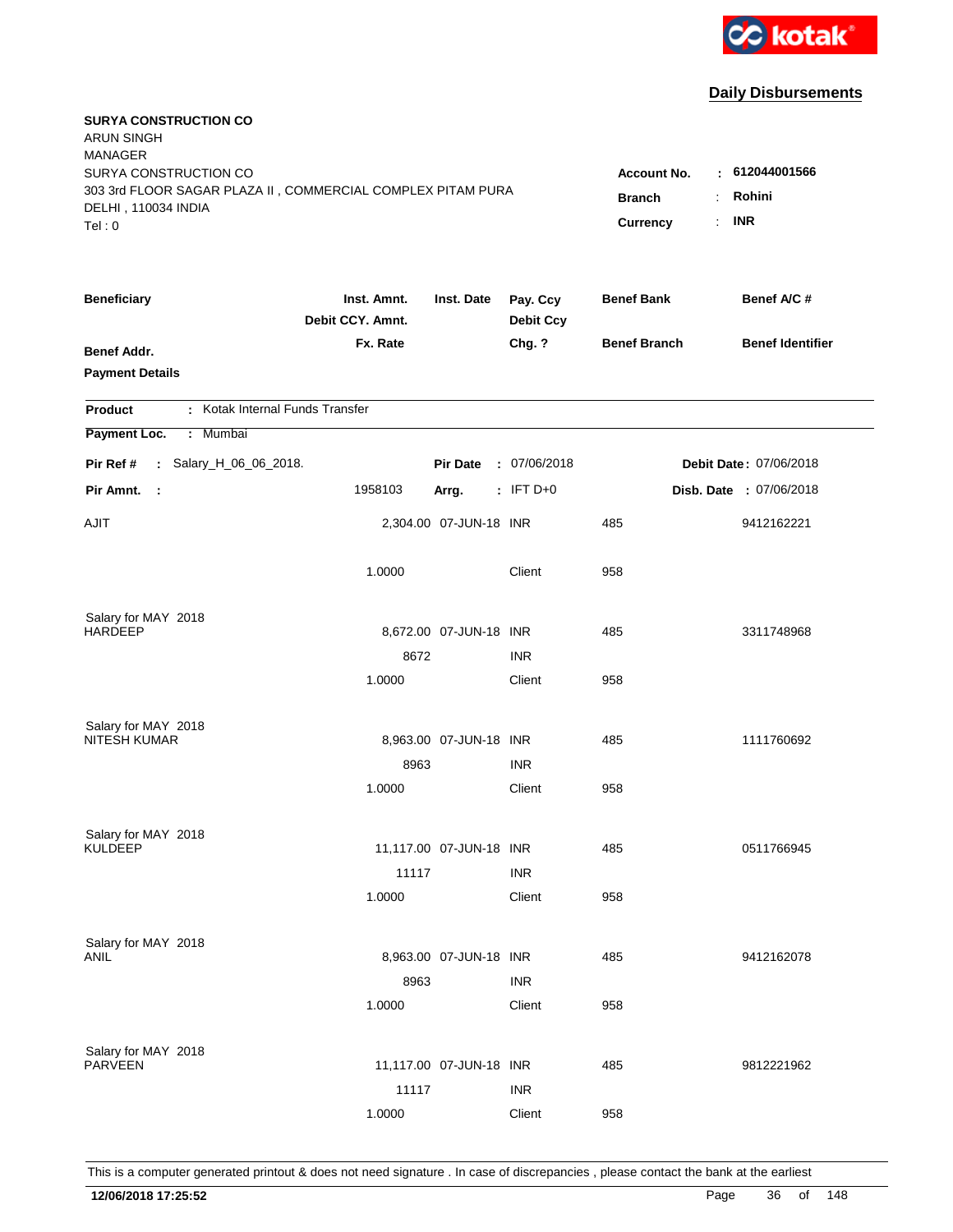

| <b>SURYA CONSTRUCTION CO</b><br><b>ARUN SINGH</b><br><b>MANAGER</b> |                                 |                         |                              |                     |                         |
|---------------------------------------------------------------------|---------------------------------|-------------------------|------------------------------|---------------------|-------------------------|
| SURYA CONSTRUCTION CO                                               |                                 |                         |                              | <b>Account No.</b>  | $-612044001566$         |
| 303 3rd FLOOR SAGAR PLAZA II, COMMERCIAL COMPLEX PITAM PURA         | <b>Branch</b>                   | Rohini<br>÷             |                              |                     |                         |
| DELHI, 110034 INDIA<br>Tel: 0                                       |                                 |                         |                              | Currency            | <b>INR</b><br>÷.        |
|                                                                     |                                 |                         |                              |                     |                         |
| <b>Beneficiary</b>                                                  | Inst. Amnt.<br>Debit CCY. Amnt. | Inst. Date              | Pay. Ccy<br><b>Debit Ccy</b> | <b>Benef Bank</b>   | Benef A/C #             |
| Benef Addr.                                                         | Fx. Rate                        |                         | Chg. ?                       | <b>Benef Branch</b> | <b>Benef Identifier</b> |
| <b>Payment Details</b>                                              |                                 |                         |                              |                     |                         |
| : Kotak Internal Funds Transfer<br><b>Product</b>                   |                                 |                         |                              |                     |                         |
| Payment Loc.<br>: Mumbai                                            |                                 |                         |                              |                     |                         |
| : Salary_H_06_06_2018.<br>Pir Ref #                                 |                                 | <b>Pir Date</b>         | : 07/06/2018                 |                     | Debit Date: 07/06/2018  |
| Pir Amnt.<br>- 1                                                    | 1958103                         | Arrg.                   | $:$ IFT D+0                  |                     | Disb. Date : 07/06/2018 |
| <b>PARVEEN</b>                                                      |                                 | 11,117.00 07-JUN-18 INR |                              | 485                 | 9812221962              |
|                                                                     | 1.0000                          |                         | Client                       | 958                 |                         |
| Salary for MAY 2018                                                 |                                 |                         |                              |                     |                         |
| <b>PURAN SINGH</b>                                                  |                                 | 11,117.00 07-JUN-18 INR |                              | 485                 | 9412162061              |
|                                                                     | 11117                           |                         | <b>INR</b>                   |                     |                         |
|                                                                     | 1.0000                          |                         | Client                       | 958                 |                         |
| Salary for MAY 2018                                                 |                                 |                         |                              |                     |                         |
| PARVEEN KUMAR                                                       |                                 | 8,963.00 07-JUN-18 INR  |                              | 485                 | 9812188029              |
|                                                                     | 8963                            |                         | <b>INR</b>                   |                     |                         |
|                                                                     | 1.0000                          |                         | Client                       | 958                 |                         |
| Salary for MAY 2018                                                 |                                 |                         |                              |                     |                         |
| RAKESH AHLAWAT                                                      |                                 | 8,963.00 07-JUN-18 INR  |                              | 485                 | 9412162016              |
|                                                                     | 8963                            |                         | <b>INR</b>                   |                     |                         |
|                                                                     | 1.0000                          |                         | Client                       | 958                 |                         |
| Salary for MAY 2018                                                 |                                 |                         |                              |                     |                         |
| PARMOD KUMAR                                                        |                                 | 8,963.00 07-JUN-18 INR  |                              | 485                 | 3311748906              |
|                                                                     | 8963                            |                         | <b>INR</b>                   |                     |                         |
|                                                                     | 1.0000                          |                         | Client                       | 958                 |                         |
| Salary for MAY 2018                                                 |                                 |                         |                              |                     |                         |
| <b>VIKAS</b>                                                        |                                 | 4,921.00 07-JUN-18 INR  |                              | 485                 | 0711767155              |
|                                                                     | 4921                            |                         | <b>INR</b>                   |                     |                         |
|                                                                     | 1.0000                          |                         | Client                       | 958                 |                         |
|                                                                     |                                 |                         |                              |                     |                         |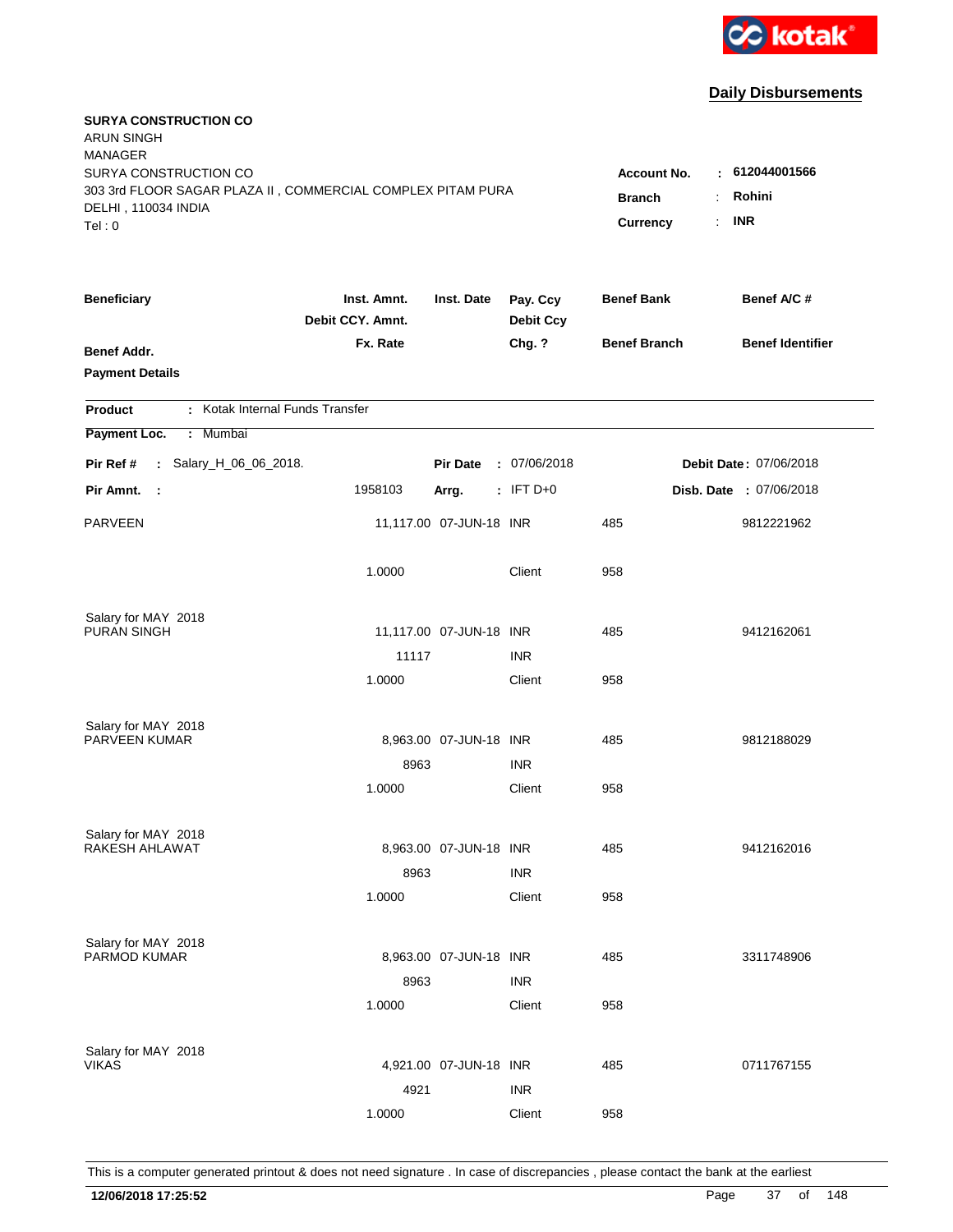

| <b>SURYA CONSTRUCTION CO</b><br><b>ARUN SINGH</b><br><b>MANAGER</b><br>SURYA CONSTRUCTION CO<br>303 3rd FLOOR SAGAR PLAZA II, COMMERCIAL COMPLEX PITAM PURA<br>DELHI, 110034 INDIA |                                 |                         |                              | <b>Account No.</b><br><b>Branch</b> | : 612044001566<br>Rohini<br>÷ |
|------------------------------------------------------------------------------------------------------------------------------------------------------------------------------------|---------------------------------|-------------------------|------------------------------|-------------------------------------|-------------------------------|
| Tel: 0                                                                                                                                                                             |                                 |                         |                              | Currency                            | <b>INR</b><br>÷.              |
| <b>Beneficiary</b>                                                                                                                                                                 | Inst. Amnt.<br>Debit CCY. Amnt. | Inst. Date              | Pay. Ccy<br><b>Debit Ccy</b> | <b>Benef Bank</b>                   | Benef A/C #                   |
| <b>Benef Addr.</b><br><b>Payment Details</b>                                                                                                                                       | Fx. Rate                        |                         | Chg. ?                       | <b>Benef Branch</b>                 | <b>Benef Identifier</b>       |
| : Kotak Internal Funds Transfer<br>Product                                                                                                                                         |                                 |                         |                              |                                     |                               |
| Payment Loc.<br>: Mumbai                                                                                                                                                           |                                 |                         |                              |                                     |                               |
| : Salary_H_06_06_2018.<br>Pir Ref #                                                                                                                                                |                                 | <b>Pir Date</b>         | : 07/06/2018                 |                                     | Debit Date: 07/06/2018        |
| Pir Amnt.<br>$\sim$ 1                                                                                                                                                              | 1958103                         | Arrg.                   | $:$ IFT D+0                  |                                     | Disb. Date : 07/06/2018       |
| <b>VIKAS</b>                                                                                                                                                                       |                                 | 4,921.00 07-JUN-18 INR  |                              | 485                                 | 0711767155                    |
|                                                                                                                                                                                    | 1.0000                          |                         | Client                       | 958                                 |                               |
| Salary for MAY 2018                                                                                                                                                                |                                 |                         |                              |                                     |                               |
| <b>VINOD</b>                                                                                                                                                                       |                                 | 10,399.00 07-JUN-18 INR |                              | 485                                 | 1411752403                    |
|                                                                                                                                                                                    | 10399<br>1.0000                 |                         | <b>INR</b>                   | 958                                 |                               |
|                                                                                                                                                                                    |                                 |                         | Client                       |                                     |                               |
| Salary for MAY 2018                                                                                                                                                                |                                 |                         |                              |                                     |                               |
| AMAR                                                                                                                                                                               |                                 | 11,117.00 07-JUN-18 INR |                              | 485                                 | 1411752380                    |
|                                                                                                                                                                                    | 11117                           |                         | <b>INR</b>                   |                                     |                               |
|                                                                                                                                                                                    | 1.0000                          |                         | Client                       | 958                                 |                               |
| Salary for MAY 2018                                                                                                                                                                |                                 |                         |                              |                                     |                               |
| <b>JATIN</b>                                                                                                                                                                       |                                 | 8,963.00 07-JUN-18 INR  |                              | 485                                 | 9812224239                    |
|                                                                                                                                                                                    | 8963                            |                         | <b>INR</b>                   |                                     |                               |
|                                                                                                                                                                                    | 1.0000                          |                         | Client                       | 958                                 |                               |
|                                                                                                                                                                                    |                                 |                         |                              |                                     |                               |
| Salary for MAY 2018<br><b>MANOJ</b>                                                                                                                                                |                                 | 8,963.00 07-JUN-18 INR  |                              | 485                                 | 1311754613                    |
|                                                                                                                                                                                    | 8963                            |                         | <b>INR</b>                   |                                     |                               |
|                                                                                                                                                                                    | 1.0000                          |                         | Client                       | 958                                 |                               |
|                                                                                                                                                                                    |                                 |                         |                              |                                     |                               |
| Salary for MAY 2018<br>YUGDEEP                                                                                                                                                     |                                 | 11,117.00 07-JUN-18 INR |                              | 485                                 | 1211755840                    |
|                                                                                                                                                                                    | 11117                           |                         | <b>INR</b>                   |                                     |                               |
|                                                                                                                                                                                    | 1.0000                          |                         | Client                       | 958                                 |                               |
|                                                                                                                                                                                    |                                 |                         |                              |                                     |                               |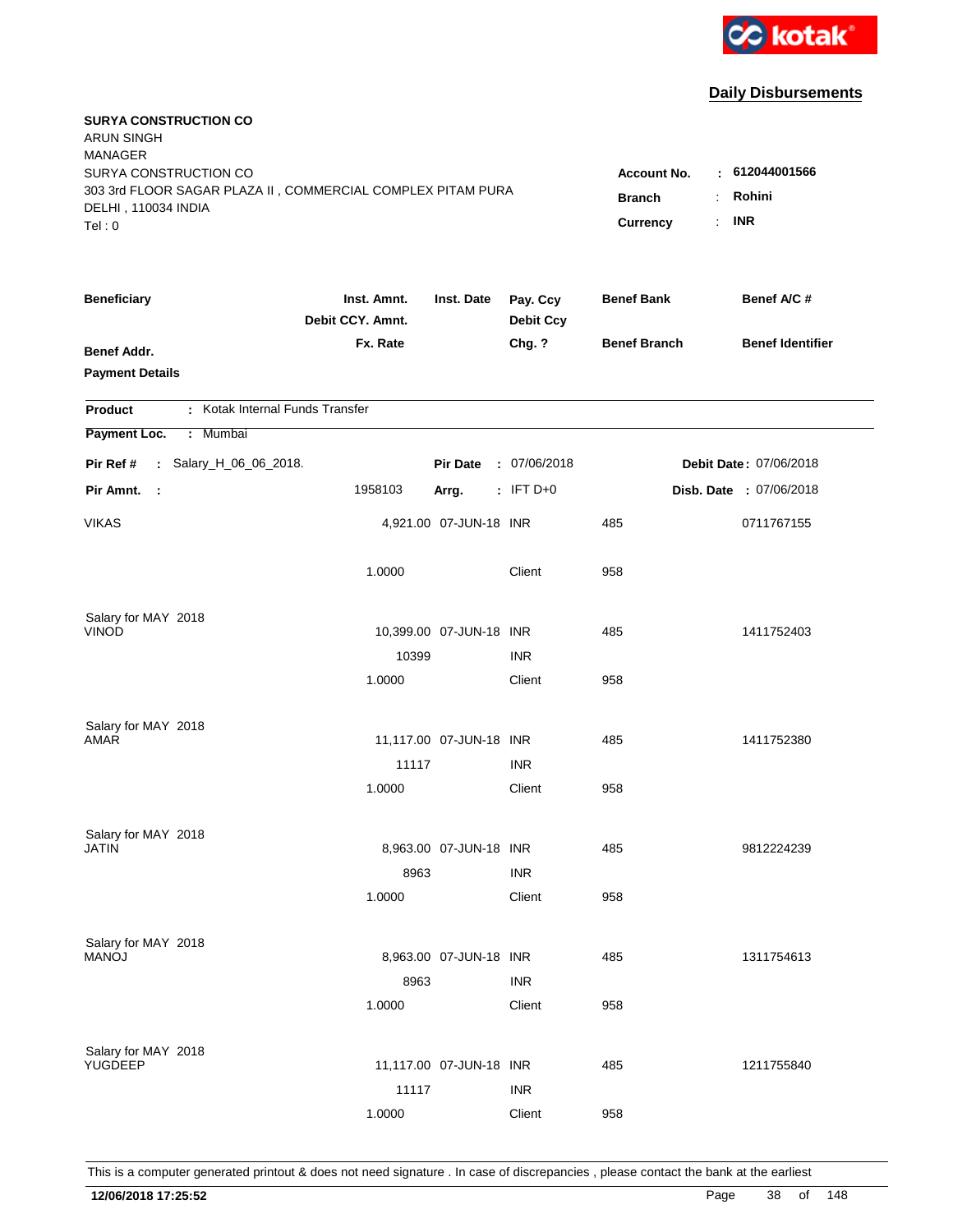

| <b>SURYA CONSTRUCTION CO</b><br><b>ARUN SINGH</b><br><b>MANAGER</b>                |                                 |                         |                              |                     |                         |
|------------------------------------------------------------------------------------|---------------------------------|-------------------------|------------------------------|---------------------|-------------------------|
| SURYA CONSTRUCTION CO                                                              |                                 |                         |                              | <b>Account No.</b>  | : 612044001566          |
| 303 3rd FLOOR SAGAR PLAZA II, COMMERCIAL COMPLEX PITAM PURA<br>DELHI, 110034 INDIA |                                 |                         |                              | <b>Branch</b>       | Rohini<br>÷             |
| Tel:0                                                                              |                                 |                         |                              | <b>Currency</b>     | <b>INR</b><br>÷         |
| <b>Beneficiary</b>                                                                 | Inst. Amnt.<br>Debit CCY. Amnt. | Inst. Date              | Pay. Ccy<br><b>Debit Ccy</b> | <b>Benef Bank</b>   | Benef A/C #             |
| Benef Addr.                                                                        | Fx. Rate                        |                         | Chg. ?                       | <b>Benef Branch</b> | <b>Benef Identifier</b> |
| <b>Payment Details</b>                                                             |                                 |                         |                              |                     |                         |
| : Kotak Internal Funds Transfer<br><b>Product</b>                                  |                                 |                         |                              |                     |                         |
| : Mumbai<br>Payment Loc.                                                           |                                 |                         |                              |                     |                         |
| : Salary_H_06_06_2018.<br>Pir Ref #                                                |                                 | <b>Pir Date</b>         | : 07/06/2018                 |                     | Debit Date: 07/06/2018  |
| Pir Amnt.<br>- 1                                                                   | 1958103                         | Arrg.                   | $:$ IFT D+0                  |                     | Disb. Date: 07/06/2018  |
| YUGDEEP                                                                            |                                 | 11,117.00 07-JUN-18 INR |                              | 485                 | 1211755840              |
|                                                                                    | 1.0000                          |                         | Client                       | 958                 |                         |
| Salary for MAY 2018                                                                |                                 |                         |                              |                     |                         |
| <b>RAM PAL</b>                                                                     |                                 | 11,117.00 07-JUN-18 INR |                              | 485                 | 1311754521              |
|                                                                                    | 11117                           |                         | <b>INR</b>                   |                     |                         |
|                                                                                    | 1.0000                          |                         | Client                       | 958                 |                         |
| Salary for MAY 2018                                                                |                                 |                         |                              |                     |                         |
| <b>JAGBIR RANA</b>                                                                 |                                 | 8,384.00 07-JUN-18 INR  |                              | 485                 | 1011781308              |
|                                                                                    | 8384                            |                         | <b>INR</b>                   |                     |                         |
|                                                                                    | 1.0000                          |                         | Client                       | 958                 |                         |
| Salary for MAY 2018                                                                |                                 |                         |                              |                     |                         |
| <b>PAWAN KUMAR</b>                                                                 |                                 | 11,117.00 07-JUN-18 INR |                              | 485                 | 9412189952              |
|                                                                                    | 11117                           |                         | <b>INR</b>                   |                     |                         |
|                                                                                    | 1.0000                          |                         | Client                       | 958                 |                         |
|                                                                                    |                                 |                         |                              |                     |                         |

Salary for MAY 2018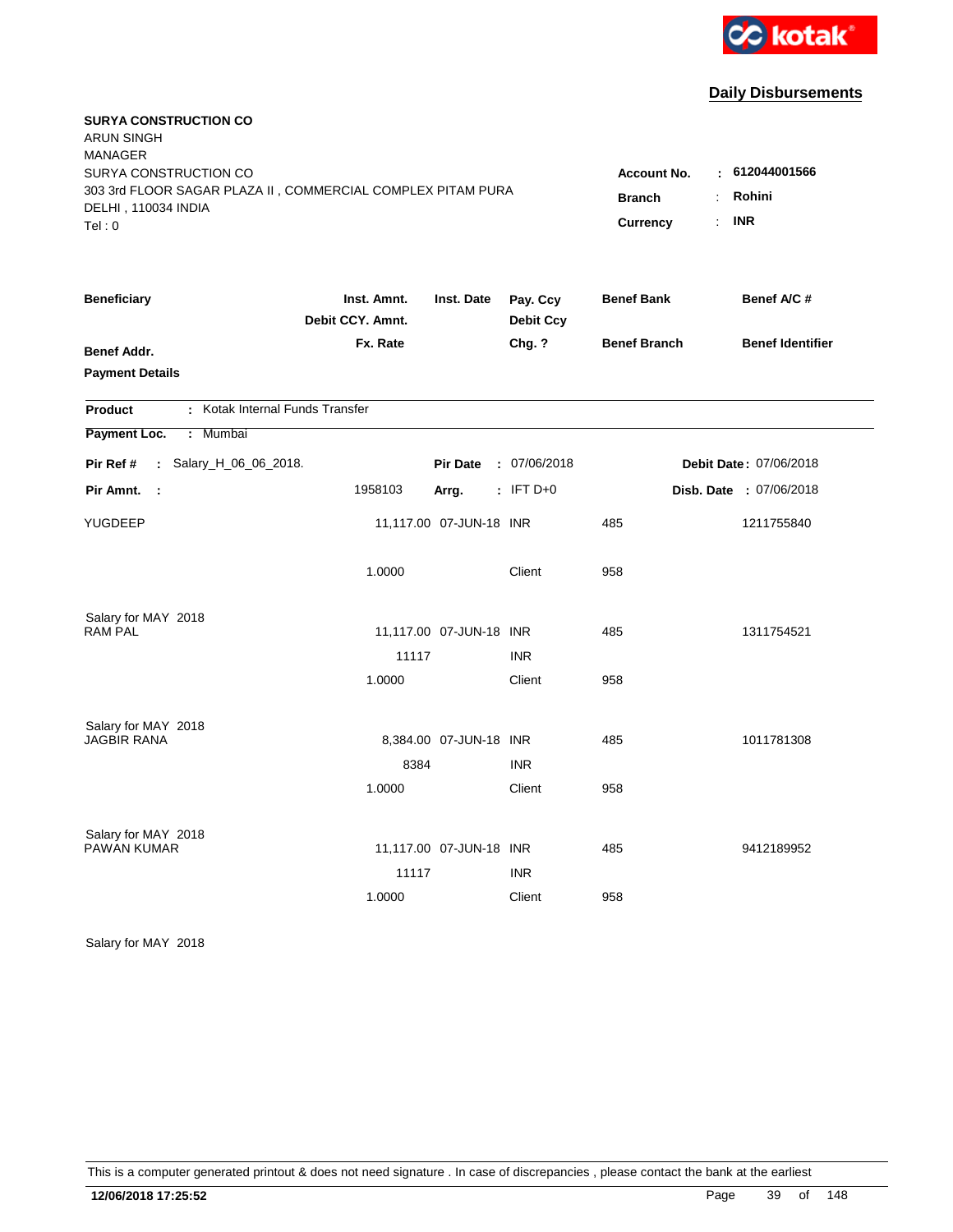

| <b>SURYA CONSTRUCTION CO</b><br><b>ARUN SINGH</b><br><b>MANAGER</b><br>SURYA CONSTRUCTION CO<br>303 3rd FLOOR SAGAR PLAZA II, COMMERCIAL COMPLEX PITAM PURA<br>DELHI, 110034 INDIA<br>Tel:0 | Account No.<br><b>Branch</b><br><b>Currency</b> | : 612044001566<br>Rohini<br><b>INR</b><br>$\mathcal{L}_{\mathcal{A}}$ |                              |                     |                         |
|---------------------------------------------------------------------------------------------------------------------------------------------------------------------------------------------|-------------------------------------------------|-----------------------------------------------------------------------|------------------------------|---------------------|-------------------------|
| <b>Beneficiary</b>                                                                                                                                                                          | Inst. Amnt.<br>Debit CCY, Amnt.                 | Inst. Date                                                            | Pay. Ccy<br><b>Debit Ccy</b> | <b>Benef Bank</b>   | Benef A/C #             |
| Benef Addr.<br><b>Payment Details</b>                                                                                                                                                       | Fx. Rate                                        |                                                                       | Chg. ?                       | <b>Benef Branch</b> | <b>Benef Identifier</b> |
| : Kotak Internal Funds Transfer<br><b>Product</b>                                                                                                                                           |                                                 |                                                                       |                              |                     |                         |
| Payment Loc.<br>: Mumbai                                                                                                                                                                    |                                                 |                                                                       |                              |                     |                         |
| Salary_06_06_2018.tx<br>Pir Ref #<br>$\mathcal{L}$                                                                                                                                          |                                                 | <b>Pir Date</b>                                                       | : 07/06/2018                 |                     | Debit Date: 08/06/2018  |
| Pir Amnt. :                                                                                                                                                                                 | 202657                                          | Arrg.                                                                 | $:$ IFT D+0                  |                     | Disb. Date : 08/06/2018 |
| ANIL KUMAR                                                                                                                                                                                  |                                                 | 20,632.00 08-JUN-18 INR                                               |                              | 485                 | 3211703159              |
|                                                                                                                                                                                             | 20632                                           |                                                                       | <b>INR</b>                   |                     |                         |
|                                                                                                                                                                                             | 1.0000                                          |                                                                       | Client                       | 958                 |                         |
| Salary for MAY 2018                                                                                                                                                                         |                                                 |                                                                       |                              |                     |                         |
| <b>MD SADIK HUSAIN</b>                                                                                                                                                                      |                                                 | 12,468.00 08-JUN-18 INR                                               |                              | 485                 | 9412165390              |
|                                                                                                                                                                                             | 12468                                           |                                                                       | <b>INR</b>                   |                     |                         |
|                                                                                                                                                                                             | 1.0000                                          |                                                                       | Client                       | 958                 |                         |
| Salary for MAY 2018                                                                                                                                                                         |                                                 |                                                                       |                              |                     |                         |
| ANIL KUMAR JHA                                                                                                                                                                              |                                                 | 12,468.00 08-JUN-18 INR                                               |                              | 485                 | 3511708991              |
|                                                                                                                                                                                             | 12468                                           |                                                                       | <b>INR</b>                   |                     |                         |
|                                                                                                                                                                                             | 1.0000                                          |                                                                       | Client                       | 958                 |                         |
| Salary for MAY 2018                                                                                                                                                                         |                                                 |                                                                       |                              |                     |                         |
| RAUSHAN KUMAR SINGH                                                                                                                                                                         |                                                 | 12,468.00 08-JUN-18 INR                                               |                              | 485                 | 0312523846              |
|                                                                                                                                                                                             | 12468                                           |                                                                       | <b>INR</b>                   |                     |                         |
|                                                                                                                                                                                             | 1.0000                                          |                                                                       | Client                       | 958                 |                         |
| Salary for MAY 2018<br><b>JAI BHAGWAN</b>                                                                                                                                                   |                                                 |                                                                       |                              |                     |                         |
|                                                                                                                                                                                             |                                                 | 15,126.00 08-JUN-18 INR                                               |                              | 485                 | 807010006292            |
|                                                                                                                                                                                             | 15126                                           |                                                                       | <b>INR</b>                   |                     |                         |
|                                                                                                                                                                                             | 1.0000                                          |                                                                       | Client                       | 958                 |                         |
| Salary for MAY 2018                                                                                                                                                                         |                                                 |                                                                       |                              |                     |                         |
| <b>ARUN SINGH</b>                                                                                                                                                                           |                                                 | 16,449.00 08-JUN-18 INR                                               |                              | 485                 | 588010123978            |
|                                                                                                                                                                                             | 16449                                           |                                                                       | <b>INR</b>                   |                     |                         |
|                                                                                                                                                                                             | 1.0000                                          |                                                                       | Client                       | 958                 |                         |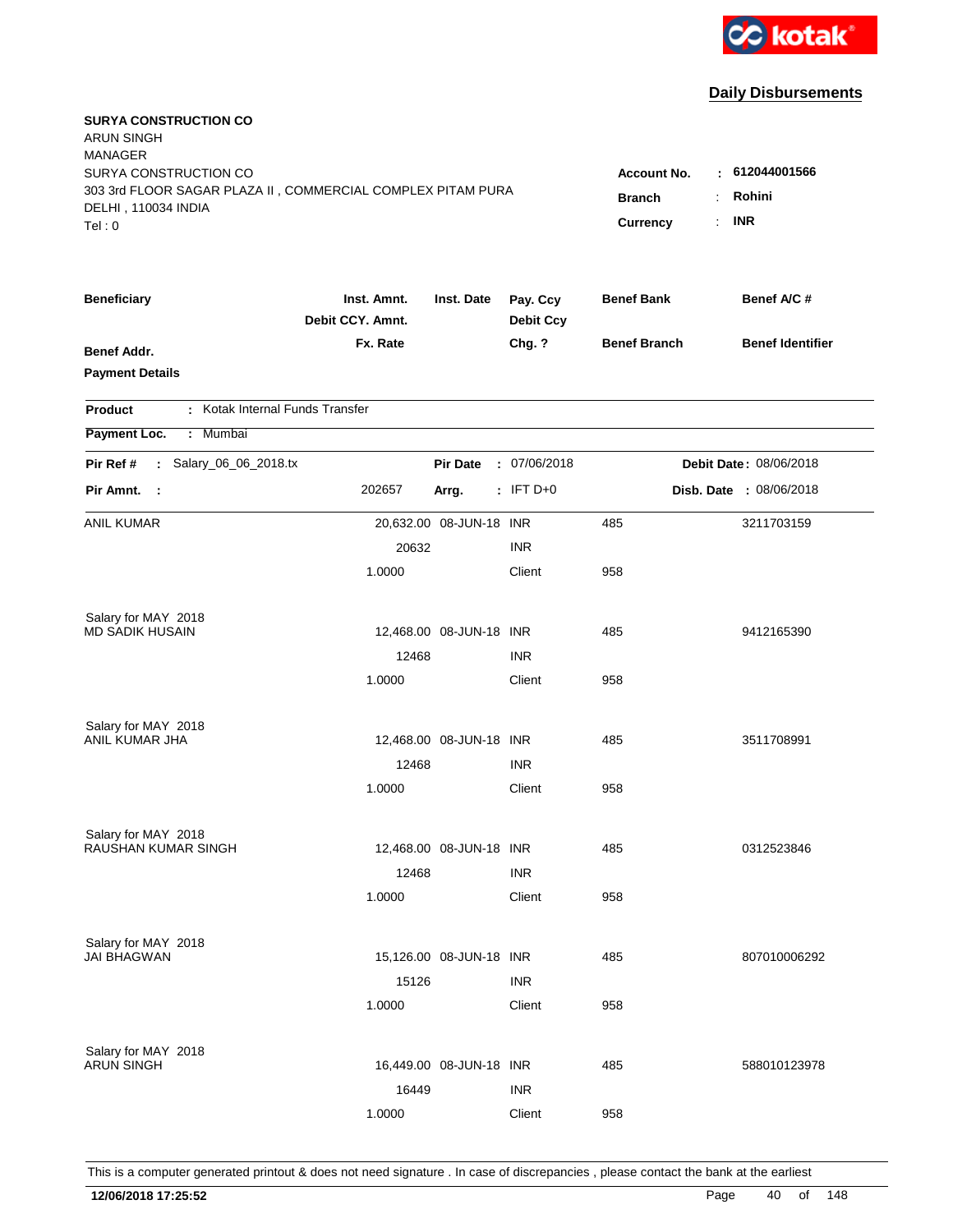

| <b>SURYA CONSTRUCTION CO</b><br><b>ARUN SINGH</b><br><b>MANAGER</b><br>SURYA CONSTRUCTION CO<br>303 3rd FLOOR SAGAR PLAZA II, COMMERCIAL COMPLEX PITAM PURA |                                       |                         |                              | Account No.         | $\pm 612044001566$      |
|-------------------------------------------------------------------------------------------------------------------------------------------------------------|---------------------------------------|-------------------------|------------------------------|---------------------|-------------------------|
| DELHI, 110034 INDIA<br>Tel: 0                                                                                                                               | <b>Branch</b><br>÷.<br>Currency<br>÷. | Rohini<br><b>INR</b>    |                              |                     |                         |
| <b>Beneficiary</b>                                                                                                                                          | Inst. Amnt.<br>Debit CCY. Amnt.       | Inst. Date              | Pay. Ccy<br><b>Debit Ccy</b> | <b>Benef Bank</b>   | Benef A/C #             |
| Benef Addr.<br><b>Payment Details</b>                                                                                                                       | Fx. Rate                              |                         | Chg. ?                       | <b>Benef Branch</b> | <b>Benef Identifier</b> |
| : Kotak Internal Funds Transfer<br><b>Product</b>                                                                                                           |                                       |                         |                              |                     |                         |
| Payment Loc.<br>Mumbai<br>÷.                                                                                                                                |                                       |                         |                              |                     |                         |
| : Salary_06_06_2018.tx<br>Pir Ref #                                                                                                                         |                                       | <b>Pir Date</b>         | : 07/06/2018                 |                     | Debit Date: 08/06/2018  |
| Pir Amnt. :                                                                                                                                                 | 202657                                | Arrg.                   | : IFT $D+0$                  |                     | Disb. Date : 08/06/2018 |
| <b>ARUN SINGH</b>                                                                                                                                           |                                       | 16,449.00 08-JUN-18 INR |                              | 485                 | 588010123978            |
|                                                                                                                                                             | 1.0000                                |                         | Client                       | 958                 |                         |
| Salary for MAY 2018<br>KAILASH CHAND                                                                                                                        |                                       | 15,126.00 08-JUN-18 INR |                              | 485                 | 645010259054            |
|                                                                                                                                                             | 15126                                 |                         | <b>INR</b>                   |                     |                         |
|                                                                                                                                                             | 1.0000                                |                         | Client                       | 958                 |                         |
| Salary for MAY 2018                                                                                                                                         |                                       |                         |                              |                     |                         |
| <b>AMIT MEHTA</b>                                                                                                                                           |                                       | 12,199.00 08-JUN-18 INR |                              | 485                 | 631010097035            |
|                                                                                                                                                             | 12199                                 |                         | <b>INR</b>                   |                     |                         |
|                                                                                                                                                             | 1.0000                                |                         | Client                       | 958                 |                         |
| Salary for MAY 2018                                                                                                                                         |                                       |                         |                              |                     |                         |
| <b>SUNDER LAL</b>                                                                                                                                           |                                       | 14,638.00 08-JUN-18 INR |                              | 485                 | 584010309638            |
|                                                                                                                                                             | 14638                                 |                         | <b>INR</b>                   |                     |                         |
|                                                                                                                                                             | 1.0000                                |                         | Client                       | 958                 |                         |
| Salary for MAY 2018<br><b>SHAMBHU</b>                                                                                                                       |                                       | 12,199.00 08-JUN-18 INR |                              | 485                 | 9812222297              |
|                                                                                                                                                             | 12199                                 |                         | <b>INR</b>                   |                     |                         |
|                                                                                                                                                             | 1.0000                                |                         | Client                       | 958                 |                         |
| Salary for MAY 2018                                                                                                                                         |                                       |                         |                              |                     |                         |
| Narender                                                                                                                                                    |                                       | 16,449.00 08-JUN-18 INR |                              | 485                 | 0312524058              |
|                                                                                                                                                             | 16449                                 |                         | <b>INR</b>                   |                     |                         |
|                                                                                                                                                             | 1.0000                                |                         | Client                       | 958                 |                         |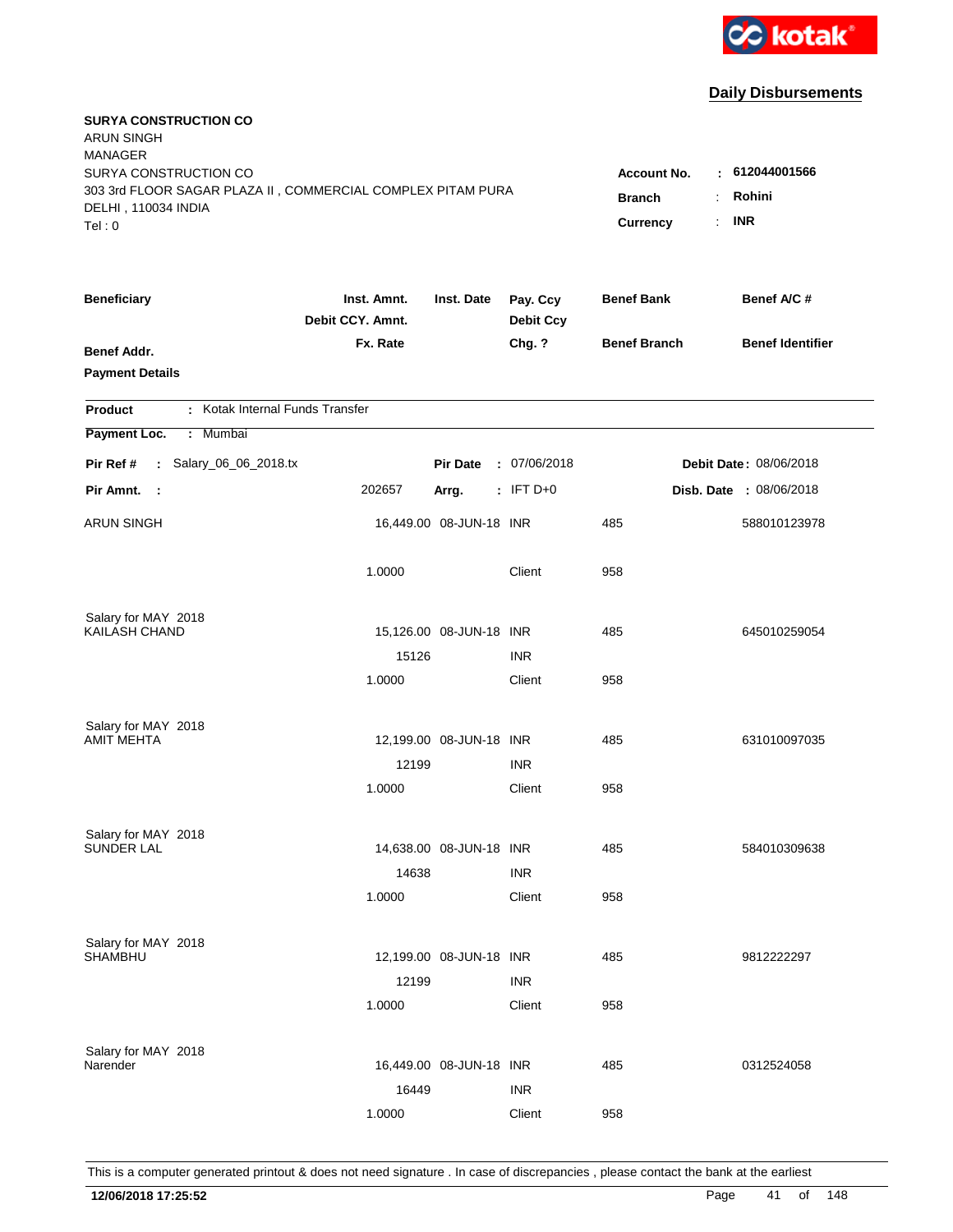

| <b>SURYA CONSTRUCTION CO</b><br><b>ARUN SINGH</b>                                  |                    |                         |                  |                     |                               |
|------------------------------------------------------------------------------------|--------------------|-------------------------|------------------|---------------------|-------------------------------|
| <b>MANAGER</b>                                                                     |                    |                         |                  |                     |                               |
| SURYA CONSTRUCTION CO                                                              | <b>Account No.</b> | 612044001566<br>÷.      |                  |                     |                               |
| 303 3rd FLOOR SAGAR PLAZA II, COMMERCIAL COMPLEX PITAM PURA<br>DELHI, 110034 INDIA |                    |                         |                  | <b>Branch</b>       | Rohini                        |
| Tel: 0                                                                             |                    |                         |                  | <b>Currency</b>     | <b>INR</b><br>÷.              |
| <b>Beneficiary</b>                                                                 | Inst. Amnt.        | Inst. Date              | Pay. Ccy         | <b>Benef Bank</b>   | Benef A/C #                   |
|                                                                                    | Debit CCY. Amnt.   |                         | <b>Debit Ccy</b> |                     |                               |
| <b>Benef Addr.</b>                                                                 | Fx. Rate           |                         | Chg. ?           | <b>Benef Branch</b> | <b>Benef Identifier</b>       |
| <b>Payment Details</b>                                                             |                    |                         |                  |                     |                               |
|                                                                                    |                    |                         |                  |                     |                               |
| : Kotak Internal Funds Transfer<br>Product<br>Mumbai<br>÷.                         |                    |                         |                  |                     |                               |
| Payment Loc.                                                                       |                    |                         |                  |                     |                               |
| : Salary_06_06_2018.tx<br>Pir Ref #                                                |                    | <b>Pir Date</b>         | : 07/06/2018     |                     | <b>Debit Date: 08/06/2018</b> |
| Pir Amnt.<br>$\sim$                                                                | 202657             | Arrg.                   | $:$ IFT D+0      |                     | Disb. Date : 08/06/2018       |
| Narender                                                                           |                    | 16,449.00 08-JUN-18 INR |                  | 485                 | 0312524058                    |
|                                                                                    | 1.0000             |                         | Client           | 958                 |                               |
| Salary for MAY 2018<br><b>SATISH</b>                                               |                    | 10,860.00 08-JUN-18 INR |                  | 485                 | 1212553087                    |
|                                                                                    | 10860              |                         | <b>INR</b>       |                     |                               |
|                                                                                    | 1.0000             |                         | Client           | 958                 |                               |
|                                                                                    |                    |                         |                  |                     |                               |
| Salary for MAY 2018                                                                |                    |                         |                  |                     |                               |
| SHISHU PAL SINGH                                                                   |                    | 15,126.00 08-JUN-18 INR |                  | 485                 | 807010080780                  |
|                                                                                    | 15126              |                         | <b>INR</b>       |                     |                               |
|                                                                                    | 1.0000             |                         | Client           | 958                 |                               |
| Salary for MAY 2018                                                                |                    |                         |                  |                     |                               |
| <b>UDIT NARAYAN</b>                                                                |                    | 16,449.00 08-JUN-18 INR |                  | 485                 | 588010123951                  |
|                                                                                    | 16449              |                         | <b>INR</b>       |                     |                               |
|                                                                                    | 1.0000             |                         | Client           | 958                 |                               |
|                                                                                    |                    |                         |                  |                     |                               |
| Salary for MAY 2018<br>: National Electronic Funds Transfer<br><b>Product</b>      |                    |                         |                  |                     |                               |

**Payment Loc. : Mumbai**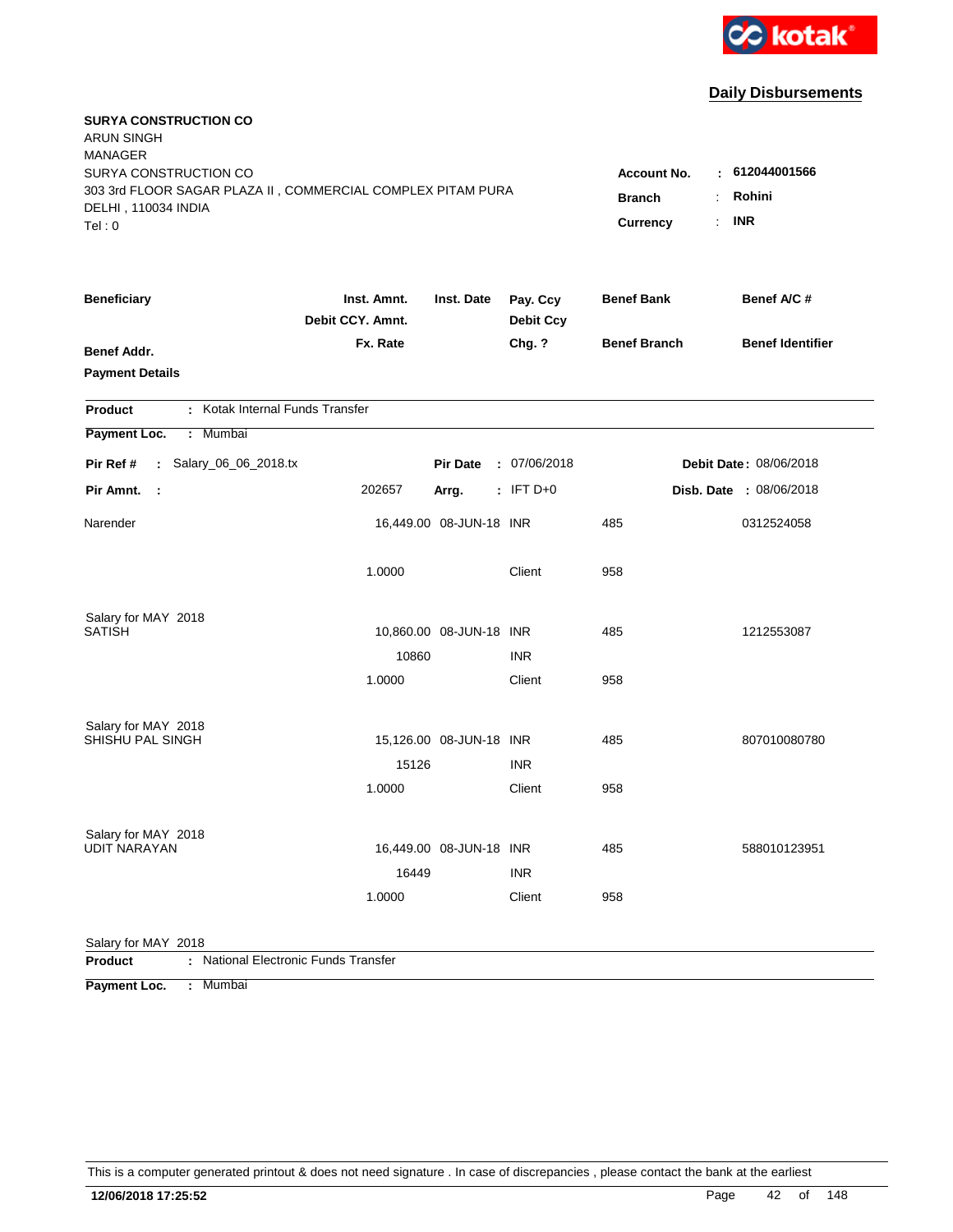

| <b>SURYA CONSTRUCTION CO</b><br><b>ARUN SINGH</b><br><b>MANAGER</b> |                                 |                         |                              |                     |                                |
|---------------------------------------------------------------------|---------------------------------|-------------------------|------------------------------|---------------------|--------------------------------|
| SURYA CONSTRUCTION CO                                               |                                 |                         |                              | <b>Account No.</b>  | : 612044001566                 |
| 303 3rd FLOOR SAGAR PLAZA II, COMMERCIAL COMPLEX PITAM PURA         | <b>Branch</b>                   | Rohini                  |                              |                     |                                |
| DELHI, 110034 INDIA<br>Tel: 0                                       |                                 |                         |                              | Currency            | <b>INR</b>                     |
|                                                                     |                                 |                         |                              |                     |                                |
| <b>Beneficiary</b>                                                  | Inst. Amnt.<br>Debit CCY. Amnt. | Inst. Date              | Pay. Ccy<br><b>Debit Ccy</b> | <b>Benef Bank</b>   | Benef A/C #                    |
| Benef Addr.                                                         | Fx. Rate                        |                         | Chg. ?                       | <b>Benef Branch</b> | <b>Benef Identifier</b>        |
| <b>Payment Details</b>                                              |                                 |                         |                              |                     |                                |
| : National Electronic Funds Transfer<br><b>Product</b>              |                                 |                         |                              |                     |                                |
| Payment Loc.<br>: Mumbai                                            |                                 |                         |                              |                     |                                |
| : Salary_H_06_06_2018.<br>Pir Ref #                                 |                                 | <b>Pir Date</b>         | : 07/06/2018                 |                     | Debit Date: 07/06/2018         |
| Pir Amnt.<br>$\sim$ 1                                               | 923671                          | Arrg.                   | $:$ NEFT D+0                 |                     | <b>Disb. Date : 07/06/2018</b> |
| <b>KRISHAN KUMAR</b>                                                |                                 | 17,675.00 07-JUN-18 INR |                              | 020                 | 141901000002047                |
|                                                                     | 17675                           |                         | <b>INR</b>                   |                     |                                |
|                                                                     | 1.0000                          |                         | Client                       | 160020003           |                                |
| Salary for MAY 2018                                                 |                                 |                         |                              |                     |                                |
| <b>MUKESH</b>                                                       |                                 | 11,117.00 07-JUN-18 INR |                              | 024                 | 4680006900004872               |
|                                                                     | 11117                           |                         | <b>INR</b>                   |                     |                                |
|                                                                     | 1.0000                          |                         | Client                       | PNBMADLAUD          |                                |
| Salary for MAY 2018                                                 |                                 |                         |                              |                     |                                |
| <b>JAI BHAGWAN</b>                                                  |                                 | 11,117.00 07-JUN-18 INR |                              | 011                 | 250910100018796                |
|                                                                     | 11117                           |                         | <b>INR</b>                   |                     |                                |
|                                                                     | 1.0000                          |                         | Client                       | ANDB002509          |                                |
| Salary for MAY 2018<br><b>SANJAY KUMAR</b>                          |                                 |                         |                              |                     |                                |
|                                                                     |                                 | 8,963.00 07-JUN-18 INR  |                              | 002                 | 37595021723                    |
|                                                                     | 8963                            |                         | <b>INR</b>                   |                     |                                |
|                                                                     | 1.0000                          |                         | Client                       | SBIN01579           |                                |
| Salary for MAY 2018<br><b>SATISH KUMAR</b>                          |                                 | 34,990.00 07-JUN-18 INR |                              |                     |                                |
|                                                                     |                                 |                         |                              | 012                 | 37300100003971                 |
|                                                                     | 34990                           |                         | <b>INR</b>                   |                     |                                |
|                                                                     | 1.0000                          |                         | Client                       | BARBBARWAL          |                                |
| Salary for MAY 2018                                                 |                                 |                         |                              |                     |                                |
| <b>MONU</b>                                                         |                                 | 8,963.00 07-JUN-18 INR  |                              | 007                 | 55159456577                    |
|                                                                     | 8963                            |                         | <b>INR</b>                   |                     |                                |
|                                                                     | 1.0000                          |                         | Client                       | STB0000095          |                                |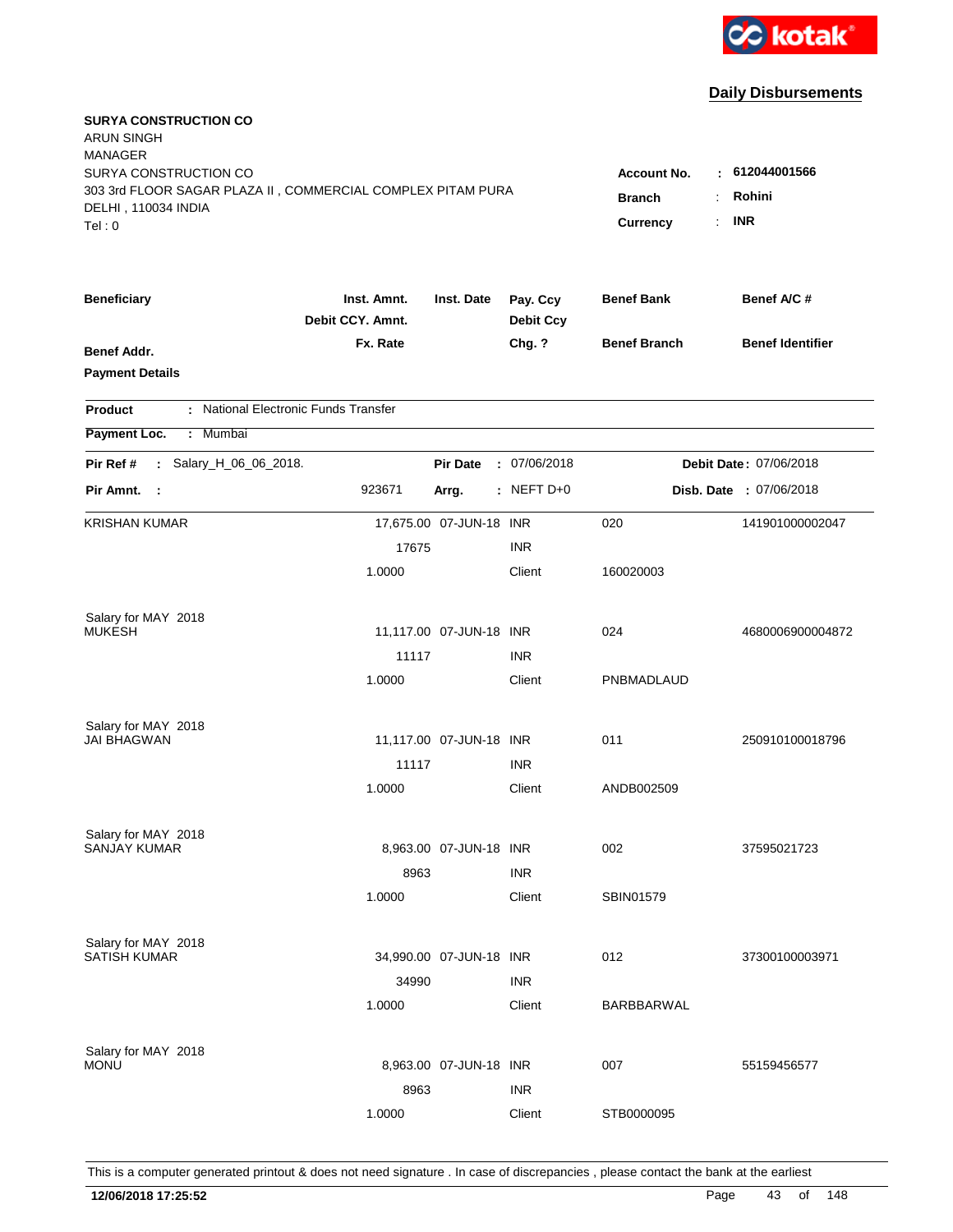

| <b>SURYA CONSTRUCTION CO</b><br><b>ARUN SINGH</b>                                  |                                 |                         |                              |                          |                         |
|------------------------------------------------------------------------------------|---------------------------------|-------------------------|------------------------------|--------------------------|-------------------------|
| <b>MANAGER</b>                                                                     |                                 |                         |                              |                          |                         |
| SURYA CONSTRUCTION CO                                                              |                                 |                         |                              | <b>Account No.</b><br>к. | 612044001566            |
| 303 3rd FLOOR SAGAR PLAZA II, COMMERCIAL COMPLEX PITAM PURA<br>DELHI, 110034 INDIA | <b>Branch</b>                   | Rohini                  |                              |                          |                         |
| Tel: 0                                                                             |                                 |                         |                              | Currency<br>÷.           | <b>INR</b>              |
|                                                                                    |                                 |                         |                              |                          |                         |
| <b>Beneficiary</b>                                                                 | Inst. Amnt.<br>Debit CCY. Amnt. | Inst. Date              | Pay. Ccy<br><b>Debit Ccy</b> | <b>Benef Bank</b>        | Benef A/C #             |
| Benef Addr.                                                                        | Fx. Rate                        |                         | Chg. ?                       | <b>Benef Branch</b>      | <b>Benef Identifier</b> |
| <b>Payment Details</b>                                                             |                                 |                         |                              |                          |                         |
| : National Electronic Funds Transfer<br><b>Product</b>                             |                                 |                         |                              |                          |                         |
| Payment Loc.<br>: Mumbai                                                           |                                 |                         |                              |                          |                         |
| Pir Ref #<br>: Salary_H_06_06_2018.                                                |                                 | <b>Pir Date</b>         | : 07/06/2018                 |                          | Debit Date: 07/06/2018  |
| Pir Amnt.<br>$\mathbb{R}^2$                                                        | 923671                          | Arrg.                   | : NEFT D+0                   |                          | Disb. Date: 07/06/2018  |
| <b>MONU</b>                                                                        |                                 | 8,963.00 07-JUN-18 INR  |                              | 007                      | 55159456577             |
|                                                                                    | 1.0000                          |                         | Client                       | STB0000095               |                         |
| Salary for MAY 2018                                                                |                                 |                         |                              |                          |                         |
| <b>ANKIT</b>                                                                       |                                 | 8,963.00 07-JUN-18 INR  |                              | 007                      | 55159457491             |
|                                                                                    | 8963                            |                         | <b>INR</b>                   |                          |                         |
|                                                                                    | 1.0000                          |                         | Client                       | STB0000095               |                         |
| Salary for MAY 2018                                                                |                                 |                         |                              |                          |                         |
| BABLU                                                                              |                                 | 11,117.00 07-JUN-18 INR |                              | 002                      | 20127262793             |
|                                                                                    | 11117                           |                         | <b>INR</b>                   |                          |                         |
|                                                                                    | 1.0000                          |                         | Client                       | SBI0001620               |                         |
| Salary for MAY 2018                                                                |                                 |                         |                              |                          |                         |
| <b>RAMESH</b>                                                                      |                                 | 8,963.00 07-JUN-18 INR  |                              | 024                      | 1216001700112617        |
|                                                                                    | 8963                            |                         | <b>INR</b>                   |                          |                         |
|                                                                                    | 1.0000                          |                         | Client                       | RPUN121600               |                         |
| Salary for MAY 2018                                                                |                                 |                         |                              |                          |                         |
| <b>SURAJ</b>                                                                       |                                 | 8,963.00 07-JUN-18 INR  |                              | 024                      | 1456000101175296        |
|                                                                                    | 8963                            |                         | <b>INR</b>                   |                          |                         |
|                                                                                    | 1.0000                          |                         | Client                       | PUN0145600               |                         |
| Salary for MAY 2018                                                                |                                 |                         |                              |                          |                         |
| <b>ISHWAR</b>                                                                      |                                 | 7,805.00 07-JUN-18 INR  |                              | 024                      | 0661001701070241        |
|                                                                                    | 7805                            |                         | <b>INR</b>                   |                          |                         |
|                                                                                    | 1.0000                          |                         | Client                       | 110024406                |                         |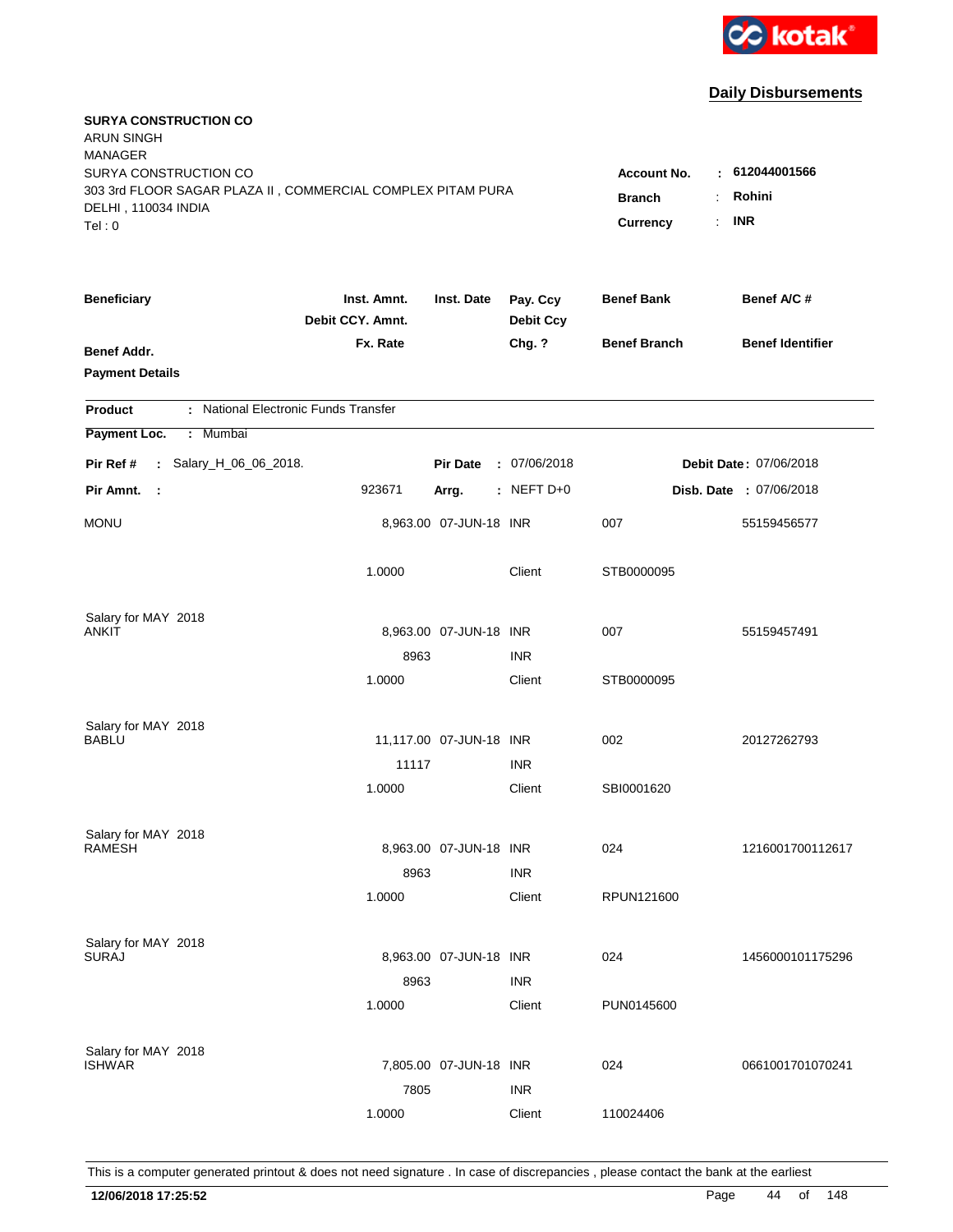

| <b>SURYA CONSTRUCTION CO</b><br><b>ARUN SINGH</b>                                            |                                                 |                                 |                              |                     |                                |
|----------------------------------------------------------------------------------------------|-------------------------------------------------|---------------------------------|------------------------------|---------------------|--------------------------------|
| <b>MANAGER</b><br>SURYA CONSTRUCTION CO                                                      |                                                 |                                 |                              |                     | $-612044001566$                |
| 303 3rd FLOOR SAGAR PLAZA II, COMMERCIAL COMPLEX PITAM PURA<br>DELHI, 110034 INDIA<br>Tel: 0 | <b>Account No.</b><br><b>Branch</b><br>Currency | Rohini<br>÷<br><b>INR</b><br>÷. |                              |                     |                                |
| <b>Beneficiary</b>                                                                           | Inst. Amnt.<br>Debit CCY. Amnt.                 | Inst. Date                      | Pay. Ccy<br><b>Debit Ccy</b> | <b>Benef Bank</b>   | Benef A/C #                    |
| Benef Addr.<br><b>Payment Details</b>                                                        | Fx. Rate                                        |                                 | Chg. ?                       | <b>Benef Branch</b> | <b>Benef Identifier</b>        |
| : National Electronic Funds Transfer<br><b>Product</b>                                       |                                                 |                                 |                              |                     |                                |
| Payment Loc.<br>: Mumbai                                                                     |                                                 |                                 |                              |                     |                                |
| Pir Ref #<br>: Salary_H_06_06_2018.                                                          |                                                 | <b>Pir Date</b>                 | : 07/06/2018                 |                     | Debit Date: 07/06/2018         |
| Pir Amnt.<br>$\mathbf{r}$                                                                    | 923671                                          | Arrg.                           | $:$ NEFT D+0                 |                     | <b>Disb. Date : 07/06/2018</b> |
| <b>ISHWAR</b>                                                                                |                                                 | 7,805.00 07-JUN-18 INR          |                              | 024                 | 0661001701070241               |
|                                                                                              | 1.0000                                          |                                 | Client                       | 110024406           |                                |
| Salary for MAY 2018                                                                          |                                                 |                                 |                              |                     |                                |
| YOGESH                                                                                       |                                                 | 8,963.00 07-JUN-18 INR          |                              | 007                 | 65283004906                    |
|                                                                                              | 8963                                            |                                 | <b>INR</b>                   |                     |                                |
|                                                                                              | 1.0000                                          |                                 | Client                       | RSTB000534          |                                |
| Salary for MAY 2018                                                                          |                                                 |                                 |                              |                     |                                |
| AMRASH                                                                                       |                                                 | 11,117.00 07-JUN-18 INR         |                              | 259                 | 0121104000101271               |
|                                                                                              | 11117                                           |                                 | <b>INR</b>                   |                     |                                |
|                                                                                              | 1.0000                                          |                                 | Client                       | 132259002           |                                |
| Salary for MAY 2018                                                                          |                                                 |                                 |                              |                     |                                |
| <b>ANISH KUMAR</b>                                                                           |                                                 | 11,117.00 07-JUN-18 INR         |                              | 007                 | 65180004470                    |
|                                                                                              | 11117                                           |                                 | <b>INR</b>                   |                     |                                |
|                                                                                              | 1.0000                                          |                                 | Client                       | STBP000991          |                                |
| Salary for MAY 2018                                                                          |                                                 |                                 |                              |                     |                                |
| <b>JAGMEET</b>                                                                               |                                                 | 8,963.00 07-JUN-18 INR          |                              | 015                 | 3397108000545                  |
|                                                                                              | 8963                                            |                                 | <b>INR</b>                   |                     |                                |
|                                                                                              | 1.0000                                          |                                 | Client                       | CNRB003397          |                                |
| Salary for MAY 2018                                                                          |                                                 |                                 |                              |                     |                                |
| <b>SANDEEP</b>                                                                               |                                                 | 15,298.00 07-JUN-18 INR         |                              | 026                 | 405702010045723                |
|                                                                                              | 15298                                           |                                 | <b>INR</b>                   |                     |                                |
|                                                                                              | 1.0000                                          |                                 | Client                       | <b>UBIBHAPRA</b>    |                                |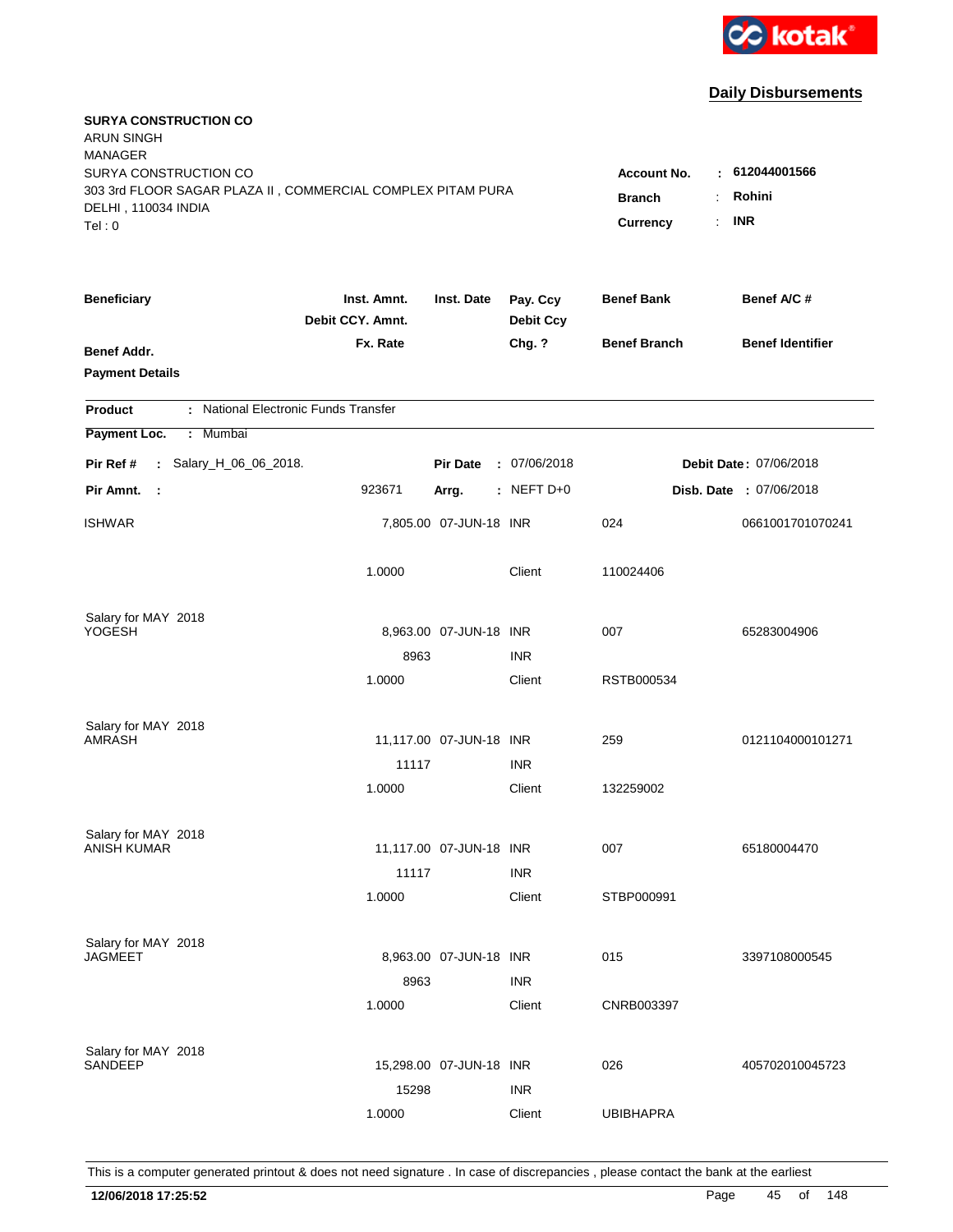

| <b>SURYA CONSTRUCTION CO</b><br><b>ARUN SINGH</b><br><b>MANAGER</b>                          |                                                              |                         |                      |                     |                         |
|----------------------------------------------------------------------------------------------|--------------------------------------------------------------|-------------------------|----------------------|---------------------|-------------------------|
| SURYA CONSTRUCTION CO                                                                        |                                                              |                         |                      | <b>Account No.</b>  | : 612044001566          |
| 303 3rd FLOOR SAGAR PLAZA II, COMMERCIAL COMPLEX PITAM PURA<br>DELHI, 110034 INDIA<br>Tel: 0 | Rohini<br><b>Branch</b><br>÷<br><b>INR</b><br>Currency<br>÷. |                         |                      |                     |                         |
| <b>Beneficiary</b>                                                                           | Inst. Amnt.                                                  | Inst. Date              | Pay. Ccy             | <b>Benef Bank</b>   | Benef A/C #             |
|                                                                                              | Debit CCY. Amnt.                                             |                         | <b>Debit Ccy</b>     |                     |                         |
| Benef Addr.<br><b>Payment Details</b>                                                        | Fx. Rate                                                     |                         | Chg. ?               | <b>Benef Branch</b> | <b>Benef Identifier</b> |
| : National Electronic Funds Transfer<br><b>Product</b>                                       |                                                              |                         |                      |                     |                         |
| Payment Loc.<br>: Mumbai                                                                     |                                                              |                         |                      |                     |                         |
| Pir Ref #<br>: Salary_H_06_06_2018.                                                          |                                                              | <b>Pir Date</b>         | : 07/06/2018         |                     | Debit Date: 07/06/2018  |
| Pir Amnt.<br>- 1                                                                             | 923671                                                       | Arrg.                   | : NEFT $D+0$         |                     | Disb. Date : 07/06/2018 |
| SANDEEP                                                                                      |                                                              | 15,298.00 07-JUN-18 INR |                      | 026                 | 405702010045723         |
|                                                                                              | 1.0000                                                       |                         | Client               | <b>UBIBHAPRA</b>    |                         |
| Salary for MAY 2018                                                                          |                                                              |                         |                      |                     |                         |
| <b>ASHOK</b>                                                                                 |                                                              | 17,675.00 07-JUN-18 INR |                      | 024                 | 3290000102082461        |
|                                                                                              | 17675                                                        |                         | <b>INR</b>           |                     |                         |
|                                                                                              | 1.0000                                                       |                         | Client               | PUN0329000          |                         |
| Salary for MAY 2018                                                                          |                                                              |                         |                      |                     |                         |
| ANKIT                                                                                        |                                                              | 11,117.00 07-JUN-18 INR | <b>INR</b>           | 002                 | 20224594535             |
|                                                                                              | 11117<br>1.0000                                              |                         | Client               | RSBI003392          |                         |
|                                                                                              |                                                              |                         |                      |                     |                         |
| Salary for MAY 2018                                                                          |                                                              |                         |                      |                     |                         |
| <b>KADAM</b>                                                                                 |                                                              | 11,117.00 07-JUN-18 INR |                      | 007                 | 55159751695             |
|                                                                                              | 11117                                                        |                         | <b>INR</b><br>Client |                     |                         |
|                                                                                              | 1.0000                                                       |                         |                      | STBP001421          |                         |
| Salary for MAY 2018<br><b>SUMIT KUMAR</b>                                                    |                                                              |                         |                      |                     |                         |
|                                                                                              |                                                              | 8,963.00 07-JUN-18 INR  |                      | 002                 | 20256972168             |
|                                                                                              | 8963                                                         |                         | <b>INR</b><br>Client |                     |                         |
|                                                                                              | 1.0000                                                       |                         |                      | SBI0001620          |                         |
| Salary for MAY 2018                                                                          |                                                              |                         |                      |                     |                         |
| <b>RAHUL</b>                                                                                 |                                                              | 8,963.00 07-JUN-18 INR  |                      | 025                 | 82052180004120          |
|                                                                                              | 8963                                                         |                         | <b>INR</b>           |                     |                         |
|                                                                                              | 1.0000                                                       |                         | Client               | <b>SYBPANIPAT</b>   |                         |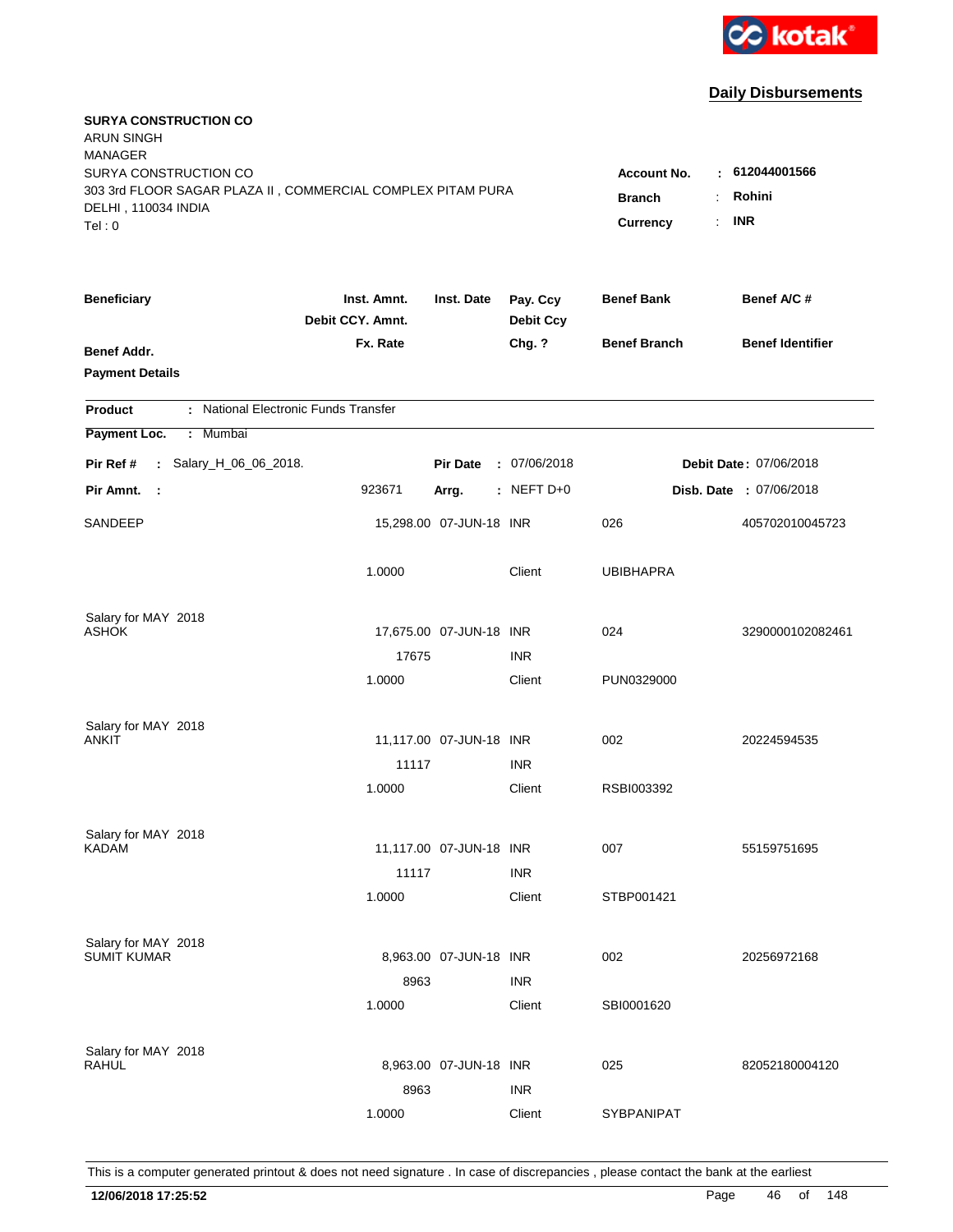

| <b>SURYA CONSTRUCTION CO</b><br><b>ARUN SINGH</b><br><b>MANAGER</b> |                                 |                         |                              |                       |                                |
|---------------------------------------------------------------------|---------------------------------|-------------------------|------------------------------|-----------------------|--------------------------------|
| SURYA CONSTRUCTION CO                                               |                                 |                         |                              | <b>Account No.</b>    | $\pm 612044001566$             |
| 303 3rd FLOOR SAGAR PLAZA II, COMMERCIAL COMPLEX PITAM PURA         | <b>Branch</b><br>÷              | Rohini                  |                              |                       |                                |
| DELHI, 110034 INDIA                                                 |                                 |                         |                              |                       |                                |
| Tel: 0                                                              |                                 |                         |                              | <b>Currency</b><br>÷. | <b>INR</b>                     |
| <b>Beneficiary</b>                                                  | Inst. Amnt.<br>Debit CCY. Amnt. | Inst. Date              | Pay. Ccy<br><b>Debit Ccy</b> | <b>Benef Bank</b>     | Benef A/C #                    |
| Benef Addr.                                                         | Fx. Rate                        |                         | Chg. ?                       | <b>Benef Branch</b>   | <b>Benef Identifier</b>        |
| <b>Payment Details</b>                                              |                                 |                         |                              |                       |                                |
| : National Electronic Funds Transfer<br><b>Product</b>              |                                 |                         |                              |                       |                                |
| Payment Loc.<br>Mumbai<br>÷.                                        |                                 |                         |                              |                       |                                |
| Pir Ref #<br>: Salary_H_06_06_2018.                                 |                                 | <b>Pir Date</b>         | : 07/06/2018                 |                       | Debit Date: 07/06/2018         |
| Pir Amnt.<br>$\mathbb{R}^2$                                         | 923671                          | Arrg.                   | $:$ NEFT D+0                 |                       | <b>Disb. Date : 07/06/2018</b> |
| <b>RAHUL</b>                                                        |                                 | 8,963.00 07-JUN-18 INR  |                              | 025                   | 82052180004120                 |
|                                                                     | 1.0000                          |                         | Client                       | <b>SYBPANIPAT</b>     |                                |
| Salary for MAY 2018                                                 |                                 |                         |                              |                       |                                |
| <b>SUBHASH</b>                                                      |                                 | 8,963.00 07-JUN-18 INR  |                              | 022                   | 00922121004838                 |
|                                                                     | 8963                            |                         | <b>INR</b>                   |                       |                                |
|                                                                     | 1.0000                          |                         | Client                       | ORB0100092            |                                |
| Salary for MAY 2018                                                 |                                 |                         |                              |                       |                                |
| <b>MONU</b>                                                         |                                 | 11,117.00 07-JUN-18 INR |                              | 002                   | 36887860222                    |
|                                                                     | 11117                           |                         | <b>INR</b>                   |                       |                                |
|                                                                     | 1.0000                          |                         | Client                       | SBI0002421            |                                |
| Salary for MAY 2018                                                 |                                 |                         |                              |                       |                                |
| PANKAJ SHARMA                                                       |                                 | 11,117.00 07-JUN-18 INR |                              | 002                   | 36236610127                    |
|                                                                     | 11117                           |                         | <b>INR</b>                   |                       |                                |
|                                                                     | 1.0000                          |                         | Client                       | SBI0000662            |                                |
| Salary for MAY 2018                                                 |                                 |                         |                              |                       |                                |
| <b>RAVINDER</b>                                                     |                                 | 8,963.00 07-JUN-18 INR  |                              | 240                   | 50100133612522                 |
|                                                                     | 8963                            |                         | <b>INR</b>                   |                       |                                |
|                                                                     | 1.0000                          |                         | Client                       | 110240037             |                                |
| Salary for MAY 2018                                                 |                                 |                         |                              |                       |                                |
| <b>BHIR SINGH</b>                                                   |                                 | 11,117.00 07-JUN-18 INR |                              | 026                   | 369702010043918                |
|                                                                     | 11117                           |                         | <b>INR</b>                   |                       |                                |
|                                                                     | 1.0000                          |                         | Client                       | UBI0536971            |                                |
|                                                                     |                                 |                         |                              |                       |                                |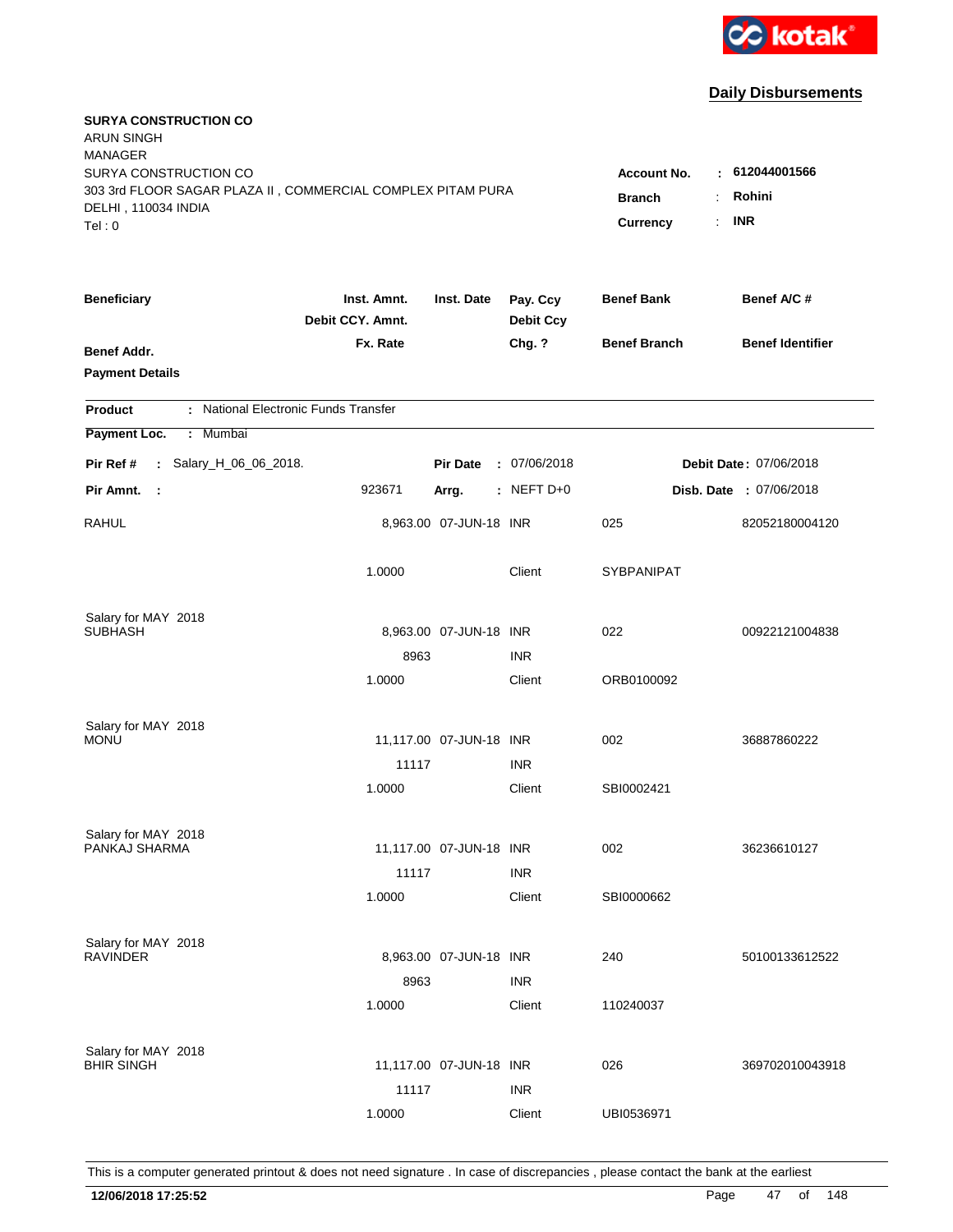

| <b>SURYA CONSTRUCTION CO</b><br><b>ARUN SINGH</b>                                            |                                                            |                         |                              |                     |                                |
|----------------------------------------------------------------------------------------------|------------------------------------------------------------|-------------------------|------------------------------|---------------------|--------------------------------|
| <b>MANAGER</b><br>SURYA CONSTRUCTION CO                                                      |                                                            |                         |                              |                     | $-612044001566$                |
| 303 3rd FLOOR SAGAR PLAZA II, COMMERCIAL COMPLEX PITAM PURA<br>DELHI, 110034 INDIA<br>Tel: 0 | <b>Account No.</b><br><b>Branch</b><br>÷<br>Currency<br>÷. | Rohini<br><b>INR</b>    |                              |                     |                                |
| <b>Beneficiary</b>                                                                           | Inst. Amnt.<br>Debit CCY. Amnt.                            | Inst. Date              | Pay. Ccy<br><b>Debit Ccy</b> | <b>Benef Bank</b>   | Benef A/C #                    |
| Benef Addr.<br><b>Payment Details</b>                                                        | Fx. Rate                                                   |                         | Chg. ?                       | <b>Benef Branch</b> | <b>Benef Identifier</b>        |
| <b>Product</b>                                                                               | : National Electronic Funds Transfer                       |                         |                              |                     |                                |
| Payment Loc.<br>: Mumbai                                                                     |                                                            |                         |                              |                     |                                |
| Pir Ref #<br>: Salary_H_06_06_2018.                                                          |                                                            | <b>Pir Date</b>         | : 07/06/2018                 |                     | Debit Date: 07/06/2018         |
| Pir Amnt. :                                                                                  | 923671                                                     | Arrg.                   | $:$ NEFT D+0                 |                     | <b>Disb. Date : 07/06/2018</b> |
| <b>BHIR SINGH</b>                                                                            |                                                            | 11,117.00 07-JUN-18 INR |                              | 026                 | 369702010043918                |
|                                                                                              | 1.0000                                                     |                         | Client                       | UBI0536971          |                                |
| Salary for MAY 2018                                                                          |                                                            |                         |                              |                     |                                |
| <b>SURENDER</b>                                                                              |                                                            | 8,963.00 07-JUN-18 INR  |                              | 002                 | 30372039543                    |
|                                                                                              | 8963                                                       |                         | <b>INR</b>                   |                     |                                |
|                                                                                              | 1.0000                                                     |                         | Client                       | SBI0002421          |                                |
| Salary for MAY 2018                                                                          |                                                            |                         |                              |                     |                                |
| <b>VIRENDER</b>                                                                              |                                                            | 8,963.00 07-JUN-18 INR  |                              | 024                 | 83861900010752                 |
|                                                                                              | 8963                                                       |                         | <b>INR</b>                   |                     |                                |
|                                                                                              | 1.0000                                                     |                         | Client                       | PUNBHGB001          |                                |
| Salary for MAY 2018                                                                          |                                                            |                         |                              |                     |                                |
| <b>JAIJEET</b>                                                                               |                                                            | 7,805.00 07-JUN-18 INR  |                              | 024                 | 3141000109268755               |
|                                                                                              | 7805                                                       |                         | <b>INR</b>                   |                     |                                |
|                                                                                              | 1.0000                                                     |                         | Client                       | 110024238           |                                |
| Salary for MAY 2018                                                                          |                                                            |                         |                              |                     |                                |
| <b>DEVENDER</b>                                                                              |                                                            | 7,805.00 07-JUN-18 INR  |                              | 028                 | 10510110022900                 |
|                                                                                              | 7805                                                       |                         | <b>INR</b>                   |                     |                                |
|                                                                                              | 1.0000                                                     |                         | Client                       | <b>UCBA001051</b>   |                                |
| Salary for MAY 2018                                                                          |                                                            |                         |                              |                     |                                |
| ANKIT                                                                                        |                                                            | 11,117.00 07-JUN-18 INR |                              | 017                 | 055800101008233                |
|                                                                                              | 11117                                                      |                         | <b>INR</b>                   |                     |                                |
|                                                                                              | 1.0000                                                     |                         | Client                       | RCOR000558          |                                |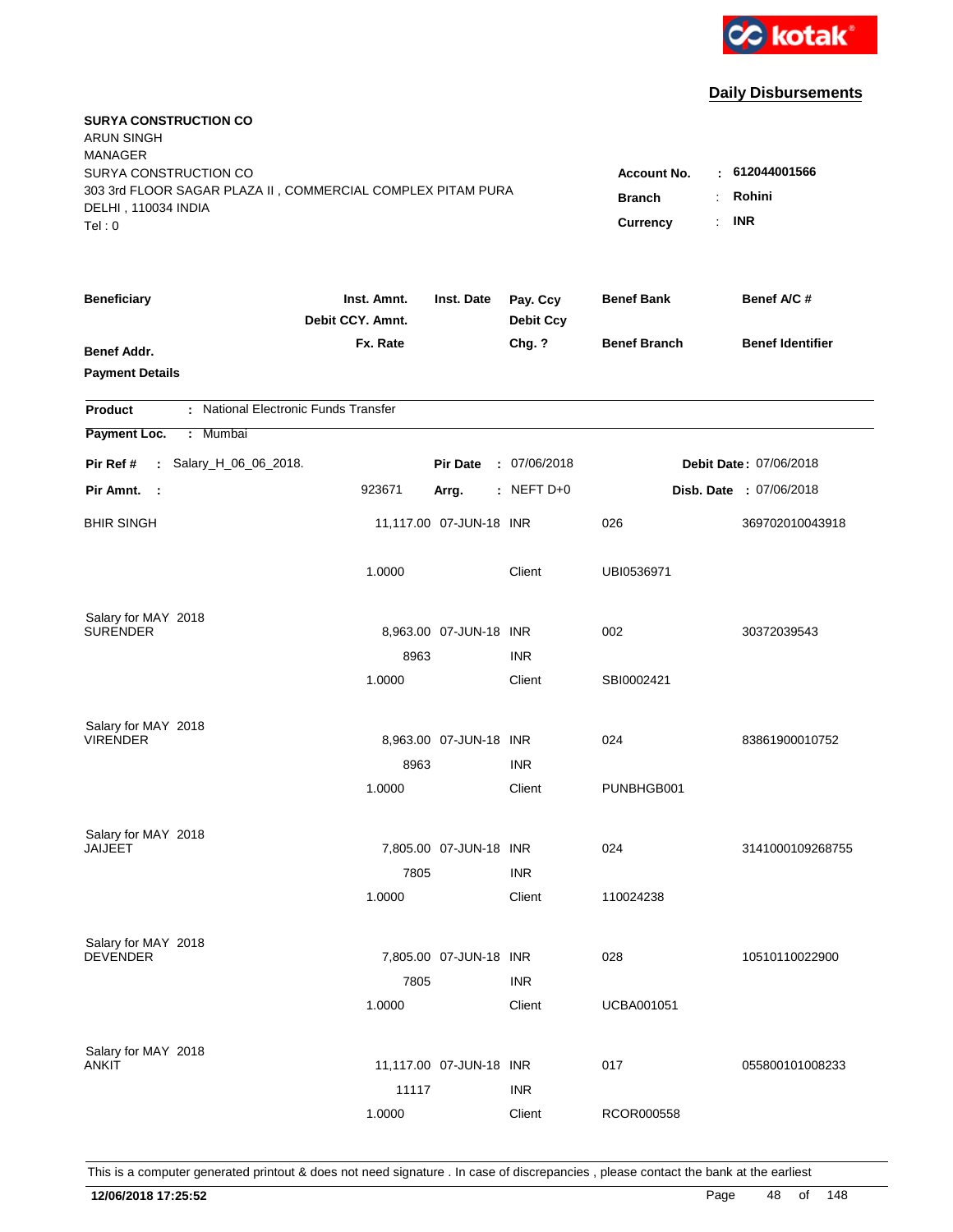

| <b>SURYA CONSTRUCTION CO</b><br><b>ARUN SINGH</b>                                  |                                 |                         |                              |                     |                         |
|------------------------------------------------------------------------------------|---------------------------------|-------------------------|------------------------------|---------------------|-------------------------|
| <b>MANAGER</b>                                                                     |                                 |                         |                              |                     |                         |
| SURYA CONSTRUCTION CO                                                              |                                 |                         |                              | <b>Account No.</b>  | : 612044001566          |
| 303 3rd FLOOR SAGAR PLAZA II, COMMERCIAL COMPLEX PITAM PURA<br>DELHI, 110034 INDIA | <b>Branch</b>                   | Rohini                  |                              |                     |                         |
| Tel:0                                                                              |                                 |                         |                              | ÷.<br>Currency      | <b>INR</b>              |
|                                                                                    |                                 |                         |                              |                     |                         |
| <b>Beneficiary</b>                                                                 | Inst. Amnt.<br>Debit CCY. Amnt. | Inst. Date              | Pay. Ccy<br><b>Debit Ccy</b> | <b>Benef Bank</b>   | Benef A/C #             |
| Benef Addr.                                                                        | Fx. Rate                        |                         | Chg. ?                       | <b>Benef Branch</b> | <b>Benef Identifier</b> |
| <b>Payment Details</b>                                                             |                                 |                         |                              |                     |                         |
| : National Electronic Funds Transfer<br><b>Product</b>                             |                                 |                         |                              |                     |                         |
| Payment Loc.<br>: Mumbai                                                           |                                 |                         |                              |                     |                         |
| Pir Ref #<br>: Salary_H_06_06_2018.                                                |                                 | <b>Pir Date</b>         | : 07/06/2018                 |                     | Debit Date: 07/06/2018  |
| Pir Amnt.<br>- 1                                                                   | 923671                          | Arrg.                   | $:$ NEFT D+0                 |                     | Disb. Date : 07/06/2018 |
| ANKIT                                                                              |                                 | 11,117.00 07-JUN-18 INR |                              | 017                 | 055800101008233         |
|                                                                                    | 1.0000                          |                         | Client                       | RCOR000558          |                         |
| Salary for MAY 2018                                                                |                                 |                         |                              |                     |                         |
| <b>MANDEEP</b>                                                                     |                                 | 8,963.00 07-JUN-18 INR  |                              | 012                 | 38108100004670          |
|                                                                                    | 8963                            |                         | <b>INR</b>                   |                     |                         |
|                                                                                    | 1.0000                          |                         | Client                       | <b>BARBMODPAN</b>   |                         |
| Salary for MAY 2018                                                                |                                 |                         |                              |                     |                         |
| <b>NARESH</b>                                                                      |                                 | 8,963.00 07-JUN-18 INR  |                              | 024                 | 80460100059890          |
|                                                                                    | 8963                            |                         | <b>INR</b>                   |                     |                         |
|                                                                                    | 1.0000                          |                         | Client                       | PUNBHGB001          |                         |
| Salary for MAY 2018                                                                |                                 |                         |                              |                     |                         |
| <b>ROHIT</b>                                                                       |                                 | 8,672.00 07-JUN-18 INR  |                              | 002                 | 35651877469             |
|                                                                                    | 8672                            |                         | <b>INR</b>                   |                     |                         |
|                                                                                    | 1.0000                          |                         | Client                       | RSBI006875          |                         |
| Salary for MAY 2018                                                                |                                 |                         |                              |                     |                         |
| PRADEEP KUMAR                                                                      |                                 | 11,117.00 07-JUN-18 INR |                              | 024                 | 80610100056005          |
|                                                                                    | 11117                           |                         | <b>INR</b>                   |                     |                         |
|                                                                                    | 1.0000                          |                         | Client                       | PUNBHGB001          |                         |
| Salary for MAY 2018                                                                |                                 |                         |                              |                     |                         |
| SUMIT                                                                              |                                 | 11,117.00 07-JUN-18 INR |                              | 024                 | 80061700091136          |
|                                                                                    | 11117                           |                         | <b>INR</b>                   |                     |                         |
|                                                                                    | 1.0000                          |                         | Client                       | PUNBHGB001          |                         |
|                                                                                    |                                 |                         |                              |                     |                         |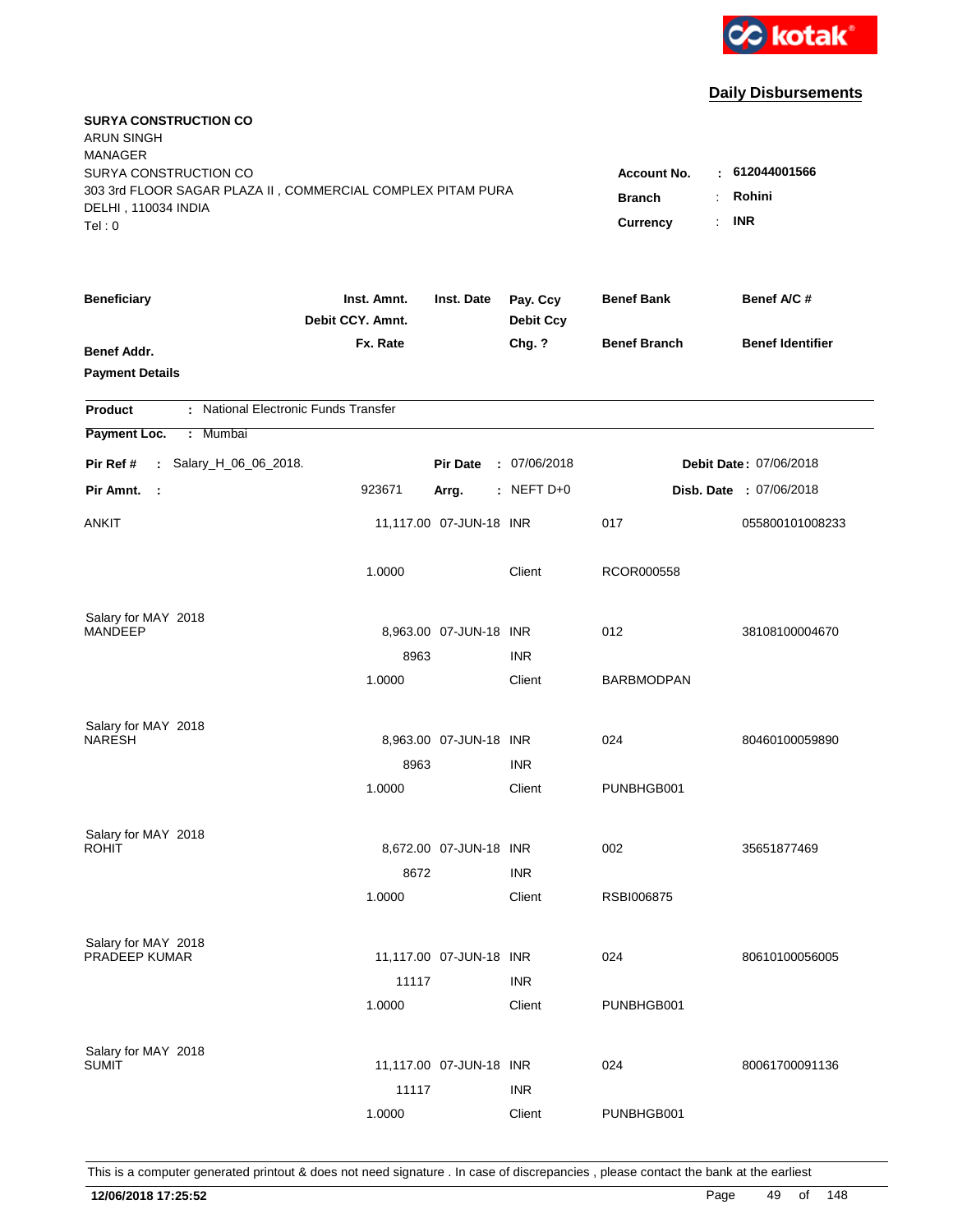

| <b>SURYA CONSTRUCTION CO</b><br>ARUN SINGH<br><b>MANAGER</b>                                                |                                 |                                           |                              |                     |                                |
|-------------------------------------------------------------------------------------------------------------|---------------------------------|-------------------------------------------|------------------------------|---------------------|--------------------------------|
| SURYA CONSTRUCTION CO<br>303 3rd FLOOR SAGAR PLAZA II, COMMERCIAL COMPLEX PITAM PURA<br>DELHI, 110034 INDIA |                                 | <b>Account No.</b><br><b>Branch</b><br>÷. | $-612044001566$<br>Rohini    |                     |                                |
| Tel: 0                                                                                                      |                                 |                                           |                              | Currency            | <b>INR</b><br>÷.               |
| <b>Beneficiary</b>                                                                                          | Inst. Amnt.<br>Debit CCY. Amnt. | Inst. Date                                | Pay. Ccy<br><b>Debit Ccy</b> | <b>Benef Bank</b>   | Benef A/C #                    |
| Benef Addr.<br><b>Payment Details</b>                                                                       | Fx. Rate                        |                                           | Chg. ?                       | <b>Benef Branch</b> | <b>Benef Identifier</b>        |
| : National Electronic Funds Transfer<br><b>Product</b>                                                      |                                 |                                           |                              |                     |                                |
| Payment Loc.<br>Mumbai<br>÷.                                                                                |                                 |                                           |                              |                     |                                |
| : Salary_H_06_06_2018.<br>Pir Ref #                                                                         |                                 | <b>Pir Date</b>                           | : 07/06/2018                 |                     | Debit Date: 07/06/2018         |
| Pir Amnt.<br>$\mathbf{L}$                                                                                   | 923671                          | Arrg.                                     | : NEFT $D+0$                 |                     | <b>Disb. Date : 07/06/2018</b> |
| <b>SUMIT</b>                                                                                                |                                 | 11,117.00 07-JUN-18 INR                   |                              | 024                 | 80061700091136                 |
|                                                                                                             | 1.0000                          |                                           | Client                       | PUNBHGB001          |                                |
| Salary for MAY 2018                                                                                         |                                 |                                           |                              |                     |                                |
| KULDEEP SINGH DAHIYA                                                                                        |                                 | 11,117.00 07-JUN-18 INR                   |                              | 024                 | 3362000109040336               |
|                                                                                                             | 11117<br>1.0000                 |                                           | <b>INR</b><br>Client         | PUN0336200          |                                |
|                                                                                                             |                                 |                                           |                              |                     |                                |
| Salary for MAY 2018                                                                                         |                                 |                                           |                              |                     |                                |
| <b>RAMBIR</b>                                                                                               |                                 | 7,805.00 07-JUN-18 INR                    |                              | 024                 | 1512000100595520               |
|                                                                                                             | 7805                            |                                           | <b>INR</b>                   |                     |                                |
|                                                                                                             | 1.0000                          |                                           | Client                       | PNBDULHERA          |                                |
| Salary for MAY 2018                                                                                         |                                 |                                           |                              |                     |                                |
| <b>SOMBIR</b>                                                                                               |                                 | 1,726.00 07-JUN-18 INR                    |                              | 016                 | 2229522638                     |
|                                                                                                             | 1726                            |                                           | <b>INR</b>                   |                     |                                |
|                                                                                                             | 1.0000                          |                                           | Client                       | CBIN280398          |                                |
| Salary for MAY 2018                                                                                         |                                 |                                           |                              |                     |                                |
| SHAKTI SINGH                                                                                                |                                 | 8,963.00 07-JUN-18 INR                    |                              | 024                 | 3343000100067672               |
|                                                                                                             | 8963                            |                                           | <b>INR</b>                   |                     |                                |
|                                                                                                             | 1.0000                          |                                           | Client                       | RPUN334300          |                                |
|                                                                                                             |                                 |                                           |                              |                     |                                |
| Salary for MAY 2018<br><b>SHYAM</b>                                                                         |                                 | 8,963.00 07-JUN-18 INR                    |                              | 002                 | 33585906014                    |
|                                                                                                             | 8963                            |                                           | <b>INR</b>                   |                     |                                |
|                                                                                                             | 1.0000                          |                                           | Client                       | SBIN016245          |                                |
|                                                                                                             |                                 |                                           |                              |                     |                                |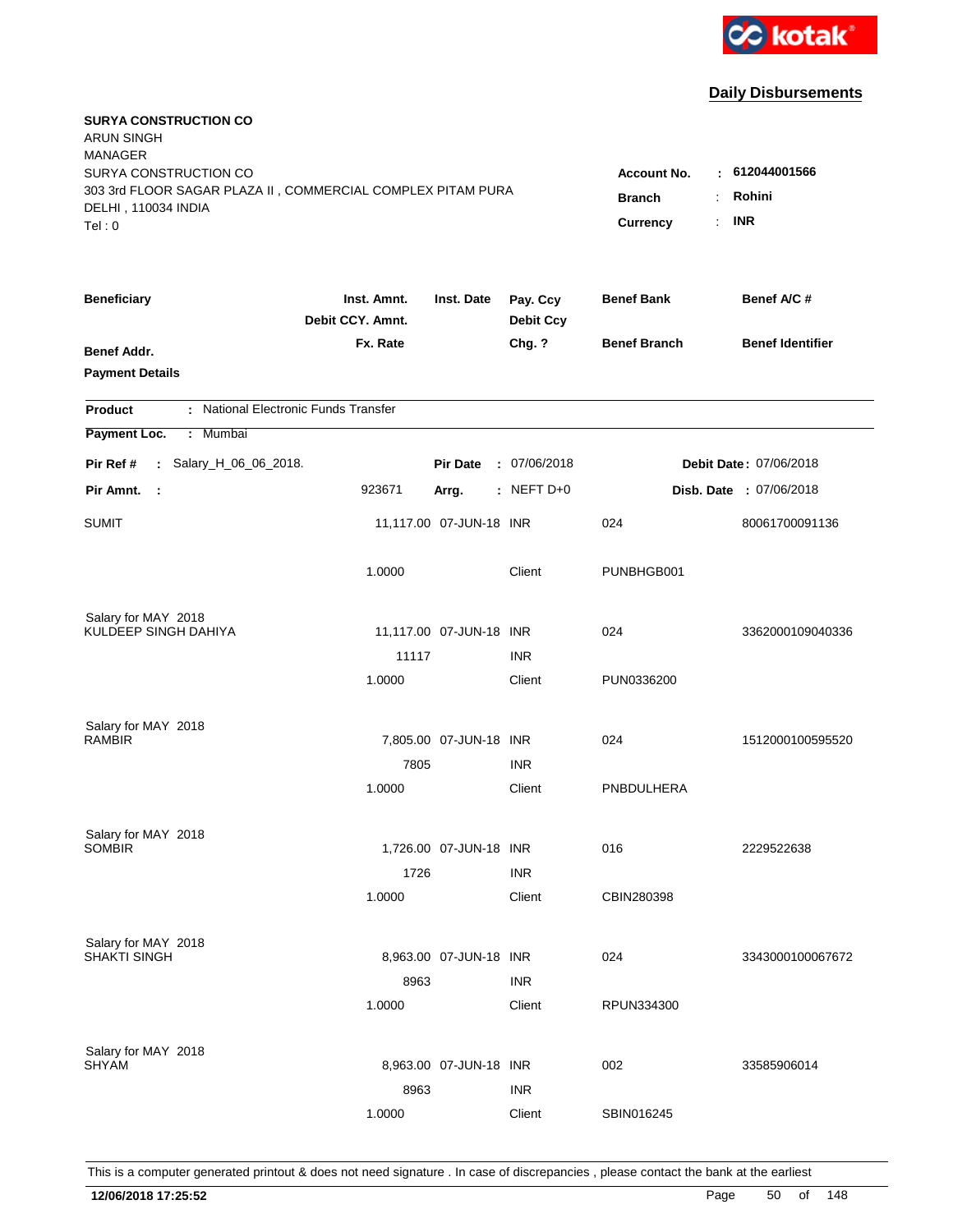

| <b>SURYA CONSTRUCTION CO</b><br><b>ARUN SINGH</b><br><b>MANAGER</b><br>SURYA CONSTRUCTION CO |                                 |                         |                              | <b>Account No.</b>  | $-612044001566$                |
|----------------------------------------------------------------------------------------------|---------------------------------|-------------------------|------------------------------|---------------------|--------------------------------|
| 303 3rd FLOOR SAGAR PLAZA II, COMMERCIAL COMPLEX PITAM PURA<br>DELHI, 110034 INDIA<br>Tel: 0 | <b>Branch</b><br>Currency<br>÷. | Rohini<br><b>INR</b>    |                              |                     |                                |
| <b>Beneficiary</b>                                                                           | Inst. Amnt.<br>Debit CCY. Amnt. | Inst. Date              | Pay. Ccy<br><b>Debit Ccy</b> | <b>Benef Bank</b>   | Benef A/C #                    |
| Benef Addr.<br><b>Payment Details</b>                                                        | Fx. Rate                        |                         | Chg. ?                       | <b>Benef Branch</b> | <b>Benef Identifier</b>        |
| : National Electronic Funds Transfer<br><b>Product</b>                                       |                                 |                         |                              |                     |                                |
| Payment Loc.<br>: Mumbai                                                                     |                                 |                         |                              |                     |                                |
| Pir Ref #<br>: Salary_H_06_06_2018.                                                          |                                 | <b>Pir Date</b>         | : 07/06/2018                 |                     | Debit Date: 07/06/2018         |
| Pir Amnt.<br>$\mathbb{R}^2$                                                                  | 923671                          | Arrg.                   | : NEFT $D+0$                 |                     | <b>Disb. Date : 07/06/2018</b> |
| <b>SHYAM</b>                                                                                 |                                 | 8,963.00 07-JUN-18 INR  |                              | 002                 | 33585906014                    |
|                                                                                              | 1.0000                          |                         | Client                       | SBIN016245          |                                |
| Salary for MAY 2018<br>SANDEEP                                                               |                                 | 11,117.00 07-JUN-18 INR |                              | 002                 | 61258490177                    |
|                                                                                              | 11117                           |                         | <b>INR</b>                   |                     |                                |
|                                                                                              | 1.0000                          |                         | Client                       | SBIN031593          |                                |
| Salary for MAY 2018<br><b>DEEPAK</b>                                                         |                                 | 7,515.00 07-JUN-18 INR  |                              | 240                 | 50100139525492                 |
|                                                                                              | 7515                            |                         | <b>INR</b>                   |                     |                                |
|                                                                                              | 1.0000                          |                         | Client                       | HDFC003519          |                                |
| Salary for MAY 2018<br><b>AMAN DALAL</b>                                                     |                                 | 8,963.00 07-JUN-18 INR  |                              | 024                 | 3367000100098609               |
|                                                                                              | 8963                            |                         | <b>INR</b>                   |                     |                                |
|                                                                                              | 1.0000                          |                         | Client                       | RPUN336700          |                                |
| Salary for MAY 2018<br><b>DINESH</b>                                                         |                                 |                         |                              |                     |                                |
|                                                                                              | 8963                            | 8,963.00 07-JUN-18 INR  | <b>INR</b>                   | 002                 | 34673081685                    |
|                                                                                              | 1.0000                          |                         | Client                       | SBIN016245          |                                |
| Salary for MAY 2018                                                                          |                                 |                         |                              |                     |                                |
| ABHIMANYU                                                                                    |                                 | 2,016.00 07-JUN-18 INR  |                              | 002                 | 20259823339                    |
|                                                                                              | 2016                            |                         | <b>INR</b>                   |                     |                                |
|                                                                                              | 1.0000                          |                         | Client                       | SBIN013695          |                                |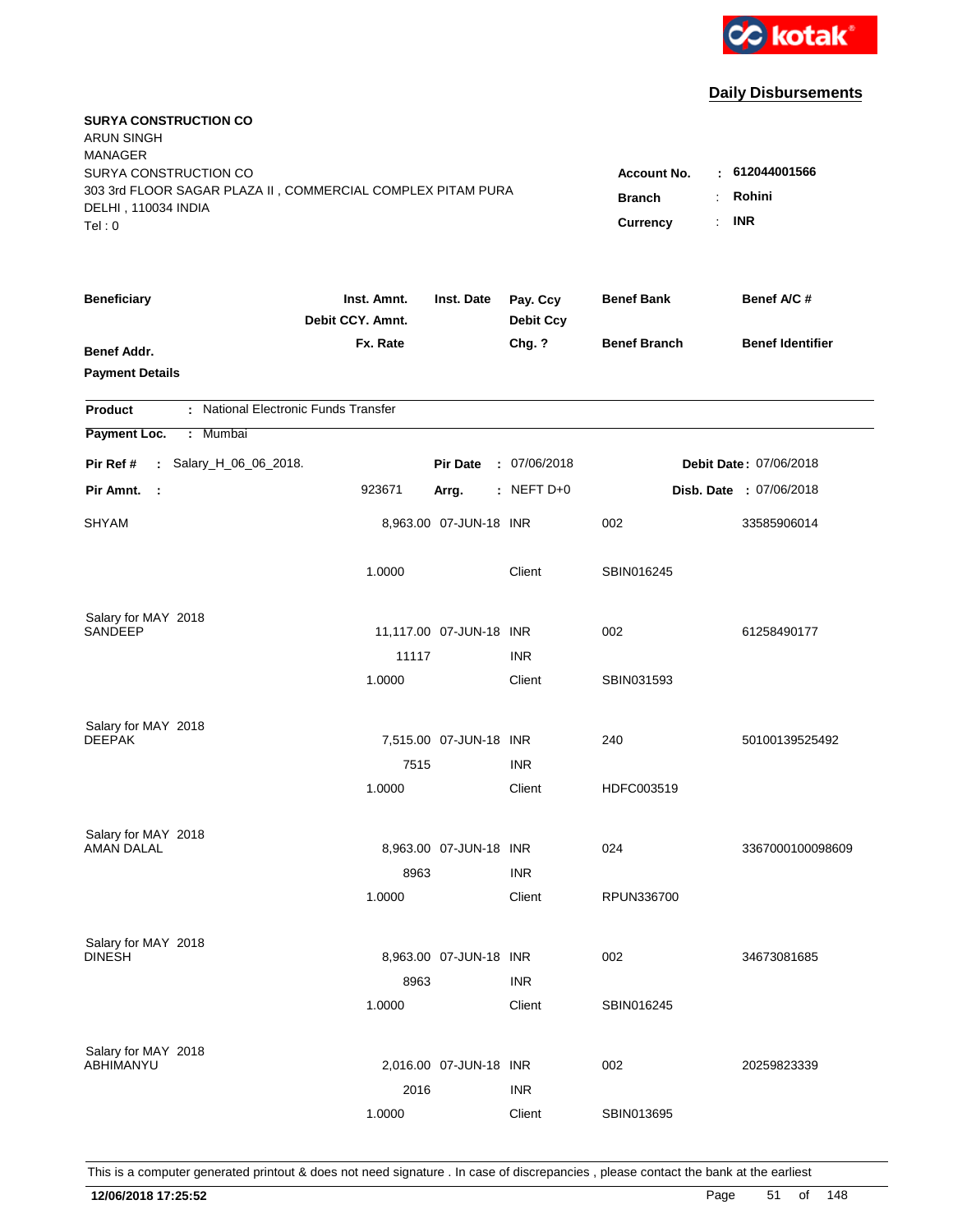

| <b>SURYA CONSTRUCTION CO</b><br><b>ARUN SINGH</b><br><b>MANAGER</b>                                                   |                                                            |                                        |                              |                     |                                |
|-----------------------------------------------------------------------------------------------------------------------|------------------------------------------------------------|----------------------------------------|------------------------------|---------------------|--------------------------------|
| SURYA CONSTRUCTION CO<br>303 3rd FLOOR SAGAR PLAZA II, COMMERCIAL COMPLEX PITAM PURA<br>DELHI, 110034 INDIA<br>Tel: 0 | <b>Account No.</b><br><b>Branch</b><br>÷<br>Currency<br>÷. | : 612044001566<br>Rohini<br><b>INR</b> |                              |                     |                                |
| <b>Beneficiary</b>                                                                                                    | Inst. Amnt.<br>Debit CCY. Amnt.                            | Inst. Date                             | Pay. Ccy<br><b>Debit Ccy</b> | <b>Benef Bank</b>   | Benef A/C #                    |
| Benef Addr.<br><b>Payment Details</b>                                                                                 | Fx. Rate                                                   |                                        | Chg. ?                       | <b>Benef Branch</b> | <b>Benef Identifier</b>        |
| : National Electronic Funds Transfer<br><b>Product</b>                                                                |                                                            |                                        |                              |                     |                                |
| Payment Loc.<br>Mumbai<br>÷.                                                                                          |                                                            |                                        |                              |                     |                                |
| Pir Ref #<br>: Salary_H_06_06_2018.                                                                                   |                                                            | <b>Pir Date</b>                        | : 07/06/2018                 |                     | <b>Debit Date: 07/06/2018</b>  |
| Pir Amnt. :                                                                                                           | 923671                                                     | Arrg.                                  | : NEFT $D+0$                 |                     | <b>Disb. Date : 07/06/2018</b> |
| ABHIMANYU                                                                                                             |                                                            | 2,016.00 07-JUN-18 INR                 |                              | 002                 | 20259823339                    |
|                                                                                                                       | 1.0000                                                     |                                        | Client                       | SBIN013695          |                                |
| Salary for MAY 2018                                                                                                   |                                                            |                                        |                              |                     |                                |
| <b>DEEPAK</b>                                                                                                         |                                                            | 7,515.00 07-JUN-18 INR                 |                              | 024                 | 80570100039944                 |
|                                                                                                                       | 7515                                                       |                                        | <b>INR</b>                   |                     |                                |
|                                                                                                                       | 1.0000                                                     |                                        | Client                       | PUNBHGB001          |                                |
| Salary for MAY 2018                                                                                                   |                                                            |                                        |                              |                     |                                |
| RAHUL DABAS                                                                                                           |                                                            | 10,040.00 07-JUN-18 INR                |                              | 024                 | 4605000100035631               |
|                                                                                                                       | 10040                                                      |                                        | <b>INR</b>                   |                     |                                |
|                                                                                                                       | 1.0000                                                     |                                        | Client                       | 110024427           |                                |
| Salary for MAY 2018                                                                                                   |                                                            |                                        |                              |                     |                                |
| <b>RAJESH</b>                                                                                                         |                                                            | 6,092.00 07-JUN-18 INR                 |                              | 024                 | 80600100056565                 |
|                                                                                                                       | 6092                                                       |                                        | <b>INR</b>                   |                     |                                |
|                                                                                                                       | 1.0000                                                     |                                        | Client                       | PUNBHGB001          |                                |
|                                                                                                                       |                                                            |                                        |                              |                     |                                |
| Salary for MAY 2018<br>RAHUL                                                                                          |                                                            | 11,117.00 07-JUN-18 INR                |                              | 022                 | 12262413000039                 |
|                                                                                                                       | 11117                                                      |                                        | <b>INR</b>                   |                     |                                |
|                                                                                                                       | 1.0000                                                     |                                        | Client                       | 124022007           |                                |
|                                                                                                                       |                                                            |                                        |                              |                     |                                |
| Salary for MAY 2018<br><b>HEMANT SAINI</b>                                                                            |                                                            | 11,117.00 07-JUN-18 INR                |                              | 024                 | 80610100087573                 |
|                                                                                                                       | 11117                                                      |                                        | <b>INR</b>                   |                     |                                |
|                                                                                                                       | 1.0000                                                     |                                        | Client                       | PUNBHGB001          |                                |
|                                                                                                                       |                                                            |                                        |                              |                     |                                |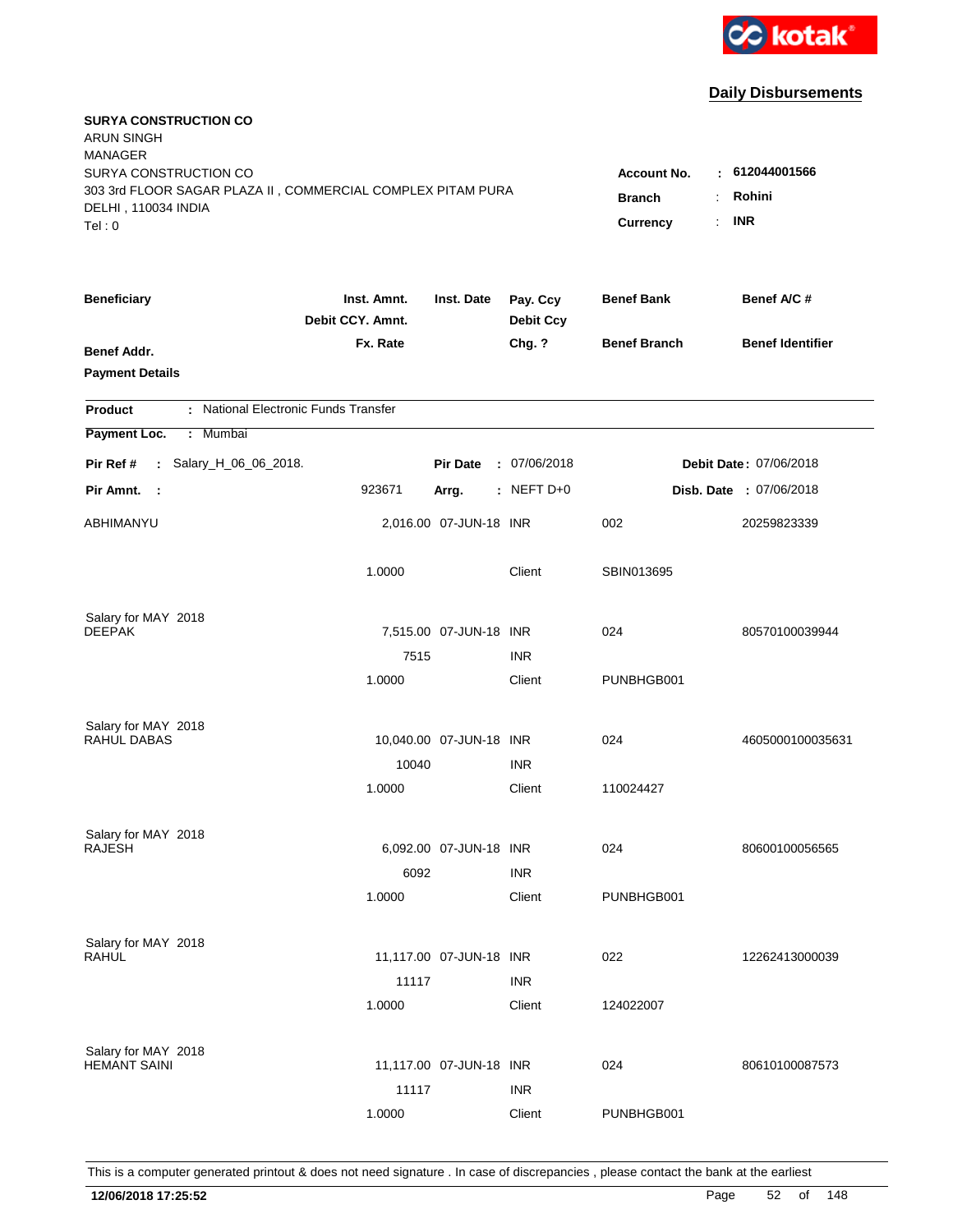

| <b>SURYA CONSTRUCTION CO</b><br><b>ARUN SINGH</b>                                            |                                                          |                         |                              |                     |                                |
|----------------------------------------------------------------------------------------------|----------------------------------------------------------|-------------------------|------------------------------|---------------------|--------------------------------|
| <b>MANAGER</b><br>SURYA CONSTRUCTION CO                                                      |                                                          |                         |                              | Account No.<br>÷    | 612044001566                   |
| 303 3rd FLOOR SAGAR PLAZA II, COMMERCIAL COMPLEX PITAM PURA<br>DELHI, 110034 INDIA<br>Tel: 0 | Rohini<br><b>Branch</b><br><b>INR</b><br><b>Currency</b> |                         |                              |                     |                                |
| <b>Beneficiary</b>                                                                           | Inst. Amnt.<br>Debit CCY. Amnt.                          | Inst. Date              | Pay. Ccy<br><b>Debit Ccy</b> | <b>Benef Bank</b>   | Benef A/C #                    |
| Benef Addr.<br><b>Payment Details</b>                                                        | Fx. Rate                                                 |                         | Chg. ?                       | <b>Benef Branch</b> | <b>Benef Identifier</b>        |
| <b>Product</b>                                                                               | : National Electronic Funds Transfer                     |                         |                              |                     |                                |
| Payment Loc.<br>: Mumbai                                                                     |                                                          |                         |                              |                     |                                |
| Pir Ref #<br>: Salary_H_06_06_2018.                                                          |                                                          | <b>Pir Date</b>         | : 07/06/2018                 |                     | Debit Date: 07/06/2018         |
| Pir Amnt. :                                                                                  | 923671                                                   | Arrg.                   | $:$ NEFT D+0                 |                     | <b>Disb. Date : 07/06/2018</b> |
| <b>HEMANT SAINI</b>                                                                          |                                                          | 11,117.00 07-JUN-18 INR |                              | 024                 | 80610100087573                 |
|                                                                                              | 1.0000                                                   |                         | Client                       | PUNBHGB001          |                                |
| Salary for MAY 2018                                                                          |                                                          |                         |                              |                     |                                |
| AMIT                                                                                         |                                                          | 20,622.00 07-JUN-18 INR |                              | 002                 | 33232218012                    |
|                                                                                              | 20622                                                    |                         | <b>INR</b>                   |                     |                                |
|                                                                                              | 1.0000                                                   |                         | Client                       | SBIN016249          |                                |
| Salary for MAY 2018                                                                          |                                                          |                         |                              |                     |                                |
| <b>MOHIT SINGH</b>                                                                           |                                                          | 11,117.00 07-JUN-18 INR |                              | 024                 | 3346000101309095               |
|                                                                                              | 11117                                                    |                         | <b>INR</b>                   |                     |                                |
|                                                                                              | 1.0000                                                   |                         | Client                       | RPUN334600          |                                |
| Salary for MAY 2018                                                                          |                                                          |                         |                              |                     |                                |
| <b>DEEPAK</b>                                                                                |                                                          | 11,117.00 07-JUN-18 INR |                              | 015                 | 2925101022399                  |
|                                                                                              | 11117                                                    |                         | <b>INR</b>                   |                     |                                |
|                                                                                              | 1.0000                                                   |                         | Client                       | CNR0002925          |                                |
| Salary for MAY 2018                                                                          |                                                          |                         |                              |                     |                                |
| SANDEEP                                                                                      |                                                          | 8,672.00 07-JUN-18 INR  |                              | 532                 | 049991400000873                |
|                                                                                              | 8672                                                     |                         | <b>INR</b>                   |                     |                                |
|                                                                                              | 1.0000                                                   |                         | Client                       | YESB000499          |                                |
| Salary for MAY 2018                                                                          |                                                          |                         |                              |                     |                                |
| <b>KULDEEP</b>                                                                               |                                                          | 8,963.00 07-JUN-18 INR  |                              | 017                 | 148900101003904                |
|                                                                                              | 8963                                                     |                         | <b>INR</b>                   |                     |                                |
|                                                                                              | 1.0000                                                   |                         | Client                       | CORP001489          |                                |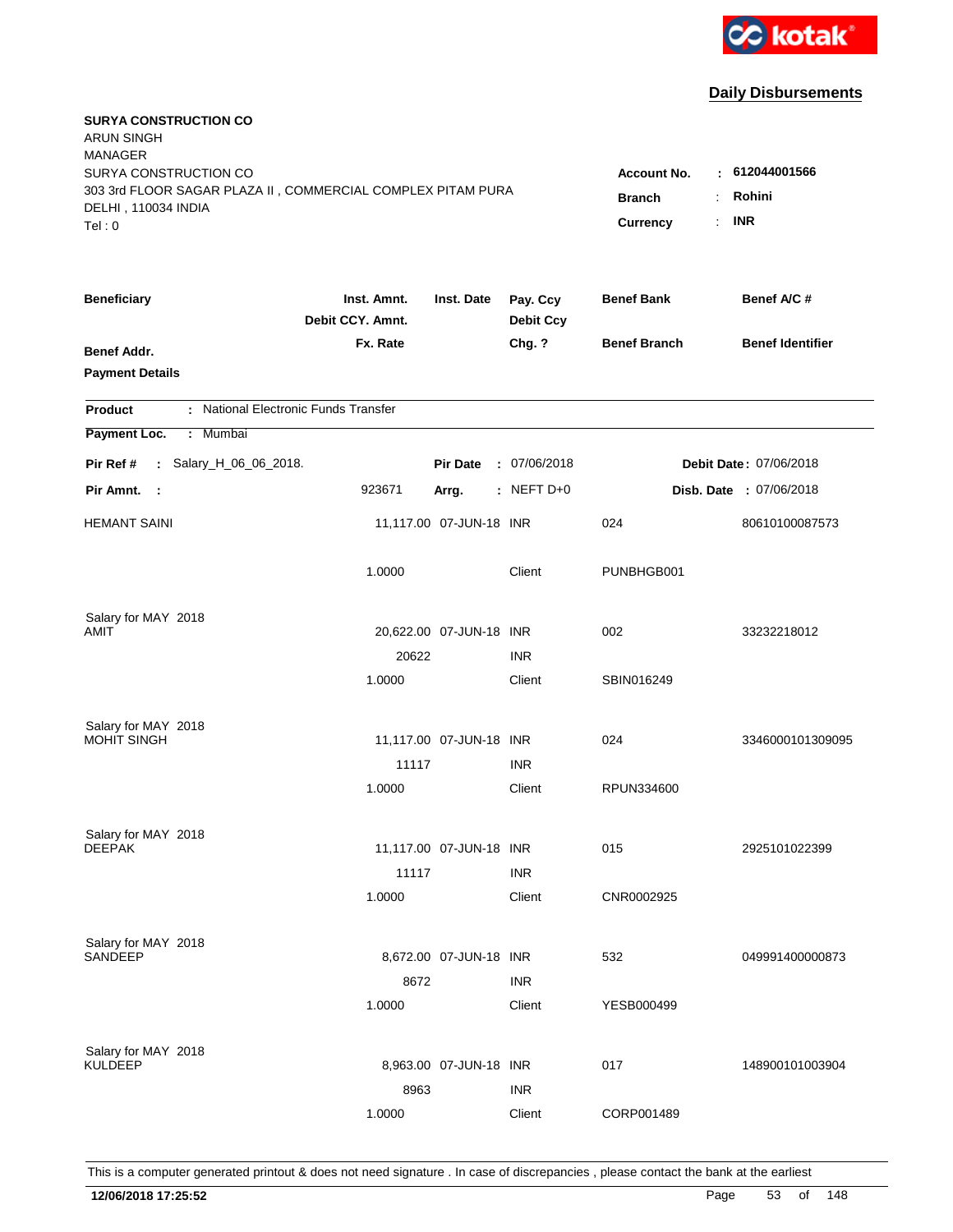

| <b>SURYA CONSTRUCTION CO</b><br><b>ARUN SINGH</b><br><b>MANAGER</b>                                                   |                                                 |                                                    |                              |                     |                                |
|-----------------------------------------------------------------------------------------------------------------------|-------------------------------------------------|----------------------------------------------------|------------------------------|---------------------|--------------------------------|
| SURYA CONSTRUCTION CO<br>303 3rd FLOOR SAGAR PLAZA II, COMMERCIAL COMPLEX PITAM PURA<br>DELHI, 110034 INDIA<br>Tel: 0 | <b>Account No.</b><br><b>Branch</b><br>Currency | $-612044001566$<br>Rohini<br>÷<br><b>INR</b><br>÷. |                              |                     |                                |
| <b>Beneficiary</b>                                                                                                    | Inst. Amnt.<br>Debit CCY. Amnt.                 | Inst. Date                                         | Pay. Ccy<br><b>Debit Ccy</b> | <b>Benef Bank</b>   | Benef A/C #                    |
| Benef Addr.<br><b>Payment Details</b>                                                                                 | Fx. Rate                                        |                                                    | Chg. ?                       | <b>Benef Branch</b> | <b>Benef Identifier</b>        |
| : National Electronic Funds Transfer<br><b>Product</b>                                                                |                                                 |                                                    |                              |                     |                                |
| Payment Loc.<br>: Mumbai                                                                                              |                                                 |                                                    |                              |                     |                                |
| Pir Ref #<br>: Salary_H_06_06_2018.                                                                                   |                                                 | <b>Pir Date</b>                                    | : 07/06/2018                 |                     | Debit Date: 07/06/2018         |
| Pir Amnt.<br>$\sim$ 1                                                                                                 | 923671                                          | Arrg.                                              | $:$ NEFT D+0                 |                     | <b>Disb. Date : 07/06/2018</b> |
| <b>KULDEEP</b>                                                                                                        |                                                 | 8,963.00 07-JUN-18 INR                             |                              | 017                 | 148900101003904                |
|                                                                                                                       | 1.0000                                          |                                                    | Client                       | CORP001489          |                                |
| Salary for MAY 2018                                                                                                   |                                                 |                                                    |                              |                     |                                |
| <b>SATBIR</b>                                                                                                         |                                                 | 8,963.00 07-JUN-18 INR                             |                              | 211                 | 000234001001212                |
|                                                                                                                       | 8963                                            |                                                    | <b>INR</b>                   |                     |                                |
|                                                                                                                       | 1.0000                                          |                                                    | Client                       | UTIBJCCB01          |                                |
| Salary for MAY 2018                                                                                                   |                                                 |                                                    |                              |                     |                                |
| <b>SUNIL KUMAR</b>                                                                                                    |                                                 | 4,331.00 07-JUN-18 INR                             |                              | 007                 | 65278551107                    |
|                                                                                                                       | 4331                                            |                                                    | <b>INR</b>                   |                     |                                |
|                                                                                                                       | 1.0000                                          |                                                    | Client                       | STBP001131          |                                |
| Salary for MAY 2018                                                                                                   |                                                 |                                                    |                              |                     |                                |
| <b>PAWAN</b>                                                                                                          |                                                 | 6,936.00 07-JUN-18 INR                             |                              | 024                 | 2895000100216431               |
|                                                                                                                       | 6936                                            |                                                    | <b>INR</b>                   |                     |                                |
|                                                                                                                       | 1.0000                                          |                                                    | Client                       | PUN0289500          |                                |
| Salary for MAY 2018                                                                                                   |                                                 |                                                    |                              |                     |                                |
| <b>LALIT KUMAR</b>                                                                                                    |                                                 | 4,041.00 07-JUN-18 INR                             |                              | 024                 | 82371700004477                 |
|                                                                                                                       | 4041                                            |                                                    | <b>INR</b>                   |                     |                                |
|                                                                                                                       | 1.0000                                          |                                                    | Client                       | PUNBHGB001          |                                |
| Salary for MAY 2018                                                                                                   |                                                 |                                                    |                              |                     |                                |
| <b>NAVEEN KUMAR</b>                                                                                                   |                                                 | 14,442.00 07-JUN-18 INR                            |                              | 022                 | 02452191002215                 |
|                                                                                                                       | 14442                                           |                                                    | <b>INR</b>                   |                     |                                |
|                                                                                                                       | 1.0000                                          |                                                    | Client                       | RORB100245          |                                |
|                                                                                                                       |                                                 |                                                    |                              |                     |                                |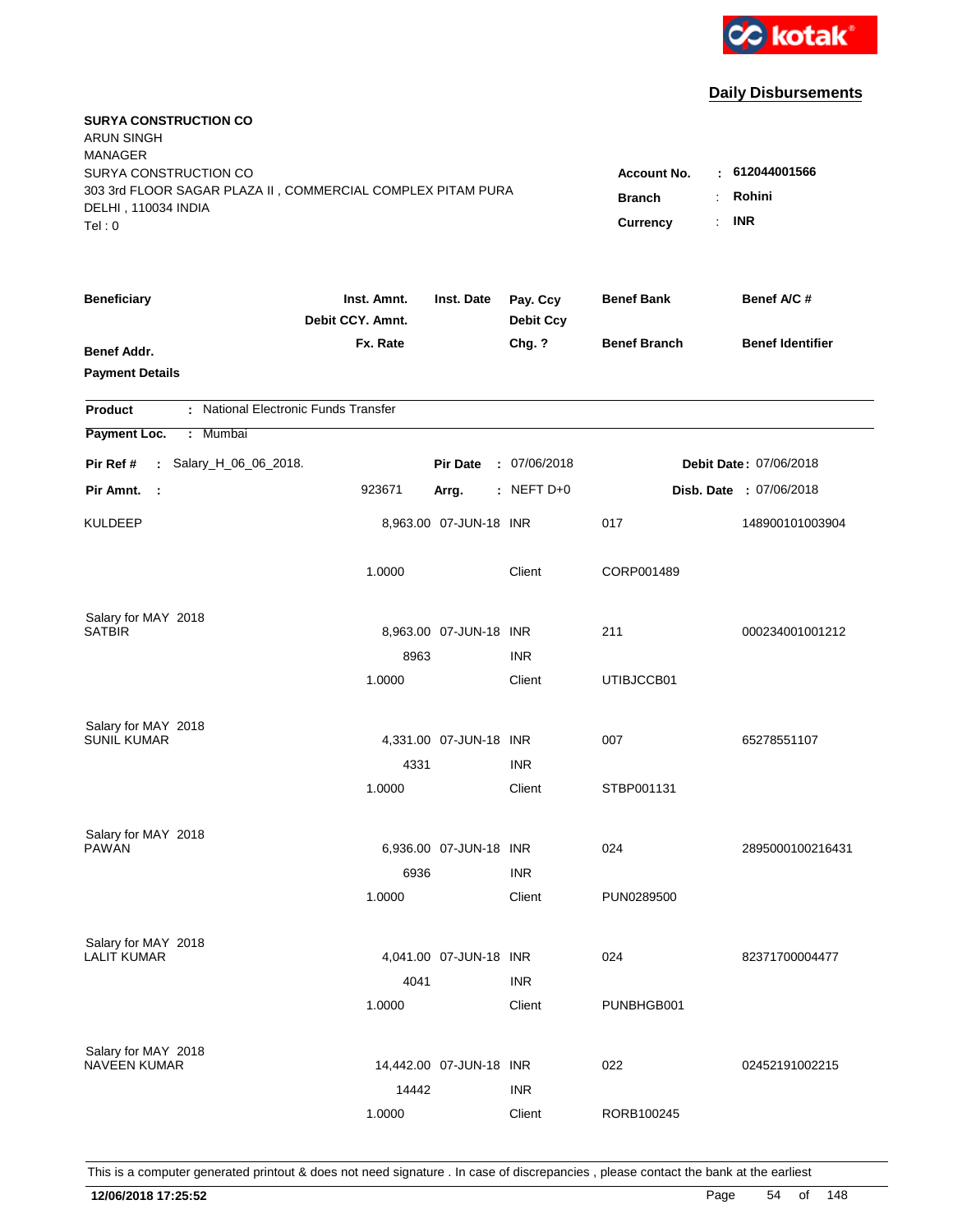

| <b>SURYA CONSTRUCTION CO</b><br><b>ARUN SINGH</b><br><b>MANAGER</b>                                                   |                                                                      |                                         |                              |                     |                                |
|-----------------------------------------------------------------------------------------------------------------------|----------------------------------------------------------------------|-----------------------------------------|------------------------------|---------------------|--------------------------------|
| SURYA CONSTRUCTION CO<br>303 3rd FLOOR SAGAR PLAZA II, COMMERCIAL COMPLEX PITAM PURA<br>DELHI, 110034 INDIA<br>Tel: 0 | <b>Account No.</b><br><b>Branch</b><br>÷<br>Currency<br>$\mathbf{r}$ | $-612044001566$<br>Rohini<br><b>INR</b> |                              |                     |                                |
| <b>Beneficiary</b>                                                                                                    | Inst. Amnt.<br>Debit CCY. Amnt.                                      | Inst. Date                              | Pay. Ccy<br><b>Debit Ccy</b> | <b>Benef Bank</b>   | Benef A/C #                    |
| Benef Addr.<br><b>Payment Details</b>                                                                                 | Fx. Rate                                                             |                                         | Chg. ?                       | <b>Benef Branch</b> | <b>Benef Identifier</b>        |
| : National Electronic Funds Transfer<br><b>Product</b>                                                                |                                                                      |                                         |                              |                     |                                |
| Payment Loc.<br>Mumbai<br>÷.                                                                                          |                                                                      |                                         |                              |                     |                                |
| Pir Ref #<br>: Salary_H_06_06_2018.                                                                                   |                                                                      | <b>Pir Date</b>                         | : 07/06/2018                 |                     | <b>Debit Date: 07/06/2018</b>  |
| Pir Amnt.<br>$\sim$ 1                                                                                                 | 923671                                                               | Arrg.                                   | : NEFT $D+0$                 |                     | <b>Disb. Date : 07/06/2018</b> |
| <b>NAVEEN KUMAR</b>                                                                                                   |                                                                      | 14,442.00 07-JUN-18 INR                 |                              | 022                 | 02452191002215                 |
|                                                                                                                       | 1.0000                                                               |                                         | Client                       | RORB100245          |                                |
| Salary for MAY 2018                                                                                                   |                                                                      |                                         |                              |                     |                                |
| PRINCE SHARMA                                                                                                         | 11117                                                                | 11,117.00 07-JUN-18 INR                 | <b>INR</b>                   | 024                 | 4822006900003381               |
|                                                                                                                       | 1.0000                                                               |                                         | Client                       | PUN0482200          |                                |
| Salary for MAY 2018                                                                                                   |                                                                      |                                         |                              |                     |                                |
| <b>MANISH KUMAR</b>                                                                                                   |                                                                      | 8,963.00 07-JUN-18 INR                  |                              | 024                 | 6397000100051248               |
|                                                                                                                       | 8963                                                                 |                                         | <b>INR</b>                   |                     |                                |
|                                                                                                                       | 1.0000                                                               |                                         | Client                       | PUNB639700          |                                |
| Salary for MAY 2018                                                                                                   |                                                                      |                                         |                              |                     |                                |
| PARVEEN KUMAR                                                                                                         |                                                                      | 8,963.00 07-JUN-18 INR                  |                              | 024                 | 6397001700041127               |
|                                                                                                                       | 8963                                                                 |                                         | <b>INR</b>                   |                     |                                |
|                                                                                                                       | 1.0000                                                               |                                         | Client                       | PUNB639700          |                                |
| Salary for MAY 2018<br>AMANDEEP                                                                                       |                                                                      | 11,117.00 07-JUN-18 INR                 |                              | 016                 | 2238484930                     |
|                                                                                                                       | 11117                                                                |                                         | <b>INR</b>                   |                     |                                |
|                                                                                                                       | 1.0000                                                               |                                         | Client                       | CBIN281589          |                                |
|                                                                                                                       |                                                                      |                                         |                              |                     |                                |
| Salary for MAY 2018<br><b>MANISH</b>                                                                                  |                                                                      | 8,963.00 07-JUN-18 INR                  |                              | 016                 | 3543591628                     |
|                                                                                                                       | 8963                                                                 |                                         | <b>INR</b>                   |                     |                                |
|                                                                                                                       | 1.0000                                                               |                                         | Client                       | CBIN281058          |                                |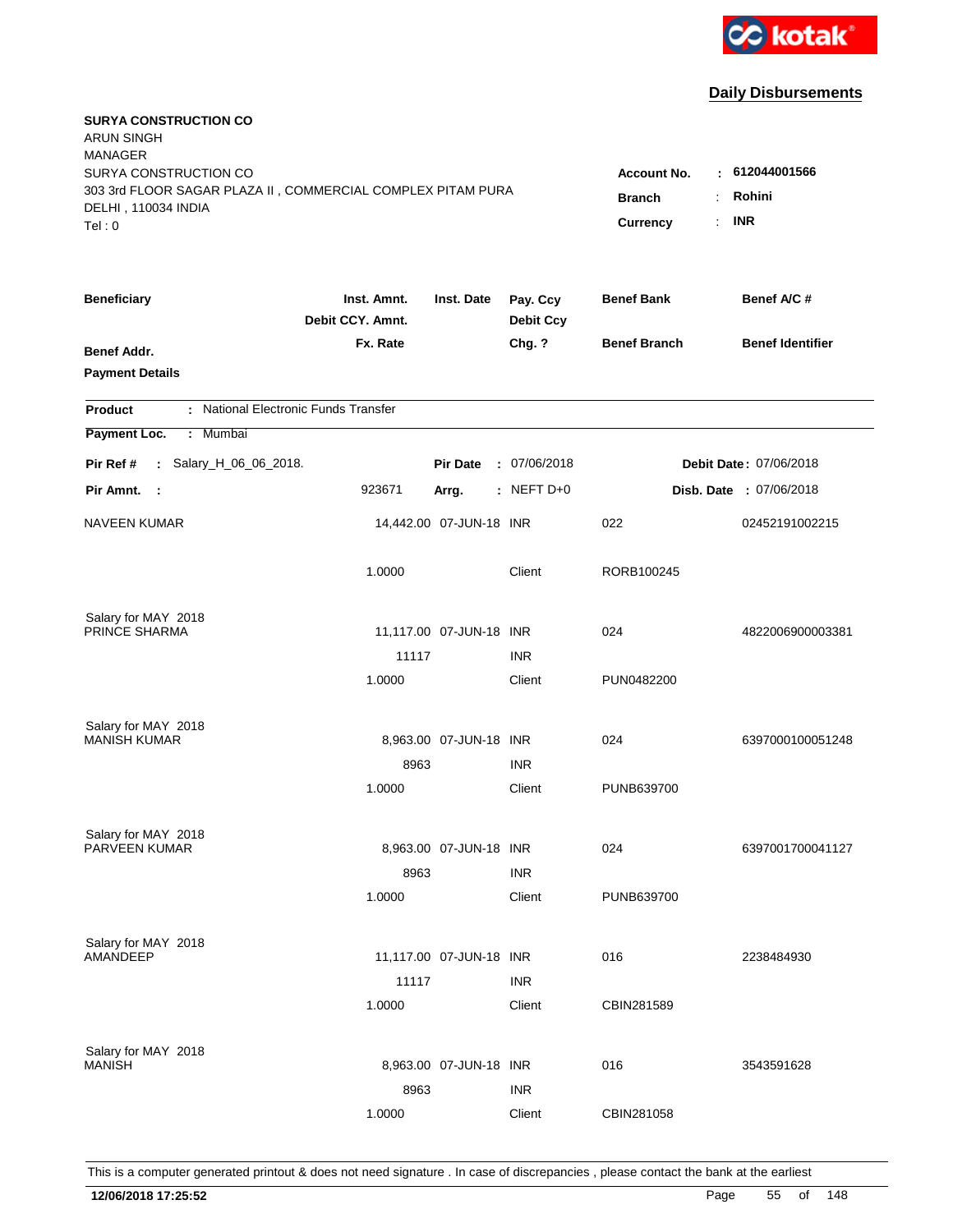

| <b>SURYA CONSTRUCTION CO</b><br><b>ARUN SINGH</b>           |                                 |                         |                              |                         |                                |
|-------------------------------------------------------------|---------------------------------|-------------------------|------------------------------|-------------------------|--------------------------------|
| <b>MANAGER</b>                                              |                                 |                         |                              |                         |                                |
| SURYA CONSTRUCTION CO                                       |                                 |                         |                              | <b>Account No.</b><br>٠ | 612044001566                   |
| 303 3rd FLOOR SAGAR PLAZA II, COMMERCIAL COMPLEX PITAM PURA | <b>Branch</b>                   | Rohini                  |                              |                         |                                |
| DELHI, 110034 INDIA<br>Tel: 0                               |                                 |                         |                              | Currency<br>÷.          | <b>INR</b>                     |
|                                                             |                                 |                         |                              |                         |                                |
| <b>Beneficiary</b>                                          | Inst. Amnt.<br>Debit CCY. Amnt. | Inst. Date              | Pay. Ccy<br><b>Debit Ccy</b> | <b>Benef Bank</b>       | Benef A/C#                     |
| Benef Addr.                                                 | Fx. Rate                        |                         | Chg. ?                       | <b>Benef Branch</b>     | <b>Benef Identifier</b>        |
| <b>Payment Details</b>                                      |                                 |                         |                              |                         |                                |
| : National Electronic Funds Transfer<br><b>Product</b>      |                                 |                         |                              |                         |                                |
| Payment Loc.<br>: Mumbai                                    |                                 |                         |                              |                         |                                |
| Pir Ref #<br>: Salary_H_06_06_2018.                         |                                 | <b>Pir Date</b>         | : 07/06/2018                 |                         | Debit Date: 07/06/2018         |
| Pir Amnt.<br>- 1                                            | 923671                          | Arrg.                   | $:$ NEFT D+0                 |                         | <b>Disb. Date : 07/06/2018</b> |
| <b>MANISH</b>                                               |                                 | 8,963.00 07-JUN-18 INR  |                              | 016                     | 3543591628                     |
|                                                             | 1.0000                          |                         | Client                       | CBIN281058              |                                |
| Salary for MAY 2018                                         |                                 |                         |                              |                         |                                |
| LAKHVINDER SINGH                                            |                                 | 8,963.00 07-JUN-18 INR  |                              | 016                     | 3283131788                     |
|                                                             | 8963                            |                         | <b>INR</b>                   |                         |                                |
|                                                             | 1.0000                          |                         | Client                       | CBIN281574              |                                |
| Salary for MAY 2018<br><b>TEK SINGH</b>                     |                                 |                         |                              |                         |                                |
|                                                             |                                 | 8,963.00 07-JUN-18 INR  |                              | 024                     | 2522000100133027               |
|                                                             | 8963                            |                         | <b>INR</b>                   |                         |                                |
|                                                             | 1.0000                          |                         | Client                       | PUN0252200              |                                |
| Salary for MAY 2018<br><b>SURESH KUMAR</b>                  |                                 | 11,117.00 07-JUN-18 INR |                              | 024                     | 2522000100162065               |
|                                                             |                                 |                         |                              |                         |                                |
|                                                             | 11117                           |                         | <b>INR</b>                   |                         |                                |
|                                                             | 1.0000                          |                         | Client                       | PUN0252200              |                                |
| Salary for MAY 2018                                         |                                 |                         |                              |                         |                                |
| <b>ASHISH</b>                                               |                                 | 11,117.00 07-JUN-18 INR |                              | 002                     | 20180325750                    |
|                                                             | 11117                           |                         | <b>INR</b>                   |                         |                                |
|                                                             | 1.0000                          |                         | Client                       | SBI0012198              |                                |
| Salary for MAY 2018                                         |                                 |                         |                              |                         |                                |
| <b>NASIR</b>                                                |                                 | 11,117.00 07-JUN-18 INR |                              | 024                     | 6397000100065481               |
|                                                             | 11117                           |                         | <b>INR</b>                   |                         |                                |
|                                                             | 1.0000                          |                         | Client                       | PUNB639700              |                                |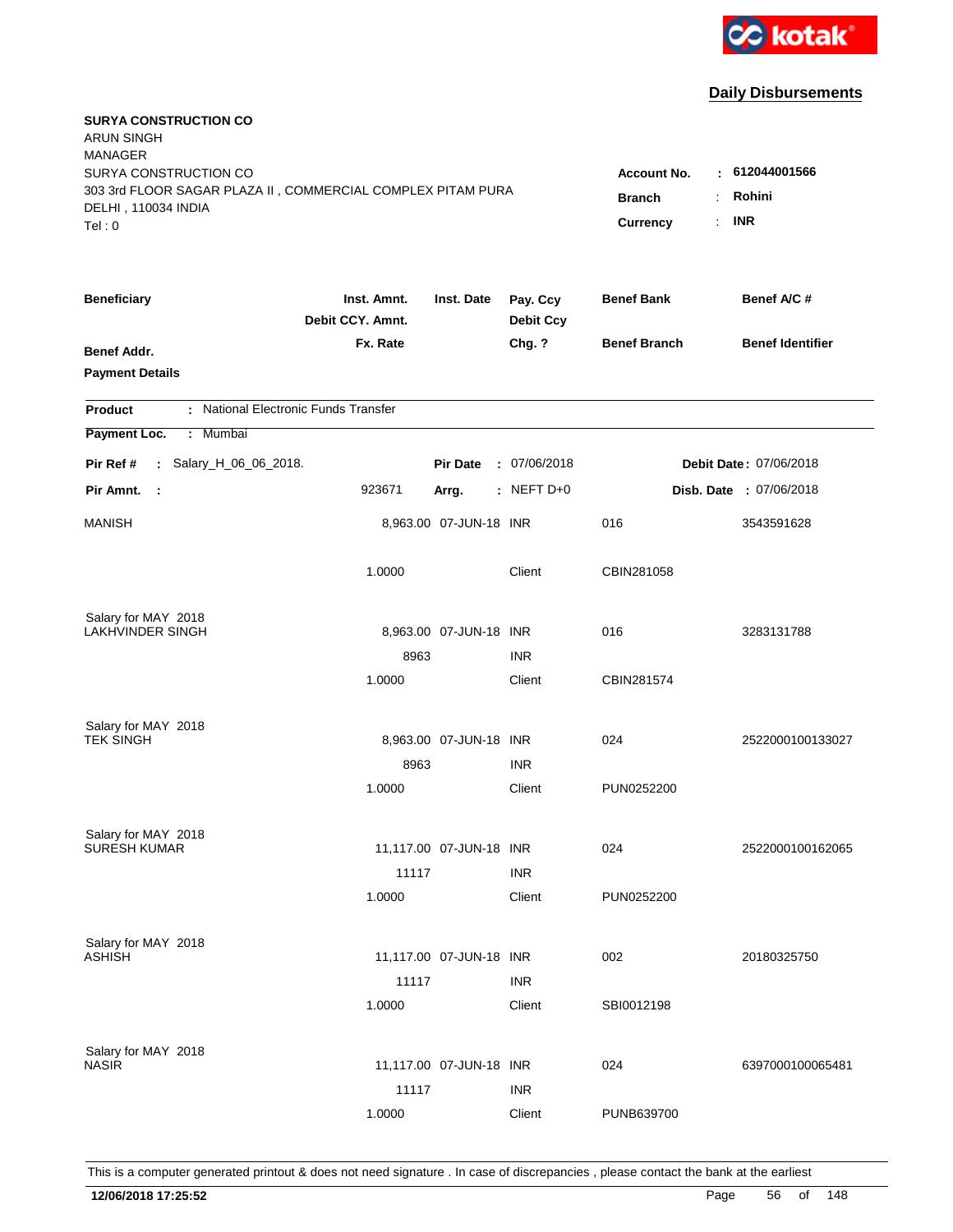

| <b>SURYA CONSTRUCTION CO</b><br><b>ARUN SINGH</b><br><b>MANAGER</b> |                                 |                         |                              |                     |                                |
|---------------------------------------------------------------------|---------------------------------|-------------------------|------------------------------|---------------------|--------------------------------|
| SURYA CONSTRUCTION CO                                               |                                 |                         |                              | <b>Account No.</b>  | : 612044001566                 |
| 303 3rd FLOOR SAGAR PLAZA II, COMMERCIAL COMPLEX PITAM PURA         |                                 | <b>Branch</b><br>÷      | Rohini                       |                     |                                |
| DELHI, 110034 INDIA                                                 |                                 |                         |                              | Currency<br>÷.      | <b>INR</b>                     |
| Tel: 0                                                              |                                 |                         |                              |                     |                                |
| <b>Beneficiary</b>                                                  | Inst. Amnt.<br>Debit CCY. Amnt. | Inst. Date              | Pay. Ccy<br><b>Debit Ccy</b> | <b>Benef Bank</b>   | Benef A/C #                    |
| Benef Addr.                                                         | Fx. Rate                        |                         | Chg. ?                       | <b>Benef Branch</b> | <b>Benef Identifier</b>        |
| <b>Payment Details</b>                                              |                                 |                         |                              |                     |                                |
| : National Electronic Funds Transfer<br><b>Product</b>              |                                 |                         |                              |                     |                                |
| Payment Loc.<br>Mumbai<br>÷.                                        |                                 |                         |                              |                     |                                |
| Pir Ref #<br>: Salary_H_06_06_2018.                                 |                                 | <b>Pir Date</b>         | : 07/06/2018                 |                     | Debit Date: 07/06/2018         |
| Pir Amnt.<br>- 1                                                    | 923671                          | Arrg.                   | : NEFT D+0                   |                     | <b>Disb. Date : 07/06/2018</b> |
| <b>NASIR</b>                                                        |                                 | 11,117.00 07-JUN-18 INR |                              | 024                 | 6397000100065481               |
|                                                                     | 1.0000                          |                         | Client                       | PUNB639700          |                                |
| Salary for MAY 2018                                                 |                                 |                         |                              |                     |                                |
| <b>GHAN SHYAM</b>                                                   |                                 | 11,117.00 07-JUN-18 INR |                              | 024                 | 4527000100119552               |
|                                                                     | 11117                           |                         | <b>INR</b>                   |                     |                                |
|                                                                     | 1.0000                          |                         | Client                       | 160024046           |                                |
| Salary for MAY 2018                                                 |                                 |                         |                              |                     |                                |
| ANIL KUMAR                                                          |                                 | 8,963.00 07-JUN-18 INR  |                              | 024                 | 6397000100059602               |
|                                                                     | 8963                            |                         | <b>INR</b>                   |                     |                                |
|                                                                     | 1.0000                          |                         | Client                       | PUNB639700          |                                |
| Salary for MAY 2018                                                 |                                 |                         |                              |                     |                                |
| <b>LAKHWINDER SINGH</b>                                             |                                 | 8,963.00 07-JUN-18 INR  |                              | 014                 | 60268014932                    |
|                                                                     | 8963                            |                         | <b>INR</b>                   |                     |                                |
|                                                                     | 1.0000                          |                         | Client                       | MAHB001451          |                                |
| Salary for MAY 2018                                                 |                                 |                         |                              |                     |                                |
| ANUJ SHARMA                                                         |                                 | 8,672.00 07-JUN-18 INR  |                              | 024                 | 2522001500162947               |
|                                                                     | 8672                            |                         | <b>INR</b>                   |                     |                                |
|                                                                     | 1.0000                          |                         | Client                       | PUN0252200          |                                |
| Salary for MAY 2018                                                 |                                 |                         |                              |                     |                                |
| <b>SULINDER KUMAR</b>                                               |                                 | 8,963.00 07-JUN-18 INR  |                              | 015                 | 1624101012516                  |
|                                                                     | 8963                            |                         | <b>INR</b>                   |                     |                                |
|                                                                     | 1.0000                          |                         | Client                       | 160015010           |                                |
|                                                                     |                                 |                         |                              |                     |                                |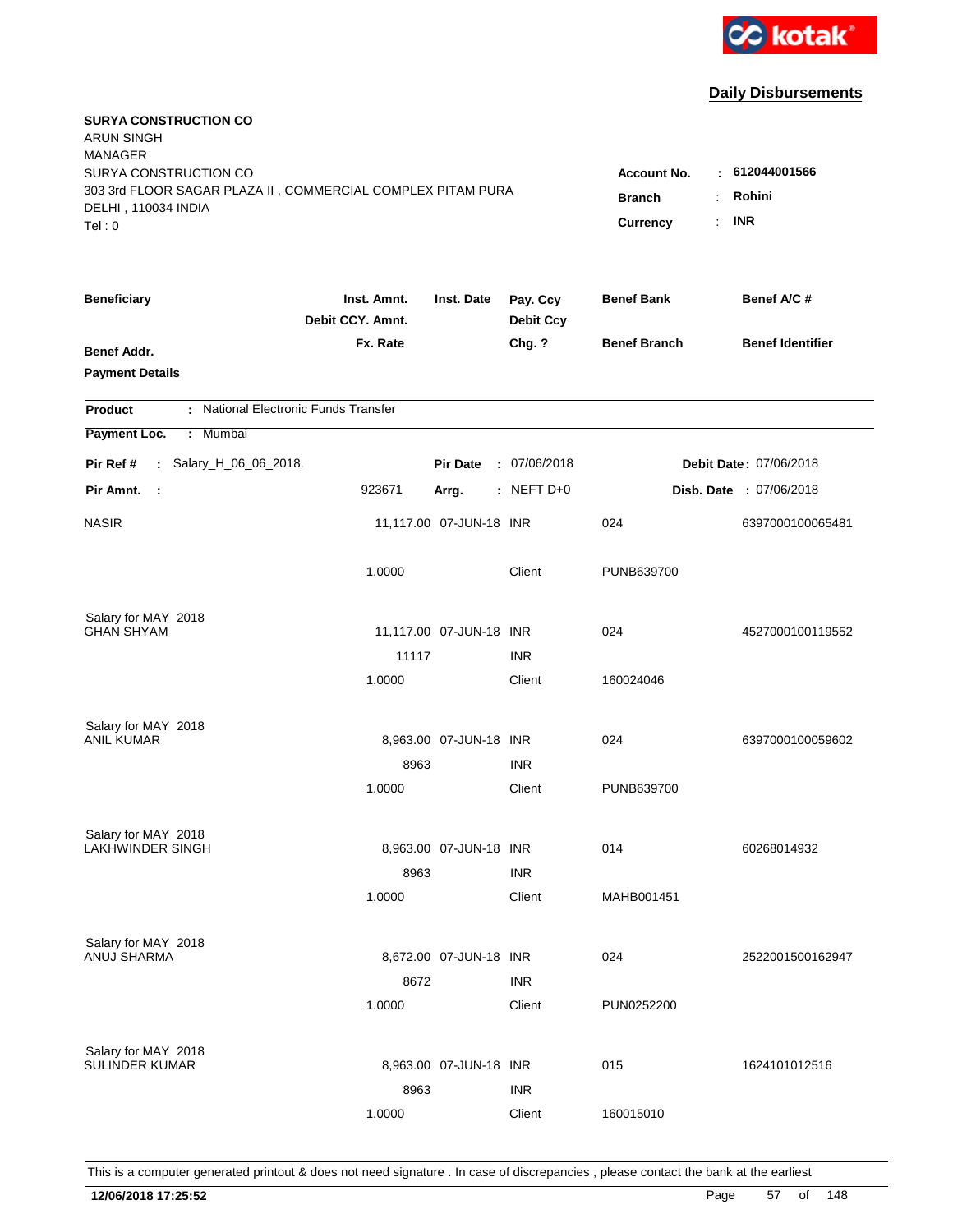

| <b>SURYA CONSTRUCTION CO</b><br><b>ARUN SINGH</b><br><b>MANAGER</b><br>SURYA CONSTRUCTION CO |                                             |                        |                              | <b>Account No.</b>  | $-612044001566$         |
|----------------------------------------------------------------------------------------------|---------------------------------------------|------------------------|------------------------------|---------------------|-------------------------|
| 303 3rd FLOOR SAGAR PLAZA II, COMMERCIAL COMPLEX PITAM PURA<br>DELHI, 110034 INDIA<br>Tel: 0 | <b>Branch</b><br>÷<br><b>Currency</b><br>÷. | Rohini<br><b>INR</b>   |                              |                     |                         |
| <b>Beneficiary</b>                                                                           | Inst. Amnt.<br>Debit CCY. Amnt.             | Inst. Date             | Pay. Ccy<br><b>Debit Ccy</b> | <b>Benef Bank</b>   | Benef A/C #             |
| Benef Addr.<br><b>Payment Details</b>                                                        | Fx. Rate                                    |                        | Chg. ?                       | <b>Benef Branch</b> | <b>Benef Identifier</b> |
| : National Electronic Funds Transfer<br><b>Product</b>                                       |                                             |                        |                              |                     |                         |
| Payment Loc.<br>Mumbai<br>÷                                                                  |                                             |                        |                              |                     |                         |
| : Salary_H_06_06_2018.<br>Pir Ref #                                                          |                                             | <b>Pir Date</b>        | : 07/06/2018                 |                     | Debit Date: 07/06/2018  |
| Pir Amnt.<br>$\sim$ :                                                                        | 923671                                      | Arrg.                  | : NEFT D+0                   |                     | Disb. Date : 07/06/2018 |
| <b>SULINDER KUMAR</b>                                                                        |                                             | 8,963.00 07-JUN-18 INR |                              | 015                 | 1624101012516           |
|                                                                                              | 1.0000                                      |                        | Client                       | 160015010           |                         |
| Salary for MAY 2018<br><b>LAXMI CHAND</b>                                                    |                                             | 8,672.00 07-JUN-18 INR |                              | 024                 |                         |
|                                                                                              | 8672                                        |                        | <b>INR</b>                   |                     | 2522001700040595        |
|                                                                                              | 1.0000                                      |                        | Client                       | PUN0252200          |                         |
| Salary for MAY 2018                                                                          |                                             |                        |                              |                     |                         |
| <b>MANISH KUMAR</b>                                                                          |                                             | 8,963.00 07-JUN-18 INR |                              | 002                 | 35421813838             |
|                                                                                              | 8963                                        |                        | <b>INR</b>                   |                     |                         |
|                                                                                              | 1.0000                                      |                        | Client                       | SBIN016892          |                         |
| Salary for MAY 2018                                                                          |                                             |                        |                              |                     |                         |
| <b>SUNDER KUMAR</b>                                                                          |                                             | 8,963.00 07-JUN-18 INR |                              | 016                 | 3281902369              |
|                                                                                              | 8963                                        |                        | <b>INR</b>                   |                     |                         |
|                                                                                              | 1.0000                                      |                        | Client                       | CBIN283613          |                         |
| Salary for MAY 2018                                                                          |                                             |                        |                              |                     |                         |
| <b>SHUBHAM</b>                                                                               |                                             | 8,672.00 07-JUN-18 INR |                              | 024                 | 4822006900003460        |
|                                                                                              | 8672                                        |                        | <b>INR</b>                   |                     |                         |
|                                                                                              | 1.0000                                      |                        | Client                       | PUN0482200          |                         |
| Salary for MAY 2018                                                                          |                                             |                        |                              |                     |                         |
| <b>ROHIT GIRI</b>                                                                            |                                             | 8,963.00 07-JUN-18 INR |                              | 023                 | 00451000009920          |
|                                                                                              | 8963                                        |                        | <b>INR</b>                   |                     |                         |
|                                                                                              | 1.0000                                      |                        | Client                       | PSIB000045          |                         |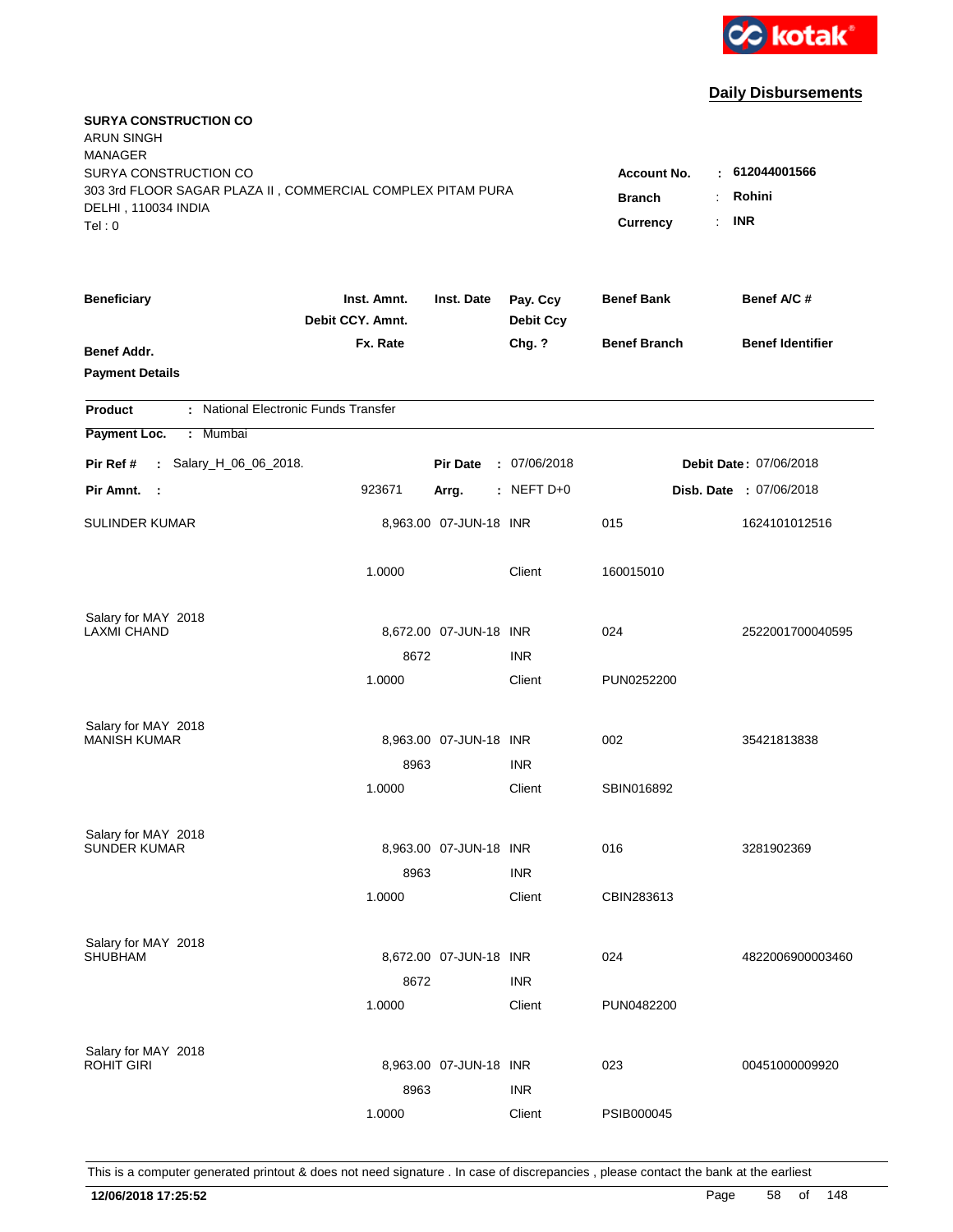

| <b>SURYA CONSTRUCTION CO</b><br><b>ARUN SINGH</b><br><b>MANAGER</b><br>SURYA CONSTRUCTION CO<br>303 3rd FLOOR SAGAR PLAZA II, COMMERCIAL COMPLEX PITAM PURA<br>DELHI, 110034 INDIA<br>Tel: 0 |                                 |                         |                              | <b>Account No.</b><br><b>Branch</b><br>Currency<br>÷. | $-612044001566$<br>Rohini<br><b>INR</b> |
|----------------------------------------------------------------------------------------------------------------------------------------------------------------------------------------------|---------------------------------|-------------------------|------------------------------|-------------------------------------------------------|-----------------------------------------|
|                                                                                                                                                                                              |                                 |                         |                              |                                                       |                                         |
| <b>Beneficiary</b>                                                                                                                                                                           | Inst. Amnt.<br>Debit CCY. Amnt. | Inst. Date              | Pay. Ccy<br><b>Debit Ccy</b> | <b>Benef Bank</b>                                     | Benef A/C #                             |
| Benef Addr.<br><b>Payment Details</b>                                                                                                                                                        | Fx. Rate                        |                         | Chg. ?                       | <b>Benef Branch</b>                                   | <b>Benef Identifier</b>                 |
| : National Electronic Funds Transfer<br><b>Product</b>                                                                                                                                       |                                 |                         |                              |                                                       |                                         |
| Payment Loc.<br>: Mumbai                                                                                                                                                                     |                                 |                         |                              |                                                       |                                         |
| Pir Ref #<br>: Salary_H_06_06_2018.                                                                                                                                                          |                                 | <b>Pir Date</b>         | : 07/06/2018                 |                                                       | Debit Date: 07/06/2018                  |
| Pir Amnt.<br>$\sim$ :                                                                                                                                                                        | 923671                          | Arrg.                   | : NEFT $D+0$                 |                                                       | <b>Disb. Date : 07/06/2018</b>          |
| <b>ROHIT GIRI</b>                                                                                                                                                                            |                                 | 8,963.00 07-JUN-18 INR  |                              | 023                                                   | 00451000009920                          |
|                                                                                                                                                                                              | 1.0000                          |                         | Client                       | PSIB000045                                            |                                         |
| Salary for MAY 2018<br><b>YATIN</b>                                                                                                                                                          |                                 | 8,963.00 07-JUN-18 INR  |                              | 025                                                   | 82012200110650                          |
|                                                                                                                                                                                              | 8963<br>1.0000                  |                         | <b>INR</b><br>Client         | 160025002                                             |                                         |
| Salary for MAY 2018<br><b>VIKRAM</b>                                                                                                                                                         | 8963                            | 8,963.00 07-JUN-18 INR  | <b>INR</b>                   | 007                                                   | 65178988855                             |
|                                                                                                                                                                                              | 1.0000                          |                         | Client                       | RSTB000359                                            |                                         |
| Salary for MAY 2018<br><b>SANJEEV KUMAR</b>                                                                                                                                                  | 8963                            | 8,963.00 07-JUN-18 INR  | <b>INR</b>                   | 234                                                   | 159466401886                            |
|                                                                                                                                                                                              | 1.0000                          |                         | Client                       | <b>INDB000344</b>                                     |                                         |
| Salary for MAY 2018<br><b>AVTAR SINGH GIRI</b>                                                                                                                                               | 8963                            | 8,963.00 07-JUN-18 INR  | <b>INR</b>                   | 211                                                   | 917010034543247                         |
|                                                                                                                                                                                              | 1.0000                          |                         | Client                       | UTIB001917                                            |                                         |
| Salary for MAY 2018<br><b>VINAY</b>                                                                                                                                                          | 11117                           | 11,117.00 07-JUN-18 INR | <b>INR</b>                   | 024                                                   | 2939001501944287                        |
|                                                                                                                                                                                              | 1.0000                          |                         | Client                       | 160024034                                             |                                         |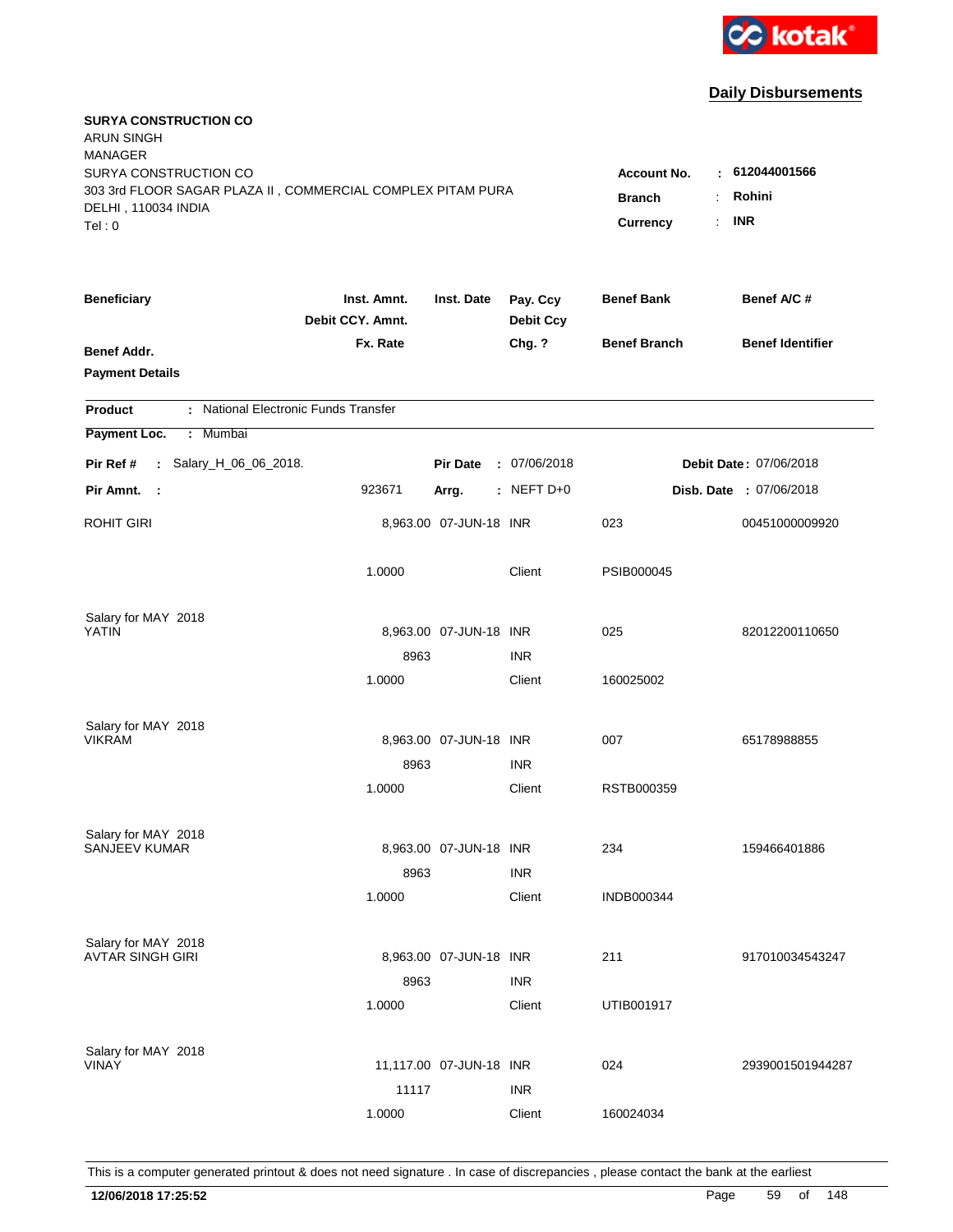

| <b>SURYA CONSTRUCTION CO</b><br><b>ARUN SINGH</b><br><b>MANAGER</b>                          |                                                    |                            |                              |                     |                               |
|----------------------------------------------------------------------------------------------|----------------------------------------------------|----------------------------|------------------------------|---------------------|-------------------------------|
| SURYA CONSTRUCTION CO                                                                        |                                                    |                            |                              | <b>Account No.</b>  | $-612044001566$               |
| 303 3rd FLOOR SAGAR PLAZA II, COMMERCIAL COMPLEX PITAM PURA<br>DELHI, 110034 INDIA<br>Tel: 0 | <b>Branch</b><br>$\ddot{\cdot}$<br><b>Currency</b> | Rohini<br><b>INR</b><br>÷. |                              |                     |                               |
| <b>Beneficiary</b>                                                                           | Inst. Amnt.<br>Debit CCY. Amnt.                    | Inst. Date                 | Pay. Ccy<br><b>Debit Ccy</b> | <b>Benef Bank</b>   | Benef A/C#                    |
| Benef Addr.<br><b>Payment Details</b>                                                        | Fx. Rate                                           |                            | Chg. ?                       | <b>Benef Branch</b> | <b>Benef Identifier</b>       |
| : National Electronic Funds Transfer<br><b>Product</b>                                       |                                                    |                            |                              |                     |                               |
| Payment Loc.<br>: Mumbai                                                                     |                                                    |                            |                              |                     |                               |
| Pir Ref #<br>: Salary_H_06_06_2018.                                                          |                                                    | <b>Pir Date</b>            | : 07/06/2018                 |                     | <b>Debit Date: 07/06/2018</b> |
| Pir Amnt. :                                                                                  | 923671                                             | Arrg.                      | $:$ NEFT D+0                 |                     | Disb. Date: 07/06/2018        |
| <b>VINAY</b>                                                                                 |                                                    | 11,117.00 07-JUN-18 INR    |                              | 024                 | 2939001501944287              |
|                                                                                              | 1.0000                                             |                            | Client                       | 160024034           |                               |
| Salary for MAY 2018                                                                          |                                                    |                            |                              |                     |                               |
| <b>INAM AHMAD</b>                                                                            |                                                    | 11,117.00 07-JUN-18 INR    |                              | 007                 | 65238364341                   |
|                                                                                              | 11117                                              |                            | <b>INR</b>                   |                     |                               |
|                                                                                              | 1.0000                                             |                            | Client                       | STB0000327          |                               |
| Salary for MAY 2018                                                                          |                                                    |                            |                              |                     |                               |
| <b>VIKAS SHARMA</b>                                                                          |                                                    | 8,963.00 07-JUN-18 INR     |                              | 007                 | 65231815112                   |
|                                                                                              | 8963                                               |                            | <b>INR</b>                   |                     |                               |
|                                                                                              | 1.0000                                             |                            | Client                       | RSTB000359          |                               |
| Salary for MAY 2018                                                                          |                                                    |                            |                              |                     |                               |
| <b>ANIL KUMAR</b>                                                                            |                                                    | 11,117.00 07-JUN-18 INR    |                              | 002                 | 31270852230                   |
|                                                                                              | 11117                                              |                            | <b>INR</b>                   |                     |                               |
|                                                                                              | 1.0000                                             |                            | Client                       | <b>SBINARAING</b>   |                               |
| Salary for MAY 2018                                                                          |                                                    |                            |                              |                     |                               |
| RAVINDER KUMAR                                                                               |                                                    | 8,672.00 07-JUN-18 INR     |                              | 007                 | 65183782096                   |
|                                                                                              | 8672                                               |                            | <b>INR</b>                   |                     |                               |
|                                                                                              | 1.0000                                             |                            | Client                       | RSTB000359          |                               |
| Salary for MAY 2018                                                                          |                                                    |                            |                              |                     |                               |
| ASHWANI KUMAR                                                                                |                                                    | 8,963.00 07-JUN-18 INR     |                              | 007                 | 55151027227                   |
|                                                                                              | 8963                                               |                            | <b>INR</b>                   |                     |                               |
|                                                                                              | 1.0000                                             |                            | Client                       | RSTB000359          |                               |
|                                                                                              |                                                    |                            |                              |                     |                               |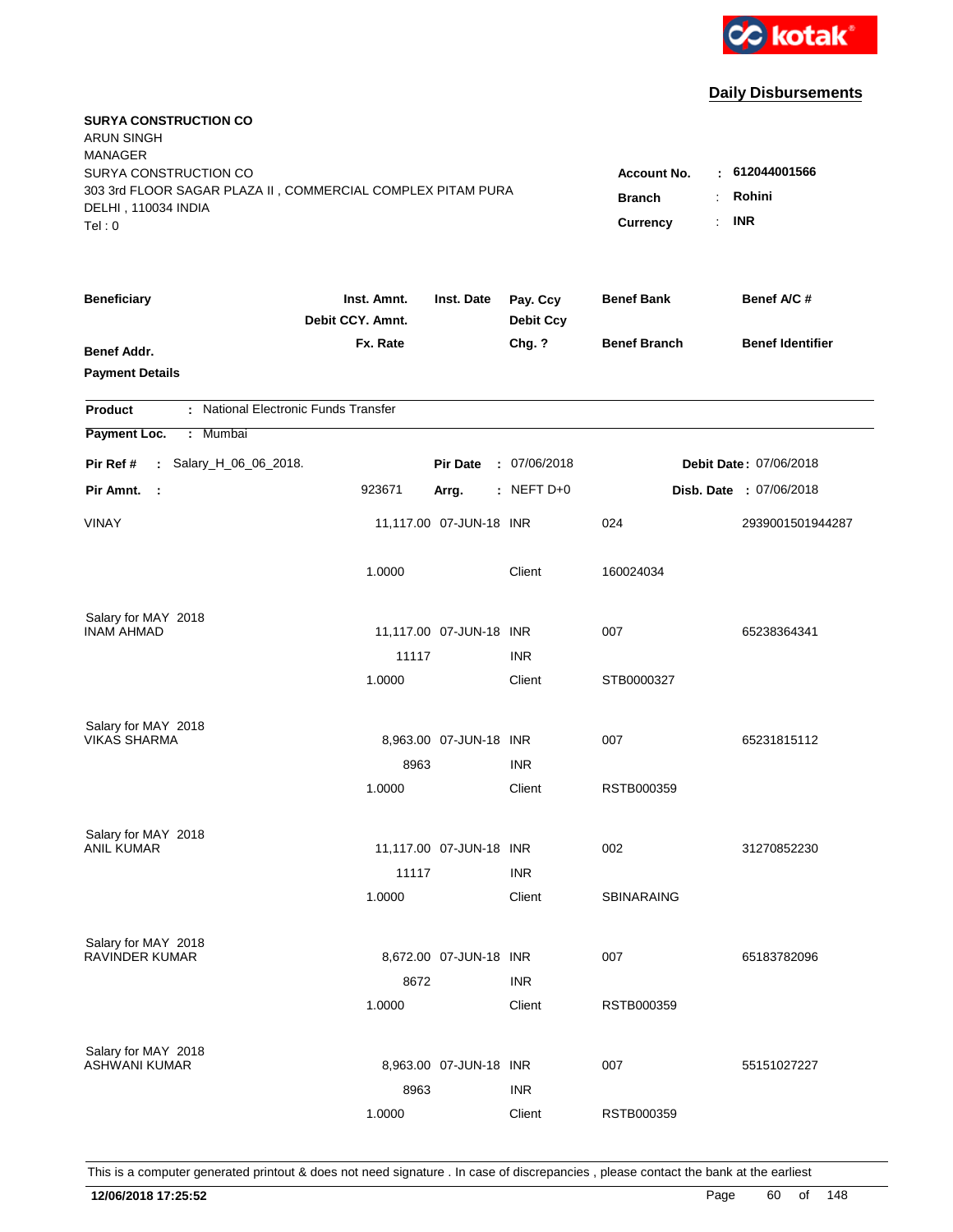

| <b>SURYA CONSTRUCTION CO</b><br><b>ARUN SINGH</b><br><b>MANAGER</b><br>SURYA CONSTRUCTION CO<br>303 3rd FLOOR SAGAR PLAZA II, COMMERCIAL COMPLEX PITAM PURA<br>DELHI, 110034 INDIA<br>Tel:0 |                                 | <b>Account No.</b><br><b>Branch</b><br>Currency | : 612044001566<br>Rohini<br><b>INR</b><br>÷. |                     |                         |
|---------------------------------------------------------------------------------------------------------------------------------------------------------------------------------------------|---------------------------------|-------------------------------------------------|----------------------------------------------|---------------------|-------------------------|
|                                                                                                                                                                                             |                                 |                                                 |                                              |                     |                         |
| <b>Beneficiary</b>                                                                                                                                                                          | Inst. Amnt.<br>Debit CCY, Amnt. | Inst. Date                                      | Pay. Ccy<br><b>Debit Ccy</b>                 | <b>Benef Bank</b>   | Benef A/C #             |
| <b>Benef Addr.</b><br><b>Payment Details</b>                                                                                                                                                | Fx. Rate                        |                                                 | Chg. ?                                       | <b>Benef Branch</b> | <b>Benef Identifier</b> |
| : National Electronic Funds Transfer<br><b>Product</b>                                                                                                                                      |                                 |                                                 |                                              |                     |                         |
| Payment Loc.<br>: Mumbai                                                                                                                                                                    |                                 |                                                 |                                              |                     |                         |
| : Salary_H_06_06_2018.<br>Pir Ref #                                                                                                                                                         |                                 | <b>Pir Date</b>                                 | : 07/06/2018                                 |                     | Debit Date: 07/06/2018  |
| Pir Amnt.<br>$\sim$ 1                                                                                                                                                                       | 923671                          | Arrg.                                           | $:$ NEFT D+0                                 |                     | Disb. Date : 07/06/2018 |
| <b>ASHWANI KUMAR</b>                                                                                                                                                                        |                                 | 8,963.00 07-JUN-18 INR                          |                                              | 007                 | 55151027227             |
|                                                                                                                                                                                             | 1.0000                          |                                                 | Client                                       | RSTB000359          |                         |
| Salary for MAY 2018                                                                                                                                                                         |                                 |                                                 |                                              |                     |                         |
| DILAIL SINGH                                                                                                                                                                                |                                 | 8,963.00 07-JUN-18 INR                          |                                              | 016                 | 3640557507              |
|                                                                                                                                                                                             | 8963<br>1.0000                  |                                                 | <b>INR</b><br>Client                         | CBIN281589          |                         |
|                                                                                                                                                                                             |                                 |                                                 |                                              |                     |                         |
| Salary for MAY 2018                                                                                                                                                                         |                                 |                                                 |                                              |                     |                         |
| <b>NARANJAN SINGH</b>                                                                                                                                                                       |                                 | 8,672.00 07-JUN-18 INR                          |                                              | 002                 | 34591472921             |
|                                                                                                                                                                                             | 8672<br>1.0000                  |                                                 | <b>INR</b><br>Client                         | RSBI010471          |                         |
| Salary for MAY 2018                                                                                                                                                                         |                                 |                                                 |                                              |                     |                         |
| : Vehicle_1_06_06_2018<br>Pir Ref #                                                                                                                                                         |                                 | <b>Pir Date</b>                                 | : 07/06/2018                                 |                     | Debit Date: 07/06/2018  |
| Pir Amnt. :                                                                                                                                                                                 | 32340                           | Arrg.                                           | $:$ NEFT D+0                                 |                     | Disb. Date : 07/06/2018 |
| <b>MANGAL SINGH</b>                                                                                                                                                                         |                                 | 32,340.00 07-JUN-18 INR                         |                                              | 022                 | 21092191002287          |
|                                                                                                                                                                                             | 32340                           |                                                 | <b>INR</b>                                   |                     |                         |
|                                                                                                                                                                                             | 1.0000                          |                                                 | Client                                       | ORBC102109          |                         |

MANGAL SINGH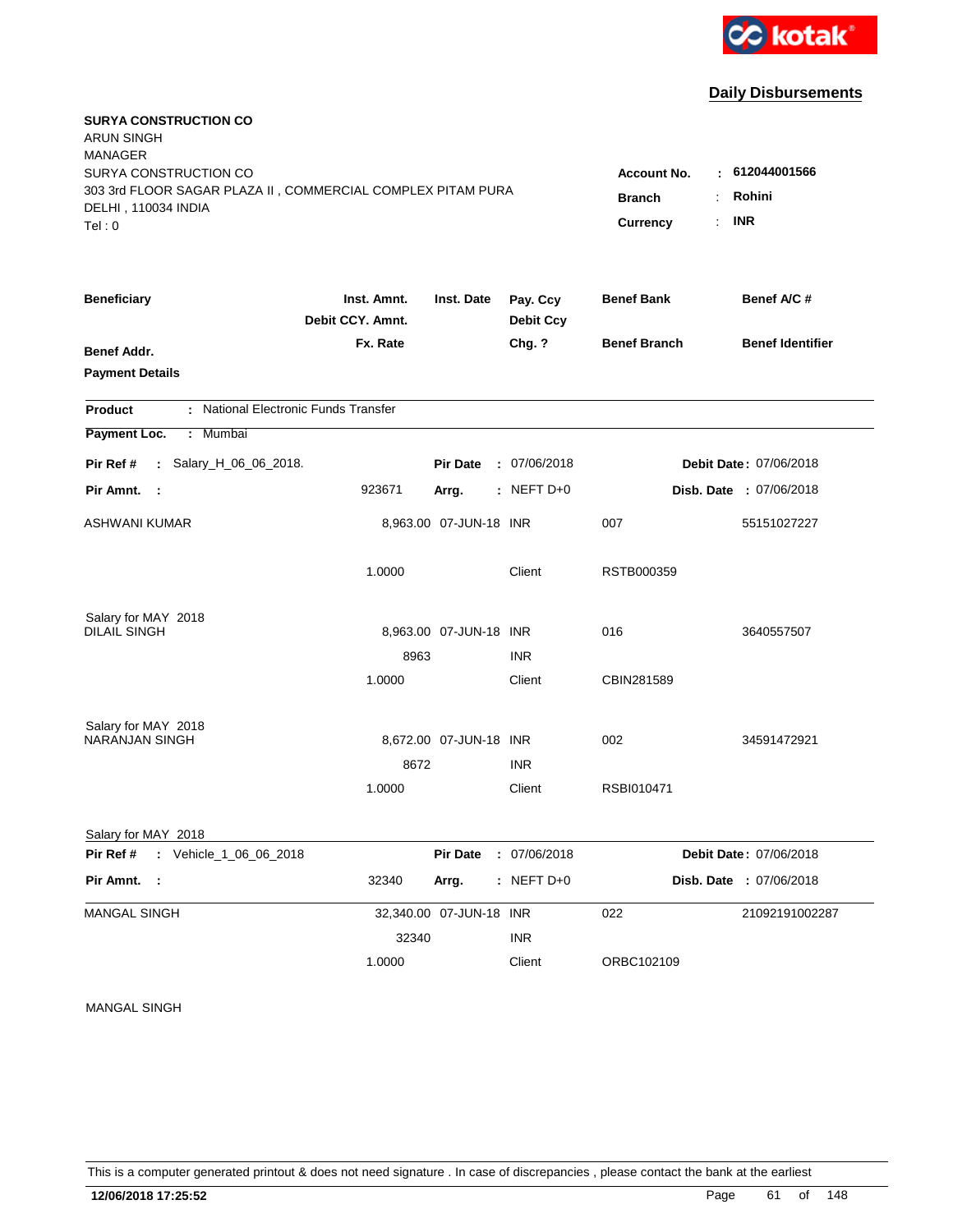

| <b>SURYA CONSTRUCTION CO</b><br>ARUN SINGH<br>MANAGER<br>SURYA CONSTRUCTION CO              |                                 |                         |                              | <b>Account No.</b>               | : 612044001566          |
|---------------------------------------------------------------------------------------------|---------------------------------|-------------------------|------------------------------|----------------------------------|-------------------------|
| 303 3rd FLOOR SAGAR PLAZA II, COMMERCIAL COMPLEX PITAM PURA<br>DELHI, 110034 INDIA<br>Tel:0 |                                 |                         |                              | <b>Branch</b><br><b>Currency</b> | Rohini<br><b>INR</b>    |
| <b>Beneficiary</b>                                                                          | Inst. Amnt.<br>Debit CCY. Amnt. | Inst. Date              | Pay. Ccy<br><b>Debit Ccy</b> | <b>Benef Bank</b>                | Benef A/C #             |
| <b>Benef Addr.</b><br><b>Payment Details</b>                                                | Fx. Rate                        |                         | Chg. ?                       | <b>Benef Branch</b>              | <b>Benef Identifier</b> |
| : National Electronic Funds Transfer<br>Product                                             |                                 |                         |                              |                                  |                         |
| Payment Loc.<br>Mumbai<br>÷.                                                                |                                 |                         |                              |                                  |                         |
| : Panchkula_Vehicle_06<br>Pir Ref #                                                         |                                 | <b>Pir Date</b>         | : 07/06/2018                 |                                  | Debit Date: 07/06/2018  |
| Pir Amnt.<br>- 1                                                                            | 34300                           | Arrg.                   | $:$ NEFT D+0                 |                                  | Disb. Date: 07/06/2018  |
| Rabinder Jeet Kaur                                                                          |                                 | 34,300.00 07-JUN-18 INR |                              | 012                              | 18140100015229          |
|                                                                                             | 34300                           |                         | <b>INR</b>                   |                                  |                         |
|                                                                                             | 1.0000                          |                         | Client                       | 160012004                        |                         |
| Rabinder Jeet Kaur                                                                          |                                 |                         |                              |                                  |                         |
| : Panchkula_Vehicle_06<br>Pir Ref #                                                         |                                 | <b>Pir Date</b>         | : 07/06/2018                 |                                  | Debit Date: 07/06/2018  |
| Pir Amnt. :                                                                                 | 34300                           | Arrg.                   | $:$ NEFT D+0                 |                                  | Disb. Date : 07/06/2018 |
| Ishwar                                                                                      |                                 | 34,300.00 07-JUN-18 INR |                              | 007                              | 55158608498             |
|                                                                                             | 34300                           |                         | <b>INR</b>                   |                                  |                         |
|                                                                                             | 1.0000                          |                         | Client                       | STBP001222                       |                         |
| Ishwar                                                                                      |                                 |                         |                              |                                  |                         |
| : Panchkula_Vehicle_06<br>Pir Ref #                                                         |                                 | <b>Pir Date</b>         | : 07/06/2018                 |                                  | Debit Date: 07/06/2018  |
| Pir Amnt. :                                                                                 | 39200                           | Arrg.                   | $:$ NEFT D+0                 |                                  | Disb. Date : 07/06/2018 |
| Apurva Devi                                                                                 |                                 | 39,200.00 07-JUN-18 INR |                              | 024                              | 2939000101994270        |
|                                                                                             | 39200                           |                         | <b>INR</b>                   |                                  |                         |
|                                                                                             | 1.0000                          |                         | Client                       | 160024034                        |                         |
| Apurva Devi                                                                                 |                                 |                         |                              |                                  |                         |
| : PKL_Rent_06_06_2018.<br>Pir Ref #                                                         |                                 | <b>Pir Date</b>         | : 07/06/2018                 |                                  | Debit Date: 07/06/2018  |
| Pir Amnt. :                                                                                 | 10000                           | Arrg.                   | $:$ NEFT D+0                 |                                  | Disb. Date : 07/06/2018 |
| <b>VIJAY SHARMA</b>                                                                         |                                 | 10,000.00 07-JUN-18 INR |                              | 025                              | 82012200060776          |
|                                                                                             | 10000                           |                         | <b>INR</b>                   |                                  |                         |
|                                                                                             | 1.0000                          |                         | Client                       | 160025002                        |                         |
| <b>VIJAY SHARMA</b>                                                                         |                                 |                         |                              |                                  |                         |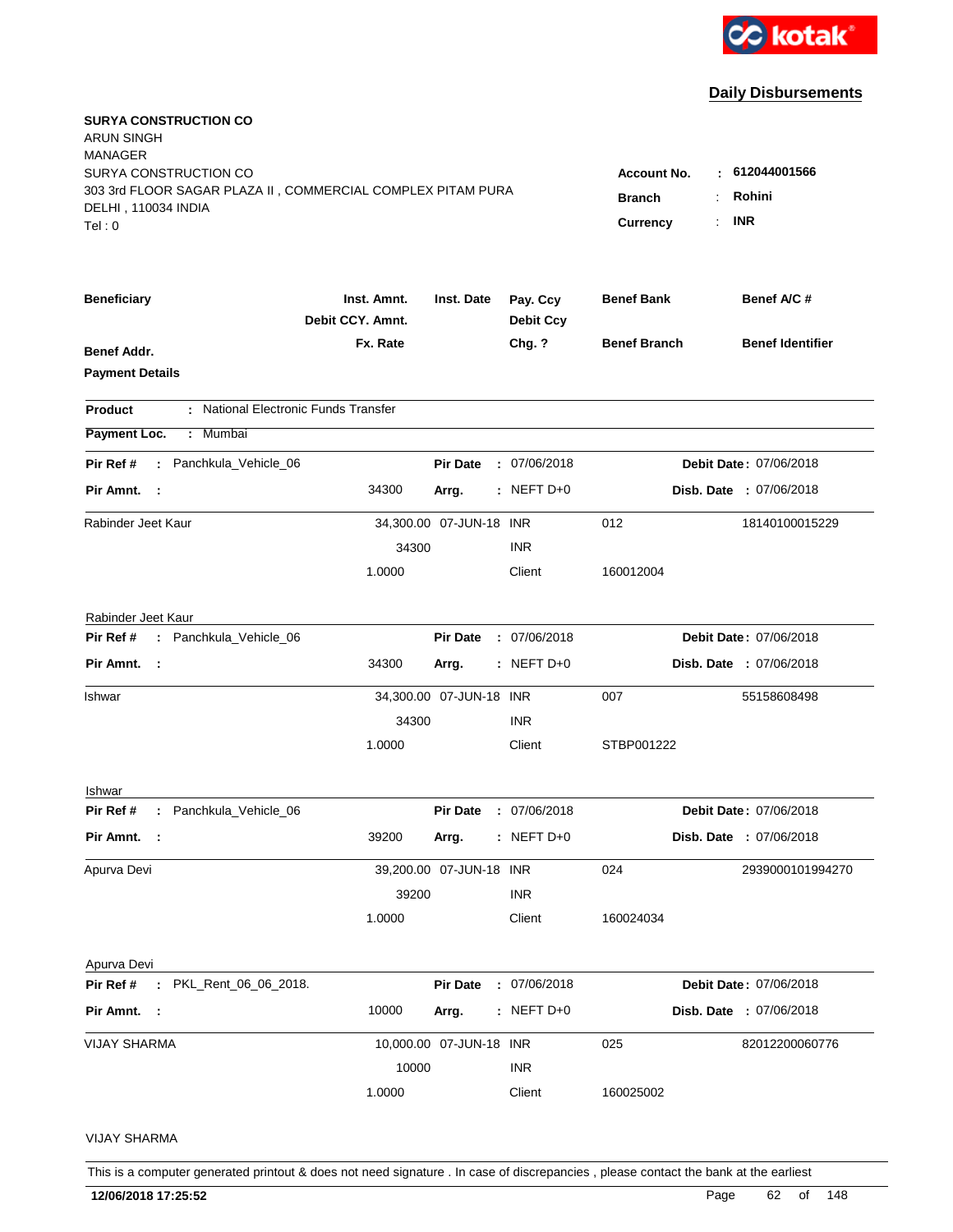

| <b>SURYA CONSTRUCTION CO</b><br><b>ARUN SINGH</b><br><b>MANAGER</b>                  |                                 |                         |                              |                                     |                                |
|--------------------------------------------------------------------------------------|---------------------------------|-------------------------|------------------------------|-------------------------------------|--------------------------------|
| SURYA CONSTRUCTION CO<br>303 3rd FLOOR SAGAR PLAZA II, COMMERCIAL COMPLEX PITAM PURA |                                 |                         |                              | <b>Account No.</b><br><b>Branch</b> | : 612044001566<br>Rohini       |
| DELHI, 110034 INDIA<br>Tel:0                                                         |                                 |                         |                              | <b>Currency</b>                     | <b>INR</b>                     |
|                                                                                      |                                 |                         |                              |                                     |                                |
| <b>Beneficiary</b>                                                                   | Inst. Amnt.<br>Debit CCY. Amnt. | Inst. Date              | Pay. Ccy<br><b>Debit Ccy</b> | <b>Benef Bank</b>                   | Benef A/C #                    |
| Benef Addr.                                                                          | Fx. Rate                        |                         | Chg. ?                       | <b>Benef Branch</b>                 | <b>Benef Identifier</b>        |
| <b>Payment Details</b>                                                               |                                 |                         |                              |                                     |                                |
| : National Electronic Funds Transfer<br><b>Product</b>                               |                                 |                         |                              |                                     |                                |
| Payment Loc.<br>: Mumbai                                                             |                                 |                         |                              |                                     |                                |
| : Panchkula_Vehicle_06<br>Pir Ref #                                                  |                                 | <b>Pir Date</b>         | : 07/06/2018                 |                                     | Debit Date: 07/06/2018         |
| Pir Amnt. :                                                                          | 34000                           | Arrg.                   | $:$ NEFT D+0                 |                                     | Disb. Date : 07/06/2018        |
| Rajiv Kumar                                                                          |                                 | 34,000.00 07-JUN-18 INR |                              | 024                                 | 6398001700001656               |
|                                                                                      | 34000                           |                         | <b>INR</b>                   |                                     |                                |
|                                                                                      | 1.0000                          |                         | Client                       | PUNB639800                          |                                |
| Rajiv Kumar                                                                          |                                 |                         |                              |                                     |                                |
| : Panchkula_Vehicle_06<br>Pir Ref #                                                  |                                 | <b>Pir Date</b>         | : 07/06/2018                 |                                     | Debit Date: 07/06/2018         |
| Pir Amnt. :                                                                          | 34300                           | Arrg.                   | $:$ NEFT D+0                 |                                     | Disb. Date : 07/06/2018        |
| Multan Singh                                                                         |                                 | 34,300.00 07-JUN-18 INR |                              | 002                                 | 33587612557                    |
|                                                                                      | 34300                           |                         | <b>INR</b>                   |                                     |                                |
|                                                                                      | 1.0000                          |                         | Client                       | SBIBARWALA                          |                                |
| Multan Singh                                                                         |                                 |                         |                              |                                     |                                |
| : Panchkula_Vehicle_06<br>Pir Ref #                                                  |                                 | <b>Pir Date</b>         | : 07/06/2018                 |                                     | Debit Date: 07/06/2018         |
| Pir Amnt. :                                                                          | 34300                           | Arrg.                   | $:$ NEFT D+0                 |                                     | <b>Disb. Date : 07/06/2018</b> |
| kavita                                                                               |                                 | 34,300.00 07-JUN-18 INR |                              | 211                                 | 914010026464296                |
|                                                                                      | 34300                           |                         | <b>INR</b>                   |                                     |                                |
|                                                                                      | 1.0000                          |                         | Client                       | UTI0000787                          |                                |
| kavita                                                                               |                                 |                         |                              |                                     |                                |
| Pir Ref #<br>: Panchkula_Vehicle_06                                                  |                                 | <b>Pir Date</b>         | : 07/06/2018                 |                                     | Debit Date: 07/06/2018         |
| Pir Amnt. :                                                                          | 34300                           | Arrg.                   | $:$ NEFT D+0                 |                                     | Disb. Date : 07/06/2018        |
| Narender Kumar                                                                       |                                 | 34,300.00 07-JUN-18 INR |                              | 024                                 | 6130000100001217               |
|                                                                                      | 34300                           |                         | <b>INR</b>                   |                                     |                                |
|                                                                                      | 1.0000                          |                         | Client                       | PUN0613000                          |                                |
| Narender Kumar                                                                       |                                 |                         |                              |                                     |                                |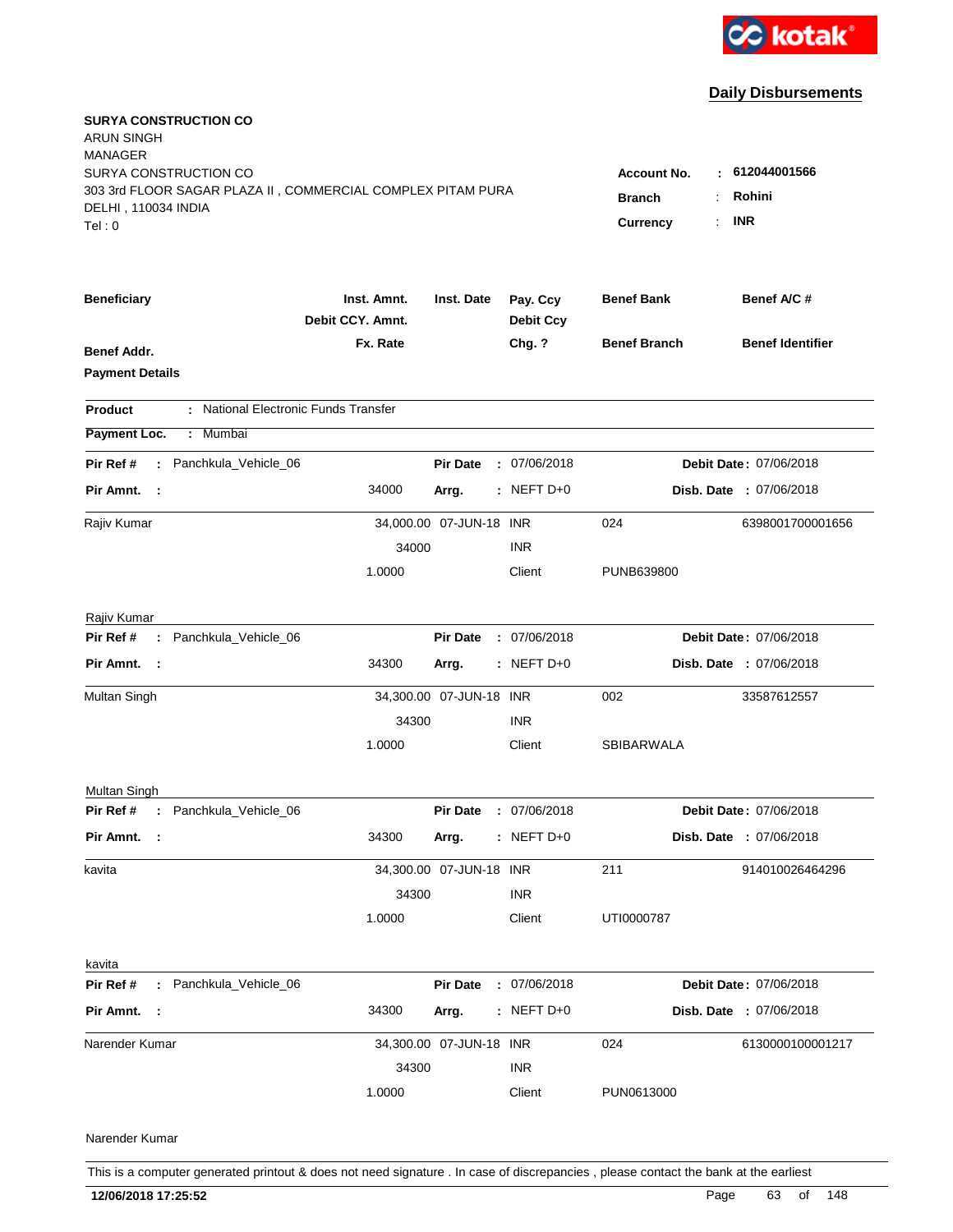

| <b>SURYA CONSTRUCTION CO</b><br>ARUN SINGH<br>MANAGER                                                                |                                 |                         |                                                            |                                      |                                |
|----------------------------------------------------------------------------------------------------------------------|---------------------------------|-------------------------|------------------------------------------------------------|--------------------------------------|--------------------------------|
| SURYA CONSTRUCTION CO<br>303 3rd FLOOR SAGAR PLAZA II, COMMERCIAL COMPLEX PITAM PURA<br>DELHI, 110034 INDIA<br>Tel:0 |                                 |                         | <b>Account No.</b><br>٠.<br><b>Branch</b><br>Currency<br>÷ | 612044001566<br>Rohini<br><b>INR</b> |                                |
|                                                                                                                      |                                 |                         |                                                            |                                      |                                |
| <b>Beneficiary</b>                                                                                                   | Inst. Amnt.<br>Debit CCY. Amnt. | Inst. Date              | Pay. Ccy<br><b>Debit Ccy</b>                               | <b>Benef Bank</b>                    | Benef A/C #                    |
| <b>Benef Addr.</b><br><b>Payment Details</b>                                                                         | Fx. Rate                        |                         | Chg. ?                                                     | <b>Benef Branch</b>                  | <b>Benef Identifier</b>        |
| : National Electronic Funds Transfer<br><b>Product</b>                                                               |                                 |                         |                                                            |                                      |                                |
| Payment Loc.<br>Mumbai<br>÷.                                                                                         |                                 |                         |                                                            |                                      |                                |
| Pir Ref #<br>bdh_rent_06_06_2018.<br>÷.                                                                              |                                 | <b>Pir Date</b>         | : 07/06/2018                                               |                                      | Debit Date: 07/06/2018         |
| Pir Amnt.<br>- 1                                                                                                     | 6000                            | Arrg.                   | $:$ NEFT D+0                                               |                                      | <b>Disb. Date : 07/06/2018</b> |
| <b>HARENDER SINGH</b>                                                                                                |                                 | 6,000.00 07-JUN-18 INR  |                                                            | 240                                  | 03251000022140                 |
|                                                                                                                      | 6000                            |                         | <b>INR</b>                                                 |                                      |                                |
|                                                                                                                      | 1.0000                          |                         | Client                                                     | 110240048                            |                                |
| <b>HARENDER SINGH</b>                                                                                                |                                 |                         |                                                            |                                      |                                |
| : Satish_07_06_2018.tx<br>Pir Ref #                                                                                  |                                 | <b>Pir Date</b>         | : 07/06/2018                                               |                                      | Debit Date: 07/06/2018         |
| Pir Amnt. :                                                                                                          | 61250                           | Arrg.                   | $:$ NEFT D+0                                               |                                      | Disb. Date : 07/06/2018        |
| Jai Durga Crane Service                                                                                              |                                 | 61,250.00 07-JUN-18 INR |                                                            | 007                                  | 65248785890                    |
|                                                                                                                      | 61250                           |                         | <b>INR</b>                                                 |                                      |                                |
|                                                                                                                      | 1.0000                          |                         | Client                                                     | STBP001222                           |                                |
| Jai Durga Crane Service                                                                                              |                                 |                         |                                                            |                                      |                                |
| : Vehicle_1_06_06_2018<br>Pir Ref #                                                                                  |                                 | <b>Pir Date</b>         | : 07/06/2018                                               |                                      | Debit Date: 07/06/2018         |
| Pir Amnt.<br>- 1                                                                                                     | 32340                           | Arrg.                   | $:$ NEFT D+0                                               |                                      | <b>Disb. Date : 07/06/2018</b> |
| Harish                                                                                                               |                                 | 32,340.00 07-JUN-18 INR |                                                            | 025                                  | 92572200049699                 |
|                                                                                                                      | 32340                           |                         | <b>INR</b>                                                 |                                      |                                |
|                                                                                                                      | 1.0000                          |                         | Client                                                     | SYNB009257                           |                                |
| Harish                                                                                                               |                                 |                         |                                                            |                                      |                                |
| Pir Ref #<br>: PPT_Rent_06_06_2018.                                                                                  |                                 | <b>Pir Date</b>         | : 07/06/2018                                               |                                      | Debit Date: 07/06/2018         |
| Pir Amnt. :                                                                                                          | 4000                            | Arrg.                   | $:$ NEFT D+0                                               |                                      | Disb. Date : 07/06/2018        |
| <b>SUNIL</b>                                                                                                         |                                 | 4,000.00 07-JUN-18 INR  |                                                            | 532                                  | 007001008395                   |
|                                                                                                                      | 4000                            |                         | <b>INR</b>                                                 |                                      |                                |
|                                                                                                                      | 1.0000                          |                         | Client                                                     | YESBPUCB06                           |                                |
| SUNIL                                                                                                                |                                 |                         |                                                            |                                      |                                |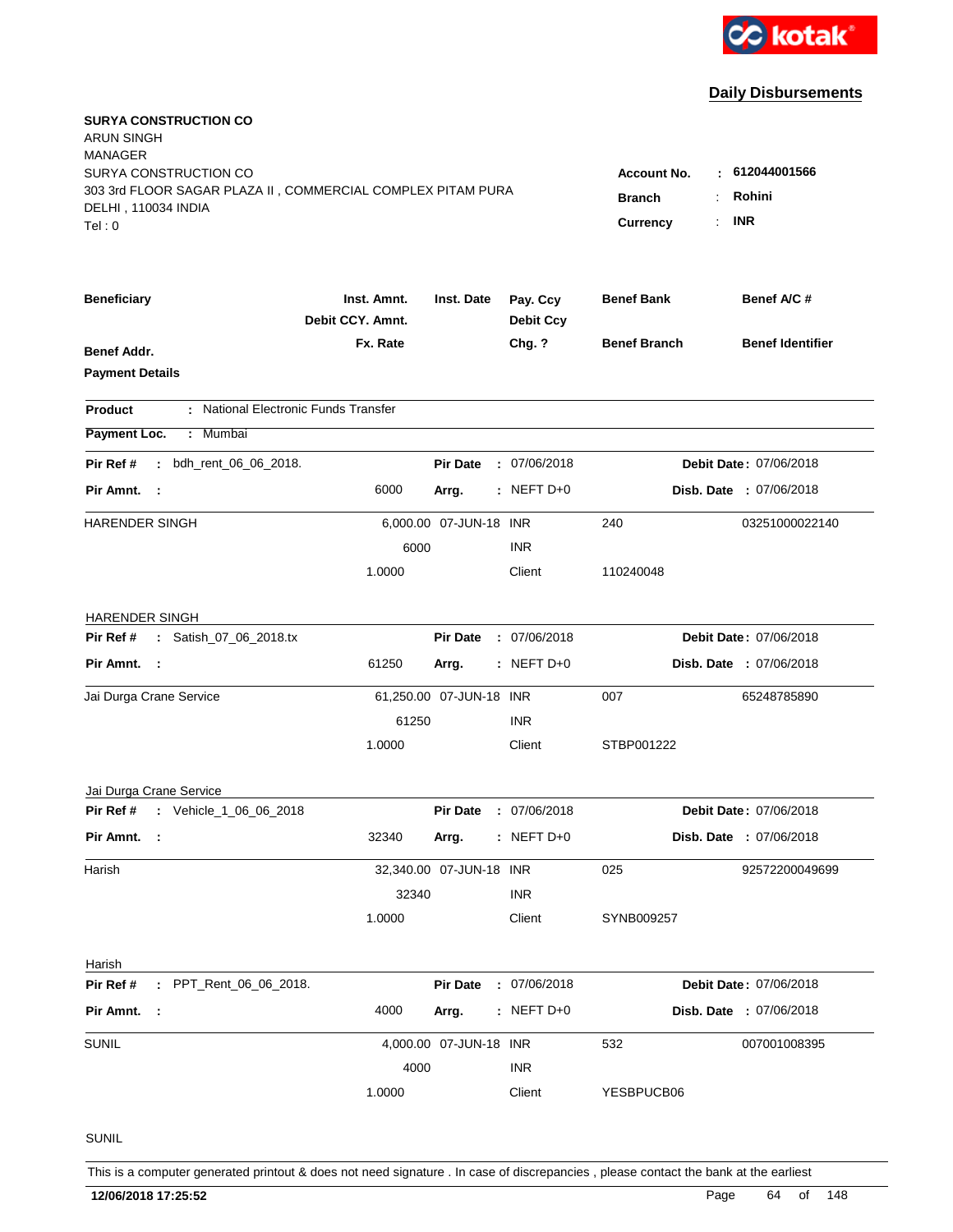

| <b>SURYA CONSTRUCTION CO</b><br>ARUN SINGH<br>MANAGER<br>SURYA CONSTRUCTION CO<br>303 3rd FLOOR SAGAR PLAZA II, COMMERCIAL COMPLEX PITAM PURA<br>DELHI, 110034 INDIA<br>Tel:0 | <b>Account No.</b><br><b>Branch</b><br>Currency | : 612044001566<br>Rohini<br><b>INR</b> |                              |                     |                                |
|-------------------------------------------------------------------------------------------------------------------------------------------------------------------------------|-------------------------------------------------|----------------------------------------|------------------------------|---------------------|--------------------------------|
| <b>Beneficiary</b>                                                                                                                                                            | Inst. Amnt.<br>Debit CCY. Amnt.                 | Inst. Date                             | Pay. Ccy<br><b>Debit Ccy</b> | <b>Benef Bank</b>   | Benef A/C #                    |
| <b>Benef Addr.</b><br><b>Payment Details</b>                                                                                                                                  | Fx. Rate                                        |                                        | Chg. ?                       | <b>Benef Branch</b> | <b>Benef Identifier</b>        |
| : National Electronic Funds Transfer<br><b>Product</b>                                                                                                                        |                                                 |                                        |                              |                     |                                |
| Payment Loc.<br>Mumbai<br>$\mathbb{Z}^{\mathbb{Z}}$                                                                                                                           |                                                 |                                        |                              |                     |                                |
| : PKL_Rent_06_06_2018.<br>Pir Ref #                                                                                                                                           |                                                 | <b>Pir Date</b>                        | : 07/06/2018                 |                     | Debit Date: 07/06/2018         |
| Pir Amnt. :                                                                                                                                                                   | 11000                                           | Arrg.                                  | $:$ NEFT D+0                 |                     | <b>Disb. Date : 07/06/2018</b> |
| Ashwani Kumar Sharma                                                                                                                                                          |                                                 | 11,000.00 07-JUN-18 INR                |                              | 007                 | 55117846410                    |
|                                                                                                                                                                               | 11000                                           |                                        | <b>INR</b>                   |                     |                                |
|                                                                                                                                                                               | 1.0000                                          |                                        | Client                       | 160007048           |                                |
| Ashwani Kumar Sharma                                                                                                                                                          |                                                 |                                        |                              |                     |                                |
| : Panipat_Vehicle_06_0<br>Pir Ref #                                                                                                                                           |                                                 | <b>Pir Date</b>                        | : 07/06/2018                 |                     | Debit Date: 07/06/2018         |
| Pir Amnt. :                                                                                                                                                                   | 32340                                           | Arrg.                                  | $:$ NEFT D+0                 |                     | Disb. Date : 07/06/2018        |
| <b>SUMIT</b>                                                                                                                                                                  |                                                 | 32,340.00 07-JUN-18 INR                |                              | 211                 | 915010054819881                |
|                                                                                                                                                                               | 32340                                           |                                        | <b>INR</b>                   |                     |                                |
|                                                                                                                                                                               | 1.0000                                          |                                        | Client                       | UTIB002354          |                                |
| SUMIT                                                                                                                                                                         |                                                 |                                        |                              |                     |                                |
| : Farooq_Ali_06_06_201<br>Pir Ref #                                                                                                                                           |                                                 | <b>Pir Date</b>                        | : 07/06/2018                 |                     | Debit Date: 07/06/2018         |
| Pir Amnt.                                                                                                                                                                     | 15000                                           | Arrg.                                  | $:$ NEFT D+0                 |                     | Disb. Date : 07/06/2018        |
| Farooq Ali                                                                                                                                                                    |                                                 | 15,000.00 07-JUN-18 INR                |                              | 024                 | 4642000100013889               |
|                                                                                                                                                                               | 15000                                           |                                        | <b>INR</b>                   |                     |                                |
|                                                                                                                                                                               | 1.0000                                          |                                        | Client                       | PNBJAMMU            |                                |
| Faroog Ali                                                                                                                                                                    |                                                 |                                        |                              |                     |                                |
| : Panipat_Vehicle_06_0<br>Pir Ref #                                                                                                                                           |                                                 | <b>Pir Date</b>                        | : 07/06/2018                 |                     | Debit Date: 07/06/2018         |
| Pir Amnt. :                                                                                                                                                                   | 32340                                           | Arrg.                                  | $:$ NEFT D+0                 |                     | Disb. Date : 07/06/2018        |
| Sonu                                                                                                                                                                          |                                                 | 32,340.00 07-JUN-18 INR                |                              | 022                 | 09002191008729                 |
|                                                                                                                                                                               | 32340                                           |                                        | <b>INR</b>                   |                     |                                |
|                                                                                                                                                                               | 1.0000                                          |                                        | Client                       | 132022004           |                                |
| Sonu                                                                                                                                                                          |                                                 |                                        |                              |                     |                                |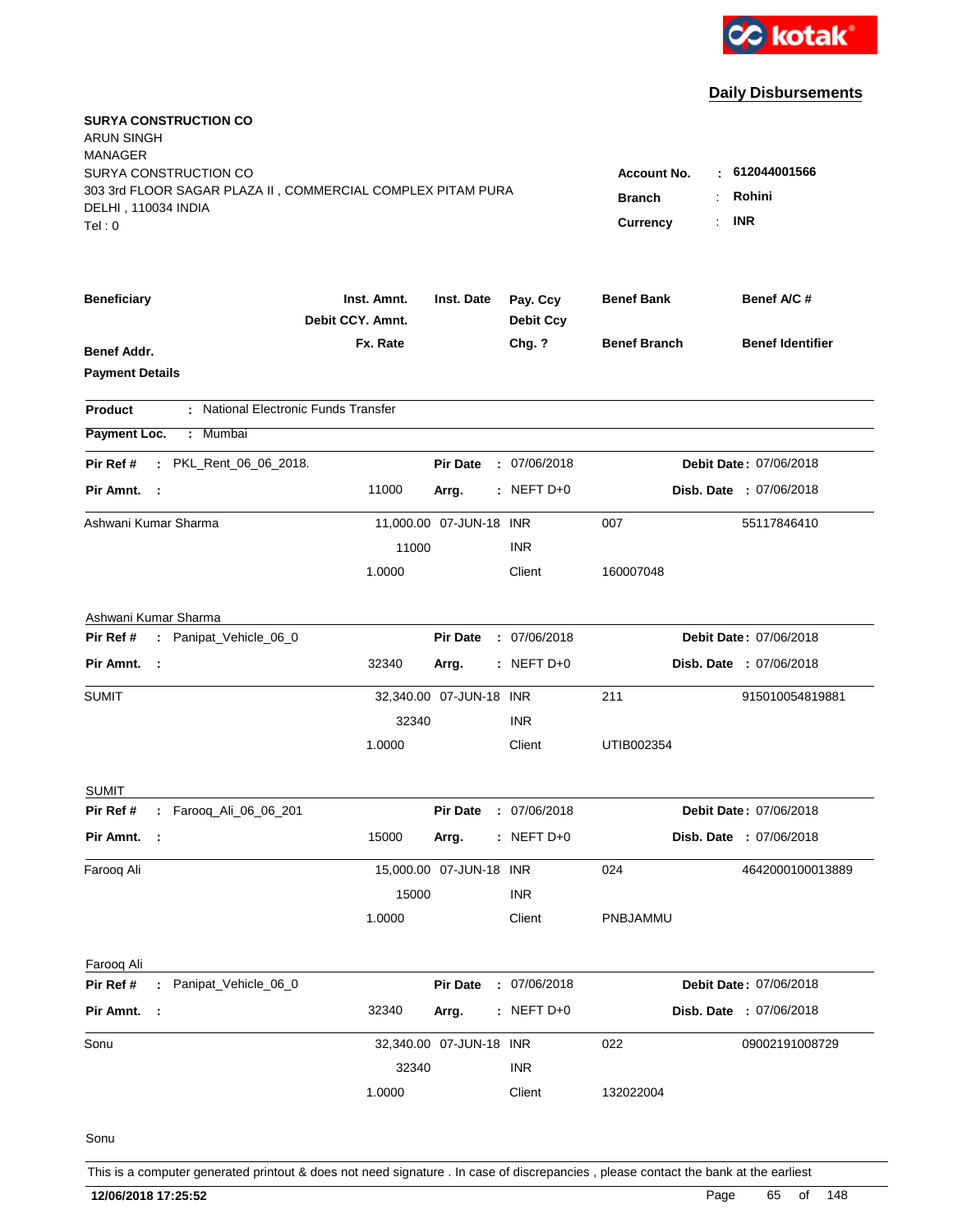

| <b>SURYA CONSTRUCTION CO</b><br>ARUN SINGH<br><b>MANAGER</b><br>SURYA CONSTRUCTION CO       |                                 |                         |                              | <b>Account No.</b><br>н.         | 612044001566            |
|---------------------------------------------------------------------------------------------|---------------------------------|-------------------------|------------------------------|----------------------------------|-------------------------|
| 303 3rd FLOOR SAGAR PLAZA II, COMMERCIAL COMPLEX PITAM PURA<br>DELHI, 110034 INDIA<br>Tel:0 |                                 |                         |                              | <b>Branch</b><br><b>Currency</b> | Rohini<br><b>INR</b>    |
| <b>Beneficiary</b>                                                                          | Inst. Amnt.<br>Debit CCY. Amnt. | Inst. Date              | Pay. Ccy<br><b>Debit Ccy</b> | <b>Benef Bank</b>                | Benef A/C #             |
| Benef Addr.<br><b>Payment Details</b>                                                       | Fx. Rate                        |                         | Chg. ?                       | <b>Benef Branch</b>              | <b>Benef Identifier</b> |
| : National Electronic Funds Transfer<br><b>Product</b>                                      |                                 |                         |                              |                                  |                         |
| Payment Loc.<br>: Mumbai                                                                    |                                 |                         |                              |                                  |                         |
| : Panipat_Vehicle_06_0<br>Pir Ref #                                                         |                                 | <b>Pir Date</b>         | : 07/06/2018                 |                                  | Debit Date: 07/06/2018  |
| Pir Amnt. :                                                                                 | 34300                           | Arrg.                   | $:$ NEFT D+0                 |                                  | Disb. Date : 07/06/2018 |
| <b>BHUNDU</b>                                                                               | 34300                           | 34,300.00 07-JUN-18 INR | <b>INR</b>                   | 024                              | 1216000100685954        |
|                                                                                             | 1.0000                          |                         | Client                       | RPUN121600                       |                         |
| <b>BHUNDU</b>                                                                               |                                 |                         |                              |                                  |                         |
| Pir Ref #<br>: Jaspal_Singh_06_06_2                                                         |                                 | <b>Pir Date</b>         | : 07/06/2018                 |                                  | Debit Date: 07/06/2018  |
| Pir Amnt. :                                                                                 | 50960                           | Arrg.                   | $:$ NEFT D+0                 |                                  | Disb. Date : 07/06/2018 |
| Jaspal Singh                                                                                |                                 | 50,960.00 07-JUN-18 INR |                              | 211                              | 916010003344995         |
|                                                                                             | 50960<br>1.0000                 |                         | <b>INR</b><br>Client         | UTIB001917                       |                         |
| Jaspal Singh                                                                                |                                 |                         |                              |                                  |                         |
| Pir Ref # : PPT_Rent_06_06_2018.                                                            |                                 | <b>Pir Date</b>         | : 07/06/2018                 |                                  | Debit Date: 07/06/2018  |
| Pir Amnt. :                                                                                 | 15000                           | Arrg.                   | $:$ NEFT D+0                 |                                  | Disb. Date : 07/06/2018 |
| <b>KRISHAN LAL</b>                                                                          |                                 | 15,000.00 07-JUN-18 INR |                              | 002                              | 11283538283             |
|                                                                                             | 15000                           |                         | <b>INR</b>                   |                                  |                         |
|                                                                                             | 1.0000                          |                         | Client                       | RSBI003392                       |                         |
| <b>KRISHAN LAL</b>                                                                          |                                 |                         |                              |                                  |                         |
| Pir Ref #<br>: Yogesh_internetPPT_0                                                         |                                 | <b>Pir Date</b>         | : 07/06/2018                 |                                  | Debit Date: 07/06/2018  |
| Pir Amnt. :                                                                                 | 1500                            | Arrg.                   | $:$ NEFT D+0                 |                                  | Disb. Date : 07/06/2018 |
| Yogesh                                                                                      |                                 | 1,500.00 07-JUN-18 INR  |                              | 750                              | 50150080896864          |
|                                                                                             | 1500                            |                         | <b>INR</b>                   |                                  |                         |
|                                                                                             | 1.0000                          |                         | Client                       | BDBL001341                       |                         |
| Yogesh Broadband                                                                            |                                 |                         |                              |                                  |                         |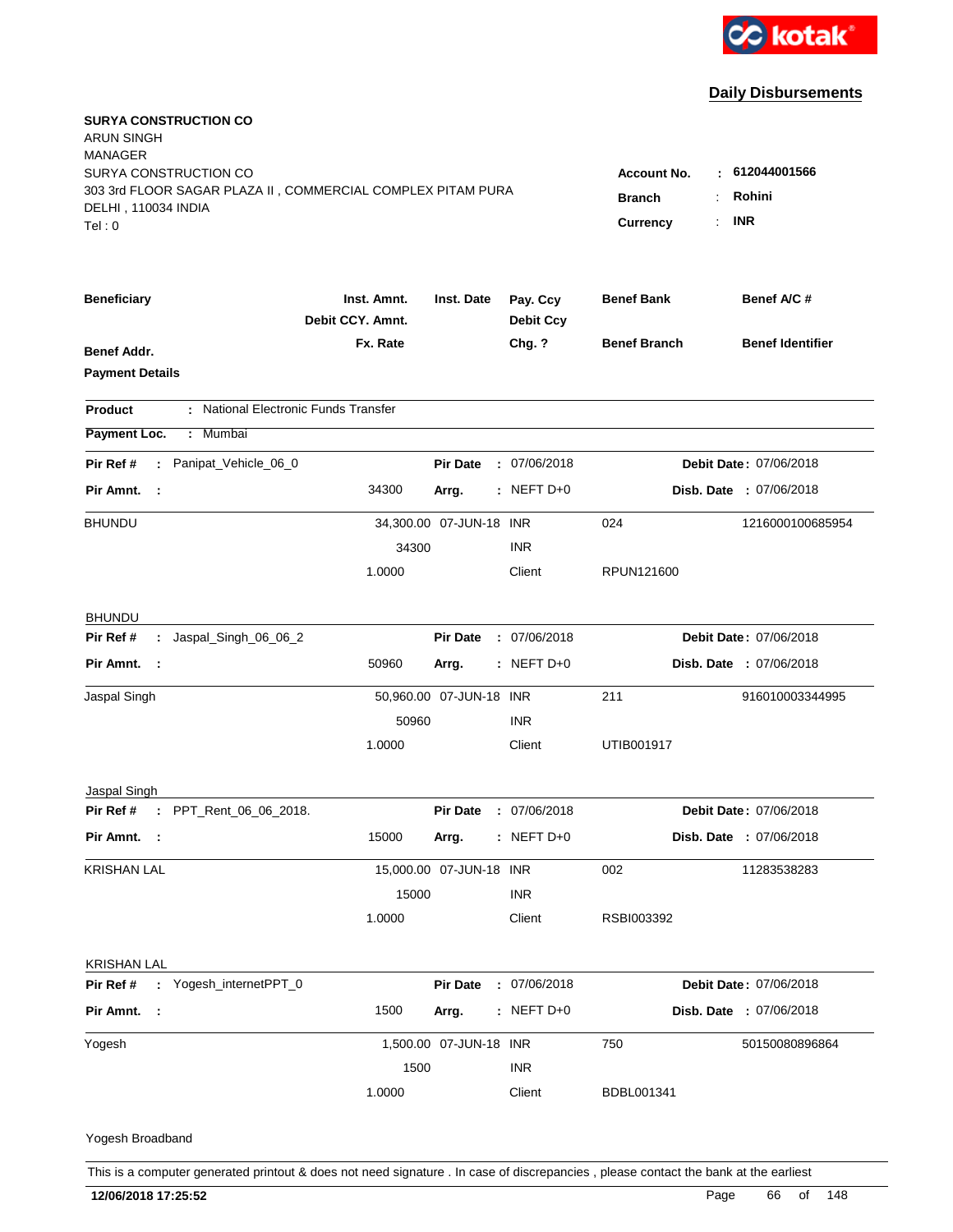

| <b>SURYA CONSTRUCTION CO</b>                                     |                                      |                         |                              |                     |                         |
|------------------------------------------------------------------|--------------------------------------|-------------------------|------------------------------|---------------------|-------------------------|
| <b>ARUN SINGH</b><br><b>MANAGER</b>                              |                                      |                         |                              |                     |                         |
| SURYA CONSTRUCTION CO                                            | <b>Account No.</b>                   | : 612044001566          |                              |                     |                         |
| 303 3rd FLOOR SAGAR PLAZA II, COMMERCIAL COMPLEX PITAM PURA      | <b>Branch</b>                        | Rohini                  |                              |                     |                         |
| DELHI, 110034 INDIA                                              |                                      |                         |                              |                     |                         |
| Tel: 0                                                           |                                      |                         |                              | <b>Currency</b>     | <b>INR</b>              |
| <b>Beneficiary</b>                                               | Inst. Amnt.<br>Debit CCY, Amnt.      | Inst. Date              | Pay. Ccy<br><b>Debit Ccy</b> | <b>Benef Bank</b>   | Benef A/C #             |
|                                                                  | Fx. Rate                             |                         | Chg. ?                       | <b>Benef Branch</b> | <b>Benef Identifier</b> |
| <b>Benef Addr.</b>                                               |                                      |                         |                              |                     |                         |
| <b>Payment Details</b>                                           |                                      |                         |                              |                     |                         |
| Product                                                          | : National Electronic Funds Transfer |                         |                              |                     |                         |
| : Mumbai<br>Payment Loc.                                         |                                      |                         |                              |                     |                         |
| Vinod_Gupta_MMG_Stor<br>Pir Ref #<br>$\mathcal{L}^{\mathcal{L}}$ |                                      | <b>Pir Date</b>         | : 07/06/2018                 |                     | Debit Date: 07/06/2018  |
| Pir Amnt. :                                                      | 11000                                | Arrg.                   | $:$ NEFT D+0                 |                     | Disb. Date: 07/06/2018  |
| Vinod Gupta                                                      |                                      | 11,000.00 07-JUN-18 INR |                              | 011                 | 058710011007179         |
|                                                                  | 11000                                |                         | <b>INR</b>                   |                     |                         |
|                                                                  | 1.0000                               |                         | Client                       | 110011012           |                         |
|                                                                  |                                      |                         |                              |                     |                         |

Vinod Gupta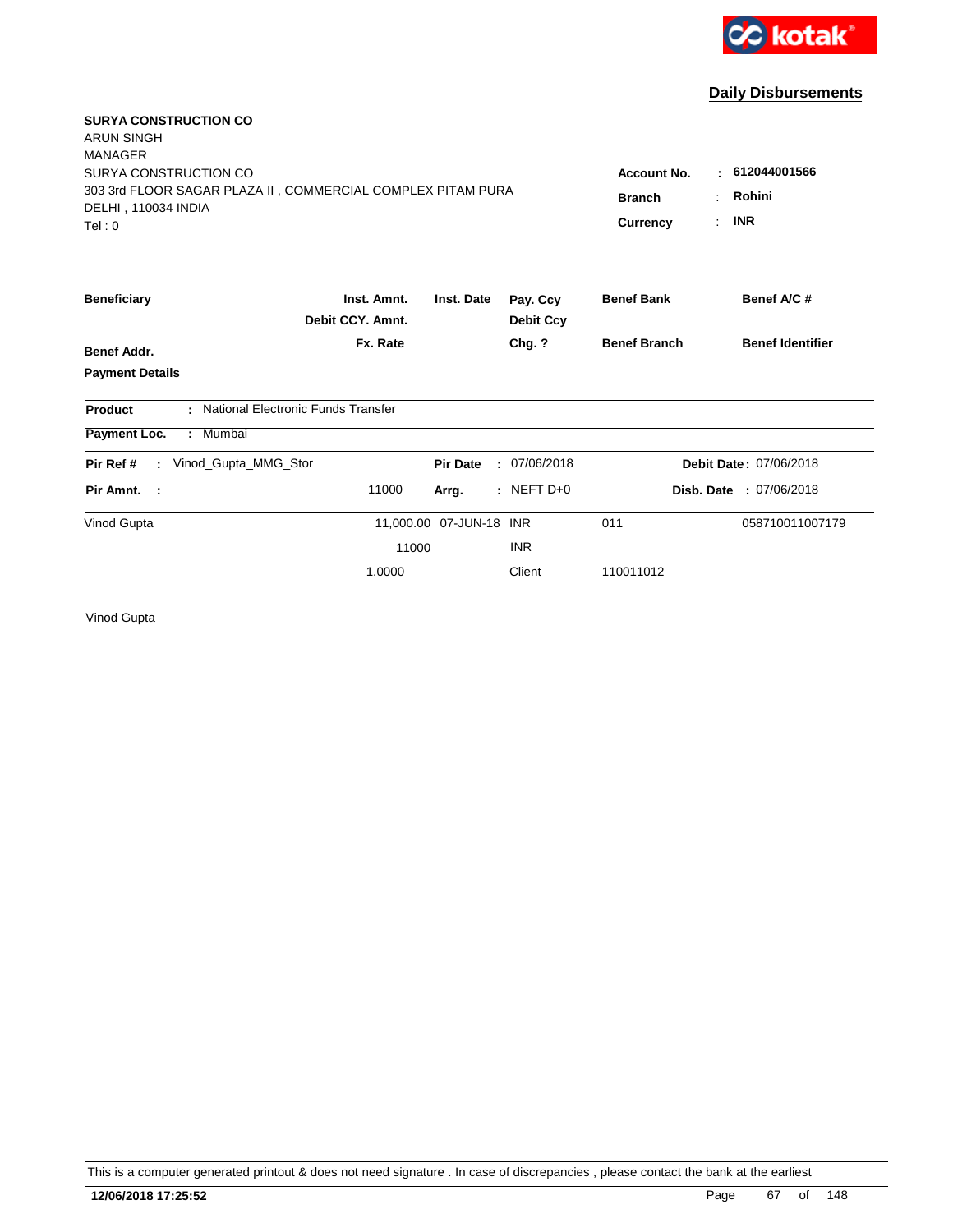

| <b>SURYA CONSTRUCTION CO</b><br><b>ARUN SINGH</b><br><b>MANAGER</b><br>SURYA CONSTRUCTION CO<br>303 3rd FLOOR SAGAR PLAZA II, COMMERCIAL COMPLEX PITAM PURA<br>DELHI, 110034 INDIA<br>Tel:0 | <b>Account No.</b><br><b>Branch</b><br>Currency | : 612044001566<br>Rohini<br><b>INR</b> |                              |                     |                         |
|---------------------------------------------------------------------------------------------------------------------------------------------------------------------------------------------|-------------------------------------------------|----------------------------------------|------------------------------|---------------------|-------------------------|
| <b>Beneficiary</b>                                                                                                                                                                          | Inst. Amnt.<br>Debit CCY, Amnt.                 | Inst. Date                             | Pay. Ccy<br><b>Debit Ccy</b> | <b>Benef Bank</b>   | Benef A/C #             |
| <b>Benef Addr.</b><br><b>Payment Details</b>                                                                                                                                                | Fx. Rate                                        |                                        | Chg. ?                       | <b>Benef Branch</b> | <b>Benef Identifier</b> |
| : National Electronic Funds Transfer<br><b>Product</b>                                                                                                                                      |                                                 |                                        |                              |                     |                         |
| Payment Loc.<br>: Mumbai                                                                                                                                                                    |                                                 |                                        |                              |                     |                         |
| : Salary_06_06_2018.tx<br>Pir Ref #                                                                                                                                                         |                                                 | <b>Pir Date</b>                        | : 07/06/2018                 |                     | Debit Date: 08/06/2018  |
| Pir Amnt. :                                                                                                                                                                                 | 5413810                                         | Arrg.                                  | $:$ NEFT D+0                 |                     | Disb. Date : 08/06/2018 |
| <b>NEERAJ</b>                                                                                                                                                                               |                                                 | 15,494.00 08-JUN-18 INR                |                              | 011                 | 165310100016974         |
|                                                                                                                                                                                             | 15494                                           |                                        | <b>INR</b>                   |                     |                         |
|                                                                                                                                                                                             | 1.0000                                          |                                        | Client                       | ANDB001653          |                         |
| Salary for MAY 2018                                                                                                                                                                         |                                                 |                                        |                              |                     |                         |
| PARDEEP                                                                                                                                                                                     |                                                 | 14,960.00 08-JUN-18 INR                |                              | 024                 | 4810000100019590        |
|                                                                                                                                                                                             | 14960                                           |                                        | <b>INR</b>                   |                     |                         |
|                                                                                                                                                                                             | 1.0000                                          |                                        | Client                       | PUN0481000          |                         |
| Salary for MAY 2018                                                                                                                                                                         |                                                 |                                        |                              |                     |                         |
| PAWAN KUMAR                                                                                                                                                                                 |                                                 | 19,650.00 08-JUN-18 INR                |                              | 002                 | 10240086739             |
|                                                                                                                                                                                             | 19650                                           |                                        | <b>INR</b>                   |                     |                         |
|                                                                                                                                                                                             | 1.0000                                          |                                        | Client                       | 110002163           |                         |
| Salary for MAY 2018                                                                                                                                                                         |                                                 |                                        |                              |                     |                         |
| <b>RAJ KISHOR</b>                                                                                                                                                                           |                                                 | 10,458.00 08-JUN-18 INR                |                              | 012                 | 33288100002868          |
|                                                                                                                                                                                             | 10458                                           |                                        | <b>INR</b>                   |                     |                         |
|                                                                                                                                                                                             | 1.0000                                          |                                        | Client                       | <b>BAR0JAHANG</b>   |                         |
| Salary for MAY 2018                                                                                                                                                                         |                                                 |                                        |                              |                     |                         |
| <b>RAM KUMAR</b>                                                                                                                                                                            |                                                 | 12,686.00 08-JUN-18 INR                |                              | 024                 | 1519000100332276        |
|                                                                                                                                                                                             | 12686                                           |                                        | <b>INR</b>                   |                     |                         |
|                                                                                                                                                                                             | 1.0000                                          |                                        | Client                       | 110024066           |                         |
| Salary for MAY 2018                                                                                                                                                                         |                                                 |                                        |                              |                     |                         |
| <b>SHAYAM JI</b>                                                                                                                                                                            |                                                 | 6,343.00 08-JUN-18 INR                 |                              | 052                 | 5622500101302801        |
|                                                                                                                                                                                             | 6343                                            |                                        | <b>INR</b>                   |                     |                         |
|                                                                                                                                                                                             | 1.0000                                          |                                        | Client                       | KARB000562          |                         |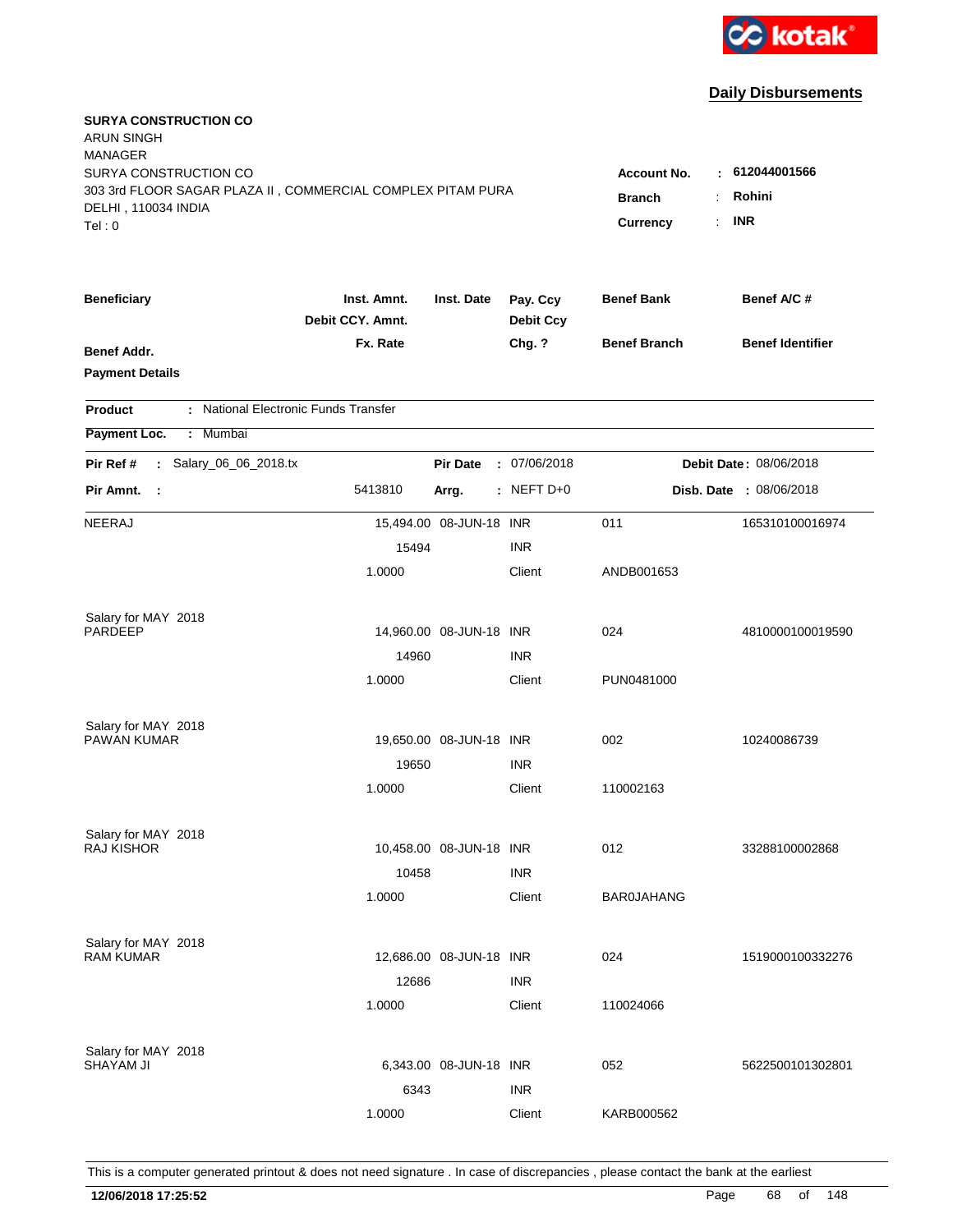

| <b>SURYA CONSTRUCTION CO</b><br><b>ARUN SINGH</b><br><b>MANAGER</b>                                                   |                                                                      |                                      |                              |                     |                         |
|-----------------------------------------------------------------------------------------------------------------------|----------------------------------------------------------------------|--------------------------------------|------------------------------|---------------------|-------------------------|
| SURYA CONSTRUCTION CO<br>303 3rd FLOOR SAGAR PLAZA II, COMMERCIAL COMPLEX PITAM PURA<br>DELHI, 110034 INDIA<br>Tel: 0 | <b>Account No.</b><br>$\sim$<br><b>Branch</b><br>÷<br>Currency<br>÷. | 612044001566<br>Rohini<br><b>INR</b> |                              |                     |                         |
| <b>Beneficiary</b>                                                                                                    | Inst. Amnt.<br>Debit CCY. Amnt.                                      | Inst. Date                           | Pay. Ccy<br><b>Debit Ccy</b> | <b>Benef Bank</b>   | Benef A/C #             |
| Benef Addr.<br><b>Payment Details</b>                                                                                 | Fx. Rate                                                             |                                      | Chg. ?                       | <b>Benef Branch</b> | <b>Benef Identifier</b> |
| : National Electronic Funds Transfer<br><b>Product</b>                                                                |                                                                      |                                      |                              |                     |                         |
| Payment Loc.<br>: Mumbai                                                                                              |                                                                      |                                      |                              |                     |                         |
| : Salary_06_06_2018.tx<br>Pir Ref #                                                                                   |                                                                      | <b>Pir Date</b>                      | : 07/06/2018                 |                     | Debit Date: 08/06/2018  |
| Pir Amnt. :                                                                                                           | 5413810                                                              | Arrg.                                | $:$ NEFT D+0                 |                     | Disb. Date : 08/06/2018 |
| <b>SHAYAM JI</b>                                                                                                      |                                                                      | 6,343.00 08-JUN-18 INR               |                              | 052                 | 5622500101302801        |
|                                                                                                                       | 1.0000                                                               |                                      | Client                       | KARB000562          |                         |
| Salary for MAY 2018                                                                                                   |                                                                      |                                      |                              |                     |                         |
| <b>SURJEET PAL</b>                                                                                                    |                                                                      | 13,796.00 08-JUN-18 INR              |                              | 017                 | 520101244470673         |
|                                                                                                                       | 13796<br>1.0000                                                      |                                      | <b>INR</b><br>Client         | COR0000530          |                         |
|                                                                                                                       |                                                                      |                                      |                              |                     |                         |
| Salary for MAY 2018<br><b>VIKRAM</b>                                                                                  |                                                                      |                                      |                              |                     |                         |
|                                                                                                                       |                                                                      | 14,151.00 08-JUN-18 INR              |                              | 014                 | 60239528432             |
|                                                                                                                       | 14151<br>1.0000                                                      |                                      | <b>INR</b><br>Client         | 110014012           |                         |
|                                                                                                                       |                                                                      |                                      |                              |                     |                         |
| Salary for MAY 2018                                                                                                   |                                                                      |                                      |                              |                     |                         |
| <b>VINAY KUMAR</b>                                                                                                    |                                                                      | 14,151.00 08-JUN-18 INR              |                              | 011                 | 165310100044117         |
|                                                                                                                       | 14151                                                                |                                      | <b>INR</b>                   |                     |                         |
|                                                                                                                       | 1.0000                                                               |                                      | Client                       | ANDB001653          |                         |
| Salary for MAY 2018                                                                                                   |                                                                      |                                      |                              |                     |                         |
| <b>MANISH KUMAR</b>                                                                                                   |                                                                      | 15,687.00 08-JUN-18 INR              |                              | 024                 | 6571000100030546        |
|                                                                                                                       | 15687                                                                |                                      | <b>INR</b>                   |                     |                         |
|                                                                                                                       | 1.0000                                                               |                                      | Client                       | PUNB657100          |                         |
| Salary for MAY 2018                                                                                                   |                                                                      |                                      |                              |                     |                         |
| <b>DEEPAK</b>                                                                                                         |                                                                      | 14,857.00 08-JUN-18 INR              |                              | 229                 | 629801537467            |
|                                                                                                                       | 14857                                                                |                                      | <b>INR</b>                   |                     |                         |
|                                                                                                                       | 1.0000                                                               |                                      | Client                       | ICI0006298          |                         |
|                                                                                                                       |                                                                      |                                      |                              |                     |                         |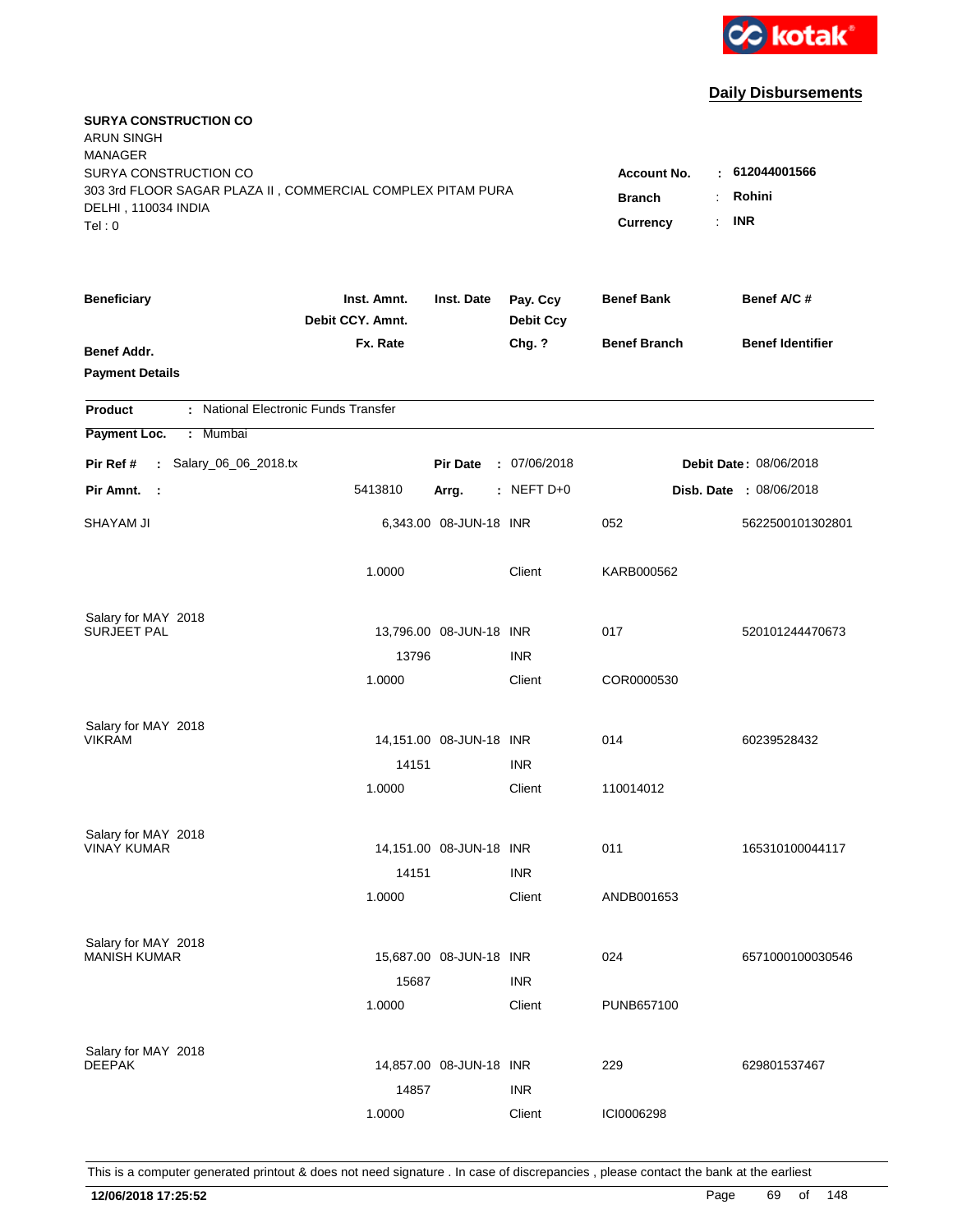

| <b>SURYA CONSTRUCTION CO</b><br><b>ARUN SINGH</b><br><b>MANAGER</b><br>SURYA CONSTRUCTION CO |                                 |                         |                              | <b>Account No.</b>  | 612044001566                   |
|----------------------------------------------------------------------------------------------|---------------------------------|-------------------------|------------------------------|---------------------|--------------------------------|
| 303 3rd FLOOR SAGAR PLAZA II, COMMERCIAL COMPLEX PITAM PURA<br>DELHI, 110034 INDIA<br>Tel: 0 | <b>Branch</b><br>Currency<br>÷. | Rohini<br><b>INR</b>    |                              |                     |                                |
| <b>Beneficiary</b>                                                                           | Inst. Amnt.<br>Debit CCY. Amnt. | Inst. Date              | Pay. Ccy<br><b>Debit Ccy</b> | <b>Benef Bank</b>   | Benef A/C #                    |
| Benef Addr.<br><b>Payment Details</b>                                                        | Fx. Rate                        |                         | Chg. ?                       | <b>Benef Branch</b> | <b>Benef Identifier</b>        |
| : National Electronic Funds Transfer<br><b>Product</b>                                       |                                 |                         |                              |                     |                                |
| Payment Loc.<br>Mumbai<br>÷.                                                                 |                                 |                         |                              |                     |                                |
| : Salary_06_06_2018.tx<br>Pir Ref #                                                          |                                 | <b>Pir Date</b>         | : 07/06/2018                 |                     | Debit Date: 08/06/2018         |
| Pir Amnt.<br>$\mathbb{R}^2$                                                                  | 5413810                         | Arrg.                   | : NEFT D+0                   |                     | <b>Disb. Date : 08/06/2018</b> |
| <b>DEEPAK</b>                                                                                |                                 | 14,857.00 08-JUN-18 INR |                              | 229                 | 629801537467                   |
|                                                                                              | 1.0000                          |                         | Client                       | ICI0006298          |                                |
| Salary for MAY 2018<br>PRASHANT KUMAR PANDEY                                                 |                                 | 8,446.00 08-JUN-18 INR  |                              | 002                 |                                |
|                                                                                              | 8446                            |                         | <b>INR</b>                   |                     | 371559288878                   |
|                                                                                              | 1.0000                          |                         | Client                       | SBI0004577          |                                |
| Salary for MAY 2018                                                                          |                                 |                         |                              |                     |                                |
| <b>CHINTAN SINGH</b>                                                                         |                                 | 11,142.00 08-JUN-18 INR |                              | 024                 | 0704001500295478               |
|                                                                                              | 11142                           |                         | <b>INR</b>                   |                     |                                |
|                                                                                              | 1.0000                          |                         | Client                       | <b>RPUN070400</b>   |                                |
| Salary for MAY 2018                                                                          |                                 |                         |                              |                     |                                |
| <b>RAHUL KUMAR</b>                                                                           |                                 | 4,022.00 08-JUN-18 INR  |                              | 024                 | 6199000100042161               |
|                                                                                              | 4022                            |                         | <b>INR</b>                   |                     |                                |
|                                                                                              | 1.0000                          |                         | Client                       | PUN0619900          |                                |
| Salary for MAY 2018                                                                          |                                 |                         |                              |                     |                                |
| <b>HARISH VERMA</b>                                                                          |                                 | 15,687.00 08-JUN-18 INR |                              | 002                 | 00000051101369338              |
|                                                                                              | 15687<br>1.0000                 |                         | <b>INR</b><br>Client         | SBIN031770          |                                |
|                                                                                              |                                 |                         |                              |                     |                                |
| Salary for MAY 2018<br><b>MANOJ KUMAR</b>                                                    |                                 | 7,319.00 08-JUN-18 INR  |                              | 024                 | 4810001700020959               |
|                                                                                              | 7319                            |                         | <b>INR</b>                   |                     |                                |
|                                                                                              | 1.0000                          |                         | Client                       | PUN0481000          |                                |
|                                                                                              |                                 |                         |                              |                     |                                |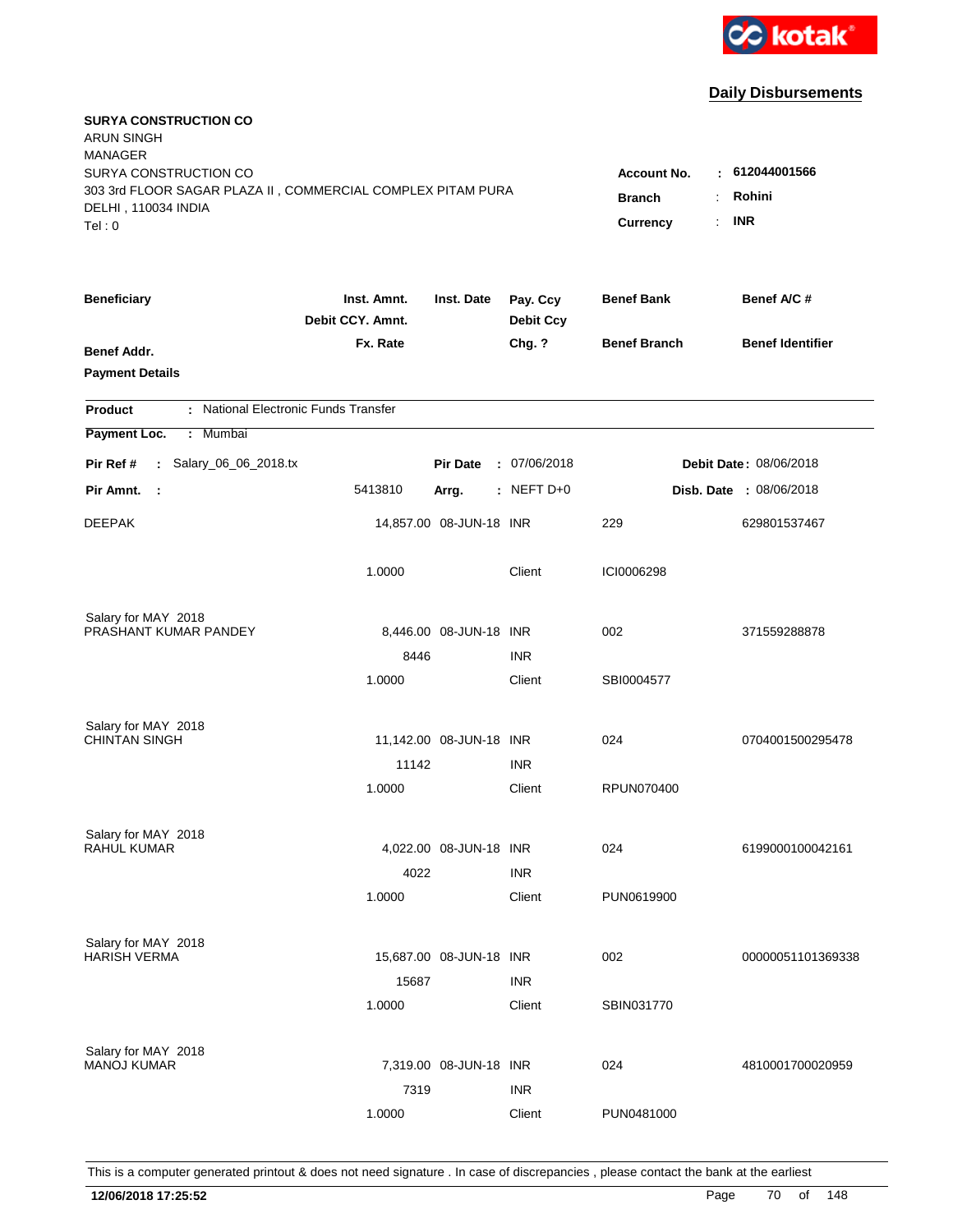

| <b>SURYA CONSTRUCTION CO</b><br><b>ARUN SINGH</b><br><b>MANAGER</b><br>SURYA CONSTRUCTION CO<br>303 3rd FLOOR SAGAR PLAZA II, COMMERCIAL COMPLEX PITAM PURA<br>DELHI, 110034 INDIA<br>Tel: 0 | Account No.<br><b>Branch</b><br>Currency | : 612044001566<br>Rohini<br>÷<br><b>INR</b><br>÷. |                              |                     |                                |
|----------------------------------------------------------------------------------------------------------------------------------------------------------------------------------------------|------------------------------------------|---------------------------------------------------|------------------------------|---------------------|--------------------------------|
| <b>Beneficiary</b>                                                                                                                                                                           | Inst. Amnt.<br>Debit CCY. Amnt.          | Inst. Date                                        | Pay. Ccy<br><b>Debit Ccy</b> | <b>Benef Bank</b>   | Benef A/C #                    |
| Benef Addr.<br><b>Payment Details</b>                                                                                                                                                        | Fx. Rate                                 |                                                   | Chg. ?                       | <b>Benef Branch</b> | <b>Benef Identifier</b>        |
| : National Electronic Funds Transfer<br><b>Product</b>                                                                                                                                       |                                          |                                                   |                              |                     |                                |
| Mumbai<br>Payment Loc.<br>÷.                                                                                                                                                                 |                                          |                                                   |                              |                     |                                |
| : Salary_06_06_2018.tx<br>Pir Ref #                                                                                                                                                          |                                          | <b>Pir Date</b>                                   | : 07/06/2018                 |                     | Debit Date: 08/06/2018         |
| Pir Amnt. :                                                                                                                                                                                  | 5413810                                  | Arrg.                                             | : NEFT $D+0$                 |                     | <b>Disb. Date : 08/06/2018</b> |
| <b>MANOJ KUMAR</b>                                                                                                                                                                           |                                          | 7,319.00 08-JUN-18 INR                            |                              | 024                 | 4810001700020959               |
|                                                                                                                                                                                              | 1.0000                                   |                                                   | Client                       | PUN0481000          |                                |
| Salary for MAY 2018                                                                                                                                                                          |                                          |                                                   |                              |                     |                                |
| ANGAD SINGH                                                                                                                                                                                  | 13663                                    | 13,663.00 08-JUN-18 INR                           | <b>INR</b>                   | 002                 | 35887880575                    |
|                                                                                                                                                                                              | 1.0000                                   |                                                   | Client                       | SBI0011550          |                                |
| Salary for MAY 2018                                                                                                                                                                          |                                          |                                                   |                              |                     |                                |
| <b>SANDEEP PAL</b>                                                                                                                                                                           |                                          | 15,973.00 08-JUN-18 INR                           |                              | 002                 | 32764066657                    |
|                                                                                                                                                                                              | 15973                                    |                                                   | <b>INR</b>                   |                     |                                |
|                                                                                                                                                                                              | 1.0000                                   |                                                   | Client                       | SBI0011357          |                                |
| Salary for MAY 2018<br><b>HARIHAR KUSHWAHA</b>                                                                                                                                               |                                          |                                                   |                              | 053                 |                                |
|                                                                                                                                                                                              | 12468                                    | 12,468.00 08-JUN-18 INR                           | <b>INR</b>                   |                     | 4112166000001742               |
|                                                                                                                                                                                              | 1.0000                                   |                                                   | Client                       | KVBL004112          |                                |
|                                                                                                                                                                                              |                                          |                                                   |                              |                     |                                |
| Salary for MAY 2018<br><b>SHIV KUMAR</b>                                                                                                                                                     |                                          | 12,468.00 08-JUN-18 INR                           |                              | 053                 | 4112166000000083               |
|                                                                                                                                                                                              | 12468                                    |                                                   | <b>INR</b>                   |                     |                                |
|                                                                                                                                                                                              | 1.0000                                   |                                                   | Client                       | KVBL004112          |                                |
| Salary for MAY 2018                                                                                                                                                                          |                                          |                                                   |                              |                     |                                |
| MANISH JAISWAL                                                                                                                                                                               |                                          | 12,468.00 08-JUN-18 INR                           |                              | 053                 | 4112166000000666               |
|                                                                                                                                                                                              | 12468                                    |                                                   | <b>INR</b>                   |                     |                                |
|                                                                                                                                                                                              | 1.0000                                   |                                                   | Client                       | KVBL004112          |                                |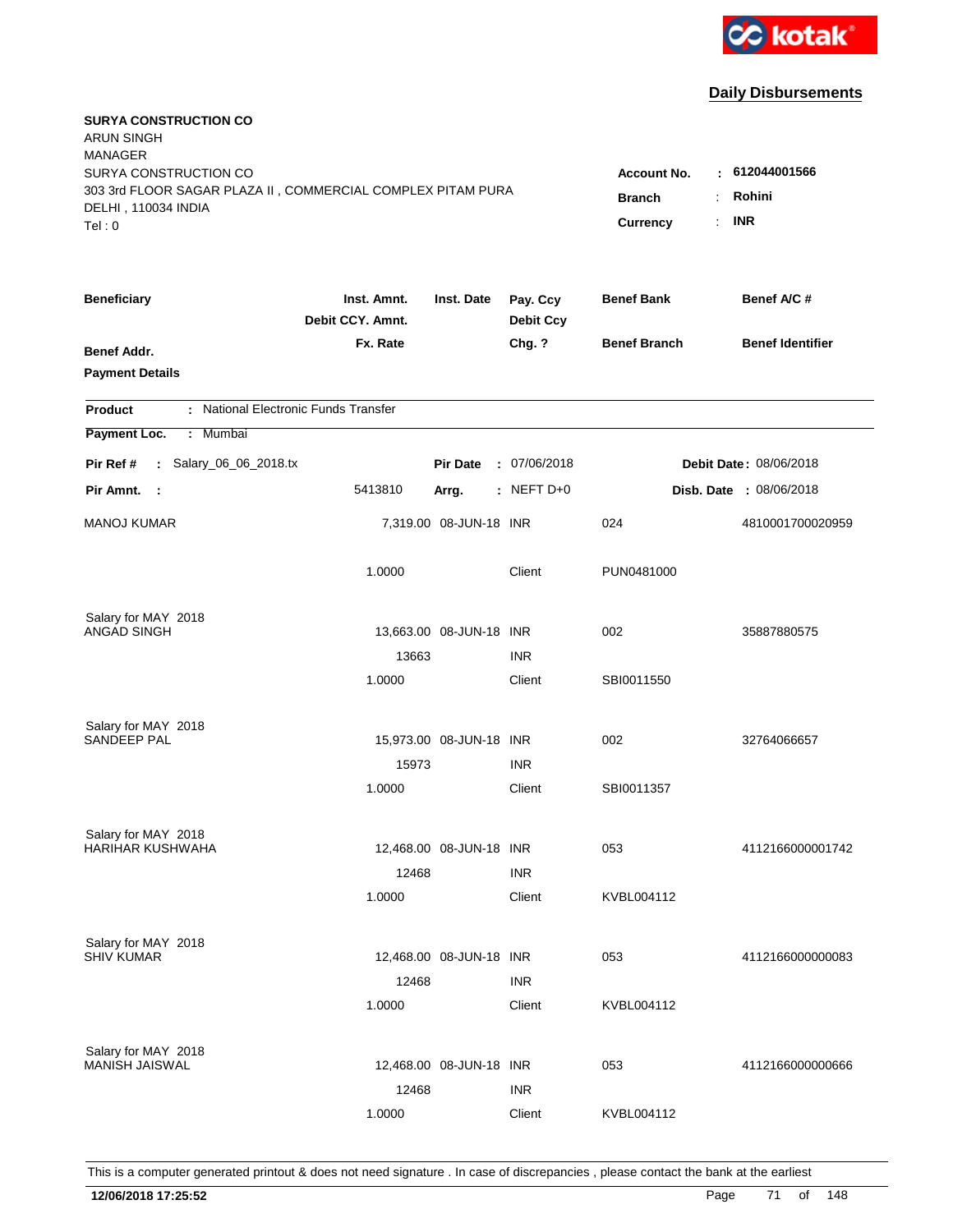

| <b>SURYA CONSTRUCTION CO</b><br><b>ARUN SINGH</b><br><b>MANAGER</b><br>SURYA CONSTRUCTION CO<br>303 3rd FLOOR SAGAR PLAZA II, COMMERCIAL COMPLEX PITAM PURA<br>DELHI, 110034 INDIA<br>Tel: 0 | <b>Account No.</b><br><b>Branch</b><br>$\ddot{\phantom{a}}$<br><b>Currency</b> | : 612044001566<br>Rohini<br><b>INR</b><br>÷. |                              |                     |                         |
|----------------------------------------------------------------------------------------------------------------------------------------------------------------------------------------------|--------------------------------------------------------------------------------|----------------------------------------------|------------------------------|---------------------|-------------------------|
|                                                                                                                                                                                              |                                                                                |                                              |                              |                     |                         |
| <b>Beneficiary</b>                                                                                                                                                                           | Inst. Amnt.<br>Debit CCY. Amnt.                                                | Inst. Date                                   | Pay. Ccy<br><b>Debit Ccy</b> | <b>Benef Bank</b>   | Benef A/C #             |
| <b>Benef Addr.</b><br><b>Payment Details</b>                                                                                                                                                 | Fx. Rate                                                                       |                                              | Chg. ?                       | <b>Benef Branch</b> | <b>Benef Identifier</b> |
| : National Electronic Funds Transfer<br><b>Product</b>                                                                                                                                       |                                                                                |                                              |                              |                     |                         |
| Payment Loc.<br>Mumbai<br>÷.                                                                                                                                                                 |                                                                                |                                              |                              |                     |                         |
| : Salary_06_06_2018.tx<br>Pir Ref #                                                                                                                                                          |                                                                                | <b>Pir Date</b>                              | : 07/06/2018                 |                     | Debit Date: 08/06/2018  |
| Pir Amnt.<br>- 1                                                                                                                                                                             | 5413810                                                                        | Arrg.                                        | $:$ NEFT D+0                 |                     | Disb. Date : 08/06/2018 |
| <b>MANISH JAISWAL</b>                                                                                                                                                                        |                                                                                | 12,468.00 08-JUN-18 INR                      |                              | 053                 | 4112166000000666        |
|                                                                                                                                                                                              | 1.0000                                                                         |                                              | Client                       | KVBL004112          |                         |
| Salary for MAY 2018                                                                                                                                                                          |                                                                                |                                              |                              |                     |                         |
| <b>MANTUN MAHTO</b>                                                                                                                                                                          |                                                                                | 12,468.00 08-JUN-18 INR                      |                              | 053                 | 4112166000000033        |
|                                                                                                                                                                                              | 12468<br>1.0000                                                                |                                              | <b>INR</b><br>Client         | KVBL004112          |                         |
|                                                                                                                                                                                              |                                                                                |                                              |                              |                     |                         |
| Salary for MAY 2018                                                                                                                                                                          |                                                                                |                                              |                              |                     |                         |
| SHOBHA LAL                                                                                                                                                                                   |                                                                                | 15,126.00 08-JUN-18 INR                      |                              | 053                 | 4112166000002124        |
|                                                                                                                                                                                              | 15126                                                                          |                                              | <b>INR</b>                   |                     |                         |
|                                                                                                                                                                                              | 1.0000                                                                         |                                              | Client                       | KVBL004112          |                         |
| Salary for MAY 2018                                                                                                                                                                          |                                                                                |                                              |                              |                     |                         |
| RAJI AHMAD                                                                                                                                                                                   |                                                                                | 15,126.00 08-JUN-18 INR                      |                              | 053                 | 4112166000000090        |
|                                                                                                                                                                                              | 15126                                                                          |                                              | <b>INR</b>                   |                     |                         |
|                                                                                                                                                                                              | 1.0000                                                                         |                                              | Client                       | KVBL004112          |                         |
| Salary for MAY 2018                                                                                                                                                                          |                                                                                |                                              |                              |                     |                         |
| PRAMOD KUMAR                                                                                                                                                                                 |                                                                                | 15,126.00 08-JUN-18 INR                      |                              | 053                 | 4112166000002015        |
|                                                                                                                                                                                              | 15126                                                                          |                                              | <b>INR</b>                   |                     |                         |
|                                                                                                                                                                                              | 1.0000                                                                         |                                              | Client                       | KVBL004112          |                         |
|                                                                                                                                                                                              |                                                                                |                                              |                              |                     |                         |
| Salary for MAY 2018<br><b>RAJENDER KUMAR</b>                                                                                                                                                 |                                                                                | 15,126.00 08-JUN-18 INR                      |                              | 053                 | 4112166000000071        |
|                                                                                                                                                                                              | 15126                                                                          |                                              | <b>INR</b>                   |                     |                         |
|                                                                                                                                                                                              | 1.0000                                                                         |                                              | Client                       | KVBL004112          |                         |
|                                                                                                                                                                                              |                                                                                |                                              |                              |                     |                         |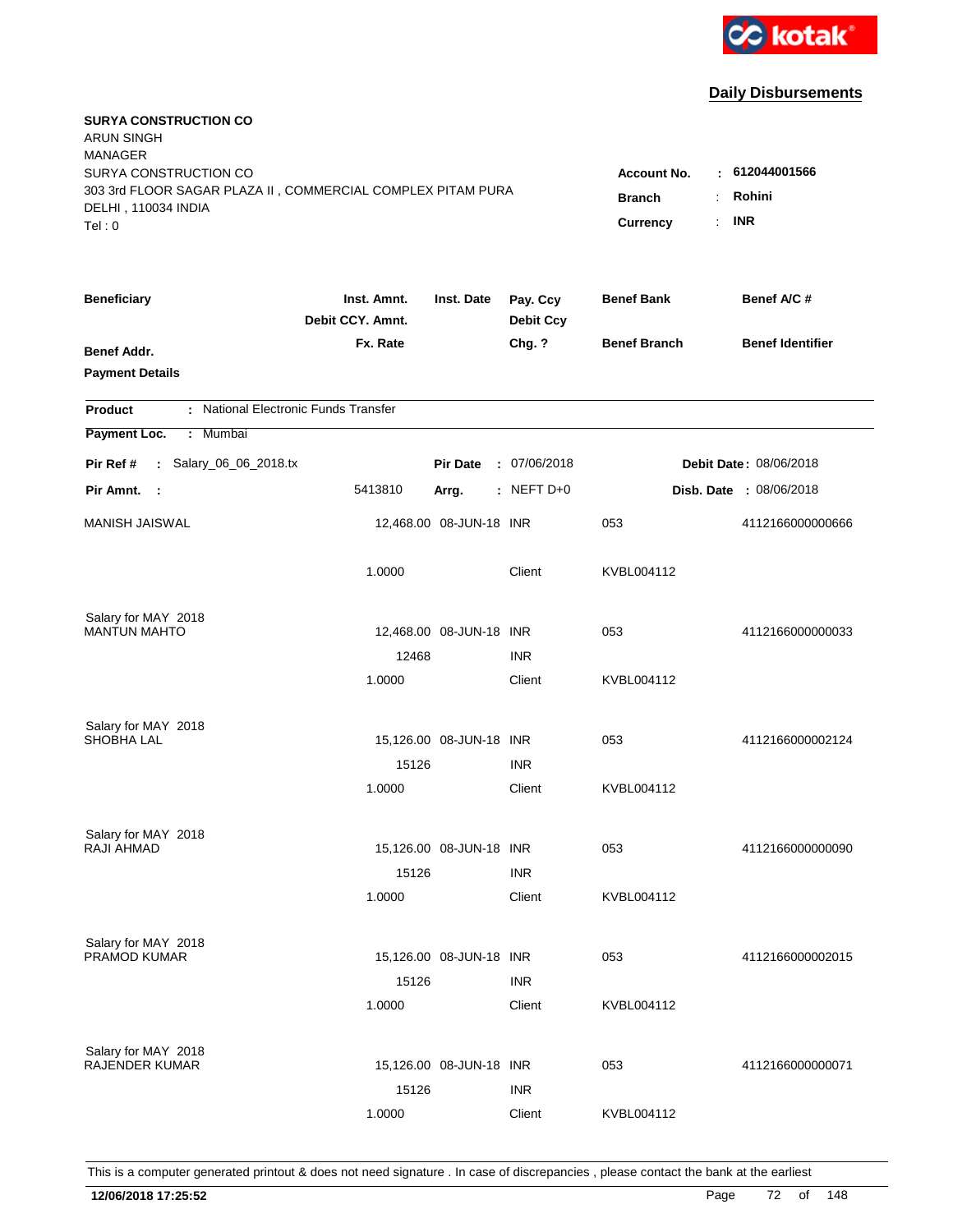

| <b>SURYA CONSTRUCTION CO</b><br><b>ARUN SINGH</b><br><b>MANAGER</b><br>SURYA CONSTRUCTION CO |                                 |                         |                              | <b>Account No.</b>        | : 612044001566                  |
|----------------------------------------------------------------------------------------------|---------------------------------|-------------------------|------------------------------|---------------------------|---------------------------------|
| 303 3rd FLOOR SAGAR PLAZA II, COMMERCIAL COMPLEX PITAM PURA<br>DELHI, 110034 INDIA<br>Tel: 0 |                                 |                         |                              | <b>Branch</b><br>Currency | Rohini<br><b>INR</b><br>$\cdot$ |
| <b>Beneficiary</b>                                                                           | Inst. Amnt.<br>Debit CCY. Amnt. | Inst. Date              | Pay. Ccy<br><b>Debit Ccy</b> | <b>Benef Bank</b>         | Benef A/C #                     |
| <b>Benef Addr.</b><br><b>Payment Details</b>                                                 | Fx. Rate                        |                         | Chg. ?                       | <b>Benef Branch</b>       | <b>Benef Identifier</b>         |
| : National Electronic Funds Transfer<br><b>Product</b>                                       |                                 |                         |                              |                           |                                 |
| Payment Loc.<br>: Mumbai                                                                     |                                 |                         |                              |                           |                                 |
| : Salary_06_06_2018.tx<br>Pir Ref #                                                          |                                 | <b>Pir Date</b>         | : 07/06/2018                 |                           | Debit Date: 08/06/2018          |
| Pir Amnt.<br>- 1                                                                             | 5413810                         | Arrg.                   | $:$ NEFT D+0                 |                           | Disb. Date : 08/06/2018         |
| <b>RAJENDER KUMAR</b>                                                                        |                                 | 15,126.00 08-JUN-18 INR |                              | 053                       | 4112166000000071                |
|                                                                                              | 1.0000                          |                         | Client                       | KVBL004112                |                                 |
| Salary for MAY 2018                                                                          |                                 |                         |                              |                           |                                 |
| <b>CHHOTE LAL</b>                                                                            | 15126                           | 15,126.00 08-JUN-18 INR | <b>INR</b>                   | 053                       | 4112166000005924                |
|                                                                                              | 1.0000                          |                         | Client                       | KVBL004112                |                                 |
| Salary for MAY 2018                                                                          |                                 |                         |                              |                           |                                 |
| <b>RAKESH KUMAR</b>                                                                          |                                 | 15,126.00 08-JUN-18 INR |                              | 053                       | 4112166000001870                |
|                                                                                              | 15126                           |                         | <b>INR</b>                   |                           |                                 |
|                                                                                              | 1.0000                          |                         | Client                       | KVBL004112                |                                 |
| Salary for MAY 2018                                                                          |                                 |                         |                              |                           |                                 |
| <b>GANGA RAM</b>                                                                             |                                 | 15,126.00 08-JUN-18 INR |                              | 053                       | 4112166000001690                |
|                                                                                              | 15126                           |                         | <b>INR</b>                   |                           |                                 |
|                                                                                              | 1.0000                          |                         | Client                       | KVBL004112                |                                 |
| Salary for MAY 2018<br><b>SANTOSH KUMAR</b>                                                  |                                 | 15,126.00 08-JUN-18 INR |                              | 053                       | 4112166000001972                |
|                                                                                              | 15126                           |                         | <b>INR</b>                   |                           |                                 |
|                                                                                              | 1.0000                          |                         | Client                       | KVBL004112                |                                 |
| Salary for MAY 2018                                                                          |                                 |                         |                              |                           |                                 |
| VIJAY                                                                                        |                                 | 15,126.00 08-JUN-18 INR |                              | 053                       | 4112166000001915                |
|                                                                                              | 15126                           |                         | <b>INR</b>                   |                           |                                 |
|                                                                                              | 1.0000                          |                         | Client                       | KVBL004112                |                                 |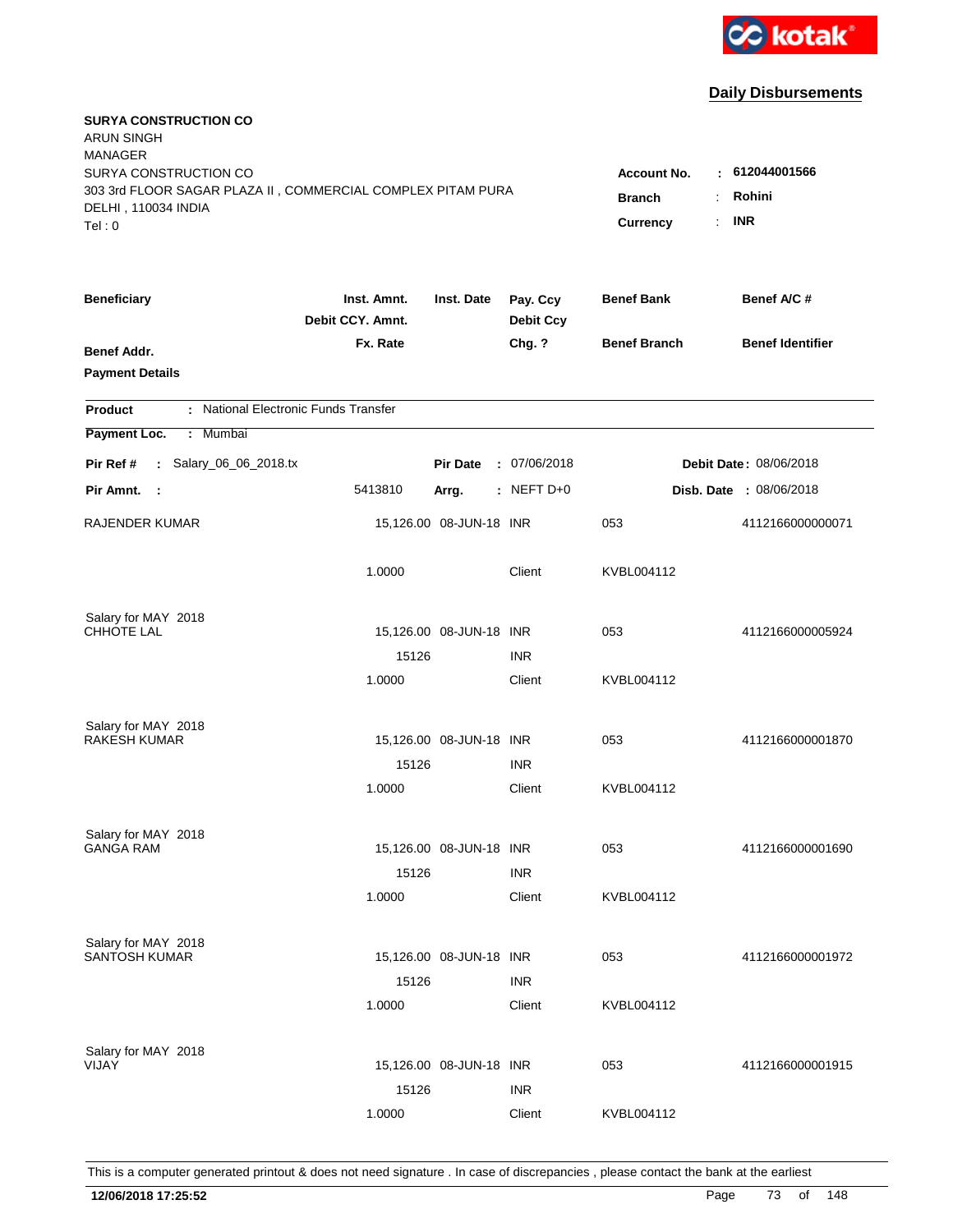

| <b>SURYA CONSTRUCTION CO</b><br><b>ARUN SINGH</b><br><b>MANAGER</b><br>SURYA CONSTRUCTION CO<br>303 3rd FLOOR SAGAR PLAZA II, COMMERCIAL COMPLEX PITAM PURA<br>DELHI, 110034 INDIA<br>Tel: 0 | <b>Account No.</b><br><b>Branch</b><br>Currency | $-612044001566$<br>Rohini<br>÷<br><b>INR</b><br>$\mathbf{r}$ |                              |                     |                                |
|----------------------------------------------------------------------------------------------------------------------------------------------------------------------------------------------|-------------------------------------------------|--------------------------------------------------------------|------------------------------|---------------------|--------------------------------|
| <b>Beneficiary</b>                                                                                                                                                                           | Inst. Amnt.<br>Debit CCY. Amnt.                 | Inst. Date                                                   | Pay. Ccy<br><b>Debit Ccy</b> | <b>Benef Bank</b>   | Benef A/C #                    |
| Benef Addr.<br><b>Payment Details</b>                                                                                                                                                        | Fx. Rate                                        |                                                              | Chg. ?                       | <b>Benef Branch</b> | <b>Benef Identifier</b>        |
| : National Electronic Funds Transfer<br><b>Product</b>                                                                                                                                       |                                                 |                                                              |                              |                     |                                |
| Payment Loc.<br>Mumbai<br>÷.                                                                                                                                                                 |                                                 |                                                              |                              |                     |                                |
| : Salary_06_06_2018.tx<br>Pir Ref #                                                                                                                                                          |                                                 | <b>Pir Date</b>                                              | : 07/06/2018                 |                     | <b>Debit Date: 08/06/2018</b>  |
| Pir Amnt.<br>- 1                                                                                                                                                                             | 5413810                                         | Arrg.                                                        | $:$ NEFT D+0                 |                     | <b>Disb. Date : 08/06/2018</b> |
| VIJAY                                                                                                                                                                                        |                                                 | 15,126.00 08-JUN-18 INR                                      |                              | 053                 | 4112166000001915               |
|                                                                                                                                                                                              | 1.0000                                          |                                                              | Client                       | KVBL004112          |                                |
| Salary for MAY 2018                                                                                                                                                                          |                                                 |                                                              |                              |                     |                                |
| <b>SUNIL KUMAR</b>                                                                                                                                                                           |                                                 | 15,126.00 08-JUN-18 INR                                      |                              | 053                 | 4112166000000057               |
|                                                                                                                                                                                              | 15126<br>1.0000                                 |                                                              | <b>INR</b><br>Client         | KVBL004112          |                                |
|                                                                                                                                                                                              |                                                 |                                                              |                              |                     |                                |
| Salary for MAY 2018<br>DHARMENDER KUMAR                                                                                                                                                      |                                                 | 11,262.00 08-JUN-18 INR                                      |                              | 053                 | 4112166000000104               |
|                                                                                                                                                                                              | 11262                                           |                                                              | <b>INR</b>                   |                     |                                |
|                                                                                                                                                                                              | 1.0000                                          |                                                              | Client                       | KVBL004112          |                                |
|                                                                                                                                                                                              |                                                 |                                                              |                              |                     |                                |
| Salary for MAY 2018<br>PHOOL CHANDRA                                                                                                                                                         |                                                 | 12,468.00 08-JUN-18 INR                                      |                              | 053                 | 4112166000002226               |
|                                                                                                                                                                                              | 12468                                           |                                                              | <b>INR</b>                   |                     |                                |
|                                                                                                                                                                                              | 1.0000                                          |                                                              | Client                       | KVBL004112          |                                |
| Salary for MAY 2018                                                                                                                                                                          |                                                 |                                                              |                              |                     |                                |
| <b>PUTAN KUMAR</b>                                                                                                                                                                           |                                                 | 12,468.00 08-JUN-18 INR                                      |                              | 053                 | 4112166000005749               |
|                                                                                                                                                                                              | 12468                                           |                                                              | <b>INR</b>                   |                     |                                |
|                                                                                                                                                                                              | 1.0000                                          |                                                              | Client                       | KVBL004112          |                                |
| Salary for MAY 2018                                                                                                                                                                          |                                                 |                                                              |                              |                     |                                |
| RAJ BAHADUR                                                                                                                                                                                  |                                                 | 12,468.00 08-JUN-18 INR                                      |                              | 053                 | 4112166000001574               |
|                                                                                                                                                                                              | 12468                                           |                                                              | <b>INR</b>                   |                     |                                |
|                                                                                                                                                                                              | 1.0000                                          |                                                              | Client                       | KVBL004112          |                                |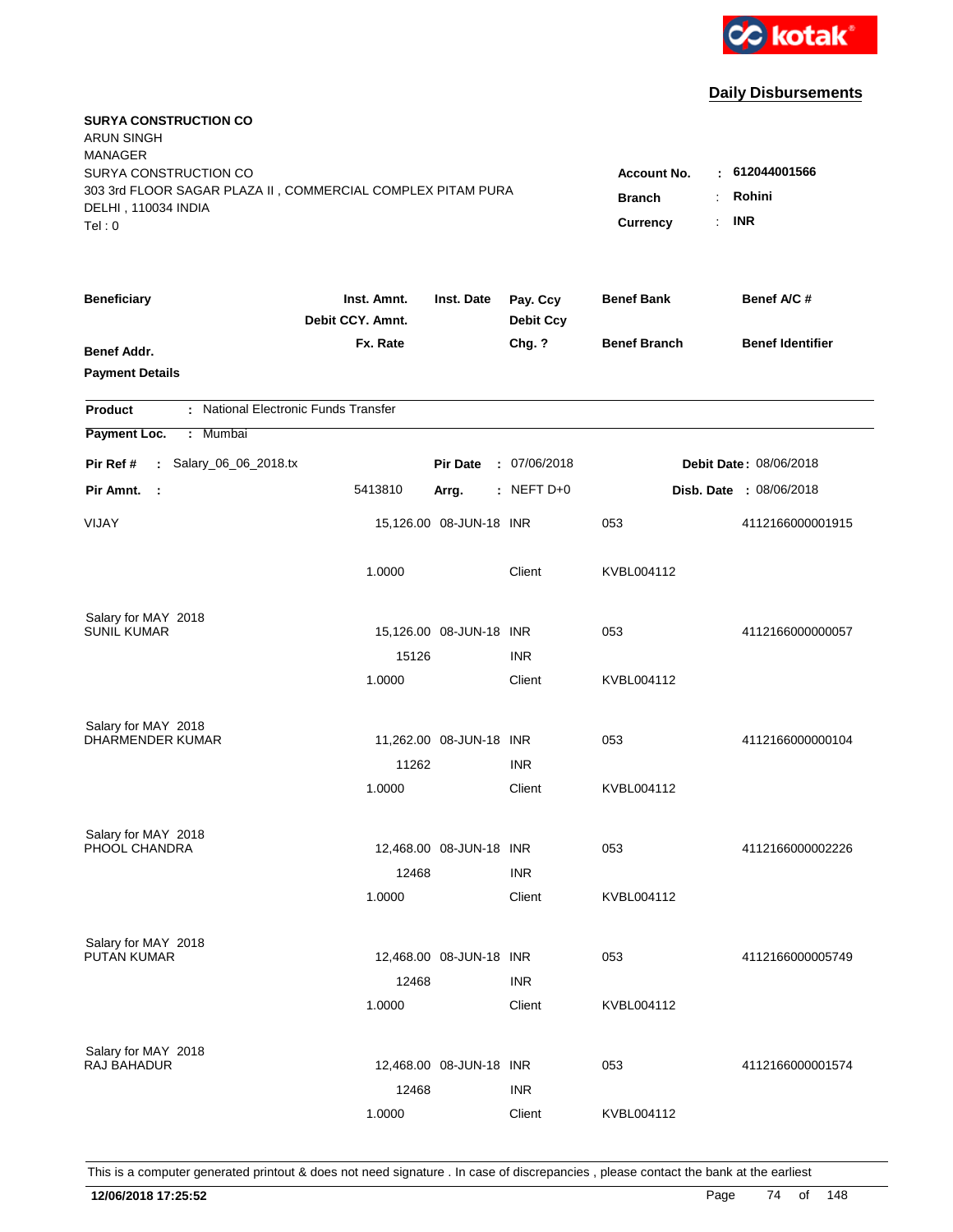

| <b>SURYA CONSTRUCTION CO</b><br><b>ARUN SINGH</b><br><b>MANAGER</b>                                                   |                                                 |                                 |                              |                     | $-612044001566$         |
|-----------------------------------------------------------------------------------------------------------------------|-------------------------------------------------|---------------------------------|------------------------------|---------------------|-------------------------|
| SURYA CONSTRUCTION CO<br>303 3rd FLOOR SAGAR PLAZA II, COMMERCIAL COMPLEX PITAM PURA<br>DELHI, 110034 INDIA<br>Tel: 0 | <b>Account No.</b><br><b>Branch</b><br>Currency | Rohini<br>÷<br><b>INR</b><br>÷. |                              |                     |                         |
| <b>Beneficiary</b>                                                                                                    | Inst. Amnt.<br>Debit CCY. Amnt.                 | Inst. Date                      | Pay. Ccy<br><b>Debit Ccy</b> | <b>Benef Bank</b>   | Benef A/C#              |
| Benef Addr.<br><b>Payment Details</b>                                                                                 | Fx. Rate                                        |                                 | Chg. ?                       | <b>Benef Branch</b> | <b>Benef Identifier</b> |
| : National Electronic Funds Transfer<br><b>Product</b>                                                                |                                                 |                                 |                              |                     |                         |
| Payment Loc.<br>: Mumbai                                                                                              |                                                 |                                 |                              |                     |                         |
| : Salary_06_06_2018.tx<br>Pir Ref #                                                                                   |                                                 | <b>Pir Date</b>                 | : 07/06/2018                 |                     | Debit Date: 08/06/2018  |
| Pir Amnt. :                                                                                                           | 5413810                                         | Arrg.                           | $:$ NEFT D+0                 |                     | Disb. Date : 08/06/2018 |
| RAJ BAHADUR                                                                                                           |                                                 | 12,468.00 08-JUN-18 INR         |                              | 053                 | 4112166000001574        |
|                                                                                                                       | 1.0000                                          |                                 | Client                       | KVBL004112          |                         |
| Salary for MAY 2018                                                                                                   |                                                 |                                 |                              |                     |                         |
| <b>RAJ KUMAR</b>                                                                                                      | 12468                                           | 12,468.00 08-JUN-18 INR         | <b>INR</b>                   | 053                 | 4112166000005654        |
|                                                                                                                       | 1.0000                                          |                                 | Client                       | KVBL004112          |                         |
| Salary for MAY 2018<br><b>GUDDU</b>                                                                                   |                                                 |                                 |                              | 053                 | 4112166000000623        |
|                                                                                                                       | 12468                                           | 12,468.00 08-JUN-18 INR         | <b>INR</b>                   |                     |                         |
|                                                                                                                       | 1.0000                                          |                                 | Client                       | KVBL004112          |                         |
| Salary for MAY 2018                                                                                                   |                                                 |                                 |                              |                     |                         |
| RAJENDRA PASWAN                                                                                                       |                                                 | 12,468.00 08-JUN-18 INR         |                              | 053                 | 4112166000001813        |
|                                                                                                                       | 12468                                           |                                 | <b>INR</b>                   |                     |                         |
|                                                                                                                       | 1.0000                                          |                                 | Client                       | KVBL004112          |                         |
| Salary for MAY 2018                                                                                                   |                                                 |                                 |                              |                     |                         |
| <b>BANWARI LAL</b>                                                                                                    |                                                 | 12,468.00 08-JUN-18 INR         |                              | 053                 | 4112166000000810        |
|                                                                                                                       | 12468                                           |                                 | <b>INR</b>                   |                     |                         |
|                                                                                                                       | 1.0000                                          |                                 | Client                       | KVBL004112          |                         |
| Salary for MAY 2018                                                                                                   |                                                 |                                 |                              |                     |                         |
| <b>RANJIT KUMAR</b>                                                                                                   |                                                 | 12,468.00 08-JUN-18 INR         |                              | 053                 | 4112166000000045        |
|                                                                                                                       | 12468                                           |                                 | <b>INR</b>                   |                     |                         |
|                                                                                                                       | 1.0000                                          |                                 | Client                       | KVBL004112          |                         |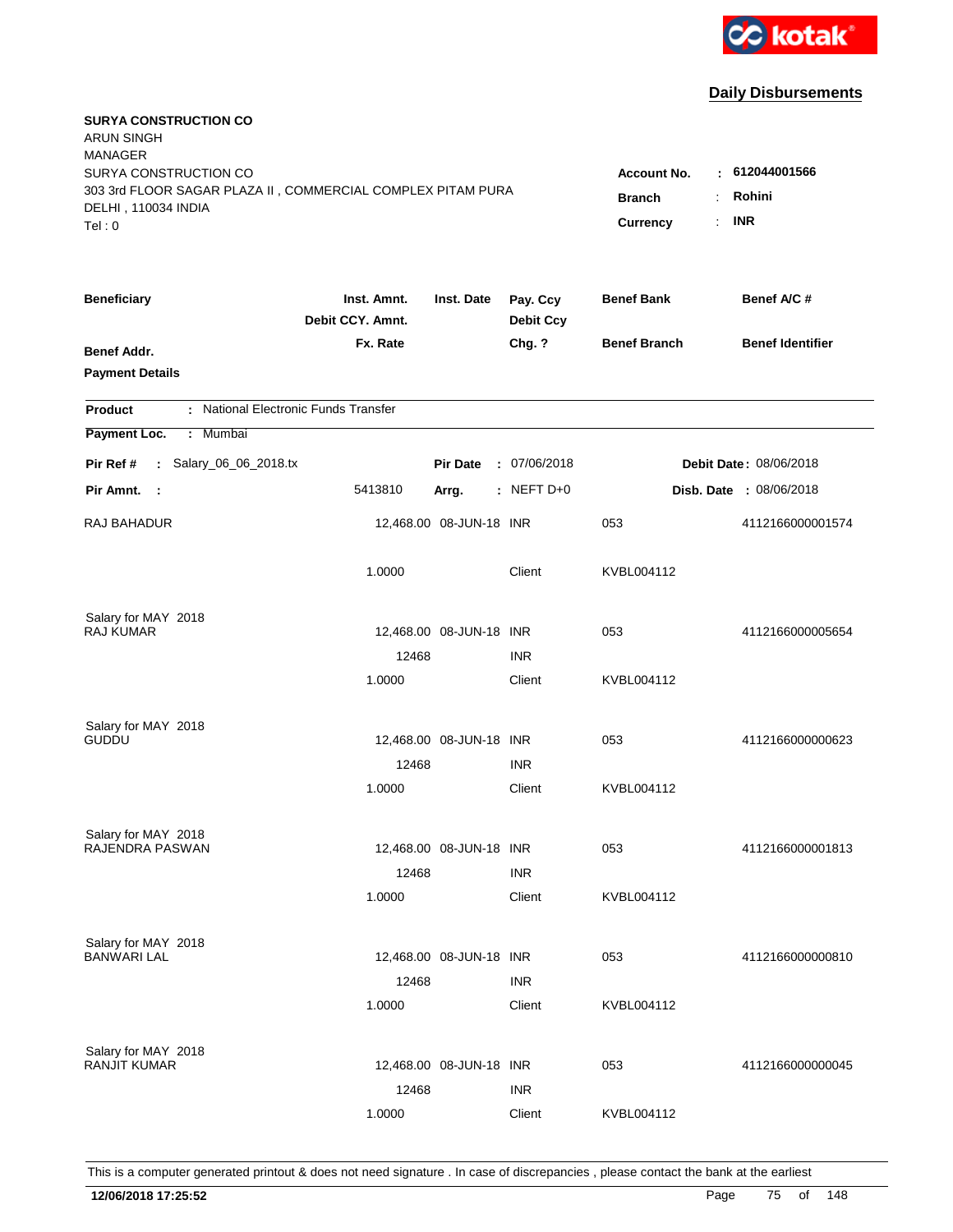

| <b>SURYA CONSTRUCTION CO</b><br><b>ARUN SINGH</b><br><b>MANAGER</b><br>SURYA CONSTRUCTION CO |                                                                                                                           |                         |                              |                     |                         |
|----------------------------------------------------------------------------------------------|---------------------------------------------------------------------------------------------------------------------------|-------------------------|------------------------------|---------------------|-------------------------|
| 303 3rd FLOOR SAGAR PLAZA II, COMMERCIAL COMPLEX PITAM PURA<br>DELHI, 110034 INDIA<br>Tel: 0 | $-612044001566$<br><b>Account No.</b><br>Rohini<br><b>Branch</b><br>$\ddot{\cdot}$<br><b>INR</b><br><b>Currency</b><br>÷. |                         |                              |                     |                         |
| <b>Beneficiary</b>                                                                           | Inst. Amnt.<br>Debit CCY. Amnt.                                                                                           | Inst. Date              | Pay. Ccy<br><b>Debit Ccy</b> | <b>Benef Bank</b>   | Benef A/C #             |
| Benef Addr.<br><b>Payment Details</b>                                                        | Fx. Rate                                                                                                                  |                         | Chg. ?                       | <b>Benef Branch</b> | <b>Benef Identifier</b> |
| : National Electronic Funds Transfer<br><b>Product</b>                                       |                                                                                                                           |                         |                              |                     |                         |
| Payment Loc.<br>Mumbai<br>$\mathbb{C}^{\times}$                                              |                                                                                                                           |                         |                              |                     |                         |
| : Salary_06_06_2018.tx<br>Pir Ref #                                                          |                                                                                                                           | <b>Pir Date</b>         | : 07/06/2018                 |                     | Debit Date: 08/06/2018  |
| Pir Amnt.<br>- 1                                                                             | 5413810                                                                                                                   | Arrg.                   | : NEFT $D+0$                 |                     | Disb. Date : 08/06/2018 |
| <b>RANJIT KUMAR</b>                                                                          |                                                                                                                           | 12,468.00 08-JUN-18 INR |                              | 053                 | 4112166000000045        |
|                                                                                              | 1.0000                                                                                                                    |                         | Client                       | KVBL004112          |                         |
| Salary for MAY 2018                                                                          |                                                                                                                           |                         |                              |                     |                         |
| <b>SAPTMI LAL</b>                                                                            | 12468                                                                                                                     | 12,468.00 08-JUN-18 INR | <b>INR</b>                   | 053                 | 4112166000005725        |
|                                                                                              | 1.0000                                                                                                                    |                         | Client                       | KVBL004112          |                         |
| Salary for MAY 2018                                                                          |                                                                                                                           |                         |                              |                     |                         |
| <b>VEERENDRA KUMAR</b>                                                                       |                                                                                                                           | 9,652.00 08-JUN-18 INR  |                              | 053                 | 4112166000000360        |
|                                                                                              | 9652                                                                                                                      |                         | <b>INR</b>                   |                     |                         |
|                                                                                              | 1.0000                                                                                                                    |                         | Client                       | KVBL004112          |                         |
| Salary for MAY 2018                                                                          |                                                                                                                           |                         |                              |                     |                         |
| <b>GAUTAM SINGH</b>                                                                          |                                                                                                                           | 12,468.00 08-JUN-18 INR |                              | 053                 | 4112166000001633        |
|                                                                                              | 12468                                                                                                                     |                         | <b>INR</b>                   |                     |                         |
|                                                                                              | 1.0000                                                                                                                    |                         | Client                       | KVBL004112          |                         |
| Salary for MAY 2018                                                                          |                                                                                                                           |                         |                              |                     |                         |
| JAGDEV                                                                                       |                                                                                                                           | 15,126.00 08-JUN-18 INR |                              | 053                 | 4112178000001438        |
|                                                                                              | 15126<br>1.0000                                                                                                           |                         | <b>INR</b><br>Client         | KVBL004112          |                         |
|                                                                                              |                                                                                                                           |                         |                              |                     |                         |
| Salary for MAY 2018<br><b>AKASH TYAGI</b>                                                    |                                                                                                                           | 15,126.00 08-JUN-18 INR |                              | 053                 | 4112166000000339        |
|                                                                                              | 15126                                                                                                                     |                         | <b>INR</b>                   |                     |                         |
|                                                                                              | 1.0000                                                                                                                    |                         | Client                       | KVBL004112          |                         |
|                                                                                              |                                                                                                                           |                         |                              |                     |                         |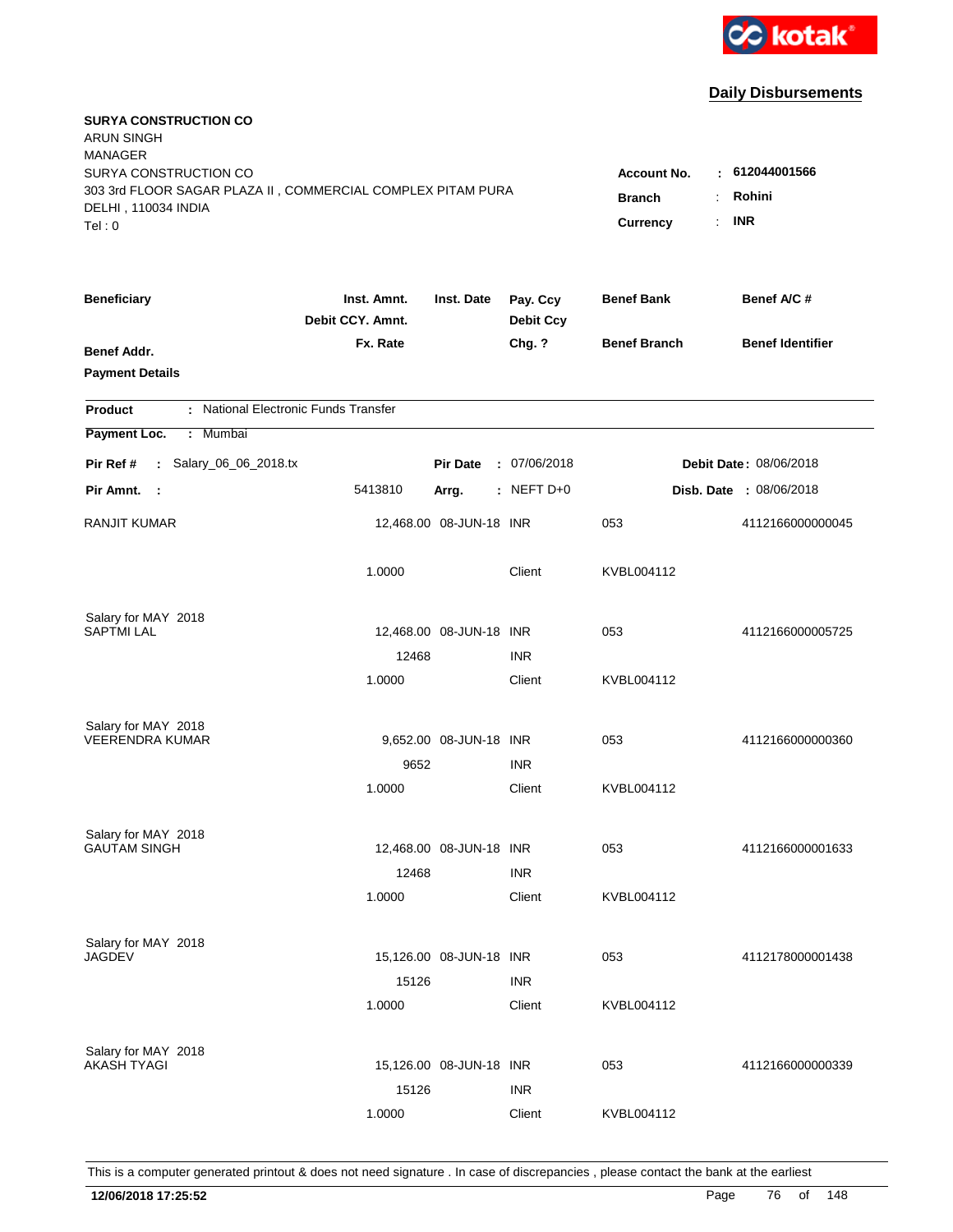

| <b>SURYA CONSTRUCTION CO</b><br><b>ARUN SINGH</b><br><b>MANAGER</b><br>SURYA CONSTRUCTION CO<br>303 3rd FLOOR SAGAR PLAZA II, COMMERCIAL COMPLEX PITAM PURA<br>DELHI, 110034 INDIA<br>Tel: 0 | <b>Account No.</b><br><b>Branch</b><br><b>Currency</b> | : 612044001566<br>Rohini<br>÷<br><b>INR</b><br>÷. |                              |                     |                                |
|----------------------------------------------------------------------------------------------------------------------------------------------------------------------------------------------|--------------------------------------------------------|---------------------------------------------------|------------------------------|---------------------|--------------------------------|
| <b>Beneficiary</b>                                                                                                                                                                           | Inst. Amnt.<br>Debit CCY. Amnt.                        | Inst. Date                                        | Pay. Ccy<br><b>Debit Ccy</b> | <b>Benef Bank</b>   | Benef A/C #                    |
| Benef Addr.<br><b>Payment Details</b>                                                                                                                                                        | Fx. Rate                                               |                                                   | Chg. ?                       | <b>Benef Branch</b> | <b>Benef Identifier</b>        |
| : National Electronic Funds Transfer<br><b>Product</b>                                                                                                                                       |                                                        |                                                   |                              |                     |                                |
| Payment Loc.<br>Mumbai<br>÷.                                                                                                                                                                 |                                                        |                                                   |                              |                     |                                |
| : Salary_06_06_2018.tx<br>Pir Ref #                                                                                                                                                          |                                                        | <b>Pir Date</b>                                   | : 07/06/2018                 |                     | Debit Date: 08/06/2018         |
| Pir Amnt.<br>$\sim$ :                                                                                                                                                                        | 5413810                                                | Arrg.                                             | : NEFT D+0                   |                     | <b>Disb. Date : 08/06/2018</b> |
| AKASH TYAGI                                                                                                                                                                                  |                                                        | 15,126.00 08-JUN-18 INR                           |                              | 053                 | 4112166000000339               |
|                                                                                                                                                                                              | 1.0000                                                 |                                                   | Client                       | KVBL004112          |                                |
| Salary for MAY 2018<br><b>RAM PRASAD</b>                                                                                                                                                     |                                                        | 11,222.00 08-JUN-18 INR                           |                              | 053                 | 4112166000000220               |
|                                                                                                                                                                                              | 11222                                                  |                                                   | <b>INR</b>                   |                     |                                |
|                                                                                                                                                                                              | 1.0000                                                 |                                                   | Client                       | KVBL004112          |                                |
| Salary for MAY 2018<br><b>AVDESH</b>                                                                                                                                                         |                                                        | 12,686.00 08-JUN-18 INR                           |                              | 053                 | 4112166000000303               |
|                                                                                                                                                                                              | 12686                                                  |                                                   | <b>INR</b>                   |                     |                                |
|                                                                                                                                                                                              | 1.0000                                                 |                                                   | Client                       | KVBL004112          |                                |
| Salary for MAY 2018                                                                                                                                                                          |                                                        |                                                   |                              |                     |                                |
| <b>RAM KISHOR</b>                                                                                                                                                                            |                                                        | 11,710.00 08-JUN-18 INR                           |                              | 053                 | 4112166000000213               |
|                                                                                                                                                                                              | 11710<br>1.0000                                        |                                                   | <b>INR</b><br>Client         | KVBL004112          |                                |
|                                                                                                                                                                                              |                                                        |                                                   |                              |                     |                                |
| Salary for MAY 2018<br><b>RAM DHANI</b>                                                                                                                                                      |                                                        | 15,126.00 08-JUN-18 INR                           |                              | 053                 | 4112166000005270               |
|                                                                                                                                                                                              | 15126                                                  |                                                   | <b>INR</b>                   |                     |                                |
|                                                                                                                                                                                              | 1.0000                                                 |                                                   | Client                       | KVBL004112          |                                |
| Salary for MAY 2018                                                                                                                                                                          |                                                        |                                                   |                              |                     |                                |
| <b>VIRENDER KUMAR</b>                                                                                                                                                                        |                                                        | 13,663.00 08-JUN-18 INR                           |                              | 053                 | 4112166000000232               |
|                                                                                                                                                                                              | 13663                                                  |                                                   | <b>INR</b>                   |                     |                                |
|                                                                                                                                                                                              | 1.0000                                                 |                                                   | Client                       | KVBL004112          |                                |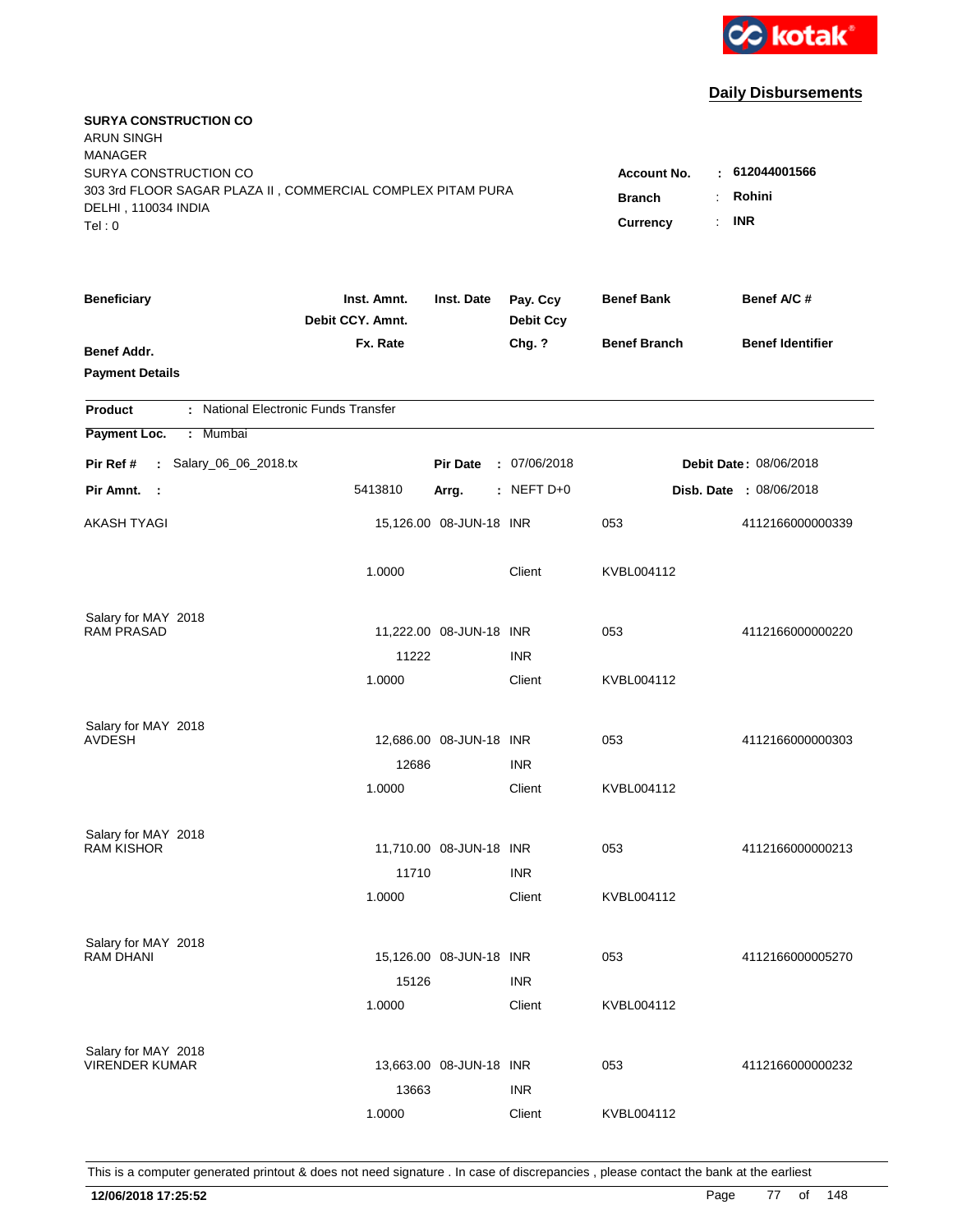

| <b>SURYA CONSTRUCTION CO</b><br><b>ARUN SINGH</b><br><b>MANAGER</b><br>SURYA CONSTRUCTION CO<br>303 3rd FLOOR SAGAR PLAZA II, COMMERCIAL COMPLEX PITAM PURA<br>DELHI, 110034 INDIA<br>Tel: 0 | <b>Account No.</b><br><b>Branch</b><br>÷<br>$\cdot$<br>Currency | : 612044001566<br>Rohini<br><b>INR</b> |                              |                     |                                |
|----------------------------------------------------------------------------------------------------------------------------------------------------------------------------------------------|-----------------------------------------------------------------|----------------------------------------|------------------------------|---------------------|--------------------------------|
| <b>Beneficiary</b>                                                                                                                                                                           | Inst. Amnt.<br>Debit CCY. Amnt.                                 | Inst. Date                             | Pay. Ccy<br><b>Debit Ccy</b> | <b>Benef Bank</b>   | Benef A/C #                    |
| Benef Addr.<br><b>Payment Details</b>                                                                                                                                                        | Fx. Rate                                                        |                                        | Chg. ?                       | <b>Benef Branch</b> | <b>Benef Identifier</b>        |
| : National Electronic Funds Transfer<br><b>Product</b>                                                                                                                                       |                                                                 |                                        |                              |                     |                                |
| Mumbai<br>Payment Loc.<br>÷                                                                                                                                                                  |                                                                 |                                        |                              |                     |                                |
| : Salary_06_06_2018.tx<br>Pir Ref #                                                                                                                                                          |                                                                 | <b>Pir Date</b>                        | : 07/06/2018                 |                     | Debit Date: 08/06/2018         |
| Pir Amnt.<br>$\sim$ 1                                                                                                                                                                        | 5413810                                                         | Arrg.                                  | : NEFT D+0                   |                     | <b>Disb. Date : 08/06/2018</b> |
| <b>VIRENDER KUMAR</b>                                                                                                                                                                        |                                                                 | 13,663.00 08-JUN-18 INR                |                              | 053                 | 4112166000000232               |
|                                                                                                                                                                                              | 1.0000                                                          |                                        | Client                       | KVBL004112          |                                |
| Salary for MAY 2018                                                                                                                                                                          |                                                                 |                                        |                              |                     |                                |
| <b>VIRENDER SINGH</b>                                                                                                                                                                        | 7807                                                            | 7,807.00 08-JUN-18 INR                 | <b>INR</b>                   | 053                 | 4112166000001529               |
|                                                                                                                                                                                              | 1.0000                                                          |                                        | Client                       | KVBL004112          |                                |
| Salary for MAY 2018                                                                                                                                                                          |                                                                 |                                        |                              |                     |                                |
| <b>VISHNU PRASAD</b>                                                                                                                                                                         |                                                                 | 2,927.00 08-JUN-18 INR                 |                              | 053                 | 4112166000001820               |
|                                                                                                                                                                                              | 2927                                                            |                                        | <b>INR</b>                   |                     |                                |
|                                                                                                                                                                                              | 1.0000                                                          |                                        | Client                       | KVBL004112          |                                |
| Salary for MAY 2018                                                                                                                                                                          |                                                                 |                                        |                              |                     |                                |
| <b>JITENDER KUMAR</b>                                                                                                                                                                        |                                                                 | 15,126.00 08-JUN-18 INR                |                              | 053                 | 4112166000001773               |
|                                                                                                                                                                                              | 15126                                                           |                                        | <b>INR</b>                   |                     |                                |
|                                                                                                                                                                                              | 1.0000                                                          |                                        | Client                       | KVBL004112          |                                |
| Salary for MAY 2018<br><b>DILEEP SINGH</b>                                                                                                                                                   |                                                                 | 9,251.00 08-JUN-18 INR                 |                              | 053                 | 4112166000000201               |
|                                                                                                                                                                                              | 9251                                                            |                                        | <b>INR</b>                   |                     |                                |
|                                                                                                                                                                                              | 1.0000                                                          |                                        | Client                       | KVBL004112          |                                |
|                                                                                                                                                                                              |                                                                 |                                        |                              |                     |                                |
| Salary for MAY 2018<br>RAJOL KUMAR                                                                                                                                                           |                                                                 | 15,126.00 08-JUN-18 INR                |                              | 053                 | 4112166000001704               |
|                                                                                                                                                                                              | 15126                                                           |                                        | <b>INR</b>                   |                     |                                |
|                                                                                                                                                                                              | 1.0000                                                          |                                        | Client                       | KVBL004112          |                                |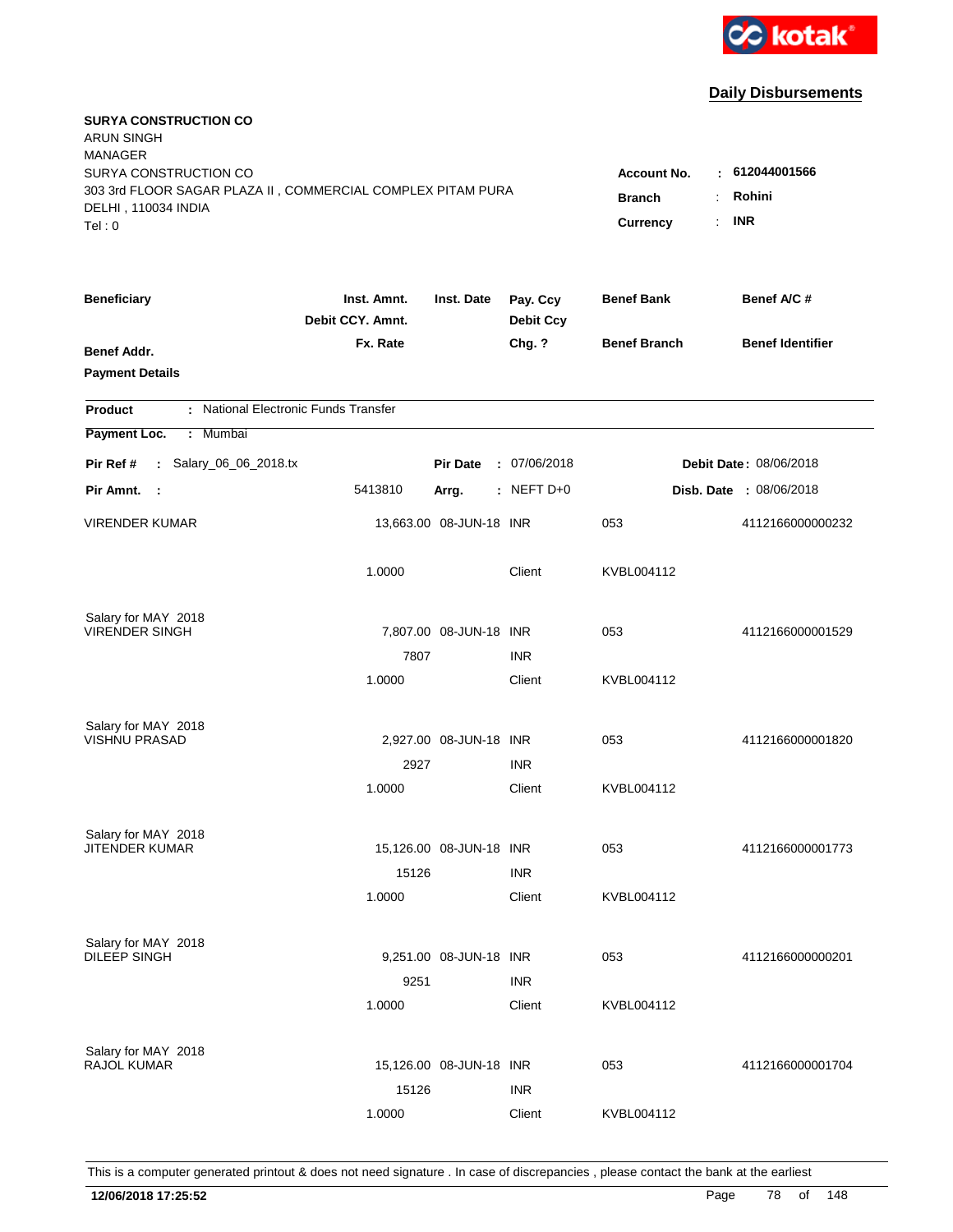

| <b>SURYA CONSTRUCTION CO</b><br><b>ARUN SINGH</b><br><b>MANAGER</b><br>SURYA CONSTRUCTION CO<br>303 3rd FLOOR SAGAR PLAZA II, COMMERCIAL COMPLEX PITAM PURA<br>DELHI, 110034 INDIA<br>Tel: 0 | <b>Account No.</b><br><b>Branch</b><br>$\ddot{\cdot}$<br><b>Currency</b> | $-612044001566$<br>Rohini<br><b>INR</b><br>÷. |                              |                     |                         |
|----------------------------------------------------------------------------------------------------------------------------------------------------------------------------------------------|--------------------------------------------------------------------------|-----------------------------------------------|------------------------------|---------------------|-------------------------|
| <b>Beneficiary</b>                                                                                                                                                                           | Inst. Amnt.<br>Debit CCY. Amnt.                                          | Inst. Date                                    | Pay. Ccy<br><b>Debit Ccy</b> | <b>Benef Bank</b>   | Benef A/C #             |
| Benef Addr.<br><b>Payment Details</b>                                                                                                                                                        | Fx. Rate                                                                 |                                               | Chg. ?                       | <b>Benef Branch</b> | <b>Benef Identifier</b> |
| : National Electronic Funds Transfer<br><b>Product</b>                                                                                                                                       |                                                                          |                                               |                              |                     |                         |
| Payment Loc.<br>Mumbai<br>$\mathbb{C}^{\times}$                                                                                                                                              |                                                                          |                                               |                              |                     |                         |
| : Salary_06_06_2018.tx<br>Pir Ref #                                                                                                                                                          |                                                                          | <b>Pir Date</b>                               | : 07/06/2018                 |                     | Debit Date: 08/06/2018  |
| Pir Amnt.<br>- 1                                                                                                                                                                             | 5413810                                                                  | Arrg.                                         | $:$ NEFT D+0                 |                     | Disb. Date : 08/06/2018 |
| RAJOL KUMAR                                                                                                                                                                                  |                                                                          | 15,126.00 08-JUN-18 INR                       |                              | 053                 | 4112166000001704        |
|                                                                                                                                                                                              | 1.0000                                                                   |                                               | Client                       | KVBL004112          |                         |
| Salary for MAY 2018                                                                                                                                                                          |                                                                          |                                               |                              |                     |                         |
| <b>RAKESH KUMAR</b>                                                                                                                                                                          |                                                                          | 15,126.00 08-JUN-18 INR                       |                              | 053                 | 4112166000001844        |
|                                                                                                                                                                                              | 15126<br>1.0000                                                          |                                               | <b>INR</b><br>Client         | KVBL004112          |                         |
|                                                                                                                                                                                              |                                                                          |                                               |                              |                     |                         |
| Salary for MAY 2018                                                                                                                                                                          |                                                                          |                                               |                              |                     |                         |
| <b>RAKESH KUMAR</b>                                                                                                                                                                          |                                                                          | 6,033.00 08-JUN-18 INR                        |                              | 053                 | 4112166000000737        |
|                                                                                                                                                                                              | 6033                                                                     |                                               | <b>INR</b>                   |                     |                         |
|                                                                                                                                                                                              | 1.0000                                                                   |                                               | Client                       | KVBL004112          |                         |
| Salary for MAY 2018                                                                                                                                                                          |                                                                          |                                               |                              |                     |                         |
| <b>AKHILESH KUMAR</b>                                                                                                                                                                        |                                                                          | 5,229.00 08-JUN-18 INR                        |                              | 053                 | 4112166000000268        |
|                                                                                                                                                                                              | 5229                                                                     |                                               | <b>INR</b>                   |                     |                         |
|                                                                                                                                                                                              | 1.0000                                                                   |                                               | Client                       | KVBL004112          |                         |
| Salary for MAY 2018                                                                                                                                                                          |                                                                          |                                               |                              |                     |                         |
| <b>ASHISH KUMAR</b>                                                                                                                                                                          |                                                                          | 12,468.00 08-JUN-18 INR                       |                              | 053                 | 4112166000000128        |
|                                                                                                                                                                                              | 12468                                                                    |                                               | <b>INR</b>                   |                     |                         |
|                                                                                                                                                                                              | 1.0000                                                                   |                                               | Client                       | KVBL004112          |                         |
|                                                                                                                                                                                              |                                                                          |                                               |                              |                     |                         |
| Salary for MAY 2018<br><b>NARESH KUMAR</b>                                                                                                                                                   |                                                                          | 12,468.00 08-JUN-18 INR                       |                              | 053                 | 4112166000001996        |
|                                                                                                                                                                                              | 12468                                                                    |                                               | <b>INR</b>                   |                     |                         |
|                                                                                                                                                                                              | 1.0000                                                                   |                                               | Client                       | KVBL004112          |                         |
|                                                                                                                                                                                              |                                                                          |                                               |                              |                     |                         |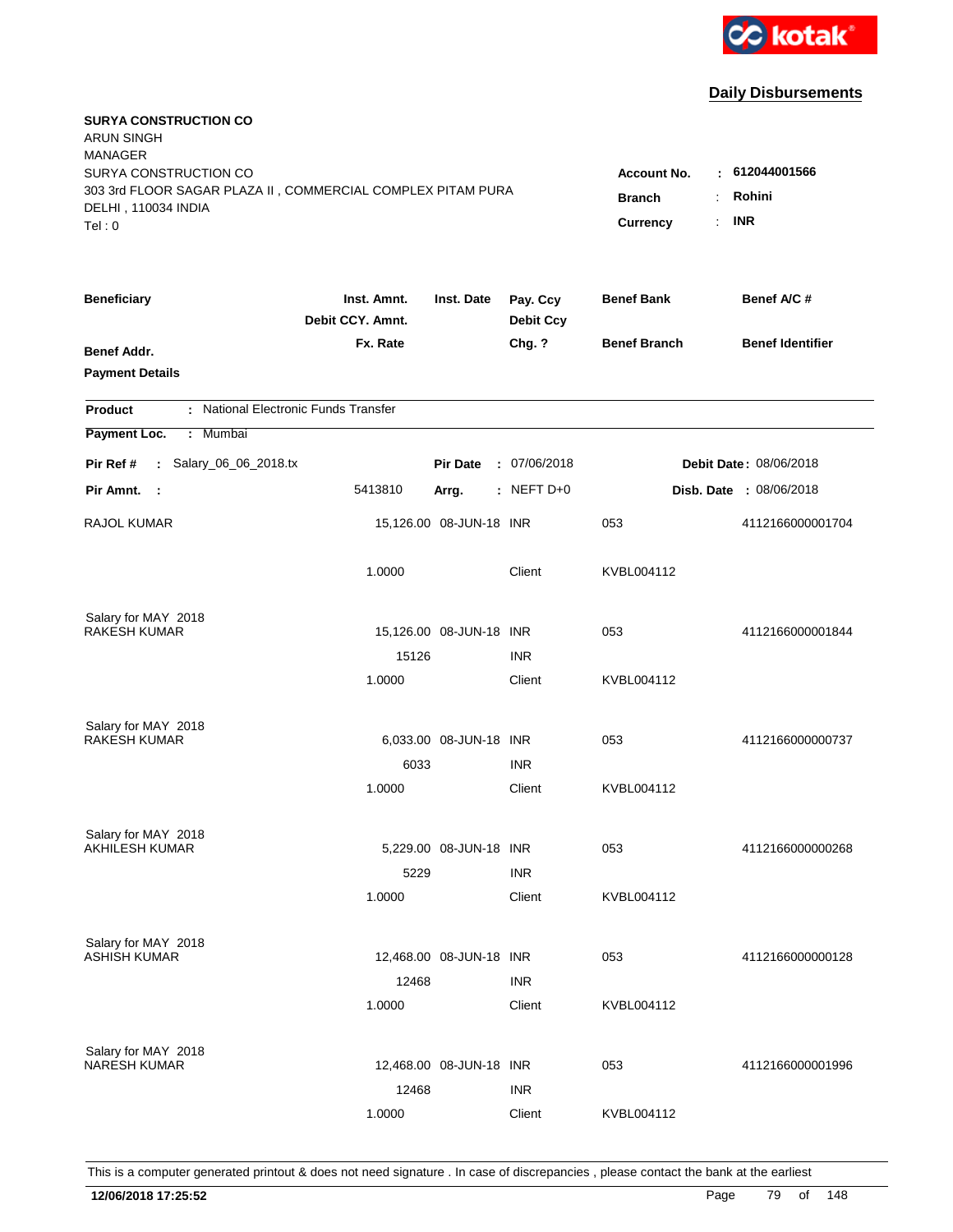

| <b>SURYA CONSTRUCTION CO</b><br><b>ARUN SINGH</b><br><b>MANAGER</b><br>SURYA CONSTRUCTION CO |                                                                                        |                         |                              | <b>Account No.</b>  | : 612044001566                 |
|----------------------------------------------------------------------------------------------|----------------------------------------------------------------------------------------|-------------------------|------------------------------|---------------------|--------------------------------|
| 303 3rd FLOOR SAGAR PLAZA II, COMMERCIAL COMPLEX PITAM PURA<br>DELHI, 110034 INDIA<br>Tel:0  | Rohini<br><b>Branch</b><br>$\ddot{\phantom{a}}$<br><b>INR</b><br>÷.<br><b>Currency</b> |                         |                              |                     |                                |
| <b>Beneficiary</b>                                                                           | Inst. Amnt.<br>Debit CCY. Amnt.                                                        | Inst. Date              | Pay. Ccy<br><b>Debit Ccy</b> | <b>Benef Bank</b>   | Benef A/C #                    |
| Benef Addr.<br><b>Payment Details</b>                                                        | Fx. Rate                                                                               |                         | Chg. ?                       | <b>Benef Branch</b> | <b>Benef Identifier</b>        |
| : National Electronic Funds Transfer<br><b>Product</b>                                       |                                                                                        |                         |                              |                     |                                |
| Payment Loc.<br>: Mumbai                                                                     |                                                                                        |                         |                              |                     |                                |
| : Salary_06_06_2018.tx<br>Pir Ref #                                                          |                                                                                        | <b>Pir Date</b>         | : 07/06/2018                 |                     | Debit Date: 08/06/2018         |
| Pir Amnt.<br>$\sim$ 1                                                                        | 5413810                                                                                | Arrg.                   | $:$ NEFT D+0                 |                     | <b>Disb. Date : 08/06/2018</b> |
| <b>NARESH KUMAR</b>                                                                          |                                                                                        | 12,468.00 08-JUN-18 INR |                              | 053                 | 4112166000001996               |
|                                                                                              | 1.0000                                                                                 |                         | Client                       | KVBL004112          |                                |
| Salary for MAY 2018                                                                          |                                                                                        |                         |                              |                     |                                |
| SUSHIL KUMAR                                                                                 | 12468                                                                                  | 12,468.00 08-JUN-18 INR | <b>INR</b>                   | 053                 | 4112166000000256               |
|                                                                                              | 1.0000                                                                                 |                         | Client                       | KVBL004112          |                                |
| Salary for MAY 2018                                                                          |                                                                                        |                         |                              |                     |                                |
| <b>MANOJ KUMAR</b>                                                                           |                                                                                        | 12,468.00 08-JUN-18 INR |                              | 053                 | 4112178000001324               |
|                                                                                              | 12468                                                                                  |                         | <b>INR</b>                   |                     |                                |
|                                                                                              | 1.0000                                                                                 |                         | Client                       | KVBL004112          |                                |
| Salary for MAY 2018                                                                          |                                                                                        |                         |                              |                     |                                |
| <b>RAVINDER</b>                                                                              |                                                                                        | 12,468.00 08-JUN-18 INR |                              | 053                 | 4112166000000244               |
|                                                                                              | 12468                                                                                  |                         | <b>INR</b>                   |                     |                                |
|                                                                                              | 1.0000                                                                                 |                         | Client                       | KVBL004112          |                                |
| Salary for MAY 2018                                                                          |                                                                                        |                         |                              |                     |                                |
| <b>BHAGIRATH</b>                                                                             |                                                                                        | 4,391.00 08-JUN-18 INR  |                              | 053                 | 4112166000005891               |
|                                                                                              | 4391<br>1.0000                                                                         |                         | <b>INR</b><br>Client         | KVBL004112          |                                |
|                                                                                              |                                                                                        |                         |                              |                     |                                |
| Salary for MAY 2018<br><b>RAMESH CHAND</b>                                                   |                                                                                        | 15,126.00 08-JUN-18 INR |                              | 053                 | 4112166000005794               |
|                                                                                              | 15126                                                                                  |                         | <b>INR</b>                   |                     |                                |
|                                                                                              | 1.0000                                                                                 |                         | Client                       | KVBL004112          |                                |
|                                                                                              |                                                                                        |                         |                              |                     |                                |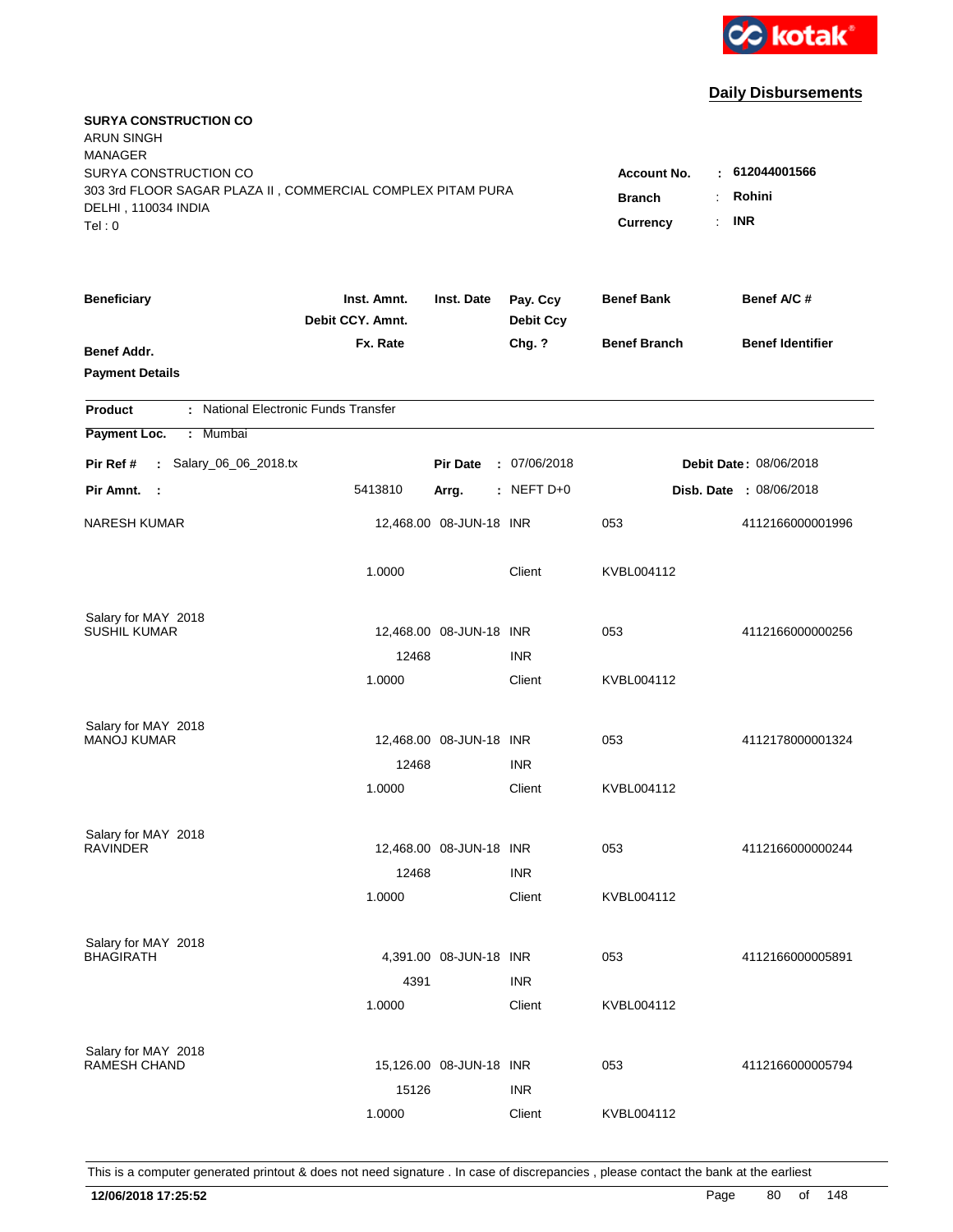

| <b>SURYA CONSTRUCTION CO</b><br><b>ARUN SINGH</b><br><b>MANAGER</b><br>SURYA CONSTRUCTION CO |                                                                                                                          |                         |                              |                     |                         |
|----------------------------------------------------------------------------------------------|--------------------------------------------------------------------------------------------------------------------------|-------------------------|------------------------------|---------------------|-------------------------|
| 303 3rd FLOOR SAGAR PLAZA II, COMMERCIAL COMPLEX PITAM PURA<br>DELHI, 110034 INDIA<br>Tel: 0 | : 612044001566<br><b>Account No.</b><br>Rohini<br><b>Branch</b><br>$\ddot{\cdot}$<br><b>INR</b><br>÷.<br><b>Currency</b> |                         |                              |                     |                         |
| <b>Beneficiary</b>                                                                           | Inst. Amnt.<br>Debit CCY. Amnt.                                                                                          | Inst. Date              | Pay. Ccy<br><b>Debit Ccy</b> | <b>Benef Bank</b>   | Benef A/C #             |
| <b>Benef Addr.</b><br><b>Payment Details</b>                                                 | Fx. Rate                                                                                                                 |                         | Chg. ?                       | <b>Benef Branch</b> | <b>Benef Identifier</b> |
| : National Electronic Funds Transfer<br><b>Product</b>                                       |                                                                                                                          |                         |                              |                     |                         |
| Payment Loc.<br>Mumbai<br>$\mathbb{C}^{\times}$                                              |                                                                                                                          |                         |                              |                     |                         |
| : Salary_06_06_2018.tx<br>Pir Ref #                                                          |                                                                                                                          | <b>Pir Date</b>         | : 07/06/2018                 |                     | Debit Date: 08/06/2018  |
| Pir Amnt.<br>- 1                                                                             | 5413810                                                                                                                  | Arrg.                   | $:$ NEFT D+0                 |                     | Disb. Date : 08/06/2018 |
| <b>RAMESH CHAND</b>                                                                          |                                                                                                                          | 15,126.00 08-JUN-18 INR |                              | 053                 | 4112166000005794        |
|                                                                                              | 1.0000                                                                                                                   |                         | Client                       | KVBL004112          |                         |
| Salary for MAY 2018                                                                          |                                                                                                                          |                         |                              |                     |                         |
| <b>MUKESH</b>                                                                                |                                                                                                                          | 5,367.00 08-JUN-18 INR  |                              | 053                 | 4112166000000630        |
|                                                                                              | 5367<br>1.0000                                                                                                           |                         | <b>INR</b><br>Client         | KVBL004112          |                         |
|                                                                                              |                                                                                                                          |                         |                              |                     |                         |
| Salary for MAY 2018                                                                          |                                                                                                                          |                         |                              |                     |                         |
| PHOOL KUMAR                                                                                  |                                                                                                                          | 15,126.00 08-JUN-18 INR |                              | 053                 | 4112166000000197        |
|                                                                                              | 15126                                                                                                                    |                         | <b>INR</b>                   |                     |                         |
|                                                                                              | 1.0000                                                                                                                   |                         | Client                       | KVBL004112          |                         |
| Salary for MAY 2018                                                                          |                                                                                                                          |                         |                              |                     |                         |
| <b>RAJENDER KUMAR</b>                                                                        |                                                                                                                          | 15,126.00 08-JUN-18 INR |                              | 053                 | 4112166000000583        |
|                                                                                              | 15126                                                                                                                    |                         | <b>INR</b>                   |                     |                         |
|                                                                                              | 1.0000                                                                                                                   |                         | Client                       | KVBL004112          |                         |
| Salary for MAY 2018                                                                          |                                                                                                                          |                         |                              |                     |                         |
| <b>RAM BARAN</b>                                                                             |                                                                                                                          | 10,247.00 08-JUN-18 INR |                              | 053                 | 4112166000005493        |
|                                                                                              | 10247                                                                                                                    |                         | <b>INR</b>                   |                     |                         |
|                                                                                              | 1.0000                                                                                                                   |                         | Client                       | KVBL004112          |                         |
| Salary for MAY 2018                                                                          |                                                                                                                          |                         |                              |                     |                         |
| <b>RAVI SHANKAR</b>                                                                          |                                                                                                                          | 15,126.00 08-JUN-18 INR |                              | 053                 | 4112166000004969        |
|                                                                                              | 15126                                                                                                                    |                         | <b>INR</b>                   |                     |                         |
|                                                                                              | 1.0000                                                                                                                   |                         | Client                       | KVBL004112          |                         |
|                                                                                              |                                                                                                                          |                         |                              |                     |                         |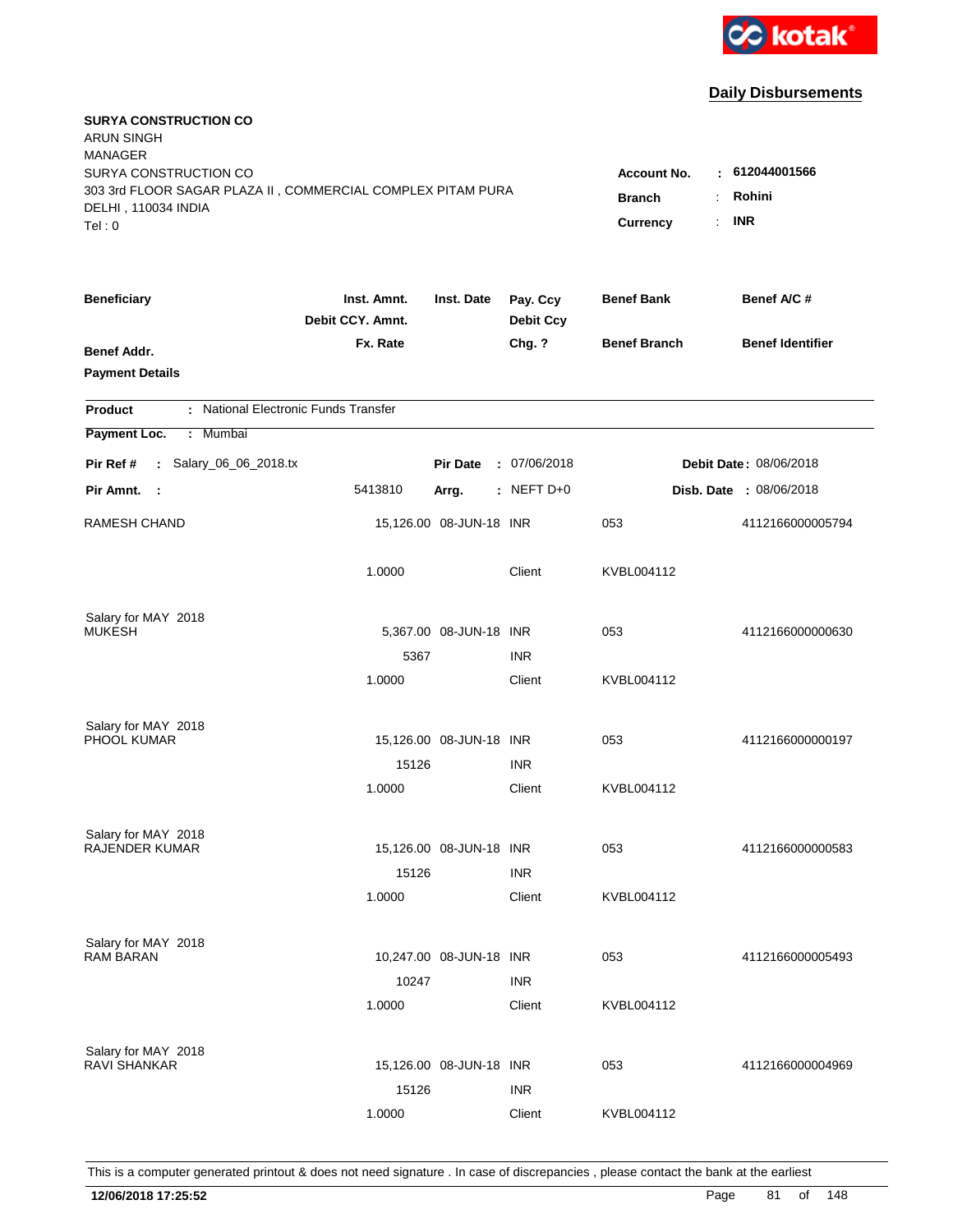

| <b>SURYA CONSTRUCTION CO</b><br><b>ARUN SINGH</b><br><b>MANAGER</b>                                                   |                                                                                                                                |                         |                              |                     |                         |
|-----------------------------------------------------------------------------------------------------------------------|--------------------------------------------------------------------------------------------------------------------------------|-------------------------|------------------------------|---------------------|-------------------------|
| SURYA CONSTRUCTION CO<br>303 3rd FLOOR SAGAR PLAZA II, COMMERCIAL COMPLEX PITAM PURA<br>DELHI, 110034 INDIA<br>Tel: 0 | : 612044001566<br><b>Account No.</b><br>Rohini<br><b>Branch</b><br>$\ddot{\phantom{a}}$<br><b>INR</b><br>÷.<br><b>Currency</b> |                         |                              |                     |                         |
| <b>Beneficiary</b>                                                                                                    | Inst. Amnt.<br>Debit CCY. Amnt.                                                                                                | Inst. Date              | Pay. Ccy<br><b>Debit Ccy</b> | <b>Benef Bank</b>   | Benef A/C #             |
| <b>Benef Addr.</b><br><b>Payment Details</b>                                                                          | Fx. Rate                                                                                                                       |                         | Chg. ?                       | <b>Benef Branch</b> | <b>Benef Identifier</b> |
| : National Electronic Funds Transfer<br><b>Product</b>                                                                |                                                                                                                                |                         |                              |                     |                         |
| Payment Loc.<br>Mumbai<br>$\mathbb{C}^{\times}$                                                                       |                                                                                                                                |                         |                              |                     |                         |
| : Salary_06_06_2018.tx<br>Pir Ref #                                                                                   |                                                                                                                                | <b>Pir Date</b>         | : 07/06/2018                 |                     | Debit Date: 08/06/2018  |
| Pir Amnt.<br>- 1                                                                                                      | 5413810                                                                                                                        | Arrg.                   | $:$ NEFT D+0                 |                     | Disb. Date : 08/06/2018 |
| <b>RAVI SHANKAR</b>                                                                                                   |                                                                                                                                | 15,126.00 08-JUN-18 INR |                              | 053                 | 4112166000004969        |
|                                                                                                                       | 1.0000                                                                                                                         |                         | Client                       | KVBL004112          |                         |
| Salary for MAY 2018                                                                                                   |                                                                                                                                |                         |                              |                     |                         |
| <b>TOTA RAM</b>                                                                                                       |                                                                                                                                | 15,126.00 08-JUN-18 INR |                              | 053                 | 4112166000000154        |
|                                                                                                                       | 15126                                                                                                                          |                         | <b>INR</b>                   |                     |                         |
|                                                                                                                       | 1.0000                                                                                                                         |                         | Client                       | KVBL004112          |                         |
| Salary for MAY 2018                                                                                                   |                                                                                                                                |                         |                              |                     |                         |
| <b>AMIT KUMAR</b>                                                                                                     |                                                                                                                                | 12,468.00 08-JUN-18 INR |                              | 053                 | 4112166000003454        |
|                                                                                                                       | 12468                                                                                                                          |                         | <b>INR</b>                   |                     |                         |
|                                                                                                                       | 1.0000                                                                                                                         |                         | Client                       | KVBL004112          |                         |
| Salary for MAY 2018                                                                                                   |                                                                                                                                |                         |                              |                     |                         |
| <b>SHISHPAL</b>                                                                                                       |                                                                                                                                | 12,468.00 08-JUN-18 INR |                              | 053                 | 4112166000001903        |
|                                                                                                                       | 12468                                                                                                                          |                         | <b>INR</b>                   |                     |                         |
|                                                                                                                       | 1.0000                                                                                                                         |                         | Client                       | KVBL004112          |                         |
| Salary for MAY 2018                                                                                                   |                                                                                                                                |                         |                              |                     |                         |
| <b>SURENDRA KUMAR</b>                                                                                                 |                                                                                                                                | 12,468.00 08-JUN-18 INR |                              | 053                 | 4112166000001960        |
|                                                                                                                       | 12468                                                                                                                          |                         | <b>INR</b>                   |                     |                         |
|                                                                                                                       | 1.0000                                                                                                                         |                         | Client                       | KVBL004112          |                         |
| Salary for MAY 2018                                                                                                   |                                                                                                                                |                         |                              |                     |                         |
| TUTTY                                                                                                                 |                                                                                                                                | 12,468.00 08-JUN-18 INR |                              | 053                 | 4112166000002167        |
|                                                                                                                       | 12468                                                                                                                          |                         | <b>INR</b>                   |                     |                         |
|                                                                                                                       | 1.0000                                                                                                                         |                         | Client                       | KVBL004112          |                         |
|                                                                                                                       |                                                                                                                                |                         |                              |                     |                         |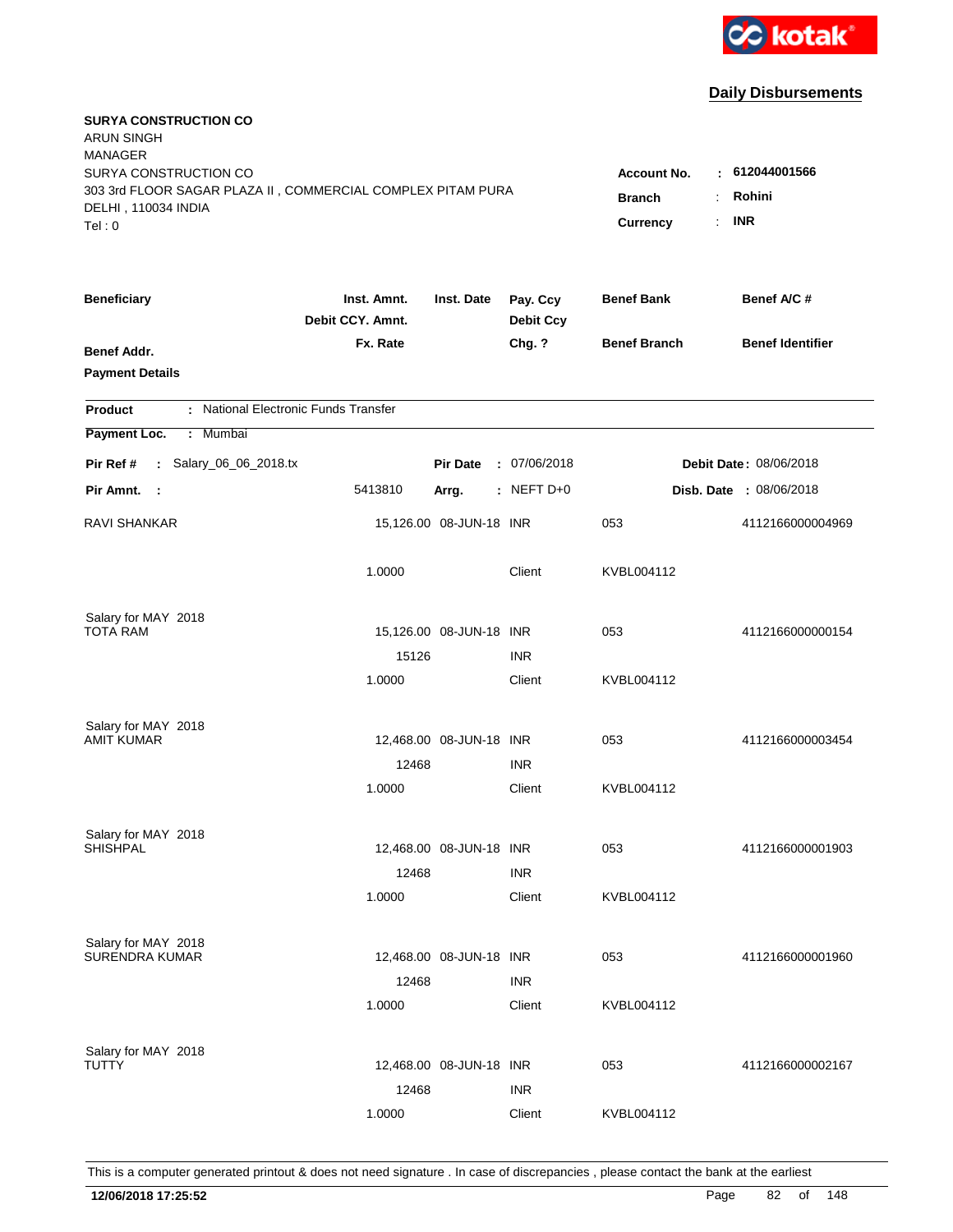

| <b>SURYA CONSTRUCTION CO</b><br><b>ARUN SINGH</b>                                  |                                       |                         |                              |                       |                         |
|------------------------------------------------------------------------------------|---------------------------------------|-------------------------|------------------------------|-----------------------|-------------------------|
| <b>MANAGER</b>                                                                     |                                       |                         |                              |                       |                         |
| SURYA CONSTRUCTION CO                                                              |                                       |                         |                              | <b>Account No.</b>    | $-612044001566$         |
| 303 3rd FLOOR SAGAR PLAZA II, COMMERCIAL COMPLEX PITAM PURA<br>DELHI, 110034 INDIA | <b>Branch</b><br>$\ddot{\phantom{a}}$ | Rohini                  |                              |                       |                         |
| Tel: 0                                                                             |                                       |                         |                              | <b>Currency</b><br>÷. | <b>INR</b>              |
|                                                                                    |                                       |                         |                              |                       |                         |
| <b>Beneficiary</b>                                                                 | Inst. Amnt.<br>Debit CCY. Amnt.       | Inst. Date              | Pay. Ccy<br><b>Debit Ccy</b> | <b>Benef Bank</b>     | Benef A/C#              |
| Benef Addr.                                                                        | Fx. Rate                              |                         | Chg. ?                       | <b>Benef Branch</b>   | <b>Benef Identifier</b> |
| <b>Payment Details</b>                                                             |                                       |                         |                              |                       |                         |
| : National Electronic Funds Transfer<br><b>Product</b>                             |                                       |                         |                              |                       |                         |
| Payment Loc.<br>: Mumbai                                                           |                                       |                         |                              |                       |                         |
| : Salary_06_06_2018.tx<br>Pir Ref #                                                |                                       | <b>Pir Date</b>         | : 07/06/2018                 |                       | Debit Date: 08/06/2018  |
| Pir Amnt.<br>$\sim$ :                                                              | 5413810                               | Arrg.                   | : NEFT D+0                   |                       | Disb. Date : 08/06/2018 |
| TUTTY                                                                              |                                       | 12,468.00 08-JUN-18 INR |                              | 053                   | 4112166000002167        |
|                                                                                    | 1.0000                                |                         | Client                       | KVBL004112            |                         |
| Salary for MAY 2018                                                                |                                       |                         |                              |                       |                         |
| <b>UMESH KUMAR</b>                                                                 |                                       | 12,468.00 08-JUN-18 INR |                              | 053                   | 4112166000004957        |
|                                                                                    | 12468                                 |                         | <b>INR</b>                   |                       |                         |
|                                                                                    | 1.0000                                |                         | Client                       | KVBL004112            |                         |
| Salary for MAY 2018                                                                |                                       |                         |                              |                       |                         |
| <b>ASHISH KUMAR</b>                                                                |                                       | 10,860.00 08-JUN-18 INR |                              | 012                   | 19040100018482          |
|                                                                                    | 10860                                 |                         | <b>INR</b>                   |                       |                         |
|                                                                                    | 1.0000                                |                         | Client                       | 110012032             |                         |
| Salary for MAY 2018                                                                |                                       |                         |                              |                       |                         |
| RAM PRAKASH KHURANA                                                                |                                       | 26,000.00 08-JUN-18 INR |                              | 259                   | 201104000056045         |
|                                                                                    | 26000                                 |                         | <b>INR</b>                   |                       |                         |
|                                                                                    | 1.0000                                |                         | Client                       | IBK0000201            |                         |
| Salary for MAY 2018                                                                |                                       |                         |                              |                       |                         |
| <b>AMIT MISHRA</b>                                                                 |                                       | 13,175.00 08-JUN-18 INR |                              | 002                   | 32325147198             |
|                                                                                    | 13175                                 |                         | <b>INR</b>                   |                       |                         |
|                                                                                    | 1.0000                                |                         | Client                       | SBI0011551            |                         |
| Salary for MAY 2018                                                                |                                       |                         |                              |                       |                         |
| <b>MANOJ</b>                                                                       |                                       | 13,796.00 08-JUN-18 INR |                              | 014                   | 60277033964             |
|                                                                                    | 13796                                 |                         | <b>INR</b>                   |                       |                         |
|                                                                                    | 1.0000                                |                         | Client                       | MAHB001854            |                         |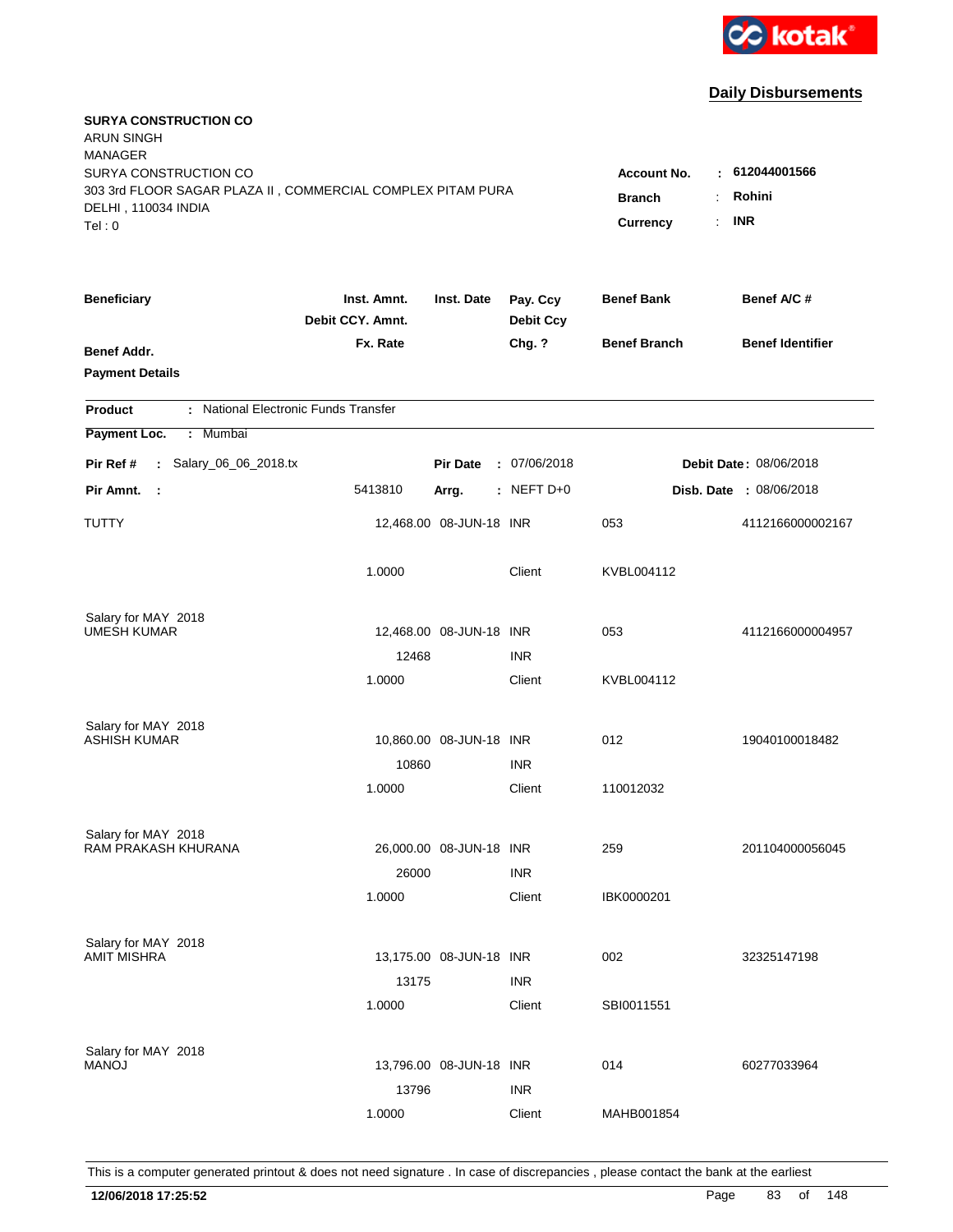

| <b>SURYA CONSTRUCTION CO</b><br>ARUN SINGH                                                   |                                 |                                                    |                              |                     |                         |
|----------------------------------------------------------------------------------------------|---------------------------------|----------------------------------------------------|------------------------------|---------------------|-------------------------|
| <b>MANAGER</b><br>SURYA CONSTRUCTION CO                                                      |                                 |                                                    |                              | <b>Account No.</b>  | : 612044001566          |
| 303 3rd FLOOR SAGAR PLAZA II, COMMERCIAL COMPLEX PITAM PURA<br>DELHI, 110034 INDIA<br>Tel: 0 | <b>Branch</b><br>Currency       | Rohini<br>$\ddot{\phantom{a}}$<br><b>INR</b><br>÷. |                              |                     |                         |
| <b>Beneficiary</b>                                                                           | Inst. Amnt.<br>Debit CCY. Amnt. | Inst. Date                                         | Pay. Ccy<br><b>Debit Ccy</b> | <b>Benef Bank</b>   | Benef A/C #             |
| Benef Addr.<br><b>Payment Details</b>                                                        | Fx. Rate                        |                                                    | Chg. ?                       | <b>Benef Branch</b> | <b>Benef Identifier</b> |
| : National Electronic Funds Transfer<br><b>Product</b>                                       |                                 |                                                    |                              |                     |                         |
| Payment Loc.<br>: Mumbai                                                                     |                                 |                                                    |                              |                     |                         |
| Salary_06_06_2018.tx<br>Pir Ref #<br>$\mathbf{L}$                                            |                                 | <b>Pir Date</b>                                    | : 07/06/2018                 |                     | Debit Date: 08/06/2018  |
| Pir Amnt.<br>$\mathbb{R}^2$                                                                  | 5413810                         | Arrg.                                              | : NEFT $D+0$                 |                     | Disb. Date : 08/06/2018 |
| <b>MANOJ</b>                                                                                 |                                 | 13,796.00 08-JUN-18 INR                            |                              | 014                 | 60277033964             |
|                                                                                              | 1.0000                          |                                                    | Client                       | MAHB001854          |                         |
| Salary for MAY 2018                                                                          |                                 |                                                    |                              |                     |                         |
| <b>MUNNA LAL</b>                                                                             |                                 | 14,151.00 08-JUN-18 INR                            |                              | 011                 | 165310100018325         |
|                                                                                              | 14151                           |                                                    | <b>INR</b>                   |                     |                         |
|                                                                                              | 1.0000                          |                                                    | Client                       | ANDB001653          |                         |
| Salary for MAY 2018                                                                          |                                 |                                                    |                              |                     |                         |
| <b>RAJNISH</b>                                                                               |                                 | 12,199.00 08-JUN-18 INR                            |                              | 012                 | 21250100035373          |
|                                                                                              | 12199                           |                                                    | <b>INR</b>                   |                     |                         |
|                                                                                              | 1.0000                          |                                                    | Client                       | 110012045           |                         |
| Salary for MAY 2018                                                                          |                                 |                                                    |                              |                     |                         |
| RAJU                                                                                         |                                 | 14,638.00 08-JUN-18 INR                            |                              | 019                 | 6361131858              |
|                                                                                              | 14638                           |                                                    | <b>INR</b>                   |                     |                         |
|                                                                                              | 1.0000                          |                                                    | Client                       | 110019056           |                         |
| Salary for MAY 2018                                                                          |                                 |                                                    |                              |                     |                         |
| <b>RAKESH KUMAR</b>                                                                          |                                 | 12,468.00 08-JUN-18 INR                            |                              | 019                 | 600224576               |
|                                                                                              | 12468                           |                                                    | <b>INR</b>                   |                     |                         |
|                                                                                              | 1.0000                          |                                                    | Client                       | 110019056           |                         |
| Salary for MAY 2018                                                                          |                                 |                                                    |                              |                     |                         |
| RAM DULARE                                                                                   |                                 | 15,126.00 08-JUN-18 INR                            |                              | 019                 | 602908474               |
|                                                                                              | 15126                           |                                                    | <b>INR</b>                   |                     |                         |
|                                                                                              | 1.0000                          |                                                    | Client                       | 110019056           |                         |
|                                                                                              |                                 |                                                    |                              |                     |                         |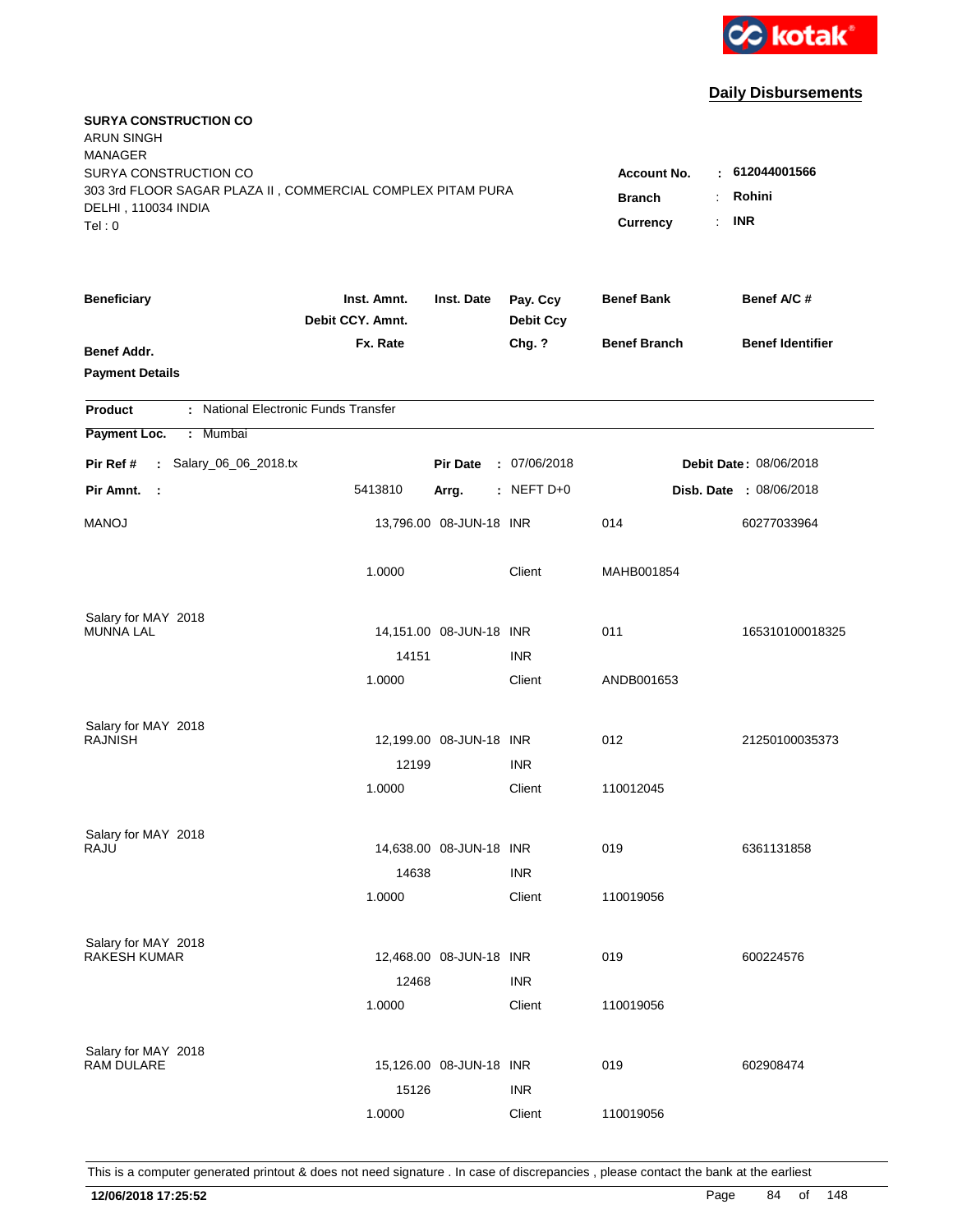

| <b>SURYA CONSTRUCTION CO</b><br><b>ARUN SINGH</b><br><b>MANAGER</b><br>SURYA CONSTRUCTION CO<br>303 3rd FLOOR SAGAR PLAZA II, COMMERCIAL COMPLEX PITAM PURA<br>DELHI, 110034 INDIA<br>Tel: 0 | <b>Account No.</b><br><b>Branch</b><br>Currency | $-612044001566$<br>Rohini<br><b>INR</b><br>÷. |                              |                     |                                |
|----------------------------------------------------------------------------------------------------------------------------------------------------------------------------------------------|-------------------------------------------------|-----------------------------------------------|------------------------------|---------------------|--------------------------------|
| <b>Beneficiary</b>                                                                                                                                                                           | Inst. Amnt.<br>Debit CCY. Amnt.                 | Inst. Date                                    | Pay. Ccy<br><b>Debit Ccy</b> | <b>Benef Bank</b>   | Benef A/C #                    |
| Benef Addr.<br><b>Payment Details</b>                                                                                                                                                        | Fx. Rate                                        |                                               | Chg. ?                       | <b>Benef Branch</b> | <b>Benef Identifier</b>        |
| : National Electronic Funds Transfer<br><b>Product</b>                                                                                                                                       |                                                 |                                               |                              |                     |                                |
| Payment Loc.<br>Mumbai<br>÷.                                                                                                                                                                 |                                                 |                                               |                              |                     |                                |
| : Salary_06_06_2018.tx<br>Pir Ref #                                                                                                                                                          |                                                 | <b>Pir Date</b>                               | : 07/06/2018                 |                     | <b>Debit Date: 08/06/2018</b>  |
| Pir Amnt. :                                                                                                                                                                                  | 5413810                                         | Arrg.                                         | $:$ NEFT D+0                 |                     | <b>Disb. Date : 08/06/2018</b> |
| RAM DULARE                                                                                                                                                                                   |                                                 | 15,126.00 08-JUN-18 INR                       |                              | 019                 | 602908474                      |
|                                                                                                                                                                                              | 1.0000                                          |                                               | Client                       | 110019056           |                                |
| Salary for MAY 2018<br><b>RAM NARAYAN</b>                                                                                                                                                    |                                                 |                                               |                              | 019                 |                                |
|                                                                                                                                                                                              | 11262                                           | 11,262.00 08-JUN-18 INR                       | <b>INR</b>                   |                     | 600224939                      |
|                                                                                                                                                                                              | 1.0000                                          |                                               | Client                       | 110019056           |                                |
| Salary for MAY 2018                                                                                                                                                                          |                                                 |                                               |                              |                     |                                |
| <b>RAM PRAVESH</b>                                                                                                                                                                           |                                                 | 15,126.00 08-JUN-18 INR                       |                              | 019                 | 602908190                      |
|                                                                                                                                                                                              | 15126                                           |                                               | <b>INR</b>                   |                     |                                |
|                                                                                                                                                                                              | 1.0000                                          |                                               | Client                       | 110019056           |                                |
| Salary for MAY 2018                                                                                                                                                                          |                                                 |                                               |                              |                     |                                |
| <b>RAM PRAVESH</b>                                                                                                                                                                           |                                                 | 12,468.00 08-JUN-18 INR                       |                              | 019                 | 600224305                      |
|                                                                                                                                                                                              | 12468                                           |                                               | <b>INR</b>                   |                     |                                |
|                                                                                                                                                                                              | 1.0000                                          |                                               | Client                       | 110019056           |                                |
| Salary for MAY 2018                                                                                                                                                                          |                                                 |                                               |                              |                     |                                |
| <b>RAM SHANKAR</b>                                                                                                                                                                           |                                                 | 12,468.00 08-JUN-18 INR                       |                              | 012                 | 53110100001753                 |
|                                                                                                                                                                                              | 12468<br>1.0000                                 |                                               | <b>INR</b><br>Client         | <b>BARBROHSEC</b>   |                                |
|                                                                                                                                                                                              |                                                 |                                               |                              |                     |                                |
| Salary for MAY 2018<br><b>RAMAN</b>                                                                                                                                                          |                                                 | 8,295.00 08-JUN-18 INR                        |                              | 019                 | 603552811                      |
|                                                                                                                                                                                              | 8295                                            |                                               | <b>INR</b>                   |                     |                                |
|                                                                                                                                                                                              | 1.0000                                          |                                               | Client                       | 110019056           |                                |
|                                                                                                                                                                                              |                                                 |                                               |                              |                     |                                |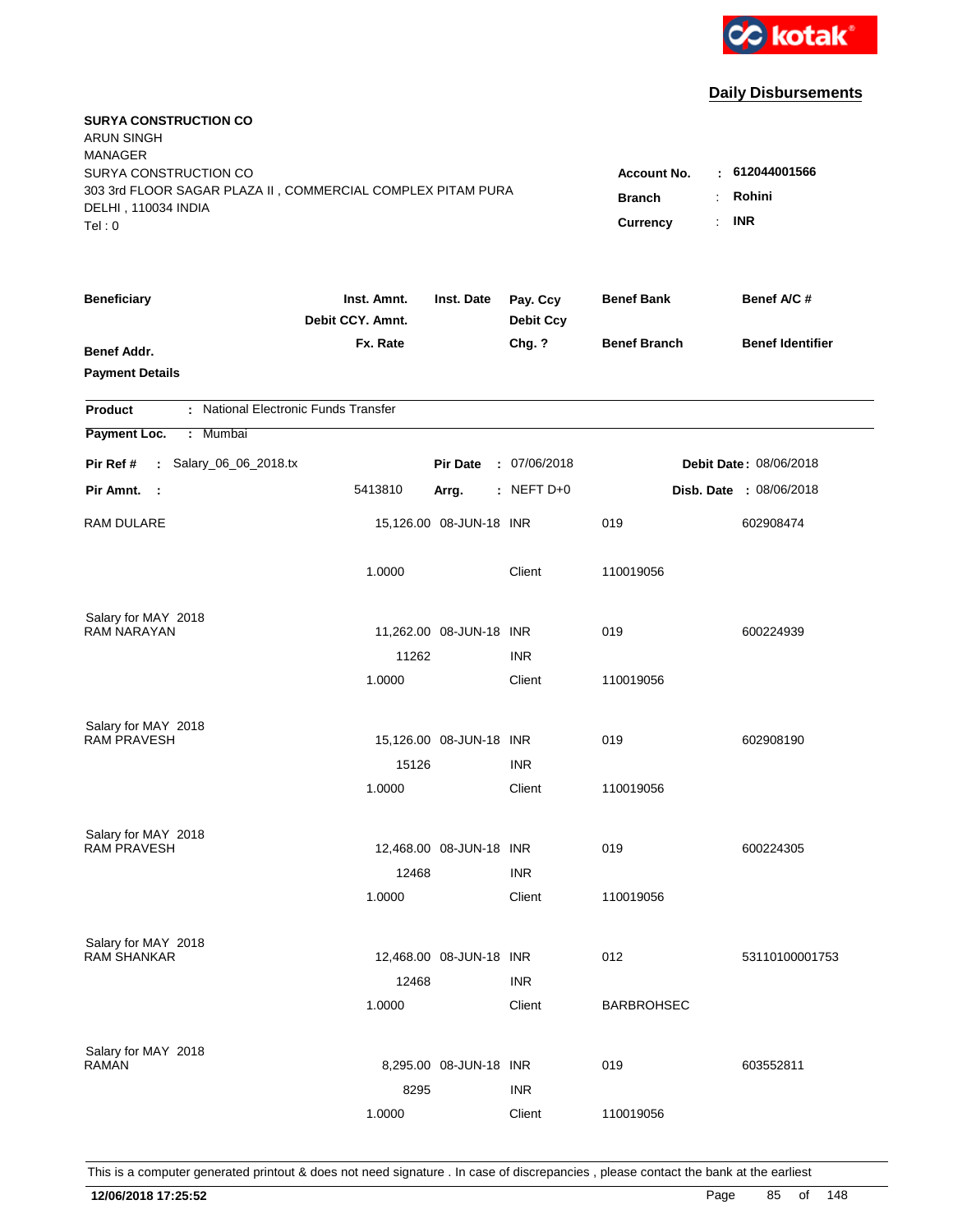

| <b>SURYA CONSTRUCTION CO</b><br><b>ARUN SINGH</b><br><b>MANAGER</b>                          |                                 |                         |                              |                           |                            |
|----------------------------------------------------------------------------------------------|---------------------------------|-------------------------|------------------------------|---------------------------|----------------------------|
| SURYA CONSTRUCTION CO                                                                        |                                 |                         |                              | <b>Account No.</b>        | 612044001566               |
| 303 3rd FLOOR SAGAR PLAZA II, COMMERCIAL COMPLEX PITAM PURA<br>DELHI, 110034 INDIA<br>Tel: 0 |                                 |                         |                              | <b>Branch</b><br>Currency | Rohini<br><b>INR</b><br>÷. |
| <b>Beneficiary</b>                                                                           | Inst. Amnt.<br>Debit CCY. Amnt. | Inst. Date              | Pay. Ccy<br><b>Debit Ccy</b> | <b>Benef Bank</b>         | Benef A/C #                |
| Benef Addr.<br><b>Payment Details</b>                                                        | Fx. Rate                        |                         | Chg. ?                       | <b>Benef Branch</b>       | <b>Benef Identifier</b>    |
| : National Electronic Funds Transfer<br><b>Product</b>                                       |                                 |                         |                              |                           |                            |
| Payment Loc.<br>: Mumbai                                                                     |                                 |                         |                              |                           |                            |
| : Salary_06_06_2018.tx<br>Pir Ref #                                                          |                                 | <b>Pir Date</b>         | : 07/06/2018                 |                           | Debit Date: 08/06/2018     |
| Pir Amnt.<br>- 1                                                                             | 5413810                         | Arrg.                   | : NEFT $D+0$                 |                           | Disb. Date : 08/06/2018    |
| <b>RAMAN</b>                                                                                 |                                 | 8,295.00 08-JUN-18 INR  |                              | 019                       | 603552811                  |
|                                                                                              | 1.0000                          |                         | Client                       | 110019056                 |                            |
| Salary for MAY 2018                                                                          |                                 |                         |                              |                           |                            |
| <b>RAMESH CHAND</b>                                                                          |                                 | 12,468.00 08-JUN-18 INR |                              | 019                       | 600224394                  |
|                                                                                              | 12468                           |                         | <b>INR</b>                   |                           |                            |
|                                                                                              | 1.0000                          |                         | Client                       | 110019056                 |                            |
| Salary for MAY 2018                                                                          |                                 |                         |                              |                           |                            |
| <b>RAMESH PANDEY</b>                                                                         |                                 | 12,468.00 08-JUN-18 INR |                              | 019                       | 600224316                  |
|                                                                                              | 12468                           |                         | <b>INR</b>                   |                           |                            |
|                                                                                              | 1.0000                          |                         | Client                       | 110019056                 |                            |
| Salary for MAY 2018                                                                          |                                 |                         |                              |                           |                            |
| RANJEET BHARDWAJ                                                                             |                                 | 14,151.00 08-JUN-18 INR |                              | 019                       | 604838027                  |
|                                                                                              | 14151                           |                         | <b>INR</b>                   |                           |                            |
|                                                                                              | 1.0000                          |                         | Client                       | 110019056                 |                            |
| Salary for MAY 2018                                                                          |                                 |                         |                              |                           |                            |
| RANJEET MANDAL                                                                               |                                 | 12,468.00 08-JUN-18 INR |                              | 019                       | 600225149                  |
|                                                                                              | 12468                           |                         | <b>INR</b>                   |                           |                            |
|                                                                                              | 1.0000                          |                         | Client                       | 110019056                 |                            |
| Salary for MAY 2018                                                                          |                                 |                         |                              |                           |                            |
| <b>RANVIR KUMAR</b>                                                                          |                                 | 12,468.00 08-JUN-18 INR |                              | 019                       | 604838163                  |
|                                                                                              | 12468                           |                         | <b>INR</b>                   |                           |                            |
|                                                                                              | 1.0000                          |                         | Client                       | 110019056                 |                            |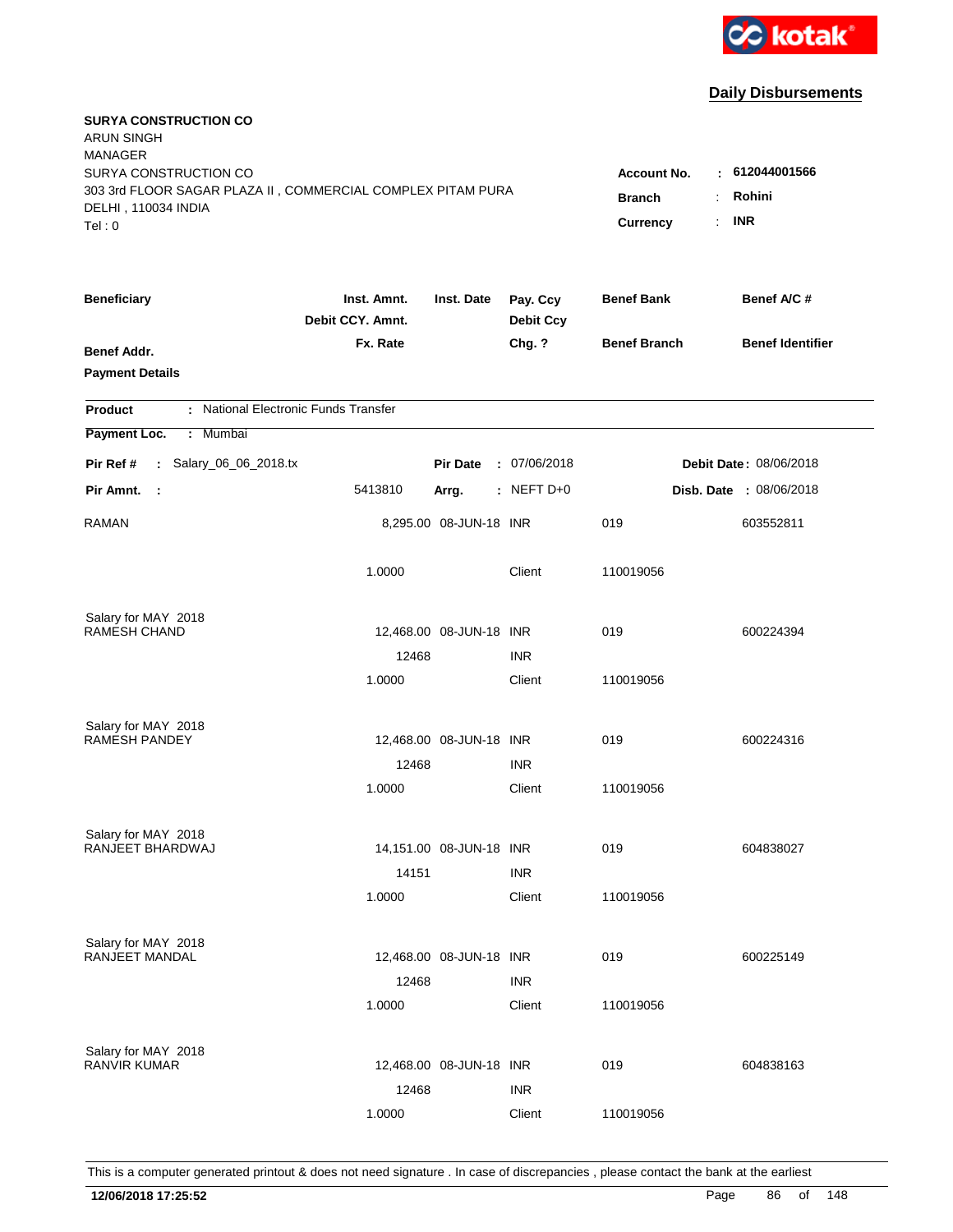

| <b>SURYA CONSTRUCTION CO</b><br><b>ARUN SINGH</b><br><b>MANAGER</b><br>SURYA CONSTRUCTION CO |                                 |                         |                              | <b>Account No.</b>        | 612044001566                                 |
|----------------------------------------------------------------------------------------------|---------------------------------|-------------------------|------------------------------|---------------------------|----------------------------------------------|
| 303 3rd FLOOR SAGAR PLAZA II, COMMERCIAL COMPLEX PITAM PURA<br>DELHI, 110034 INDIA<br>Tel: 0 |                                 |                         |                              | <b>Branch</b><br>Currency | Rohini<br><b>INR</b><br>$\ddot{\phantom{a}}$ |
| <b>Beneficiary</b>                                                                           | Inst. Amnt.<br>Debit CCY. Amnt. | Inst. Date              | Pay. Ccy<br><b>Debit Ccy</b> | <b>Benef Bank</b>         | Benef A/C #                                  |
| Benef Addr.<br><b>Payment Details</b>                                                        | Fx. Rate                        |                         | Chg. ?                       | <b>Benef Branch</b>       | <b>Benef Identifier</b>                      |
| : National Electronic Funds Transfer<br><b>Product</b>                                       |                                 |                         |                              |                           |                                              |
| Payment Loc.<br>: Mumbai                                                                     |                                 |                         |                              |                           |                                              |
| : Salary_06_06_2018.tx<br>Pir Ref #                                                          |                                 | <b>Pir Date</b>         | : 07/06/2018                 |                           | Debit Date: 08/06/2018                       |
| Pir Amnt. :                                                                                  | 5413810                         | Arrg.                   | $:$ NEFT D+0                 |                           | Disb. Date : 08/06/2018                      |
| <b>RANVIR KUMAR</b>                                                                          |                                 | 12,468.00 08-JUN-18 INR |                              | 019                       | 604838163                                    |
|                                                                                              | 1.0000                          |                         | Client                       | 110019056                 |                                              |
| Salary for MAY 2018<br>ROHIT KUMAR GAUTAM                                                    |                                 |                         |                              |                           |                                              |
|                                                                                              | 15126                           | 15,126.00 08-JUN-18 INR | <b>INR</b>                   | 019                       | 603040700                                    |
|                                                                                              | 1.0000                          |                         | Client                       | 110019056                 |                                              |
| Salary for MAY 2018<br><b>ROHTASH</b>                                                        |                                 | 12,468.00 08-JUN-18 INR |                              | 019                       | 600224677                                    |
|                                                                                              | 12468                           |                         | <b>INR</b>                   |                           |                                              |
|                                                                                              | 1.0000                          |                         | Client                       | 110019056                 |                                              |
| Salary for MAY 2018<br>SAJJAN KUMAR SHARMA                                                   |                                 | 15,126.00 08-JUN-18 INR |                              | 019                       | 600224145                                    |
|                                                                                              | 15126                           |                         | <b>INR</b>                   |                           |                                              |
|                                                                                              | 1.0000                          |                         | Client                       | 110019056                 |                                              |
| Salary for MAY 2018<br><b>SANJEEV KUMAR</b>                                                  | 12468                           | 12,468.00 08-JUN-18 INR | <b>INR</b>                   | 002                       | 30580964403                                  |
|                                                                                              | 1.0000                          |                         | Client                       | 110002180                 |                                              |
| Salary for MAY 2018<br><b>SANOJ KUMAR</b>                                                    | 12468                           | 12,468.00 08-JUN-18 INR | <b>INR</b>                   | 019                       | 600224247                                    |
|                                                                                              | 1.0000                          |                         | Client                       | 110019056                 |                                              |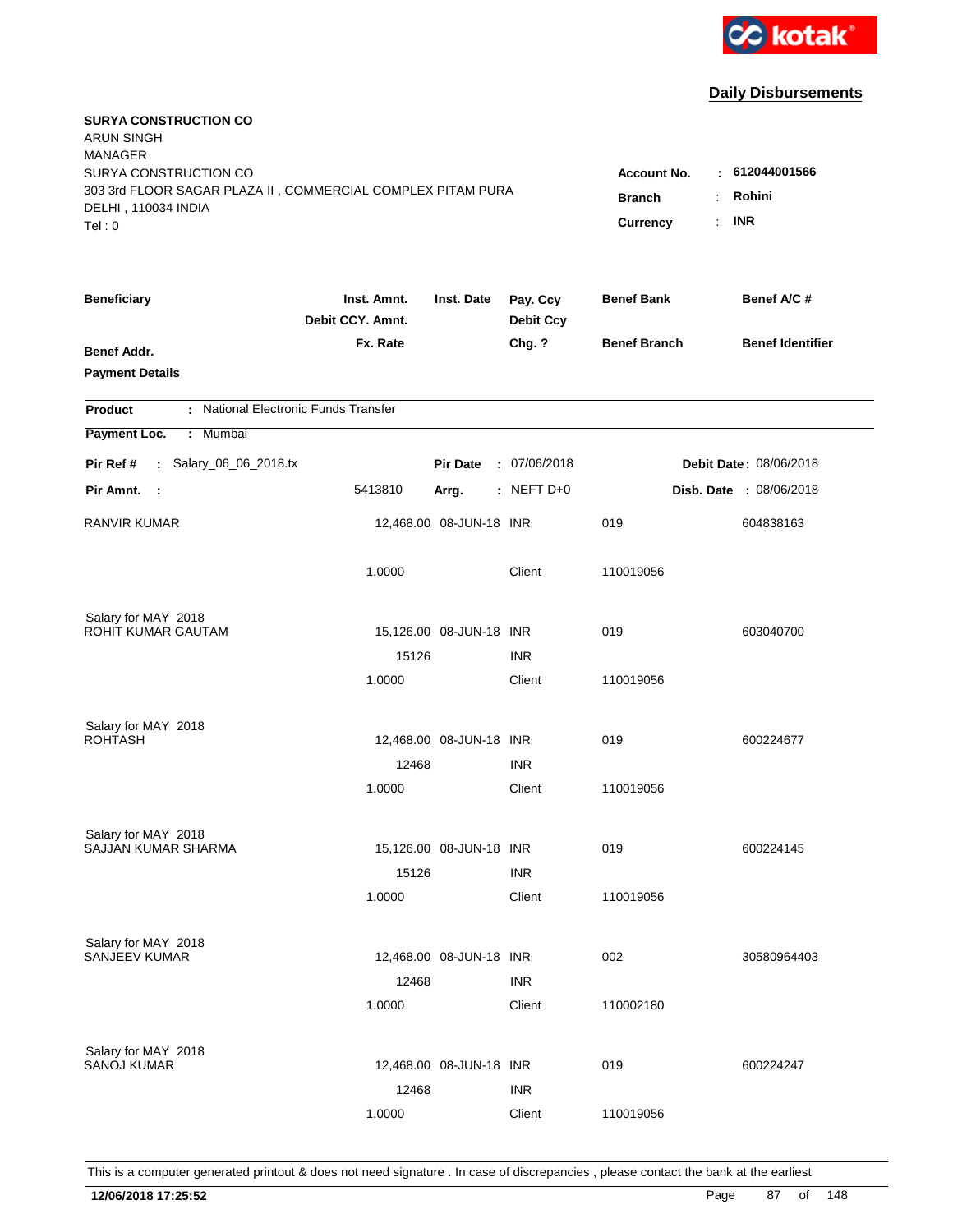

| <b>SURYA CONSTRUCTION CO</b><br><b>ARUN SINGH</b><br><b>MANAGER</b><br>SURYA CONSTRUCTION CO<br>303 3rd FLOOR SAGAR PLAZA II, COMMERCIAL COMPLEX PITAM PURA<br>DELHI, 110034 INDIA<br>Tel: 0 | <b>Account No.</b><br>٠<br><b>Branch</b><br>Currency<br>÷. | 612044001566<br>Rohini<br><b>INR</b> |                              |                     |                                |
|----------------------------------------------------------------------------------------------------------------------------------------------------------------------------------------------|------------------------------------------------------------|--------------------------------------|------------------------------|---------------------|--------------------------------|
| <b>Beneficiary</b>                                                                                                                                                                           | Inst. Amnt.<br>Debit CCY. Amnt.                            | Inst. Date                           | Pay. Ccy<br><b>Debit Ccy</b> | <b>Benef Bank</b>   | Benef A/C #                    |
| Benef Addr.<br><b>Payment Details</b>                                                                                                                                                        | Fx. Rate                                                   |                                      | Chg. ?                       | <b>Benef Branch</b> | <b>Benef Identifier</b>        |
| : National Electronic Funds Transfer<br><b>Product</b>                                                                                                                                       |                                                            |                                      |                              |                     |                                |
| Payment Loc.<br>: Mumbai                                                                                                                                                                     |                                                            |                                      |                              |                     |                                |
| : Salary_06_06_2018.tx<br>Pir Ref #                                                                                                                                                          |                                                            | <b>Pir Date</b>                      | : 07/06/2018                 |                     | Debit Date: 08/06/2018         |
| Pir Amnt. :                                                                                                                                                                                  | 5413810                                                    | Arrg.                                | $:$ NEFT D+0                 |                     | <b>Disb. Date : 08/06/2018</b> |
| <b>SANOJ KUMAR</b>                                                                                                                                                                           |                                                            | 12,468.00 08-JUN-18 INR              |                              | 019                 | 600224247                      |
|                                                                                                                                                                                              | 1.0000                                                     |                                      | Client                       | 110019056           |                                |
| Salary for MAY 2018<br><b>SANTOSH DASS</b>                                                                                                                                                   |                                                            | 11,262.00 08-JUN-18 INR              |                              | 019                 | 601249669                      |
|                                                                                                                                                                                              | 11262                                                      |                                      | <b>INR</b>                   |                     |                                |
|                                                                                                                                                                                              | 1.0000                                                     |                                      | Client                       | 110019056           |                                |
| Salary for MAY 2018                                                                                                                                                                          |                                                            |                                      |                              |                     |                                |
| <b>SARVESH KUMAR</b>                                                                                                                                                                         |                                                            | 12,468.00 08-JUN-18 INR              |                              | 019                 | 600224565                      |
|                                                                                                                                                                                              | 12468                                                      |                                      | <b>INR</b>                   |                     |                                |
|                                                                                                                                                                                              | 1.0000                                                     |                                      | Client                       | 110019056           |                                |
| Salary for MAY 2018                                                                                                                                                                          |                                                            |                                      |                              |                     |                                |
| <b>SATENDER KUMAR</b>                                                                                                                                                                        |                                                            | 12,468.00 08-JUN-18 INR              |                              | 012                 | 53110100001799                 |
|                                                                                                                                                                                              | 12468                                                      |                                      | <b>INR</b>                   |                     |                                |
|                                                                                                                                                                                              | 1.0000                                                     |                                      | Client                       | <b>BARBROHSEC</b>   |                                |
| Salary for MAY 2018                                                                                                                                                                          |                                                            |                                      |                              |                     |                                |
| SATENDER PATHAK                                                                                                                                                                              |                                                            | 12,468.00 08-JUN-18 INR              |                              | 017                 | 086000101006215                |
|                                                                                                                                                                                              | 12468                                                      |                                      | <b>INR</b>                   |                     |                                |
|                                                                                                                                                                                              | 1.0000                                                     |                                      | Client                       | 110017074           |                                |
| Salary for MAY 2018                                                                                                                                                                          |                                                            |                                      |                              |                     |                                |
| <b>SATENDR KUMAR</b>                                                                                                                                                                         |                                                            | 14,638.00 08-JUN-18 INR              |                              | 015                 | 0998101022666                  |
|                                                                                                                                                                                              | 14638                                                      |                                      | <b>INR</b>                   |                     |                                |
|                                                                                                                                                                                              | 1.0000                                                     |                                      | Client                       | <b>CABPURDILN</b>   |                                |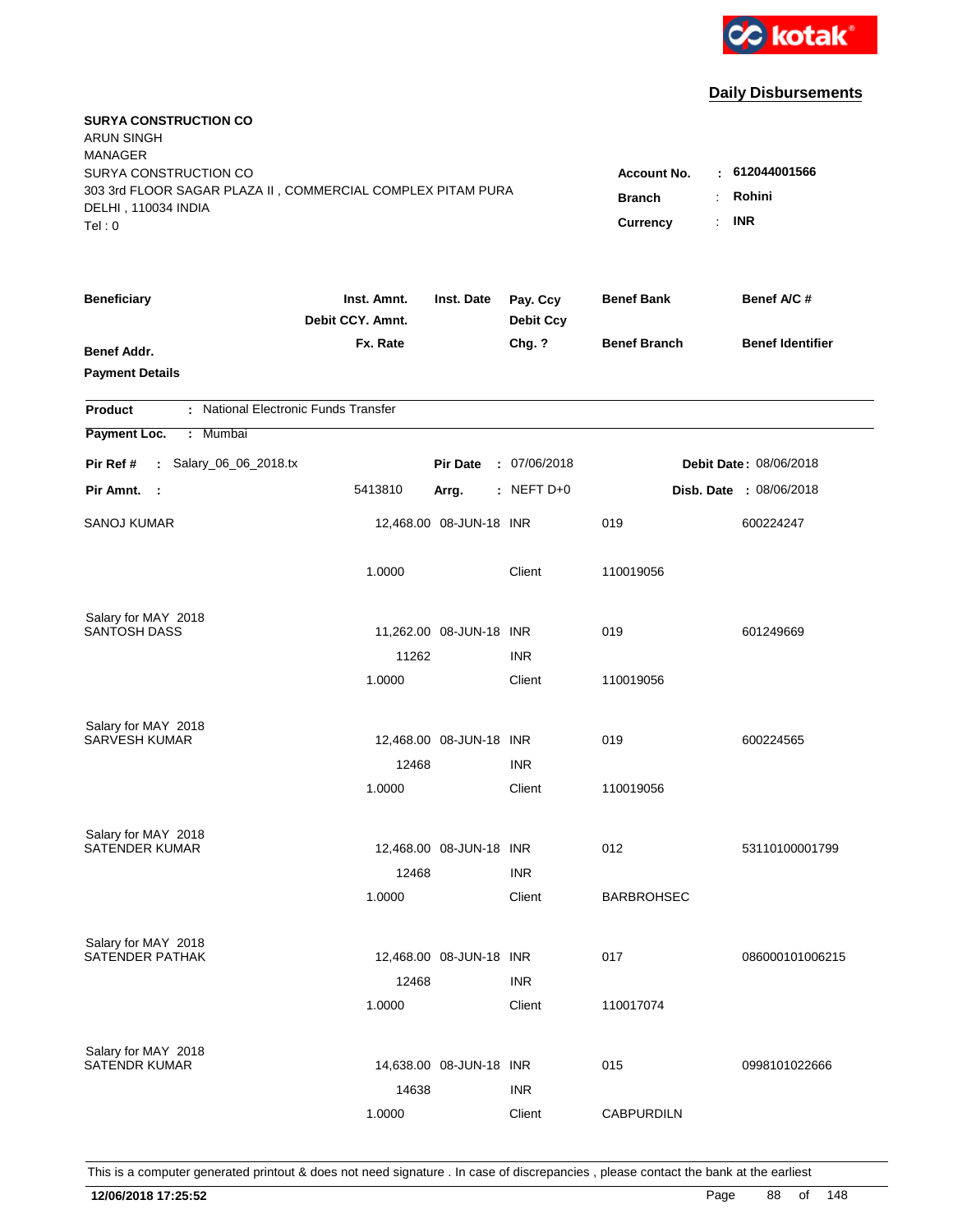

| <b>SURYA CONSTRUCTION CO</b><br><b>ARUN SINGH</b><br><b>MANAGER</b>                                                   |                                                                        |                                        |                              |                     |                         |
|-----------------------------------------------------------------------------------------------------------------------|------------------------------------------------------------------------|----------------------------------------|------------------------------|---------------------|-------------------------|
| SURYA CONSTRUCTION CO<br>303 3rd FLOOR SAGAR PLAZA II, COMMERCIAL COMPLEX PITAM PURA<br>DELHI, 110034 INDIA<br>Tel: 0 | <b>Account No.</b><br><b>Branch</b><br>$\mathbf{r}$<br><b>Currency</b> | : 612044001566<br>Rohini<br><b>INR</b> |                              |                     |                         |
| <b>Beneficiary</b>                                                                                                    | Inst. Amnt.<br>Debit CCY. Amnt.                                        | Inst. Date                             | Pay. Ccy<br><b>Debit Ccy</b> | <b>Benef Bank</b>   | Benef A/C #             |
| Benef Addr.<br><b>Payment Details</b>                                                                                 | Fx. Rate                                                               |                                        | Chg. ?                       | <b>Benef Branch</b> | <b>Benef Identifier</b> |
| : National Electronic Funds Transfer<br><b>Product</b>                                                                |                                                                        |                                        |                              |                     |                         |
| Payment Loc.<br>: Mumbai                                                                                              |                                                                        |                                        |                              |                     |                         |
| : Salary_06_06_2018.tx<br>Pir Ref #                                                                                   |                                                                        | <b>Pir Date</b>                        | : 07/06/2018                 |                     | Debit Date: 08/06/2018  |
| Pir Amnt.<br>- 1                                                                                                      | 5413810                                                                | Arrg.                                  | : NEFT $D+0$                 |                     | Disb. Date : 08/06/2018 |
| <b>SATENDR KUMAR</b>                                                                                                  |                                                                        | 14,638.00 08-JUN-18 INR                |                              | 015                 | 0998101022666           |
|                                                                                                                       | 1.0000                                                                 |                                        | Client                       | <b>CABPURDILN</b>   |                         |
| Salary for MAY 2018                                                                                                   |                                                                        |                                        |                              |                     |                         |
| <b>SHANKAR LAL</b>                                                                                                    |                                                                        | 15,126.00 08-JUN-18 INR                |                              | 019                 | 600224190               |
|                                                                                                                       | 15126<br>1.0000                                                        |                                        | <b>INR</b><br>Client         | 110019056           |                         |
|                                                                                                                       |                                                                        |                                        |                              |                     |                         |
| Salary for MAY 2018                                                                                                   |                                                                        |                                        |                              |                     |                         |
| <b>SHARVAN KUMAR</b>                                                                                                  | 12468                                                                  | 12,468.00 08-JUN-18 INR                | <b>INR</b>                   | 012                 | 53110100002061          |
|                                                                                                                       | 1.0000                                                                 |                                        | Client                       | <b>BARBROHSEC</b>   |                         |
|                                                                                                                       |                                                                        |                                        |                              |                     |                         |
| Salary for MAY 2018                                                                                                   |                                                                        |                                        |                              |                     |                         |
| SHEETAL PRASAD                                                                                                        | 8446                                                                   | 8,446.00 08-JUN-18 INR                 | <b>INR</b>                   | 019                 | 602908383               |
|                                                                                                                       | 1.0000                                                                 |                                        | Client                       | 110019056           |                         |
|                                                                                                                       |                                                                        |                                        |                              |                     |                         |
| Salary for MAY 2018<br><b>SHIV LAL</b>                                                                                |                                                                        | 12,468.00 08-JUN-18 INR                |                              | 019                 | 600224995               |
|                                                                                                                       | 12468                                                                  |                                        | <b>INR</b>                   |                     |                         |
|                                                                                                                       | 1.0000                                                                 |                                        | Client                       | 110019056           |                         |
|                                                                                                                       |                                                                        |                                        |                              |                     |                         |
| Salary for MAY 2018<br><b>SHIV NARAYAN</b>                                                                            |                                                                        | 15,126.00 08-JUN-18 INR                |                              | 019                 | 600224837               |
|                                                                                                                       | 15126                                                                  |                                        | <b>INR</b>                   |                     |                         |
|                                                                                                                       | 1.0000                                                                 |                                        | Client                       | 110019056           |                         |
|                                                                                                                       |                                                                        |                                        |                              |                     |                         |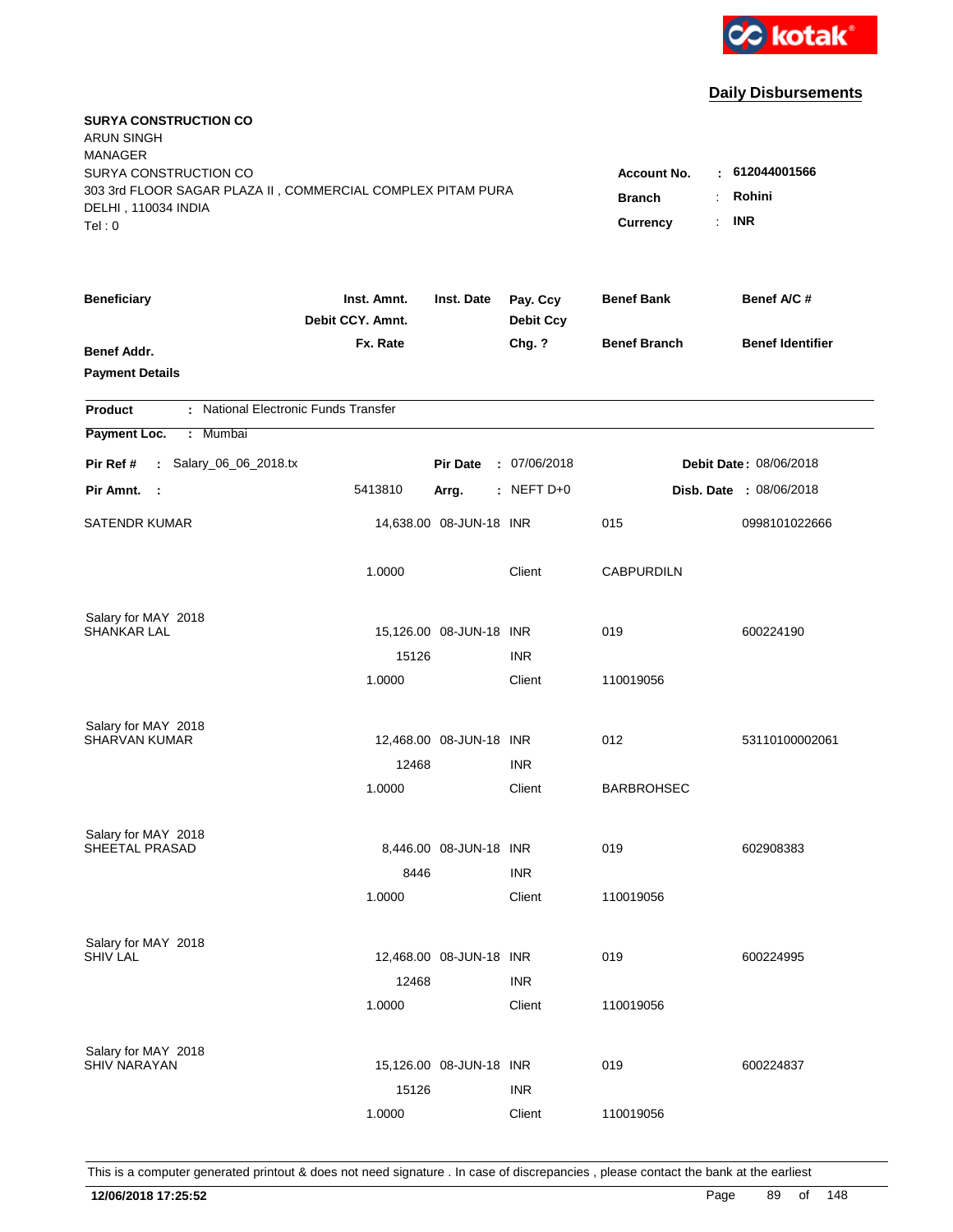

| <b>SURYA CONSTRUCTION CO</b><br><b>ARUN SINGH</b><br><b>MANAGER</b>                |                                 |                         |                              |                     |                         |
|------------------------------------------------------------------------------------|---------------------------------|-------------------------|------------------------------|---------------------|-------------------------|
| SURYA CONSTRUCTION CO                                                              |                                 |                         |                              | <b>Account No.</b>  | : 612044001566          |
| 303 3rd FLOOR SAGAR PLAZA II, COMMERCIAL COMPLEX PITAM PURA<br>DELHI, 110034 INDIA | <b>Branch</b>                   | Rohini                  |                              |                     |                         |
| Tel: 0                                                                             |                                 |                         |                              | Currency            | <b>INR</b><br>÷.        |
| <b>Beneficiary</b>                                                                 | Inst. Amnt.<br>Debit CCY. Amnt. | Inst. Date              | Pay. Ccy<br><b>Debit Ccy</b> | <b>Benef Bank</b>   | Benef A/C #             |
| Benef Addr.                                                                        | Fx. Rate                        |                         | Chg. ?                       | <b>Benef Branch</b> | <b>Benef Identifier</b> |
| <b>Payment Details</b>                                                             |                                 |                         |                              |                     |                         |
| : National Electronic Funds Transfer<br><b>Product</b>                             |                                 |                         |                              |                     |                         |
| Payment Loc.<br>: Mumbai                                                           |                                 |                         |                              |                     |                         |
| : Salary_06_06_2018.tx<br>Pir Ref #                                                |                                 | <b>Pir Date</b>         | : 07/06/2018                 |                     | Debit Date: 08/06/2018  |
| Pir Amnt.<br>- 1                                                                   | 5413810                         | Arrg.                   | $:$ NEFT D+0                 |                     | Disb. Date : 08/06/2018 |
| <b>SHIV NARAYAN</b>                                                                |                                 | 15,126.00 08-JUN-18 INR |                              | 019                 | 600224837               |
|                                                                                    | 1.0000                          |                         | Client                       | 110019056           |                         |
| Salary for MAY 2018                                                                |                                 |                         |                              |                     |                         |
| SHIV NARAYAN MANJHI                                                                |                                 | 12,468.00 08-JUN-18 INR |                              | 012                 | 21188100001511          |
|                                                                                    | 12468                           |                         | <b>INR</b>                   |                     |                         |
|                                                                                    | 1.0000                          |                         | Client                       | 110012044           |                         |
| Salary for MAY 2018                                                                |                                 |                         |                              |                     |                         |
| <b>SHIV NARESH</b>                                                                 |                                 | 12,468.00 08-JUN-18 INR |                              | 019                 | 600224951               |
|                                                                                    | 12468                           |                         | <b>INR</b>                   |                     |                         |
|                                                                                    | 1.0000                          |                         | Client                       | 110019056           |                         |
| Salary for MAY 2018                                                                |                                 |                         |                              |                     |                         |
| <b>SHIV PRASHAD</b>                                                                |                                 | 6,837.00 08-JUN-18 INR  |                              | 019                 | 600224815               |
|                                                                                    | 6837                            |                         | <b>INR</b>                   |                     |                         |
|                                                                                    | 1.0000                          |                         | Client                       | 110019056           |                         |
| Salary for MAY 2018                                                                |                                 |                         |                              |                     |                         |
| <b>SHIV PYARE</b>                                                                  |                                 | 3,903.00 08-JUN-18 INR  |                              | 019                 | 600225229               |
|                                                                                    | 3903                            |                         | <b>INR</b>                   |                     |                         |
|                                                                                    | 1.0000                          |                         | Client                       | 110019056           |                         |
| Salary for MAY 2018                                                                |                                 |                         |                              |                     |                         |
| <b>SHRI LAL</b>                                                                    |                                 | 15,126.00 08-JUN-18 INR |                              | 019                 | 600224633               |
|                                                                                    | 15126                           |                         | <b>INR</b>                   |                     |                         |
|                                                                                    | 1.0000                          |                         | Client                       | 110019056           |                         |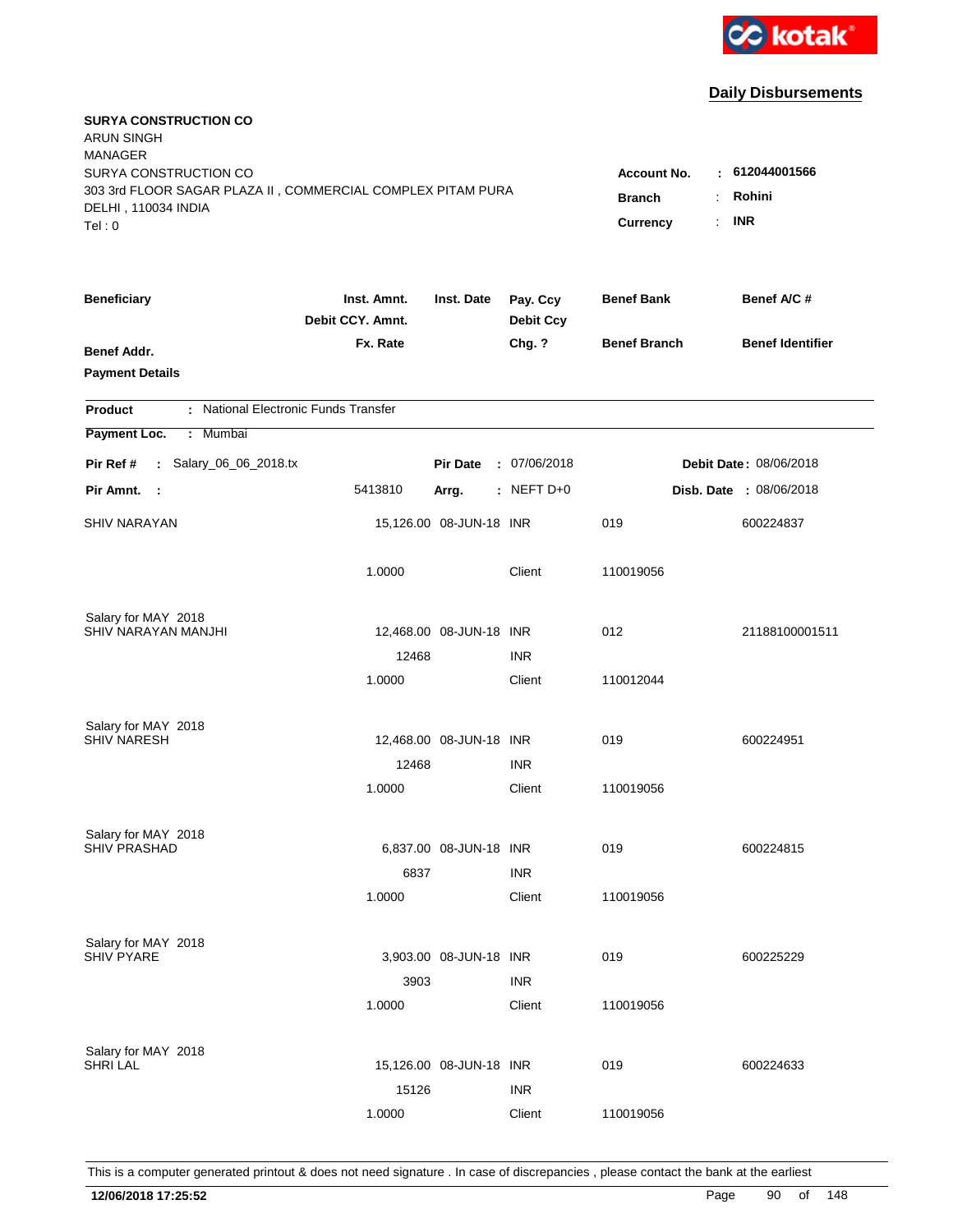

| <b>SURYA CONSTRUCTION CO</b><br><b>ARUN SINGH</b><br><b>MANAGER</b>                                                   |                                                 |                                                     |                              |                     |                         |
|-----------------------------------------------------------------------------------------------------------------------|-------------------------------------------------|-----------------------------------------------------|------------------------------|---------------------|-------------------------|
| SURYA CONSTRUCTION CO<br>303 3rd FLOOR SAGAR PLAZA II, COMMERCIAL COMPLEX PITAM PURA<br>DELHI, 110034 INDIA<br>Tel: 0 | <b>Account No.</b><br><b>Branch</b><br>Currency | $-612044001566$<br>Rohini<br>÷.<br><b>INR</b><br>÷. |                              |                     |                         |
|                                                                                                                       |                                                 |                                                     |                              |                     |                         |
| <b>Beneficiary</b>                                                                                                    | Inst. Amnt.<br>Debit CCY. Amnt.                 | Inst. Date                                          | Pay. Ccy<br><b>Debit Ccy</b> | <b>Benef Bank</b>   | Benef A/C #             |
| Benef Addr.<br><b>Payment Details</b>                                                                                 | Fx. Rate                                        |                                                     | Chg. ?                       | <b>Benef Branch</b> | <b>Benef Identifier</b> |
| : National Electronic Funds Transfer<br><b>Product</b>                                                                |                                                 |                                                     |                              |                     |                         |
| Payment Loc.<br>: Mumbai                                                                                              |                                                 |                                                     |                              |                     |                         |
| : Salary_06_06_2018.tx<br>Pir Ref #                                                                                   |                                                 | <b>Pir Date</b>                                     | : 07/06/2018                 |                     | Debit Date: 08/06/2018  |
| Pir Amnt.<br>$\mathbf{r}$                                                                                             | 5413810                                         | Arrg.                                               | $:$ NEFT D+0                 |                     | Disb. Date : 08/06/2018 |
| <b>SHRILAL</b>                                                                                                        |                                                 | 15,126.00 08-JUN-18 INR                             |                              | 019                 | 600224633               |
|                                                                                                                       | 1.0000                                          |                                                     | Client                       | 110019056           |                         |
| Salary for MAY 2018                                                                                                   |                                                 |                                                     |                              |                     |                         |
| <b>SHRI RAM</b>                                                                                                       |                                                 | 12,468.00 08-JUN-18 INR                             |                              | 019                 | 600225194               |
|                                                                                                                       | 12468<br>1.0000                                 |                                                     | <b>INR</b><br>Client         | 110019056           |                         |
|                                                                                                                       |                                                 |                                                     |                              |                     |                         |
| Salary for MAY 2018                                                                                                   |                                                 |                                                     |                              |                     |                         |
| <b>SUMIT KUMAR</b>                                                                                                    | 12468                                           | 12,468.00 08-JUN-18 INR                             | <b>INR</b>                   | 019                 | 6044614177              |
|                                                                                                                       | 1.0000                                          |                                                     | Client                       | 110019056           |                         |
|                                                                                                                       |                                                 |                                                     |                              |                     |                         |
| Salary for MAY 2018                                                                                                   |                                                 |                                                     |                              |                     |                         |
| <b>SURENDRA KUMAR</b>                                                                                                 | 11664                                           | 11,664.00 08-JUN-18 INR                             | <b>INR</b>                   | 019                 | 603552833               |
|                                                                                                                       | 1.0000                                          |                                                     | Client                       | 110019056           |                         |
|                                                                                                                       |                                                 |                                                     |                              |                     |                         |
| Salary for MAY 2018                                                                                                   |                                                 |                                                     |                              |                     |                         |
| <b>SURYA BALI</b>                                                                                                     | 15126                                           | 15,126.00 08-JUN-18 INR                             | <b>INR</b>                   | 019                 | 600224791               |
|                                                                                                                       | 1.0000                                          |                                                     | Client                       | 110019056           |                         |
|                                                                                                                       |                                                 |                                                     |                              |                     |                         |
| Salary for MAY 2018<br><b>UMESH KUMAR</b>                                                                             |                                                 | 15,126.00 08-JUN-18 INR                             |                              | 019                 | 6203286791              |
|                                                                                                                       | 15126                                           |                                                     | <b>INR</b>                   |                     |                         |
|                                                                                                                       | 1.0000                                          |                                                     | Client                       | 110019056           |                         |
|                                                                                                                       |                                                 |                                                     |                              |                     |                         |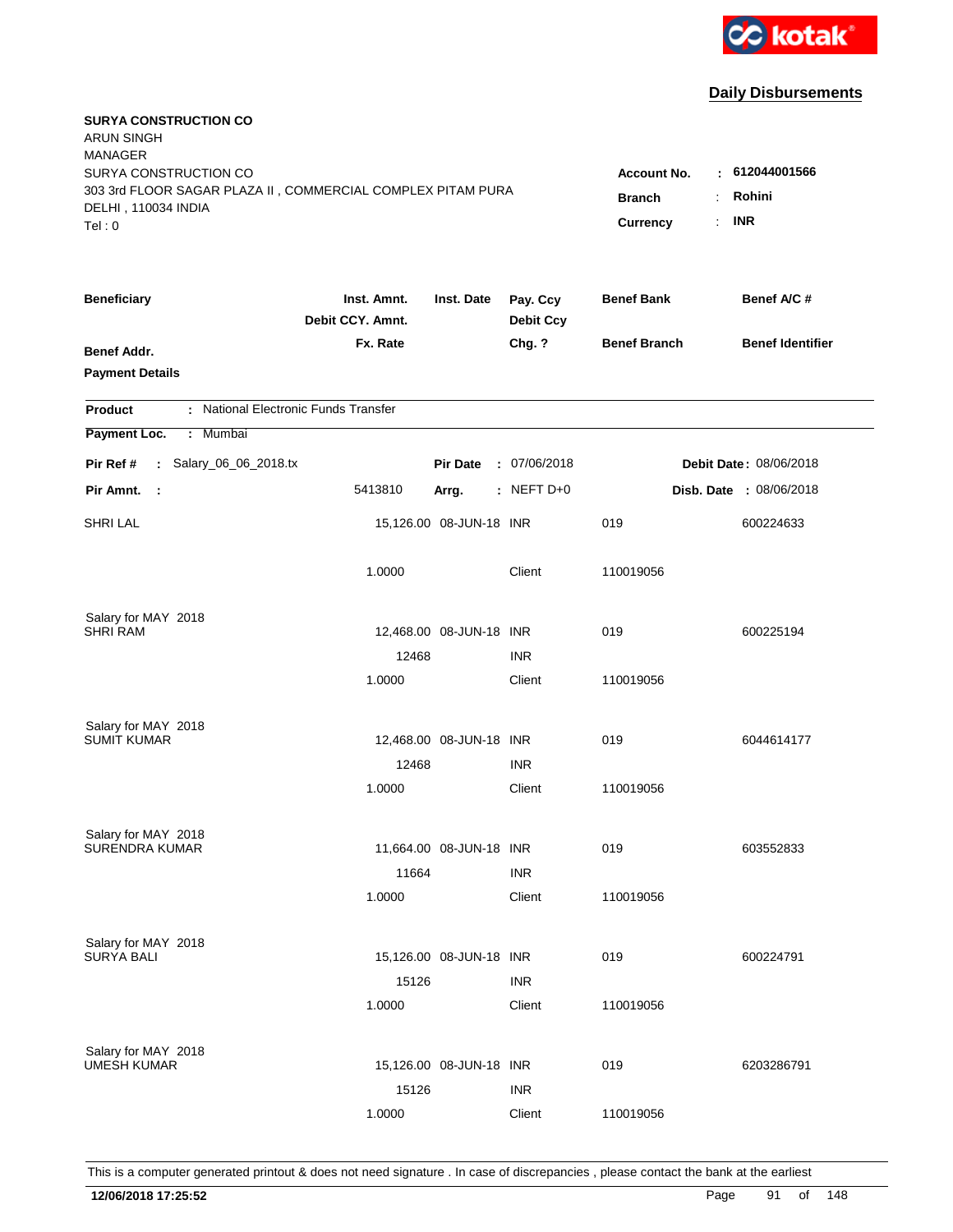

| <b>SURYA CONSTRUCTION CO</b><br><b>ARUN SINGH</b><br><b>MANAGER</b><br>SURYA CONSTRUCTION CO<br>303 3rd FLOOR SAGAR PLAZA II, COMMERCIAL COMPLEX PITAM PURA<br>DELHI, 110034 INDIA<br>Tel: 0 | <b>Account No.</b><br><b>Branch</b><br>Currency<br>÷. | : 612044001566<br>Rohini<br><b>INR</b> |                              |                     |                                |
|----------------------------------------------------------------------------------------------------------------------------------------------------------------------------------------------|-------------------------------------------------------|----------------------------------------|------------------------------|---------------------|--------------------------------|
| <b>Beneficiary</b>                                                                                                                                                                           | Inst. Amnt.<br>Debit CCY. Amnt.                       | Inst. Date                             | Pay. Ccy<br><b>Debit Ccy</b> | <b>Benef Bank</b>   | Benef A/C #                    |
| Benef Addr.<br><b>Payment Details</b>                                                                                                                                                        | Fx. Rate                                              |                                        | Chg. ?                       | <b>Benef Branch</b> | <b>Benef Identifier</b>        |
| : National Electronic Funds Transfer<br><b>Product</b>                                                                                                                                       |                                                       |                                        |                              |                     |                                |
| Payment Loc.<br>Mumbai<br>÷.                                                                                                                                                                 |                                                       |                                        |                              |                     |                                |
| : Salary_06_06_2018.tx<br>Pir Ref #                                                                                                                                                          |                                                       | <b>Pir Date</b>                        | : 07/06/2018                 |                     | Debit Date: 08/06/2018         |
| Pir Amnt. :                                                                                                                                                                                  | 5413810                                               | Arrg.                                  | : NEFT D+0                   |                     | <b>Disb. Date : 08/06/2018</b> |
| <b>UMESH KUMAR</b>                                                                                                                                                                           |                                                       | 15,126.00 08-JUN-18 INR                |                              | 019                 | 6203286791                     |
|                                                                                                                                                                                              | 1.0000                                                |                                        | Client                       | 110019056           |                                |
| Salary for MAY 2018                                                                                                                                                                          |                                                       |                                        |                              |                     |                                |
| <b>UMESH KUMAR</b>                                                                                                                                                                           |                                                       | 12,468.00 08-JUN-18 INR                |                              | 019                 | 6044613468                     |
|                                                                                                                                                                                              | 12468<br>1.0000                                       |                                        | <b>INR</b><br>Client         | 110019056           |                                |
| Salary for MAY 2018<br><b>VIKASH</b>                                                                                                                                                         |                                                       | 12,468.00 08-JUN-18 INR                |                              | 019                 | 6044609564                     |
|                                                                                                                                                                                              | 12468                                                 |                                        | <b>INR</b>                   |                     |                                |
|                                                                                                                                                                                              | 1.0000                                                |                                        | Client                       | 110019056           |                                |
| Salary for MAY 2018                                                                                                                                                                          |                                                       |                                        |                              |                     |                                |
| <b>BIR SINGH</b>                                                                                                                                                                             |                                                       | 2,816.00 08-JUN-18 INR                 |                              | 052                 | 3902500100341101               |
|                                                                                                                                                                                              | 2816                                                  |                                        | <b>INR</b>                   |                     |                                |
|                                                                                                                                                                                              | 1.0000                                                |                                        | Client                       | KARB000390          |                                |
| Salary for MAY 2018<br><b>RAJESH KUMAR GUPTA</b>                                                                                                                                             |                                                       |                                        |                              |                     |                                |
|                                                                                                                                                                                              | 25000                                                 | 25,000.00 08-JUN-18 INR                | <b>INR</b>                   | 053                 | 4112178000000094               |
|                                                                                                                                                                                              | 1.0000                                                |                                        | Client                       | KVBL004112          |                                |
| Salary for MAY 2018                                                                                                                                                                          |                                                       |                                        |                              |                     |                                |
| <b>JHOORI</b>                                                                                                                                                                                |                                                       | 15,126.00 08-JUN-18 INR                |                              | 053                 | 4112166000000270               |
|                                                                                                                                                                                              | 15126                                                 |                                        | <b>INR</b>                   |                     |                                |
|                                                                                                                                                                                              | 1.0000                                                |                                        | Client                       | KVBL004112          |                                |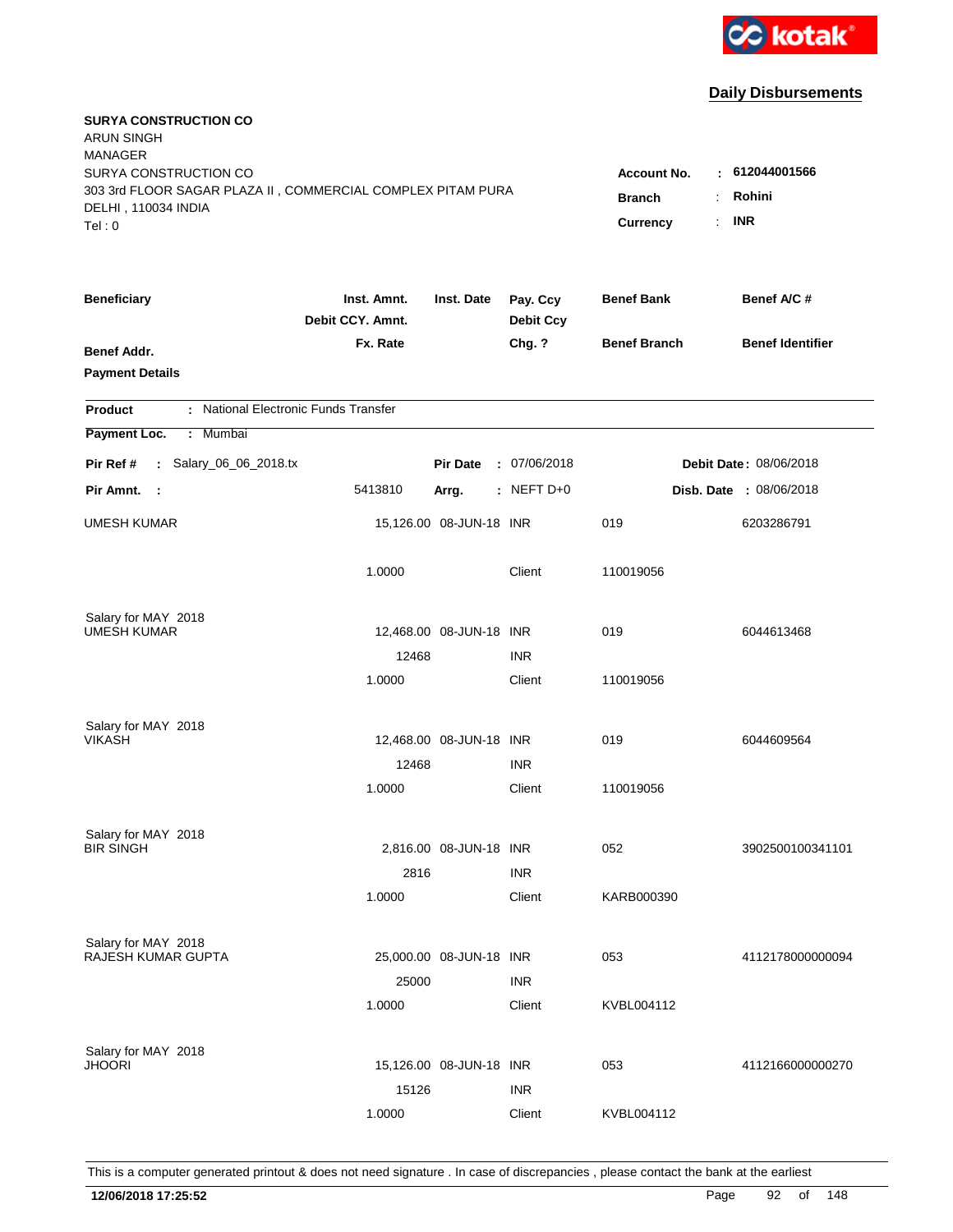

| <b>SURYA CONSTRUCTION CO</b><br><b>ARUN SINGH</b><br><b>MANAGER</b><br>SURYA CONSTRUCTION CO |                                 |                                      |                              | <b>Account No.</b><br>٠ | 612044001566            |
|----------------------------------------------------------------------------------------------|---------------------------------|--------------------------------------|------------------------------|-------------------------|-------------------------|
| 303 3rd FLOOR SAGAR PLAZA II, COMMERCIAL COMPLEX PITAM PURA<br>DELHI, 110034 INDIA<br>Tel: 0 |                                 | <b>Branch</b><br>÷<br>Currency<br>÷. | Rohini<br><b>INR</b>         |                         |                         |
| <b>Beneficiary</b>                                                                           | Inst. Amnt.<br>Debit CCY. Amnt. | Inst. Date                           | Pay. Ccy<br><b>Debit Ccy</b> | <b>Benef Bank</b>       | Benef A/C #             |
| Benef Addr.<br><b>Payment Details</b>                                                        | Fx. Rate                        |                                      | Chg. ?                       | <b>Benef Branch</b>     | <b>Benef Identifier</b> |
| : National Electronic Funds Transfer<br><b>Product</b>                                       |                                 |                                      |                              |                         |                         |
| Payment Loc.<br>: Mumbai                                                                     |                                 |                                      |                              |                         |                         |
| : Salary_06_06_2018.tx<br>Pir Ref #                                                          |                                 | <b>Pir Date</b>                      | : 07/06/2018                 |                         | Debit Date: 08/06/2018  |
| Pir Amnt.<br>- 1                                                                             | 5413810                         | Arrg.                                | $:$ NEFT D+0                 |                         | Disb. Date : 08/06/2018 |
| <b>JHOORI</b>                                                                                |                                 | 15,126.00 08-JUN-18 INR              |                              | 053                     | 4112166000000270        |
|                                                                                              | 1.0000                          |                                      | Client                       | KVBL004112              |                         |
| Salary for MAY 2018                                                                          |                                 |                                      |                              |                         |                         |
| <b>GANGA SEWAK</b>                                                                           |                                 | 7,807.00 08-JUN-18 INR               |                              | 053                     | 4112166000005130        |
|                                                                                              | 7807<br>1.0000                  |                                      | <b>INR</b><br>Client         | KVBL004112              |                         |
| Salary for MAY 2018                                                                          |                                 |                                      |                              |                         |                         |
| JAI RAM                                                                                      |                                 | 10,735.00 08-JUN-18 INR              | <b>INR</b>                   | 053                     | 4112166000000294        |
|                                                                                              | 10735<br>1.0000                 |                                      | Client                       | KVBL004112              |                         |
|                                                                                              |                                 |                                      |                              |                         |                         |
| Salary for MAY 2018<br><b>MEVA RAM PAL</b>                                                   |                                 | 15,126.00 08-JUN-18 INR              |                              | 053                     | 4112166000000770        |
|                                                                                              | 15126                           |                                      | <b>INR</b>                   |                         |                         |
|                                                                                              | 1.0000                          |                                      | Client                       | KVBL004112              |                         |
| Salary for MAY 2018                                                                          |                                 |                                      |                              |                         |                         |
| <b>SHYAM LAL</b>                                                                             |                                 | 8,783.00 08-JUN-18 INR               |                              | 053                     | 4112155000009641        |
|                                                                                              | 8783                            |                                      | <b>INR</b>                   |                         |                         |
|                                                                                              | 1.0000                          |                                      | Client                       | KVBL004112              |                         |
| Salary for MAY 2018                                                                          |                                 |                                      |                              |                         |                         |
| <b>SUNDER LAL</b>                                                                            |                                 | 15,126.00 08-JUN-18 INR              |                              | 002                     | 30289273340             |
|                                                                                              | 15126                           |                                      | <b>INR</b>                   |                         |                         |
|                                                                                              | 1.0000                          |                                      | Client                       | SBI0009083              |                         |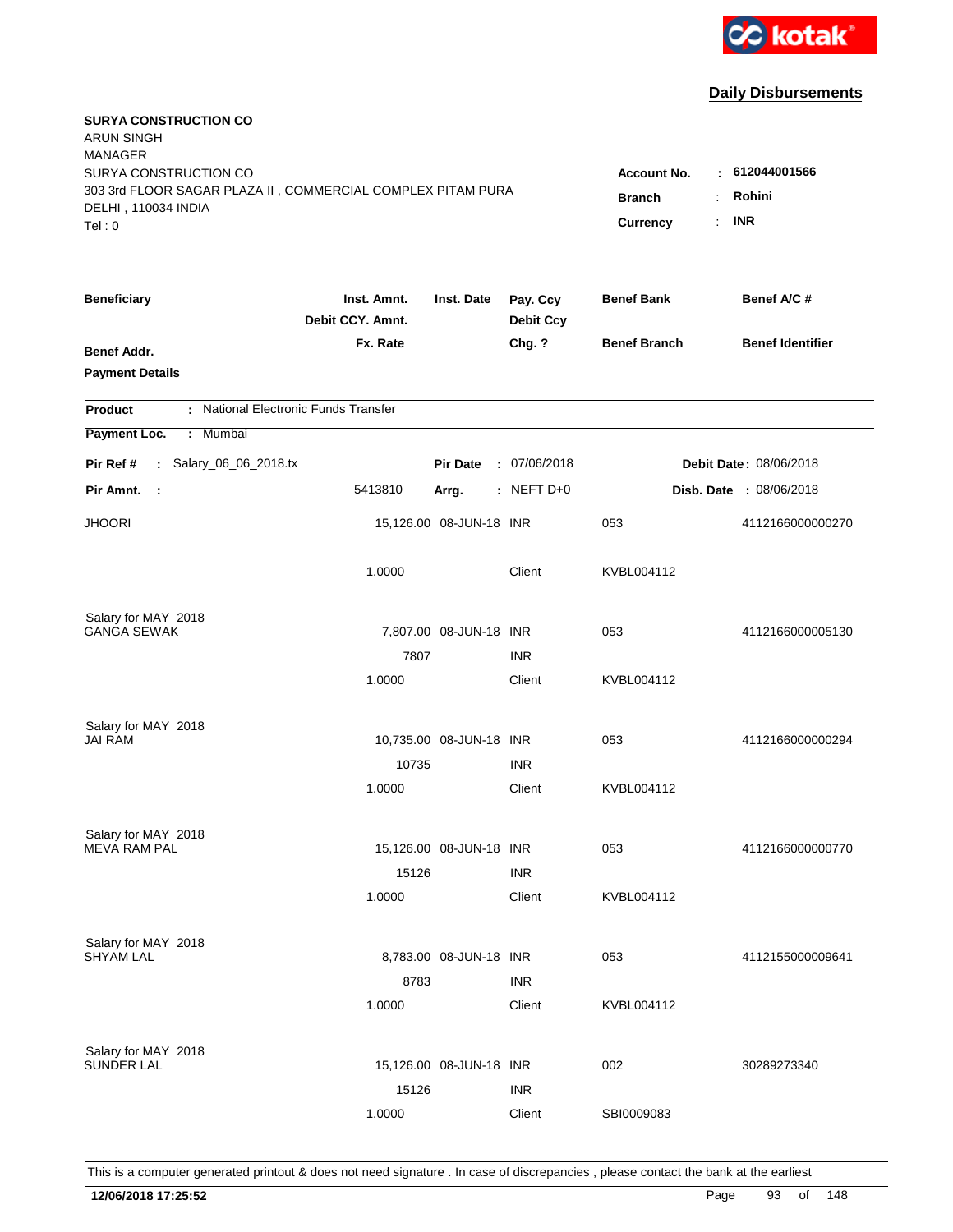

| <b>SURYA CONSTRUCTION CO</b><br><b>ARUN SINGH</b><br><b>MANAGER</b><br>SURYA CONSTRUCTION CO<br>303 3rd FLOOR SAGAR PLAZA II, COMMERCIAL COMPLEX PITAM PURA<br>DELHI, 110034 INDIA<br>Tel: 0 | Account No.<br><b>Branch</b><br><b>Currency</b> | : 612044001566<br>Rohini<br>÷.<br><b>INR</b><br>÷. |                              |                     |                                |
|----------------------------------------------------------------------------------------------------------------------------------------------------------------------------------------------|-------------------------------------------------|----------------------------------------------------|------------------------------|---------------------|--------------------------------|
| <b>Beneficiary</b>                                                                                                                                                                           | Inst. Amnt.<br>Debit CCY. Amnt.                 | Inst. Date                                         | Pay. Ccy<br><b>Debit Ccy</b> | <b>Benef Bank</b>   | Benef A/C#                     |
| Benef Addr.<br><b>Payment Details</b>                                                                                                                                                        | Fx. Rate                                        |                                                    | Chg. ?                       | <b>Benef Branch</b> | <b>Benef Identifier</b>        |
| : National Electronic Funds Transfer<br><b>Product</b>                                                                                                                                       |                                                 |                                                    |                              |                     |                                |
| Payment Loc.<br>Mumbai<br>÷.                                                                                                                                                                 |                                                 |                                                    |                              |                     |                                |
| : Salary_06_06_2018.tx<br>Pir Ref #                                                                                                                                                          |                                                 | <b>Pir Date</b>                                    | : 07/06/2018                 |                     | <b>Debit Date: 08/06/2018</b>  |
| Pir Amnt. :                                                                                                                                                                                  | 5413810                                         | Arrg.                                              | $:$ NEFT D+0                 |                     | <b>Disb. Date : 08/06/2018</b> |
| <b>SUNDER LAL</b>                                                                                                                                                                            |                                                 | 15,126.00 08-JUN-18 INR                            |                              | 002                 | 30289273340                    |
|                                                                                                                                                                                              | 1.0000                                          |                                                    | Client                       | SBI0009083          |                                |
| Salary for MAY 2018<br><b>RAMU VERMA</b>                                                                                                                                                     |                                                 |                                                    |                              | 053                 |                                |
|                                                                                                                                                                                              | 11222                                           | 11,222.00 08-JUN-18 INR                            | <b>INR</b>                   |                     | 4112166000002311               |
|                                                                                                                                                                                              | 1.0000                                          |                                                    | Client                       | KVBL004112          |                                |
| Salary for MAY 2018                                                                                                                                                                          |                                                 |                                                    |                              |                     |                                |
| <b>SANTOSH KUMAR</b>                                                                                                                                                                         |                                                 | 7,319.00 08-JUN-18 INR                             |                              | 053                 | 4112166000000642               |
|                                                                                                                                                                                              | 7319                                            |                                                    | <b>INR</b>                   |                     |                                |
|                                                                                                                                                                                              | 1.0000                                          |                                                    | Client                       | KVBL004112          |                                |
| Salary for MAY 2018                                                                                                                                                                          |                                                 |                                                    |                              |                     |                                |
| PAWAN KUMAR                                                                                                                                                                                  |                                                 | 12,468.00 08-JUN-18 INR                            |                              | 053                 | 4112166000001730               |
|                                                                                                                                                                                              | 12468                                           |                                                    | <b>INR</b>                   |                     |                                |
|                                                                                                                                                                                              | 1.0000                                          |                                                    | Client                       | KVBL004112          |                                |
| Salary for MAY 2018                                                                                                                                                                          |                                                 |                                                    |                              |                     |                                |
| <b>RAKESH KUMAR</b>                                                                                                                                                                          |                                                 | 12,468.00 08-JUN-18 INR                            |                              | 053                 | 4112166000005865               |
|                                                                                                                                                                                              | 12468<br>1.0000                                 |                                                    | <b>INR</b><br>Client         | KVBL004112          |                                |
|                                                                                                                                                                                              |                                                 |                                                    |                              |                     |                                |
| Salary for MAY 2018<br><b>RAM KARAN</b>                                                                                                                                                      |                                                 | 12,468.00 08-JUN-18 INR                            |                              | 053                 | 4112166000000161               |
|                                                                                                                                                                                              | 12468                                           |                                                    | <b>INR</b>                   |                     |                                |
|                                                                                                                                                                                              | 1.0000                                          |                                                    | Client                       | KVBL004112          |                                |
|                                                                                                                                                                                              |                                                 |                                                    |                              |                     |                                |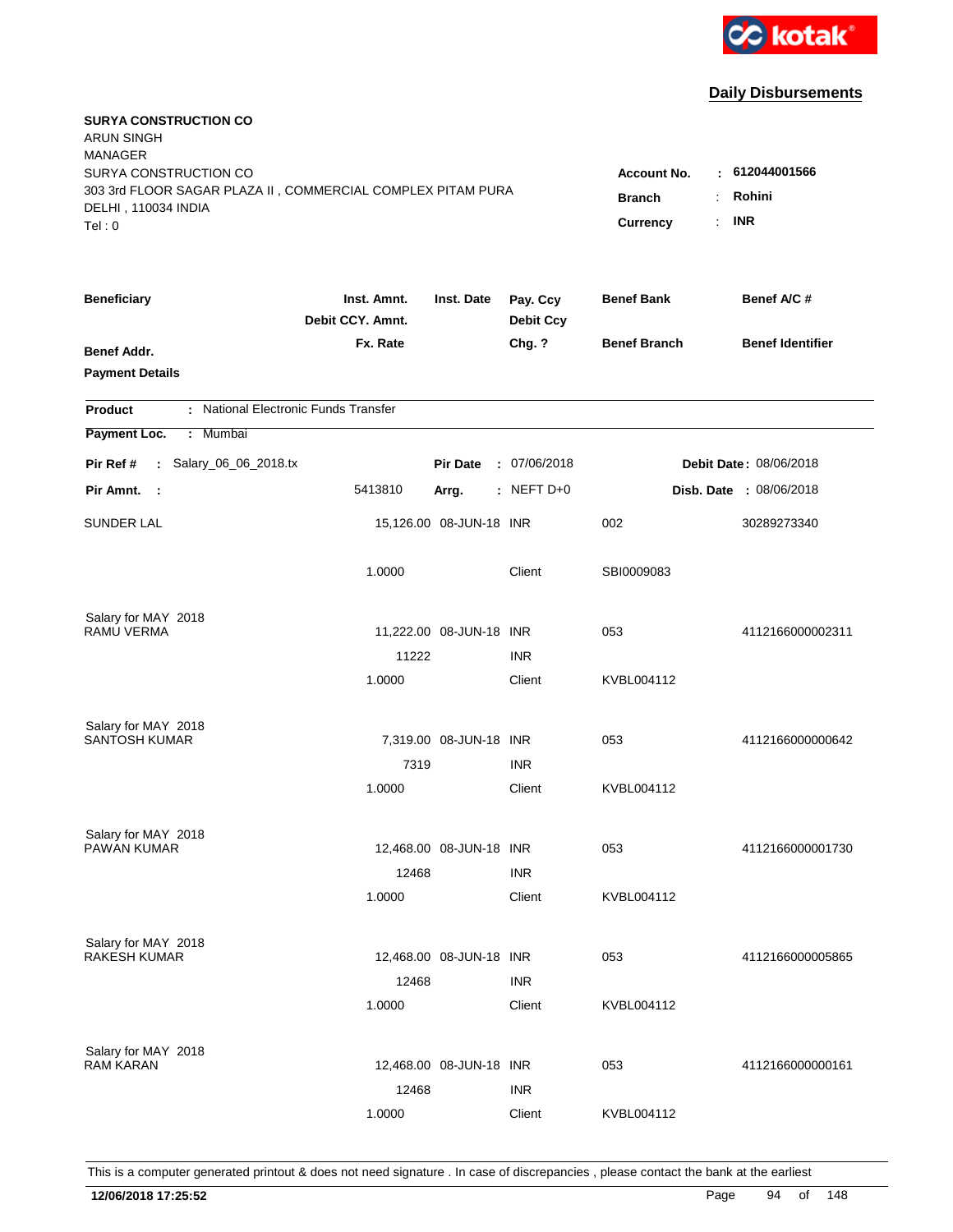

| <b>SURYA CONSTRUCTION CO</b><br><b>ARUN SINGH</b><br><b>MANAGER</b> |                                 |                         |                              |                                 |                         |
|---------------------------------------------------------------------|---------------------------------|-------------------------|------------------------------|---------------------------------|-------------------------|
| SURYA CONSTRUCTION CO                                               |                                 |                         |                              | <b>Account No.</b>              | $-612044001566$         |
| 303 3rd FLOOR SAGAR PLAZA II, COMMERCIAL COMPLEX PITAM PURA         |                                 |                         |                              | <b>Branch</b><br>$\ddot{\cdot}$ | Rohini                  |
| DELHI, 110034 INDIA                                                 |                                 |                         |                              | <b>Currency</b><br>÷.           | <b>INR</b>              |
| Tel: 0                                                              |                                 |                         |                              |                                 |                         |
| <b>Beneficiary</b>                                                  | Inst. Amnt.<br>Debit CCY. Amnt. | Inst. Date              | Pay. Ccy<br><b>Debit Ccy</b> | <b>Benef Bank</b>               | Benef A/C #             |
| Benef Addr.                                                         | Fx. Rate                        |                         | Chg. ?                       | <b>Benef Branch</b>             | <b>Benef Identifier</b> |
| <b>Payment Details</b>                                              |                                 |                         |                              |                                 |                         |
| : National Electronic Funds Transfer<br><b>Product</b>              |                                 |                         |                              |                                 |                         |
| Payment Loc.<br>Mumbai<br>$\mathbb{C}^{\times}$                     |                                 |                         |                              |                                 |                         |
| : Salary_06_06_2018.tx<br>Pir Ref #                                 |                                 | <b>Pir Date</b>         | : 07/06/2018                 |                                 | Debit Date: 08/06/2018  |
| Pir Amnt.<br>- 1                                                    | 5413810                         | Arrg.                   | $:$ NEFT D+0                 |                                 | Disb. Date : 08/06/2018 |
| RAM KARAN                                                           |                                 | 12,468.00 08-JUN-18 INR |                              | 053                             | 4112166000000161        |
|                                                                     | 1.0000                          |                         | Client                       | KVBL004112                      |                         |
| Salary for MAY 2018                                                 |                                 |                         |                              |                                 |                         |
| <b>ARVIND KUMAR</b>                                                 |                                 | 8,446.00 08-JUN-18 INR  |                              | 053                             | 4112166000001927        |
|                                                                     | 8446                            |                         | <b>INR</b>                   |                                 |                         |
|                                                                     | 1.0000                          |                         | Client                       | KVBL004112                      |                         |
| Salary for MAY 2018                                                 |                                 |                         |                              |                                 |                         |
| <b>DEEPAK KUMAR</b>                                                 |                                 | 12,468.00 08-JUN-18 INR |                              | 053                             | 4112166000002238        |
|                                                                     | 12468                           |                         | <b>INR</b>                   |                                 |                         |
|                                                                     | 1.0000                          |                         | Client                       | KVBL004112                      |                         |
| Salary for MAY 2018                                                 |                                 |                         |                              |                                 |                         |
| <b>DEV NARAYAN</b>                                                  |                                 | 9,251.00 08-JUN-18 INR  |                              | 053                             | 4112166000000595        |
|                                                                     | 9251                            |                         | <b>INR</b>                   |                                 |                         |
|                                                                     | 1.0000                          |                         | Client                       | KVBL004112                      |                         |
|                                                                     |                                 |                         |                              |                                 |                         |
| Salary for MAY 2018<br><b>RAM NARESH</b>                            |                                 | 12,468.00 08-JUN-18 INR |                              | 053                             | 4112166000000763        |
|                                                                     | 12468                           |                         | <b>INR</b>                   |                                 |                         |
|                                                                     | 1.0000                          |                         | Client                       | KVBL004112                      |                         |
|                                                                     |                                 |                         |                              |                                 |                         |
| Salary for MAY 2018<br><b>RAVI SHANKAR</b>                          |                                 | 6,837.00 08-JUN-18 INR  |                              | 053                             | 4112166000002181        |
|                                                                     | 6837                            |                         | <b>INR</b>                   |                                 |                         |
|                                                                     |                                 |                         |                              |                                 |                         |
|                                                                     | 1.0000                          |                         | Client                       | KVBL004112                      |                         |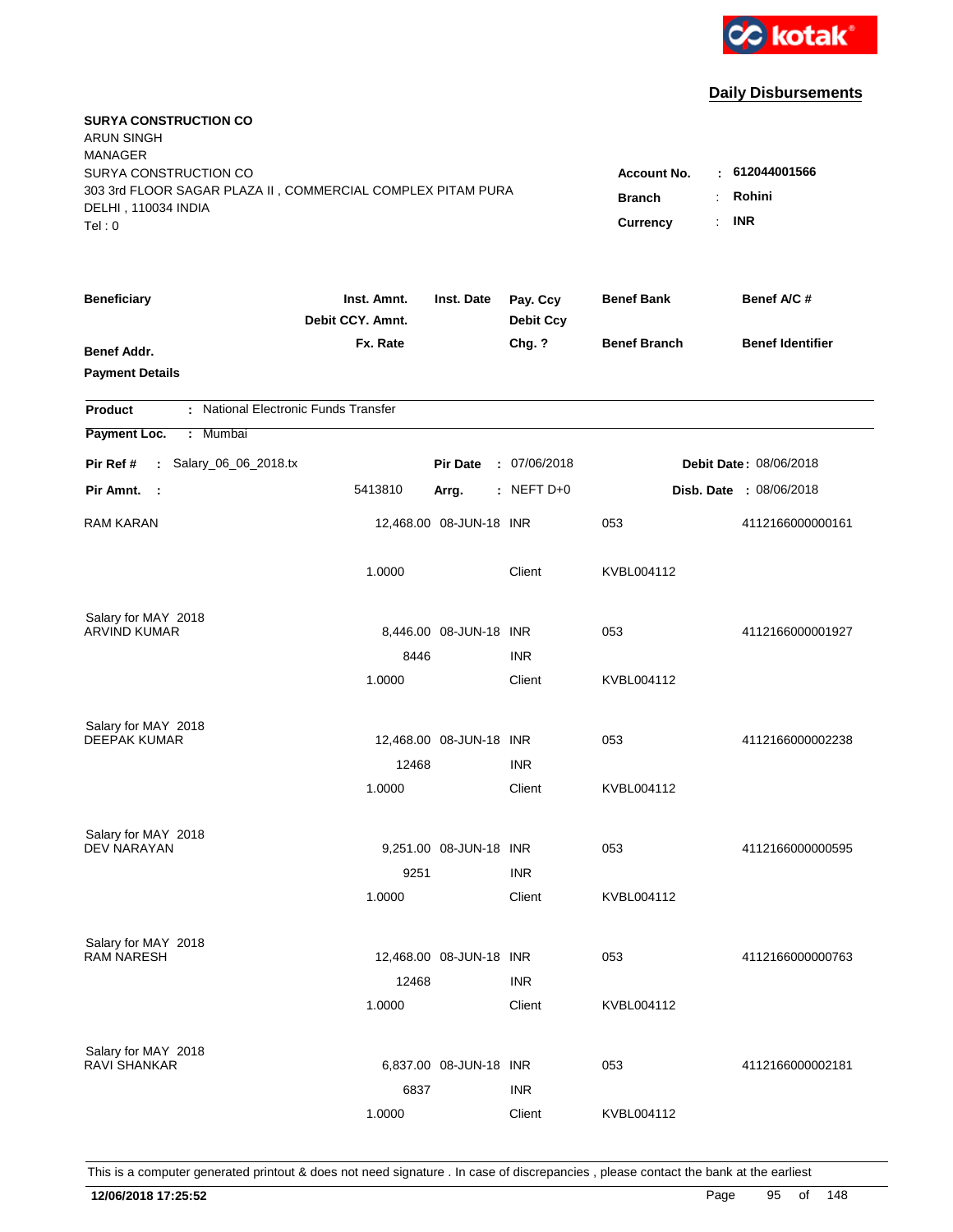

| <b>SURYA CONSTRUCTION CO</b><br><b>ARUN SINGH</b><br><b>MANAGER</b><br>SURYA CONSTRUCTION CO |                                 |                                 |                              | Account No.         | : 612044001566          |
|----------------------------------------------------------------------------------------------|---------------------------------|---------------------------------|------------------------------|---------------------|-------------------------|
| 303 3rd FLOOR SAGAR PLAZA II, COMMERCIAL COMPLEX PITAM PURA<br>DELHI, 110034 INDIA<br>Tel: 0 | <b>Branch</b><br>Currency       | Rohini<br><b>INR</b><br>$\cdot$ |                              |                     |                         |
| <b>Beneficiary</b>                                                                           | Inst. Amnt.<br>Debit CCY. Amnt. | Inst. Date                      | Pay. Ccy<br><b>Debit Ccy</b> | <b>Benef Bank</b>   | Benef A/C #             |
| <b>Benef Addr.</b><br><b>Payment Details</b>                                                 | Fx. Rate                        |                                 | Chg. ?                       | <b>Benef Branch</b> | <b>Benef Identifier</b> |
| : National Electronic Funds Transfer<br><b>Product</b>                                       |                                 |                                 |                              |                     |                         |
| Payment Loc.<br>: Mumbai                                                                     |                                 |                                 |                              |                     |                         |
| : Salary_06_06_2018.tx<br>Pir Ref #                                                          |                                 | <b>Pir Date</b>                 | : 07/06/2018                 |                     | Debit Date: 08/06/2018  |
| Pir Amnt.<br>- 1                                                                             | 5413810                         | Arrg.                           | $:$ NEFT D+0                 |                     | Disb. Date : 08/06/2018 |
| <b>RAVI SHANKAR</b>                                                                          |                                 | 6,837.00 08-JUN-18 INR          |                              | 053                 | 4112166000002181        |
|                                                                                              | 1.0000                          |                                 | Client                       | KVBL004112          |                         |
| Salary for MAY 2018                                                                          |                                 |                                 |                              |                     |                         |
| <b>SHIV PRAKASH</b>                                                                          | 12468                           | 12,468.00 08-JUN-18 INR         | <b>INR</b>                   | 053                 | 4112166000005737        |
|                                                                                              | 1.0000                          |                                 | Client                       | KVBL004112          |                         |
| Salary for MAY 2018                                                                          |                                 |                                 |                              |                     |                         |
| <b>VINOD KUMAR</b>                                                                           |                                 | 12,468.00 08-JUN-18 INR         |                              | 053                 | 4112166000000692        |
|                                                                                              | 12468                           |                                 | <b>INR</b>                   |                     |                         |
|                                                                                              | 1.0000                          |                                 | Client                       | KVBL004112          |                         |
| Salary for MAY 2018                                                                          |                                 |                                 |                              |                     |                         |
| <b>SUMAN RAI</b>                                                                             |                                 | 15,126.00 08-JUN-18 INR         |                              | 053                 | 4112166000000609        |
|                                                                                              | 15126                           |                                 | <b>INR</b>                   |                     |                         |
|                                                                                              | 1.0000                          |                                 | Client                       | KVBL004112          |                         |
| Salary for MAY 2018<br><b>NARESH</b>                                                         |                                 | 15,126.00 08-JUN-18 INR         |                              | 053                 | 4112166000000116        |
|                                                                                              | 15126                           |                                 | <b>INR</b>                   |                     |                         |
|                                                                                              | 1.0000                          |                                 | Client                       | KVBL004112          |                         |
|                                                                                              |                                 |                                 |                              |                     |                         |
| Salary for MAY 2018<br><b>HARI KISHAN</b>                                                    |                                 | 15,126.00 08-JUN-18 INR         |                              | 053                 | 4112166000004933        |
|                                                                                              | 15126                           |                                 | <b>INR</b>                   |                     |                         |
|                                                                                              | 1.0000                          |                                 | Client                       | KVBL004112          |                         |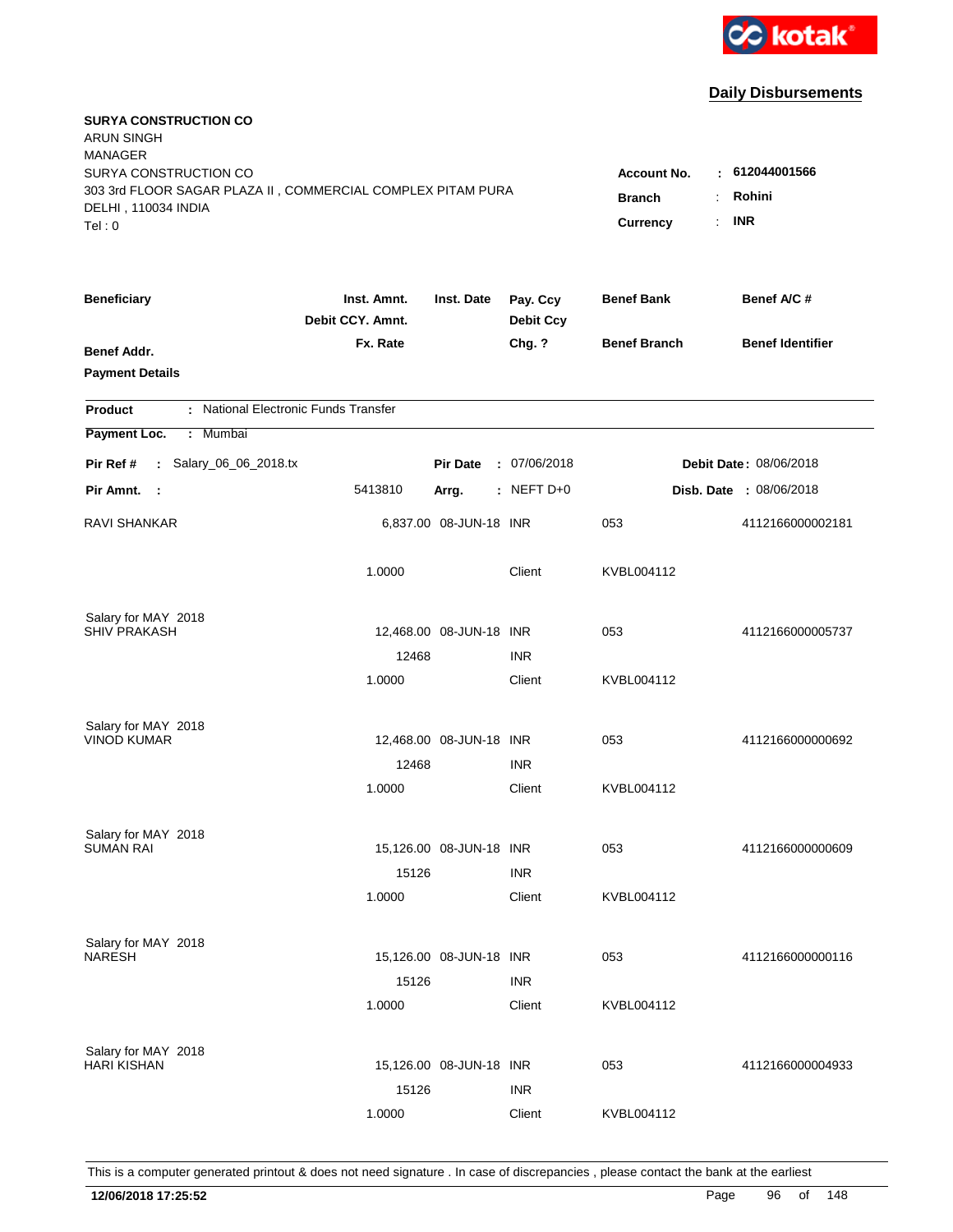

| <b>SURYA CONSTRUCTION CO</b><br><b>ARUN SINGH</b><br><b>MANAGER</b><br>SURYA CONSTRUCTION CO |                                 |                         |                                                    | <b>Account No.</b>         | $-612044001566$         |
|----------------------------------------------------------------------------------------------|---------------------------------|-------------------------|----------------------------------------------------|----------------------------|-------------------------|
| 303 3rd FLOOR SAGAR PLAZA II, COMMERCIAL COMPLEX PITAM PURA<br>DELHI, 110034 INDIA<br>Tel: 0 |                                 |                         | <b>Branch</b><br>$\ddot{\cdot}$<br><b>Currency</b> | Rohini<br><b>INR</b><br>÷. |                         |
| <b>Beneficiary</b>                                                                           | Inst. Amnt.<br>Debit CCY. Amnt. | Inst. Date              | Pay. Ccy<br><b>Debit Ccy</b>                       | <b>Benef Bank</b>          | Benef A/C #             |
| Benef Addr.<br><b>Payment Details</b>                                                        | Fx. Rate                        |                         | Chg. ?                                             | <b>Benef Branch</b>        | <b>Benef Identifier</b> |
| : National Electronic Funds Transfer<br><b>Product</b>                                       |                                 |                         |                                                    |                            |                         |
| Payment Loc.<br>Mumbai<br>$\mathbb{C}^{\times}$                                              |                                 |                         |                                                    |                            |                         |
| : Salary_06_06_2018.tx<br>Pir Ref #                                                          |                                 | <b>Pir Date</b>         | : 07/06/2018                                       |                            | Debit Date: 08/06/2018  |
| Pir Amnt.<br>- 1                                                                             | 5413810                         | Arrg.                   | : NEFT $D+0$                                       |                            | Disb. Date : 08/06/2018 |
| <b>HARI KISHAN</b>                                                                           |                                 | 15,126.00 08-JUN-18 INR |                                                    | 053                        | 4112166000004933        |
|                                                                                              | 1.0000                          |                         | Client                                             | KVBL004112                 |                         |
| Salary for MAY 2018<br><b>DHRAMPAL</b>                                                       |                                 | 12,468.00 08-JUN-18 INR |                                                    | 053                        | 4112166000008231        |
|                                                                                              | 12468                           |                         | <b>INR</b>                                         |                            |                         |
|                                                                                              | 1.0000                          |                         | Client                                             | KVBL004112                 |                         |
| Salary for MAY 2018<br>SANJAY                                                                |                                 | 12,468.00 08-JUN-18 INR |                                                    | 053                        | 4112166000009921        |
|                                                                                              | 12468                           |                         | <b>INR</b>                                         |                            |                         |
|                                                                                              | 1.0000                          |                         | Client                                             | KVBL004112                 |                         |
| Salary for MAY 2018                                                                          |                                 |                         |                                                    |                            |                         |
| <b>RAJESH KUMAR</b>                                                                          |                                 | 15,126.00 08-JUN-18 INR |                                                    | 053                        | 4112166000009632        |
|                                                                                              | 15126                           |                         | <b>INR</b>                                         |                            |                         |
|                                                                                              | 1.0000                          |                         | Client                                             | KVBL004112                 |                         |
| Salary for MAY 2018                                                                          |                                 |                         |                                                    |                            |                         |
| <b>TARANJET SINGH</b>                                                                        |                                 | 12,468.00 08-JUN-18 INR |                                                    | 053                        | 4112166000009644        |
|                                                                                              | 12468<br>1.0000                 |                         | <b>INR</b><br>Client                               | KVBL004112                 |                         |
|                                                                                              |                                 |                         |                                                    |                            |                         |
| Salary for MAY 2018<br>SONU                                                                  |                                 | 15,126.00 08-JUN-18 INR |                                                    | 053                        | 4112166000009990        |
|                                                                                              | 15126                           |                         | <b>INR</b>                                         |                            |                         |
|                                                                                              | 1.0000                          |                         | Client                                             | KVBL004112                 |                         |
|                                                                                              |                                 |                         |                                                    |                            |                         |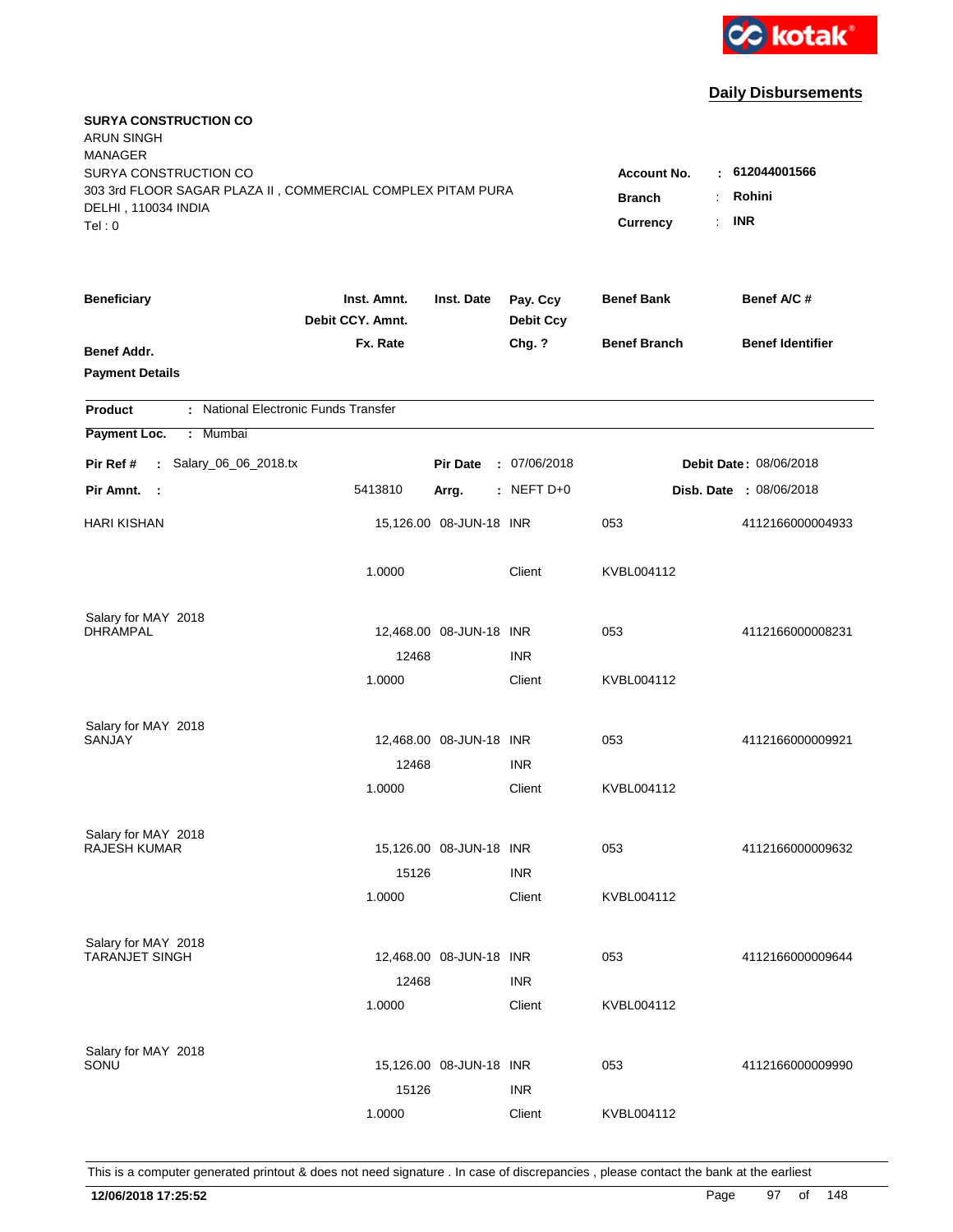

| <b>SURYA CONSTRUCTION CO</b><br><b>ARUN SINGH</b><br><b>MANAGER</b><br>SURYA CONSTRUCTION CO |                                 |                         |                              | <b>Account No.</b><br>٠              | 612044001566            |
|----------------------------------------------------------------------------------------------|---------------------------------|-------------------------|------------------------------|--------------------------------------|-------------------------|
| 303 3rd FLOOR SAGAR PLAZA II, COMMERCIAL COMPLEX PITAM PURA<br>DELHI, 110034 INDIA<br>Tel: 0 |                                 |                         |                              | <b>Branch</b><br>÷<br>Currency<br>÷. | Rohini<br><b>INR</b>    |
| <b>Beneficiary</b>                                                                           | Inst. Amnt.<br>Debit CCY. Amnt. | Inst. Date              | Pay. Ccy<br><b>Debit Ccy</b> | <b>Benef Bank</b>                    | Benef A/C#              |
| Benef Addr.<br><b>Payment Details</b>                                                        | Fx. Rate                        |                         | Chg. ?                       | <b>Benef Branch</b>                  | <b>Benef Identifier</b> |
| : National Electronic Funds Transfer<br><b>Product</b>                                       |                                 |                         |                              |                                      |                         |
| Payment Loc.<br>: Mumbai                                                                     |                                 |                         |                              |                                      |                         |
| : Salary_06_06_2018.tx<br>Pir Ref #                                                          |                                 | <b>Pir Date</b>         | : 07/06/2018                 |                                      | Debit Date: 08/06/2018  |
| Pir Amnt.<br>- 1                                                                             | 5413810                         | Arrg.                   | $:$ NEFT D+0                 |                                      | Disb. Date : 08/06/2018 |
| SONU                                                                                         |                                 | 15,126.00 08-JUN-18 INR |                              | 053                                  | 4112166000009990        |
|                                                                                              | 1.0000                          |                         | Client                       | KVBL004112                           |                         |
| Salary for MAY 2018<br><b>DEVENDRA KUMAR</b>                                                 |                                 |                         |                              |                                      |                         |
|                                                                                              | 15126                           | 15,126.00 08-JUN-18 INR | <b>INR</b>                   | 053                                  | 4112166000009971        |
|                                                                                              | 1.0000                          |                         | Client                       | KVBL004112                           |                         |
| Salary for MAY 2018                                                                          |                                 |                         |                              |                                      |                         |
| <b>GANESH YADAV</b>                                                                          | 15126                           | 15,126.00 08-JUN-18 INR | <b>INR</b>                   | 053                                  | 4112166000003520        |
|                                                                                              | 1.0000                          |                         | Client                       | KVBL004112                           |                         |
| Salary for MAY 2018                                                                          |                                 |                         |                              |                                      |                         |
| <b>SUNIL</b>                                                                                 |                                 | 15,126.00 08-JUN-18 INR |                              | 053                                  | 4112166000007131        |
|                                                                                              | 15126                           |                         | <b>INR</b>                   |                                      |                         |
|                                                                                              | 1.0000                          |                         | Client                       | KVBL004112                           |                         |
| Salary for MAY 2018                                                                          |                                 |                         |                              |                                      |                         |
| <b>DEVENDER KUMAR</b>                                                                        |                                 | 15,126.00 08-JUN-18 INR |                              | 025                                  | 96602200000899          |
|                                                                                              | 15126                           |                         | <b>INR</b>                   |                                      |                         |
|                                                                                              | 1.0000                          |                         | Client                       | SYNB009660                           |                         |
| Salary for MAY 2018                                                                          |                                 |                         |                              |                                      |                         |
| SURENDRA YADAV                                                                               |                                 | 15,126.00 08-JUN-18 INR |                              | 015                                  | 6092101002969           |
|                                                                                              | 15126                           |                         | <b>INR</b>                   |                                      |                         |
|                                                                                              | 1.0000                          |                         | Client                       | CNRB006092                           |                         |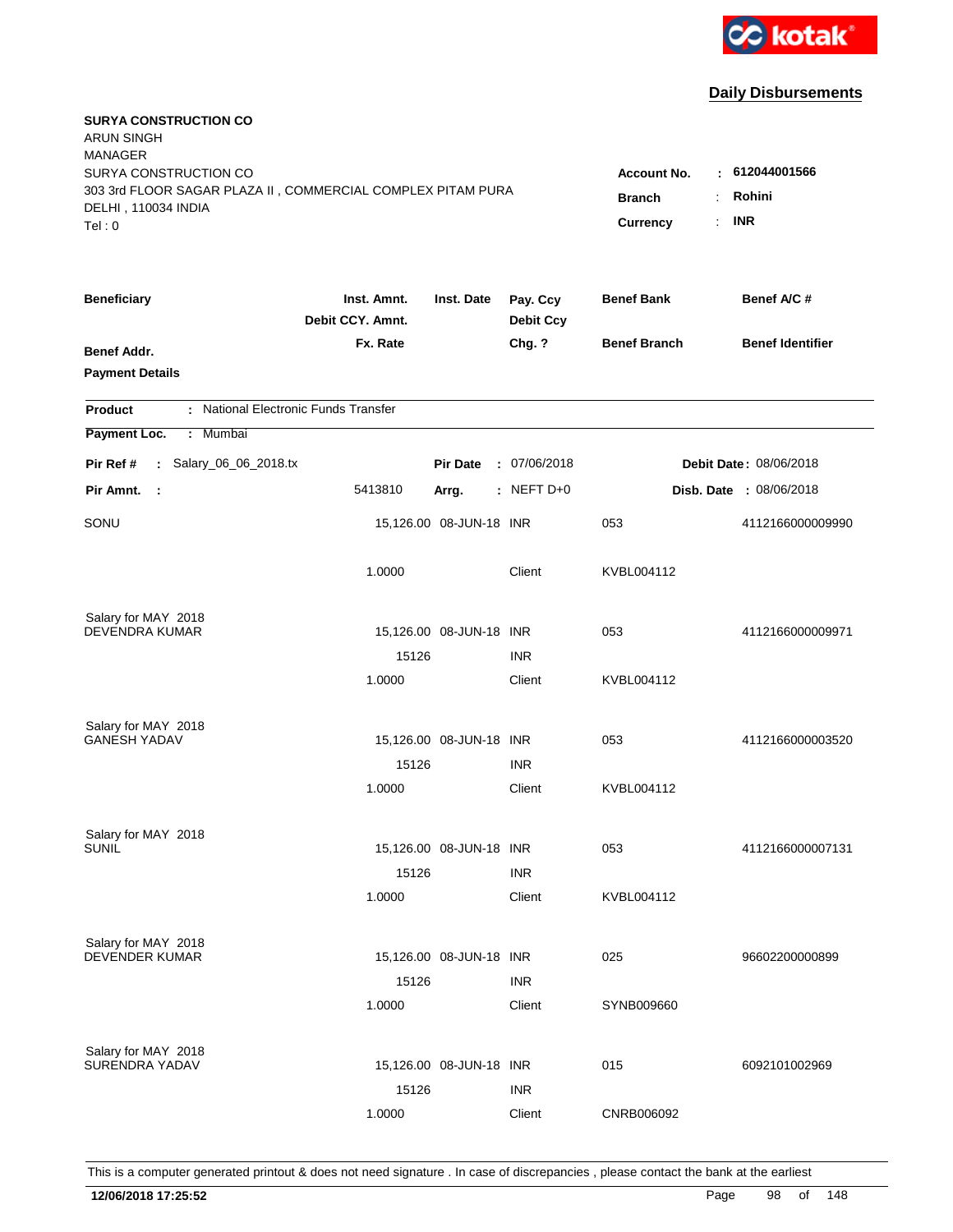

| <b>SURYA CONSTRUCTION CO</b><br><b>ARUN SINGH</b>                                            |                                 |                                 |                              |                     |                         |
|----------------------------------------------------------------------------------------------|---------------------------------|---------------------------------|------------------------------|---------------------|-------------------------|
| <b>MANAGER</b><br>SURYA CONSTRUCTION CO                                                      |                                 |                                 |                              | <b>Account No.</b>  | : 612044001566          |
| 303 3rd FLOOR SAGAR PLAZA II, COMMERCIAL COMPLEX PITAM PURA<br>DELHI, 110034 INDIA<br>Tel: 0 |                                 | <b>Branch</b><br>÷.<br>Currency | Rohini<br><b>INR</b>         |                     |                         |
|                                                                                              |                                 |                                 |                              |                     |                         |
| <b>Beneficiary</b>                                                                           | Inst. Amnt.<br>Debit CCY. Amnt. | Inst. Date                      | Pay. Ccy<br><b>Debit Ccy</b> | <b>Benef Bank</b>   | Benef A/C #             |
| Benef Addr.<br><b>Payment Details</b>                                                        | Fx. Rate                        |                                 | Chg. ?                       | <b>Benef Branch</b> | <b>Benef Identifier</b> |
| : National Electronic Funds Transfer<br><b>Product</b>                                       |                                 |                                 |                              |                     |                         |
| Payment Loc.<br>: Mumbai                                                                     |                                 |                                 |                              |                     |                         |
| : Salary_06_06_2018.tx<br>Pir Ref #                                                          |                                 | <b>Pir Date</b>                 | : 07/06/2018                 |                     | Debit Date: 08/06/2018  |
| Pir Amnt.<br>- 1                                                                             | 5413810                         | Arrg.                           | $:$ NEFT D+0                 |                     | Disb. Date : 08/06/2018 |
| <b>SURENDRA YADAV</b>                                                                        |                                 | 15,126.00 08-JUN-18 INR         |                              | 015                 | 6092101002969           |
|                                                                                              | 1.0000                          |                                 | Client                       | CNRB006092          |                         |
| Salary for MAY 2018                                                                          |                                 |                                 |                              |                     |                         |
| KAILASH KUMAR KAUSHIK                                                                        |                                 | 12,468.00 08-JUN-18 INR         |                              | 053                 | 4112178000001741        |
|                                                                                              | 12468<br>1.0000                 |                                 | <b>INR</b><br>Client         | KVBL004112          |                         |
|                                                                                              |                                 |                                 |                              |                     |                         |
| Salary for MAY 2018                                                                          |                                 |                                 |                              |                     |                         |
| <b>AMAR SINGH</b>                                                                            |                                 | 15,126.00 08-JUN-18 INR         |                              | 019                 | 603552742               |
|                                                                                              | 15126                           |                                 | <b>INR</b>                   |                     |                         |
|                                                                                              | 1.0000                          |                                 | Client                       | 110019056           |                         |
| Salary for MAY 2018                                                                          |                                 |                                 |                              |                     |                         |
| <b>ANKUR CHAUHAN</b>                                                                         |                                 | 16,449.00 08-JUN-18 INR         |                              | 240                 | 50100224554620          |
|                                                                                              | 16449                           |                                 | <b>INR</b>                   |                     |                         |
|                                                                                              | 1.0000                          |                                 | Client                       | HDFC009191          |                         |
| Salary for MAY 2018                                                                          |                                 |                                 |                              |                     |                         |
| ANUJ KUMAR                                                                                   |                                 | 15,126.00 08-JUN-18 INR         |                              | 019                 | 600225127               |
|                                                                                              | 15126                           |                                 | <b>INR</b>                   |                     |                         |
|                                                                                              | 1.0000                          |                                 | Client                       | 110019056           |                         |
| Salary for MAY 2018                                                                          |                                 |                                 |                              |                     |                         |
| ANVAR ANSARI                                                                                 |                                 | 4,391.00 08-JUN-18 INR          |                              | 019                 | 600224768               |
|                                                                                              | 4391                            |                                 | <b>INR</b>                   |                     |                         |
|                                                                                              | 1.0000                          |                                 | Client                       | 110019056           |                         |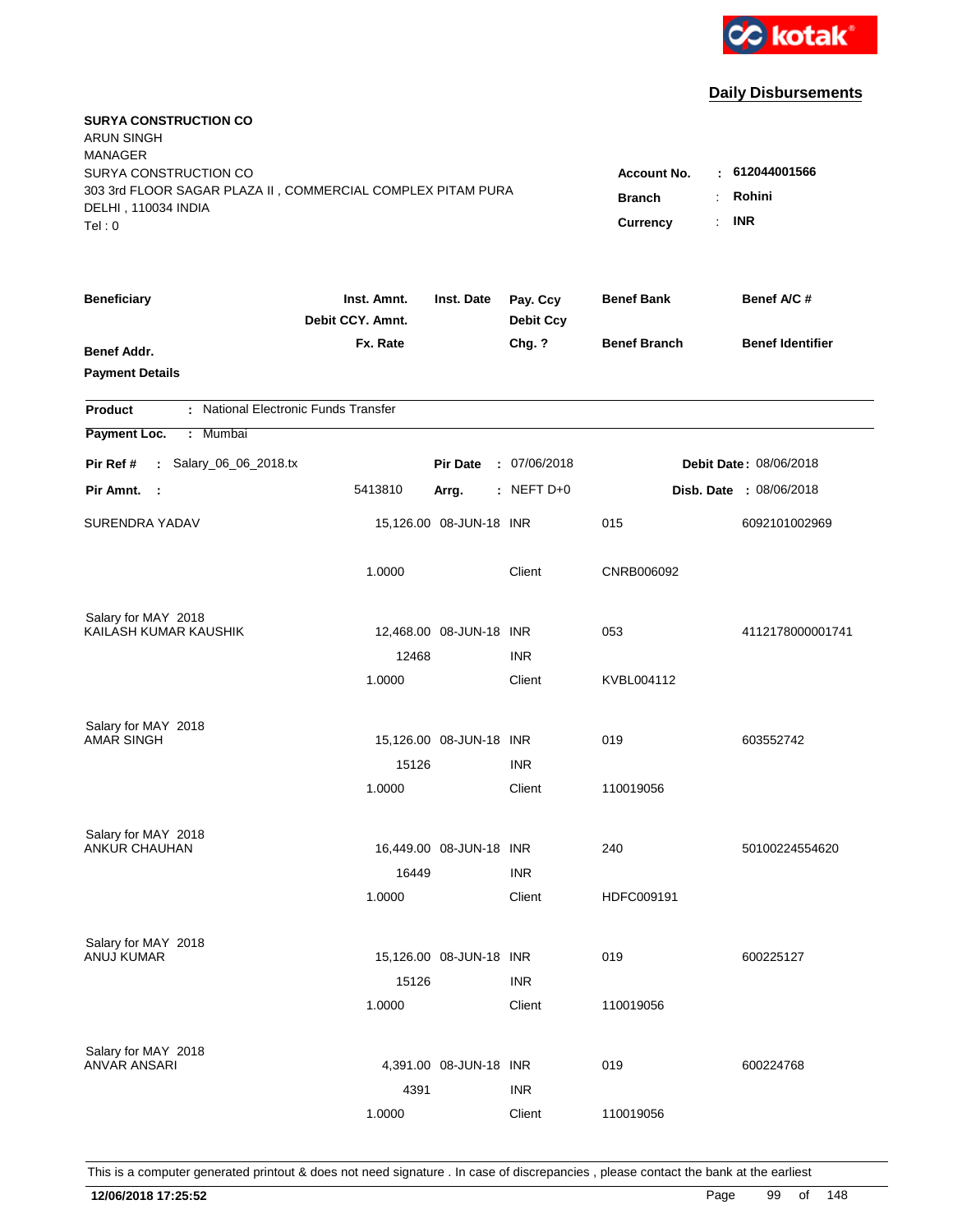

| <b>SURYA CONSTRUCTION CO</b><br><b>ARUN SINGH</b><br><b>MANAGER</b>                                                   |                                                 |                                                    |                              |                     |                         |
|-----------------------------------------------------------------------------------------------------------------------|-------------------------------------------------|----------------------------------------------------|------------------------------|---------------------|-------------------------|
| SURYA CONSTRUCTION CO<br>303 3rd FLOOR SAGAR PLAZA II, COMMERCIAL COMPLEX PITAM PURA<br>DELHI, 110034 INDIA<br>Tel: 0 | <b>Account No.</b><br><b>Branch</b><br>Currency | $-612044001566$<br>Rohini<br>÷<br><b>INR</b><br>÷. |                              |                     |                         |
| <b>Beneficiary</b>                                                                                                    | Inst. Amnt.<br>Debit CCY. Amnt.                 | Inst. Date                                         | Pay. Ccy<br><b>Debit Ccy</b> | <b>Benef Bank</b>   | Benef A/C #             |
| Benef Addr.<br><b>Payment Details</b>                                                                                 | Fx. Rate                                        |                                                    | Chg. ?                       | <b>Benef Branch</b> | <b>Benef Identifier</b> |
| : National Electronic Funds Transfer<br><b>Product</b>                                                                |                                                 |                                                    |                              |                     |                         |
| Payment Loc.<br>: Mumbai                                                                                              |                                                 |                                                    |                              |                     |                         |
| : Salary_06_06_2018.tx<br>Pir Ref #                                                                                   |                                                 | <b>Pir Date</b>                                    | : 07/06/2018                 |                     | Debit Date: 08/06/2018  |
| Pir Amnt. :                                                                                                           | 5413810                                         | Arrg.                                              | $:$ NEFT D+0                 |                     | Disb. Date : 08/06/2018 |
| ANVAR ANSARI                                                                                                          |                                                 | 4,391.00 08-JUN-18 INR                             |                              | 019                 | 600224768               |
|                                                                                                                       | 1.0000                                          |                                                    | Client                       | 110019056           |                         |
| Salary for MAY 2018                                                                                                   |                                                 |                                                    |                              |                     |                         |
| <b>ASHOK KUMAR</b>                                                                                                    |                                                 | 28,700.00 08-JUN-18 INR                            |                              | 024                 | 0903001500002884        |
|                                                                                                                       | 28700                                           |                                                    | <b>INR</b>                   |                     |                         |
|                                                                                                                       | 1.0000                                          |                                                    | Client                       | PUN0090300          |                         |
| Salary for MAY 2018                                                                                                   |                                                 |                                                    |                              |                     |                         |
| <b>ASHOK KUMAR</b>                                                                                                    |                                                 | 12,468.00 08-JUN-18 INR                            |                              | 019                 | 600224372               |
|                                                                                                                       | 12468                                           |                                                    | <b>INR</b>                   |                     |                         |
|                                                                                                                       | 1.0000                                          |                                                    | Client                       | 110019056           |                         |
| Salary for MAY 2018                                                                                                   |                                                 |                                                    |                              |                     |                         |
| <b>BHAGWAN DEEN</b>                                                                                                   |                                                 | 11,664.00 08-JUN-18 INR                            |                              | 019                 | 600224225               |
|                                                                                                                       | 11664                                           |                                                    | <b>INR</b>                   |                     |                         |
|                                                                                                                       | 1.0000                                          |                                                    | Client                       | 110019056           |                         |
| Salary for MAY 2018                                                                                                   |                                                 |                                                    |                              |                     |                         |
| <b>BHAVISHAN MANDAL</b>                                                                                               |                                                 | 12,468.00 08-JUN-18 INR                            |                              | 012                 | 53118100001528          |
|                                                                                                                       | 12468                                           |                                                    | <b>INR</b>                   |                     |                         |
|                                                                                                                       | 1.0000                                          |                                                    | Client                       | <b>BARBROHSEC</b>   |                         |
| Salary for MAY 2018                                                                                                   |                                                 |                                                    |                              |                     |                         |
| <b>CHANDAN SINGH</b>                                                                                                  |                                                 | 6,033.00 08-JUN-18 INR                             |                              | 019                 | 604838130               |
|                                                                                                                       | 6033                                            |                                                    | <b>INR</b>                   |                     |                         |
|                                                                                                                       | 1.0000                                          |                                                    | Client                       | 110019056           |                         |
|                                                                                                                       |                                                 |                                                    |                              |                     |                         |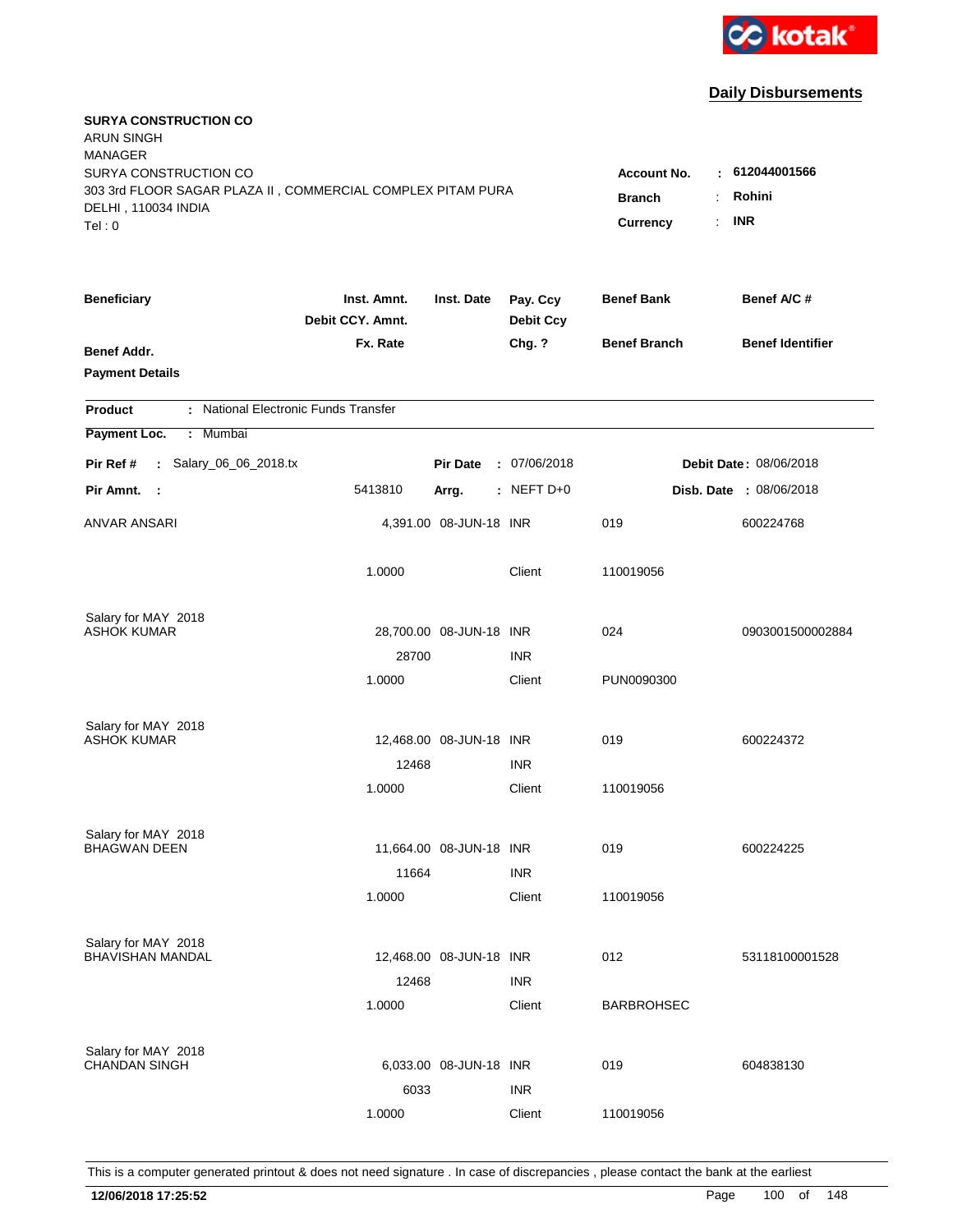

| <b>SURYA CONSTRUCTION CO</b><br><b>ARUN SINGH</b>                                    |                                 |                         |                              |                         |                               |
|--------------------------------------------------------------------------------------|---------------------------------|-------------------------|------------------------------|-------------------------|-------------------------------|
| <b>MANAGER</b>                                                                       |                                 |                         |                              |                         |                               |
| SURYA CONSTRUCTION CO<br>303 3rd FLOOR SAGAR PLAZA II, COMMERCIAL COMPLEX PITAM PURA |                                 |                         |                              | <b>Account No.</b><br>٠ | 612044001566                  |
| DELHI, 110034 INDIA                                                                  |                                 |                         |                              | <b>Branch</b>           | Rohini                        |
| Tel: 0                                                                               |                                 |                         |                              | Currency<br>÷.          | <b>INR</b>                    |
| <b>Beneficiary</b>                                                                   | Inst. Amnt.<br>Debit CCY. Amnt. | Inst. Date              | Pay. Ccy<br><b>Debit Ccy</b> | <b>Benef Bank</b>       | Benef A/C #                   |
| Benef Addr.                                                                          | Fx. Rate                        |                         | Chg. ?                       | <b>Benef Branch</b>     | <b>Benef Identifier</b>       |
| <b>Payment Details</b>                                                               |                                 |                         |                              |                         |                               |
| : National Electronic Funds Transfer<br><b>Product</b>                               |                                 |                         |                              |                         |                               |
| Payment Loc.<br>: Mumbai                                                             |                                 |                         |                              |                         |                               |
| : Salary_06_06_2018.tx<br>Pir Ref #                                                  |                                 | <b>Pir Date</b>         | : 07/06/2018                 |                         | <b>Debit Date: 08/06/2018</b> |
| Pir Amnt. :                                                                          | 5413810                         | Arrg.                   | $:$ NEFT D+0                 |                         | Disb. Date : 08/06/2018       |
| <b>CHANDAN SINGH</b>                                                                 |                                 | 6,033.00 08-JUN-18 INR  |                              | 019                     | 604838130                     |
|                                                                                      | 1.0000                          |                         | Client                       | 110019056               |                               |
| Salary for MAY 2018                                                                  |                                 |                         |                              |                         |                               |
| CHHEDA LAL SHARMA                                                                    |                                 | 15,126.00 08-JUN-18 INR |                              | 019                     | 600224713                     |
|                                                                                      | 15126                           |                         | <b>INR</b>                   |                         |                               |
|                                                                                      | 1.0000                          |                         | Client                       | 110019056               |                               |
| Salary for MAY 2018                                                                  |                                 |                         |                              |                         |                               |
| <b>DEVENDER SINGH</b>                                                                |                                 | 12,468.00 08-JUN-18 INR |                              | 019                     | 600224292                     |
|                                                                                      | 12468                           |                         | <b>INR</b>                   |                         |                               |
|                                                                                      | 1.0000                          |                         | Client                       | 110019056               |                               |
| Salary for MAY 2018                                                                  |                                 |                         |                              |                         |                               |
| <b>DINESH KUMAR</b>                                                                  |                                 | 11,710.00 08-JUN-18 INR |                              | 019                     | 600224928                     |
|                                                                                      | 11710                           |                         | <b>INR</b>                   |                         |                               |
|                                                                                      | 1.0000                          |                         | Client                       | 110019056               |                               |
| Salary for MAY 2018<br>DINESH KUMAR PAL                                              |                                 |                         |                              |                         |                               |
|                                                                                      |                                 | 15,126.00 08-JUN-18 INR |                              | 012                     | 53110100004076                |
|                                                                                      | 15126                           |                         | <b>INR</b>                   |                         |                               |
|                                                                                      | 1.0000                          |                         | Client                       | <b>BARBROHSEC</b>       |                               |
| Salary for MAY 2018                                                                  |                                 |                         |                              |                         |                               |
| <b>DURGESH</b>                                                                       |                                 | 15,126.00 08-JUN-18 INR |                              | 019                     | 600224655                     |
|                                                                                      | 15126                           |                         | <b>INR</b>                   |                         |                               |
|                                                                                      | 1.0000                          |                         | Client                       | 110019056               |                               |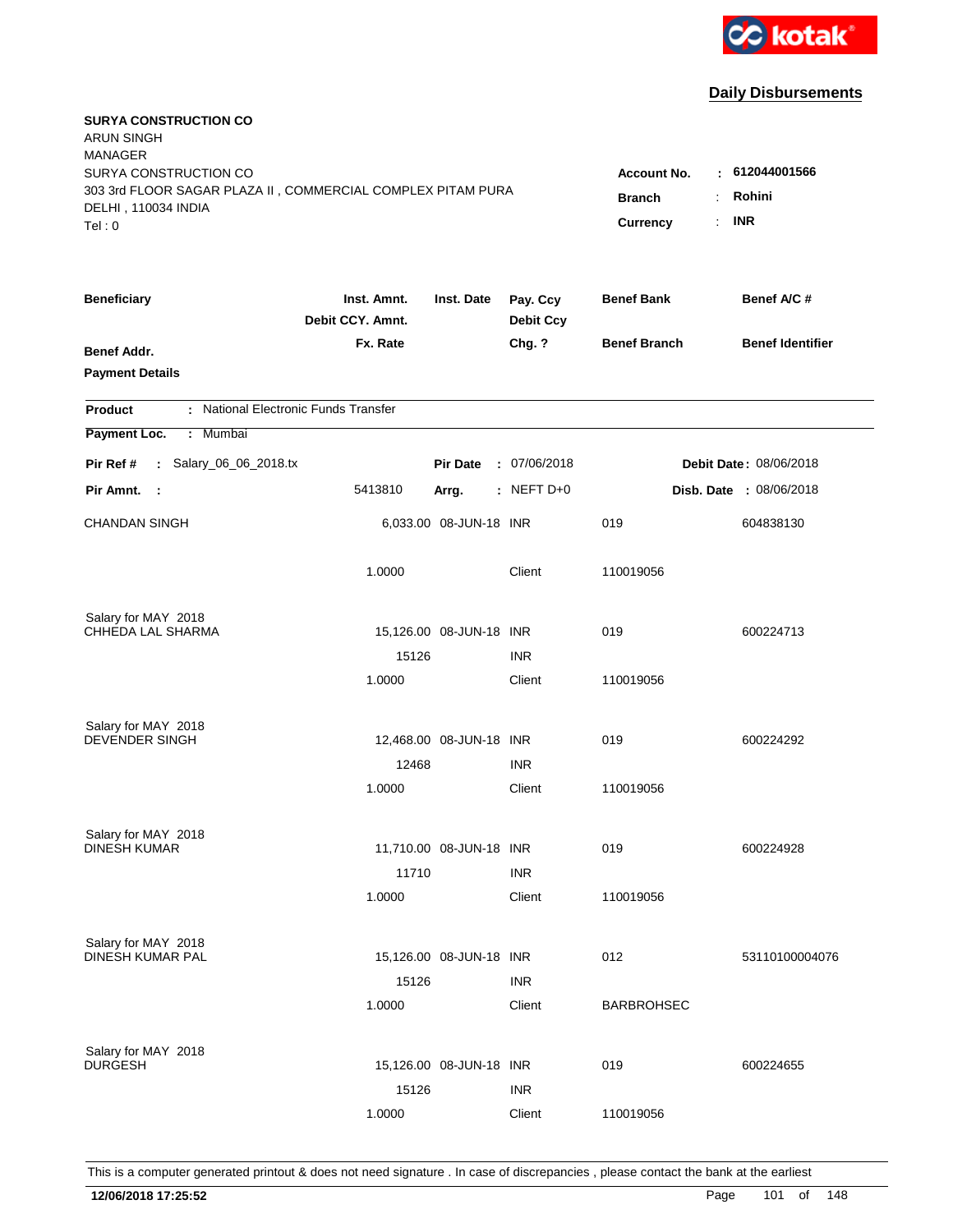

| <b>SURYA CONSTRUCTION CO</b><br><b>ARUN SINGH</b><br><b>MANAGER</b>                  |                                 |                         |                              |                                     |                                |
|--------------------------------------------------------------------------------------|---------------------------------|-------------------------|------------------------------|-------------------------------------|--------------------------------|
| SURYA CONSTRUCTION CO<br>303 3rd FLOOR SAGAR PLAZA II, COMMERCIAL COMPLEX PITAM PURA |                                 |                         |                              | <b>Account No.</b><br><b>Branch</b> | $-612044001566$<br>Rohini<br>÷ |
| DELHI, 110034 INDIA<br>Tel: 0                                                        |                                 |                         |                              | Currency                            | <b>INR</b><br>÷.               |
| <b>Beneficiary</b>                                                                   | Inst. Amnt.<br>Debit CCY. Amnt. | Inst. Date              | Pay. Ccy<br><b>Debit Ccy</b> | <b>Benef Bank</b>                   | Benef A/C #                    |
| Benef Addr.<br><b>Payment Details</b>                                                | Fx. Rate                        |                         | Chg. ?                       | <b>Benef Branch</b>                 | <b>Benef Identifier</b>        |
| : National Electronic Funds Transfer<br><b>Product</b>                               |                                 |                         |                              |                                     |                                |
| Payment Loc.<br><b>Mumbai</b><br>÷.                                                  |                                 |                         |                              |                                     |                                |
| : Salary_06_06_2018.tx<br>Pir Ref #                                                  |                                 | <b>Pir Date</b>         | : 07/06/2018                 |                                     | <b>Debit Date: 08/06/2018</b>  |
| Pir Amnt.<br>$\sim$ 1                                                                | 5413810                         | Arrg.                   | $:$ NEFT D+0                 |                                     | <b>Disb. Date : 08/06/2018</b> |
| <b>DURGESH</b>                                                                       |                                 | 15,126.00 08-JUN-18 INR |                              | 019                                 | 600224655                      |
|                                                                                      | 1.0000                          |                         | Client                       | 110019056                           |                                |
| Salary for MAY 2018                                                                  |                                 |                         |                              |                                     |                                |
| HARENDER PAL                                                                         |                                 | 8,783.00 08-JUN-18 INR  |                              | 019                                 | 604837873                      |
|                                                                                      | 8783                            |                         | <b>INR</b>                   |                                     |                                |
|                                                                                      | 1.0000                          |                         | Client                       | 110019056                           |                                |
| Salary for MAY 2018                                                                  |                                 |                         |                              |                                     |                                |
| <b>HARI KISHORE DAS</b>                                                              |                                 | 3,217.00 08-JUN-18 INR  |                              | 019                                 | 604838265                      |
|                                                                                      | 3217                            |                         | <b>INR</b>                   |                                     |                                |
|                                                                                      | 1.0000                          |                         | Client                       | 110019056                           |                                |
| Salary for MAY 2018                                                                  |                                 |                         |                              |                                     |                                |
| <b>HARIKESH</b>                                                                      |                                 | 8,446.00 08-JUN-18 INR  |                              | 019                                 | 600224236                      |
|                                                                                      | 8446                            |                         | <b>INR</b>                   |                                     |                                |
|                                                                                      | 1.0000                          |                         | Client                       | 110019056                           |                                |
| Salary for MAY 2018                                                                  |                                 |                         |                              |                                     |                                |
| JAGESHWAR                                                                            |                                 | 15,126.00 08-JUN-18 INR |                              | 019                                 | 600225116                      |
|                                                                                      | 15126                           |                         | <b>INR</b>                   |                                     |                                |
|                                                                                      | 1.0000                          |                         | Client                       | 110019056                           |                                |
| Salary for MAY 2018                                                                  |                                 |                         |                              |                                     |                                |
| <b>JAI KUMAR</b>                                                                     |                                 | 12,468.00 08-JUN-18 INR |                              | 019                                 | 600224361                      |
|                                                                                      | 12468                           |                         | <b>INR</b>                   |                                     |                                |
|                                                                                      | 1.0000                          |                         | Client                       | 110019056                           |                                |
|                                                                                      |                                 |                         |                              |                                     |                                |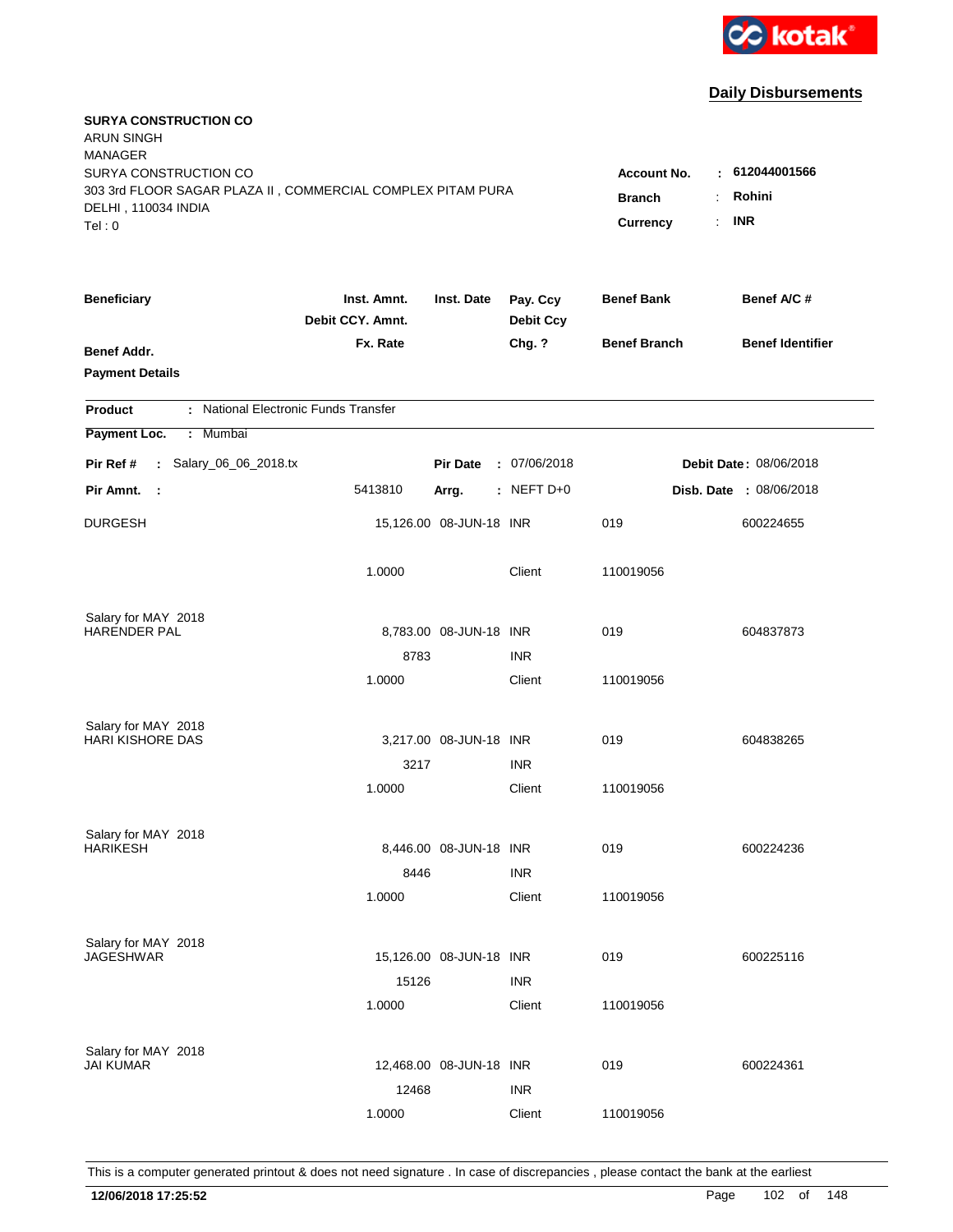

| <b>SURYA CONSTRUCTION CO</b><br><b>ARUN SINGH</b><br><b>MANAGER</b><br>SURYA CONSTRUCTION CO |                                 |                         |                              | <b>Account No.</b>        | $-612044001566$                 |
|----------------------------------------------------------------------------------------------|---------------------------------|-------------------------|------------------------------|---------------------------|---------------------------------|
| 303 3rd FLOOR SAGAR PLAZA II, COMMERCIAL COMPLEX PITAM PURA<br>DELHI, 110034 INDIA<br>Tel: 0 |                                 |                         |                              | <b>Branch</b><br>Currency | Rohini<br>÷<br><b>INR</b><br>÷. |
| <b>Beneficiary</b>                                                                           | Inst. Amnt.<br>Debit CCY. Amnt. | Inst. Date              | Pay. Ccy<br><b>Debit Ccy</b> | <b>Benef Bank</b>         | Benef A/C #                     |
| Benef Addr.<br><b>Payment Details</b>                                                        | Fx. Rate                        |                         | Chg. ?                       | <b>Benef Branch</b>       | <b>Benef Identifier</b>         |
| : National Electronic Funds Transfer<br><b>Product</b>                                       |                                 |                         |                              |                           |                                 |
| Payment Loc.<br>: Mumbai                                                                     |                                 |                         |                              |                           |                                 |
| : Salary_06_06_2018.tx<br>Pir Ref #                                                          |                                 | <b>Pir Date</b>         | : 07/06/2018                 |                           | Debit Date: 08/06/2018          |
| Pir Amnt. :                                                                                  | 5413810                         | Arrg.                   | $:$ NEFT D+0                 |                           | Disb. Date : 08/06/2018         |
| JAI KUMAR                                                                                    |                                 | 12,468.00 08-JUN-18 INR |                              | 019                       | 600224361                       |
|                                                                                              | 1.0000                          |                         | Client                       | 110019056                 |                                 |
| Salary for MAY 2018                                                                          |                                 |                         |                              |                           |                                 |
| JAWAHAR RAI                                                                                  |                                 | 15,126.00 08-JUN-18 INR |                              | 019                       | 600224871                       |
|                                                                                              | 15126<br>1.0000                 |                         | <b>INR</b><br>Client         | 110019056                 |                                 |
| Salary for MAY 2018                                                                          |                                 |                         |                              |                           |                                 |
| JITENDER PAL                                                                                 |                                 | 15,126.00 08-JUN-18 INR |                              | 019                       | 602907800                       |
|                                                                                              | 15126                           |                         | <b>INR</b>                   |                           |                                 |
|                                                                                              | 1.0000                          |                         | Client                       | 110019056                 |                                 |
| Salary for MAY 2018                                                                          |                                 |                         |                              |                           |                                 |
| <b>JITENDER PATHAK</b>                                                                       |                                 | 12,468.00 08-JUN-18 INR |                              | 019                       | 600224917                       |
|                                                                                              | 12468<br>1.0000                 |                         | <b>INR</b><br>Client         | 110019056                 |                                 |
|                                                                                              |                                 |                         |                              |                           |                                 |
| Salary for MAY 2018                                                                          |                                 |                         |                              |                           |                                 |
| KADIR ANSARI                                                                                 | 15126                           | 15,126.00 08-JUN-18 INR | <b>INR</b>                   | 019                       | 600224906                       |
|                                                                                              | 1.0000                          |                         | Client                       | 110019056                 |                                 |
|                                                                                              |                                 |                         |                              |                           |                                 |
| Salary for MAY 2018<br>KAILASH CHAND                                                         |                                 | 12,468.00 08-JUN-18 INR |                              | 019                       | 600224327                       |
|                                                                                              | 12468                           |                         | <b>INR</b>                   |                           |                                 |
|                                                                                              | 1.0000                          |                         | Client                       | 110019056                 |                                 |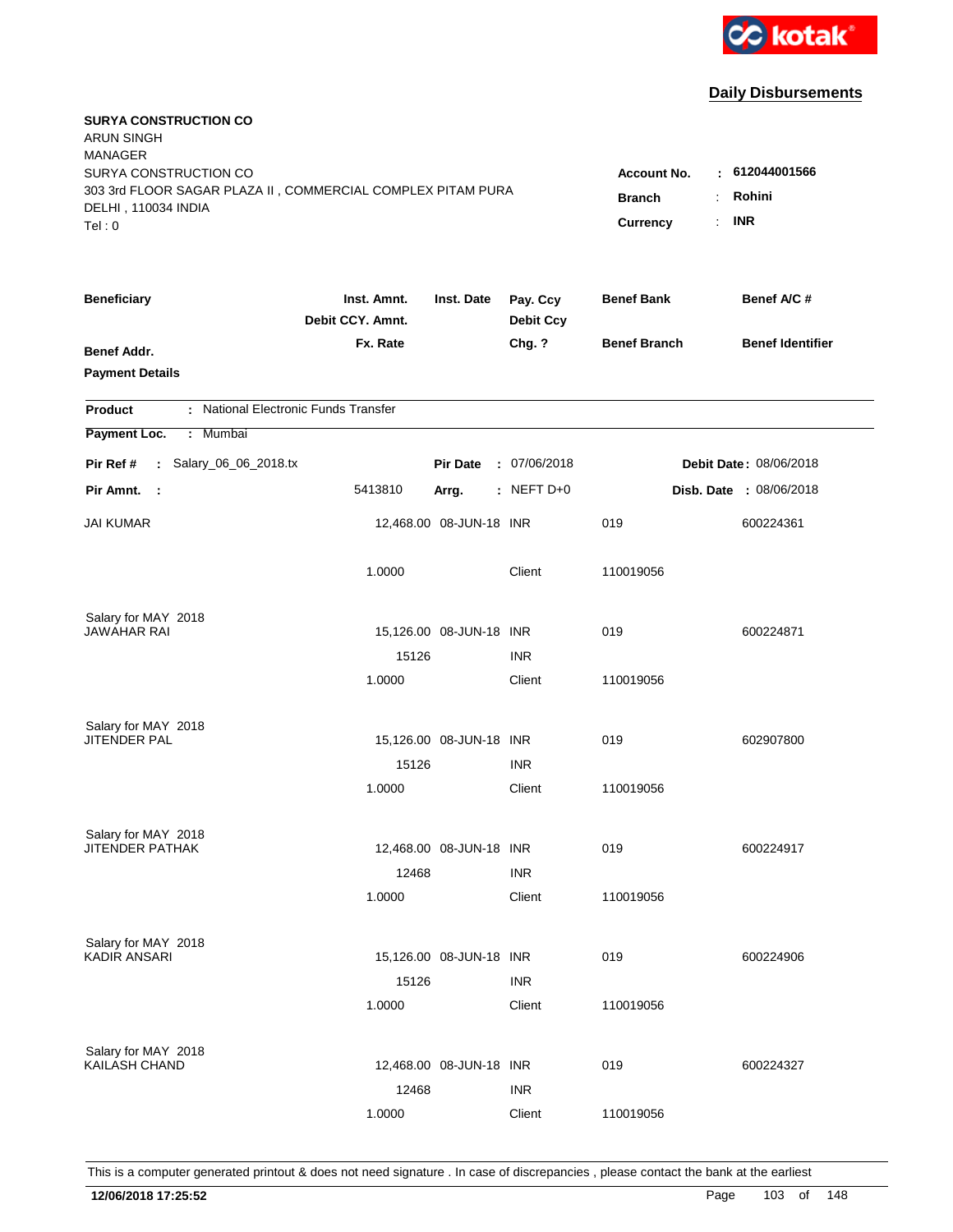

| <b>SURYA CONSTRUCTION CO</b><br><b>ARUN SINGH</b>                                            |                                 |                         |                              |                           |                         |
|----------------------------------------------------------------------------------------------|---------------------------------|-------------------------|------------------------------|---------------------------|-------------------------|
| <b>MANAGER</b><br>SURYA CONSTRUCTION CO                                                      |                                 |                         |                              | <b>Account No.</b><br>÷   | 612044001566            |
| 303 3rd FLOOR SAGAR PLAZA II, COMMERCIAL COMPLEX PITAM PURA<br>DELHI, 110034 INDIA<br>Tel: 0 |                                 |                         |                              | <b>Branch</b><br>Currency | Rohini<br><b>INR</b>    |
| <b>Beneficiary</b>                                                                           | Inst. Amnt.<br>Debit CCY. Amnt. | Inst. Date              | Pay. Ccy<br><b>Debit Ccy</b> | <b>Benef Bank</b>         | Benef A/C #             |
| Benef Addr.<br><b>Payment Details</b>                                                        | Fx. Rate                        |                         | Chg. ?                       | <b>Benef Branch</b>       | <b>Benef Identifier</b> |
| : National Electronic Funds Transfer<br><b>Product</b>                                       |                                 |                         |                              |                           |                         |
| Payment Loc.<br>: Mumbai                                                                     |                                 |                         |                              |                           |                         |
| : Salary_06_06_2018.tx<br>Pir Ref #                                                          |                                 | <b>Pir Date</b>         | : 07/06/2018                 |                           | Debit Date: 08/06/2018  |
| Pir Amnt. :                                                                                  | 5413810                         | Arrg.                   | $:$ NEFT D+0                 |                           | Disb. Date : 08/06/2018 |
| <b>KAILASH CHAND</b>                                                                         |                                 | 12,468.00 08-JUN-18 INR |                              | 019                       | 600224327               |
|                                                                                              | 1.0000                          |                         | Client                       | 110019056                 |                         |
| Salary for MAY 2018                                                                          |                                 |                         |                              |                           |                         |
| KAMLESH KUMAR                                                                                |                                 | 15,126.00 08-JUN-18 INR |                              | 019                       | 600224826               |
|                                                                                              | 15126                           |                         | <b>INR</b>                   |                           |                         |
|                                                                                              | 1.0000                          |                         | Client                       | 110019056                 |                         |
| Salary for MAY 2018                                                                          |                                 |                         |                              |                           |                         |
| <b>KANCHAN SINGH</b>                                                                         |                                 | 15,126.00 08-JUN-18 INR |                              | 012                       | 27600100010056          |
|                                                                                              | 15126                           |                         | <b>INR</b>                   |                           |                         |
|                                                                                              | 1.0000                          |                         | Client                       | 110012079                 |                         |
| Salary for MAY 2018                                                                          |                                 |                         |                              |                           |                         |
| <b>KRISHAN KUMAR</b>                                                                         |                                 | 14,638.00 08-JUN-18 INR |                              | 019                       | 604838016               |
|                                                                                              | 14638                           |                         | <b>INR</b>                   |                           |                         |
|                                                                                              | 1.0000                          |                         | Client                       | 110019056                 |                         |
| Salary for MAY 2018                                                                          |                                 |                         |                              |                           |                         |
| <b>LAL BABU</b>                                                                              |                                 | 12,468.00 08-JUN-18 INR |                              | 019                       | 600224485               |
|                                                                                              | 12468                           |                         | <b>INR</b>                   |                           |                         |
|                                                                                              | 1.0000                          |                         | Client                       | 110019056                 |                         |
| Salary for MAY 2018                                                                          |                                 |                         |                              |                           |                         |
| LAL BIHARI                                                                                   |                                 | 13,175.00 08-JUN-18 INR |                              | 012                       | 53110100002352          |
|                                                                                              | 13175                           |                         | <b>INR</b>                   |                           |                         |
|                                                                                              | 1.0000                          |                         | Client                       | <b>BARBROHSEC</b>         |                         |
|                                                                                              |                                 |                         |                              |                           |                         |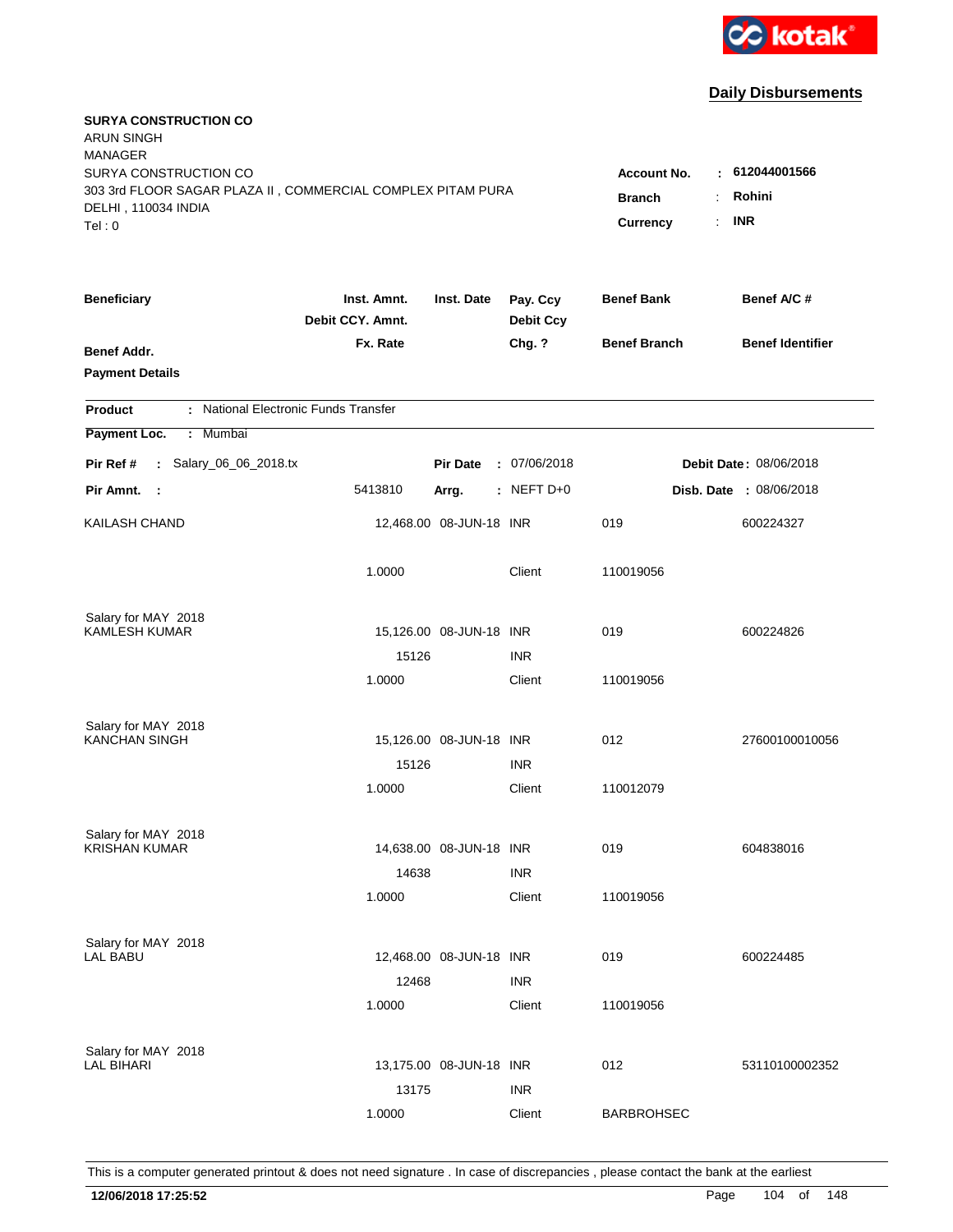

| <b>SURYA CONSTRUCTION CO</b><br><b>ARUN SINGH</b><br><b>MANAGER</b>                         |                                 |                            |                              |                     |                         |
|---------------------------------------------------------------------------------------------|---------------------------------|----------------------------|------------------------------|---------------------|-------------------------|
| SURYA CONSTRUCTION CO                                                                       |                                 |                            |                              | <b>Account No.</b>  | : 612044001566          |
| 303 3rd FLOOR SAGAR PLAZA II, COMMERCIAL COMPLEX PITAM PURA<br>DELHI, 110034 INDIA<br>Tel:0 | <b>Branch</b><br>Currency       | Rohini<br><b>INR</b><br>÷. |                              |                     |                         |
|                                                                                             |                                 |                            |                              |                     |                         |
| <b>Beneficiary</b>                                                                          | Inst. Amnt.<br>Debit CCY. Amnt. | Inst. Date                 | Pay. Ccy<br><b>Debit Ccy</b> | <b>Benef Bank</b>   | Benef A/C #             |
| Benef Addr.                                                                                 | Fx. Rate                        |                            | Chg. ?                       | <b>Benef Branch</b> | <b>Benef Identifier</b> |
| <b>Payment Details</b>                                                                      |                                 |                            |                              |                     |                         |
| : National Electronic Funds Transfer<br><b>Product</b>                                      |                                 |                            |                              |                     |                         |
| Payment Loc.<br>: Mumbai                                                                    |                                 |                            |                              |                     |                         |
| : Salary_06_06_2018.tx<br>Pir Ref #                                                         |                                 | <b>Pir Date</b>            | : 07/06/2018                 |                     | Debit Date: 08/06/2018  |
| Pir Amnt.<br>- 1                                                                            | 5413810                         | Arrg.                      | $:$ NEFT D+0                 |                     | Disb. Date : 08/06/2018 |
| <b>LAL BIHARI</b>                                                                           |                                 | 13,175.00 08-JUN-18 INR    |                              | 012                 | 53110100002352          |
|                                                                                             | 1.0000                          |                            | Client                       | <b>BARBROHSEC</b>   |                         |
| Salary for MAY 2018                                                                         |                                 |                            |                              |                     |                         |
| <b>LALLAN RAWAT</b>                                                                         |                                 | 15,126.00 08-JUN-18 INR    |                              | 019                 | 600224203               |
|                                                                                             | 15126                           |                            | <b>INR</b>                   |                     |                         |
|                                                                                             | 1.0000                          |                            | Client                       | 110019056           |                         |
| Salary for MAY 2018                                                                         |                                 |                            |                              |                     |                         |
| <b>MAHESH</b>                                                                               |                                 | 12,468.00 08-JUN-18 INR    |                              | 019                 | 600224699               |
|                                                                                             | 12468                           |                            | <b>INR</b>                   |                     |                         |
|                                                                                             | 1.0000                          |                            | Client                       | 110019056           |                         |
| Salary for MAY 2018                                                                         |                                 |                            |                              |                     |                         |
| <b>MANOJ KUMAR</b>                                                                          |                                 | 12,468.00 08-JUN-18 INR    |                              | 019                 | 600224644               |
|                                                                                             | 12468                           |                            | <b>INR</b>                   |                     |                         |
|                                                                                             | 1.0000                          |                            | Client                       | 110019056           |                         |
| Salary for MAY 2018                                                                         |                                 |                            |                              |                     |                         |
| <b>MANOJ KUMAR</b>                                                                          |                                 | 15,126.00 08-JUN-18 INR    |                              | 019                 | 600224156               |
|                                                                                             | 15126                           |                            | <b>INR</b>                   |                     |                         |
|                                                                                             | 1.0000                          |                            | Client                       | 110019056           |                         |
| Salary for MAY 2018                                                                         |                                 |                            |                              |                     |                         |
| <b>MINTOO MANDAL</b>                                                                        |                                 | 15,126.00 08-JUN-18 INR    |                              | 019                 | 600225047               |
|                                                                                             | 15126                           |                            | <b>INR</b>                   |                     |                         |
|                                                                                             | 1.0000                          |                            | Client                       | 110019056           |                         |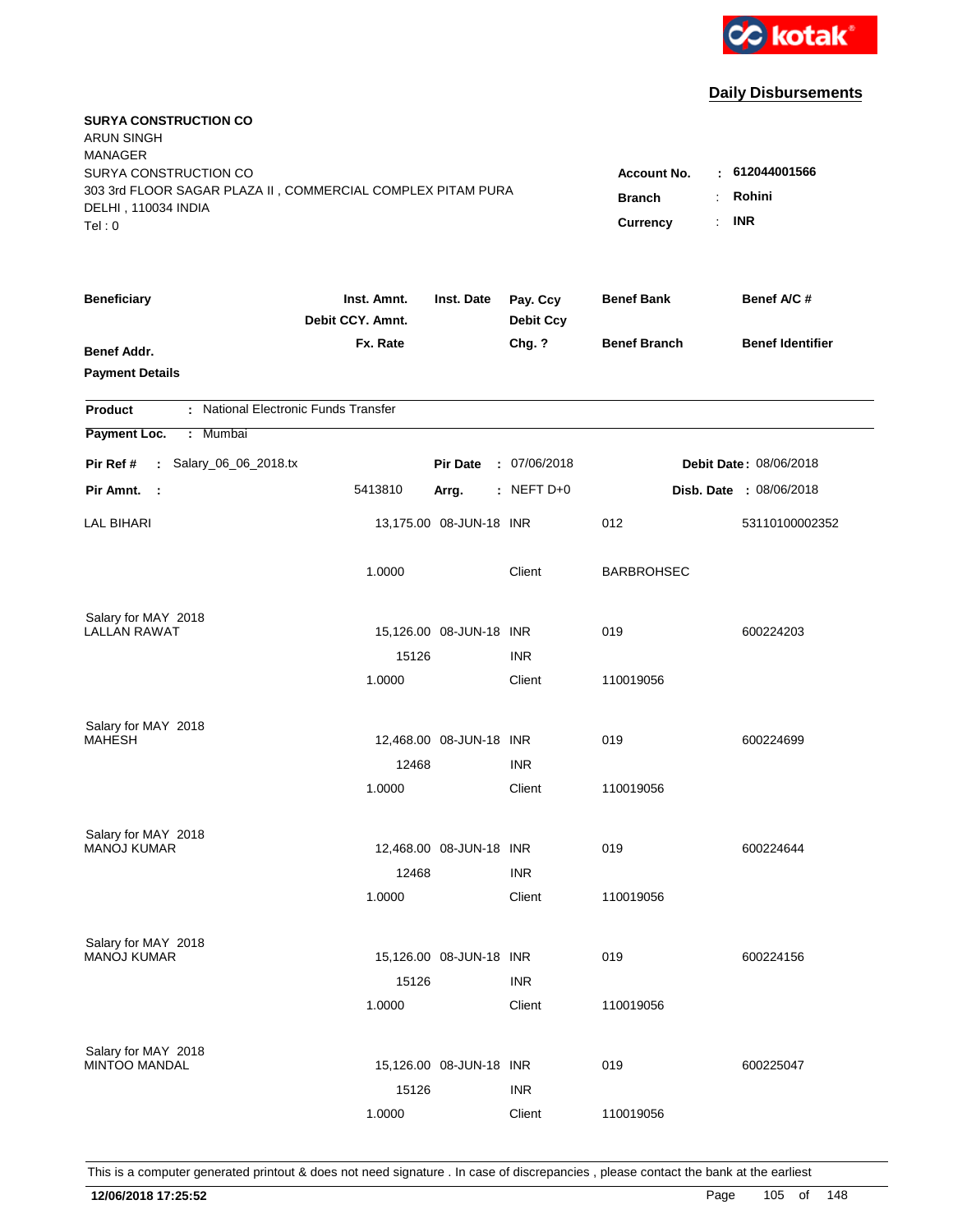

| <b>SURYA CONSTRUCTION CO</b><br><b>ARUN SINGH</b><br><b>MANAGER</b><br>SURYA CONSTRUCTION CO<br>303 3rd FLOOR SAGAR PLAZA II, COMMERCIAL COMPLEX PITAM PURA<br>DELHI, 110034 INDIA<br>Tel: 0 | <b>Account No.</b><br>÷.<br><b>Branch</b><br>$\mathbb{R}^{\mathbb{Z}}$<br>Currency | 612044001566<br>Rohini<br><b>INR</b> |                              |                     |                                |
|----------------------------------------------------------------------------------------------------------------------------------------------------------------------------------------------|------------------------------------------------------------------------------------|--------------------------------------|------------------------------|---------------------|--------------------------------|
| <b>Beneficiary</b>                                                                                                                                                                           | Inst. Amnt.<br>Debit CCY. Amnt.                                                    | Inst. Date                           | Pay. Ccy<br><b>Debit Ccy</b> | <b>Benef Bank</b>   | Benef A/C#                     |
| Benef Addr.<br><b>Payment Details</b>                                                                                                                                                        | Fx. Rate                                                                           |                                      | Chg. ?                       | <b>Benef Branch</b> | <b>Benef Identifier</b>        |
| : National Electronic Funds Transfer<br><b>Product</b>                                                                                                                                       |                                                                                    |                                      |                              |                     |                                |
| Payment Loc.<br>: Mumbai                                                                                                                                                                     |                                                                                    |                                      |                              |                     |                                |
| : Salary_06_06_2018.tx<br>Pir Ref #                                                                                                                                                          |                                                                                    | <b>Pir Date</b>                      | : 07/06/2018                 |                     | Debit Date: 08/06/2018         |
| Pir Amnt.<br>$\sim$ 1                                                                                                                                                                        | 5413810                                                                            | Arrg.                                | : NEFT $D+0$                 |                     | <b>Disb. Date : 08/06/2018</b> |
| <b>MINTOO MANDAL</b>                                                                                                                                                                         |                                                                                    | 15,126.00 08-JUN-18 INR              |                              | 019                 | 600225047                      |
|                                                                                                                                                                                              | 1.0000                                                                             |                                      | Client                       | 110019056           |                                |
| Salary for MAY 2018                                                                                                                                                                          |                                                                                    |                                      |                              |                     |                                |
| <b>MOHAN LAL</b>                                                                                                                                                                             |                                                                                    | 8,044.00 08-JUN-18 INR               |                              | 019                 | 600225070                      |
|                                                                                                                                                                                              | 8044<br>1.0000                                                                     |                                      | <b>INR</b><br>Client         | 110019056           |                                |
|                                                                                                                                                                                              |                                                                                    |                                      |                              |                     |                                |
| Salary for MAY 2018                                                                                                                                                                          |                                                                                    |                                      |                              |                     |                                |
| <b>MOHAN LAL</b>                                                                                                                                                                             |                                                                                    | 12,468.00 08-JUN-18 INR              |                              | 019                 | 600224123                      |
|                                                                                                                                                                                              | 12468                                                                              |                                      | <b>INR</b>                   |                     |                                |
|                                                                                                                                                                                              | 1.0000                                                                             |                                      | Client                       | 110019056           |                                |
| Salary for MAY 2018                                                                                                                                                                          |                                                                                    |                                      |                              |                     |                                |
| <b>MOHAN LAL YADAV</b>                                                                                                                                                                       |                                                                                    | 12,468.00 08-JUN-18 INR              |                              | 019                 | 601249727                      |
|                                                                                                                                                                                              | 12468                                                                              |                                      | <b>INR</b>                   |                     |                                |
|                                                                                                                                                                                              | 1.0000                                                                             |                                      | Client                       | 110019056           |                                |
| Salary for MAY 2018                                                                                                                                                                          |                                                                                    |                                      |                              |                     |                                |
| <b>MOHIT KUMAR</b>                                                                                                                                                                           |                                                                                    | 16,449.00 08-JUN-18 INR              |                              | 259                 | 1283104000044156               |
|                                                                                                                                                                                              | 16449                                                                              |                                      | <b>INR</b>                   |                     |                                |
|                                                                                                                                                                                              | 1.0000                                                                             |                                      | Client                       | <b>IBKL001283</b>   |                                |
|                                                                                                                                                                                              |                                                                                    |                                      |                              |                     |                                |
| Salary for MAY 2018<br><b>MUKESH KUMAR</b>                                                                                                                                                   |                                                                                    | 15,126.00 08-JUN-18 INR              |                              | 019                 | 604837737                      |
|                                                                                                                                                                                              | 15126                                                                              |                                      | <b>INR</b>                   |                     |                                |
|                                                                                                                                                                                              | 1.0000                                                                             |                                      | Client                       | 110019056           |                                |
|                                                                                                                                                                                              |                                                                                    |                                      |                              |                     |                                |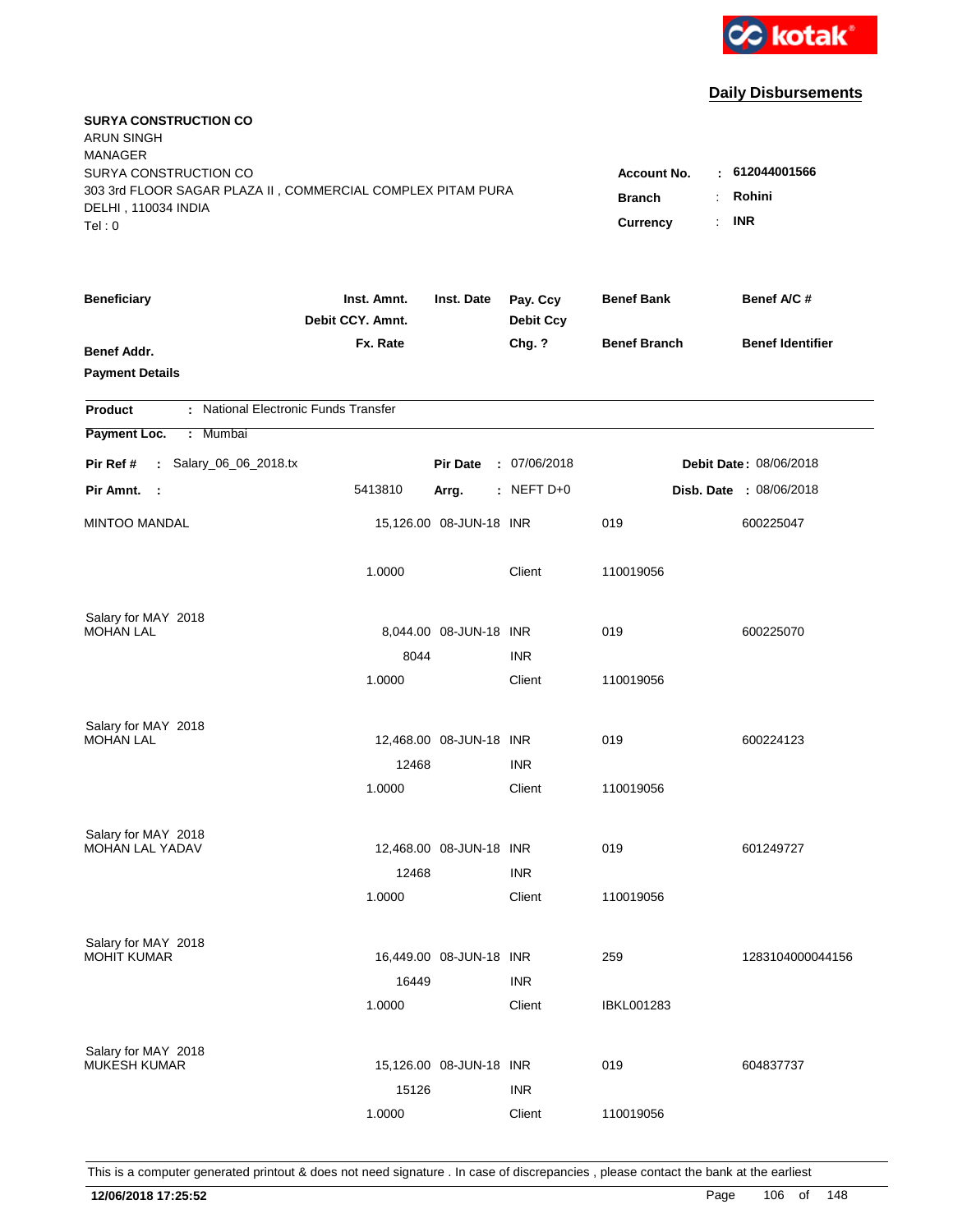

| <b>SURYA CONSTRUCTION CO</b><br><b>ARUN SINGH</b><br><b>MANAGER</b>                  |                                 |                         |                              |                           |                                  |
|--------------------------------------------------------------------------------------|---------------------------------|-------------------------|------------------------------|---------------------------|----------------------------------|
| SURYA CONSTRUCTION CO<br>303 3rd FLOOR SAGAR PLAZA II, COMMERCIAL COMPLEX PITAM PURA |                                 |                         |                              | <b>Account No.</b>        | $-612044001566$                  |
| DELHI, 110034 INDIA<br>Tel: 0                                                        |                                 |                         |                              | <b>Branch</b><br>Currency | Rohini<br>÷.<br><b>INR</b><br>÷. |
| <b>Beneficiary</b>                                                                   | Inst. Amnt.<br>Debit CCY. Amnt. | Inst. Date              | Pay. Ccy<br><b>Debit Ccy</b> | <b>Benef Bank</b>         | Benef A/C #                      |
| Benef Addr.<br><b>Payment Details</b>                                                | Fx. Rate                        |                         | Chg. ?                       | <b>Benef Branch</b>       | <b>Benef Identifier</b>          |
| : National Electronic Funds Transfer<br><b>Product</b>                               |                                 |                         |                              |                           |                                  |
| Payment Loc.<br>: Mumbai                                                             |                                 |                         |                              |                           |                                  |
| : Salary_06_06_2018.tx<br>Pir Ref #                                                  |                                 | <b>Pir Date</b>         | : 07/06/2018                 |                           | Debit Date: 08/06/2018           |
| Pir Amnt. :                                                                          | 5413810                         | Arrg.                   | : NEFT $D+0$                 |                           | Disb. Date : 08/06/2018          |
| <b>MUKESH KUMAR</b>                                                                  |                                 | 15,126.00 08-JUN-18 INR |                              | 019                       | 604837737                        |
|                                                                                      | 1.0000                          |                         | Client                       | 110019056                 |                                  |
| Salary for MAY 2018                                                                  |                                 |                         |                              |                           |                                  |
| <b>MUNENDER</b>                                                                      |                                 | 15,126.00 08-JUN-18 INR |                              | 022                       | 08462281003156                   |
|                                                                                      | 15126                           |                         | <b>INR</b>                   |                           |                                  |
|                                                                                      | 1.0000                          |                         | Client                       | 110022077                 |                                  |
| Salary for MAY 2018                                                                  |                                 |                         |                              |                           |                                  |
| MUNISH KUMAR SAXENA                                                                  |                                 | 29,500.00 08-JUN-18 INR |                              | 019                       | 600223753                        |
|                                                                                      | 29500                           |                         | <b>INR</b>                   |                           |                                  |
|                                                                                      | 1.0000                          |                         | Client                       | 110019056                 |                                  |
| Salary for MAY 2018                                                                  |                                 |                         |                              |                           |                                  |
| <b>NARESH KUMAR</b>                                                                  |                                 | 12,468.00 08-JUN-18 INR |                              | 019                       | 600224973                        |
|                                                                                      | 12468                           |                         | <b>INR</b>                   |                           |                                  |
|                                                                                      | 1.0000                          |                         | Client                       | 110019056                 |                                  |
| Salary for MAY 2018                                                                  |                                 |                         |                              |                           |                                  |
| <b>NATHU SINGH</b>                                                                   |                                 | 15,126.00 08-JUN-18 INR |                              | 019                       | 600224622                        |
|                                                                                      | 15126                           |                         | <b>INR</b>                   |                           |                                  |
|                                                                                      | 1.0000                          |                         | Client                       | 110019056                 |                                  |
| Salary for MAY 2018                                                                  |                                 |                         |                              |                           |                                  |
| OM PRAKASH                                                                           |                                 | 15,126.00 08-JUN-18 INR |                              | 019                       | 600224532                        |
|                                                                                      | 15126                           |                         | <b>INR</b>                   |                           |                                  |
|                                                                                      | 1.0000                          |                         | Client                       | 110019056                 |                                  |
|                                                                                      |                                 |                         |                              |                           |                                  |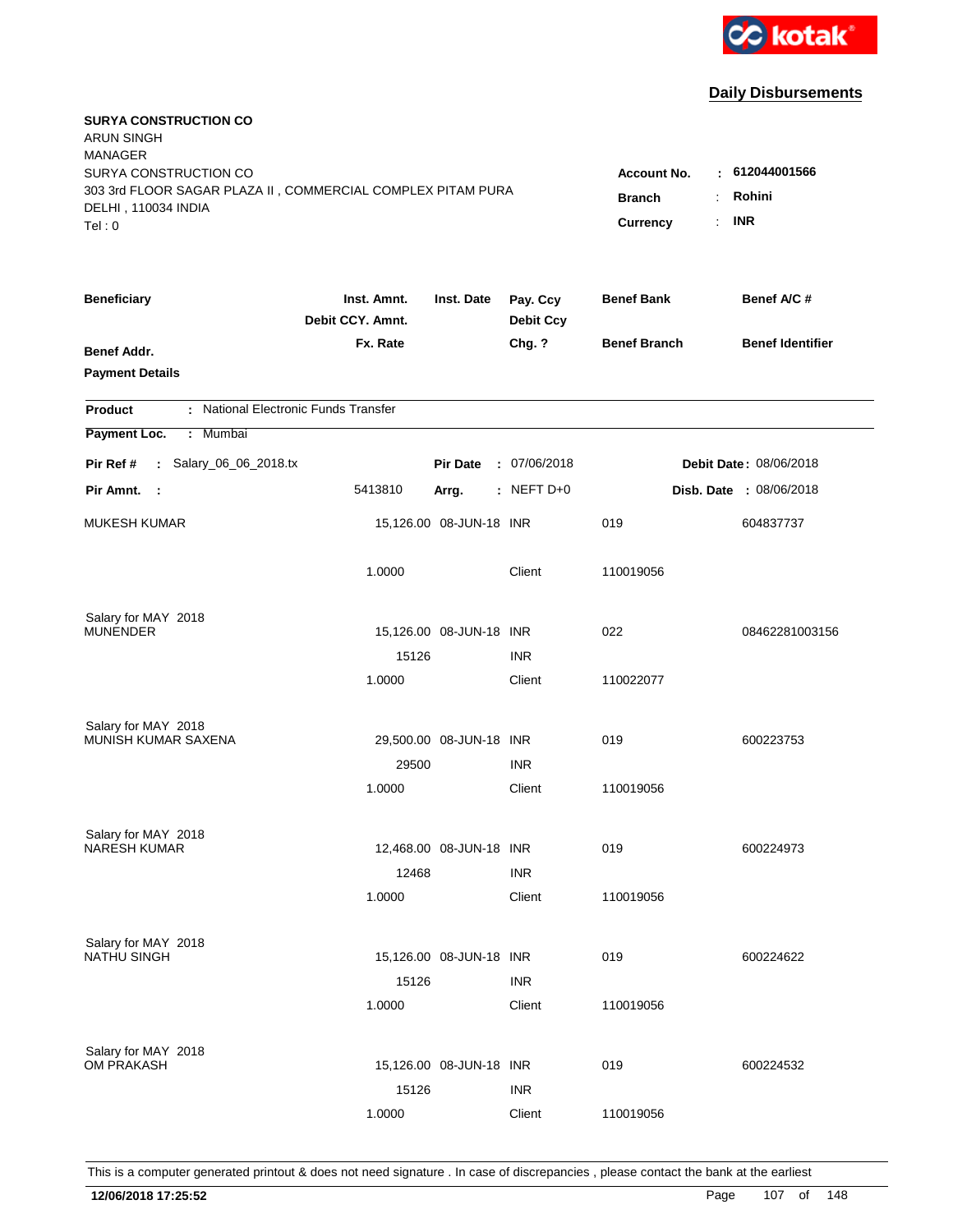

| <b>SURYA CONSTRUCTION CO</b><br><b>ARUN SINGH</b><br><b>MANAGER</b> |                                 |                         |                              |                     |                         |
|---------------------------------------------------------------------|---------------------------------|-------------------------|------------------------------|---------------------|-------------------------|
| SURYA CONSTRUCTION CO                                               |                                 |                         |                              | <b>Account No.</b>  | $-612044001566$         |
| 303 3rd FLOOR SAGAR PLAZA II, COMMERCIAL COMPLEX PITAM PURA         |                                 | <b>Branch</b>           | Rohini<br>÷                  |                     |                         |
| DELHI, 110034 INDIA                                                 |                                 |                         |                              | Currency            | <b>INR</b><br>÷.        |
| Tel: 0                                                              |                                 |                         |                              |                     |                         |
| <b>Beneficiary</b>                                                  | Inst. Amnt.<br>Debit CCY. Amnt. | Inst. Date              | Pay. Ccy<br><b>Debit Ccy</b> | <b>Benef Bank</b>   | Benef A/C #             |
| Benef Addr.                                                         | Fx. Rate                        |                         | Chg. ?                       | <b>Benef Branch</b> | <b>Benef Identifier</b> |
| <b>Payment Details</b>                                              |                                 |                         |                              |                     |                         |
| : National Electronic Funds Transfer<br><b>Product</b>              |                                 |                         |                              |                     |                         |
| Payment Loc.<br>: Mumbai                                            |                                 |                         |                              |                     |                         |
| : Salary_06_06_2018.tx<br>Pir Ref #                                 |                                 | <b>Pir Date</b>         | : 07/06/2018                 |                     | Debit Date: 08/06/2018  |
| Pir Amnt. :                                                         | 5413810                         | Arrg.                   | $:$ NEFT D+0                 |                     | Disb. Date : 08/06/2018 |
| <b>OM PRAKASH</b>                                                   |                                 | 15,126.00 08-JUN-18 INR |                              | 019                 | 600224532               |
|                                                                     | 1.0000                          |                         | Client                       | 110019056           |                         |
| Salary for MAY 2018                                                 |                                 |                         |                              |                     |                         |
| <b>PANKAJ</b>                                                       |                                 | 12,686.00 08-JUN-18 INR |                              | 019                 | 6384356467              |
|                                                                     | 12686                           |                         | <b>INR</b>                   |                     |                         |
|                                                                     | 1.0000                          |                         | Client                       | 110019056           |                         |
| Salary for MAY 2018                                                 |                                 |                         |                              |                     |                         |
| PAPPU RAJBHAR                                                       |                                 | 6,837.00 08-JUN-18 INR  |                              | 019                 | 601250776               |
|                                                                     | 6837                            |                         | <b>INR</b>                   |                     |                         |
|                                                                     | 1.0000                          |                         | Client                       | 110019056           |                         |
| Salary for MAY 2018                                                 |                                 |                         |                              |                     |                         |
| RADHEY SHYAM                                                        |                                 | 12,468.00 08-JUN-18 INR |                              | 019                 | 600225241               |
|                                                                     | 12468                           |                         | <b>INR</b>                   |                     |                         |
|                                                                     | 1.0000                          |                         | Client                       | 110019056           |                         |
| Salary for MAY 2018                                                 |                                 |                         |                              |                     |                         |
| RAHUL                                                               |                                 | 12,468.00 08-JUN-18 INR |                              | 019                 | 603552855               |
|                                                                     | 12468                           |                         | <b>INR</b>                   |                     |                         |
|                                                                     | 1.0000                          |                         | Client                       | 110019056           |                         |
| Salary for MAY 2018                                                 |                                 |                         |                              |                     |                         |
| RAJ KUMAR DAS                                                       |                                 | 15,126.00 08-JUN-18 INR |                              | 019                 | 600224984               |
|                                                                     | 15126                           |                         | <b>INR</b>                   |                     |                         |
|                                                                     | 1.0000                          |                         | Client                       | 110019056           |                         |
|                                                                     |                                 |                         |                              |                     |                         |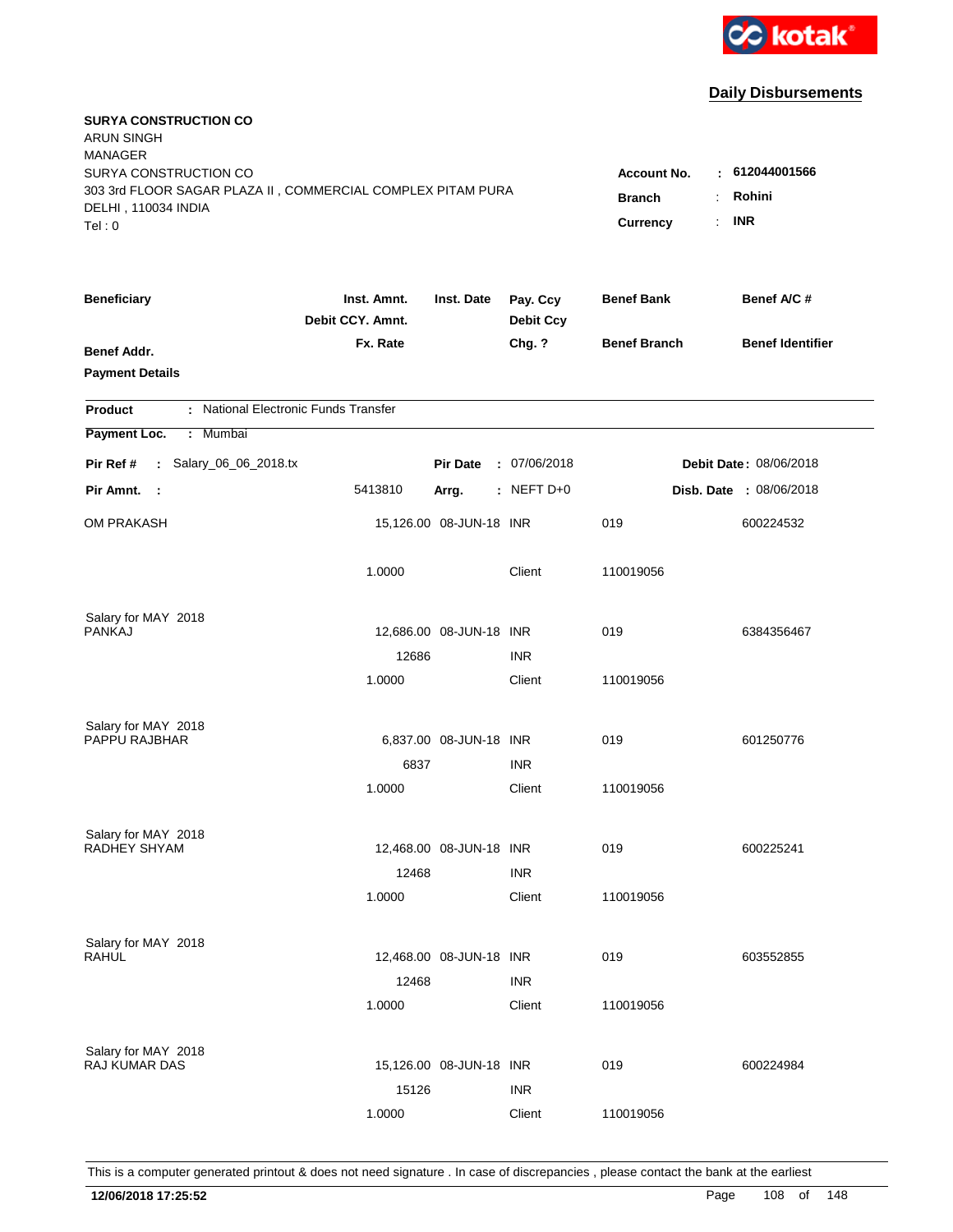

| <b>SURYA CONSTRUCTION CO</b><br><b>ARUN SINGH</b><br><b>MANAGER</b>                |                                 |                         |                              |                           |                         |
|------------------------------------------------------------------------------------|---------------------------------|-------------------------|------------------------------|---------------------------|-------------------------|
| SURYA CONSTRUCTION CO                                                              |                                 |                         |                              | <b>Account No.</b><br>٠.  | 612044001566            |
| 303 3rd FLOOR SAGAR PLAZA II, COMMERCIAL COMPLEX PITAM PURA<br>DELHI, 110034 INDIA |                                 |                         |                              | <b>Branch</b>             | Rohini                  |
| Tel: 0                                                                             |                                 |                         |                              | <b>Currency</b><br>$\sim$ | <b>INR</b>              |
| <b>Beneficiary</b>                                                                 | Inst. Amnt.<br>Debit CCY. Amnt. | Inst. Date              | Pay. Ccy<br><b>Debit Ccy</b> | <b>Benef Bank</b>         | Benef A/C #             |
| <b>Benef Addr.</b><br><b>Payment Details</b>                                       | Fx. Rate                        |                         | Chg. ?                       | <b>Benef Branch</b>       | <b>Benef Identifier</b> |
| : National Electronic Funds Transfer<br><b>Product</b>                             |                                 |                         |                              |                           |                         |
| : Mumbai<br>Payment Loc.                                                           |                                 |                         |                              |                           |                         |
| : Salary_06_06_2018.tx<br>Pir Ref #                                                |                                 | <b>Pir Date</b>         | : 07/06/2018                 |                           | Debit Date: 08/06/2018  |
| Pir Amnt.<br>$\sim$ 1                                                              | 5413810                         | Arrg.                   | : NEFT D+0                   |                           | Disb. Date : 08/06/2018 |
|                                                                                    |                                 |                         |                              |                           |                         |
| RAJ KUMAR DAS                                                                      |                                 | 15,126.00 08-JUN-18 INR |                              | 019                       | 600224984               |
|                                                                                    | 1.0000                          |                         | Client                       | 110019056                 |                         |
| Salary for MAY 2018                                                                |                                 |                         |                              |                           |                         |
| RAJ PAL                                                                            |                                 | 11,664.00 08-JUN-18 INR |                              | 019                       | 603552800               |
|                                                                                    | 11664                           |                         | <b>INR</b>                   |                           |                         |
|                                                                                    | 1.0000                          |                         | Client                       | 110019056                 |                         |
| Salary for MAY 2018                                                                |                                 |                         |                              |                           |                         |
| RAJAN MAJHI                                                                        |                                 | 14,151.00 08-JUN-18 INR |                              | 019                       | 601250562               |
|                                                                                    | 14151                           |                         | <b>INR</b>                   |                           |                         |
|                                                                                    | 1.0000                          |                         | Client                       | 110019056                 |                         |
|                                                                                    |                                 |                         |                              |                           |                         |
| Salary for MAY 2018<br>RAJESH GAUTAM                                               |                                 | 15,126.00 08-JUN-18 INR |                              | 024                       | 2113000100177517        |
|                                                                                    | 15126                           |                         | <b>INR</b>                   |                           |                         |
|                                                                                    | 1.0000                          |                         | Client                       | PUN0211300                |                         |
|                                                                                    |                                 |                         |                              |                           |                         |
| Salary for MAY 2018<br><b>RAJESH KUMAR</b>                                         |                                 | 15,126.00 08-JUN-18 INR |                              | 019                       | 602908441               |
|                                                                                    | 15126                           |                         | <b>INR</b>                   |                           |                         |
|                                                                                    | 1.0000                          |                         | Client                       | 110019056                 |                         |
|                                                                                    |                                 |                         |                              |                           |                         |
| Salary for MAY 2018<br>PINTOO YADAV                                                |                                 | 12,468.00 08-JUN-18 INR |                              | 053                       | 4112166000013310        |
|                                                                                    | 12468                           |                         | <b>INR</b>                   |                           |                         |
|                                                                                    | 1.0000                          |                         | Client                       | KVBL004112                |                         |
|                                                                                    |                                 |                         |                              |                           |                         |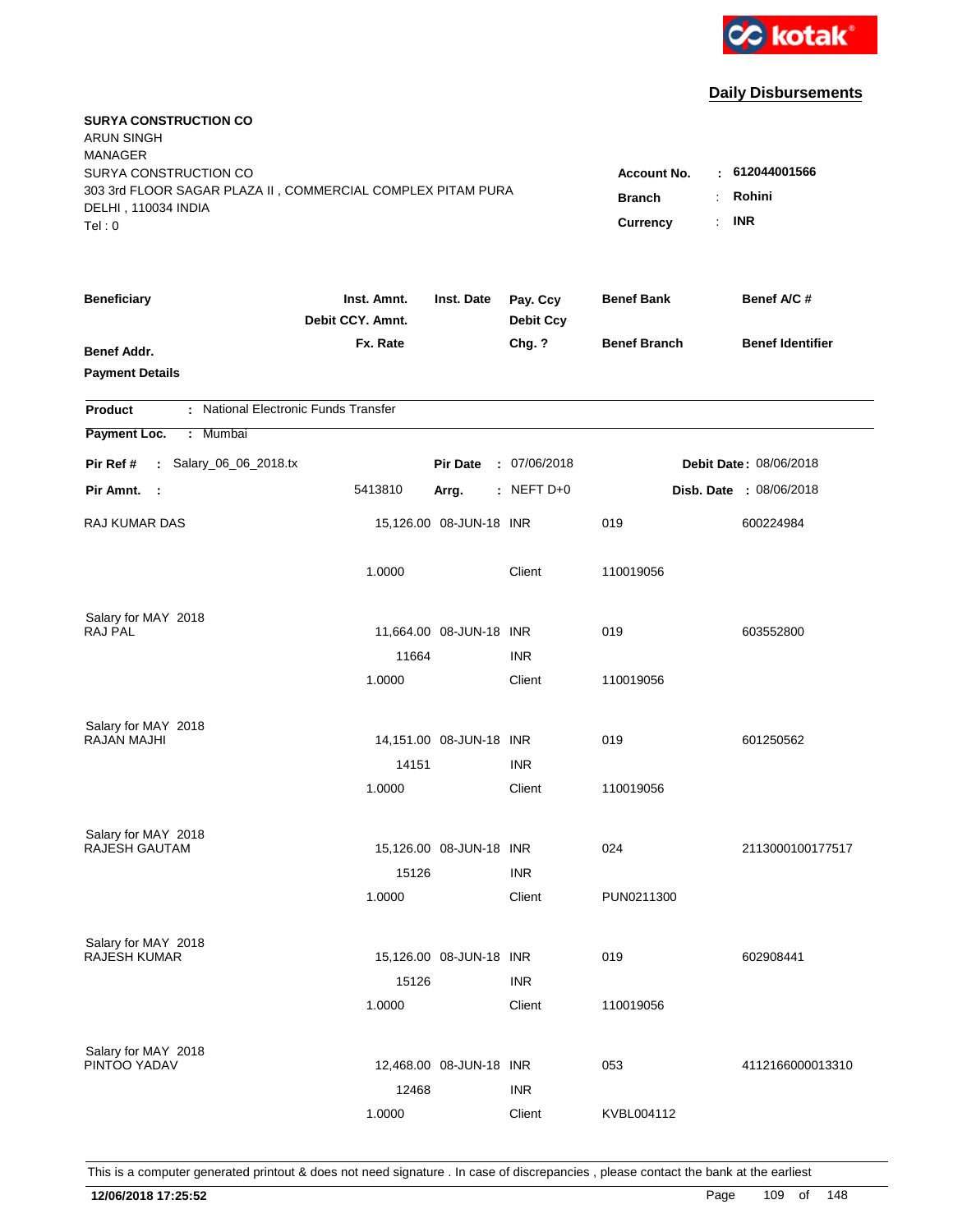

| <b>SURYA CONSTRUCTION CO</b><br><b>ARUN SINGH</b><br><b>MANAGER</b><br>SURYA CONSTRUCTION CO<br>303 3rd FLOOR SAGAR PLAZA II, COMMERCIAL COMPLEX PITAM PURA<br>DELHI, 110034 INDIA<br>Tel: 0 | <b>Account No.</b><br><b>Branch</b><br>Currency | : 612044001566<br>Rohini<br>÷<br><b>INR</b><br>$\mathbf{r}$ |                              |                     |                                |
|----------------------------------------------------------------------------------------------------------------------------------------------------------------------------------------------|-------------------------------------------------|-------------------------------------------------------------|------------------------------|---------------------|--------------------------------|
| <b>Beneficiary</b>                                                                                                                                                                           | Inst. Amnt.<br>Debit CCY. Amnt.                 | Inst. Date                                                  | Pay. Ccy<br><b>Debit Ccy</b> | <b>Benef Bank</b>   | Benef A/C #                    |
| Benef Addr.<br><b>Payment Details</b>                                                                                                                                                        | Fx. Rate                                        |                                                             | Chg. ?                       | <b>Benef Branch</b> | <b>Benef Identifier</b>        |
| : National Electronic Funds Transfer<br><b>Product</b>                                                                                                                                       |                                                 |                                                             |                              |                     |                                |
| Payment Loc.<br>Mumbai<br>÷.                                                                                                                                                                 |                                                 |                                                             |                              |                     |                                |
| : Salary_06_06_2018.tx<br>Pir Ref #                                                                                                                                                          |                                                 | <b>Pir Date</b>                                             | : 07/06/2018                 |                     | Debit Date: 08/06/2018         |
| Pir Amnt. :                                                                                                                                                                                  | 5413810                                         | Arrg.                                                       | $:$ NEFT D+0                 |                     | <b>Disb. Date : 08/06/2018</b> |
| PINTOO YADAV                                                                                                                                                                                 |                                                 | 12,468.00 08-JUN-18 INR                                     |                              | 053                 | 4112166000013310               |
|                                                                                                                                                                                              | 1.0000                                          |                                                             | Client                       | KVBL004112          |                                |
| Salary for MAY 2018                                                                                                                                                                          |                                                 |                                                             |                              |                     |                                |
| <b>SURENDER KUMAR</b>                                                                                                                                                                        | 15126                                           | 15,126.00 08-JUN-18 INR                                     | <b>INR</b>                   | 053                 | 4112166000012566               |
|                                                                                                                                                                                              | 1.0000                                          |                                                             | Client                       | KVBL004112          |                                |
| Salary for MAY 2018                                                                                                                                                                          |                                                 |                                                             |                              |                     |                                |
| <b>RAJVEER SHARMA</b>                                                                                                                                                                        |                                                 | 15,126.00 08-JUN-18 INR                                     |                              | 053                 | 4112166000013263               |
|                                                                                                                                                                                              | 15126                                           |                                                             | <b>INR</b>                   |                     |                                |
|                                                                                                                                                                                              | 1.0000                                          |                                                             | Client                       | KVBL004112          |                                |
| Salary for MAY 2018                                                                                                                                                                          |                                                 |                                                             |                              |                     |                                |
| <b>RAMESH YADAV</b>                                                                                                                                                                          |                                                 | 15,126.00 08-JUN-18 INR                                     |                              | 053                 | 4112166000013372               |
|                                                                                                                                                                                              | 15126                                           |                                                             | <b>INR</b>                   |                     |                                |
|                                                                                                                                                                                              | 1.0000                                          |                                                             | Client                       | KVBL004112          |                                |
| Salary for MAY 2018<br><b>RAVINDER PAL</b>                                                                                                                                                   |                                                 | 15,126.00 08-JUN-18 INR                                     |                              | 053                 | 4112166000012578               |
|                                                                                                                                                                                              | 15126                                           |                                                             | <b>INR</b>                   |                     |                                |
|                                                                                                                                                                                              | 1.0000                                          |                                                             | Client                       | KVBL004112          |                                |
| Salary for MAY 2018                                                                                                                                                                          |                                                 |                                                             |                              |                     |                                |
| <b>SUBHASH YADAV</b>                                                                                                                                                                         |                                                 | 15,126.00 08-JUN-18 INR                                     |                              | 053                 | 4112166000012824               |
|                                                                                                                                                                                              | 15126                                           |                                                             | <b>INR</b>                   |                     |                                |
|                                                                                                                                                                                              | 1.0000                                          |                                                             | Client                       | KVBL004112          |                                |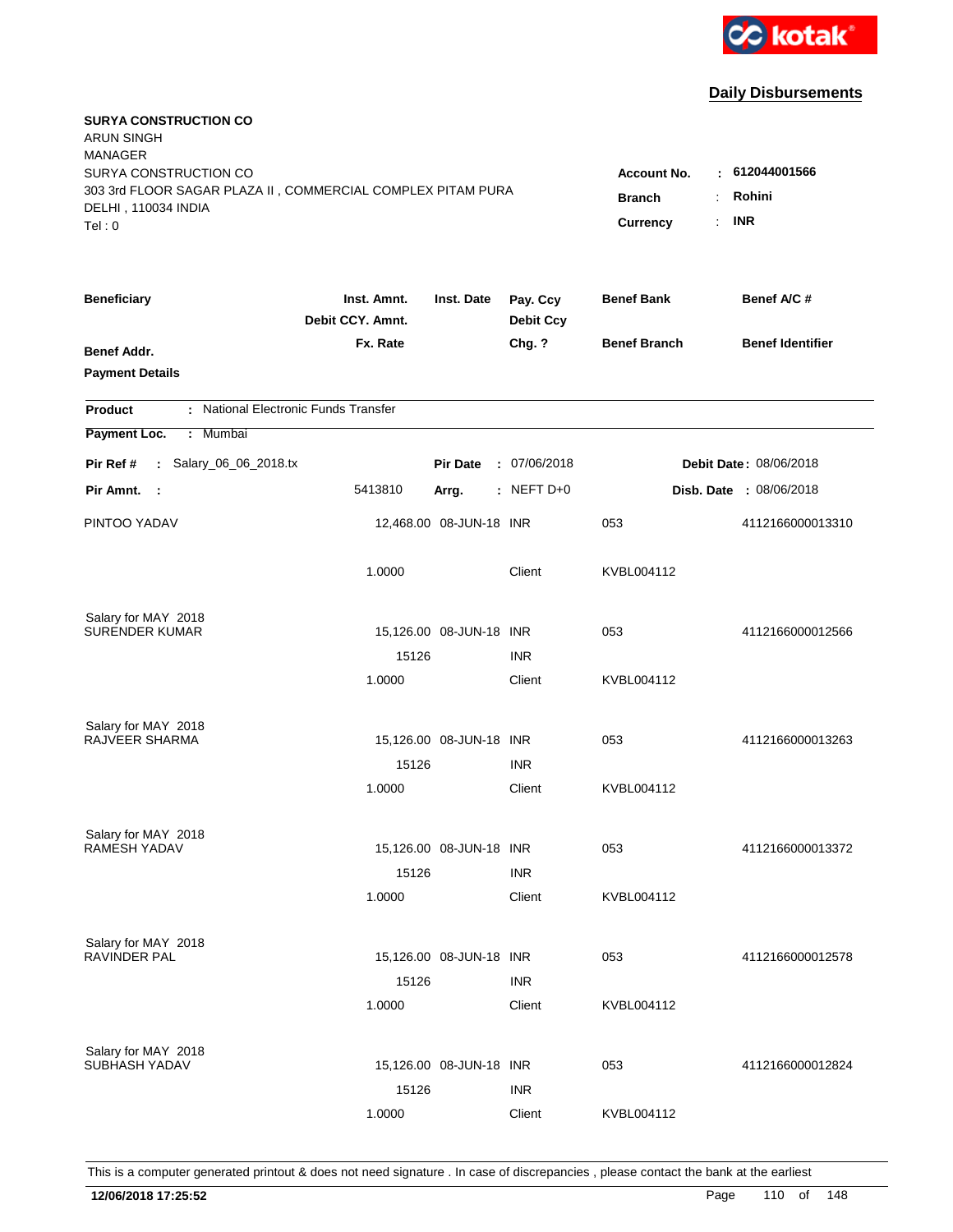

| <b>SURYA CONSTRUCTION CO</b><br><b>ARUN SINGH</b><br><b>MANAGER</b><br>SURYA CONSTRUCTION CO<br>303 3rd FLOOR SAGAR PLAZA II, COMMERCIAL COMPLEX PITAM PURA<br>DELHI, 110034 INDIA<br>Tel:0 | Account No.<br><b>Branch</b><br>Currency | : 612044001566<br>Rohini<br>$\cdot$ INR |                              |                     |                                |
|---------------------------------------------------------------------------------------------------------------------------------------------------------------------------------------------|------------------------------------------|-----------------------------------------|------------------------------|---------------------|--------------------------------|
| <b>Beneficiary</b>                                                                                                                                                                          | Inst. Amnt.<br>Debit CCY. Amnt.          | Inst. Date                              | Pay. Ccy<br><b>Debit Ccy</b> | <b>Benef Bank</b>   | Benef A/C #                    |
| Benef Addr.<br><b>Payment Details</b>                                                                                                                                                       | Fx. Rate                                 |                                         | Chg. ?                       | <b>Benef Branch</b> | <b>Benef Identifier</b>        |
| : National Electronic Funds Transfer<br>Product                                                                                                                                             |                                          |                                         |                              |                     |                                |
| Payment Loc.<br>: Mumbai                                                                                                                                                                    |                                          |                                         |                              |                     |                                |
| : Salary_06_06_2018.tx<br>Pir Ref #                                                                                                                                                         |                                          | <b>Pir Date</b>                         | : 07/06/2018                 |                     | <b>Debit Date: 08/06/2018</b>  |
| Pir Amnt.<br>$\mathbf{L}$                                                                                                                                                                   | 5413810                                  | Arrg.                                   | : NEFT $D+0$                 |                     | <b>Disb. Date : 08/06/2018</b> |
| SUBHASH YADAV                                                                                                                                                                               |                                          | 15,126.00 08-JUN-18 INR                 |                              | 053                 | 4112166000012824               |
|                                                                                                                                                                                             | 1.0000                                   |                                         | Client                       | KVBL004112          |                                |
| Salary for MAY 2018                                                                                                                                                                         |                                          |                                         |                              |                     |                                |
| <b>UMESH YADAV</b>                                                                                                                                                                          |                                          | 9,251.00 08-JUN-18 INR                  |                              | 053                 | 411216600001285E 15            |
|                                                                                                                                                                                             | 9251<br>1.0000                           |                                         | <b>INR</b><br>Client         | KVBL004112          |                                |
| Salary for MAY 2018                                                                                                                                                                         |                                          |                                         |                              |                     |                                |
| <b>VIJAY KUMAR</b>                                                                                                                                                                          |                                          | 15,126.00 08-JUN-18 INR                 |                              | 053                 | 4112166000012789               |
|                                                                                                                                                                                             | 15126                                    |                                         | <b>INR</b>                   |                     |                                |
|                                                                                                                                                                                             | 1.0000                                   |                                         | Client                       | KVBL004112          |                                |
| Salary for MAY 2018                                                                                                                                                                         |                                          |                                         |                              |                     |                                |
| <b>SATPAL</b>                                                                                                                                                                               |                                          | 15,126.00 08-JUN-18 INR                 |                              | 053                 | 4112166000013900               |
|                                                                                                                                                                                             | 15126                                    |                                         | <b>INR</b>                   |                     |                                |
|                                                                                                                                                                                             | 1.0000                                   |                                         | Client                       | KVBL004112          |                                |
| Salary for MAY 2018                                                                                                                                                                         |                                          |                                         |                              |                     |                                |
| <b>VASHIST</b>                                                                                                                                                                              |                                          | 12,468.00 08-JUN-18 INR                 |                              | 053                 | 4112166000012753               |
|                                                                                                                                                                                             | 12468                                    |                                         | <b>INR</b>                   |                     |                                |
|                                                                                                                                                                                             | 1.0000                                   |                                         | Client                       | KVBL004112          |                                |
| Salary for MAY 2018                                                                                                                                                                         |                                          |                                         |                              |                     |                                |
| RAJ KUMAR YADAV                                                                                                                                                                             |                                          | 15,126.00 08-JUN-18 INR                 |                              | 053                 | 4112166000012765               |
|                                                                                                                                                                                             | 15126                                    |                                         | <b>INR</b>                   |                     |                                |
|                                                                                                                                                                                             | 1.0000                                   |                                         | Client                       | KVBL004112          |                                |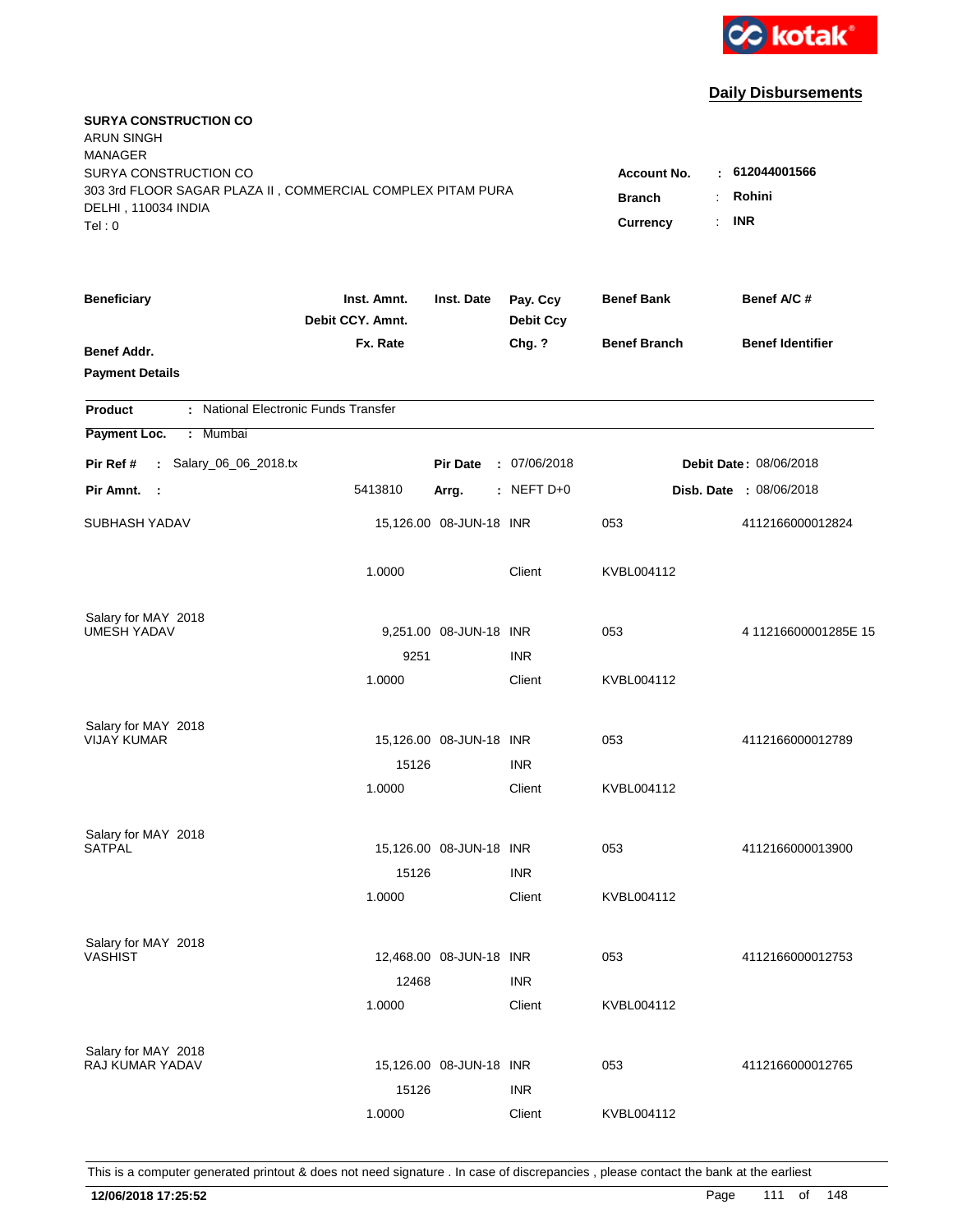

| <b>SURYA CONSTRUCTION CO</b><br><b>ARUN SINGH</b><br><b>MANAGER</b><br>SURYA CONSTRUCTION CO |                                                    |                            |                              | <b>Account No.</b>  | $-612044001566$         |
|----------------------------------------------------------------------------------------------|----------------------------------------------------|----------------------------|------------------------------|---------------------|-------------------------|
| 303 3rd FLOOR SAGAR PLAZA II, COMMERCIAL COMPLEX PITAM PURA<br>DELHI, 110034 INDIA<br>Tel: 0 | <b>Branch</b><br>$\ddot{\cdot}$<br><b>Currency</b> | Rohini<br><b>INR</b><br>÷. |                              |                     |                         |
| <b>Beneficiary</b>                                                                           | Inst. Amnt.<br>Debit CCY. Amnt.                    | Inst. Date                 | Pay. Ccy<br><b>Debit Ccy</b> | <b>Benef Bank</b>   | Benef A/C #             |
| Benef Addr.<br><b>Payment Details</b>                                                        | Fx. Rate                                           |                            | Chg. ?                       | <b>Benef Branch</b> | <b>Benef Identifier</b> |
| : National Electronic Funds Transfer<br><b>Product</b>                                       |                                                    |                            |                              |                     |                         |
| Payment Loc.<br>Mumbai<br>÷.                                                                 |                                                    |                            |                              |                     |                         |
| : Salary_06_06_2018.tx<br>Pir Ref #                                                          |                                                    | <b>Pir Date</b>            | : 07/06/2018                 |                     | Debit Date: 08/06/2018  |
| Pir Amnt.<br>- 1                                                                             | 5413810                                            | Arrg.                      | : NEFT $D+0$                 |                     | Disb. Date : 08/06/2018 |
| RAJ KUMAR YADAV                                                                              |                                                    | 15,126.00 08-JUN-18 INR    |                              | 053                 | 4112166000012765        |
|                                                                                              | 1.0000                                             |                            | Client                       | KVBL004112          |                         |
| Salary for MAY 2018<br><b>GREAT MINZ</b>                                                     |                                                    | 12,468.00 08-JUN-18 INR    |                              | 053                 | 4112166000012800        |
|                                                                                              | 12468                                              |                            | <b>INR</b>                   |                     |                         |
|                                                                                              | 1.0000                                             |                            | Client                       | KVBL004112          |                         |
| Salary for MAY 2018                                                                          |                                                    |                            |                              |                     |                         |
| <b>SHYAM LAL</b>                                                                             |                                                    | 15,126.00 08-JUN-18 INR    |                              | 053                 | 4112166000012848        |
|                                                                                              | 15126                                              |                            | <b>INR</b>                   |                     |                         |
|                                                                                              | 1.0000                                             |                            | Client                       | KVBL004112          |                         |
| Salary for MAY 2018                                                                          |                                                    |                            |                              |                     |                         |
| <b>ASHOK KUMAR</b>                                                                           |                                                    | 12,468.00 08-JUN-18 INR    |                              | 053                 | 4112166000014164        |
|                                                                                              | 12468                                              |                            | <b>INR</b>                   |                     |                         |
|                                                                                              | 1.0000                                             |                            | Client                       | KVBL004112          |                         |
| Salary for MAY 2018                                                                          |                                                    |                            |                              |                     |                         |
| <b>OM PRAKASH</b>                                                                            | 15126                                              | 15,126.00 08-JUN-18 INR    | <b>INR</b>                   | 053                 | 4112166000013673        |
|                                                                                              | 1.0000                                             |                            | Client                       | KVBL004112          |                         |
|                                                                                              |                                                    |                            |                              |                     |                         |
| Salary for MAY 2018                                                                          |                                                    |                            |                              |                     |                         |
| <b>SURESH PAL</b>                                                                            |                                                    | 12,468.00 08-JUN-18 INR    |                              | 053                 | 4112166000013685        |
|                                                                                              | 12468                                              |                            | <b>INR</b>                   |                     |                         |
|                                                                                              | 1.0000                                             |                            | Client                       | KVBL004112          |                         |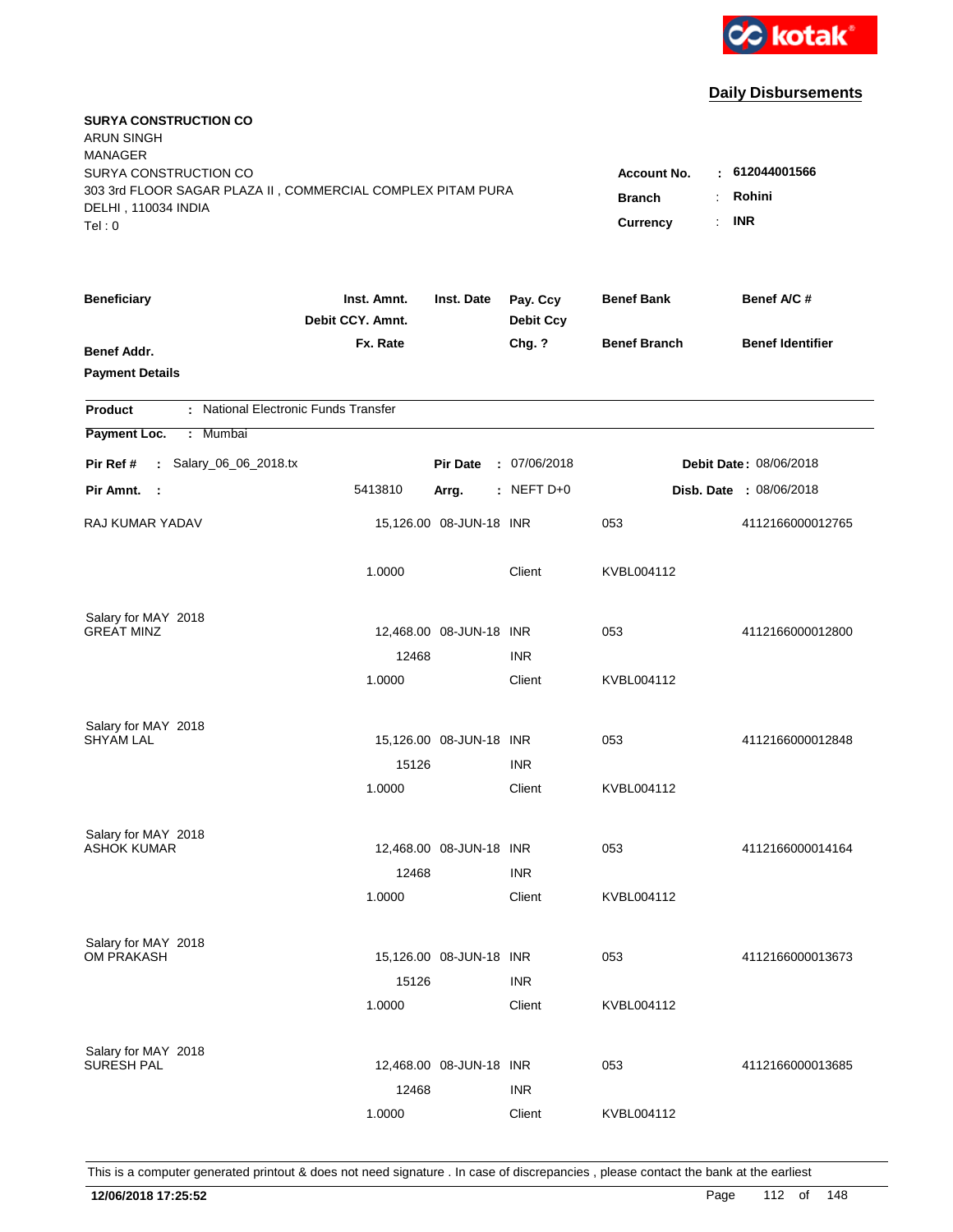

| <b>SURYA CONSTRUCTION CO</b><br><b>ARUN SINGH</b><br><b>MANAGER</b><br>SURYA CONSTRUCTION CO<br>303 3rd FLOOR SAGAR PLAZA II, COMMERCIAL COMPLEX PITAM PURA<br>DELHI, 110034 INDIA |                                 |                         |                              | <b>Account No.</b><br><b>Branch</b><br>$\ddot{\cdot}$ | $-612044001566$<br>Rohini |
|------------------------------------------------------------------------------------------------------------------------------------------------------------------------------------|---------------------------------|-------------------------|------------------------------|-------------------------------------------------------|---------------------------|
| Tel: 0                                                                                                                                                                             |                                 |                         |                              | <b>Currency</b>                                       | <b>INR</b><br>÷.          |
| <b>Beneficiary</b>                                                                                                                                                                 | Inst. Amnt.<br>Debit CCY. Amnt. | Inst. Date              | Pay. Ccy<br><b>Debit Ccy</b> | <b>Benef Bank</b>                                     | Benef A/C #               |
| Benef Addr.<br><b>Payment Details</b>                                                                                                                                              | Fx. Rate                        |                         | Chg. ?                       | <b>Benef Branch</b>                                   | <b>Benef Identifier</b>   |
| : National Electronic Funds Transfer<br><b>Product</b>                                                                                                                             |                                 |                         |                              |                                                       |                           |
| Payment Loc.<br>Mumbai<br>÷.                                                                                                                                                       |                                 |                         |                              |                                                       |                           |
| : Salary_06_06_2018.tx<br>Pir Ref #                                                                                                                                                |                                 | <b>Pir Date</b>         | : 07/06/2018                 |                                                       | Debit Date: 08/06/2018    |
| Pir Amnt.<br>- 1                                                                                                                                                                   | 5413810                         | Arrg.                   | $:$ NEFT D+0                 |                                                       | Disb. Date : 08/06/2018   |
| <b>SURESH PAL</b>                                                                                                                                                                  |                                 | 12,468.00 08-JUN-18 INR |                              | 053                                                   | 4112166000013685          |
|                                                                                                                                                                                    | 1.0000                          |                         | Client                       | KVBL004112                                            |                           |
| Salary for MAY 2018                                                                                                                                                                |                                 |                         |                              |                                                       |                           |
| <b>SANDEEP KUMAR</b>                                                                                                                                                               | 12468                           | 12,468.00 08-JUN-18 INR | <b>INR</b>                   | 053                                                   | 4112166000013514          |
|                                                                                                                                                                                    | 1.0000                          |                         | Client                       | KVBL004112                                            |                           |
| Salary for MAY 2018<br>RANJEET                                                                                                                                                     |                                 | 15,126.00 08-JUN-18 INR |                              | 053                                                   | 4112166000013924          |
|                                                                                                                                                                                    | 15126                           |                         | <b>INR</b>                   |                                                       |                           |
|                                                                                                                                                                                    | 1.0000                          |                         | Client                       | KVBL004112                                            |                           |
| Salary for MAY 2018                                                                                                                                                                |                                 |                         |                              |                                                       |                           |
| <b>RAM NARESH</b>                                                                                                                                                                  |                                 | 15,126.00 08-JUN-18 INR |                              | 053                                                   | 4112166000013744          |
|                                                                                                                                                                                    | 15126                           |                         | <b>INR</b>                   |                                                       |                           |
|                                                                                                                                                                                    | 1.0000                          |                         | Client                       | KVBL004112                                            |                           |
| Salary for MAY 2018                                                                                                                                                                |                                 |                         |                              |                                                       |                           |
| <b>JAGDISH YADAV</b>                                                                                                                                                               |                                 | 12,468.00 08-JUN-18 INR |                              | 053                                                   | 4112166000013860          |
|                                                                                                                                                                                    | 12468<br>1.0000                 |                         | <b>INR</b><br>Client         | KVBL004112                                            |                           |
|                                                                                                                                                                                    |                                 |                         |                              |                                                       |                           |
| Salary for MAY 2018<br><b>AMOD KUMAR</b>                                                                                                                                           |                                 | 12,468.00 08-JUN-18 INR |                              | 053                                                   | 4112166000013628          |
|                                                                                                                                                                                    | 12468                           |                         | <b>INR</b>                   |                                                       |                           |
|                                                                                                                                                                                    | 1.0000                          |                         | Client                       | KVBL004112                                            |                           |
|                                                                                                                                                                                    |                                 |                         |                              |                                                       |                           |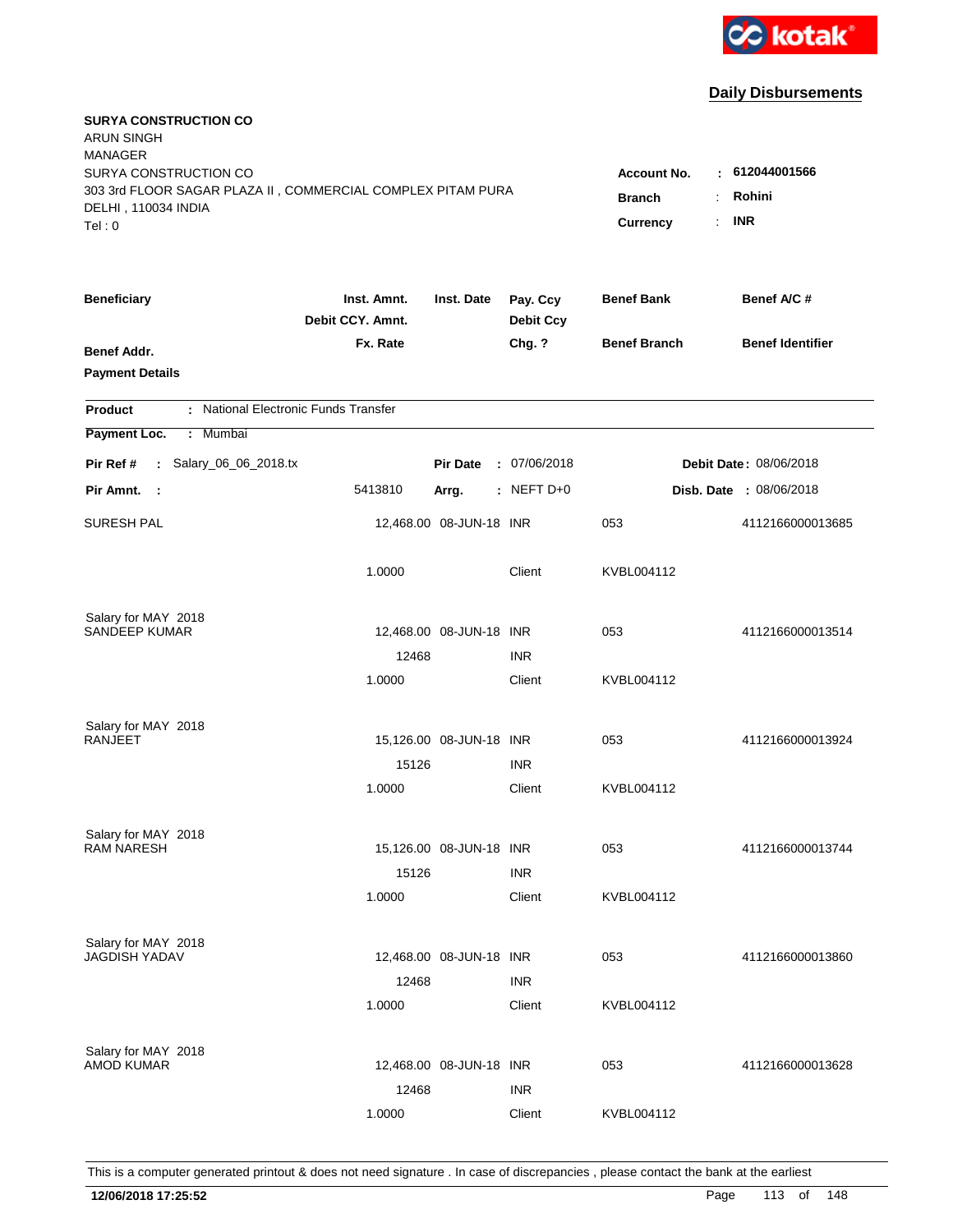

| <b>SURYA CONSTRUCTION CO</b><br><b>ARUN SINGH</b><br><b>MANAGER</b><br>SURYA CONSTRUCTION CO |                                                                          |                            |                              |                     | 612044001566<br>÷              |
|----------------------------------------------------------------------------------------------|--------------------------------------------------------------------------|----------------------------|------------------------------|---------------------|--------------------------------|
| 303 3rd FLOOR SAGAR PLAZA II, COMMERCIAL COMPLEX PITAM PURA<br>DELHI, 110034 INDIA<br>Tel: 0 | <b>Account No.</b><br><b>Branch</b><br>$\ddot{\cdot}$<br><b>Currency</b> | Rohini<br><b>INR</b><br>÷. |                              |                     |                                |
| <b>Beneficiary</b>                                                                           | Inst. Amnt.<br>Debit CCY. Amnt.                                          | Inst. Date                 | Pay. Ccy<br><b>Debit Ccy</b> | <b>Benef Bank</b>   | Benef A/C #                    |
| Benef Addr.<br><b>Payment Details</b>                                                        | Fx. Rate                                                                 |                            | Chg. ?                       | <b>Benef Branch</b> | <b>Benef Identifier</b>        |
| : National Electronic Funds Transfer<br><b>Product</b>                                       |                                                                          |                            |                              |                     |                                |
| Payment Loc.<br>Mumbai<br>$\mathbb{C}^{\times}$                                              |                                                                          |                            |                              |                     |                                |
| : Salary_06_06_2018.tx<br>Pir Ref #                                                          |                                                                          | <b>Pir Date</b>            | : 07/06/2018                 |                     | <b>Debit Date: 08/06/2018</b>  |
| Pir Amnt.<br>- 1                                                                             | 5413810                                                                  | Arrg.                      | $:$ NEFT D+0                 |                     | <b>Disb. Date : 08/06/2018</b> |
| <b>AMOD KUMAR</b>                                                                            |                                                                          | 12,468.00 08-JUN-18 INR    |                              | 053                 | 4112166000013628               |
|                                                                                              | 1.0000                                                                   |                            | Client                       | KVBL004112          |                                |
| Salary for MAY 2018                                                                          |                                                                          |                            |                              |                     |                                |
| JATA SHANKAR                                                                                 | 15126                                                                    | 15,126.00 08-JUN-18 INR    | <b>INR</b>                   | 053                 | 4112166000013642               |
|                                                                                              | 1.0000                                                                   |                            | Client                       | KVBL004112          |                                |
| Salary for MAY 2018                                                                          |                                                                          |                            |                              |                     |                                |
| <b>MANSA RAM</b>                                                                             |                                                                          | 12,468.00 08-JUN-18 INR    |                              | 053                 | 4112166000013604               |
|                                                                                              | 12468                                                                    |                            | <b>INR</b>                   |                     |                                |
|                                                                                              | 1.0000                                                                   |                            | Client                       | KVBL004112          |                                |
| Salary for MAY 2018                                                                          |                                                                          |                            |                              |                     |                                |
| <b>MUKESH KUMAR</b>                                                                          |                                                                          | 12,468.00 08-JUN-18 INR    |                              | 053                 | 4112166000013713               |
|                                                                                              | 12468                                                                    |                            | <b>INR</b>                   |                     |                                |
|                                                                                              | 1.0000                                                                   |                            | Client                       | KVBL004112          |                                |
| Salary for MAY 2018<br><b>NATHU RAM</b>                                                      |                                                                          | 15,126.00 08-JUN-18 INR    |                              | 053                 | 4112166000013993               |
|                                                                                              | 15126                                                                    |                            | <b>INR</b>                   |                     |                                |
|                                                                                              | 1.0000                                                                   |                            | Client                       | KVBL004112          |                                |
| Salary for MAY 2018                                                                          |                                                                          |                            |                              |                     |                                |
| RAJINDER PAL                                                                                 |                                                                          | 12,468.00 08-JUN-18 INR    |                              | 053                 | 4112166000013756               |
|                                                                                              | 12468                                                                    |                            | <b>INR</b>                   |                     |                                |
|                                                                                              | 1.0000                                                                   |                            | Client                       | KVBL004112          |                                |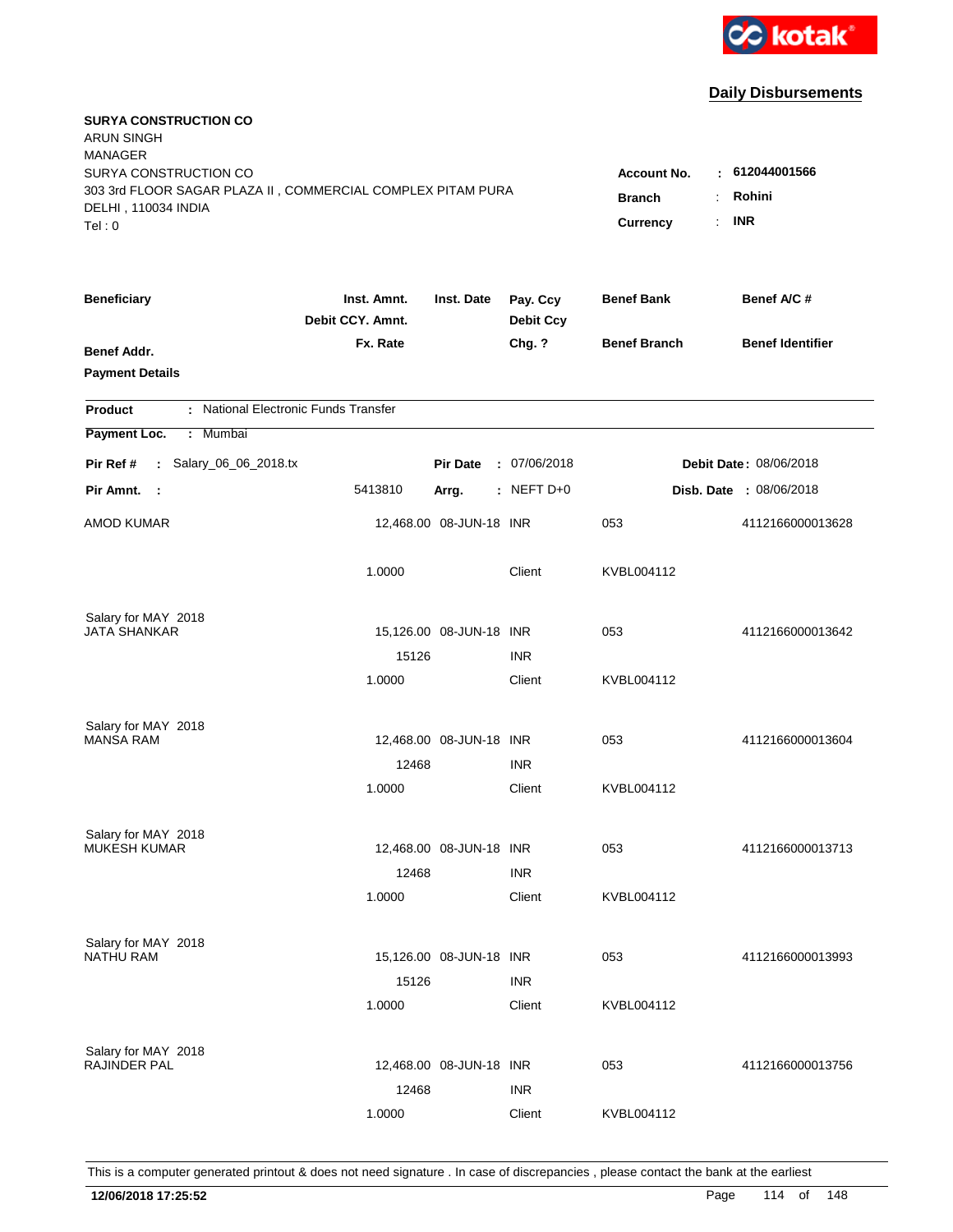

| <b>SURYA CONSTRUCTION CO</b><br><b>ARUN SINGH</b><br><b>MANAGER</b><br>SURYA CONSTRUCTION CO<br>303 3rd FLOOR SAGAR PLAZA II, COMMERCIAL COMPLEX PITAM PURA<br>DELHI, 110034 INDIA<br>Tel: 0 | <b>Account No.</b><br><b>Branch</b><br>÷<br><b>Currency</b> | : 612044001566<br>Rohini<br><b>INR</b><br>$\mathbb{R}^{\mathbb{Z}}$ |                              |                     |                                |
|----------------------------------------------------------------------------------------------------------------------------------------------------------------------------------------------|-------------------------------------------------------------|---------------------------------------------------------------------|------------------------------|---------------------|--------------------------------|
| <b>Beneficiary</b>                                                                                                                                                                           | Inst. Amnt.<br>Debit CCY. Amnt.                             | Inst. Date                                                          | Pay. Ccy<br><b>Debit Ccy</b> | <b>Benef Bank</b>   | Benef A/C #                    |
| Benef Addr.<br><b>Payment Details</b>                                                                                                                                                        | Fx. Rate                                                    |                                                                     | Chg. ?                       | <b>Benef Branch</b> | <b>Benef Identifier</b>        |
| : National Electronic Funds Transfer<br><b>Product</b>                                                                                                                                       |                                                             |                                                                     |                              |                     |                                |
| Payment Loc.<br>Mumbai<br>÷.                                                                                                                                                                 |                                                             |                                                                     |                              |                     |                                |
| : Salary_06_06_2018.tx<br>Pir Ref #                                                                                                                                                          |                                                             | <b>Pir Date</b>                                                     | : 07/06/2018                 |                     | Debit Date: 08/06/2018         |
| Pir Amnt.<br>$\sim$ :                                                                                                                                                                        | 5413810                                                     | Arrg.                                                               | : NEFT D+0                   |                     | <b>Disb. Date : 08/06/2018</b> |
| RAJINDER PAL                                                                                                                                                                                 |                                                             | 12,468.00 08-JUN-18 INR                                             |                              | 053                 | 4112166000013756               |
|                                                                                                                                                                                              | 1.0000                                                      |                                                                     | Client                       | KVBL004112          |                                |
| Salary for MAY 2018<br>RAJ KARAN                                                                                                                                                             |                                                             |                                                                     |                              |                     |                                |
|                                                                                                                                                                                              | 12468                                                       | 12,468.00 08-JUN-18 INR                                             | <b>INR</b>                   | 053                 | 4112166000013545               |
|                                                                                                                                                                                              | 1.0000                                                      |                                                                     | Client                       | KVBL004112          |                                |
| Salary for MAY 2018                                                                                                                                                                          |                                                             |                                                                     |                              |                     |                                |
| <b>KANAHIYA LAL</b>                                                                                                                                                                          |                                                             | 15,126.00 08-JUN-18 INR                                             |                              | 051                 | 0001040100009362               |
|                                                                                                                                                                                              | 15126                                                       |                                                                     | <b>INR</b>                   |                     |                                |
|                                                                                                                                                                                              | 1.0000                                                      |                                                                     | Client                       | 110051002           |                                |
| Salary for MAY 2018                                                                                                                                                                          |                                                             |                                                                     |                              |                     |                                |
| <b>RAM SAROOP</b>                                                                                                                                                                            |                                                             | 15,126.00 08-JUN-18 INR                                             |                              | 053                 | 4112166000013872               |
|                                                                                                                                                                                              | 15126                                                       |                                                                     | <b>INR</b>                   |                     |                                |
|                                                                                                                                                                                              | 1.0000                                                      |                                                                     | Client                       | KVBL004112          |                                |
| Salary for MAY 2018<br><b>SHIV KUMAR</b>                                                                                                                                                     |                                                             | 15,126.00 08-JUN-18 INR                                             |                              | 053                 | 4112166000013853               |
|                                                                                                                                                                                              | 15126                                                       |                                                                     | <b>INR</b>                   |                     |                                |
|                                                                                                                                                                                              | 1.0000                                                      |                                                                     | Client                       | KVBL004112          |                                |
|                                                                                                                                                                                              |                                                             |                                                                     |                              |                     |                                |
| Salary for MAY 2018<br>SHREE CHAND                                                                                                                                                           |                                                             | 12,468.00 08-JUN-18 INR                                             |                              | 053                 | 4112166000013569               |
|                                                                                                                                                                                              | 12468                                                       |                                                                     | <b>INR</b>                   |                     |                                |
|                                                                                                                                                                                              | 1.0000                                                      |                                                                     | Client                       | KVBL004112          |                                |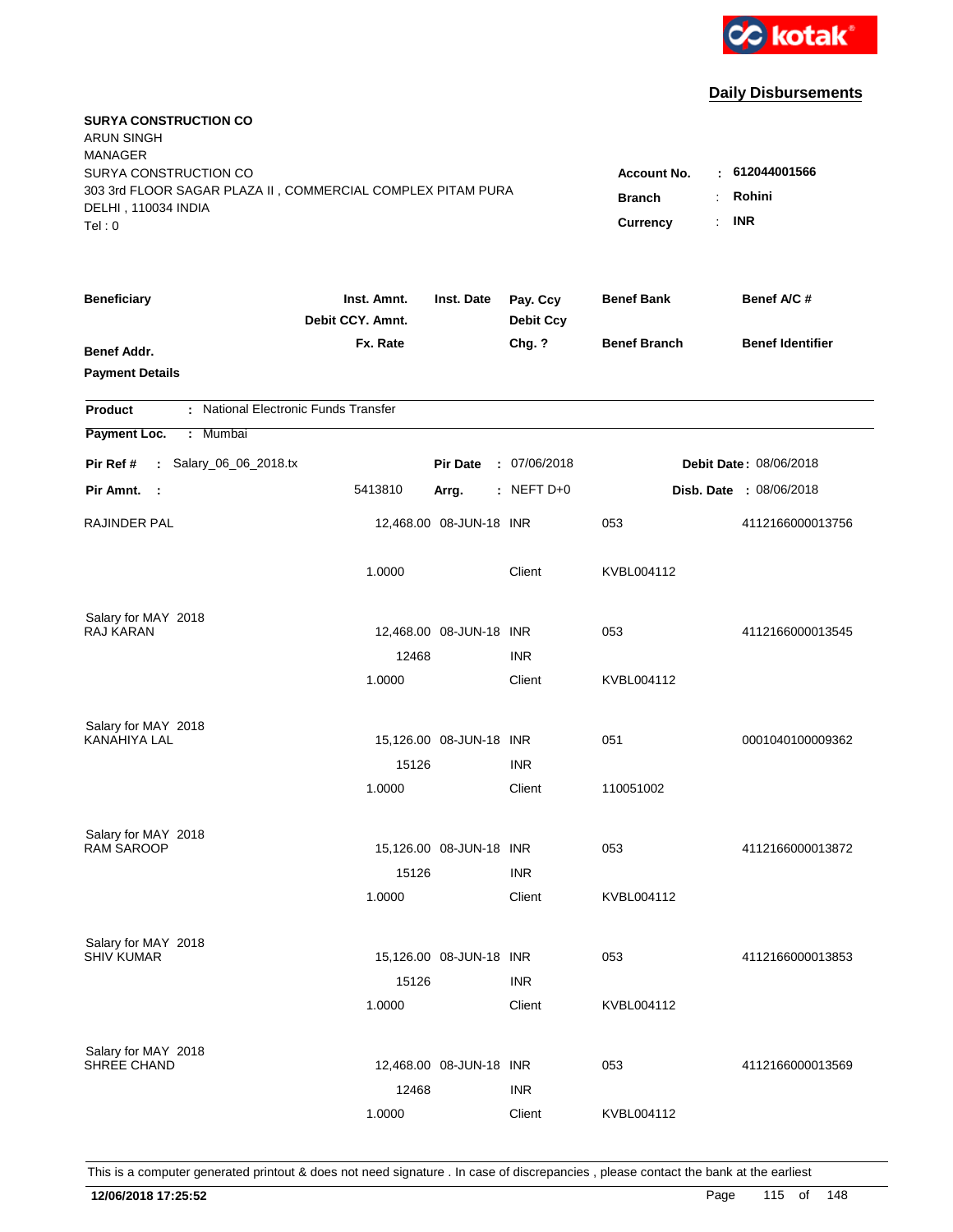

| <b>SURYA CONSTRUCTION CO</b><br><b>ARUN SINGH</b><br><b>MANAGER</b><br>SURYA CONSTRUCTION CO |                                                          |                         |                              | <b>Account No.</b>  | $-612044001566$         |
|----------------------------------------------------------------------------------------------|----------------------------------------------------------|-------------------------|------------------------------|---------------------|-------------------------|
| 303 3rd FLOOR SAGAR PLAZA II, COMMERCIAL COMPLEX PITAM PURA<br>DELHI, 110034 INDIA<br>Tel: 0 | <b>Branch</b><br>$\ddot{\cdot}$<br><b>Currency</b><br>÷. | Rohini<br><b>INR</b>    |                              |                     |                         |
| <b>Beneficiary</b>                                                                           | Inst. Amnt.<br>Debit CCY. Amnt.                          | Inst. Date              | Pay. Ccy<br><b>Debit Ccy</b> | <b>Benef Bank</b>   | Benef A/C#              |
| Benef Addr.<br><b>Payment Details</b>                                                        | Fx. Rate                                                 |                         | Chg. ?                       | <b>Benef Branch</b> | <b>Benef Identifier</b> |
| : National Electronic Funds Transfer<br><b>Product</b>                                       |                                                          |                         |                              |                     |                         |
| Payment Loc.<br>: Mumbai                                                                     |                                                          |                         |                              |                     |                         |
| : Salary_06_06_2018.tx<br>Pir Ref #                                                          |                                                          | <b>Pir Date</b>         | : 07/06/2018                 |                     | Debit Date: 08/06/2018  |
| Pir Amnt. :                                                                                  | 5413810                                                  | Arrg.                   | : NEFT D+0                   |                     | Disb. Date : 08/06/2018 |
| SHREE CHAND                                                                                  |                                                          | 12,468.00 08-JUN-18 INR |                              | 053                 | 4112166000013569        |
|                                                                                              | 1.0000                                                   |                         | Client                       | KVBL004112          |                         |
| Salary for MAY 2018                                                                          |                                                          |                         |                              |                     |                         |
| <b>SUSHIL KUMAR</b>                                                                          | 15126                                                    | 15,126.00 08-JUN-18 INR | <b>INR</b>                   | 053                 | 4112166000013654        |
|                                                                                              | 1.0000                                                   |                         | Client                       | KVBL004112          |                         |
| Salary for MAY 2018                                                                          |                                                          |                         |                              |                     |                         |
| <b>UDAY KUMAR</b>                                                                            |                                                          | 15,126.00 08-JUN-18 INR |                              | 053                 | 4112166000014000        |
|                                                                                              | 15126                                                    |                         | <b>INR</b>                   |                     |                         |
|                                                                                              | 1.0000                                                   |                         | Client                       | KVBL004112          |                         |
| Salary for MAY 2018                                                                          |                                                          |                         |                              |                     |                         |
| <b>VIPIN KUMAR</b>                                                                           |                                                          | 12,468.00 08-JUN-18 INR |                              | 053                 | 4112166000013701        |
|                                                                                              | 12468                                                    |                         | <b>INR</b>                   |                     |                         |
|                                                                                              | 1.0000                                                   |                         | Client                       | KVBL004112          |                         |
| Salary for MAY 2018<br>RAJ PAL                                                               |                                                          | 15,126.00 08-JUN-18 INR |                              | 053                 | 4112166000013841        |
|                                                                                              | 15126                                                    |                         | <b>INR</b>                   |                     |                         |
|                                                                                              | 1.0000                                                   |                         | Client                       | KVBL004112          |                         |
|                                                                                              |                                                          |                         |                              |                     |                         |
| Salary for MAY 2018<br>RAMU CHAUHAN                                                          |                                                          | 12,468.00 08-JUN-18 INR |                              | 053                 | 4112166000013981        |
|                                                                                              | 12468                                                    |                         | <b>INR</b>                   |                     |                         |
|                                                                                              | 1.0000                                                   |                         | Client                       | KVBL004112          |                         |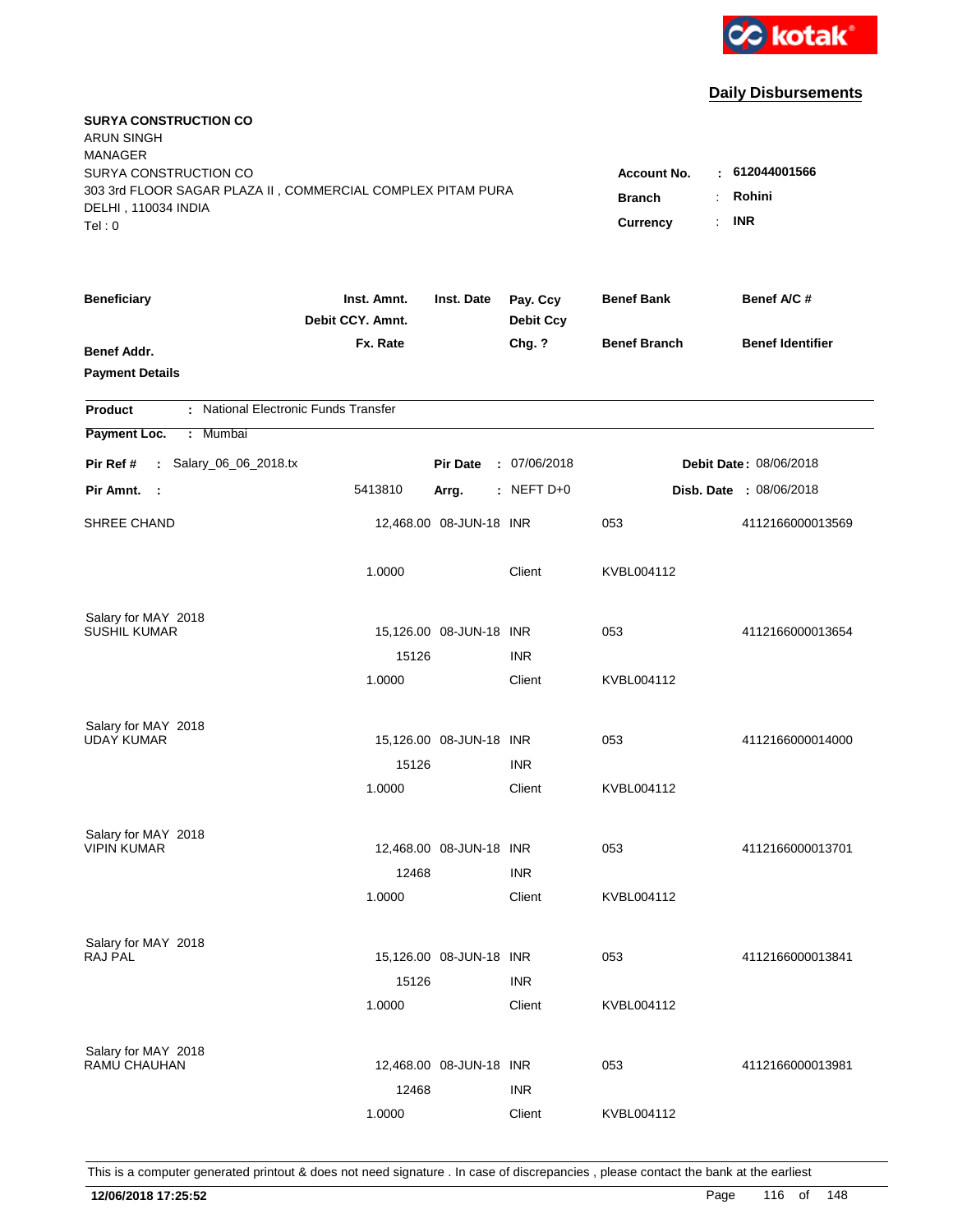

| <b>SURYA CONSTRUCTION CO</b><br><b>ARUN SINGH</b><br><b>MANAGER</b><br>SURYA CONSTRUCTION CO<br>303 3rd FLOOR SAGAR PLAZA II, COMMERCIAL COMPLEX PITAM PURA |                                 |                                  |                              | <b>Account No.</b><br>$\ddot{\cdot}$ | $-612044001566$<br>Rohini |
|-------------------------------------------------------------------------------------------------------------------------------------------------------------|---------------------------------|----------------------------------|------------------------------|--------------------------------------|---------------------------|
| DELHI, 110034 INDIA<br>Tel: 0                                                                                                                               |                                 | <b>Branch</b><br><b>Currency</b> | <b>INR</b><br>÷.             |                                      |                           |
| <b>Beneficiary</b>                                                                                                                                          | Inst. Amnt.<br>Debit CCY. Amnt. | Inst. Date                       | Pay. Ccy<br><b>Debit Ccy</b> | <b>Benef Bank</b>                    | Benef A/C #               |
| Benef Addr.<br><b>Payment Details</b>                                                                                                                       | Fx. Rate                        |                                  | Chg. ?                       | <b>Benef Branch</b>                  | <b>Benef Identifier</b>   |
| : National Electronic Funds Transfer<br><b>Product</b>                                                                                                      |                                 |                                  |                              |                                      |                           |
| Payment Loc.<br>Mumbai<br>$\mathbb{C}^{\times}$                                                                                                             |                                 |                                  |                              |                                      |                           |
| : Salary_06_06_2018.tx<br>Pir Ref #                                                                                                                         |                                 | <b>Pir Date</b>                  | : 07/06/2018                 |                                      | Debit Date: 08/06/2018    |
| Pir Amnt.<br>- 1                                                                                                                                            | 5413810                         | Arrg.                            | : NEFT $D+0$                 |                                      | Disb. Date : 08/06/2018   |
| <b>RAMU CHAUHAN</b>                                                                                                                                         |                                 | 12,468.00 08-JUN-18 INR          |                              | 053                                  | 4112166000013981          |
|                                                                                                                                                             | 1.0000                          |                                  | Client                       | KVBL004112                           |                           |
| Salary for MAY 2018                                                                                                                                         |                                 |                                  |                              |                                      |                           |
| SUBHASH SINGH                                                                                                                                               | 15126                           | 15,126.00 08-JUN-18 INR          | <b>INR</b>                   | 053                                  | 4112166000013803          |
|                                                                                                                                                             | 1.0000                          |                                  | Client                       | KVBL004112                           |                           |
|                                                                                                                                                             |                                 |                                  |                              |                                      |                           |
| Salary for MAY 2018<br>SONE LAL                                                                                                                             |                                 | 12,468.00 08-JUN-18 INR          |                              | 053                                  | 4112166000013912          |
|                                                                                                                                                             | 12468                           |                                  | <b>INR</b>                   |                                      |                           |
|                                                                                                                                                             | 1.0000                          |                                  | Client                       | KVBL004112                           |                           |
| Salary for MAY 2018                                                                                                                                         |                                 |                                  |                              |                                      |                           |
| <b>ASHOK VERMA</b>                                                                                                                                          |                                 | 15,126.00 08-JUN-18 INR          |                              | 053                                  | 4112166000013697          |
|                                                                                                                                                             | 15126                           |                                  | <b>INR</b>                   |                                      |                           |
|                                                                                                                                                             | 1.0000                          |                                  | Client                       | KVBL004112                           |                           |
| Salary for MAY 2018<br>SUKHBIR SINGH                                                                                                                        |                                 | 12,468.00 08-JUN-18 INR          |                              | 053                                  | 4112166000014024          |
|                                                                                                                                                             | 12468                           |                                  | <b>INR</b>                   |                                      |                           |
|                                                                                                                                                             | 1.0000                          |                                  | Client                       | KVBL004112                           |                           |
| Salary for MAY 2018                                                                                                                                         |                                 |                                  |                              |                                      |                           |
| <b>NARESH KUMAR</b>                                                                                                                                         |                                 | 15,126.00 08-JUN-18 INR          |                              | 053                                  | 4112166000013630          |
|                                                                                                                                                             | 15126                           |                                  | <b>INR</b>                   |                                      |                           |
|                                                                                                                                                             | 1.0000                          |                                  | Client                       | KVBL004112                           |                           |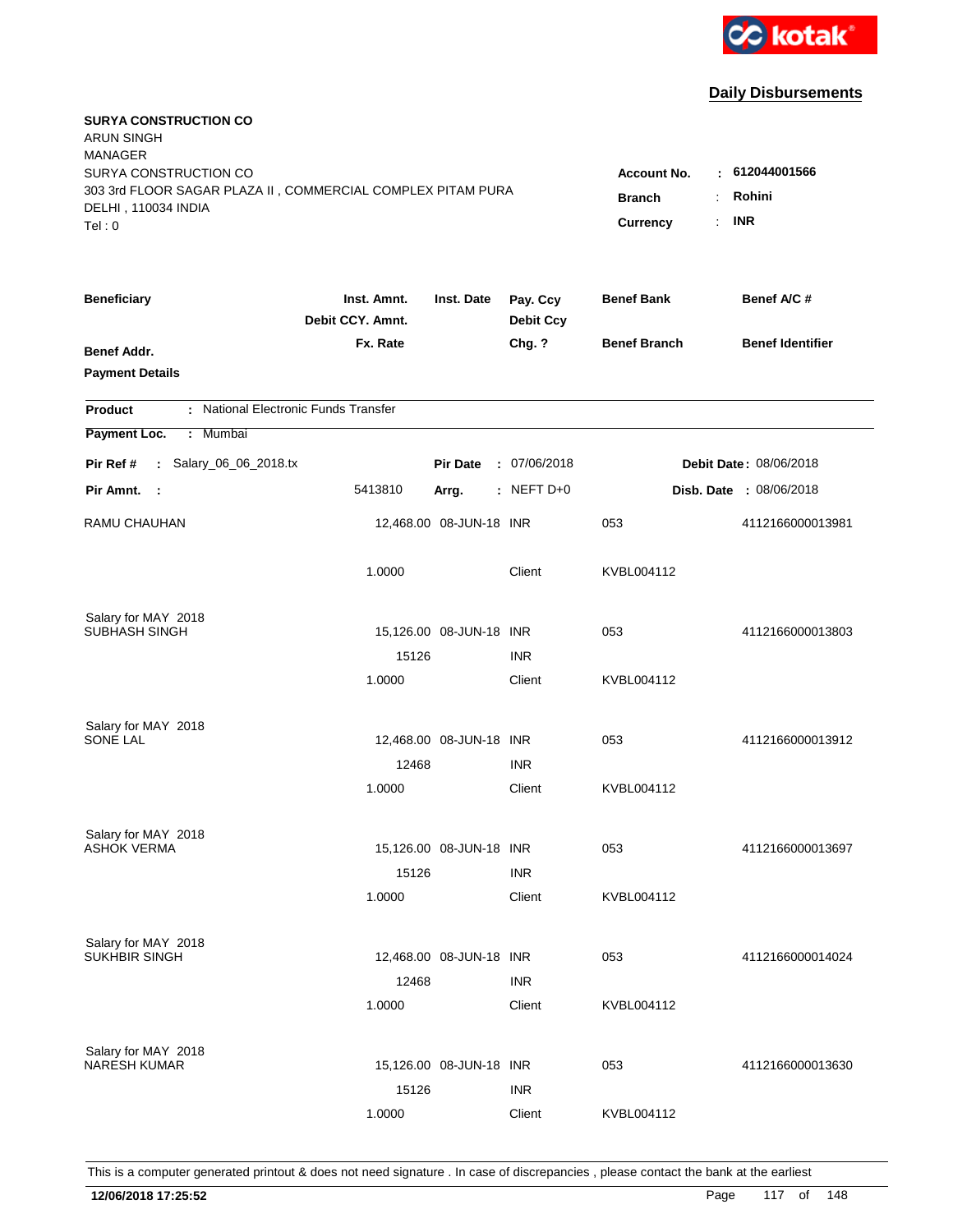

| <b>SURYA CONSTRUCTION CO</b><br><b>ARUN SINGH</b><br><b>MANAGER</b><br>SURYA CONSTRUCTION CO<br>303 3rd FLOOR SAGAR PLAZA II, COMMERCIAL COMPLEX PITAM PURA<br>DELHI, 110034 INDIA<br>Tel: 0 | <b>Account No.</b><br><b>Branch</b><br>$\ddot{\cdot}$<br><b>Currency</b> | $-612044001566$<br>Rohini<br><b>INR</b><br>÷. |                              |                     |                         |
|----------------------------------------------------------------------------------------------------------------------------------------------------------------------------------------------|--------------------------------------------------------------------------|-----------------------------------------------|------------------------------|---------------------|-------------------------|
| <b>Beneficiary</b>                                                                                                                                                                           | Inst. Amnt.<br>Debit CCY. Amnt.                                          | Inst. Date                                    | Pay. Ccy<br><b>Debit Ccy</b> | <b>Benef Bank</b>   | Benef A/C #             |
| Benef Addr.<br><b>Payment Details</b>                                                                                                                                                        | Fx. Rate                                                                 |                                               | Chg. ?                       | <b>Benef Branch</b> | <b>Benef Identifier</b> |
| : National Electronic Funds Transfer<br><b>Product</b>                                                                                                                                       |                                                                          |                                               |                              |                     |                         |
| Payment Loc.<br>Mumbai<br>÷.                                                                                                                                                                 |                                                                          |                                               |                              |                     |                         |
| : Salary_06_06_2018.tx<br>Pir Ref #                                                                                                                                                          |                                                                          | <b>Pir Date</b>                               | : 07/06/2018                 |                     | Debit Date: 08/06/2018  |
| Pir Amnt.<br>- 1                                                                                                                                                                             | 5413810                                                                  | Arrg.                                         | $:$ NEFT D+0                 |                     | Disb. Date : 08/06/2018 |
| <b>NARESH KUMAR</b>                                                                                                                                                                          |                                                                          | 15,126.00 08-JUN-18 INR                       |                              | 053                 | 4112166000013630        |
|                                                                                                                                                                                              | 1.0000                                                                   |                                               | Client                       | KVBL004112          |                         |
| Salary for MAY 2018                                                                                                                                                                          |                                                                          |                                               |                              |                     |                         |
| SOMPAL SINGH                                                                                                                                                                                 | 12468                                                                    | 12,468.00 08-JUN-18 INR                       | <b>INR</b>                   | 053                 | 4112166000013770        |
|                                                                                                                                                                                              | 1.0000                                                                   |                                               | Client                       | KVBL004112          |                         |
| Salary for MAY 2018                                                                                                                                                                          |                                                                          |                                               |                              |                     |                         |
| <b>RAJ KUMAR</b>                                                                                                                                                                             | 12468                                                                    | 12,468.00 08-JUN-18 INR                       |                              | 053                 | 4112166000013720        |
|                                                                                                                                                                                              | 1.0000                                                                   |                                               | <b>INR</b><br>Client         | KVBL004112          |                         |
|                                                                                                                                                                                              |                                                                          |                                               |                              |                     |                         |
| Salary for MAY 2018<br>PARMOD KUMAR                                                                                                                                                          |                                                                          | 12,468.00 08-JUN-18 INR                       |                              | 053                 | 4112166000013827        |
|                                                                                                                                                                                              | 12468                                                                    |                                               | <b>INR</b>                   |                     |                         |
|                                                                                                                                                                                              | 1.0000                                                                   |                                               | Client                       | KVBL004112          |                         |
| Salary for MAY 2018                                                                                                                                                                          |                                                                          |                                               |                              |                     |                         |
| RAJBAHADUR YADAV                                                                                                                                                                             |                                                                          | 6,830.00 08-JUN-18 INR                        |                              | 053                 | 4112166000013287        |
|                                                                                                                                                                                              | 6830                                                                     |                                               | <b>INR</b>                   |                     |                         |
|                                                                                                                                                                                              | 1.0000                                                                   |                                               | Client                       | KVBL004112          |                         |
| Salary for MAY 2018                                                                                                                                                                          |                                                                          |                                               |                              |                     |                         |
| <b>MAHADEV YADAV</b>                                                                                                                                                                         |                                                                          | 12,468.00 08-JUN-18 INR                       |                              | 053                 | 4112166000013322        |
|                                                                                                                                                                                              | 12468                                                                    |                                               | <b>INR</b>                   |                     |                         |
|                                                                                                                                                                                              | 1.0000                                                                   |                                               | Client                       | KVBL004112          |                         |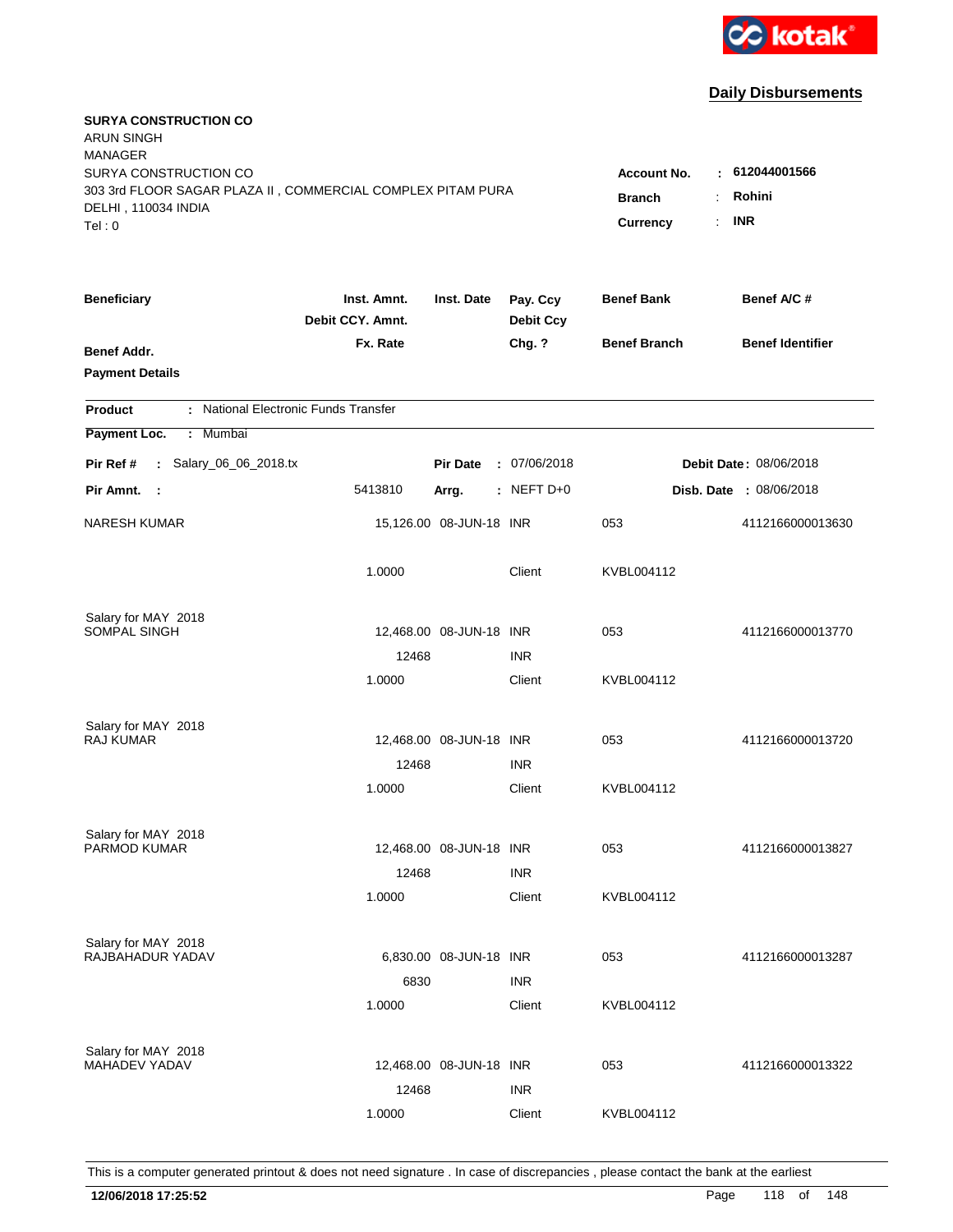

| <b>SURYA CONSTRUCTION CO</b><br><b>ARUN SINGH</b><br><b>MANAGER</b><br>SURYA CONSTRUCTION CO<br>303 3rd FLOOR SAGAR PLAZA II, COMMERCIAL COMPLEX PITAM PURA |                                 |                                                    |                              | <b>Account No.</b>  | $-612044001566$<br>Rohini |
|-------------------------------------------------------------------------------------------------------------------------------------------------------------|---------------------------------|----------------------------------------------------|------------------------------|---------------------|---------------------------|
| DELHI, 110034 INDIA<br>Tel: 0                                                                                                                               |                                 | <b>Branch</b><br>$\ddot{\cdot}$<br><b>Currency</b> | <b>INR</b><br>÷.             |                     |                           |
| <b>Beneficiary</b>                                                                                                                                          | Inst. Amnt.<br>Debit CCY. Amnt. | Inst. Date                                         | Pay. Ccy<br><b>Debit Ccy</b> | <b>Benef Bank</b>   | Benef A/C #               |
| Benef Addr.<br><b>Payment Details</b>                                                                                                                       | Fx. Rate                        |                                                    | Chg. ?                       | <b>Benef Branch</b> | <b>Benef Identifier</b>   |
| : National Electronic Funds Transfer<br><b>Product</b>                                                                                                      |                                 |                                                    |                              |                     |                           |
| Payment Loc.<br>Mumbai<br>÷.                                                                                                                                |                                 |                                                    |                              |                     |                           |
| : Salary_06_06_2018.tx<br>Pir Ref #                                                                                                                         |                                 | <b>Pir Date</b>                                    | : 07/06/2018                 |                     | Debit Date: 08/06/2018    |
| Pir Amnt.<br>- 1                                                                                                                                            | 5413810                         | Arrg.                                              | $:$ NEFT D+0                 |                     | Disb. Date : 08/06/2018   |
| MAHADEV YADAV                                                                                                                                               |                                 | 12,468.00 08-JUN-18 INR                            |                              | 053                 | 4112166000013322          |
|                                                                                                                                                             | 1.0000                          |                                                    | Client                       | KVBL004112          |                           |
| Salary for MAY 2018                                                                                                                                         |                                 |                                                    |                              |                     |                           |
| MAHAVEER PRASAD                                                                                                                                             | 15126                           | 15,126.00 08-JUN-18 INR                            | <b>INR</b>                   | 053                 | 4112166000013590          |
|                                                                                                                                                             | 1.0000                          |                                                    | Client                       | KVBL004112          |                           |
| Salary for MAY 2018                                                                                                                                         |                                 |                                                    |                              |                     |                           |
| <b>ASHOK</b>                                                                                                                                                |                                 | 12,468.00 08-JUN-18 INR                            |                              | 053                 | 4112166000013732          |
|                                                                                                                                                             | 12468                           |                                                    | <b>INR</b>                   |                     |                           |
|                                                                                                                                                             | 1.0000                          |                                                    | Client                       | KVBL004112          |                           |
| Salary for MAY 2018                                                                                                                                         |                                 |                                                    |                              |                     |                           |
| <b>SIVASANKAR</b>                                                                                                                                           |                                 | 12,468.00 08-JUN-18 INR                            |                              | 053                 | 4112166000012592          |
|                                                                                                                                                             | 12468                           |                                                    | <b>INR</b>                   | KVBL004112          |                           |
|                                                                                                                                                             | 1.0000                          |                                                    | Client                       |                     |                           |
| Salary for MAY 2018<br><b>AMOD KUMAR</b>                                                                                                                    |                                 | 15,126.00 08-JUN-18 INR                            |                              | 053                 | 4112166000013616          |
|                                                                                                                                                             | 15126                           |                                                    | <b>INR</b>                   |                     |                           |
|                                                                                                                                                             | 1.0000                          |                                                    | Client                       | KVBL004112          |                           |
| Salary for MAY 2018                                                                                                                                         |                                 |                                                    |                              |                     |                           |
| <b>VIVEK TYAGI</b>                                                                                                                                          |                                 | 15,126.00 08-JUN-18 INR                            |                              | 053                 | 4112166000013896          |
|                                                                                                                                                             | 15126                           |                                                    | <b>INR</b>                   |                     |                           |
|                                                                                                                                                             | 1.0000                          |                                                    | Client                       | KVBL004112          |                           |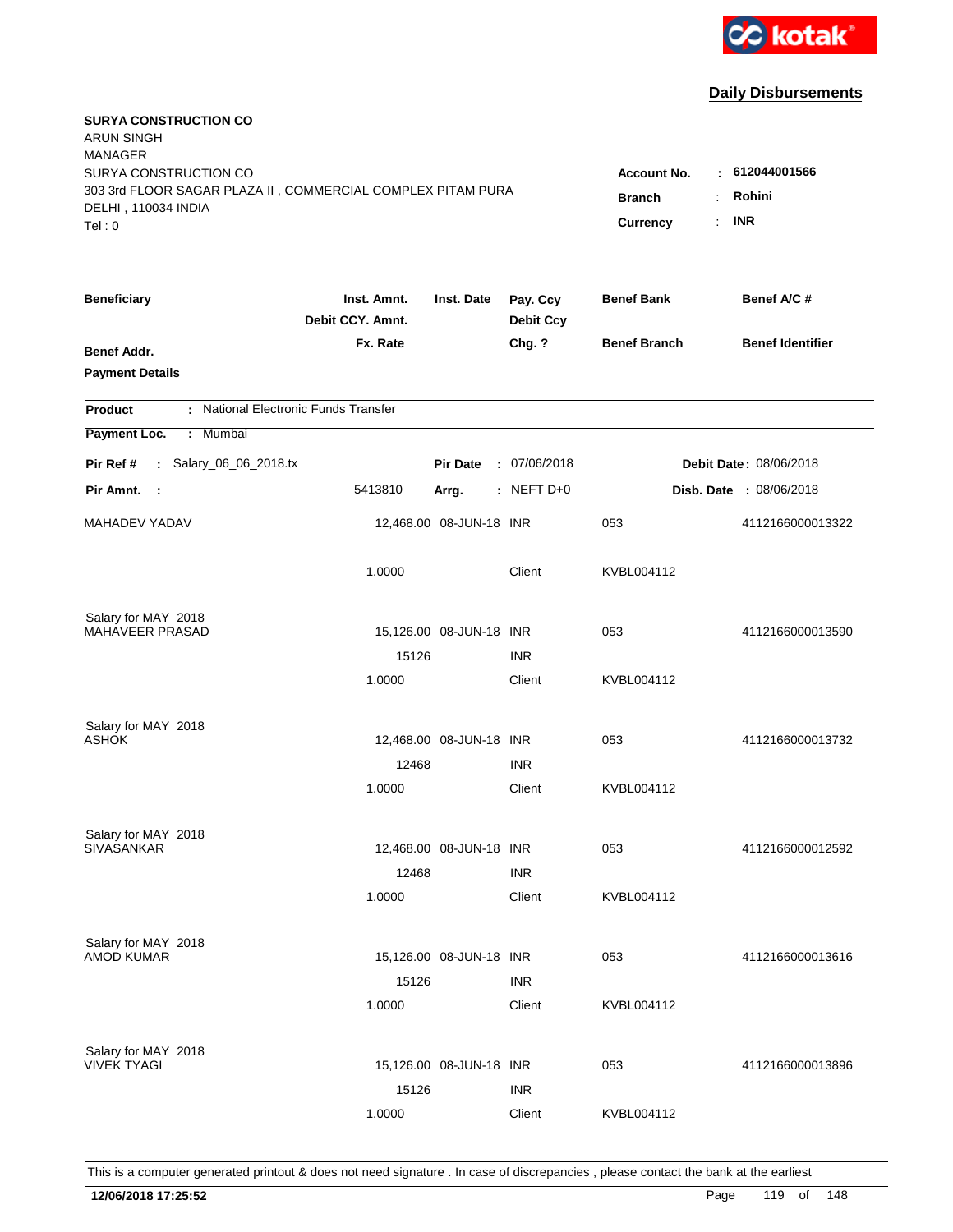

| <b>SURYA CONSTRUCTION CO</b><br><b>ARUN SINGH</b><br><b>MANAGER</b><br>SURYA CONSTRUCTION CO<br>303 3rd FLOOR SAGAR PLAZA II, COMMERCIAL COMPLEX PITAM PURA<br>DELHI, 110034 INDIA<br>Tel: 0 | <b>Account No.</b><br><b>Branch</b><br>÷<br><b>Currency</b> | : 612044001566<br>Rohini<br><b>INR</b><br>$\mathbb{R}^{\mathbb{Z}}$ |                              |                     |                                |
|----------------------------------------------------------------------------------------------------------------------------------------------------------------------------------------------|-------------------------------------------------------------|---------------------------------------------------------------------|------------------------------|---------------------|--------------------------------|
| <b>Beneficiary</b>                                                                                                                                                                           | Inst. Amnt.<br>Debit CCY. Amnt.                             | Inst. Date                                                          | Pay. Ccy<br><b>Debit Ccy</b> | <b>Benef Bank</b>   | Benef A/C #                    |
| Benef Addr.<br><b>Payment Details</b>                                                                                                                                                        | Fx. Rate                                                    |                                                                     | Chg. ?                       | <b>Benef Branch</b> | <b>Benef Identifier</b>        |
| : National Electronic Funds Transfer<br><b>Product</b>                                                                                                                                       |                                                             |                                                                     |                              |                     |                                |
| Payment Loc.<br>Mumbai<br>÷.                                                                                                                                                                 |                                                             |                                                                     |                              |                     |                                |
| : Salary_06_06_2018.tx<br>Pir Ref #                                                                                                                                                          |                                                             | <b>Pir Date</b>                                                     | : 07/06/2018                 |                     | Debit Date: 08/06/2018         |
| Pir Amnt.<br>$\sim$ 1                                                                                                                                                                        | 5413810                                                     | Arrg.                                                               | : NEFT D+0                   |                     | <b>Disb. Date : 08/06/2018</b> |
| <b>VIVEK TYAGI</b>                                                                                                                                                                           |                                                             | 15,126.00 08-JUN-18 INR                                             |                              | 053                 | 4112166000013896               |
|                                                                                                                                                                                              | 1.0000                                                      |                                                                     | Client                       | KVBL004112          |                                |
| Salary for MAY 2018<br>PRADEEP CHAUHAN                                                                                                                                                       | 29500                                                       | 29,500.00 08-JUN-18 INR                                             | <b>INR</b>                   | 053                 | 4112166000012741               |
|                                                                                                                                                                                              | 1.0000                                                      |                                                                     | Client                       | KVBL004112          |                                |
| Salary for MAY 2018<br><b>VEER PAL</b>                                                                                                                                                       | 12468                                                       | 12,468.00 08-JUN-18 INR                                             | <b>INR</b>                   | 053                 | 4112166000012791               |
|                                                                                                                                                                                              | 1.0000                                                      |                                                                     | Client                       | KVBL004112          |                                |
| Salary for MAY 2018<br><b>NARENDER</b>                                                                                                                                                       | 12468                                                       | 12,468.00 08-JUN-18 INR                                             | <b>INR</b>                   | 053                 | 4112166000013815               |
|                                                                                                                                                                                              | 1.0000                                                      |                                                                     | Client                       | KVBL004112          |                                |
| Salary for MAY 2018<br>JANMEJAY                                                                                                                                                              | 15126                                                       | 15,126.00 08-JUN-18 INR                                             | <b>INR</b>                   | 053                 | 4112166000012734               |
|                                                                                                                                                                                              | 1.0000                                                      |                                                                     | Client                       | KVBL004112          |                                |
| Salary for MAY 2018<br><b>SHRIDHAR</b>                                                                                                                                                       | 16562                                                       | 16,562.00 08-JUN-18 INR                                             | <b>INR</b>                   | 053                 | 4112166000013431               |
|                                                                                                                                                                                              | 1.0000                                                      |                                                                     | Client                       | KVBL004112          |                                |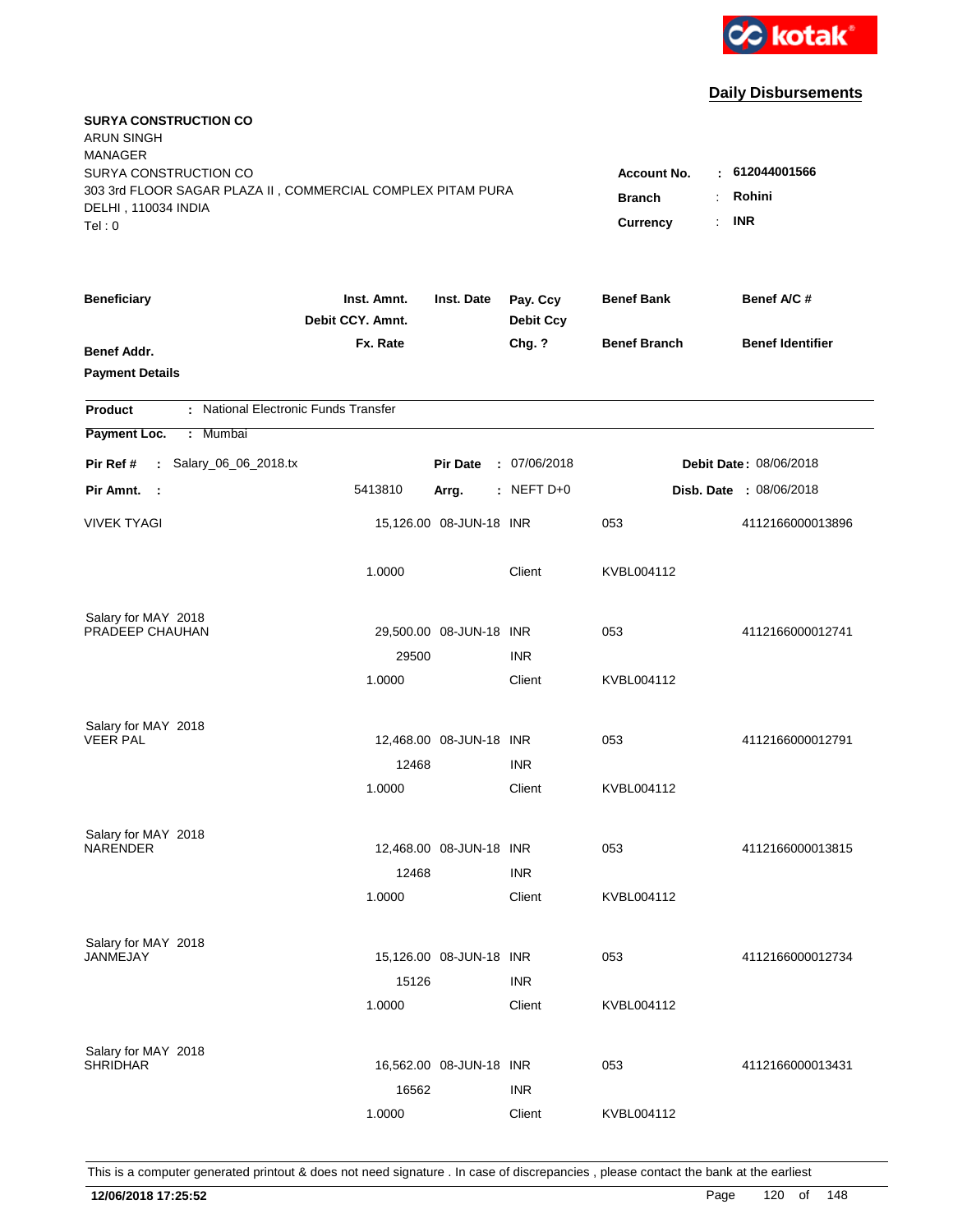

| <b>SURYA CONSTRUCTION CO</b><br><b>ARUN SINGH</b><br><b>MANAGER</b><br>SURYA CONSTRUCTION CO |                                 |                                  |                              | <b>Account No.</b>  | $-612044001566$         |
|----------------------------------------------------------------------------------------------|---------------------------------|----------------------------------|------------------------------|---------------------|-------------------------|
| 303 3rd FLOOR SAGAR PLAZA II, COMMERCIAL COMPLEX PITAM PURA<br>DELHI, 110034 INDIA<br>Tel: 0 | <b>Branch</b><br>Currency       | Rohini<br>÷.<br><b>INR</b><br>÷. |                              |                     |                         |
| <b>Beneficiary</b>                                                                           | Inst. Amnt.<br>Debit CCY. Amnt. | Inst. Date                       | Pay. Ccy<br><b>Debit Ccy</b> | <b>Benef Bank</b>   | Benef A/C #             |
| Benef Addr.<br><b>Payment Details</b>                                                        | Fx. Rate                        |                                  | Chg. ?                       | <b>Benef Branch</b> | <b>Benef Identifier</b> |
| : National Electronic Funds Transfer<br><b>Product</b>                                       |                                 |                                  |                              |                     |                         |
| Payment Loc.<br>: Mumbai                                                                     |                                 |                                  |                              |                     |                         |
| : Salary_06_06_2018.tx<br>Pir Ref #                                                          |                                 | <b>Pir Date</b>                  | : 07/06/2018                 |                     | Debit Date: 08/06/2018  |
| Pir Amnt. :                                                                                  | 5413810                         | Arrg.                            | $:$ NEFT D+0                 |                     | Disb. Date : 08/06/2018 |
| <b>SHRIDHAR</b>                                                                              |                                 | 16,562.00 08-JUN-18 INR          |                              | 053                 | 4112166000013431        |
|                                                                                              | 1.0000                          |                                  | Client                       | KVBL004112          |                         |
| Salary for MAY 2018<br><b>SUMIT</b>                                                          |                                 | 24,000.00 08-JUN-18 INR          |                              |                     |                         |
|                                                                                              | 24000                           |                                  | <b>INR</b>                   | 053                 | 4112166000013521        |
|                                                                                              | 1.0000                          |                                  | Client                       | KVBL004112          |                         |
| Salary for MAY 2018                                                                          |                                 |                                  |                              |                     |                         |
| RAJ NARAYAN                                                                                  |                                 | 16,562.00 08-JUN-18 INR          |                              | 053                 | 4112166000012777        |
|                                                                                              | 16562                           |                                  | <b>INR</b>                   |                     |                         |
|                                                                                              | 1.0000                          |                                  | Client                       | KVBL004112          |                         |
| Salary for MAY 2018                                                                          |                                 |                                  |                              |                     |                         |
| <b>VIMAL</b>                                                                                 |                                 | 12,468.00 08-JUN-18 INR          |                              | 053                 | 4112166000014140        |
|                                                                                              | 12468                           |                                  | <b>INR</b>                   |                     |                         |
|                                                                                              | 1.0000                          |                                  | Client                       | KVBL004112          |                         |
| Salary for MAY 2018                                                                          |                                 |                                  |                              |                     |                         |
| LAXMAN                                                                                       |                                 | 12,468.00 08-JUN-18 INR          |                              | 053                 | 4112166000008172        |
|                                                                                              | 12468                           |                                  | <b>INR</b>                   |                     |                         |
|                                                                                              | 1.0000                          |                                  | Client                       | KVBL004112          |                         |
| Salary for MAY 2018                                                                          |                                 |                                  |                              |                     |                         |
| <b>RAM SAGAR</b>                                                                             |                                 | 16,562.00 08-JUN-18 INR          |                              | 053                 | 4112166000013571        |
|                                                                                              | 16562                           |                                  | <b>INR</b>                   |                     |                         |
|                                                                                              | 1.0000                          |                                  | Client                       | KVBL004112          |                         |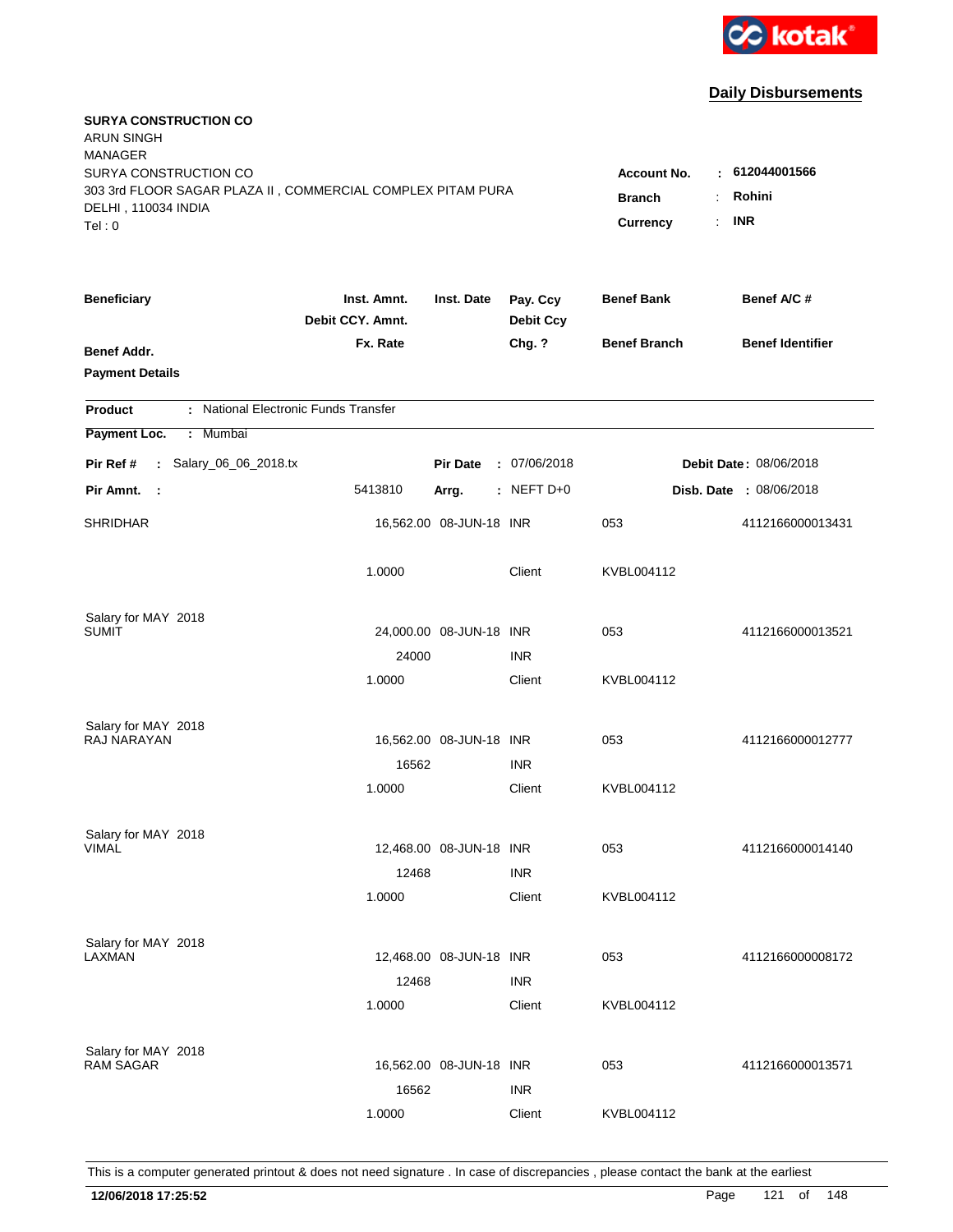

| <b>SURYA CONSTRUCTION CO</b><br><b>ARUN SINGH</b><br><b>MANAGER</b>                                                   |                                                 |                                                     |                              |                     |                               |
|-----------------------------------------------------------------------------------------------------------------------|-------------------------------------------------|-----------------------------------------------------|------------------------------|---------------------|-------------------------------|
| SURYA CONSTRUCTION CO<br>303 3rd FLOOR SAGAR PLAZA II, COMMERCIAL COMPLEX PITAM PURA<br>DELHI, 110034 INDIA<br>Tel: 0 | <b>Account No.</b><br><b>Branch</b><br>Currency | $-612044001566$<br>Rohini<br>÷.<br><b>INR</b><br>÷. |                              |                     |                               |
| <b>Beneficiary</b>                                                                                                    | Inst. Amnt.<br>Debit CCY. Amnt.                 | Inst. Date                                          | Pay. Ccy<br><b>Debit Ccy</b> | <b>Benef Bank</b>   | Benef A/C#                    |
| Benef Addr.<br><b>Payment Details</b>                                                                                 | Fx. Rate                                        |                                                     | Chg. ?                       | <b>Benef Branch</b> | <b>Benef Identifier</b>       |
| : National Electronic Funds Transfer<br><b>Product</b>                                                                |                                                 |                                                     |                              |                     |                               |
| Payment Loc.<br>: Mumbai                                                                                              |                                                 |                                                     |                              |                     |                               |
| : Salary_06_06_2018.tx<br>Pir Ref #                                                                                   |                                                 | <b>Pir Date</b>                                     | : 07/06/2018                 |                     | <b>Debit Date: 08/06/2018</b> |
| Pir Amnt. :                                                                                                           | 5413810                                         | Arrg.                                               | $:$ NEFT D+0                 |                     | Disb. Date : 08/06/2018       |
| <b>RAM SAGAR</b>                                                                                                      |                                                 | 16,562.00 08-JUN-18 INR                             |                              | 053                 | 4112166000013571              |
|                                                                                                                       | 1.0000                                          |                                                     | Client                       | KVBL004112          |                               |
| Salary for MAY 2018                                                                                                   |                                                 |                                                     |                              |                     |                               |
| <b>SARVAN PAL</b>                                                                                                     |                                                 | 12,468.00 08-JUN-18 INR                             |                              | 053                 | 4112166000013557              |
|                                                                                                                       | 12468                                           |                                                     | <b>INR</b>                   |                     |                               |
|                                                                                                                       | 1.0000                                          |                                                     | Client                       | KVBL004112          |                               |
| Salary for MAY 2018                                                                                                   |                                                 |                                                     |                              |                     |                               |
| <b>VEERENDER PAL</b>                                                                                                  |                                                 | 12,468.00 08-JUN-18 INR                             |                              | 053                 | 4112166000013782              |
|                                                                                                                       | 12468                                           |                                                     | <b>INR</b>                   |                     |                               |
|                                                                                                                       | 1.0000                                          |                                                     | Client                       | KVBL004112          |                               |
| Salary for MAY 2018                                                                                                   |                                                 |                                                     |                              |                     |                               |
| SACHIN KUMAR SHARMA                                                                                                   |                                                 | 24,000.00 08-JUN-18 INR                             |                              | 053                 | 4112166000003570              |
|                                                                                                                       | 24000                                           |                                                     | <b>INR</b>                   |                     |                               |
|                                                                                                                       | 1.0000                                          |                                                     | Client                       | KVBL004112          |                               |
| Salary for MAY 2018                                                                                                   |                                                 |                                                     |                              |                     |                               |
| <b>SATYWAN</b>                                                                                                        |                                                 | 12,468.00 08-JUN-18 INR                             |                              | 259                 | 0201104000139038              |
|                                                                                                                       | 12468                                           |                                                     | <b>INR</b>                   |                     |                               |
|                                                                                                                       | 1.0000                                          |                                                     | Client                       | IBK0000201          |                               |
| Salary for MAY 2018                                                                                                   |                                                 |                                                     |                              |                     |                               |
| RAVI KUMAR RAJBHAR                                                                                                    |                                                 | 12,468.00 08-JUN-18 INR                             |                              | 259                 | 1283104000061454              |
|                                                                                                                       | 12468                                           |                                                     | <b>INR</b>                   |                     |                               |
|                                                                                                                       | 1.0000                                          |                                                     | Client                       | <b>IBKL001283</b>   |                               |
|                                                                                                                       |                                                 |                                                     |                              |                     |                               |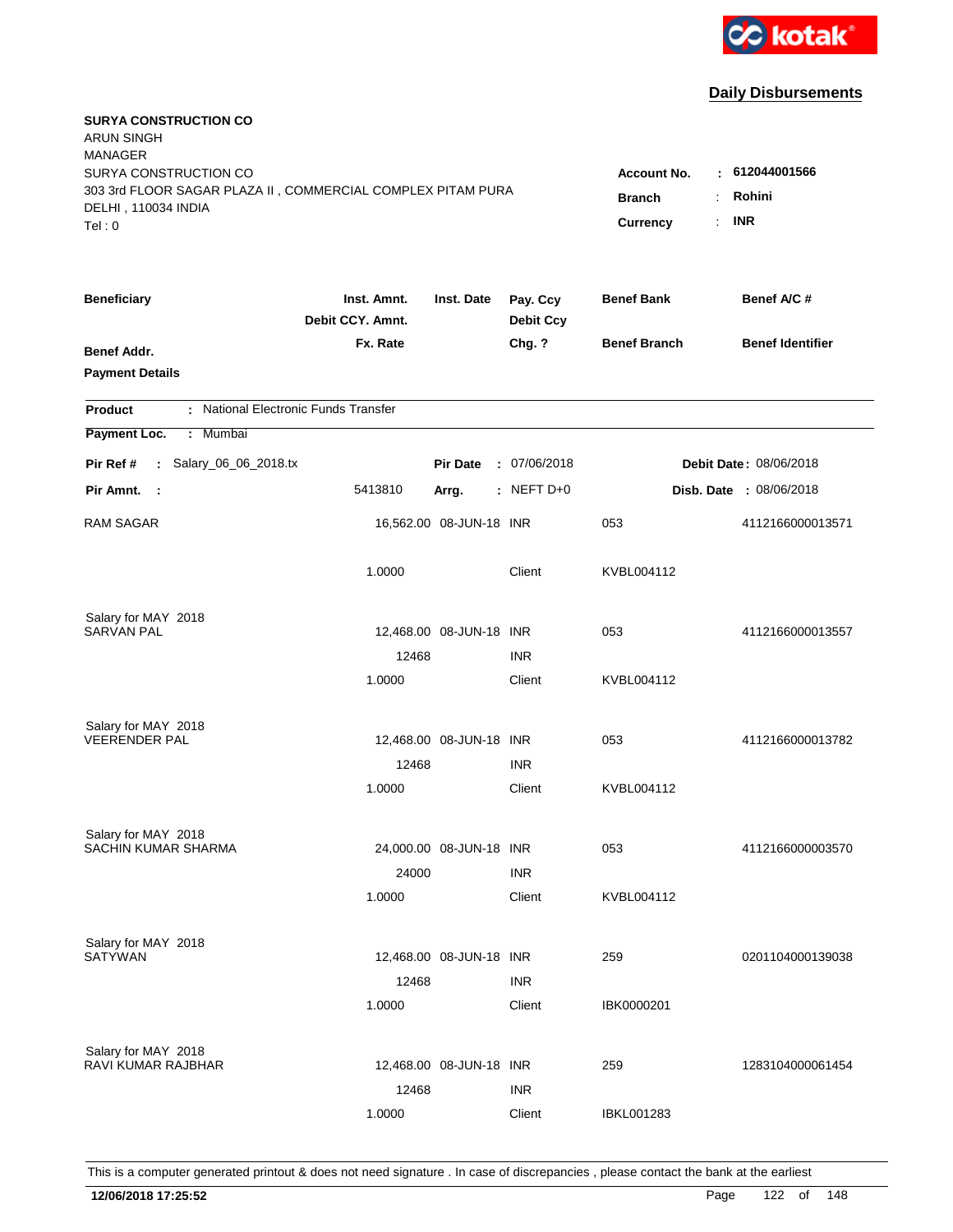

| <b>SURYA CONSTRUCTION CO</b><br><b>ARUN SINGH</b><br><b>MANAGER</b><br>SURYA CONSTRUCTION CO<br>303 3rd FLOOR SAGAR PLAZA II, COMMERCIAL COMPLEX PITAM PURA<br>DELHI, 110034 INDIA<br>Tel: 0 | <b>Account No.</b><br><b>Branch</b><br>$\ddot{\cdot}$<br><b>Currency</b> | $-612044001566$<br>Rohini<br><b>INR</b><br>÷. |                              |                     |                                |
|----------------------------------------------------------------------------------------------------------------------------------------------------------------------------------------------|--------------------------------------------------------------------------|-----------------------------------------------|------------------------------|---------------------|--------------------------------|
| <b>Beneficiary</b>                                                                                                                                                                           | Inst. Amnt.<br>Debit CCY. Amnt.                                          | Inst. Date                                    | Pay. Ccy<br><b>Debit Ccy</b> | <b>Benef Bank</b>   | Benef A/C #                    |
| Benef Addr.<br><b>Payment Details</b>                                                                                                                                                        | Fx. Rate                                                                 |                                               | Chg. ?                       | <b>Benef Branch</b> | <b>Benef Identifier</b>        |
| : National Electronic Funds Transfer<br><b>Product</b>                                                                                                                                       |                                                                          |                                               |                              |                     |                                |
| Payment Loc.<br>Mumbai<br>÷.                                                                                                                                                                 |                                                                          |                                               |                              |                     |                                |
| : Salary_06_06_2018.tx<br>Pir Ref #                                                                                                                                                          |                                                                          | <b>Pir Date</b>                               | : 07/06/2018                 |                     | Debit Date: 08/06/2018         |
| Pir Amnt.<br>- 1                                                                                                                                                                             | 5413810                                                                  | Arrg.                                         | $:$ NEFT D+0                 |                     | <b>Disb. Date : 08/06/2018</b> |
| RAVI KUMAR RAJBHAR                                                                                                                                                                           |                                                                          | 12,468.00 08-JUN-18 INR                       |                              | 259                 | 1283104000061454               |
|                                                                                                                                                                                              | 1.0000                                                                   |                                               | Client                       | <b>IBKL001283</b>   |                                |
| Salary for MAY 2018<br><b>SURENDER</b>                                                                                                                                                       |                                                                          | 12,468.00 08-JUN-18 INR                       |                              | 259                 | 0201104000139052               |
|                                                                                                                                                                                              | 12468                                                                    |                                               | <b>INR</b>                   |                     |                                |
|                                                                                                                                                                                              | 1.0000                                                                   |                                               | Client                       | IBK0000201          |                                |
| Salary for MAY 2018                                                                                                                                                                          |                                                                          |                                               |                              |                     |                                |
| <b>KRISHAN KUMAR</b>                                                                                                                                                                         |                                                                          | 12,468.00 08-JUN-18 INR                       |                              | 259                 | 0201104000138628               |
|                                                                                                                                                                                              | 12468                                                                    |                                               | <b>INR</b>                   |                     |                                |
|                                                                                                                                                                                              | 1.0000                                                                   |                                               | Client                       | IBK0000201          |                                |
| Salary for MAY 2018                                                                                                                                                                          |                                                                          |                                               |                              |                     |                                |
| <b>NARESH</b>                                                                                                                                                                                |                                                                          | 12,468.00 08-JUN-18 INR                       |                              | 259                 | 1283104000051402               |
|                                                                                                                                                                                              | 12468                                                                    |                                               | <b>INR</b>                   |                     |                                |
|                                                                                                                                                                                              | 1.0000                                                                   |                                               | Client                       | <b>IBKL001283</b>   |                                |
| Salary for MAY 2018                                                                                                                                                                          |                                                                          |                                               |                              |                     |                                |
| RAJ PAL                                                                                                                                                                                      |                                                                          | 12,468.00 08-JUN-18 INR                       |                              | 259                 | 0201104000138918               |
|                                                                                                                                                                                              | 12468<br>1.0000                                                          |                                               | <b>INR</b><br>Client         | IBK0000201          |                                |
|                                                                                                                                                                                              |                                                                          |                                               |                              |                     |                                |
| Salary for MAY 2018                                                                                                                                                                          |                                                                          |                                               |                              |                     |                                |
| PAWAN KUMAR                                                                                                                                                                                  |                                                                          | 12,468.00 08-JUN-18 INR                       |                              | 259                 | 0201104000138512               |
|                                                                                                                                                                                              | 12468                                                                    |                                               | <b>INR</b>                   |                     |                                |
|                                                                                                                                                                                              | 1.0000                                                                   |                                               | Client                       | IBK0000201          |                                |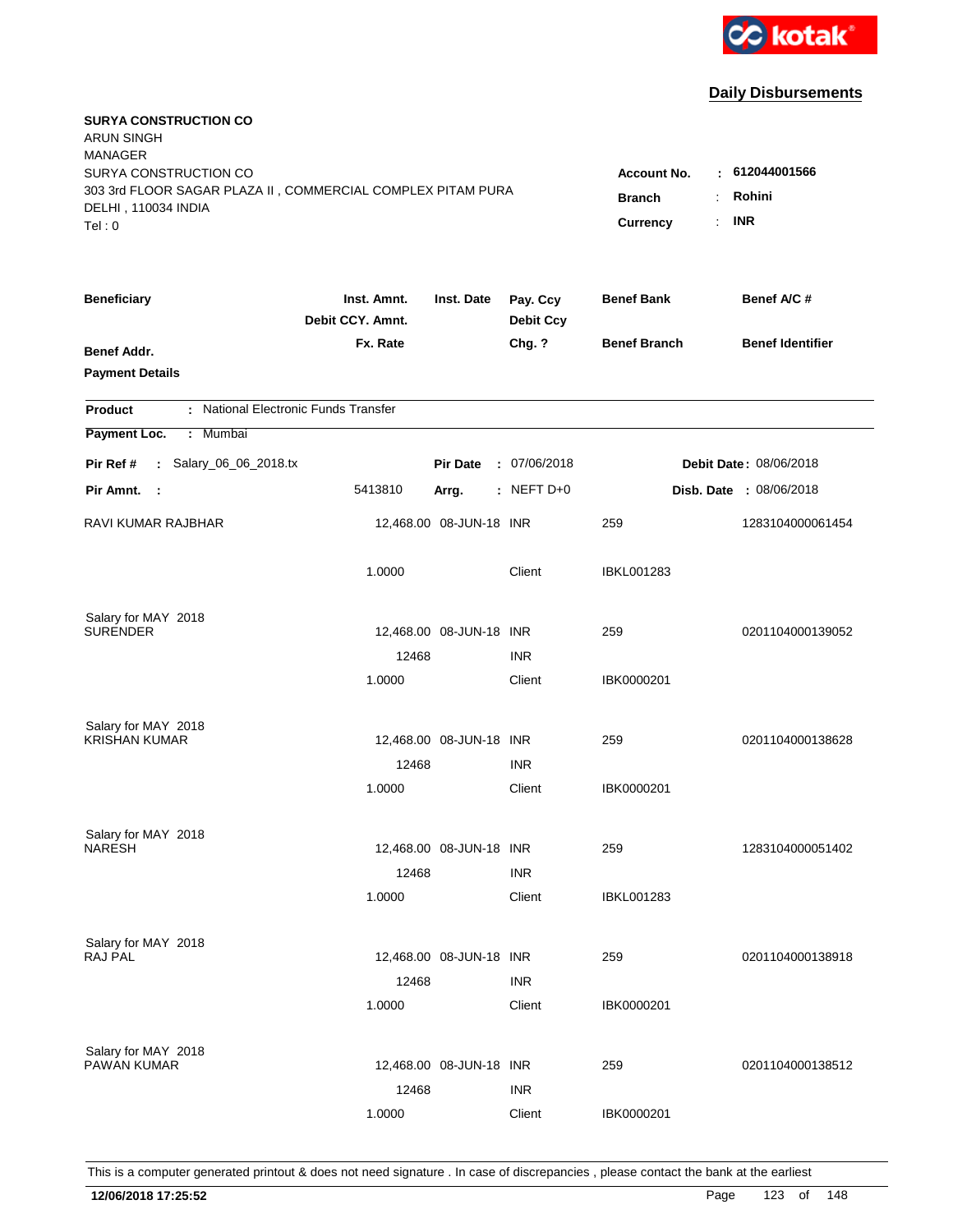

| <b>SURYA CONSTRUCTION CO</b><br><b>ARUN SINGH</b><br><b>MANAGER</b>                                                   |                                                 |                                                     |                              |                     |                         |
|-----------------------------------------------------------------------------------------------------------------------|-------------------------------------------------|-----------------------------------------------------|------------------------------|---------------------|-------------------------|
| SURYA CONSTRUCTION CO<br>303 3rd FLOOR SAGAR PLAZA II, COMMERCIAL COMPLEX PITAM PURA<br>DELHI, 110034 INDIA<br>Tel: 0 | <b>Account No.</b><br><b>Branch</b><br>Currency | $-612044001566$<br>Rohini<br>÷.<br><b>INR</b><br>÷. |                              |                     |                         |
| <b>Beneficiary</b>                                                                                                    | Inst. Amnt.<br>Debit CCY. Amnt.                 | Inst. Date                                          | Pay. Ccy<br><b>Debit Ccy</b> | <b>Benef Bank</b>   | Benef A/C#              |
| Benef Addr.<br><b>Payment Details</b>                                                                                 | Fx. Rate                                        |                                                     | Chg. ?                       | <b>Benef Branch</b> | <b>Benef Identifier</b> |
| : National Electronic Funds Transfer<br><b>Product</b>                                                                |                                                 |                                                     |                              |                     |                         |
| Payment Loc.<br>: Mumbai                                                                                              |                                                 |                                                     |                              |                     |                         |
| : Salary_06_06_2018.tx<br>Pir Ref #                                                                                   |                                                 | <b>Pir Date</b>                                     | : 07/06/2018                 |                     | Debit Date: 08/06/2018  |
| Pir Amnt. :                                                                                                           | 5413810                                         | Arrg.                                               | $:$ NEFT D+0                 |                     | Disb. Date : 08/06/2018 |
| PAWAN KUMAR                                                                                                           |                                                 | 12,468.00 08-JUN-18 INR                             |                              | 259                 | 0201104000138512        |
|                                                                                                                       | 1.0000                                          |                                                     | Client                       | IBK0000201          |                         |
| Salary for MAY 2018                                                                                                   |                                                 |                                                     |                              |                     |                         |
| ANIL KUMAR SHAH                                                                                                       |                                                 | 12,468.00 08-JUN-18 INR                             |                              | 259                 | 1283104000043546        |
|                                                                                                                       | 12468<br>1.0000                                 |                                                     | <b>INR</b><br>Client         | IBKL001283          |                         |
|                                                                                                                       |                                                 |                                                     |                              |                     |                         |
| Salary for MAY 2018                                                                                                   |                                                 |                                                     |                              |                     |                         |
| PRITAM SINGH                                                                                                          |                                                 | 12,468.00 08-JUN-18 INR                             |                              | 259                 | 1283104000043713        |
|                                                                                                                       | 12468                                           |                                                     | <b>INR</b>                   |                     |                         |
|                                                                                                                       | 1.0000                                          |                                                     | Client                       | IBKL001283          |                         |
| Salary for MAY 2018                                                                                                   |                                                 |                                                     |                              |                     |                         |
| <b>MANJEET</b>                                                                                                        |                                                 | 12,468.00 08-JUN-18 INR                             |                              | 259                 | 1283104000046181        |
|                                                                                                                       | 12468                                           |                                                     | <b>INR</b>                   |                     |                         |
|                                                                                                                       | 1.0000                                          |                                                     | Client                       | <b>IBKL001283</b>   |                         |
| Salary for MAY 2018                                                                                                   |                                                 |                                                     |                              |                     |                         |
| <b>ARJUN</b>                                                                                                          |                                                 | 12,468.00 08-JUN-18 INR                             |                              | 259                 | 0201104000145305        |
|                                                                                                                       | 12468                                           |                                                     | <b>INR</b>                   |                     |                         |
|                                                                                                                       | 1.0000                                          |                                                     | Client                       | IBK0000201          |                         |
|                                                                                                                       |                                                 |                                                     |                              |                     |                         |
| Salary for MAY 2018<br><b>RAHUL</b>                                                                                   |                                                 | 12,468.00 08-JUN-18 INR                             |                              | 259                 | 1283104000049009        |
|                                                                                                                       | 12468                                           |                                                     | <b>INR</b>                   |                     |                         |
|                                                                                                                       | 1.0000                                          |                                                     | Client                       | <b>IBKL001283</b>   |                         |
|                                                                                                                       |                                                 |                                                     |                              |                     |                         |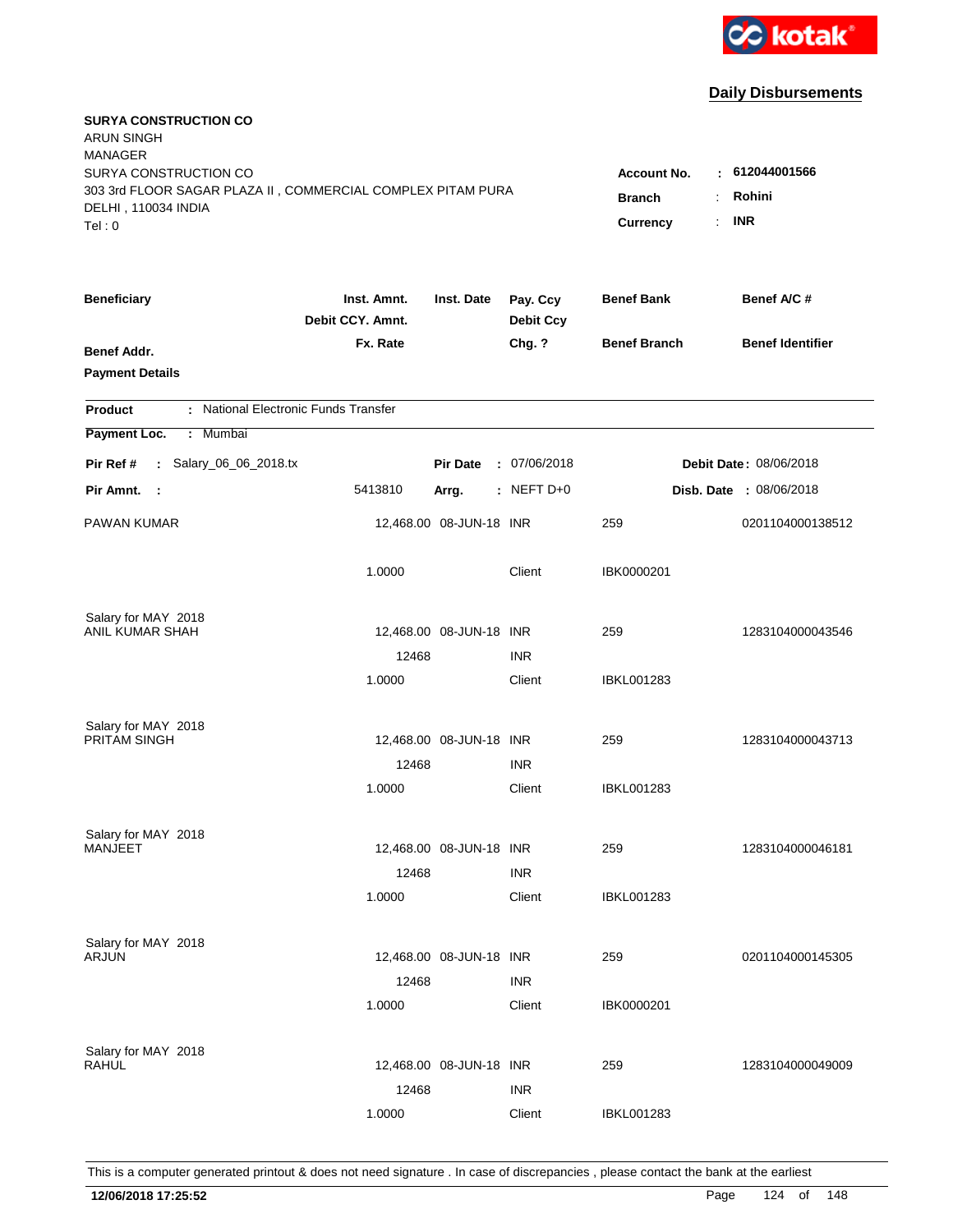

| <b>SURYA CONSTRUCTION CO</b><br><b>ARUN SINGH</b><br><b>MANAGER</b> |                                 |                         |                              |                     |                                |
|---------------------------------------------------------------------|---------------------------------|-------------------------|------------------------------|---------------------|--------------------------------|
| SURYA CONSTRUCTION CO                                               |                                 |                         |                              | <b>Account No.</b>  | : 612044001566                 |
| 303 3rd FLOOR SAGAR PLAZA II, COMMERCIAL COMPLEX PITAM PURA         | <b>Branch</b><br>÷              | Rohini                  |                              |                     |                                |
| DELHI, 110034 INDIA                                                 |                                 |                         |                              | Currency<br>÷.      | <b>INR</b>                     |
| Tel: 0                                                              |                                 |                         |                              |                     |                                |
| <b>Beneficiary</b>                                                  | Inst. Amnt.<br>Debit CCY. Amnt. | Inst. Date              | Pay. Ccy<br><b>Debit Ccy</b> | <b>Benef Bank</b>   | Benef A/C #                    |
| Benef Addr.                                                         | Fx. Rate                        |                         | Chg. ?                       | <b>Benef Branch</b> | <b>Benef Identifier</b>        |
| <b>Payment Details</b>                                              |                                 |                         |                              |                     |                                |
| : National Electronic Funds Transfer<br><b>Product</b>              |                                 |                         |                              |                     |                                |
| Payment Loc.<br>Mumbai<br>÷.                                        |                                 |                         |                              |                     |                                |
| : Salary_06_06_2018.tx<br>Pir Ref #                                 |                                 | <b>Pir Date</b>         | : 07/06/2018                 |                     | Debit Date: 08/06/2018         |
| Pir Amnt.<br>- 1                                                    | 5413810                         | Arrg.                   | : NEFT D+0                   |                     | <b>Disb. Date : 08/06/2018</b> |
| <b>RAHUL</b>                                                        |                                 | 12,468.00 08-JUN-18 INR |                              | 259                 | 1283104000049009               |
|                                                                     | 1.0000                          |                         | Client                       | <b>IBKL001283</b>   |                                |
| Salary for MAY 2018                                                 |                                 |                         |                              |                     |                                |
| CHHOTAKAN MUKHIYA                                                   |                                 | 12,468.00 08-JUN-18 INR |                              | 259                 | 0201104000138888               |
|                                                                     | 12468                           |                         | <b>INR</b>                   |                     |                                |
|                                                                     | 1.0000                          |                         | Client                       | IBK0000201          |                                |
| Salary for MAY 2018                                                 |                                 |                         |                              |                     |                                |
| ANUJ KUMAR TIWARI                                                   |                                 | 12,468.00 08-JUN-18 INR |                              | 259                 | 0201104000138505               |
|                                                                     | 12468                           |                         | <b>INR</b>                   |                     |                                |
|                                                                     | 1.0000                          |                         | Client                       | IBK0000201          |                                |
| Salary for MAY 2018                                                 |                                 |                         |                              |                     |                                |
| SHYAMABABU                                                          |                                 | 12,468.00 08-JUN-18 INR |                              | 016                 | 2979409211                     |
|                                                                     | 12468                           |                         | <b>INR</b>                   |                     |                                |
|                                                                     | 1.0000                          |                         | Client                       | CBIN282924          |                                |
| Salary for MAY 2018                                                 |                                 |                         |                              |                     |                                |
| <b>VIPIN KUMAR</b>                                                  |                                 | 26,500.00 08-JUN-18 INR |                              | 259                 | 1283104000047250               |
|                                                                     | 26500                           |                         | <b>INR</b>                   |                     |                                |
|                                                                     | 1.0000                          |                         | Client                       | <b>IBKL001283</b>   |                                |
| Salary for MAY 2018                                                 |                                 |                         |                              |                     |                                |
| <b>PYARE LAL</b>                                                    |                                 | 15,126.00 08-JUN-18 INR |                              | 259                 | 201104000043245                |
|                                                                     | 15126                           |                         | <b>INR</b>                   |                     |                                |
|                                                                     | 1.0000                          |                         | Client                       | IBK0000201          |                                |
|                                                                     |                                 |                         |                              |                     |                                |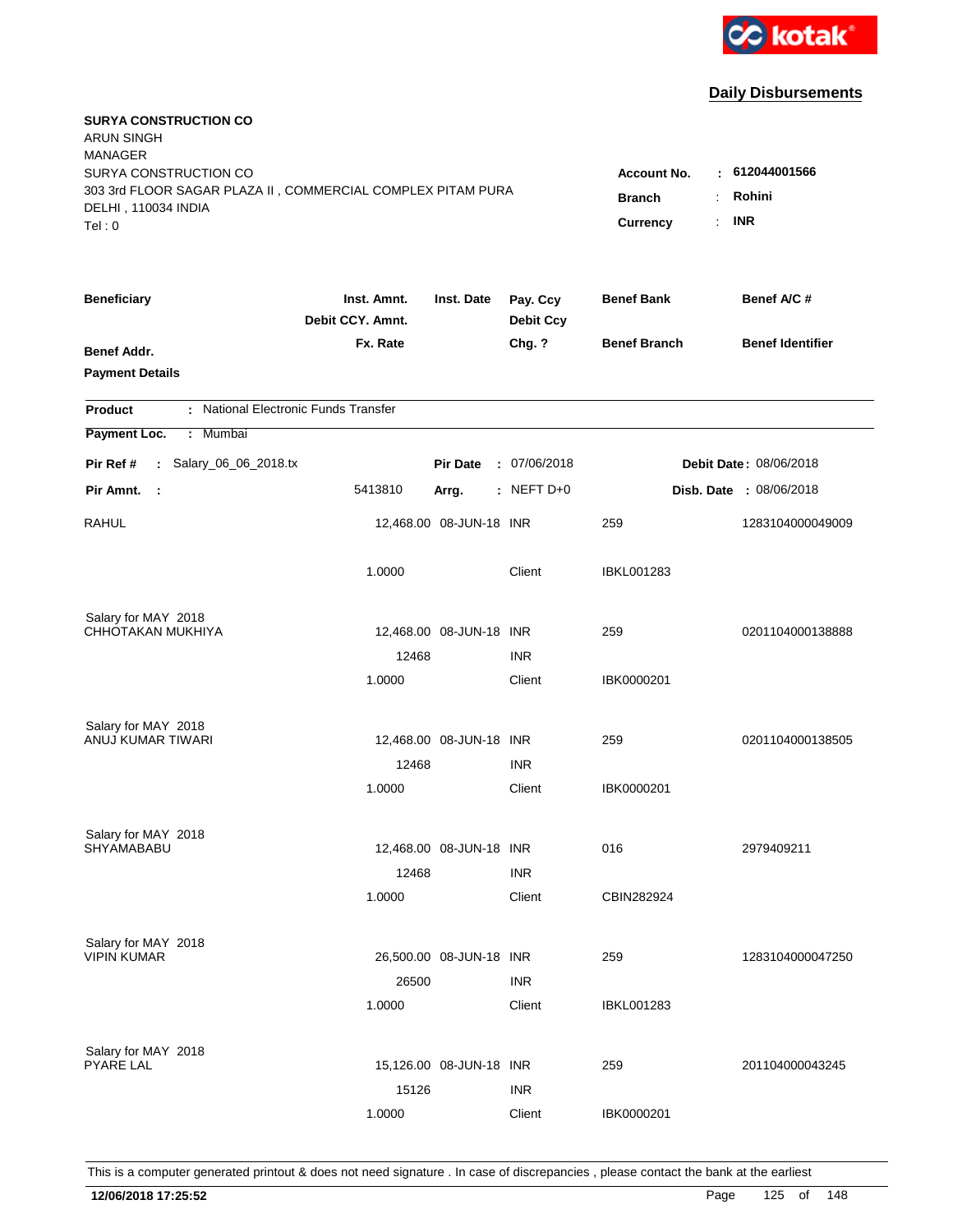

| <b>SURYA CONSTRUCTION CO</b><br><b>ARUN SINGH</b><br><b>MANAGER</b><br>SURYA CONSTRUCTION CO |                                 |                                  |                              | <b>Account No.</b>  | $-612044001566$         |
|----------------------------------------------------------------------------------------------|---------------------------------|----------------------------------|------------------------------|---------------------|-------------------------|
| 303 3rd FLOOR SAGAR PLAZA II, COMMERCIAL COMPLEX PITAM PURA<br>DELHI, 110034 INDIA<br>Tel: 0 | <b>Branch</b><br>Currency       | Rohini<br>÷.<br><b>INR</b><br>÷. |                              |                     |                         |
| <b>Beneficiary</b>                                                                           | Inst. Amnt.<br>Debit CCY. Amnt. | Inst. Date                       | Pay. Ccy<br><b>Debit Ccy</b> | <b>Benef Bank</b>   | Benef A/C#              |
| Benef Addr.<br><b>Payment Details</b>                                                        | Fx. Rate                        |                                  | Chg. ?                       | <b>Benef Branch</b> | <b>Benef Identifier</b> |
| : National Electronic Funds Transfer<br><b>Product</b>                                       |                                 |                                  |                              |                     |                         |
| Payment Loc.<br>: Mumbai                                                                     |                                 |                                  |                              |                     |                         |
| : Salary_06_06_2018.tx<br>Pir Ref #                                                          |                                 | <b>Pir Date</b>                  | : 07/06/2018                 |                     | Debit Date: 08/06/2018  |
| Pir Amnt. :                                                                                  | 5413810                         | Arrg.                            | $:$ NEFT D+0                 |                     | Disb. Date : 08/06/2018 |
| PYARE LAL                                                                                    |                                 | 15,126.00 08-JUN-18 INR          |                              | 259                 | 201104000043245         |
|                                                                                              | 1.0000                          |                                  | Client                       | IBK0000201          |                         |
| Salary for MAY 2018                                                                          |                                 |                                  |                              |                     |                         |
| <b>DHARAM SINGH</b>                                                                          | 15126                           | 15,126.00 08-JUN-18 INR          | <b>INR</b>                   | 259                 | 1283104000043698        |
|                                                                                              | 1.0000                          |                                  | Client                       | IBKL001283          |                         |
| Salary for MAY 2018                                                                          |                                 |                                  |                              |                     |                         |
| <b>RAM LAKHAN</b>                                                                            |                                 | 15,126.00 08-JUN-18 INR          |                              | 259                 | 1283104000043786        |
|                                                                                              | 15126                           |                                  | <b>INR</b>                   |                     |                         |
|                                                                                              | 1.0000                          |                                  | Client                       | IBKL001283          |                         |
| Salary for MAY 2018                                                                          |                                 |                                  |                              |                     |                         |
| <b>NAROTTAM</b>                                                                              |                                 | 15,126.00 08-JUN-18 INR          |                              | 259                 | 1283104000043810        |
|                                                                                              | 15126                           |                                  | <b>INR</b>                   |                     |                         |
|                                                                                              | 1.0000                          |                                  | Client                       | <b>IBKL001283</b>   |                         |
| Salary for MAY 2018<br>SANDEEP                                                               |                                 |                                  |                              |                     |                         |
|                                                                                              |                                 | 15,126.00 08-JUN-18 INR          |                              | 259                 | 0201104000139069        |
|                                                                                              | 15126<br>1.0000                 |                                  | <b>INR</b><br>Client         | IBK0000201          |                         |
|                                                                                              |                                 |                                  |                              |                     |                         |
| Salary for MAY 2018<br><b>DINESH SAROHA</b>                                                  |                                 | 15,126.00 08-JUN-18 INR          |                              | 259                 | 1283104000043953        |
|                                                                                              | 15126                           |                                  | <b>INR</b>                   |                     |                         |
|                                                                                              | 1.0000                          |                                  | Client                       | <b>IBKL001283</b>   |                         |
|                                                                                              |                                 |                                  |                              |                     |                         |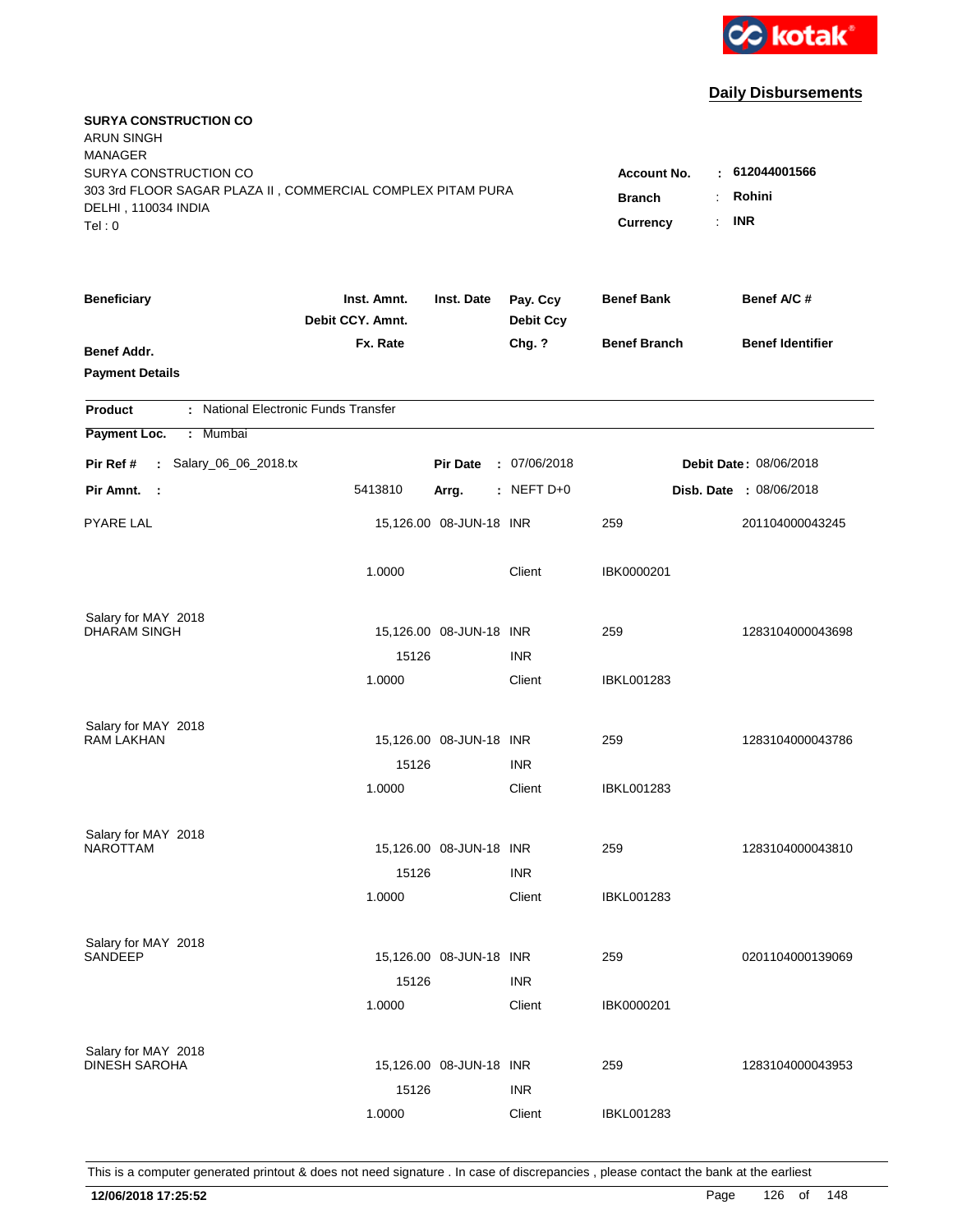

| <b>SURYA CONSTRUCTION CO</b><br><b>ARUN SINGH</b><br><b>MANAGER</b><br>SURYA CONSTRUCTION CO<br>303 3rd FLOOR SAGAR PLAZA II, COMMERCIAL COMPLEX PITAM PURA<br>DELHI, 110034 INDIA<br>Tel: 0 | <b>Account No.</b><br><b>Branch</b><br>$\ddot{\cdot}$<br><b>Currency</b><br>÷. | $-612044001566$<br>Rohini<br><b>INR</b> |                              |                     |                                |
|----------------------------------------------------------------------------------------------------------------------------------------------------------------------------------------------|--------------------------------------------------------------------------------|-----------------------------------------|------------------------------|---------------------|--------------------------------|
| <b>Beneficiary</b>                                                                                                                                                                           | Inst. Amnt.<br>Debit CCY. Amnt.                                                | Inst. Date                              | Pay. Ccy<br><b>Debit Ccy</b> | <b>Benef Bank</b>   | Benef A/C #                    |
| Benef Addr.<br><b>Payment Details</b>                                                                                                                                                        | Fx. Rate                                                                       |                                         | Chg. ?                       | <b>Benef Branch</b> | <b>Benef Identifier</b>        |
| : National Electronic Funds Transfer<br><b>Product</b>                                                                                                                                       |                                                                                |                                         |                              |                     |                                |
| Payment Loc.<br>Mumbai<br>$\mathbb{C}^{\times}$                                                                                                                                              |                                                                                |                                         |                              |                     |                                |
| : Salary_06_06_2018.tx<br>Pir Ref #                                                                                                                                                          |                                                                                | <b>Pir Date</b>                         | : 07/06/2018                 |                     | Debit Date: 08/06/2018         |
| Pir Amnt.<br>- 1                                                                                                                                                                             | 5413810                                                                        | Arrg.                                   | : NEFT $D+0$                 |                     | <b>Disb. Date : 08/06/2018</b> |
| <b>DINESH SAROHA</b>                                                                                                                                                                         |                                                                                | 15,126.00 08-JUN-18 INR                 |                              | 259                 | 1283104000043953               |
|                                                                                                                                                                                              | 1.0000                                                                         |                                         | Client                       | <b>IBKL001283</b>   |                                |
| Salary for MAY 2018                                                                                                                                                                          |                                                                                |                                         |                              |                     |                                |
| <b>KRISHAN KUMAR</b>                                                                                                                                                                         | 15126                                                                          | 15,126.00 08-JUN-18 INR                 | <b>INR</b>                   | 259                 | 1283104000044350               |
|                                                                                                                                                                                              | 1.0000                                                                         |                                         | Client                       | IBKL001283          |                                |
|                                                                                                                                                                                              |                                                                                |                                         |                              |                     |                                |
| Salary for MAY 2018<br><b>MANOJ SINGH</b>                                                                                                                                                    |                                                                                | 15,126.00 08-JUN-18 INR                 |                              | 259                 | 1283104000043980               |
|                                                                                                                                                                                              | 15126                                                                          |                                         | <b>INR</b>                   |                     |                                |
|                                                                                                                                                                                              | 1.0000                                                                         |                                         | Client                       | <b>IBKL001283</b>   |                                |
|                                                                                                                                                                                              |                                                                                |                                         |                              |                     |                                |
| Salary for MAY 2018<br><b>SATISH</b>                                                                                                                                                         |                                                                                | 15,126.00 08-JUN-18 INR                 |                              | 259                 | 0201104000138734               |
|                                                                                                                                                                                              | 15126                                                                          |                                         | <b>INR</b>                   |                     |                                |
|                                                                                                                                                                                              | 1.0000                                                                         |                                         | Client                       | IBK0000201          |                                |
|                                                                                                                                                                                              |                                                                                |                                         |                              |                     |                                |
| Salary for MAY 2018<br>RAJ KUMAR                                                                                                                                                             |                                                                                | 15,126.00 08-JUN-18 INR                 |                              | 259                 | 1283104000044280               |
|                                                                                                                                                                                              | 15126                                                                          |                                         | <b>INR</b>                   |                     |                                |
|                                                                                                                                                                                              | 1.0000                                                                         |                                         | Client                       | <b>IBKL001283</b>   |                                |
|                                                                                                                                                                                              |                                                                                |                                         |                              |                     |                                |
| Salary for MAY 2018<br><b>SANTOSH</b>                                                                                                                                                        |                                                                                | 15,126.00 08-JUN-18 INR                 |                              | 259                 | 0201104000138390               |
|                                                                                                                                                                                              | 15126                                                                          |                                         | <b>INR</b>                   |                     |                                |
|                                                                                                                                                                                              | 1.0000                                                                         |                                         | Client                       | IBK0000201          |                                |
|                                                                                                                                                                                              |                                                                                |                                         |                              |                     |                                |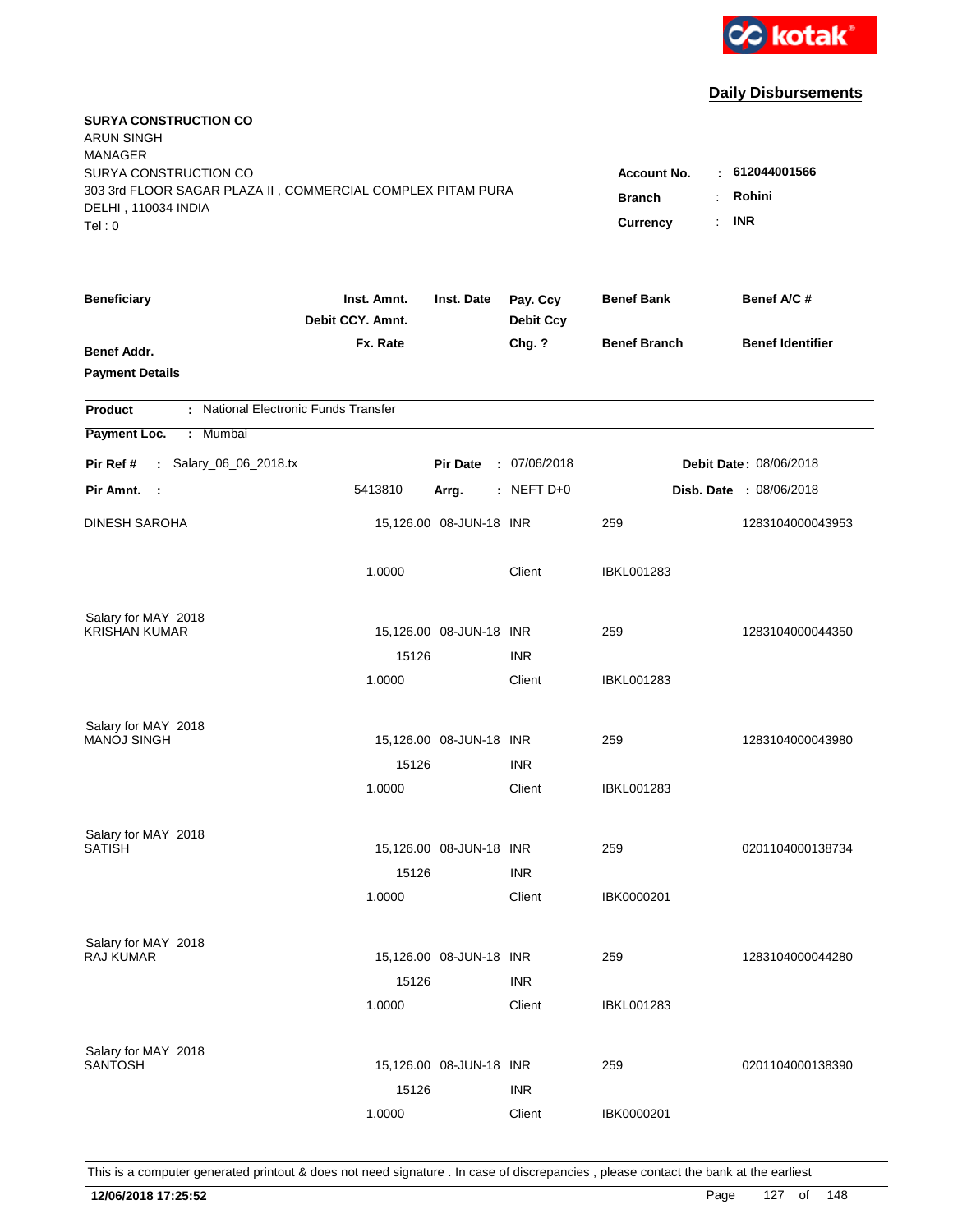

| <b>SURYA CONSTRUCTION CO</b><br><b>ARUN SINGH</b><br><b>MANAGER</b>                                                   |                                                                                          |                                        |                      |                     |                                |
|-----------------------------------------------------------------------------------------------------------------------|------------------------------------------------------------------------------------------|----------------------------------------|----------------------|---------------------|--------------------------------|
| SURYA CONSTRUCTION CO<br>303 3rd FLOOR SAGAR PLAZA II, COMMERCIAL COMPLEX PITAM PURA<br>DELHI, 110034 INDIA<br>Tel: 0 | <b>Account No.</b><br><b>Branch</b><br>÷<br>$\mathbb{R}^{\mathbb{Z}}$<br><b>Currency</b> | : 612044001566<br>Rohini<br><b>INR</b> |                      |                     |                                |
| <b>Beneficiary</b>                                                                                                    | Inst. Amnt.                                                                              | Inst. Date                             | Pay. Ccy             | <b>Benef Bank</b>   | Benef A/C #                    |
|                                                                                                                       | Debit CCY. Amnt.                                                                         |                                        | <b>Debit Ccy</b>     |                     |                                |
| Benef Addr.<br><b>Payment Details</b>                                                                                 | Fx. Rate                                                                                 |                                        | Chg. ?               | <b>Benef Branch</b> | <b>Benef Identifier</b>        |
| : National Electronic Funds Transfer<br><b>Product</b>                                                                |                                                                                          |                                        |                      |                     |                                |
| Payment Loc.<br>Mumbai<br>÷                                                                                           |                                                                                          |                                        |                      |                     |                                |
| : Salary_06_06_2018.tx<br>Pir Ref #                                                                                   |                                                                                          | <b>Pir Date</b>                        | : 07/06/2018         |                     | Debit Date: 08/06/2018         |
| Pir Amnt.<br>$\sim$ 1                                                                                                 | 5413810                                                                                  | Arrg.                                  | : NEFT D+0           |                     | <b>Disb. Date : 08/06/2018</b> |
| <b>SANTOSH</b>                                                                                                        |                                                                                          | 15,126.00 08-JUN-18 INR                |                      | 259                 | 0201104000138390               |
|                                                                                                                       | 1.0000                                                                                   |                                        | Client               | IBK0000201          |                                |
| Salary for MAY 2018                                                                                                   |                                                                                          |                                        |                      |                     |                                |
| LALIT                                                                                                                 | 15126                                                                                    | 15,126.00 08-JUN-18 INR                | <b>INR</b>           | 259                 | 1283104000044323               |
|                                                                                                                       | 1.0000                                                                                   |                                        | Client               | IBKL001283          |                                |
| Salary for MAY 2018<br><b>SULTAN SINGH TOMER</b>                                                                      |                                                                                          |                                        |                      | 259                 | 1283104000043847               |
|                                                                                                                       | 15126                                                                                    | 15,126.00 08-JUN-18 INR                | <b>INR</b>           |                     |                                |
|                                                                                                                       | 1.0000                                                                                   |                                        | Client               | IBKL001283          |                                |
| Salary for MAY 2018                                                                                                   |                                                                                          |                                        |                      |                     |                                |
| DAYAKANT THAKUR                                                                                                       |                                                                                          | 15,126.00 08-JUN-18 INR                |                      | 259                 | 1283104000043926               |
|                                                                                                                       | 15126                                                                                    |                                        | <b>INR</b>           |                     |                                |
|                                                                                                                       | 1.0000                                                                                   |                                        | Client               | IBKL001283          |                                |
| Salary for MAY 2018                                                                                                   |                                                                                          |                                        |                      |                     |                                |
| <b>SAJJAN SINGH</b>                                                                                                   |                                                                                          | 15,126.00 08-JUN-18 INR                |                      | 259                 | 0201104000138635               |
|                                                                                                                       | 15126<br>1.0000                                                                          |                                        | <b>INR</b><br>Client | IBK0000201          |                                |
|                                                                                                                       |                                                                                          |                                        |                      |                     |                                |
| Salary for MAY 2018<br><b>MUKESH KUMAR</b>                                                                            |                                                                                          | 15,126.00 08-JUN-18 INR                |                      | 259                 | 1283104000048994               |
|                                                                                                                       | 15126                                                                                    |                                        | <b>INR</b>           |                     |                                |
|                                                                                                                       | 1.0000                                                                                   |                                        | Client               | <b>IBKL001283</b>   |                                |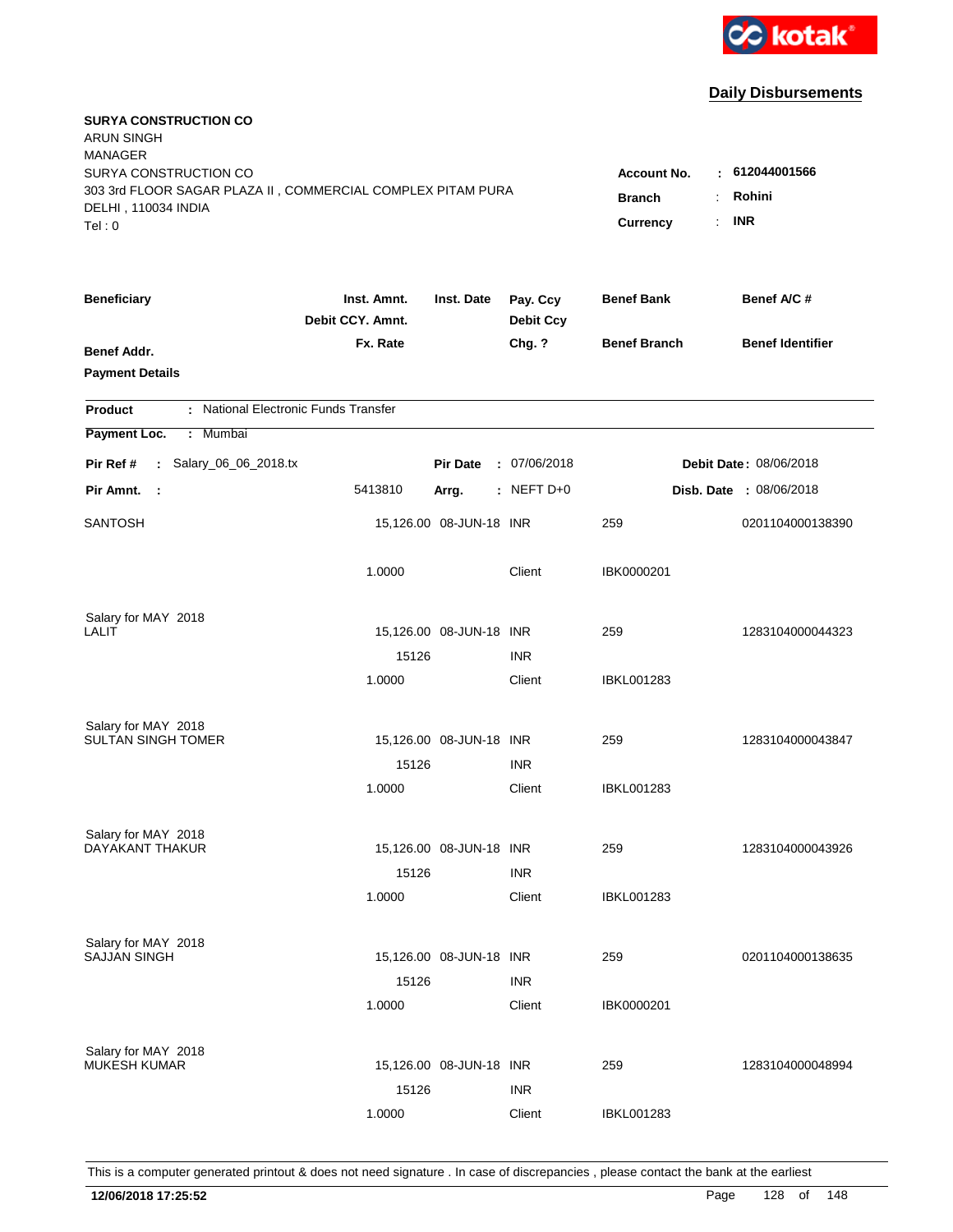

| <b>SURYA CONSTRUCTION CO</b><br><b>ARUN SINGH</b><br><b>MANAGER</b><br>SURYA CONSTRUCTION CO<br>303 3rd FLOOR SAGAR PLAZA II, COMMERCIAL COMPLEX PITAM PURA |                                 |                         |                              | <b>Account No.</b><br><b>Branch</b><br>$\ddot{\cdot}$ | $-612044001566$<br>Rohini      |
|-------------------------------------------------------------------------------------------------------------------------------------------------------------|---------------------------------|-------------------------|------------------------------|-------------------------------------------------------|--------------------------------|
| DELHI, 110034 INDIA<br>Tel: 0                                                                                                                               |                                 |                         |                              | <b>Currency</b><br>÷.                                 | <b>INR</b>                     |
| <b>Beneficiary</b>                                                                                                                                          | Inst. Amnt.<br>Debit CCY. Amnt. | Inst. Date              | Pay. Ccy<br><b>Debit Ccy</b> | <b>Benef Bank</b>                                     | Benef A/C #                    |
| Benef Addr.<br><b>Payment Details</b>                                                                                                                       | Fx. Rate                        |                         | Chg. ?                       | <b>Benef Branch</b>                                   | <b>Benef Identifier</b>        |
| : National Electronic Funds Transfer<br><b>Product</b>                                                                                                      |                                 |                         |                              |                                                       |                                |
| Payment Loc.<br>Mumbai<br>$\mathbb{C}^{\times}$                                                                                                             |                                 |                         |                              |                                                       |                                |
| : Salary_06_06_2018.tx<br>Pir Ref #                                                                                                                         |                                 | <b>Pir Date</b>         | : 07/06/2018                 |                                                       | Debit Date: 08/06/2018         |
| Pir Amnt.<br>- 1                                                                                                                                            | 5413810                         | Arrg.                   | $:$ NEFT D+0                 |                                                       | <b>Disb. Date : 08/06/2018</b> |
| <b>MUKESH KUMAR</b>                                                                                                                                         |                                 | 15,126.00 08-JUN-18 INR |                              | 259                                                   | 1283104000048994               |
|                                                                                                                                                             | 1.0000                          |                         | Client                       | <b>IBKL001283</b>                                     |                                |
| Salary for MAY 2018                                                                                                                                         |                                 |                         |                              |                                                       |                                |
| <b>SHIVSHANKAR</b>                                                                                                                                          | 12468                           | 12,468.00 08-JUN-18 INR | <b>INR</b>                   | 259                                                   | 1283104000043962               |
|                                                                                                                                                             | 1.0000                          |                         | Client                       | IBKL001283                                            |                                |
| Salary for MAY 2018                                                                                                                                         |                                 |                         |                              |                                                       |                                |
| <b>DEEPAK PAL</b>                                                                                                                                           |                                 | 12,468.00 08-JUN-18 INR |                              | 259                                                   | 1283104000044138               |
|                                                                                                                                                             | 12468                           |                         | <b>INR</b>                   |                                                       |                                |
|                                                                                                                                                             | 1.0000                          |                         | Client                       | <b>IBKL001283</b>                                     |                                |
| Salary for MAY 2018                                                                                                                                         |                                 |                         |                              |                                                       |                                |
| NARESH KUMAR                                                                                                                                                |                                 | 12,468.00 08-JUN-18 INR |                              | 259                                                   | 1283104000043528               |
|                                                                                                                                                             | 12468                           |                         | <b>INR</b>                   |                                                       |                                |
|                                                                                                                                                             | 1.0000                          |                         | Client                       | IBKL001283                                            |                                |
| Salary for MAY 2018                                                                                                                                         |                                 |                         |                              |                                                       |                                |
| RAMESH KUMAR                                                                                                                                                |                                 | 12,468.00 08-JUN-18 INR | <b>INR</b>                   | 259                                                   | 1283104000058414               |
|                                                                                                                                                             | 12468<br>1.0000                 |                         | Client                       | <b>IBKL001283</b>                                     |                                |
|                                                                                                                                                             |                                 |                         |                              |                                                       |                                |
| Salary for MAY 2018<br><b>KRISHAN PAL</b>                                                                                                                   |                                 | 12,468.00 08-JUN-18 INR |                              | 259                                                   | 0201104000138536               |
|                                                                                                                                                             | 12468                           |                         | <b>INR</b>                   |                                                       |                                |
|                                                                                                                                                             | 1.0000                          |                         | Client                       | IBK0000201                                            |                                |
|                                                                                                                                                             |                                 |                         |                              |                                                       |                                |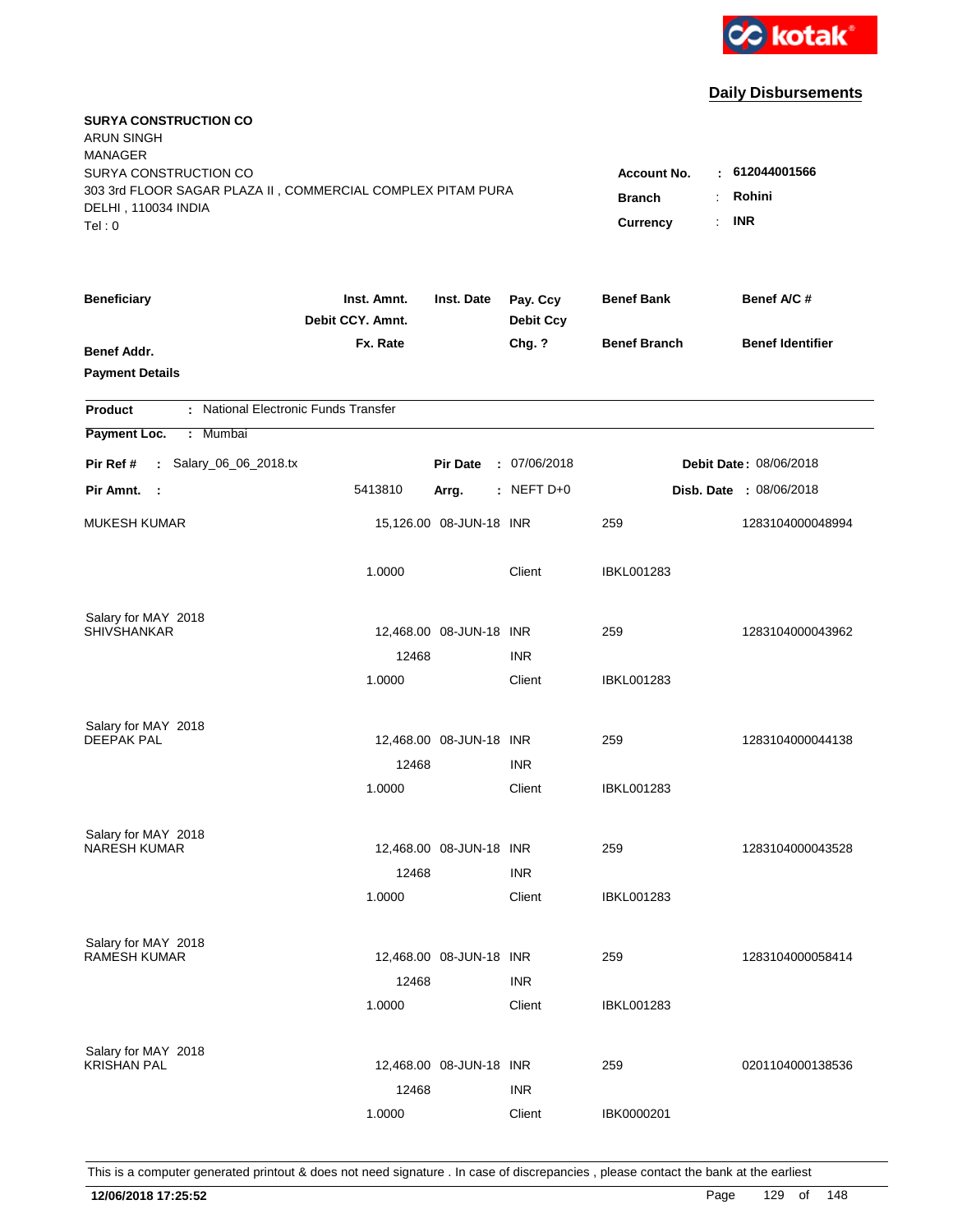

| <b>SURYA CONSTRUCTION CO</b><br><b>ARUN SINGH</b><br><b>MANAGER</b><br>SURYA CONSTRUCTION CO<br>303 3rd FLOOR SAGAR PLAZA II, COMMERCIAL COMPLEX PITAM PURA<br>DELHI, 110034 INDIA<br>Tel: 0 | <b>Account No.</b><br><b>Branch</b><br><b>Currency</b> | : 612044001566<br>Rohini<br>÷<br><b>INR</b><br>÷. |                              |                     |                                |
|----------------------------------------------------------------------------------------------------------------------------------------------------------------------------------------------|--------------------------------------------------------|---------------------------------------------------|------------------------------|---------------------|--------------------------------|
| <b>Beneficiary</b>                                                                                                                                                                           | Inst. Amnt.<br>Debit CCY. Amnt.                        | Inst. Date                                        | Pay. Ccy<br><b>Debit Ccy</b> | <b>Benef Bank</b>   | Benef A/C #                    |
| Benef Addr.<br><b>Payment Details</b>                                                                                                                                                        | Fx. Rate                                               |                                                   | Chg. ?                       | <b>Benef Branch</b> | <b>Benef Identifier</b>        |
| : National Electronic Funds Transfer<br><b>Product</b>                                                                                                                                       |                                                        |                                                   |                              |                     |                                |
| Payment Loc.<br>Mumbai<br>÷.                                                                                                                                                                 |                                                        |                                                   |                              |                     |                                |
| : Salary_06_06_2018.tx<br>Pir Ref #                                                                                                                                                          |                                                        | <b>Pir Date</b>                                   | : 07/06/2018                 |                     | Debit Date: 08/06/2018         |
| Pir Amnt.<br>$\sim$ :                                                                                                                                                                        | 5413810                                                | Arrg.                                             | : NEFT D+0                   |                     | <b>Disb. Date : 08/06/2018</b> |
| <b>KRISHAN PAL</b>                                                                                                                                                                           |                                                        | 12,468.00 08-JUN-18 INR                           |                              | 259                 | 0201104000138536               |
|                                                                                                                                                                                              | 1.0000                                                 |                                                   | Client                       | IBK0000201          |                                |
| Salary for MAY 2018<br><b>BIJENDER SINGH</b>                                                                                                                                                 |                                                        |                                                   |                              |                     |                                |
|                                                                                                                                                                                              | 12468                                                  | 12,468.00 08-JUN-18 INR                           | <b>INR</b>                   | 259                 | 0201104000138680               |
|                                                                                                                                                                                              | 1.0000                                                 |                                                   | Client                       | IBK0000201          |                                |
| Salary for MAY 2018                                                                                                                                                                          |                                                        |                                                   |                              |                     |                                |
| <b>AMAR NATH</b>                                                                                                                                                                             |                                                        | 12,468.00 08-JUN-18 INR                           |                              | 259                 | 1283104000043555               |
|                                                                                                                                                                                              | 12468                                                  |                                                   | <b>INR</b>                   |                     |                                |
|                                                                                                                                                                                              | 1.0000                                                 |                                                   | Client                       | IBKL001283          |                                |
| Salary for MAY 2018                                                                                                                                                                          |                                                        |                                                   |                              |                     |                                |
| <b>MANI KANT JHA</b>                                                                                                                                                                         |                                                        | 12,468.00 08-JUN-18 INR                           |                              | 259                 | 1283104000044493               |
|                                                                                                                                                                                              | 12468                                                  |                                                   | <b>INR</b>                   |                     |                                |
|                                                                                                                                                                                              | 1.0000                                                 |                                                   | Client                       | IBKL001283          |                                |
| Salary for MAY 2018<br>SUBHASH SAH                                                                                                                                                           |                                                        | 12,468.00 08-JUN-18 INR                           |                              | 259                 | 1283104000043412               |
|                                                                                                                                                                                              | 12468                                                  |                                                   | <b>INR</b>                   |                     |                                |
|                                                                                                                                                                                              | 1.0000                                                 |                                                   | Client                       | <b>IBKL001283</b>   |                                |
|                                                                                                                                                                                              |                                                        |                                                   |                              |                     |                                |
| Salary for MAY 2018<br><b>NARESH</b>                                                                                                                                                         |                                                        | 12,468.00 08-JUN-18 INR                           |                              | 259                 | 1283104000048967               |
|                                                                                                                                                                                              | 12468                                                  |                                                   | <b>INR</b>                   |                     |                                |
|                                                                                                                                                                                              | 1.0000                                                 |                                                   | Client                       | <b>IBKL001283</b>   |                                |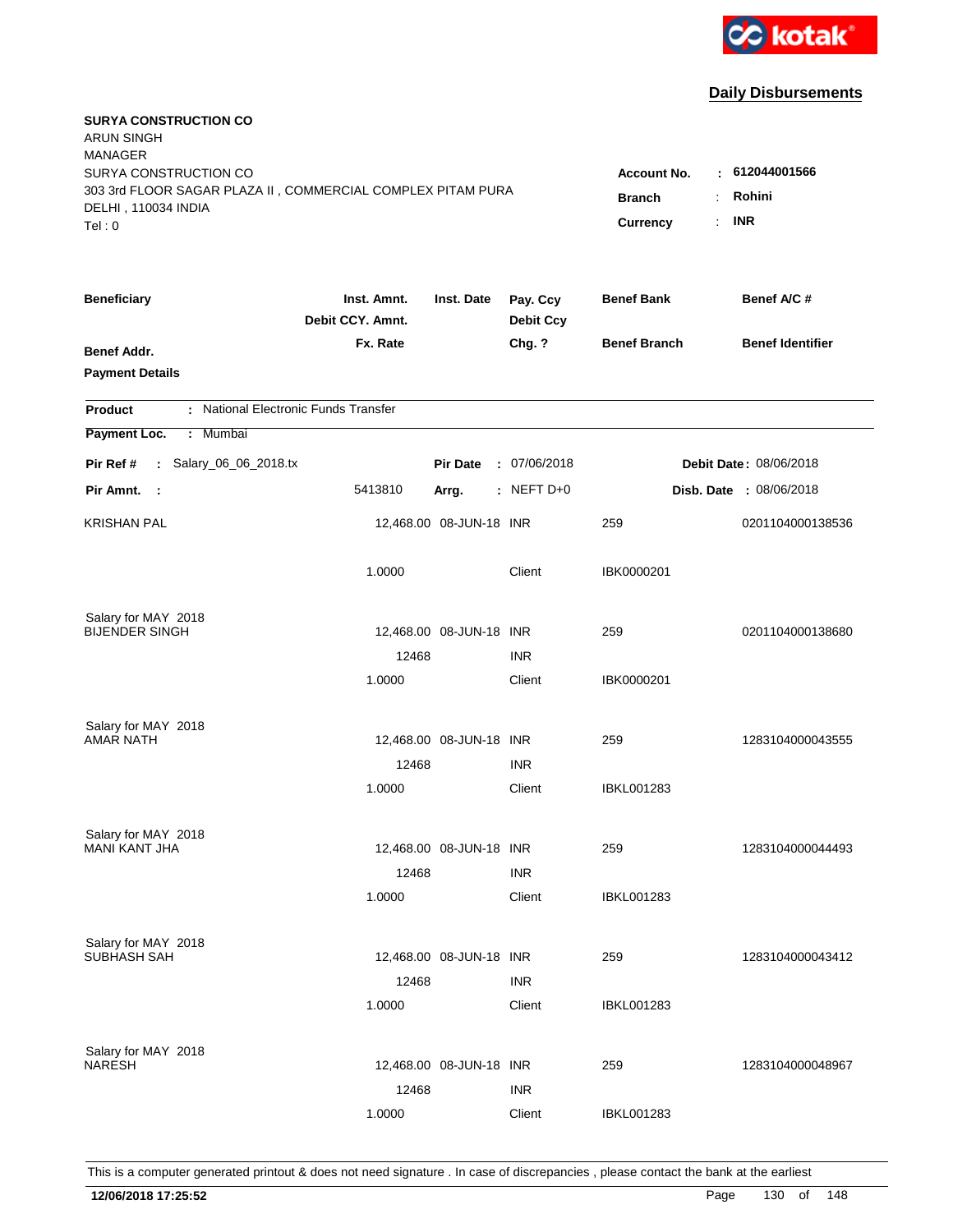

| <b>SURYA CONSTRUCTION CO</b><br><b>ARUN SINGH</b><br><b>MANAGER</b><br>SURYA CONSTRUCTION CO |                                 |                                  |                              | <b>Account No.</b>  | $-612044001566$               |
|----------------------------------------------------------------------------------------------|---------------------------------|----------------------------------|------------------------------|---------------------|-------------------------------|
| 303 3rd FLOOR SAGAR PLAZA II, COMMERCIAL COMPLEX PITAM PURA<br>DELHI, 110034 INDIA<br>Tel: 0 | <b>Branch</b><br>Currency       | Rohini<br>÷.<br><b>INR</b><br>÷. |                              |                     |                               |
| <b>Beneficiary</b>                                                                           | Inst. Amnt.<br>Debit CCY. Amnt. | Inst. Date                       | Pay. Ccy<br><b>Debit Ccy</b> | <b>Benef Bank</b>   | Benef A/C#                    |
| Benef Addr.<br><b>Payment Details</b>                                                        | Fx. Rate                        |                                  | Chg. ?                       | <b>Benef Branch</b> | <b>Benef Identifier</b>       |
| : National Electronic Funds Transfer<br><b>Product</b>                                       |                                 |                                  |                              |                     |                               |
| Payment Loc.<br>: Mumbai                                                                     |                                 |                                  |                              |                     |                               |
| : Salary_06_06_2018.tx<br>Pir Ref #                                                          |                                 | <b>Pir Date</b>                  | : 07/06/2018                 |                     | <b>Debit Date: 08/06/2018</b> |
| Pir Amnt.<br>- 1                                                                             | 5413810                         | Arrg.                            | $:$ NEFT D+0                 |                     | Disb. Date : 08/06/2018       |
| <b>NARESH</b>                                                                                |                                 | 12,468.00 08-JUN-18 INR          |                              | 259                 | 1283104000048967              |
|                                                                                              | 1.0000                          |                                  | Client                       | IBKL001283          |                               |
| Salary for MAY 2018                                                                          |                                 |                                  |                              |                     |                               |
| <b>KAMLESH KUMAR</b>                                                                         | 12468                           | 12,468.00 08-JUN-18 INR          |                              | 259                 | 0201104000138550              |
|                                                                                              | 1.0000                          |                                  | <b>INR</b><br>Client         | IBK0000201          |                               |
| Salary for MAY 2018                                                                          |                                 |                                  |                              |                     |                               |
| <b>MURLI MANOHAR</b>                                                                         |                                 | 12,468.00 08-JUN-18 INR          |                              | 259                 | 0201104000138765              |
|                                                                                              | 12468                           |                                  | <b>INR</b>                   |                     |                               |
|                                                                                              | 1.0000                          |                                  | Client                       | IBK0000201          |                               |
| Salary for MAY 2018                                                                          |                                 |                                  |                              |                     |                               |
| <b>RAVINDER</b>                                                                              |                                 | 12,468.00 08-JUN-18 INR          |                              | 259                 | 1283104000043971              |
|                                                                                              | 12468                           |                                  | <b>INR</b>                   |                     |                               |
|                                                                                              | 1.0000                          |                                  | Client                       | <b>IBKL001283</b>   |                               |
| Salary for MAY 2018                                                                          |                                 |                                  |                              |                     |                               |
| <b>LEKH RAJ</b>                                                                              |                                 | 12,468.00 08-JUN-18 INR          |                              | 259                 | 1283104000044448              |
|                                                                                              | 12468                           |                                  | <b>INR</b>                   |                     |                               |
|                                                                                              | 1.0000                          |                                  | Client                       | <b>IBKL001283</b>   |                               |
| Salary for MAY 2018                                                                          |                                 |                                  |                              |                     |                               |
| PANKAJ KUMAR<br>CHAUDHARI                                                                    |                                 | 12,468.00 08-JUN-18 INR          |                              | 259                 | 1283104000047959              |
|                                                                                              | 12468                           |                                  | <b>INR</b>                   |                     |                               |
|                                                                                              | 1.0000                          |                                  | Client                       | <b>IBKL001283</b>   |                               |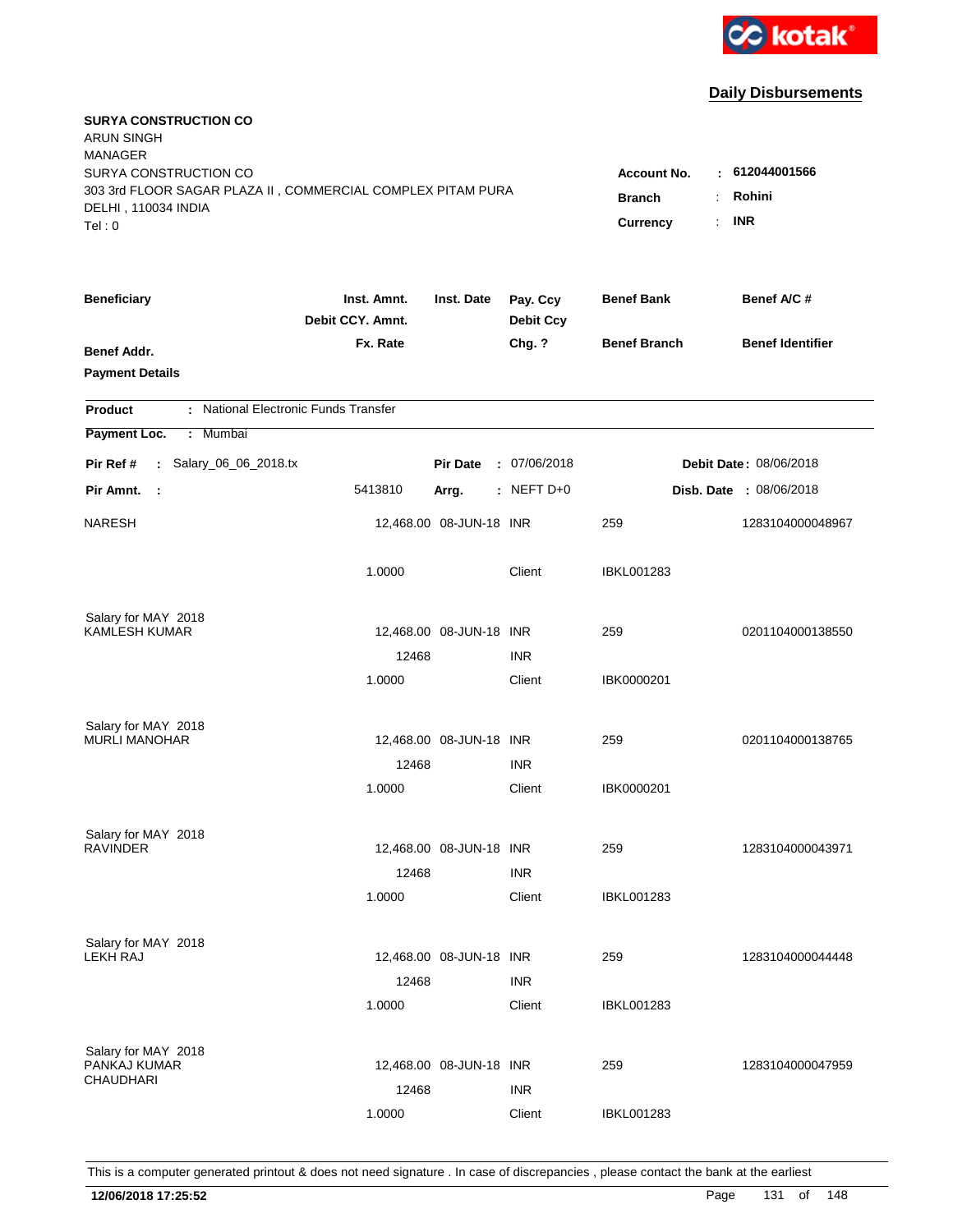

| <b>SURYA CONSTRUCTION CO</b><br><b>ARUN SINGH</b><br><b>MANAGER</b><br>SURYA CONSTRUCTION CO<br>303 3rd FLOOR SAGAR PLAZA II, COMMERCIAL COMPLEX PITAM PURA<br>DELHI, 110034 INDIA<br>Tel: 0 | <b>Account No.</b><br><b>Branch</b><br>Currency<br>$\mathbb{R}^{\mathbb{Z}}$ | 612044001566<br>Rohini<br><b>INR</b> |                              |                     |                                |
|----------------------------------------------------------------------------------------------------------------------------------------------------------------------------------------------|------------------------------------------------------------------------------|--------------------------------------|------------------------------|---------------------|--------------------------------|
| <b>Beneficiary</b>                                                                                                                                                                           | Inst. Amnt.<br>Debit CCY. Amnt.                                              | Inst. Date                           | Pay. Ccy<br><b>Debit Ccy</b> | <b>Benef Bank</b>   | Benef A/C #                    |
| Benef Addr.<br><b>Payment Details</b>                                                                                                                                                        | Fx. Rate                                                                     |                                      | Chg. ?                       | <b>Benef Branch</b> | <b>Benef Identifier</b>        |
| : National Electronic Funds Transfer<br><b>Product</b>                                                                                                                                       |                                                                              |                                      |                              |                     |                                |
| Mumbai<br>Payment Loc.<br>÷.                                                                                                                                                                 |                                                                              |                                      |                              |                     |                                |
| : Salary_06_06_2018.tx<br>Pir Ref #                                                                                                                                                          |                                                                              | <b>Pir Date</b>                      | : 07/06/2018                 |                     | Debit Date: 08/06/2018         |
| Pir Amnt. :                                                                                                                                                                                  | 5413810                                                                      | Arrg.                                | : NEFT $D+0$                 |                     | <b>Disb. Date : 08/06/2018</b> |
| PANKAJ KUMAR<br><b>CHAUDHARI</b>                                                                                                                                                             |                                                                              | 12,468.00 08-JUN-18 INR              |                              | 259                 | 1283104000047959               |
|                                                                                                                                                                                              | 1.0000                                                                       |                                      | Client                       | <b>IBKL001283</b>   |                                |
| Salary for MAY 2018<br><b>KISHORI LAL</b>                                                                                                                                                    | 10735                                                                        | 10,735.00 08-JUN-18 INR              | <b>INR</b>                   | 259                 | 1283104000046163               |
|                                                                                                                                                                                              | 1.0000                                                                       |                                      | Client                       | <b>IBKL001283</b>   |                                |
| Salary for MAY 2018<br><b>VINOD KUMAR</b>                                                                                                                                                    | 35000                                                                        | 35,000.00 08-JUN-18 INR              | <b>INR</b>                   | 240                 | 03931050007835                 |
|                                                                                                                                                                                              | 1.0000                                                                       |                                      | Client                       | 110240060           |                                |
| Salary for MAY 2018<br>YOGESH KUMAR                                                                                                                                                          | 13663                                                                        | 13,663.00 08-JUN-18 INR              | <b>INR</b>                   | 053                 | 411216600001271E15             |
|                                                                                                                                                                                              | 1.0000                                                                       |                                      | Client                       | KVBL004112          |                                |
| Salary for MAY 2018<br><b>DEVENDER KUMAR</b>                                                                                                                                                 | 12468                                                                        | 12,468.00 08-JUN-18 INR              | <b>INR</b>                   | 053                 | 4112166000013251               |
|                                                                                                                                                                                              | 1.0000                                                                       |                                      | Client                       | KVBL004112          |                                |
| Salary for MAY 2018<br><b>JAG MOHAN</b>                                                                                                                                                      | 15126                                                                        | 15,126.00 08-JUN-18 INR              | <b>INR</b>                   | 053                 | 4112166000007470               |
|                                                                                                                                                                                              | 1.0000                                                                       |                                      | Client                       | KVBL004112          |                                |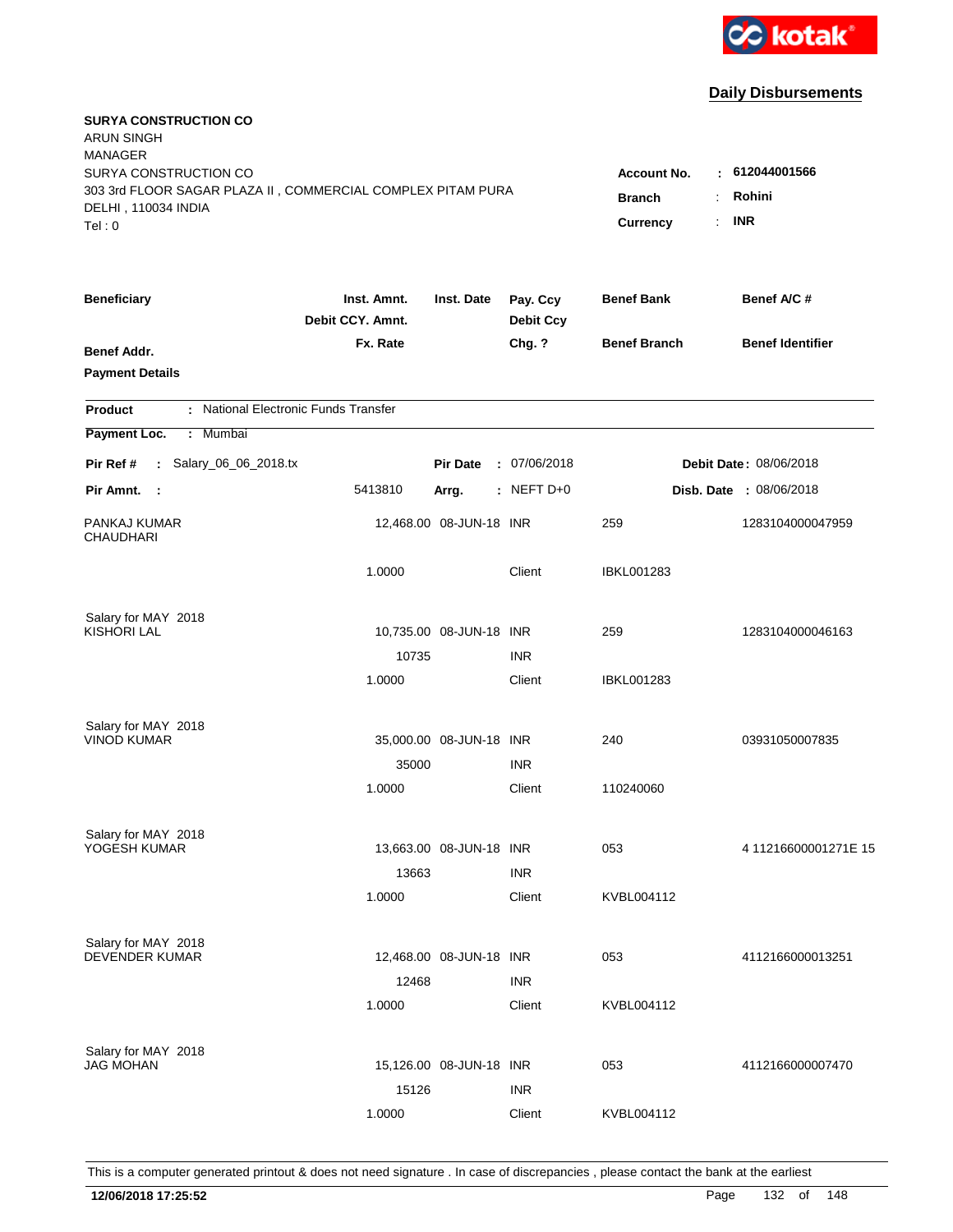

| <b>SURYA CONSTRUCTION CO</b><br><b>ARUN SINGH</b><br><b>MANAGER</b><br>SURYA CONSTRUCTION CO<br>303 3rd FLOOR SAGAR PLAZA II, COMMERCIAL COMPLEX PITAM PURA<br>DELHI, 110034 INDIA<br>Tel: 0 | Account No.<br><b>Branch</b><br>Currency | : 612044001566<br>Rohini<br>÷.<br><b>INR</b><br>÷. |                              |                     |                                |
|----------------------------------------------------------------------------------------------------------------------------------------------------------------------------------------------|------------------------------------------|----------------------------------------------------|------------------------------|---------------------|--------------------------------|
| <b>Beneficiary</b>                                                                                                                                                                           | Inst. Amnt.<br>Debit CCY. Amnt.          | Inst. Date                                         | Pay. Ccy<br><b>Debit Ccy</b> | <b>Benef Bank</b>   | Benef A/C #                    |
| Benef Addr.<br><b>Payment Details</b>                                                                                                                                                        | Fx. Rate                                 |                                                    | Chg. ?                       | <b>Benef Branch</b> | <b>Benef Identifier</b>        |
| : National Electronic Funds Transfer<br><b>Product</b>                                                                                                                                       |                                          |                                                    |                              |                     |                                |
| Payment Loc.<br>Mumbai<br>÷.                                                                                                                                                                 |                                          |                                                    |                              |                     |                                |
| : Salary_06_06_2018.tx<br>Pir Ref #                                                                                                                                                          |                                          | <b>Pir Date</b>                                    | : 07/06/2018                 |                     | Debit Date: 08/06/2018         |
| Pir Amnt. :                                                                                                                                                                                  | 5413810                                  | Arrg.                                              | $:$ NEFT D+0                 |                     | <b>Disb. Date : 08/06/2018</b> |
| <b>JAG MOHAN</b>                                                                                                                                                                             |                                          | 15,126.00 08-JUN-18 INR                            |                              | 053                 | 4112166000007470               |
|                                                                                                                                                                                              | 1.0000                                   |                                                    | Client                       | KVBL004112          |                                |
| Salary for MAY 2018                                                                                                                                                                          |                                          |                                                    |                              |                     |                                |
| <b>MUKESH KUMAR</b>                                                                                                                                                                          | 12468                                    | 12,468.00 08-JUN-18 INR                            | <b>INR</b>                   | 053                 | 4112166000013931               |
|                                                                                                                                                                                              | 1.0000                                   |                                                    | Client                       | KVBL004112          |                                |
| Salary for MAY 2018<br><b>NARESH</b>                                                                                                                                                         |                                          | 12,468.00 08-JUN-18 INR                            |                              | 053                 | 4112166000012663               |
|                                                                                                                                                                                              | 12468                                    |                                                    | <b>INR</b>                   |                     |                                |
|                                                                                                                                                                                              | 1.0000                                   |                                                    | Client                       | KVBL004112          |                                |
| Salary for MAY 2018                                                                                                                                                                          |                                          |                                                    |                              |                     |                                |
| <b>RAM KHILAWAN</b>                                                                                                                                                                          |                                          | 12,468.00 08-JUN-18 INR                            |                              | 053                 | 4112166000012601               |
|                                                                                                                                                                                              | 12468                                    |                                                    | <b>INR</b>                   |                     |                                |
|                                                                                                                                                                                              | 1.0000                                   |                                                    | Client                       | KVBL004112          |                                |
| Salary for MAY 2018                                                                                                                                                                          |                                          |                                                    |                              |                     |                                |
| <b>RAM SUMER</b>                                                                                                                                                                             |                                          | 12,468.00 08-JUN-18 INR                            |                              | 053                 | 4112166000012580               |
|                                                                                                                                                                                              | 12468<br>1.0000                          |                                                    | <b>INR</b><br>Client         | KVBL004112          |                                |
|                                                                                                                                                                                              |                                          |                                                    |                              |                     |                                |
| Salary for MAY 2018                                                                                                                                                                          |                                          |                                                    |                              |                     |                                |
| <b>SATYA NARAYAN</b>                                                                                                                                                                         |                                          | 12,468.00 08-JUN-18 INR                            |                              | 053                 | 4112166000014152               |
|                                                                                                                                                                                              | 12468                                    |                                                    | <b>INR</b>                   |                     |                                |
|                                                                                                                                                                                              | 1.0000                                   |                                                    | Client                       | KVBL004112          |                                |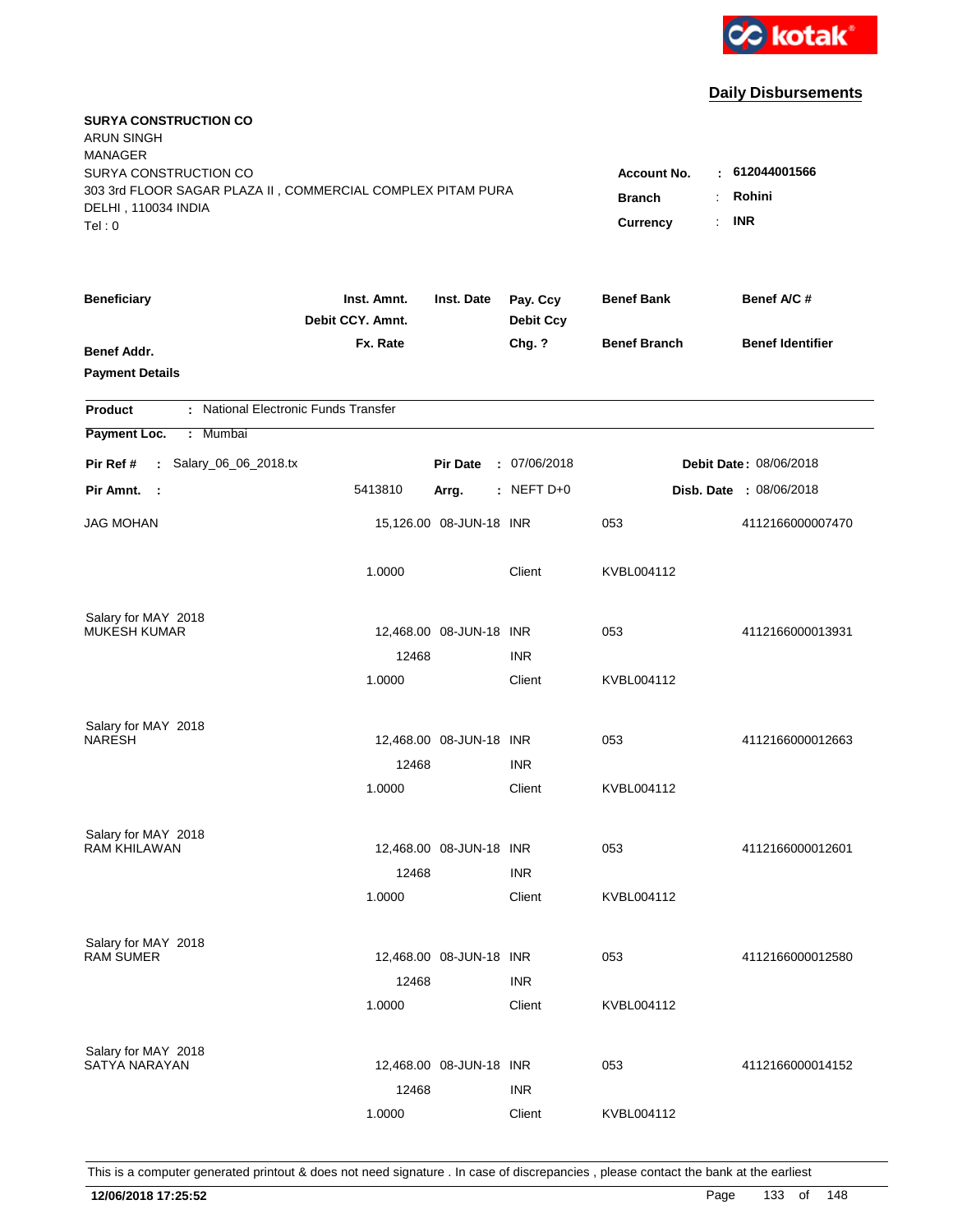

| <b>SURYA CONSTRUCTION CO</b><br><b>ARUN SINGH</b><br><b>MANAGER</b><br>SURYA CONSTRUCTION CO<br>303 3rd FLOOR SAGAR PLAZA II, COMMERCIAL COMPLEX PITAM PURA<br>DELHI, 110034 INDIA<br>Tel: 0 | <b>Account No.</b><br><b>Branch</b><br>Currency | <b>INR</b><br>$\mathbb{R}^{\mathbb{Z}}$ | 612044001566<br>Rohini       |                     |  |                         |
|----------------------------------------------------------------------------------------------------------------------------------------------------------------------------------------------|-------------------------------------------------|-----------------------------------------|------------------------------|---------------------|--|-------------------------|
| <b>Beneficiary</b>                                                                                                                                                                           | Inst. Amnt.<br>Debit CCY. Amnt.                 | Inst. Date                              | Pay. Ccy<br><b>Debit Ccy</b> | <b>Benef Bank</b>   |  | Benef A/C #             |
| Benef Addr.<br><b>Payment Details</b>                                                                                                                                                        | Fx. Rate                                        |                                         | Chg. ?                       | <b>Benef Branch</b> |  | <b>Benef Identifier</b> |
| : National Electronic Funds Transfer<br><b>Product</b>                                                                                                                                       |                                                 |                                         |                              |                     |  |                         |
| Mumbai<br>Payment Loc.<br>÷.                                                                                                                                                                 |                                                 |                                         |                              |                     |  |                         |
| : Salary_06_06_2018.tx<br>Pir Ref #                                                                                                                                                          |                                                 | <b>Pir Date</b>                         | : 07/06/2018                 |                     |  | Debit Date: 08/06/2018  |
| Pir Amnt. :                                                                                                                                                                                  | 5413810                                         | Arrg.                                   | $:$ NEFT D+0                 |                     |  | Disb. Date: 08/06/2018  |
| SATYA NARAYAN                                                                                                                                                                                |                                                 | 12,468.00 08-JUN-18 INR                 |                              | 053                 |  | 4112166000014152        |
|                                                                                                                                                                                              | 1.0000                                          |                                         | Client                       | KVBL004112          |  |                         |
| Salary for MAY 2018                                                                                                                                                                          |                                                 |                                         |                              |                     |  |                         |
| <b>SHIV NARAYAN</b>                                                                                                                                                                          |                                                 | 15,126.00 08-JUN-18 INR                 |                              | 053                 |  | 4112166000012542        |
|                                                                                                                                                                                              | 15126                                           |                                         | <b>INR</b>                   |                     |  |                         |
|                                                                                                                                                                                              | 1.0000                                          |                                         | Client                       | KVBL004112          |  |                         |
| Salary for MAY 2018                                                                                                                                                                          |                                                 |                                         |                              |                     |  |                         |
| <b>VISHNU PANDIT</b>                                                                                                                                                                         |                                                 | 15,126.00 08-JUN-18 INR                 |                              | 053                 |  | 411216600000753E15      |
|                                                                                                                                                                                              | 15126                                           |                                         | <b>INR</b>                   |                     |  |                         |
|                                                                                                                                                                                              | 1.0000                                          |                                         | Client                       | KVBL004112          |  |                         |
| Salary for MAY 2018                                                                                                                                                                          |                                                 |                                         |                              |                     |  |                         |
| KAILASH RAJPUT                                                                                                                                                                               |                                                 | 15,126.00 08-JUN-18 INR                 |                              | 053                 |  | 4112166000013794        |
|                                                                                                                                                                                              | 15126                                           |                                         | <b>INR</b>                   |                     |  |                         |
|                                                                                                                                                                                              | 1.0000                                          |                                         | Client                       | KVBL004112          |  |                         |
| Salary for MAY 2018                                                                                                                                                                          |                                                 |                                         |                              |                     |  |                         |
| RAKESH SAROHA                                                                                                                                                                                |                                                 | 15,126.00 08-JUN-18 INR                 |                              | 053                 |  | 4112166000012722        |
|                                                                                                                                                                                              | 15126                                           |                                         | <b>INR</b>                   |                     |  |                         |
|                                                                                                                                                                                              | 1.0000                                          |                                         | Client                       | KVBL004112          |  |                         |
| Salary for MAY 2018                                                                                                                                                                          |                                                 |                                         |                              |                     |  |                         |
| <b>BHOPAL</b>                                                                                                                                                                                |                                                 | 15,126.00 08-JUN-18 INR                 |                              | 053                 |  | 4112166000012812        |
|                                                                                                                                                                                              | 15126                                           |                                         | <b>INR</b>                   |                     |  |                         |
|                                                                                                                                                                                              | 1.0000                                          |                                         | Client                       | KVBL004112          |  |                         |
|                                                                                                                                                                                              |                                                 |                                         |                              |                     |  |                         |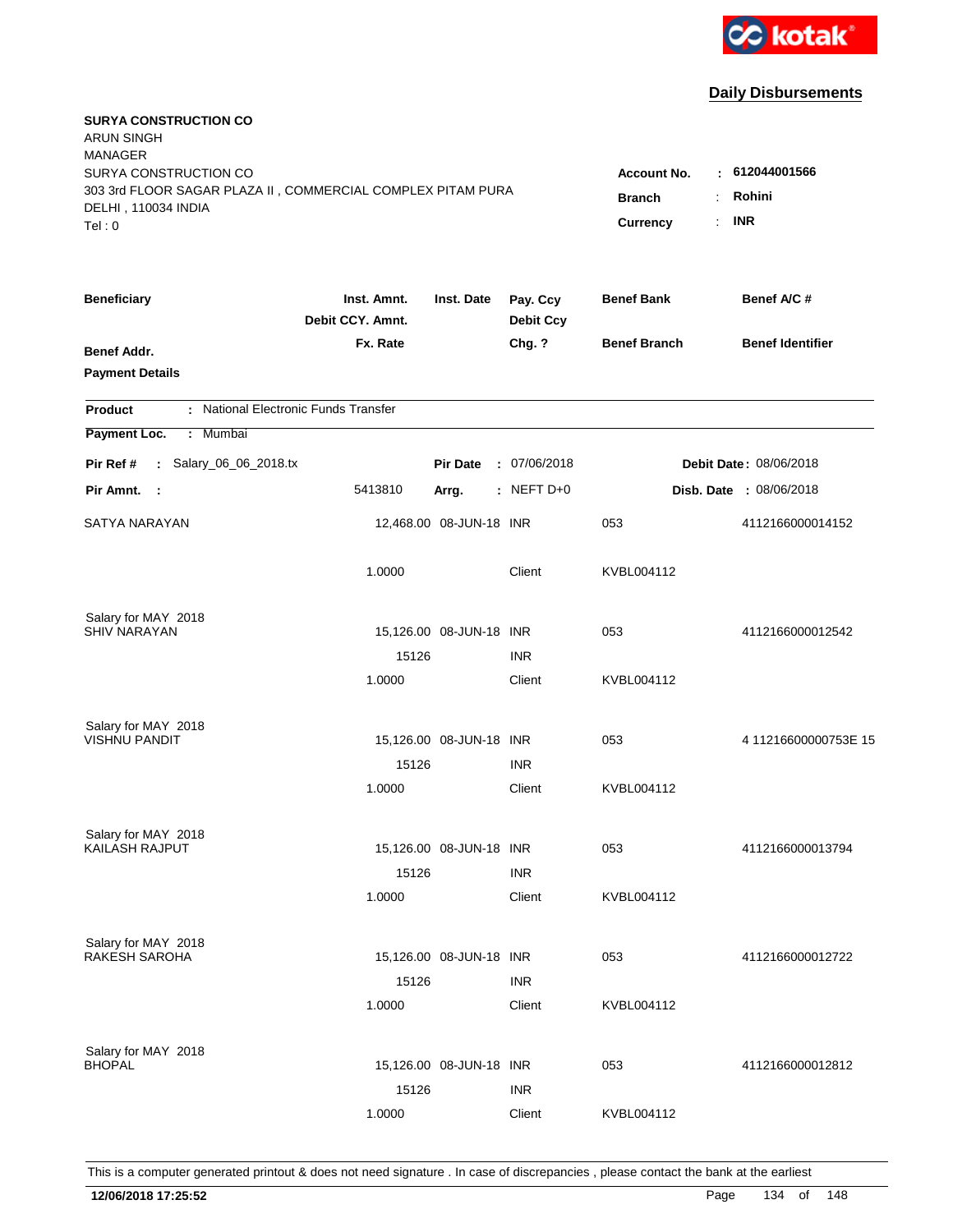

| <b>SURYA CONSTRUCTION CO</b><br><b>ARUN SINGH</b><br><b>MANAGER</b><br>SURYA CONSTRUCTION CO |                                 |                                                     |                              | <b>Account No.</b>  |                         |
|----------------------------------------------------------------------------------------------|---------------------------------|-----------------------------------------------------|------------------------------|---------------------|-------------------------|
| 303 3rd FLOOR SAGAR PLAZA II, COMMERCIAL COMPLEX PITAM PURA<br>DELHI, 110034 INDIA<br>Tel: 0 | <b>Branch</b><br>Currency       | $-612044001566$<br>Rohini<br>÷.<br><b>INR</b><br>÷. |                              |                     |                         |
| <b>Beneficiary</b>                                                                           | Inst. Amnt.<br>Debit CCY. Amnt. | Inst. Date                                          | Pay. Ccy<br><b>Debit Ccy</b> | <b>Benef Bank</b>   | Benef A/C#              |
| Benef Addr.<br><b>Payment Details</b>                                                        | Fx. Rate                        |                                                     | Chg. ?                       | <b>Benef Branch</b> | <b>Benef Identifier</b> |
| : National Electronic Funds Transfer<br><b>Product</b>                                       |                                 |                                                     |                              |                     |                         |
| Payment Loc.<br>: Mumbai                                                                     |                                 |                                                     |                              |                     |                         |
| : Salary_06_06_2018.tx<br>Pir Ref #                                                          |                                 | <b>Pir Date</b>                                     | : 07/06/2018                 |                     | Debit Date: 08/06/2018  |
| Pir Amnt.<br>- 1                                                                             | 5413810                         | Arrg.                                               | $:$ NEFT D+0                 |                     | Disb. Date : 08/06/2018 |
| <b>BHOPAL</b>                                                                                |                                 | 15,126.00 08-JUN-18 INR                             |                              | 053                 | 4112166000012812        |
|                                                                                              | 1.0000                          |                                                     | Client                       | KVBL004112          |                         |
| Salary for MAY 2018                                                                          |                                 |                                                     |                              |                     |                         |
| <b>SACHIN RUHELA</b>                                                                         |                                 | 12,468.00 08-JUN-18 INR                             |                              | 053                 | 4112166000012554        |
|                                                                                              | 12468<br>1.0000                 |                                                     | <b>INR</b><br>Client         | KVBL004112          |                         |
|                                                                                              |                                 |                                                     |                              |                     |                         |
| Salary for MAY 2018                                                                          |                                 |                                                     |                              |                     |                         |
| JITENDER                                                                                     |                                 | 12,468.00 08-JUN-18 INR                             |                              | 053                 | 4112166000013533        |
|                                                                                              | 12468<br>1.0000                 |                                                     | <b>INR</b><br>Client         | KVBL004112          |                         |
|                                                                                              |                                 |                                                     |                              |                     |                         |
| Salary for MAY 2018                                                                          |                                 |                                                     |                              |                     |                         |
| ANUJ KUMAR TYAGI                                                                             |                                 | 26,500.00 08-JUN-18 INR                             |                              | 259                 | 1283104000046002        |
|                                                                                              | 26500                           |                                                     | <b>INR</b>                   |                     |                         |
|                                                                                              | 1.0000                          |                                                     | Client                       | <b>IBKL001283</b>   |                         |
| Salary for MAY 2018                                                                          |                                 |                                                     |                              |                     |                         |
| <b>BABLU MANDAL</b>                                                                          |                                 | 15,126.00 08-JUN-18 INR                             |                              | 259                 | 1283104000048949        |
|                                                                                              | 15126                           |                                                     | <b>INR</b>                   |                     |                         |
|                                                                                              | 1.0000                          |                                                     | Client                       | <b>IBKL001283</b>   |                         |
| Salary for MAY 2018                                                                          |                                 |                                                     |                              |                     |                         |
| <b>SHRI PAL</b>                                                                              |                                 | 15,126.00 08-JUN-18 INR                             |                              | 259                 | 1283104000043777        |
|                                                                                              | 15126                           |                                                     | <b>INR</b>                   |                     |                         |
|                                                                                              | 1.0000                          |                                                     | Client                       | <b>IBKL001283</b>   |                         |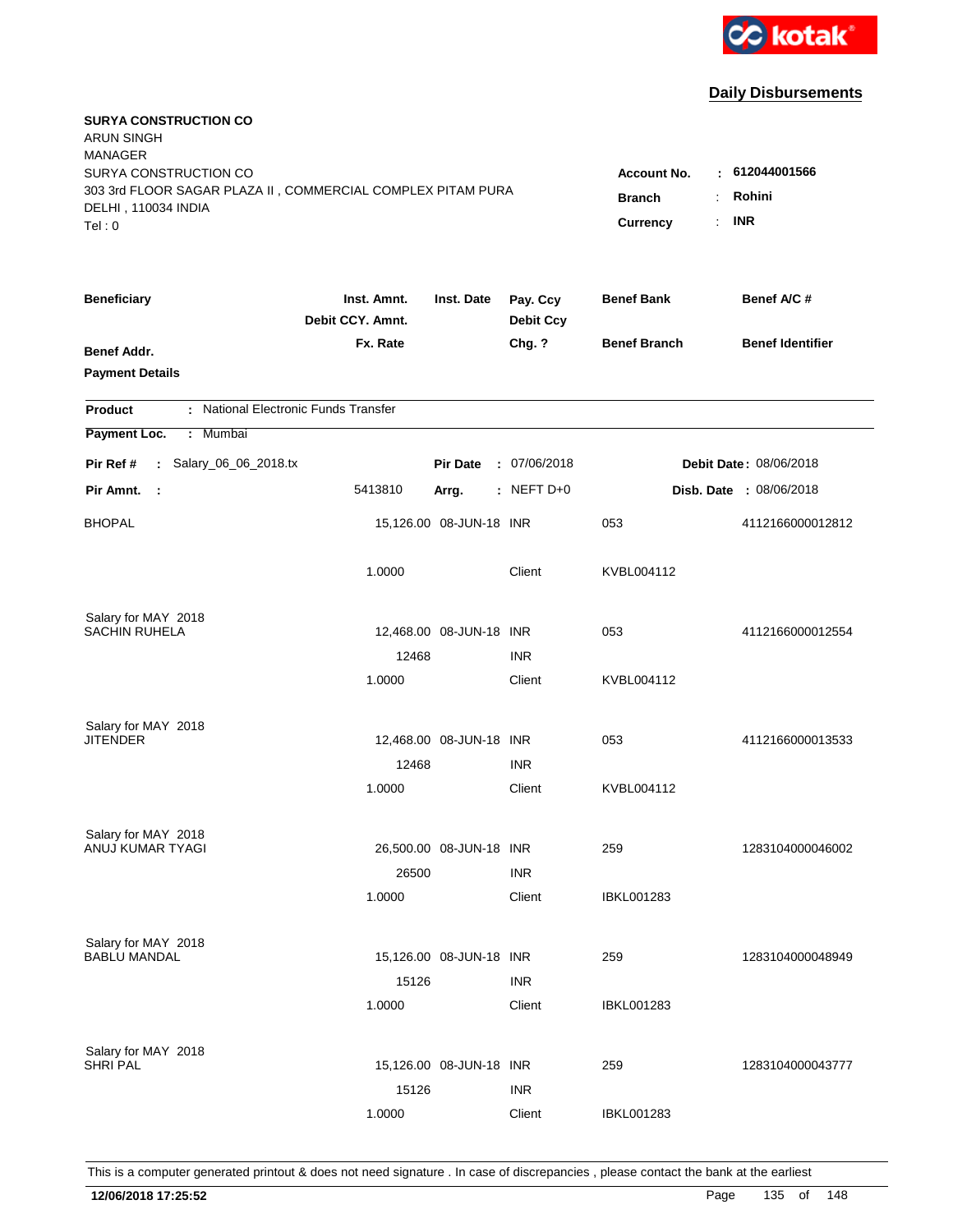

| <b>SURYA CONSTRUCTION CO</b><br><b>ARUN SINGH</b><br><b>MANAGER</b><br>SURYA CONSTRUCTION CO |                                 |                           |                                 | <b>Account No.</b>  | $-612044001566$                |
|----------------------------------------------------------------------------------------------|---------------------------------|---------------------------|---------------------------------|---------------------|--------------------------------|
| 303 3rd FLOOR SAGAR PLAZA II, COMMERCIAL COMPLEX PITAM PURA<br>DELHI, 110034 INDIA<br>Tel: 0 |                                 | <b>Branch</b><br>Currency | Rohini<br>÷<br><b>INR</b><br>÷. |                     |                                |
| <b>Beneficiary</b>                                                                           | Inst. Amnt.<br>Debit CCY. Amnt. | Inst. Date                | Pay. Ccy<br><b>Debit Ccy</b>    | <b>Benef Bank</b>   | Benef A/C#                     |
| Benef Addr.<br><b>Payment Details</b>                                                        | Fx. Rate                        |                           | Chg. ?                          | <b>Benef Branch</b> | <b>Benef Identifier</b>        |
| : National Electronic Funds Transfer<br><b>Product</b>                                       |                                 |                           |                                 |                     |                                |
| Payment Loc.<br>: Mumbai                                                                     |                                 |                           |                                 |                     |                                |
| : Salary_06_06_2018.tx<br>Pir Ref #                                                          |                                 | <b>Pir Date</b>           | : 07/06/2018                    |                     | Debit Date: 08/06/2018         |
| Pir Amnt.<br>- 1                                                                             | 5413810                         | Arrg.                     | $:$ NEFT D+0                    |                     | <b>Disb. Date : 08/06/2018</b> |
| <b>SHRI PAL</b>                                                                              |                                 | 15,126.00 08-JUN-18 INR   |                                 | 259                 | 1283104000043777               |
|                                                                                              | 1.0000                          |                           | Client                          | IBKL001283          |                                |
| Salary for MAY 2018                                                                          |                                 |                           |                                 |                     |                                |
| <b>CHETAN KUMAR</b>                                                                          |                                 | 15,126.00 08-JUN-18 INR   |                                 | 259                 | 1283104000043795               |
|                                                                                              | 15126<br>1.0000                 |                           | <b>INR</b><br>Client            | IBKL001283          |                                |
| Salary for MAY 2018<br><b>HARISH</b>                                                         |                                 | 15,126.00 08-JUN-18 INR   |                                 | 259                 | 1283104000044484               |
|                                                                                              | 15126                           |                           | <b>INR</b>                      |                     |                                |
|                                                                                              | 1.0000                          |                           | Client                          | IBKL001283          |                                |
| Salary for MAY 2018                                                                          |                                 |                           |                                 |                     |                                |
| <b>CHHOTE LAL</b>                                                                            |                                 | 15,126.00 08-JUN-18 INR   |                                 | 259                 | 0201104000138871               |
|                                                                                              | 15126                           |                           | <b>INR</b>                      |                     |                                |
|                                                                                              | 1.0000                          |                           | Client                          | IBK0000201          |                                |
| Salary for MAY 2018                                                                          |                                 |                           |                                 |                     |                                |
| <b>MOHINDER KUMAR</b>                                                                        |                                 | 14,638.00 08-JUN-18 INR   |                                 | 259                 | 1283104000048000               |
|                                                                                              | 14638                           |                           | <b>INR</b>                      |                     |                                |
|                                                                                              | 1.0000                          |                           | Client                          | <b>IBKL001283</b>   |                                |
| Salary for MAY 2018                                                                          |                                 |                           |                                 |                     |                                |
| DHARMENDER KUMAR                                                                             |                                 | 15,126.00 08-JUN-18 INR   |                                 | 259                 | 1283104000043500               |
|                                                                                              | 15126                           |                           | <b>INR</b>                      |                     |                                |
|                                                                                              | 1.0000                          |                           | Client                          | <b>IBKL001283</b>   |                                |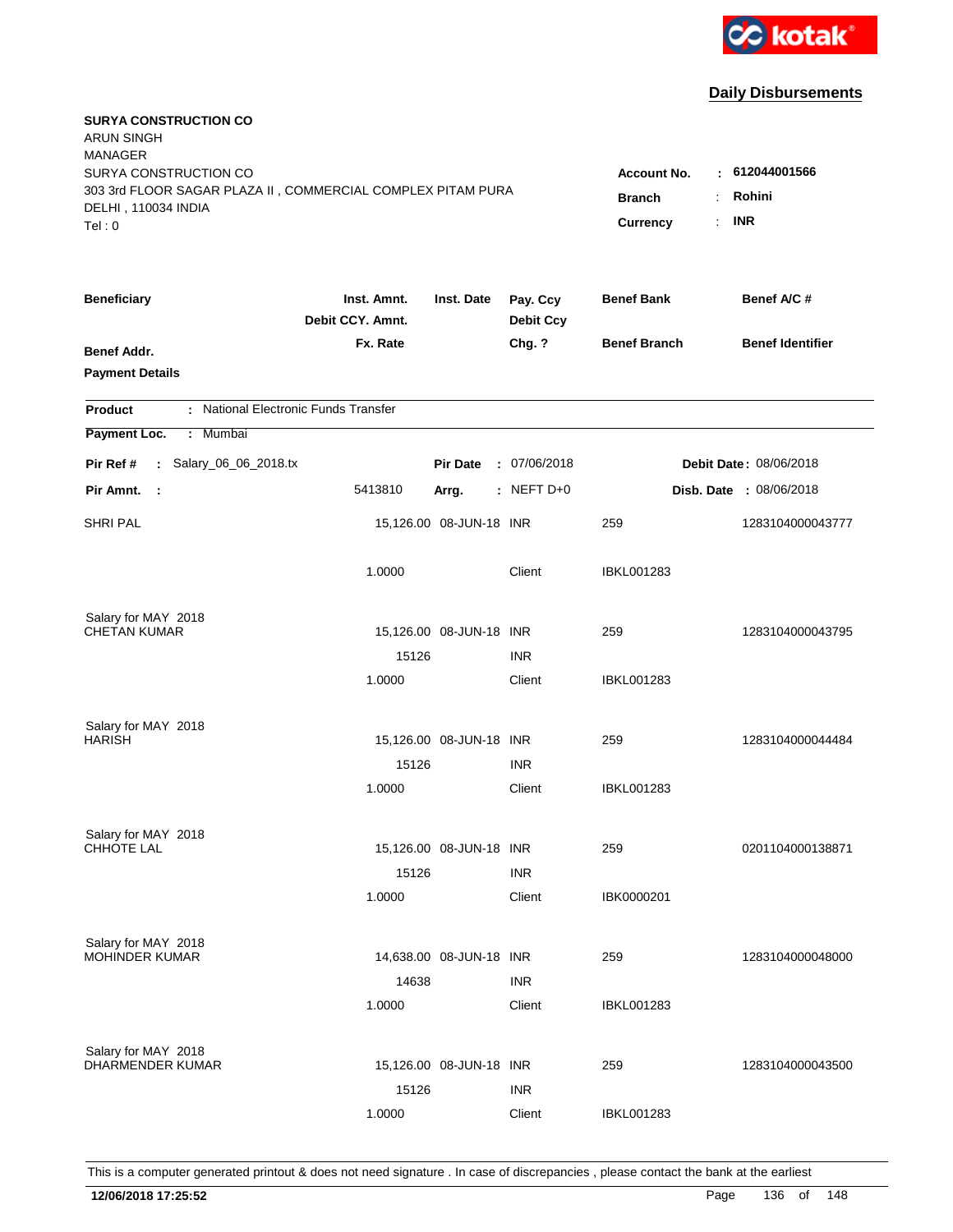

| <b>SURYA CONSTRUCTION CO</b><br><b>ARUN SINGH</b><br><b>MANAGER</b><br>SURYA CONSTRUCTION CO<br>303 3rd FLOOR SAGAR PLAZA II, COMMERCIAL COMPLEX PITAM PURA<br>DELHI, 110034 INDIA |                                 |                         |                              | <b>Account No.</b><br><b>Branch</b><br>$\ddot{\phantom{a}}$ | : 612044001566<br>Rohini       |
|------------------------------------------------------------------------------------------------------------------------------------------------------------------------------------|---------------------------------|-------------------------|------------------------------|-------------------------------------------------------------|--------------------------------|
| Tel: 0                                                                                                                                                                             |                                 |                         |                              | Currency<br>$\cdot$                                         | <b>INR</b>                     |
| <b>Beneficiary</b>                                                                                                                                                                 | Inst. Amnt.<br>Debit CCY. Amnt. | Inst. Date              | Pay. Ccy<br><b>Debit Ccy</b> | <b>Benef Bank</b>                                           | Benef A/C #                    |
| <b>Benef Addr.</b><br><b>Payment Details</b>                                                                                                                                       | Fx. Rate                        |                         | Chg. ?                       | <b>Benef Branch</b>                                         | <b>Benef Identifier</b>        |
| : National Electronic Funds Transfer<br><b>Product</b>                                                                                                                             |                                 |                         |                              |                                                             |                                |
| Payment Loc.<br>Mumbai<br>÷                                                                                                                                                        |                                 |                         |                              |                                                             |                                |
| : Salary_06_06_2018.tx<br>Pir Ref #                                                                                                                                                |                                 | <b>Pir Date</b>         | : 07/06/2018                 |                                                             | <b>Debit Date: 08/06/2018</b>  |
| Pir Amnt.<br>$\sim$ :                                                                                                                                                              | 5413810                         | Arrg.                   | : NEFT D+0                   |                                                             | <b>Disb. Date : 08/06/2018</b> |
| DHARMENDER KUMAR                                                                                                                                                                   |                                 | 15,126.00 08-JUN-18 INR |                              | 259                                                         | 1283104000043500               |
|                                                                                                                                                                                    | 1.0000                          |                         | Client                       | <b>IBKL001283</b>                                           |                                |
| Salary for MAY 2018                                                                                                                                                                |                                 |                         |                              |                                                             |                                |
| <b>RAVINDER KUMAR</b>                                                                                                                                                              |                                 | 15,126.00 08-JUN-18 INR |                              | 259                                                         | 1283104000043537               |
|                                                                                                                                                                                    | 15126<br>1.0000                 |                         | <b>INR</b><br>Client         | <b>IBKL001283</b>                                           |                                |
|                                                                                                                                                                                    |                                 |                         |                              |                                                             |                                |
| Salary for MAY 2018                                                                                                                                                                |                                 |                         |                              |                                                             |                                |
| <b>JAI BHAGWAN</b>                                                                                                                                                                 |                                 | 15,126.00 08-JUN-18 INR |                              | 259                                                         | 1283104000043759               |
|                                                                                                                                                                                    | 15126                           |                         | <b>INR</b>                   |                                                             |                                |
|                                                                                                                                                                                    | 1.0000                          |                         | Client                       | IBKL001283                                                  |                                |
| Salary for MAY 2018                                                                                                                                                                |                                 |                         |                              |                                                             |                                |
| <b>SURENDER SHARMA</b>                                                                                                                                                             |                                 | 15,126.00 08-JUN-18 INR |                              | 259                                                         | 0201104000138437               |
|                                                                                                                                                                                    | 15126                           |                         | <b>INR</b>                   |                                                             |                                |
|                                                                                                                                                                                    | 1.0000                          |                         | Client                       | IBK0000201                                                  |                                |
| Salary for MAY 2018                                                                                                                                                                |                                 |                         |                              |                                                             |                                |
| <b>LOKESH BHORA</b>                                                                                                                                                                |                                 | 15,126.00 08-JUN-18 INR |                              | 259                                                         | 1283104000046039¿              |
|                                                                                                                                                                                    | 15126                           |                         | <b>INR</b>                   |                                                             |                                |
|                                                                                                                                                                                    | 1.0000                          |                         | Client                       | <b>IBKL001283</b>                                           |                                |
|                                                                                                                                                                                    |                                 |                         |                              |                                                             |                                |
| Salary for MAY 2018<br><b>BIRENDER</b>                                                                                                                                             |                                 | 15,126.00 08-JUN-18 INR |                              | 259                                                         | 1283104000043883               |
|                                                                                                                                                                                    | 15126                           |                         | <b>INR</b>                   |                                                             |                                |
|                                                                                                                                                                                    | 1.0000                          |                         | Client                       | <b>IBKL001283</b>                                           |                                |
|                                                                                                                                                                                    |                                 |                         |                              |                                                             |                                |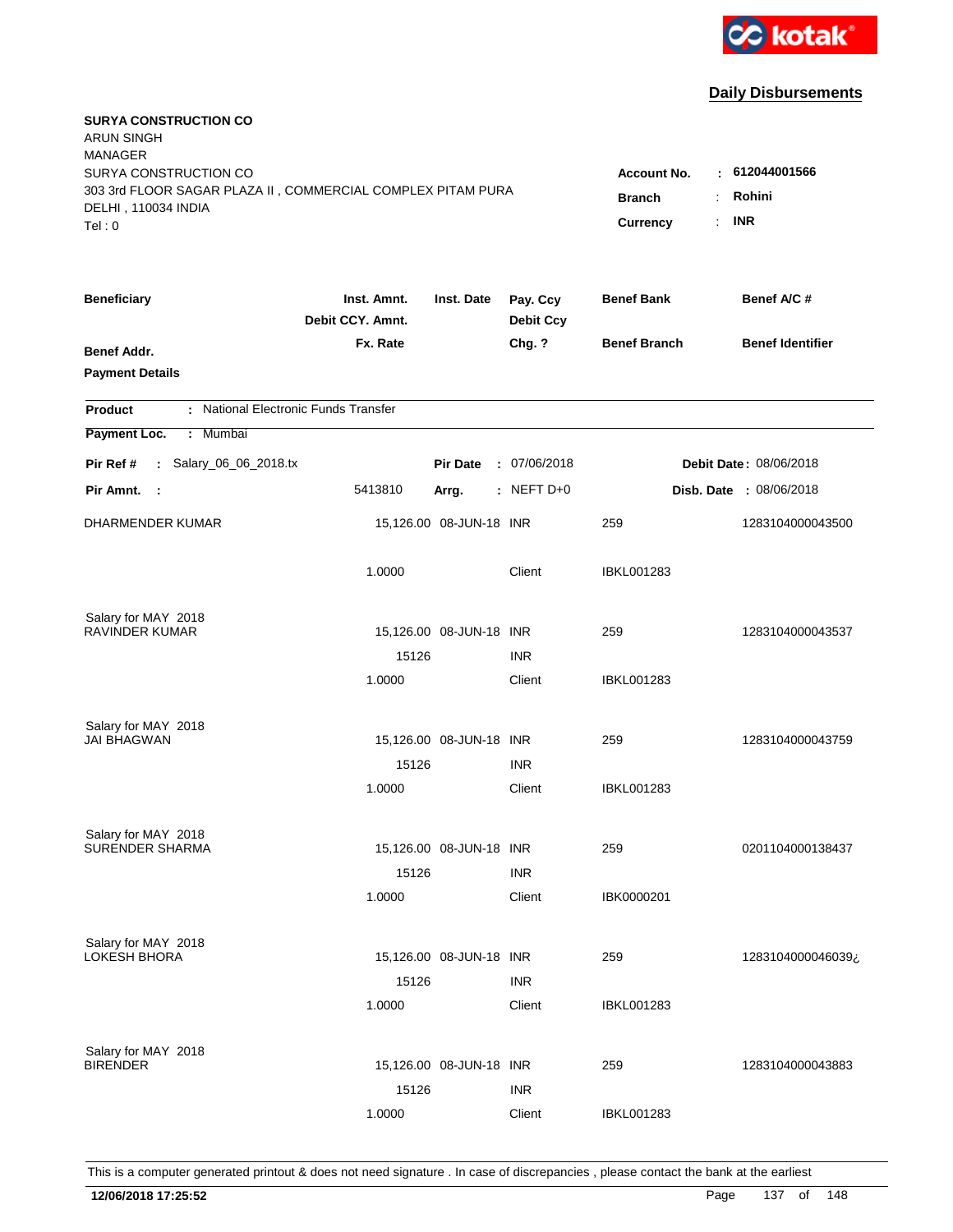

| <b>SURYA CONSTRUCTION CO</b><br><b>ARUN SINGH</b><br><b>MANAGER</b><br>SURYA CONSTRUCTION CO<br>303 3rd FLOOR SAGAR PLAZA II, COMMERCIAL COMPLEX PITAM PURA<br>DELHI, 110034 INDIA<br>Tel: 0 | <b>Account No.</b><br><b>Branch</b><br><b>Currency</b> | : 612044001566<br>Rohini<br>÷<br><b>INR</b><br>$\mathbb{R}^{\mathbb{Z}}$ |                              |                     |                                |
|----------------------------------------------------------------------------------------------------------------------------------------------------------------------------------------------|--------------------------------------------------------|--------------------------------------------------------------------------|------------------------------|---------------------|--------------------------------|
| <b>Beneficiary</b>                                                                                                                                                                           | Inst. Amnt.<br>Debit CCY. Amnt.                        | Inst. Date                                                               | Pay. Ccy<br><b>Debit Ccy</b> | <b>Benef Bank</b>   | Benef A/C #                    |
| Benef Addr.<br><b>Payment Details</b>                                                                                                                                                        | Fx. Rate                                               |                                                                          | Chg. ?                       | <b>Benef Branch</b> | <b>Benef Identifier</b>        |
| : National Electronic Funds Transfer<br><b>Product</b>                                                                                                                                       |                                                        |                                                                          |                              |                     |                                |
| Payment Loc.<br>Mumbai<br>÷                                                                                                                                                                  |                                                        |                                                                          |                              |                     |                                |
| : Salary_06_06_2018.tx<br>Pir Ref #                                                                                                                                                          |                                                        | <b>Pir Date</b>                                                          | : 07/06/2018                 |                     | Debit Date: 08/06/2018         |
| Pir Amnt.<br>$\sim$ 1                                                                                                                                                                        | 5413810                                                | Arrg.                                                                    | : NEFT D+0                   |                     | <b>Disb. Date : 08/06/2018</b> |
| <b>BIRENDER</b>                                                                                                                                                                              |                                                        | 15,126.00 08-JUN-18 INR                                                  |                              | 259                 | 1283104000043883               |
|                                                                                                                                                                                              | 1.0000                                                 |                                                                          | Client                       | <b>IBKL001283</b>   |                                |
| Salary for MAY 2018<br>SUNIL KUMAR PANDAY                                                                                                                                                    |                                                        | 15,126.00 08-JUN-18 INR                                                  |                              | 259                 | 1283104000043519               |
|                                                                                                                                                                                              | 15126                                                  |                                                                          | <b>INR</b>                   |                     |                                |
|                                                                                                                                                                                              | 1.0000                                                 |                                                                          | Client                       | <b>IBKL001283</b>   |                                |
| Salary for MAY 2018                                                                                                                                                                          |                                                        |                                                                          |                              |                     |                                |
| <b>ANOOP DAHIYA</b>                                                                                                                                                                          |                                                        | 15,126.00 08-JUN-18 INR                                                  |                              | 259                 | 1283104000044226               |
|                                                                                                                                                                                              | 15126                                                  |                                                                          | <b>INR</b>                   |                     |                                |
|                                                                                                                                                                                              | 1.0000                                                 |                                                                          | Client                       | <b>IBKL001283</b>   |                                |
| Salary for MAY 2018                                                                                                                                                                          |                                                        |                                                                          |                              |                     |                                |
| <b>ANUP SINGH</b>                                                                                                                                                                            |                                                        | 15,126.00 08-JUN-18 INR                                                  |                              | 259                 | 1283104000043908               |
|                                                                                                                                                                                              | 15126                                                  |                                                                          | <b>INR</b>                   |                     |                                |
|                                                                                                                                                                                              | 1.0000                                                 |                                                                          | Client                       | <b>IBKL001283</b>   |                                |
| Salary for MAY 2018<br><b>MOHAN KUMAR</b>                                                                                                                                                    |                                                        | 12,468.00 08-JUN-18 INR                                                  |                              | 259                 | 0201104000138895               |
|                                                                                                                                                                                              | 12468                                                  |                                                                          | <b>INR</b>                   |                     |                                |
|                                                                                                                                                                                              | 1.0000                                                 |                                                                          | Client                       | IBK0000201          |                                |
|                                                                                                                                                                                              |                                                        |                                                                          |                              |                     |                                |
| Salary for MAY 2018<br><b>ASHOK YADAV</b>                                                                                                                                                    |                                                        | 12,468.00 08-JUN-18 INR                                                  |                              | 259                 | 1283104000046057               |
|                                                                                                                                                                                              | 12468                                                  |                                                                          | <b>INR</b>                   |                     |                                |
|                                                                                                                                                                                              | 1.0000                                                 |                                                                          | Client                       | <b>IBKL001283</b>   |                                |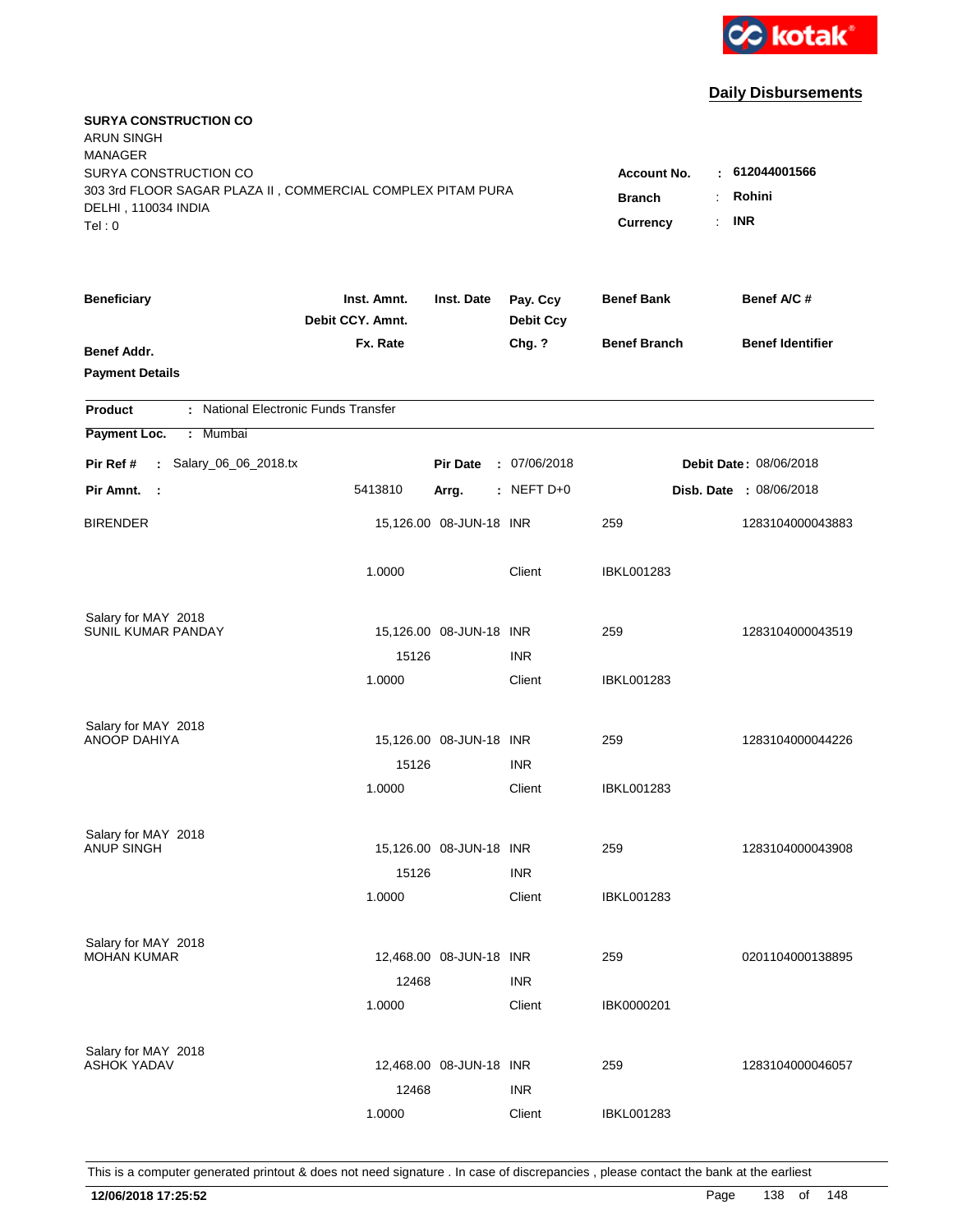

| <b>SURYA CONSTRUCTION CO</b><br><b>ARUN SINGH</b><br><b>MANAGER</b><br>SURYA CONSTRUCTION CO<br>303 3rd FLOOR SAGAR PLAZA II, COMMERCIAL COMPLEX PITAM PURA<br>DELHI, 110034 INDIA<br>Tel: 0 | Account No.<br><b>Branch</b><br>÷.<br>Currency<br>÷. | : 612044001566<br>Rohini<br><b>INR</b> |                              |                          |                                |
|----------------------------------------------------------------------------------------------------------------------------------------------------------------------------------------------|------------------------------------------------------|----------------------------------------|------------------------------|--------------------------|--------------------------------|
| <b>Beneficiary</b>                                                                                                                                                                           | Inst. Amnt.<br>Debit CCY. Amnt.                      | Inst. Date                             | Pay. Ccy<br><b>Debit Ccy</b> | <b>Benef Bank</b>        | Benef A/C #                    |
| Benef Addr.<br><b>Payment Details</b>                                                                                                                                                        | Fx. Rate                                             |                                        | Chg. ?                       | <b>Benef Branch</b>      | <b>Benef Identifier</b>        |
| : National Electronic Funds Transfer<br><b>Product</b>                                                                                                                                       |                                                      |                                        |                              |                          |                                |
| Payment Loc.<br>Mumbai<br>÷.                                                                                                                                                                 |                                                      |                                        |                              |                          |                                |
| : Salary_06_06_2018.tx<br>Pir Ref #                                                                                                                                                          |                                                      | <b>Pir Date</b>                        | : 07/06/2018                 |                          | Debit Date: 08/06/2018         |
| Pir Amnt. :                                                                                                                                                                                  | 5413810                                              | Arrg.                                  | $:$ NEFT D+0                 |                          | <b>Disb. Date : 08/06/2018</b> |
| <b>ASHOK YADAV</b>                                                                                                                                                                           |                                                      | 12,468.00 08-JUN-18 INR                |                              | 259                      | 1283104000046057               |
|                                                                                                                                                                                              | 1.0000                                               |                                        | Client                       | <b>IBKL001283</b>        |                                |
| Salary for MAY 2018                                                                                                                                                                          |                                                      |                                        |                              |                          |                                |
| <b>CHAMAN</b>                                                                                                                                                                                |                                                      | 12,468.00 08-JUN-18 INR                |                              | 259                      | 0201104000145299               |
|                                                                                                                                                                                              | 12468<br>1.0000                                      |                                        | <b>INR</b><br>Client         | IBK0000201               |                                |
| Salary for MAY 2018<br><b>HIRA LAL</b>                                                                                                                                                       | 12468                                                | 12,468.00 08-JUN-18 INR                | <b>INR</b>                   | 259                      | 1283104000043467               |
|                                                                                                                                                                                              | 1.0000                                               |                                        | Client                       | IBKL001283               |                                |
| Salary for MAY 2018<br><b>GUPTESHWAR PRASAD</b>                                                                                                                                              | 11664                                                | 11,664.00 08-JUN-18 INR                | <b>INR</b>                   | 259                      | 0201104000145206               |
|                                                                                                                                                                                              | 1.0000                                               |                                        | Client                       | IBK0000201               |                                |
| Salary for MAY 2018<br>SURENDER SINGH                                                                                                                                                        | 12468<br>1.0000                                      | 12,468.00 08-JUN-18 INR                | <b>INR</b><br>Client         | 259<br><b>IBKL001283</b> | 1283104000043670               |
| Salary for MAY 2018<br><b>DINESH KUMAR</b>                                                                                                                                                   | 12468<br>1.0000                                      | 12,468.00 08-JUN-18 INR                | <b>INR</b><br>Client         | 259<br>IBKL001283        | 1283104000043476               |
|                                                                                                                                                                                              |                                                      |                                        |                              |                          |                                |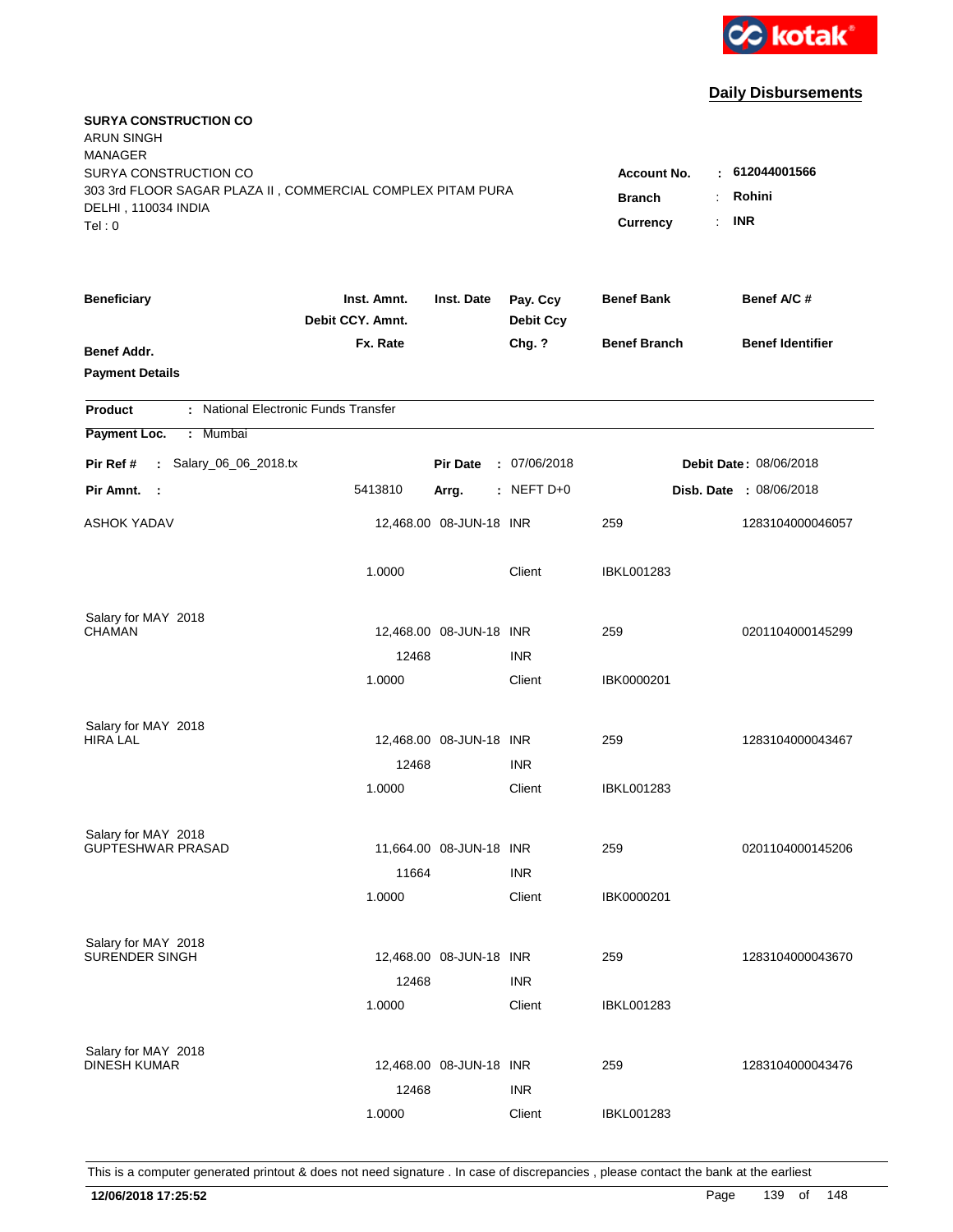

| <b>SURYA CONSTRUCTION CO</b><br><b>ARUN SINGH</b><br><b>MANAGER</b><br>SURYA CONSTRUCTION CO<br>303 3rd FLOOR SAGAR PLAZA II, COMMERCIAL COMPLEX PITAM PURA<br>DELHI, 110034 INDIA<br>Tel: 0 | <b>Account No.</b><br><b>Branch</b><br>$\ddot{\cdot}$<br><b>Currency</b><br>÷. | $-612044001566$<br>Rohini<br><b>INR</b> |                              |                     |                                |
|----------------------------------------------------------------------------------------------------------------------------------------------------------------------------------------------|--------------------------------------------------------------------------------|-----------------------------------------|------------------------------|---------------------|--------------------------------|
| <b>Beneficiary</b>                                                                                                                                                                           | Inst. Amnt.<br>Debit CCY. Amnt.                                                | Inst. Date                              | Pay. Ccy<br><b>Debit Ccy</b> | <b>Benef Bank</b>   | Benef A/C #                    |
| Benef Addr.<br><b>Payment Details</b>                                                                                                                                                        | Fx. Rate                                                                       |                                         | Chg. ?                       | <b>Benef Branch</b> | <b>Benef Identifier</b>        |
| : National Electronic Funds Transfer<br><b>Product</b>                                                                                                                                       |                                                                                |                                         |                              |                     |                                |
| Payment Loc.<br>Mumbai<br>$\mathbb{C}^{\times}$                                                                                                                                              |                                                                                |                                         |                              |                     |                                |
| : Salary_06_06_2018.tx<br>Pir Ref #                                                                                                                                                          |                                                                                | <b>Pir Date</b>                         | : 07/06/2018                 |                     | Debit Date: 08/06/2018         |
| Pir Amnt.<br>- 1                                                                                                                                                                             | 5413810                                                                        | Arrg.                                   | $:$ NEFT D+0                 |                     | <b>Disb. Date : 08/06/2018</b> |
| <b>DINESH KUMAR</b>                                                                                                                                                                          |                                                                                | 12,468.00 08-JUN-18 INR                 |                              | 259                 | 1283104000043476               |
|                                                                                                                                                                                              | 1.0000                                                                         |                                         | Client                       | <b>IBKL001283</b>   |                                |
| Salary for MAY 2018                                                                                                                                                                          |                                                                                |                                         |                              |                     |                                |
| <b>MANOJ KUMAR</b>                                                                                                                                                                           | 12468                                                                          | 12,468.00 08-JUN-18 INR                 | <b>INR</b>                   | 259                 | 1283104000043485               |
|                                                                                                                                                                                              | 1.0000                                                                         |                                         | Client                       | <b>IBKL001283</b>   |                                |
| Salary for MAY 2018                                                                                                                                                                          |                                                                                |                                         |                              |                     |                                |
| ROSHAN YADAV                                                                                                                                                                                 |                                                                                | 12,468.00 08-JUN-18 INR                 |                              | 259                 | 0201104000138673               |
|                                                                                                                                                                                              | 12468                                                                          |                                         | <b>INR</b>                   |                     |                                |
|                                                                                                                                                                                              | 1.0000                                                                         |                                         | Client                       | IBK0000201          |                                |
| Salary for MAY 2018                                                                                                                                                                          |                                                                                |                                         |                              |                     |                                |
| <b>SHIV SARAN</b>                                                                                                                                                                            |                                                                                | 12,468.00 08-JUN-18 INR                 |                              | 259                 | 1283104000044129               |
|                                                                                                                                                                                              | 12468                                                                          |                                         | <b>INR</b>                   |                     |                                |
|                                                                                                                                                                                              | 1.0000                                                                         |                                         | Client                       | <b>IBKL001283</b>   |                                |
| Salary for MAY 2018<br>SANJEET JHA                                                                                                                                                           |                                                                                | 12,468.00 08-JUN-18 INR                 |                              | 259                 | 1283104000043999               |
|                                                                                                                                                                                              | 12468                                                                          |                                         | <b>INR</b>                   |                     |                                |
|                                                                                                                                                                                              | 1.0000                                                                         |                                         | Client                       | <b>IBKL001283</b>   |                                |
|                                                                                                                                                                                              |                                                                                |                                         |                              |                     |                                |
| Salary for MAY 2018<br><b>JITENDER</b>                                                                                                                                                       |                                                                                | 12,468.00 08-JUN-18 INR                 |                              | 259                 | 1283104000050731               |
|                                                                                                                                                                                              | 12468                                                                          |                                         | <b>INR</b>                   |                     |                                |
|                                                                                                                                                                                              | 1.0000                                                                         |                                         | Client                       | <b>IBKL001283</b>   |                                |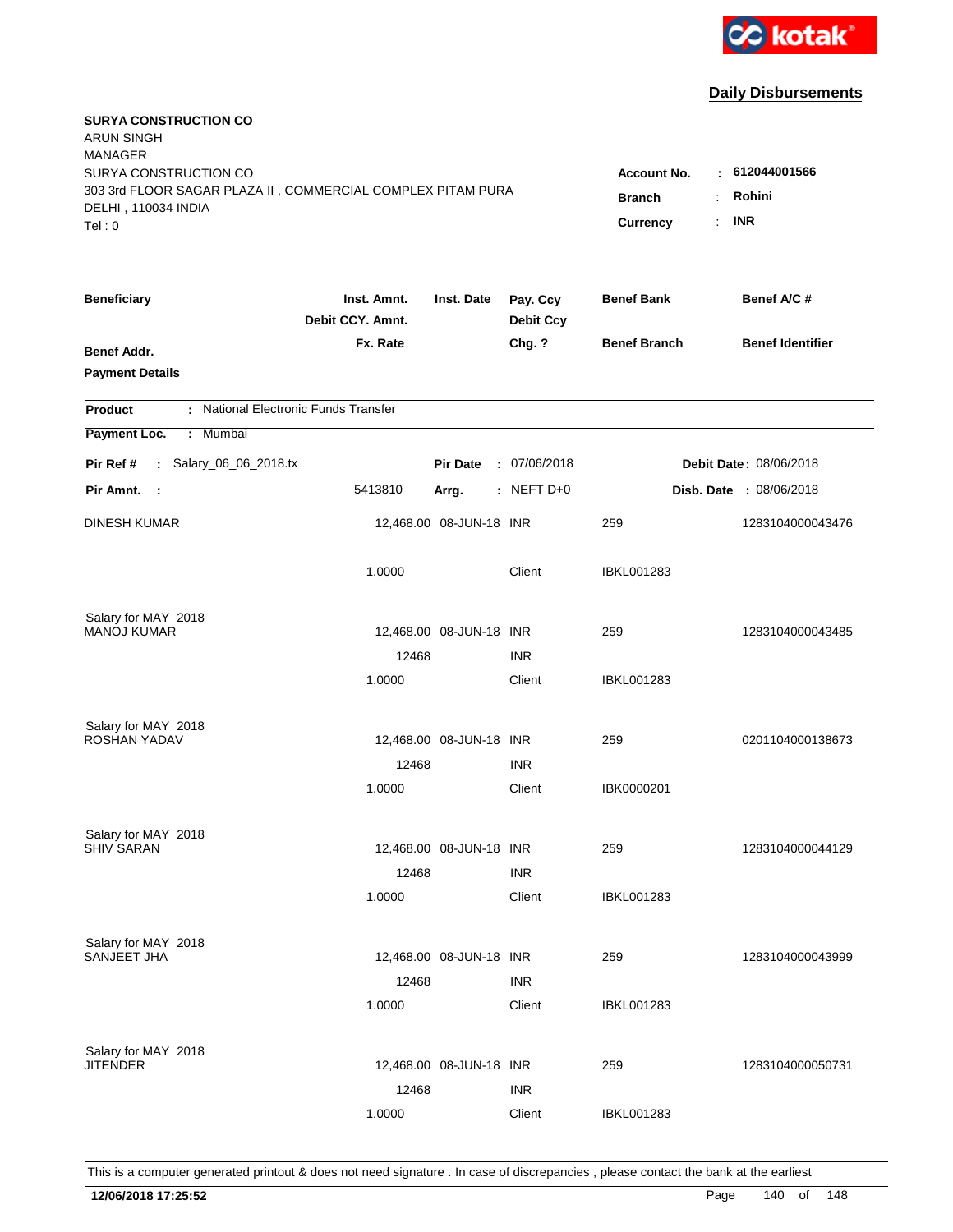

| <b>SURYA CONSTRUCTION CO</b><br><b>ARUN SINGH</b><br><b>MANAGER</b>                                                   |                                                |                                              |                              |                     |                                |
|-----------------------------------------------------------------------------------------------------------------------|------------------------------------------------|----------------------------------------------|------------------------------|---------------------|--------------------------------|
| SURYA CONSTRUCTION CO<br>303 3rd FLOOR SAGAR PLAZA II, COMMERCIAL COMPLEX PITAM PURA<br>DELHI, 110034 INDIA<br>Tel: 0 | Account No.<br><b>Branch</b><br>÷.<br>Currency | : 612044001566<br>Rohini<br><b>INR</b><br>÷. |                              |                     |                                |
| <b>Beneficiary</b>                                                                                                    | Inst. Amnt.<br>Debit CCY. Amnt.                | Inst. Date                                   | Pay. Ccy<br><b>Debit Ccy</b> | <b>Benef Bank</b>   | Benef A/C #                    |
| Benef Addr.<br><b>Payment Details</b>                                                                                 | Fx. Rate                                       |                                              | Chg. ?                       | <b>Benef Branch</b> | <b>Benef Identifier</b>        |
| : National Electronic Funds Transfer<br><b>Product</b>                                                                |                                                |                                              |                              |                     |                                |
| Payment Loc.<br>Mumbai<br>÷.                                                                                          |                                                |                                              |                              |                     |                                |
| : Salary_06_06_2018.tx<br>Pir Ref #                                                                                   |                                                | <b>Pir Date</b>                              | : 07/06/2018                 |                     | Debit Date: 08/06/2018         |
| Pir Amnt.<br>- 1                                                                                                      | 5413810                                        | Arrg.                                        | $:$ NEFT D+0                 |                     | <b>Disb. Date : 08/06/2018</b> |
| <b>JITENDER</b>                                                                                                       |                                                | 12,468.00 08-JUN-18 INR                      |                              | 259                 | 1283104000050731               |
|                                                                                                                       | 1.0000                                         |                                              | Client                       | <b>IBKL001283</b>   |                                |
| Salary for MAY 2018                                                                                                   |                                                |                                              |                              |                     |                                |
| <b>MANOJ SINGH</b>                                                                                                    |                                                | 12,468.00 08-JUN-18 INR                      |                              | 259                 | 0201104000139076               |
|                                                                                                                       | 12468<br>1.0000                                |                                              | <b>INR</b><br>Client         | IBK0000201          |                                |
|                                                                                                                       |                                                |                                              |                              |                     |                                |
| Salary for MAY 2018<br><b>RAJBEER</b>                                                                                 |                                                | 12,468.00 08-JUN-18 INR                      |                              | 259                 | 1283104000061436               |
|                                                                                                                       | 12468                                          |                                              | <b>INR</b>                   |                     |                                |
|                                                                                                                       | 1.0000                                         |                                              | Client                       | IBKL001283          |                                |
|                                                                                                                       |                                                |                                              |                              |                     |                                |
| Salary for MAY 2018                                                                                                   |                                                |                                              |                              |                     |                                |
| SANDEEP KUMAR JAISWAL                                                                                                 |                                                | 13,663.00 08-JUN-18 INR                      |                              | 259                 | 1283104000046075               |
|                                                                                                                       | 13663<br>1.0000                                |                                              | <b>INR</b><br>Client         | IBKL001283          |                                |
|                                                                                                                       |                                                |                                              |                              |                     |                                |
| Salary for MAY 2018                                                                                                   |                                                |                                              |                              |                     |                                |
| <b>KRISHAN</b>                                                                                                        |                                                | 12,468.00 08-JUN-18 INR                      |                              | 259                 | 0201104000138574               |
|                                                                                                                       | 12468                                          |                                              | <b>INR</b>                   |                     |                                |
|                                                                                                                       | 1.0000                                         |                                              | Client                       | IBK0000201          |                                |
| Salary for MAY 2018                                                                                                   |                                                |                                              |                              |                     |                                |
| SONU                                                                                                                  |                                                | 12,468.00 08-JUN-18 INR                      |                              | 259                 | 1283104000062505               |
|                                                                                                                       | 12468                                          |                                              | <b>INR</b>                   |                     |                                |
|                                                                                                                       | 1.0000                                         |                                              | Client                       | <b>IBKL001283</b>   |                                |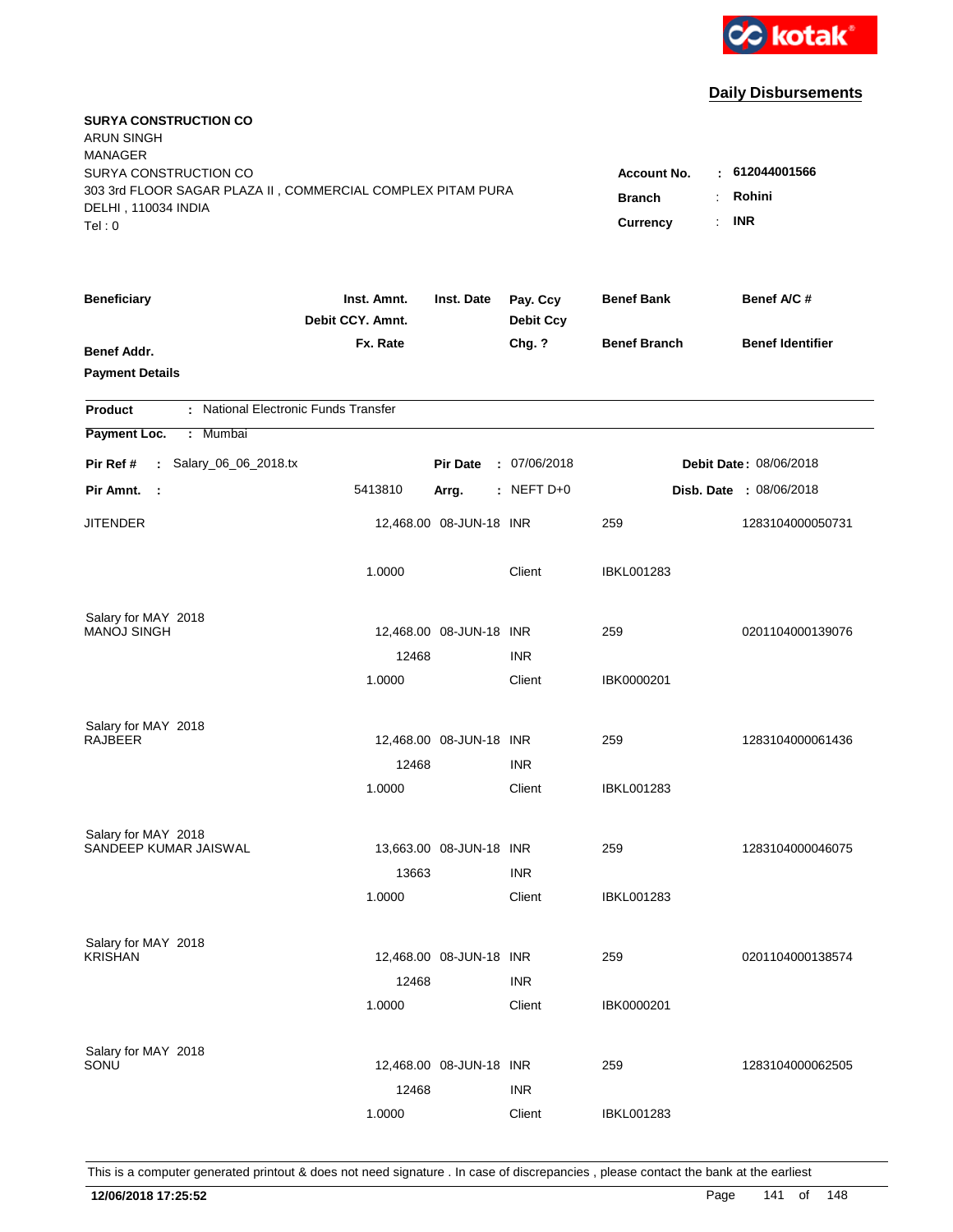

| <b>SURYA CONSTRUCTION CO</b><br><b>ARUN SINGH</b><br><b>MANAGER</b><br>SURYA CONSTRUCTION CO<br>303 3rd FLOOR SAGAR PLAZA II, COMMERCIAL COMPLEX PITAM PURA<br>DELHI, 110034 INDIA<br>Tel: 0 | Account No.<br><b>Branch</b><br>÷<br>Currency<br>$\mathbf{r}$ | $-612044001566$<br>Rohini<br><b>INR</b> |                              |                     |                                |
|----------------------------------------------------------------------------------------------------------------------------------------------------------------------------------------------|---------------------------------------------------------------|-----------------------------------------|------------------------------|---------------------|--------------------------------|
| <b>Beneficiary</b>                                                                                                                                                                           | Inst. Amnt.<br>Debit CCY. Amnt.                               | Inst. Date                              | Pay. Ccy<br><b>Debit Ccy</b> | <b>Benef Bank</b>   | Benef A/C #                    |
| Benef Addr.<br><b>Payment Details</b>                                                                                                                                                        | Fx. Rate                                                      |                                         | Chg. ?                       | <b>Benef Branch</b> | <b>Benef Identifier</b>        |
| : National Electronic Funds Transfer<br><b>Product</b>                                                                                                                                       |                                                               |                                         |                              |                     |                                |
| Mumbai<br>Payment Loc.<br>÷.                                                                                                                                                                 |                                                               |                                         |                              |                     |                                |
| : Salary_06_06_2018.tx<br>Pir Ref #                                                                                                                                                          |                                                               | <b>Pir Date</b>                         | : 07/06/2018                 |                     | Debit Date: 08/06/2018         |
| Pir Amnt.<br>- 1                                                                                                                                                                             | 5413810                                                       | Arrg.                                   | $:$ NEFT D+0                 |                     | <b>Disb. Date : 08/06/2018</b> |
| SONU                                                                                                                                                                                         |                                                               | 12,468.00 08-JUN-18 INR                 |                              | 259                 | 1283104000062505               |
|                                                                                                                                                                                              | 1.0000                                                        |                                         | Client                       | <b>IBKL001283</b>   |                                |
| Salary for MAY 2018                                                                                                                                                                          |                                                               |                                         |                              |                     |                                |
| <b>CHIRAG BHATNAGAR</b>                                                                                                                                                                      |                                                               | 12,468.00 08-JUN-18 INR                 |                              | 259                 | 0201104000138611               |
|                                                                                                                                                                                              | 12468<br>1.0000                                               |                                         | <b>INR</b><br>Client         | IBK0000201          |                                |
|                                                                                                                                                                                              |                                                               |                                         |                              |                     |                                |
| Salary for MAY 2018                                                                                                                                                                          |                                                               |                                         |                              |                     |                                |
| <b>VIRENDER ROHILLA</b>                                                                                                                                                                      |                                                               | 12,468.00 08-JUN-18 INR                 |                              | 259                 | 0201104000138901               |
|                                                                                                                                                                                              | 12468                                                         |                                         | <b>INR</b>                   |                     |                                |
|                                                                                                                                                                                              | 1.0000                                                        |                                         | Client                       | IBK0000201          |                                |
| Salary for MAY 2018                                                                                                                                                                          |                                                               |                                         |                              |                     |                                |
| OM KANWAR                                                                                                                                                                                    |                                                               | 15,126.00 08-JUN-18 INR                 |                              | 259                 | 1283104000046154               |
|                                                                                                                                                                                              | 15126                                                         |                                         | <b>INR</b>                   |                     |                                |
|                                                                                                                                                                                              | 1.0000                                                        |                                         | Client                       | IBKL001283          |                                |
| Salary for MAY 2018                                                                                                                                                                          |                                                               |                                         |                              |                     |                                |
| <b>ASHOK KUMAR</b>                                                                                                                                                                           |                                                               | 12,468.00 08-JUN-18 INR                 |                              | 259                 | 0201104000138499               |
|                                                                                                                                                                                              | 12468                                                         |                                         | <b>INR</b>                   |                     |                                |
|                                                                                                                                                                                              | 1.0000                                                        |                                         | Client                       | IBK0000201          |                                |
|                                                                                                                                                                                              |                                                               |                                         |                              |                     |                                |
| Salary for MAY 2018<br>SUMIT KUMAR DAHIYA                                                                                                                                                    |                                                               | 12,468.00 08-JUN-18 INR                 |                              | 259                 | 0201104000138420               |
|                                                                                                                                                                                              | 12468                                                         |                                         | <b>INR</b>                   |                     |                                |
|                                                                                                                                                                                              | 1.0000                                                        |                                         | Client                       | IBK0000201          |                                |
|                                                                                                                                                                                              |                                                               |                                         |                              |                     |                                |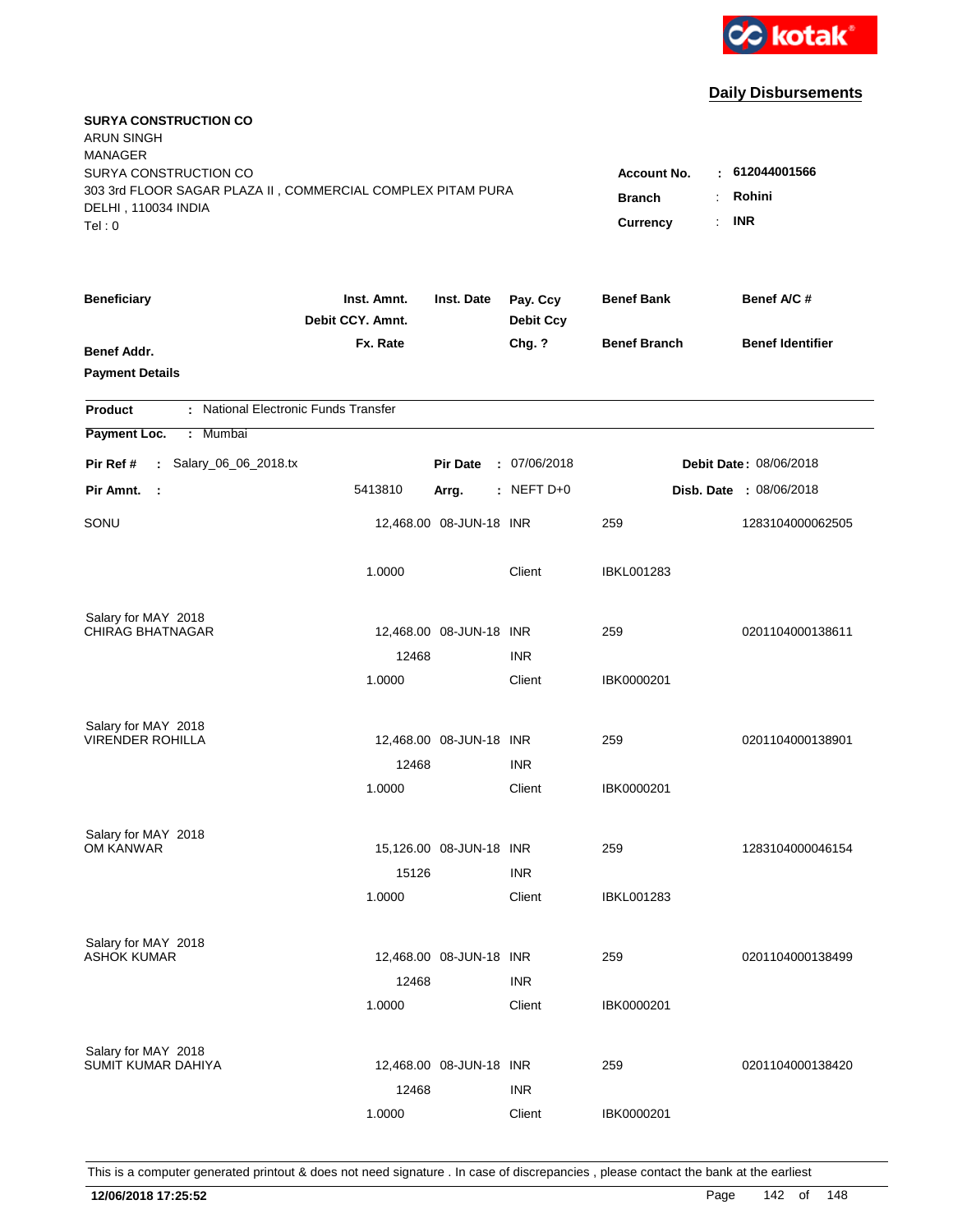

| <b>SURYA CONSTRUCTION CO</b><br><b>ARUN SINGH</b><br><b>MANAGER</b><br>SURYA CONSTRUCTION CO<br>303 3rd FLOOR SAGAR PLAZA II, COMMERCIAL COMPLEX PITAM PURA<br>DELHI, 110034 INDIA<br>Tel: 0 | <b>Account No.</b><br><b>Branch</b><br>$\ddot{\cdot}$<br><b>Currency</b> | 612044001566<br>÷<br>Rohini<br><b>INR</b><br>÷. |                              |                     |                                |
|----------------------------------------------------------------------------------------------------------------------------------------------------------------------------------------------|--------------------------------------------------------------------------|-------------------------------------------------|------------------------------|---------------------|--------------------------------|
| <b>Beneficiary</b>                                                                                                                                                                           | Inst. Amnt.<br>Debit CCY. Amnt.                                          | Inst. Date                                      | Pay. Ccy<br><b>Debit Ccy</b> | <b>Benef Bank</b>   | Benef A/C #                    |
| Benef Addr.<br><b>Payment Details</b>                                                                                                                                                        | Fx. Rate                                                                 |                                                 | Chg. ?                       | <b>Benef Branch</b> | <b>Benef Identifier</b>        |
| : National Electronic Funds Transfer<br><b>Product</b>                                                                                                                                       |                                                                          |                                                 |                              |                     |                                |
| Payment Loc.<br>Mumbai<br>÷.                                                                                                                                                                 |                                                                          |                                                 |                              |                     |                                |
| : Salary_06_06_2018.tx<br>Pir Ref #                                                                                                                                                          |                                                                          | <b>Pir Date</b>                                 | : 07/06/2018                 |                     | Debit Date: 08/06/2018         |
| Pir Amnt.<br>- 1                                                                                                                                                                             | 5413810                                                                  | Arrg.                                           | $:$ NEFT D+0                 |                     | <b>Disb. Date : 08/06/2018</b> |
| <b>SUMIT KUMAR DAHIYA</b>                                                                                                                                                                    |                                                                          | 12,468.00 08-JUN-18 INR                         |                              | 259                 | 0201104000138420               |
|                                                                                                                                                                                              | 1.0000                                                                   |                                                 | Client                       | IBK0000201          |                                |
| Salary for MAY 2018<br><b>VINIT SHARMA</b>                                                                                                                                                   |                                                                          |                                                 |                              |                     |                                |
|                                                                                                                                                                                              | 12468                                                                    | 12,468.00 08-JUN-18 INR                         | <b>INR</b>                   | 259                 | 1528104000025586               |
|                                                                                                                                                                                              | 1.0000                                                                   |                                                 | Client                       | <b>IBKL001528</b>   |                                |
| Salary for MAY 2018                                                                                                                                                                          |                                                                          |                                                 |                              |                     |                                |
| <b>BIJENDER KUMAR</b>                                                                                                                                                                        |                                                                          | 15,126.00 08-JUN-18 INR                         |                              | 259                 | 0201104000138475               |
|                                                                                                                                                                                              | 15126                                                                    |                                                 | <b>INR</b>                   |                     |                                |
|                                                                                                                                                                                              | 1.0000                                                                   |                                                 | Client                       | IBK0000201          |                                |
| Salary for MAY 2018                                                                                                                                                                          |                                                                          |                                                 |                              |                     |                                |
| <b>MOHAN DASS</b>                                                                                                                                                                            |                                                                          | 15,126.00 08-JUN-18 INR                         |                              | 259                 | 0201104000138864               |
|                                                                                                                                                                                              | 15126                                                                    |                                                 | <b>INR</b>                   |                     |                                |
|                                                                                                                                                                                              | 1.0000                                                                   |                                                 | Client                       | IBK0000201          |                                |
| Salary for MAY 2018<br><b>NARENDER</b>                                                                                                                                                       |                                                                          | 15,126.00 08-JUN-18 INR                         |                              | 259                 | 1283104000043564               |
|                                                                                                                                                                                              | 15126                                                                    |                                                 | <b>INR</b>                   |                     |                                |
|                                                                                                                                                                                              | 1.0000                                                                   |                                                 | Client                       | <b>IBKL001283</b>   |                                |
|                                                                                                                                                                                              |                                                                          |                                                 |                              |                     |                                |
| Salary for MAY 2018<br><b>MOMRAJ SINGH</b>                                                                                                                                                   |                                                                          | 15,126.00 08-JUN-18 INR                         |                              | 053                 | 4112166000013474               |
|                                                                                                                                                                                              | 15126                                                                    |                                                 | <b>INR</b>                   |                     |                                |
|                                                                                                                                                                                              | 1.0000                                                                   |                                                 | Client                       | KVBL004112          |                                |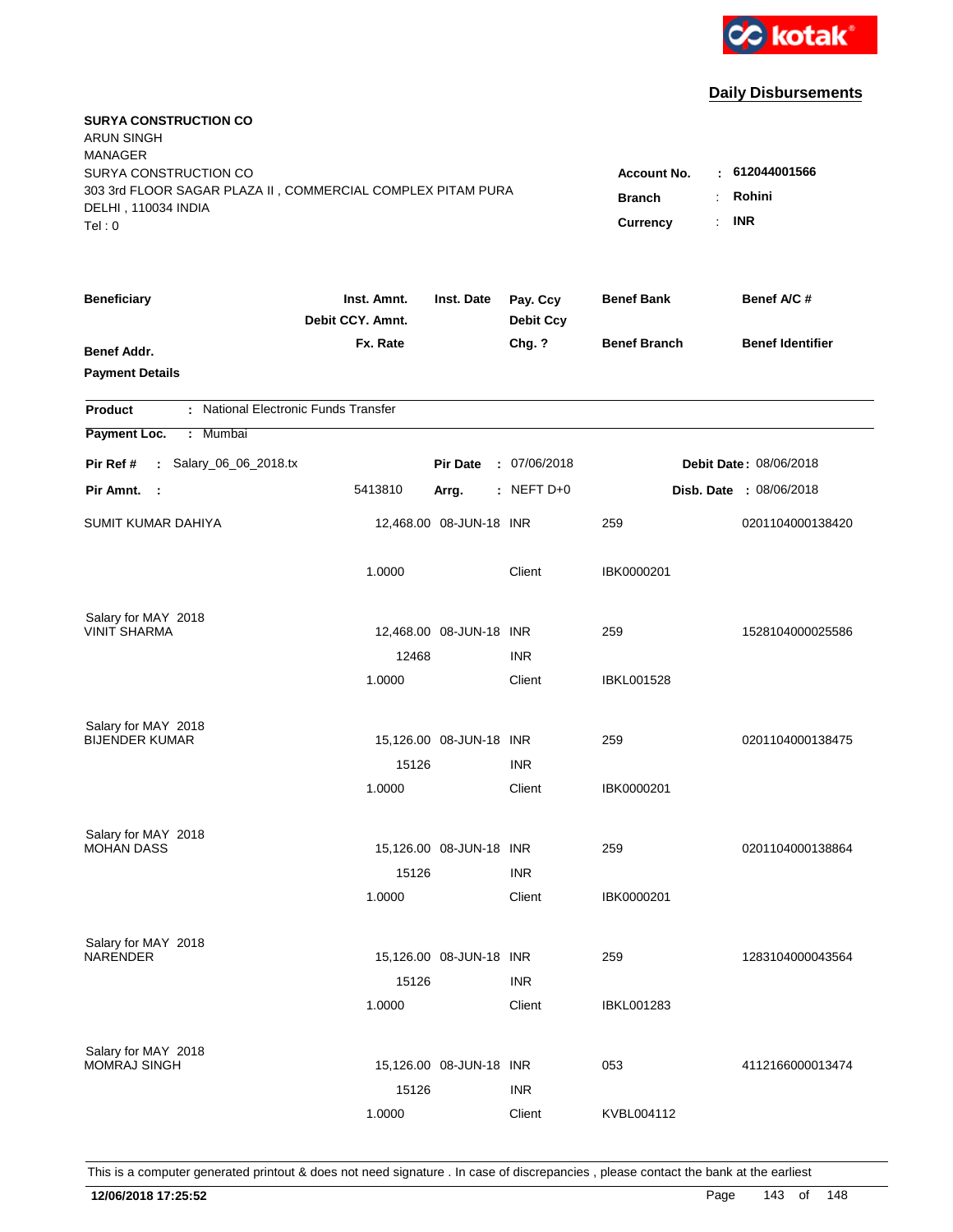

| <b>SURYA CONSTRUCTION CO</b><br><b>ARUN SINGH</b><br><b>MANAGER</b><br>SURYA CONSTRUCTION CO<br>303 3rd FLOOR SAGAR PLAZA II, COMMERCIAL COMPLEX PITAM PURA<br>DELHI, 110034 INDIA<br>Tel: 0 | <b>Account No.</b><br><b>Branch</b><br>$\ddot{\cdot}$<br><b>Currency</b> | $-612044001566$<br>Rohini<br><b>INR</b><br>÷. |                              |                     |                               |
|----------------------------------------------------------------------------------------------------------------------------------------------------------------------------------------------|--------------------------------------------------------------------------|-----------------------------------------------|------------------------------|---------------------|-------------------------------|
| <b>Beneficiary</b>                                                                                                                                                                           | Inst. Amnt.<br>Debit CCY. Amnt.                                          | Inst. Date                                    | Pay. Ccy<br><b>Debit Ccy</b> | <b>Benef Bank</b>   | Benef A/C #                   |
| Benef Addr.<br><b>Payment Details</b>                                                                                                                                                        | Fx. Rate                                                                 |                                               | Chg. ?                       | <b>Benef Branch</b> | <b>Benef Identifier</b>       |
| : National Electronic Funds Transfer<br><b>Product</b>                                                                                                                                       |                                                                          |                                               |                              |                     |                               |
| Payment Loc.<br>Mumbai<br>$\mathbb{C}^{\times}$                                                                                                                                              |                                                                          |                                               |                              |                     |                               |
| : Salary_06_06_2018.tx<br>Pir Ref #                                                                                                                                                          |                                                                          | <b>Pir Date</b>                               | : 07/06/2018                 |                     | <b>Debit Date: 08/06/2018</b> |
| Pir Amnt.<br>- 1                                                                                                                                                                             | 5413810                                                                  | Arrg.                                         | $:$ NEFT D+0                 |                     | Disb. Date : 08/06/2018       |
| <b>MOMRAJ SINGH</b>                                                                                                                                                                          |                                                                          | 15,126.00 08-JUN-18 INR                       |                              | 053                 | 4112166000013474              |
|                                                                                                                                                                                              | 1.0000                                                                   |                                               | Client                       | KVBL004112          |                               |
| Salary for MAY 2018<br><b>NARENDER</b>                                                                                                                                                       |                                                                          | 15,126.00 08-JUN-18 INR                       |                              | 259                 | 1283104000043494              |
|                                                                                                                                                                                              | 15126                                                                    |                                               | <b>INR</b>                   |                     |                               |
|                                                                                                                                                                                              | 1.0000                                                                   |                                               | Client                       | <b>IBKL001283</b>   |                               |
| Salary for MAY 2018<br><b>VIPIN KUMAR</b>                                                                                                                                                    |                                                                          |                                               |                              | 259                 |                               |
|                                                                                                                                                                                              | 5855                                                                     | 5,855.00 08-JUN-18 INR                        | <b>INR</b>                   |                     | 1283104000043421              |
|                                                                                                                                                                                              | 1.0000                                                                   |                                               | Client                       | <b>IBKL001283</b>   |                               |
| Salary for MAY 2018                                                                                                                                                                          |                                                                          |                                               |                              |                     |                               |
| <b>KRISHAN KUMAR</b>                                                                                                                                                                         |                                                                          | 15,126.00 08-JUN-18 INR                       |                              | 259                 | 0201104000138697              |
|                                                                                                                                                                                              | 15126                                                                    |                                               | <b>INR</b>                   |                     |                               |
|                                                                                                                                                                                              | 1.0000                                                                   |                                               | Client                       | IBK0000201          |                               |
| Salary for MAY 2018<br><b>KRISHAN RANA</b>                                                                                                                                                   |                                                                          |                                               |                              |                     |                               |
|                                                                                                                                                                                              | 15126                                                                    | 15,126.00 08-JUN-18 INR                       | <b>INR</b>                   | 259                 | 0201104000138741              |
|                                                                                                                                                                                              | 1.0000                                                                   |                                               | Client                       | IBK0000201          |                               |
| Salary for MAY 2018                                                                                                                                                                          |                                                                          |                                               |                              |                     |                               |
| <b>MUNNA KUMAR SHAH</b>                                                                                                                                                                      |                                                                          | 15,126.00 08-JUN-18 INR                       |                              | 259                 | 1283104000043689              |
|                                                                                                                                                                                              | 15126                                                                    |                                               | <b>INR</b>                   |                     |                               |
|                                                                                                                                                                                              | 1.0000                                                                   |                                               | Client                       | <b>IBKL001283</b>   |                               |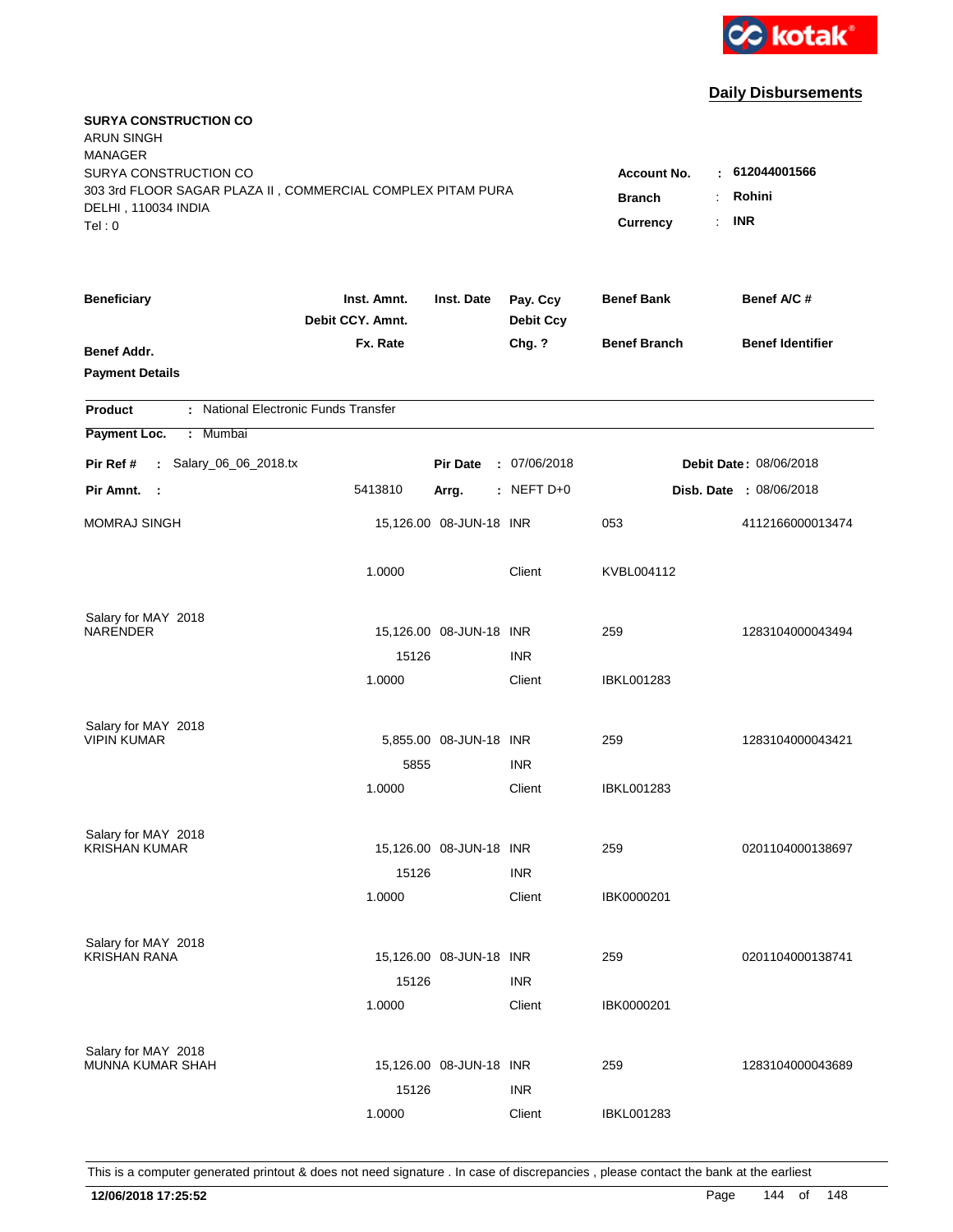

| <b>SURYA CONSTRUCTION CO</b><br><b>ARUN SINGH</b><br><b>MANAGER</b><br>SURYA CONSTRUCTION CO<br>303 3rd FLOOR SAGAR PLAZA II, COMMERCIAL COMPLEX PITAM PURA<br>DELHI, 110034 INDIA<br>Tel: 0 |                                 |                                 |                              | <b>Account No.</b><br><b>Branch</b><br>$\ddot{\phantom{a}}$<br><b>Currency</b><br>÷. | $-612044001566$<br>Rohini<br><b>INR</b> |  |
|----------------------------------------------------------------------------------------------------------------------------------------------------------------------------------------------|---------------------------------|---------------------------------|------------------------------|--------------------------------------------------------------------------------------|-----------------------------------------|--|
|                                                                                                                                                                                              |                                 |                                 |                              |                                                                                      |                                         |  |
| <b>Beneficiary</b>                                                                                                                                                                           | Inst. Amnt.<br>Debit CCY. Amnt. | Inst. Date                      | Pay. Ccy<br><b>Debit Ccy</b> | <b>Benef Bank</b>                                                                    | Benef A/C#                              |  |
| Benef Addr.<br><b>Payment Details</b>                                                                                                                                                        | Fx. Rate                        |                                 | Chg. ?                       | <b>Benef Branch</b>                                                                  | <b>Benef Identifier</b>                 |  |
| : National Electronic Funds Transfer<br><b>Product</b>                                                                                                                                       |                                 |                                 |                              |                                                                                      |                                         |  |
| Payment Loc.<br>: Mumbai                                                                                                                                                                     |                                 |                                 |                              |                                                                                      |                                         |  |
| : Salary_06_06_2018.tx<br>Pir Ref #                                                                                                                                                          |                                 | <b>Pir Date</b><br>: 07/06/2018 |                              | Debit Date: 08/06/2018                                                               |                                         |  |
| Pir Amnt. :                                                                                                                                                                                  | 5413810                         | Arrg.                           | $:$ NEFT D+0                 |                                                                                      | <b>Disb. Date : 08/06/2018</b>          |  |
| <b>MUNNA KUMAR SHAH</b>                                                                                                                                                                      |                                 | 15,126.00 08-JUN-18 INR         |                              | 259                                                                                  | 1283104000043689                        |  |
|                                                                                                                                                                                              | 1.0000                          |                                 | Client                       | <b>IBKL001283</b>                                                                    |                                         |  |
| Salary for MAY 2018                                                                                                                                                                          |                                 |                                 |                              |                                                                                      |                                         |  |
| <b>SUBHASH THAKUR</b>                                                                                                                                                                        |                                 | 15,126.00 08-JUN-18 INR         |                              | 259                                                                                  | 1283104000043768                        |  |
|                                                                                                                                                                                              | 15126                           |                                 | <b>INR</b>                   |                                                                                      |                                         |  |
|                                                                                                                                                                                              | 1.0000                          |                                 | Client                       | <b>IBKL001283</b>                                                                    |                                         |  |
| Salary for MAY 2018                                                                                                                                                                          |                                 |                                 |                              |                                                                                      |                                         |  |
| <b>RAM KUMAR</b>                                                                                                                                                                             |                                 | 15,126.00 08-JUN-18 INR         |                              | 259                                                                                  | 0201104000138819                        |  |
|                                                                                                                                                                                              | 15126                           |                                 | <b>INR</b>                   |                                                                                      |                                         |  |
|                                                                                                                                                                                              | 1.0000                          |                                 | Client                       | IBK0000201                                                                           |                                         |  |
| Salary for MAY 2018                                                                                                                                                                          |                                 |                                 |                              |                                                                                      |                                         |  |
| TRIBHUWAN PRASAD                                                                                                                                                                             |                                 | 15,126.00 08-JUN-18 INR         |                              | 259                                                                                  | 0201104000138666                        |  |
|                                                                                                                                                                                              | 15126                           |                                 | <b>INR</b>                   |                                                                                      |                                         |  |
|                                                                                                                                                                                              | 1.0000                          |                                 | Client                       | IBK0000201                                                                           |                                         |  |
|                                                                                                                                                                                              |                                 |                                 |                              |                                                                                      |                                         |  |
| Salary for MAY 2018<br><b>PRAMOD</b>                                                                                                                                                         |                                 | 15,126.00 08-JUN-18 INR         |                              | 259                                                                                  | 0201104000138840                        |  |
|                                                                                                                                                                                              | 15126                           |                                 | <b>INR</b>                   |                                                                                      |                                         |  |
|                                                                                                                                                                                              | 1.0000                          |                                 | Client                       | IBK0000201                                                                           |                                         |  |
|                                                                                                                                                                                              |                                 |                                 |                              |                                                                                      |                                         |  |
| Salary for MAY 2018<br><b>SURENDRA</b>                                                                                                                                                       |                                 | 15,126.00 08-JUN-18 INR         |                              | 259                                                                                  | 0201104000138482                        |  |
|                                                                                                                                                                                              | 15126                           |                                 | <b>INR</b>                   |                                                                                      |                                         |  |
|                                                                                                                                                                                              | 1.0000                          |                                 | Client                       | IBK0000201                                                                           |                                         |  |
|                                                                                                                                                                                              |                                 |                                 |                              |                                                                                      |                                         |  |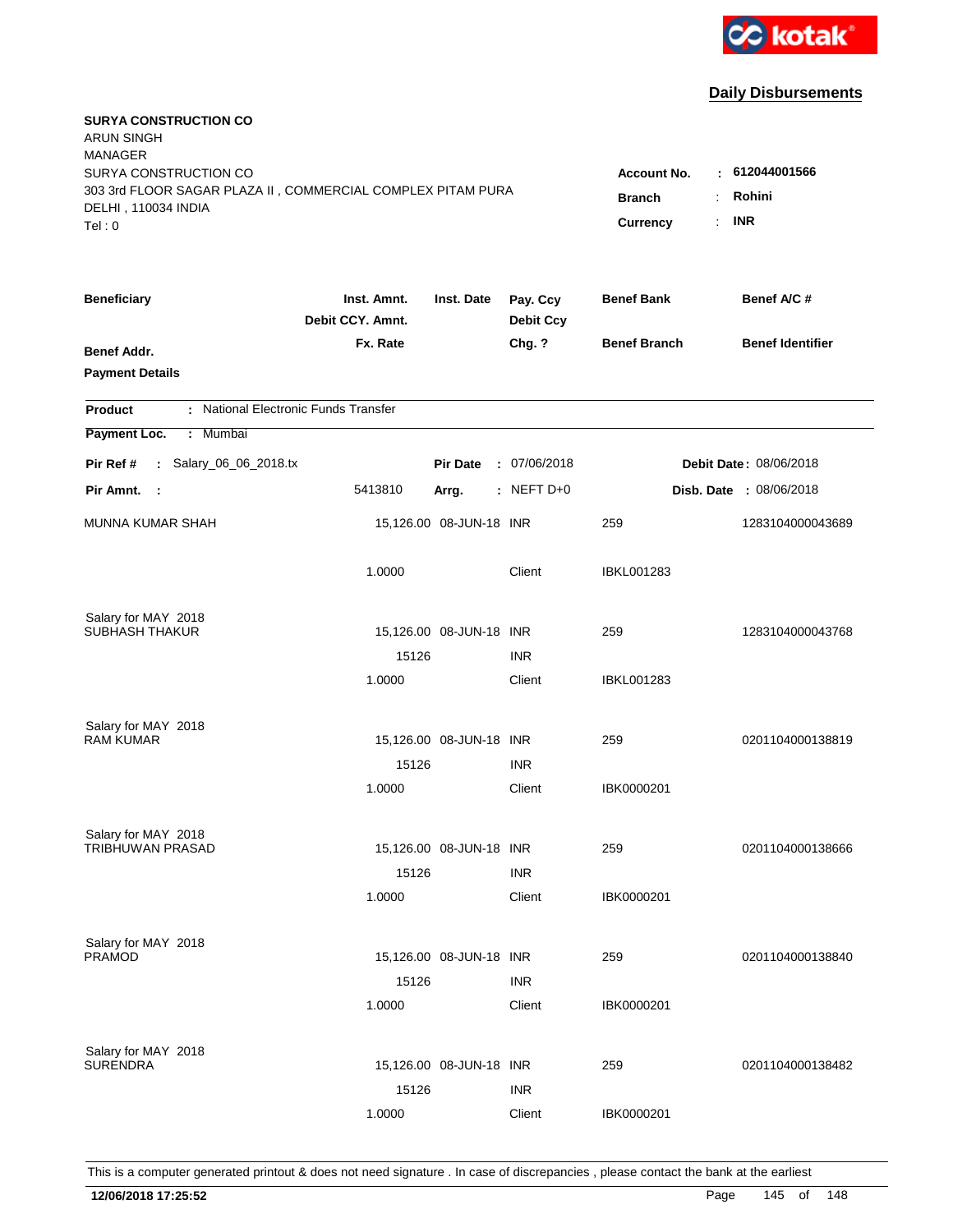

| <b>SURYA CONSTRUCTION CO</b><br><b>ARUN SINGH</b><br><b>MANAGER</b><br>SURYA CONSTRUCTION CO<br>303 3rd FLOOR SAGAR PLAZA II, COMMERCIAL COMPLEX PITAM PURA<br>DELHI, 110034 INDIA |                                 |                         |                              | <b>Account No.</b><br><b>Branch</b> | $-612044001566$<br>Rohini<br>÷.<br><b>INR</b> |
|------------------------------------------------------------------------------------------------------------------------------------------------------------------------------------|---------------------------------|-------------------------|------------------------------|-------------------------------------|-----------------------------------------------|
| Tel: 0                                                                                                                                                                             |                                 |                         |                              | Currency<br>÷.                      |                                               |
| <b>Beneficiary</b>                                                                                                                                                                 | Inst. Amnt.<br>Debit CCY. Amnt. | Inst. Date              | Pay. Ccy<br><b>Debit Ccy</b> | <b>Benef Bank</b>                   | Benef A/C #                                   |
| Benef Addr.<br><b>Payment Details</b>                                                                                                                                              | Fx. Rate                        |                         | Chg. ?                       | <b>Benef Branch</b>                 | <b>Benef Identifier</b>                       |
| : National Electronic Funds Transfer<br><b>Product</b>                                                                                                                             |                                 |                         |                              |                                     |                                               |
| Payment Loc.<br>: Mumbai                                                                                                                                                           |                                 |                         |                              |                                     |                                               |
| : Salary_06_06_2018.tx<br>Pir Ref #                                                                                                                                                |                                 | <b>Pir Date</b>         | : 07/06/2018                 | Debit Date: 08/06/2018              |                                               |
| Pir Amnt. :                                                                                                                                                                        | 5413810                         | Arrg.                   | $:$ NEFT D+0                 |                                     | Disb. Date : 08/06/2018                       |
| <b>SURENDRA</b>                                                                                                                                                                    |                                 | 15,126.00 08-JUN-18 INR |                              | 259                                 | 0201104000138482                              |
|                                                                                                                                                                                    | 1.0000                          |                         | Client                       | IBK0000201                          |                                               |
| Salary for MAY 2018                                                                                                                                                                |                                 |                         |                              |                                     |                                               |
| <b>RAFFIK</b>                                                                                                                                                                      |                                 | 15,126.00 08-JUN-18 INR |                              | 259                                 | 0201104000138857                              |
|                                                                                                                                                                                    | 15126                           |                         | <b>INR</b>                   |                                     |                                               |
|                                                                                                                                                                                    | 1.0000                          |                         | Client                       | IBK0000201                          |                                               |
| Salary for MAY 2018                                                                                                                                                                |                                 |                         |                              |                                     |                                               |
| <b>RAJPAL</b>                                                                                                                                                                      |                                 | 15,126.00 08-JUN-18 INR |                              | 259                                 | 1283104000048064                              |
|                                                                                                                                                                                    | 15126                           |                         | <b>INR</b>                   |                                     |                                               |
|                                                                                                                                                                                    | 1.0000                          |                         | Client                       | <b>IBKL001283</b>                   |                                               |
| Salary for MAY 2018                                                                                                                                                                |                                 |                         |                              |                                     |                                               |
| <b>RAMANAND SAW</b>                                                                                                                                                                |                                 | 15,126.00 08-JUN-18 INR |                              | 259                                 | 1283104000043458                              |
|                                                                                                                                                                                    | 15126                           |                         | <b>INR</b>                   |                                     |                                               |
|                                                                                                                                                                                    | 1.0000                          |                         | Client                       | <b>IBKL001283</b>                   |                                               |
|                                                                                                                                                                                    |                                 |                         |                              |                                     |                                               |
| Salary for MAY 2018<br><b>PYARE LAL</b>                                                                                                                                            |                                 | 14,151.00 08-JUN-18 INR |                              | 259                                 | 1283104000043430                              |
|                                                                                                                                                                                    | 14151                           |                         | <b>INR</b>                   |                                     |                                               |
|                                                                                                                                                                                    | 1.0000                          |                         | Client                       | <b>IBKL001283</b>                   |                                               |
|                                                                                                                                                                                    |                                 |                         |                              |                                     |                                               |
| Salary for MAY 2018<br><b>ALVIN KUMAR</b>                                                                                                                                          |                                 | 15,126.00 08-JUN-18 INR |                              | 259                                 | 1283104000043449                              |
|                                                                                                                                                                                    | 15126                           |                         | <b>INR</b>                   |                                     |                                               |
|                                                                                                                                                                                    | 1.0000                          |                         | Client                       | <b>IBKL001283</b>                   |                                               |
|                                                                                                                                                                                    |                                 |                         |                              |                                     |                                               |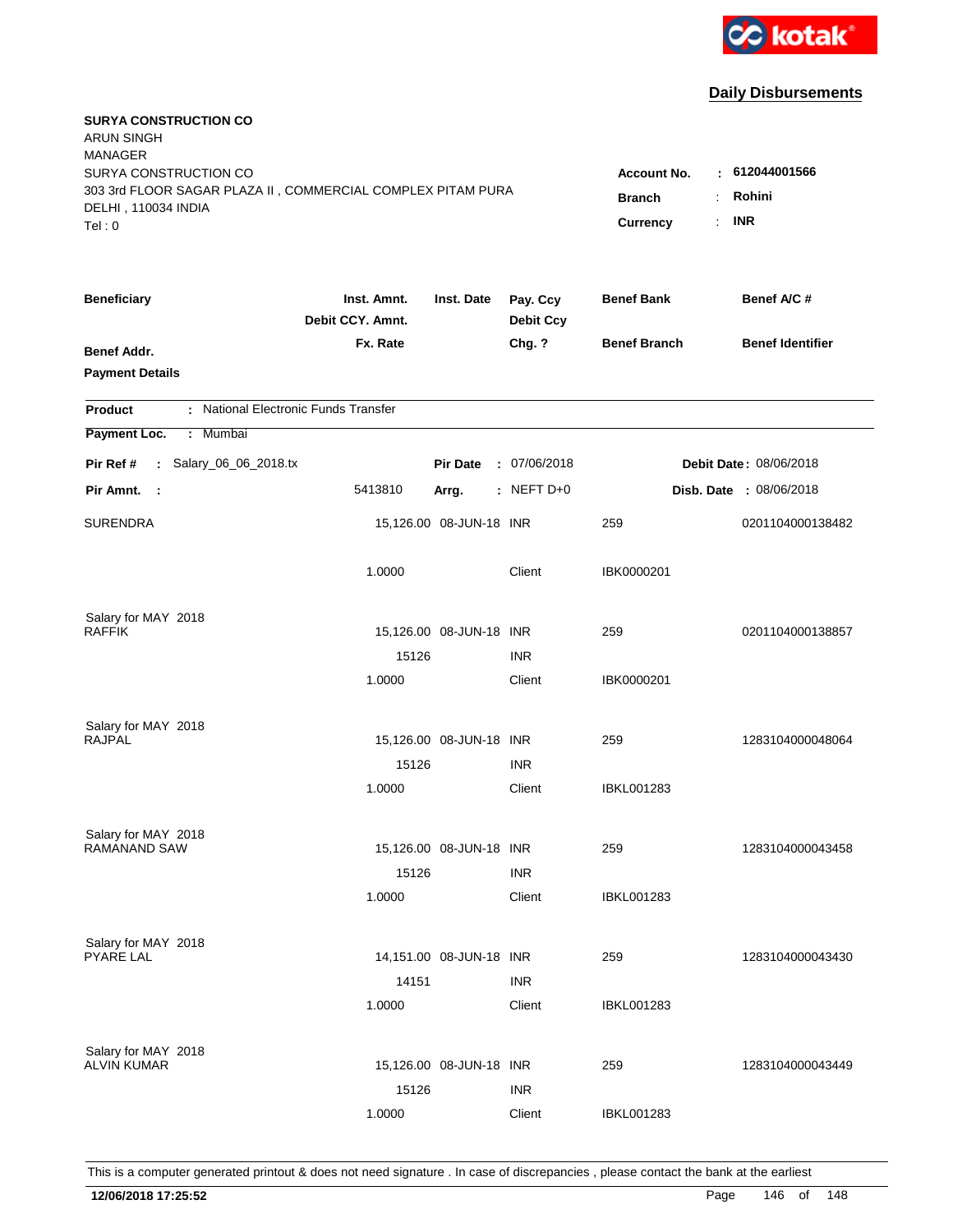

| <b>SURYA CONSTRUCTION CO</b><br><b>ARUN SINGH</b><br><b>MANAGER</b><br>SURYA CONSTRUCTION CO<br>303 3rd FLOOR SAGAR PLAZA II, COMMERCIAL COMPLEX PITAM PURA<br>DELHI, 110034 INDIA<br>Tel: 0 |                                 |                         |                              | <b>Account No.</b><br><b>Branch</b><br>$\ddot{\cdot}$<br><b>Currency</b> | $-612044001566$<br>Rohini<br><b>INR</b><br>÷. |  |
|----------------------------------------------------------------------------------------------------------------------------------------------------------------------------------------------|---------------------------------|-------------------------|------------------------------|--------------------------------------------------------------------------|-----------------------------------------------|--|
| <b>Beneficiary</b>                                                                                                                                                                           | Inst. Amnt.<br>Debit CCY. Amnt. | Inst. Date              | Pay. Ccy<br><b>Debit Ccy</b> | <b>Benef Bank</b>                                                        | Benef A/C #                                   |  |
| Benef Addr.<br><b>Payment Details</b>                                                                                                                                                        | Fx. Rate                        |                         | Chg. ?                       | <b>Benef Branch</b>                                                      | <b>Benef Identifier</b>                       |  |
| : National Electronic Funds Transfer<br><b>Product</b>                                                                                                                                       |                                 |                         |                              |                                                                          |                                               |  |
| Payment Loc.<br>Mumbai<br>$\mathbb{C}^{\times}$                                                                                                                                              |                                 |                         |                              |                                                                          |                                               |  |
| : Salary_06_06_2018.tx<br>Pir Ref #                                                                                                                                                          |                                 | <b>Pir Date</b>         | : 07/06/2018                 | Debit Date: 08/06/2018                                                   |                                               |  |
| Pir Amnt.<br>- 1                                                                                                                                                                             | 5413810                         | Arrg.                   | $:$ NEFT D+0                 |                                                                          | <b>Disb. Date : 08/06/2018</b>                |  |
| <b>ALVIN KUMAR</b>                                                                                                                                                                           |                                 | 15,126.00 08-JUN-18 INR |                              | 259                                                                      | 1283104000043449                              |  |
|                                                                                                                                                                                              | 1.0000                          |                         | Client                       | <b>IBKL001283</b>                                                        |                                               |  |
| Salary for MAY 2018<br><b>RAJENDER</b>                                                                                                                                                       |                                 | 15,126.00 08-JUN-18 INR |                              | 259                                                                      | 1283104000043801                              |  |
|                                                                                                                                                                                              | 15126<br>1.0000                 |                         | <b>INR</b><br>Client         | IBKL001283                                                               |                                               |  |
| Salary for MAY 2018<br>PARMOD KUMAR                                                                                                                                                          | 12468                           | 12,468.00 08-JUN-18 INR | <b>INR</b>                   | 259                                                                      | 0201104000138451                              |  |
|                                                                                                                                                                                              | 1.0000                          |                         | Client                       | IBK0000201                                                               |                                               |  |
| Salary for MAY 2018<br><b>MANBIR SINGH</b>                                                                                                                                                   | 12468                           | 12,468.00 08-JUN-18 INR | <b>INR</b>                   | 259                                                                      | 1283104000044475                              |  |
|                                                                                                                                                                                              | 1.0000                          |                         | Client                       | <b>IBKL001283</b>                                                        |                                               |  |
| Salary for MAY 2018<br><b>RAJPAL</b>                                                                                                                                                         | 12468                           | 12,468.00 08-JUN-18 INR | <b>INR</b>                   | 259                                                                      | 0201104000138758                              |  |
|                                                                                                                                                                                              | 1.0000                          |                         | Client                       | IBK0000201                                                               |                                               |  |
| Salary for MAY 2018<br><b>RAKESH KUMAR</b>                                                                                                                                                   | 12468                           | 12,468.00 08-JUN-18 INR | <b>INR</b>                   | 259                                                                      | 1283104000046932                              |  |
|                                                                                                                                                                                              | 1.0000                          |                         | Client                       | <b>IBKL001283</b>                                                        |                                               |  |